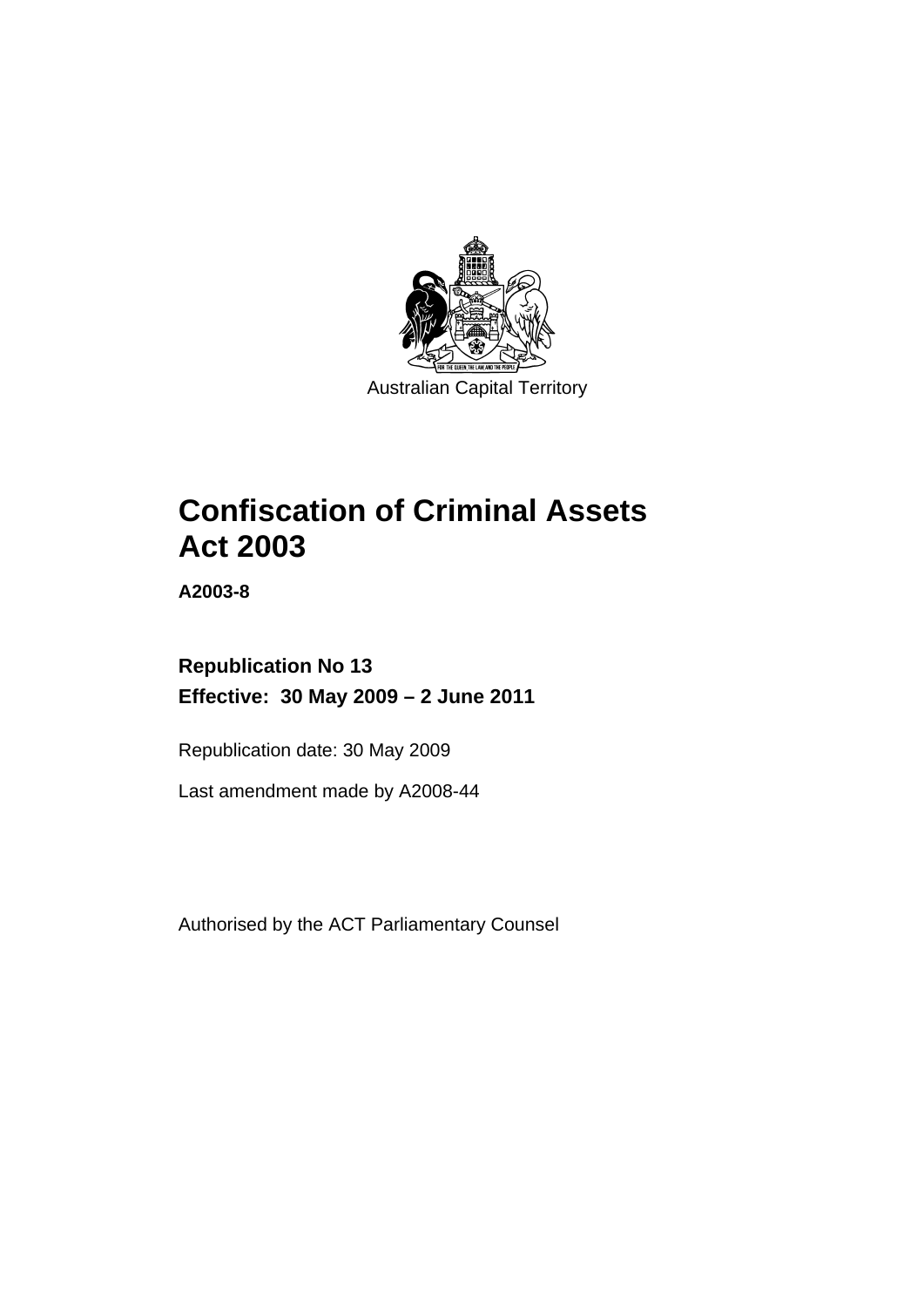# **About this republication**

### **The republished law**

This is a republication of the *Confiscation of Criminal Assets Act 2003* (including any amendment made under the *Legislation Act 2001*, part 11.3 (Editorial changes)) as in force on 30 May 2009*.* It also includes any amendment, repeal or expiry affecting the republished law to 30 May 2009.

The legislation history and amendment history of the republished law are set out in endnotes 3 and 4.

### **Kinds of republications**

The Parliamentary Counsel's Office prepares 2 kinds of republications of ACT laws (see the ACT legislation register at www.legislation.act.gov.au):

- authorised republications to which the *Legislation Act 2001* applies
- unauthorised republications.

The status of this republication appears on the bottom of each page.

### **Editorial changes**

The *Legislation Act 2001*, part 11.3 authorises the Parliamentary Counsel to make editorial amendments and other changes of a formal nature when preparing a law for republication. Editorial changes do not change the effect of the law, but have effect as if they had been made by an Act commencing on the republication date (see *Legislation Act 2001*, s 115 and s 117). The changes are made if the Parliamentary Counsel considers they are desirable to bring the law into line, or more closely into line, with current legislative drafting practice.

This republication includes amendments made under part 11.3 (see endnote 1).

### **Uncommenced provisions and amendments**

If a provision of the republished law has not commenced or is affected by an uncommenced amendment, the symbol  $\mathbf{U}$  appears immediately before the provision heading. The text of the uncommenced provision  $\overline{or}$  amendment appears only in the last endnote.

### **Modifications**

If a provision of the republished law is affected by a current modification, the symbol  $\mathbf{M}$ appears immediately before the provision heading. The text of the modifying provision appears in the endnotes. For the legal status of modifications, see *Legislation Act 2001*, section 95.

### **Penalties**

The value of a penalty unit for an offence against this republished law at the republication date is—

- (a) if the person charged is an individual—\$100; or
- (b) if the person charged is a corporation—\$500.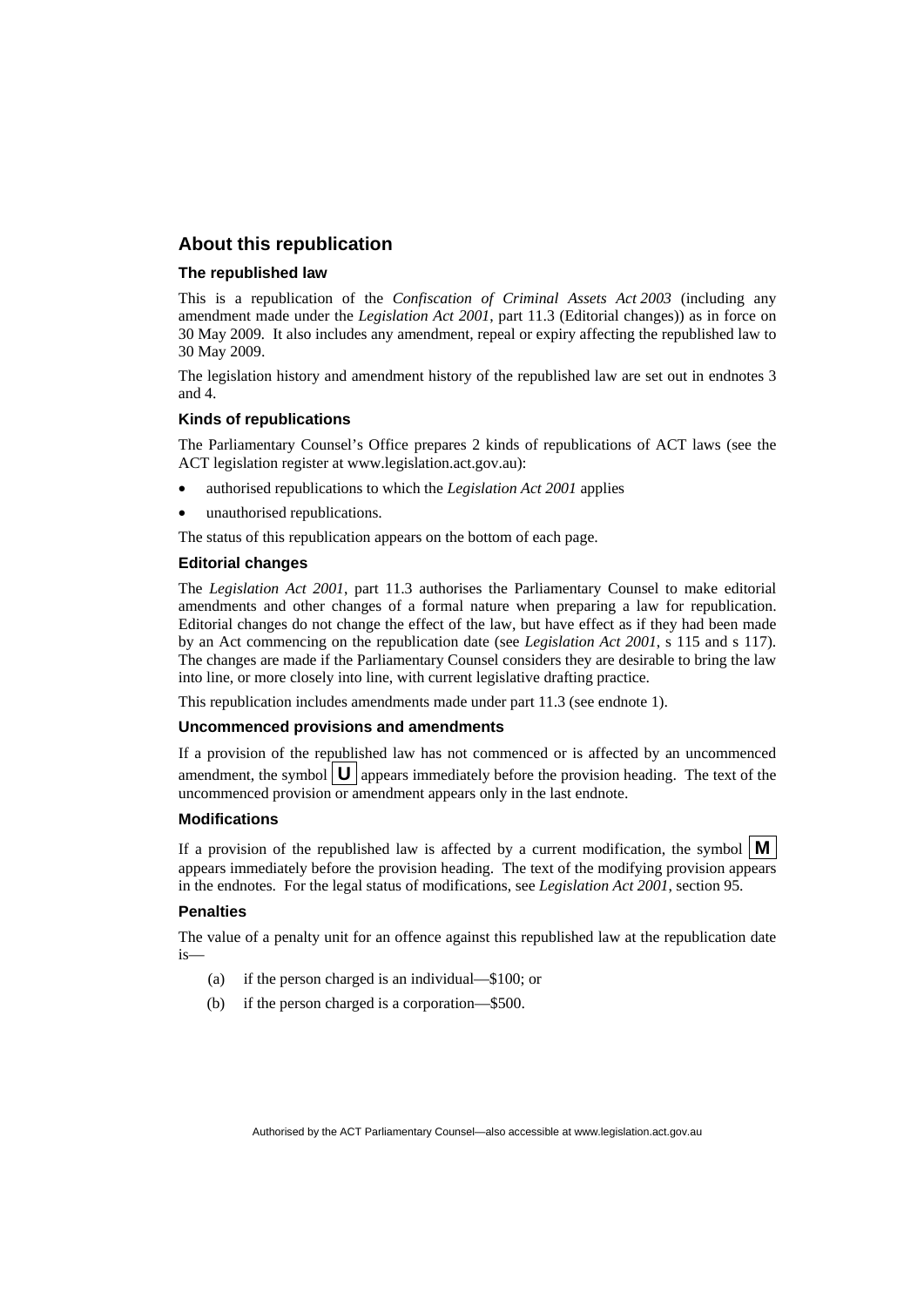

# **[Confiscation of Criminal Assets](#page-14-0)  [Act 2003](#page-14-0)**

# **Contents**

| Part 1 | <b>Preliminary</b>                                    |                |
|--------|-------------------------------------------------------|----------------|
| 1      | Name of Act                                           | $\overline{2}$ |
| 3      | Purposes of Act                                       | 2              |
| 4      | Application of Act to property and dealings           | 3              |
| 5      | Application of Act to offences                        | 3              |
| 6      | Dictionary                                            | 3              |
| 7      | <b>Notes</b>                                          | 3              |
| 8      | Offences against Act—application of Criminal Code etc | 4              |
| Part 2 | <b>General overview of confiscation scheme</b>        |                |
| 9      | General overview                                      | 5              |

Page

| R13      | Confiscation of Criminal Assets Act 2003 | contents 1 |
|----------|------------------------------------------|------------|
| 30/05/09 | Effective: 30/05/09-02/06/11             |            |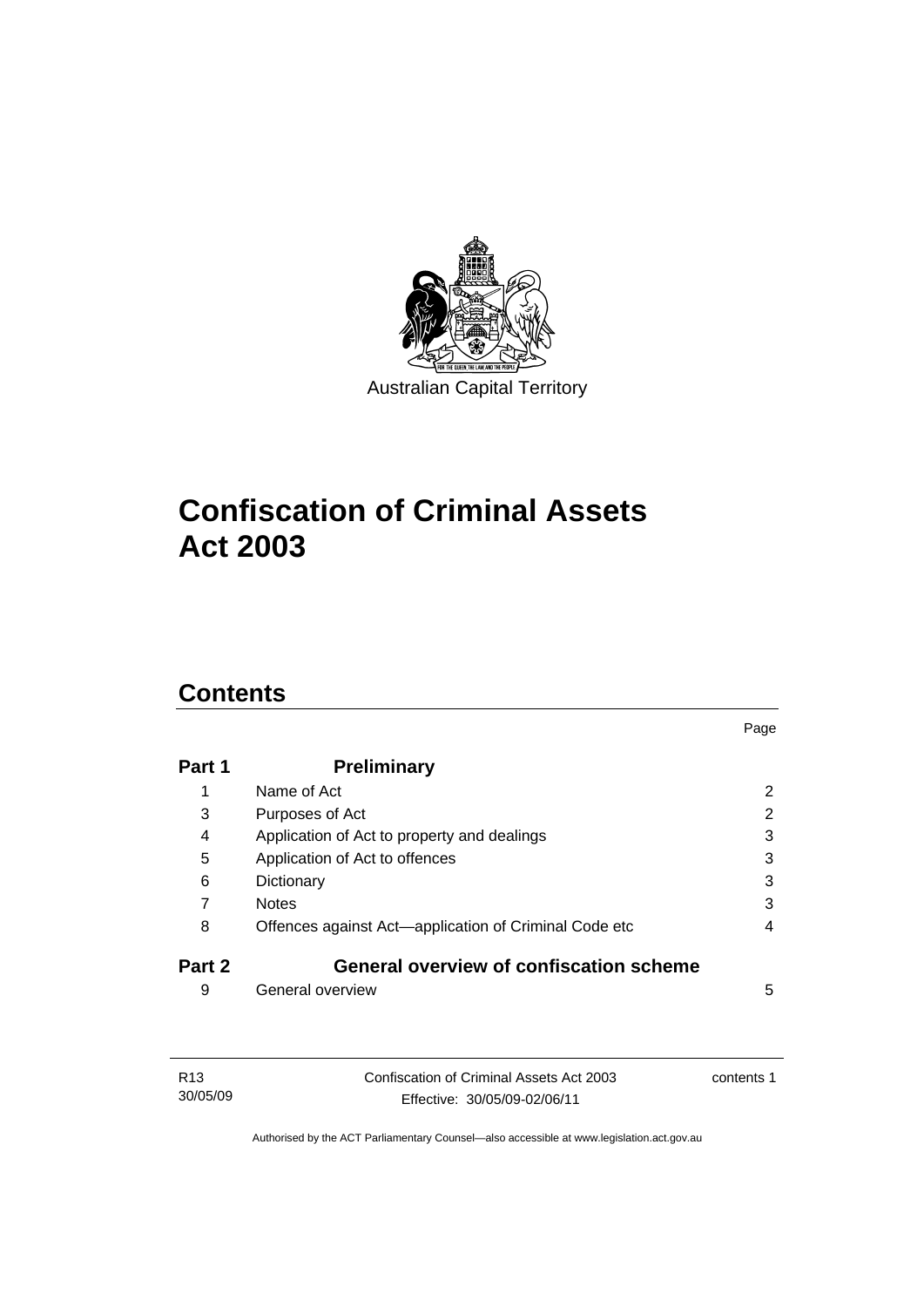## Contents

|                   |                                                               | Page |
|-------------------|---------------------------------------------------------------|------|
| Part 3            | Key concepts                                                  |      |
| 10                | What is tainted property                                      |      |
| 11                | What is unclaimed tainted property                            | 9    |
| $12 \overline{ }$ | Meaning of <i>derived</i>                                     | 10   |
| 13                | Meaning of <i>offence</i> and of particular kinds of offences | 11   |
| 14                | Meaning of <i>effective control</i> of property               | 12   |
| 15                | Meaning of <i>convicted</i> and <i>quashed</i>                | 13   |
| 16                | When does someone abscond                                     | 14   |
| 17                | When is someone <i>cleared</i> of an offence                  | 15   |
| 18                | When a proceeding is <i>finalised</i>                         | 16   |
| Part 4            | <b>Restraint of property</b>                                  |      |

| <b>Division 4.1</b> | General                                                                                |                 |
|---------------------|----------------------------------------------------------------------------------------|-----------------|
| 19                  | Meaning of restraining order                                                           | 18              |
| 20                  | Meaning of artistic profits restraining order                                          | 18              |
| 21                  | Meaning of unclaimed tainted property restraining order                                | 18              |
| 22                  | Restraining orders-purposes                                                            | 19              |
| 23                  | Contravening restraining orders                                                        | 19              |
| 24                  | Setting aside dealings with restrained property                                        | 20              |
| <b>Division 4.2</b> | <b>Making restraining orders</b>                                                       |                 |
| 25                  | Restraining orders over unclaimed tainted property—application                         | 21              |
| 26                  | Restraining orders over other property-application                                     | 22              |
| 27                  | Restraining orders-time for making certain applications                                | 23              |
| 28                  | Restraining orders over unclaimed tainted property-affidavit<br>supporting application | 24              |
| 29                  | Restraining orders over other property-affidavit supporting<br>application             | 25              |
| 30                  | Restraining orders over unclaimed tainted property-making                              | 27              |
| 31                  | Restraining orders over other property-making                                          | 28              |
| 32                  | Making of restraining orders-specific serious offence not required etc                 | 30              |
| 33                  | Restraining orders-contents                                                            | 31              |
| 34                  | Restraining orders-notice of making                                                    | 33              |
| 35                  | Restraining order proceedings—restrictions on disclosure                               | 33              |
| 36                  | Restraining orders-disclosure offences                                                 | 34              |
| contents 2          | Confiscation of Criminal Assets Act 2003                                               | R <sub>13</sub> |
|                     | Effective: 30/05/09-02/06/11                                                           | 30/05/09        |

Effective: 30/05/09-02/06/11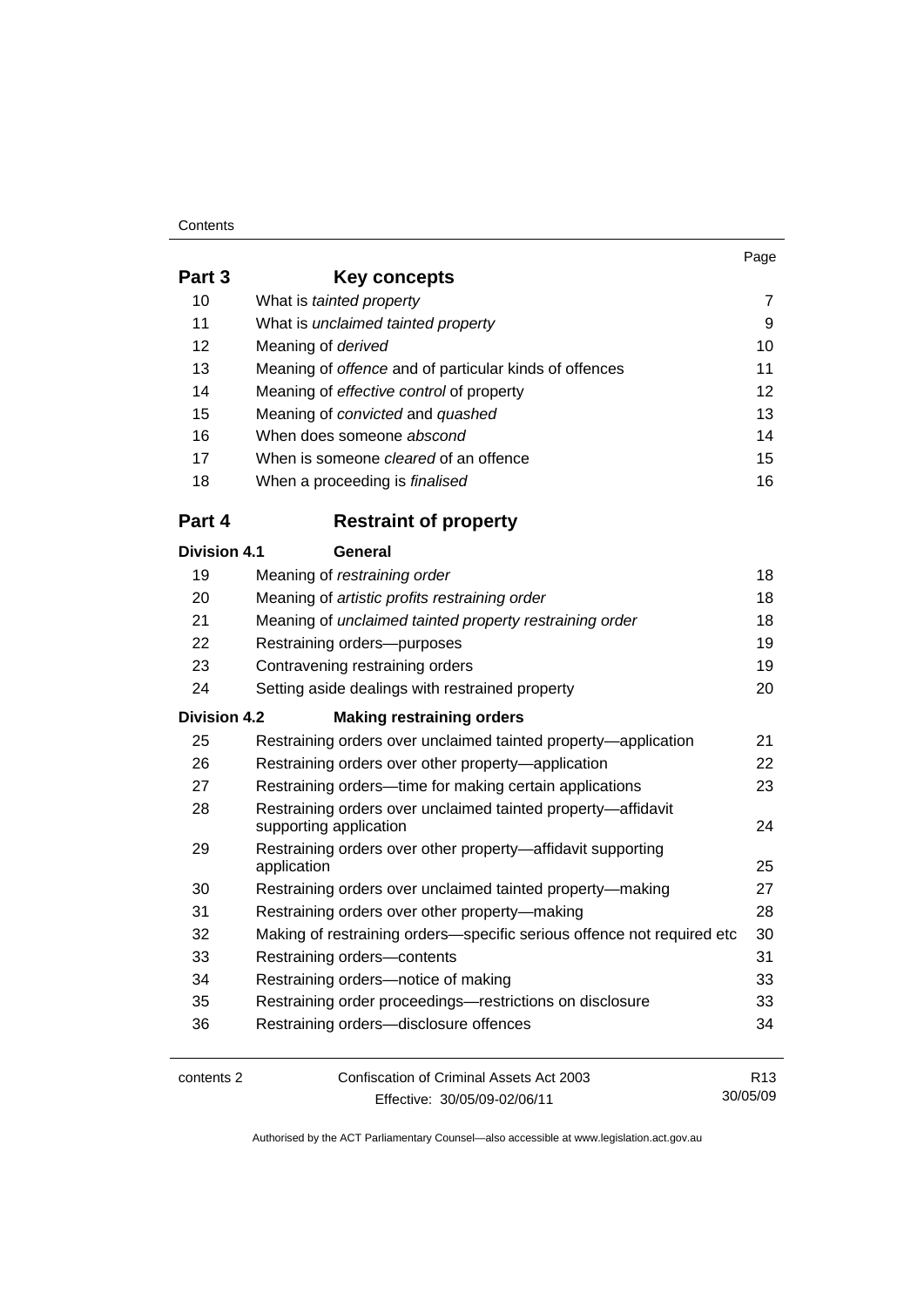| Contents |  |
|----------|--|
|----------|--|

|                             |                                                                                     | Page       |
|-----------------------------|-------------------------------------------------------------------------------------|------------|
| 37                          | Payment of living and business expenses from restrained property                    | 37         |
| 38                          | Payment of certain legal expenses from restrained property                          | 38         |
| 39                          | Additional orders about restraining orders and restrained property                  | 40         |
| 40                          | Contravention of additional orders under s 39                                       | 42         |
| <b>Division 4.3</b>         | <b>Duration of restraining orders</b>                                               |            |
| 41                          | Meaning of forfeiture or penalty application for div 4.3                            | 42         |
| 42                          | Restraining orders generally not time limited                                       | 42         |
| 43                          | Revocation or variation of restraining orders made without notice of<br>application | 43         |
| 44                          | Revocation or variation of restraining orders if security or undertakings<br>given  |            |
| 45                          | When restraining order over particular property ends                                | 44         |
| 46                          | When unclaimed tainted property restraining order ends                              | 45         |
| 47                          | When restraining order ends-ordinary offences                                       | 46         |
| 48                          | When restraining order ends-serious offences                                        | 49         |
| 49                          | Extension of time for restraining orders                                            | 51         |
| <b>Division 4.4</b>         | <b>Restraining orders-other matters</b>                                             |            |
| 50                          | Restraining orders-registration in statutory property registers                     | 53         |
| 51                          | Penalty orders-execution against restrained property                                | 54         |
| Part 5                      | <b>Forfeiture of property</b>                                                       |            |
| <b>Division 5.1</b>         | <b>Conviction forfeiture orders</b>                                                 |            |
| 52                          | Meaning of conviction forfeiture order                                              | 55         |
| 53                          | Conviction forfeiture orders-application                                            | 55         |
| 54                          | Conviction forfeiture orders-making                                                 | 55         |
| 55                          | Conviction forfeiture orders-forfeiture                                             | 56         |
| 56                          | When conviction forfeiture order ends                                               | 56         |
| <b>Division 5.2</b>         | Automatic forfeiture-conviction for serious offences                                |            |
| 57                          | Unclaimed tainted property restraining orders-<br>non-application of div 5.2        | 57         |
| 58                          | Automatic forfeiture of restrained property on conviction for serious<br>offences   | 57         |
| 59                          | Automatic forfeiture-court order declaring property automatically<br>forfeited      | 58         |
| R <sub>13</sub><br>30/05/09 | Confiscation of Criminal Assets Act 2003<br>Effective: 30/05/09-02/06/11            | contents 3 |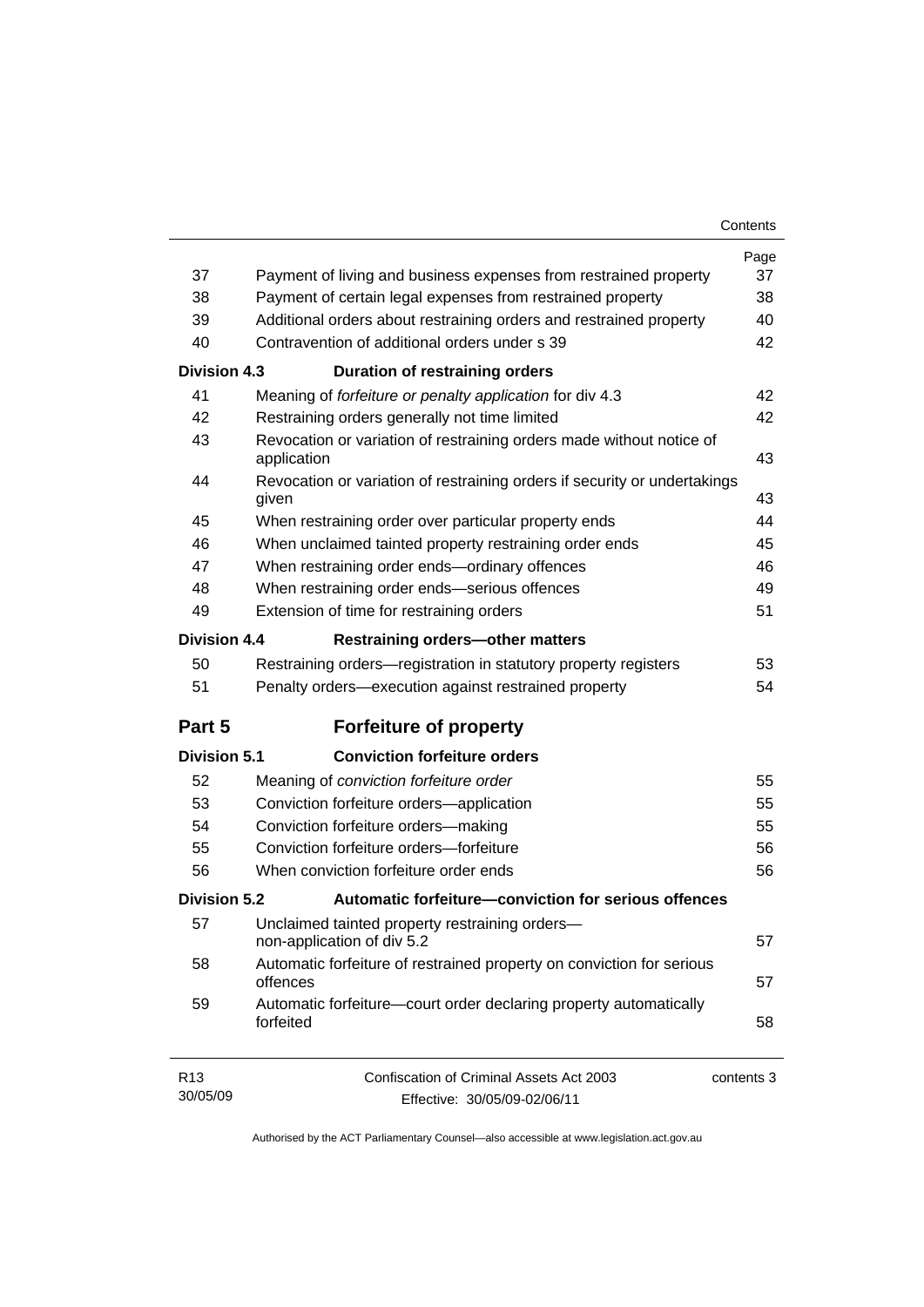| Contents |
|----------|
|----------|

| 60                  | Automatic forfeiture-court orders                                              | Page<br>59 |
|---------------------|--------------------------------------------------------------------------------|------------|
| 61                  | When automatic forfeiture under div 5.2 ends                                   | 60         |
|                     |                                                                                |            |
| <b>Division 5.3</b> | Automatic forfeiture-unclaimed tainted property                                |            |
| 62                  | Forfeiture of unclaimed tainted property                                       | 61         |
| 63                  | When automatic forfeiture under div 5.3 ends                                   | 61         |
| <b>Division 5.4</b> | Civil forfeiture orders                                                        |            |
| 64                  | Artistic profits and unclaimed tainted property-<br>non-application of div 5.4 | 62         |
| 65                  | Meaning of civil forfeiture order                                              | 62         |
| 66                  | Civil forfeiture orders-application                                            | 62         |
| 67                  | Civil forfeiture orders-making                                                 | 63         |
| 68                  | Civil forfeiture orders-forfeiture                                             | 65         |
| 69                  | Civil forfeiture order proceedings-restrictions on disclosure                  | 65         |
| 70                  | Civil forfeiture orders-disclosure offences                                    | 66         |
| 71                  | When civil forfeiture order ends                                               | 69         |
| Part 6              | <b>Exclusion of property</b>                                                   |            |
| Division 6.1        | General                                                                        |            |
| 72                  | Meaning of exclusion order                                                     | 70         |
| 73                  | When property is subject to forfeiture                                         | 70         |
| 74                  | Effect of exclusion order                                                      | 71         |
| <b>Division 6.2</b> | <b>Making exclusion orders</b>                                                 |            |
| 75                  | Exclusion orders-application                                                   | 71         |
| 76                  | Making of exclusion orders-ordinary offences                                   | 72         |
| 77                  | Making of exclusion orders-serious offences                                    | 74         |
| 78                  | Making of exclusion orders—unclaimed tainted property                          | 76         |
| Part 7              | <b>Penalty orders</b>                                                          |            |
| <b>Division 7.1</b> | <b>Benefits</b>                                                                |            |
| 70.                 | Meaning of commission of serious offence for nt 7                              | 77         |

| 79 | Meaning of <i>commission</i> of serious offence for pt 7 |     |
|----|----------------------------------------------------------|-----|
| 80 | Meaning of <i>benefits</i> derived by an offender        |     |
| 81 | Meaning of <i>artistic profits</i>                       | 78. |

| contents 4 | Confiscation of Criminal Assets Act 2003 | R13.     |
|------------|------------------------------------------|----------|
|            | Effective: 30/05/09-02/06/11             | 30/05/09 |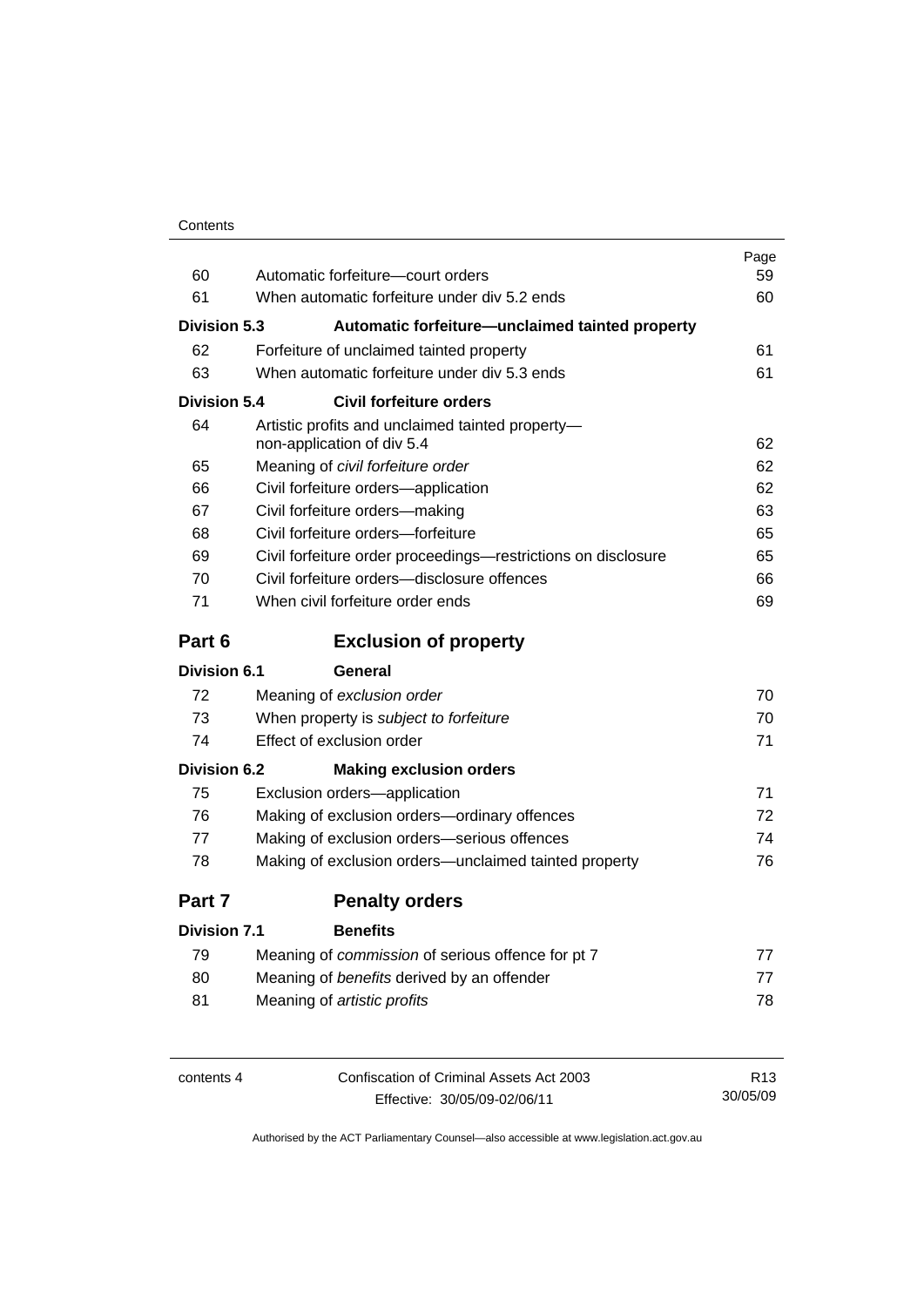|                     |                                                                                         | Contents |
|---------------------|-----------------------------------------------------------------------------------------|----------|
|                     |                                                                                         | Page     |
| <b>Division 7.2</b> | <b>Making penalty orders</b>                                                            |          |
| 82                  | Meaning of penalty order                                                                | 80       |
| 83                  | Penalty orders-application                                                              | 80       |
| 84                  | Penalty orders-offenders convicted of ordinary offences                                 | 80       |
| 85                  | Penalty orders-commission of serious offences                                           | 81       |
| 86                  | Penalty orders-amount of penalty                                                        | 83       |
| 87                  | Penalty orders-contents                                                                 | 84       |
| 88                  | Penalty orders—enforceable as judgment debt                                             | 84       |
| 89                  | Penalty orders-variation for reassessed value of benefits                               | 85       |
| <b>Division 7.3</b> | <b>Value of benefits</b>                                                                |          |
| 90                  | Meaning of narcotic substance and property for div 7.3                                  | 85       |
| 91                  | Presumed value of benefits-ordinary offence                                             | 86       |
| 92                  | Presumed value of benefits-serious offence                                              | 87       |
| 93                  | Value of benefits—relevant matters                                                      | 89       |
| <b>Division 7.4</b> | Satisfaction of penalty order                                                           |          |
| 94                  | Creation of penalty charge over restrained property                                     | 90       |
| 95                  | When penalty charge over property ends                                                  | 91       |
| 96                  | Power to satisfy penalty order                                                          | 92       |
| 97                  | Public trustee to repay any amount surplus to satisfying penalty order                  | 93       |
| <b>Division 7.5</b> | <b>End of penalty orders</b>                                                            |          |
| 98                  | When penalty order ends                                                                 | 94       |
| Part 8              | <b>Restrained property</b>                                                              |          |
| <b>Division 8.1</b> | Management of restrained property by public trustee                                     |          |
| 99                  | Application of div 8.1                                                                  | 95       |
| 100                 | Powers of public trustee to preserve restrained property etc                            | 95       |
| 101                 | Sale, modification or destruction of property by public trustee                         | 96       |
| 102                 | Notice of sale, modification or destruction of restrained property by<br>public trustee | 97       |
| 103                 | Emergency modification or destruction of restrained property                            | 98       |
| 104                 | Notice details to be included in public trustee's report                                | 98       |
| 105                 | Order to stop sale, modification or destruction of restrained property                  | 99       |

| R <sub>13</sub> | Confiscation of Criminal Assets Act 2003 | contents 5 |
|-----------------|------------------------------------------|------------|
| 30/05/09        | Effective: 30/05/09-02/06/11             |            |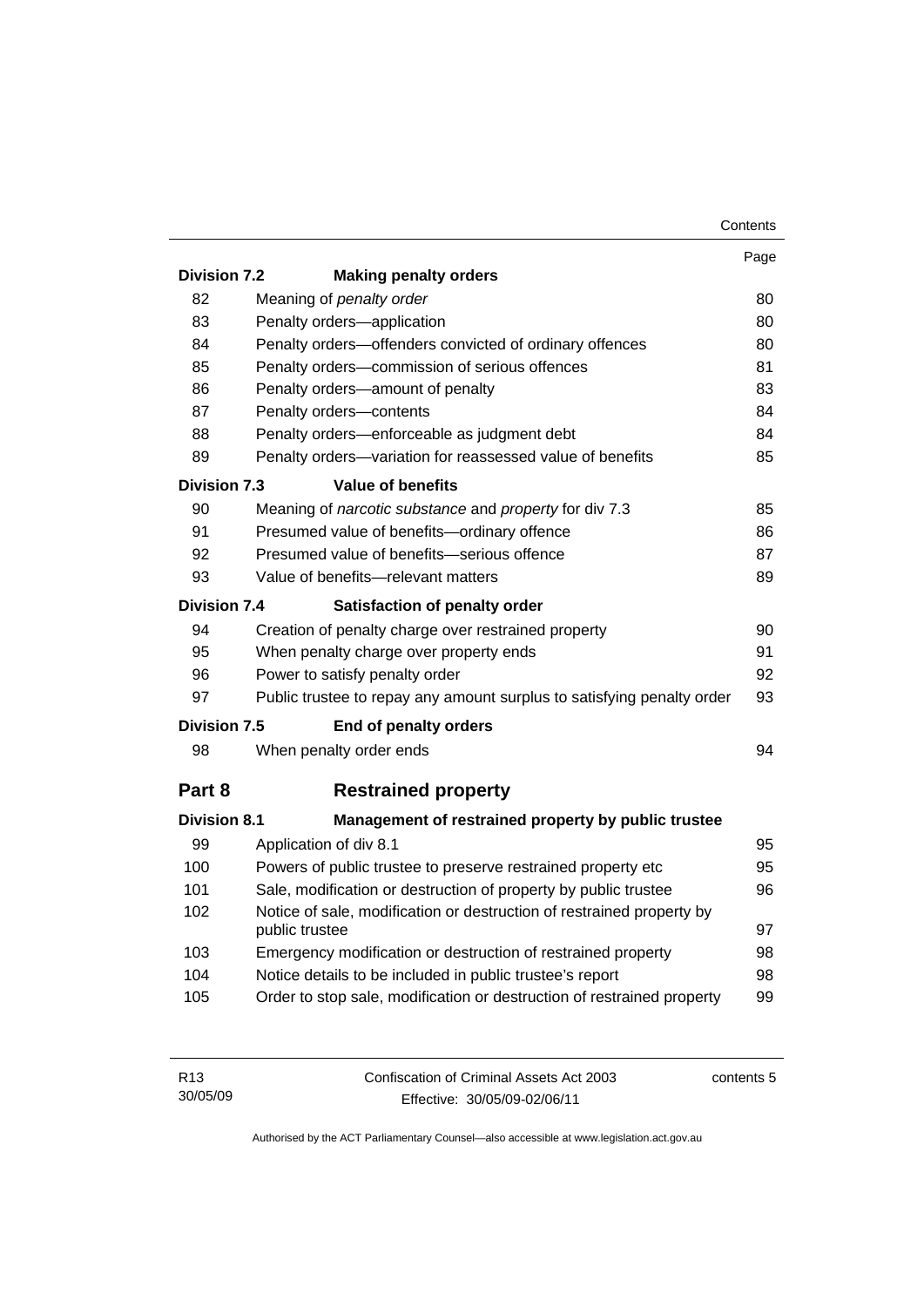| Contents |
|----------|
|----------|

| <b>Division 8.2</b> | Joint ownership of restrained property                                          | Page            |
|---------------------|---------------------------------------------------------------------------------|-----------------|
| 106                 | Effect of death on joint ownership                                              | 100             |
| Part 9              | <b>Forfeited property</b>                                                       |                 |
| <b>Division 9.1</b> | Preliminary                                                                     |                 |
| 107                 | Meaning of interested person in pt 9                                            | 102             |
| 108                 | Forfeited property-powers of public trustee                                     | 102             |
| Division 9.2        | Vesting and disposal of forfeited property                                      |                 |
| 109                 | Vesting of forfeited property-general rule                                      | 103             |
| 110                 | Vesting of registrable property on forfeiture                                   | 103             |
| 111                 | Disposal of forfeited property                                                  | 104             |
| <b>Division 9.3</b> | Improperly obtained registered property interests                               |                 |
| 112                 | Application of div 9.3 to registered property interests                         | 105             |
| 113                 | Discharge of prior registered property interests given for improper<br>purposes | 106             |
| Division 9.4        | Sale of jointly owned forfeited property                                        |                 |
| 114                 | Application of div 9.4 to jointly owned property                                | 107             |
| 115                 | Inconsistency with Trustee Act or Conveyancing Act                              | 107             |
| 116                 | Order for sale of jointly owned property                                        | 108             |
| 117                 | Trust for sale of property                                                      | 109             |
| 118                 | Effect of trust for sale on joint ownership                                     | 109             |
| 119                 | Distribution of proceeds of sale of property                                    | 109             |
| 120                 | Variation of court order for sale                                               | 110             |
| <b>Division 9.5</b> | Forfeited property-return or compensation                                       |                 |
| 121                 | Meaning of return or compensation order                                         | 110             |
| 122                 | Return or compensation orders-application                                       | 110             |
| 123                 | Return or compensation orders-making                                            | 111             |
| <b>Division 9.6</b> | Forfeited property-buyback of interest                                          |                 |
| 124                 | Meaning of buyback order                                                        | 112             |
| 125                 | Buyback orders-application                                                      | 112             |
| 126                 | Buyback orders-making                                                           | 113             |
| 127                 | Buyback orders-buying interest in property                                      | 113             |
| contents 6          | Confiscation of Criminal Assets Act 2003                                        | R <sub>13</sub> |
|                     | Effective: 30/05/09-02/06/11                                                    | 30/05/09        |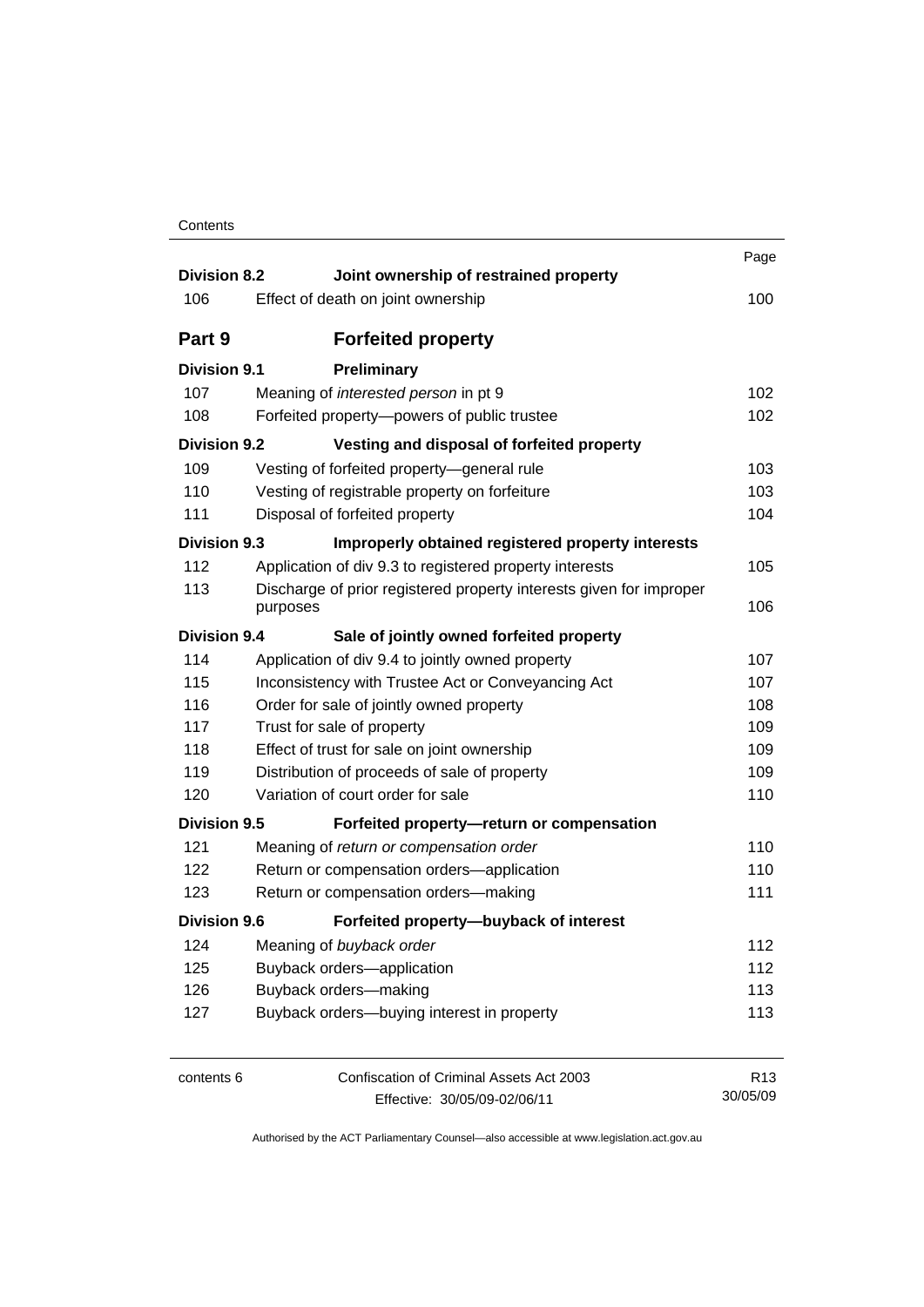|                             |                                                                                  | Contents   |
|-----------------------------|----------------------------------------------------------------------------------|------------|
|                             |                                                                                  | Page       |
| Part 10                     | <b>Confiscated assets trust fund</b>                                             |            |
| 128                         | Definitions for pt 10                                                            | 114        |
| 129                         | Meaning of equitable sharing program                                             | 114        |
| 130                         | Establishment of trust fund                                                      | 115        |
| 131                         | Payments into trust fund                                                         | 115        |
| 132                         | Purposes of trust fund                                                           | 116        |
| 133                         | Payments from trust fund                                                         | 117        |
| 134                         | Distribution of surplus funds                                                    | 117        |
| 135                         | Review of reserved and distributable funds by public trustee                     | 118        |
| Part 11                     | Interstate orders                                                                |            |
| 136                         | Meaning of authenticated for pt 11                                               | 119        |
| 137                         | Interstate restraining and forfeiture orders etc-registration                    | 119        |
| 138                         | Interstate restraining and forfeiture orders etc-interim registration            | 120        |
| 139                         | Interstate restraining and forfeiture orders etc-effect of registration          | 121        |
| 140                         | Interstate restraining and forfeiture orders etc—ending of registration          | 121        |
| 141                         | Interstate restraining and forfeiture orders etc-cancellation of<br>registration | 122        |
| 142                         | Creation of interstate penalty charges                                           | 122        |
| 143                         | Interstate penalty charges-effect of creation                                    | 123        |
| Part 12                     | <b>Information gathering</b>                                                     |            |
| <b>Division 12.1</b>        | <b>Inquiry notices</b>                                                           |            |
| 144                         | Meaning of <i>inquiry notice</i>                                                 | 124        |
| 145                         | Inquiry notices-giving                                                           | 124        |
| 146                         | Inquiry notices-form                                                             | 125        |
| 147                         | Inquiry notices—immunity for complying financial institutions and staff          | 125        |
| <b>Division 12.2</b>        | <b>Monitoring orders</b>                                                         |            |
| 148                         | Meaning of <i>monitoring order</i>                                               | 126        |
| 149                         | Monitoring orders-application                                                    | 126        |
| 150                         | Monitoring orders-affidavit supporting application                               | 127        |
| 151                         | Monitoring orders-making                                                         | 127        |
| <b>Division 12.3</b>        | <b>Transaction suspension orders</b>                                             |            |
| 152                         | Meaning of transaction suspension order                                          | 128        |
| R <sub>13</sub><br>30/05/09 | Confiscation of Criminal Assets Act 2003<br>Effective: 30/05/09-02/06/11         | contents 7 |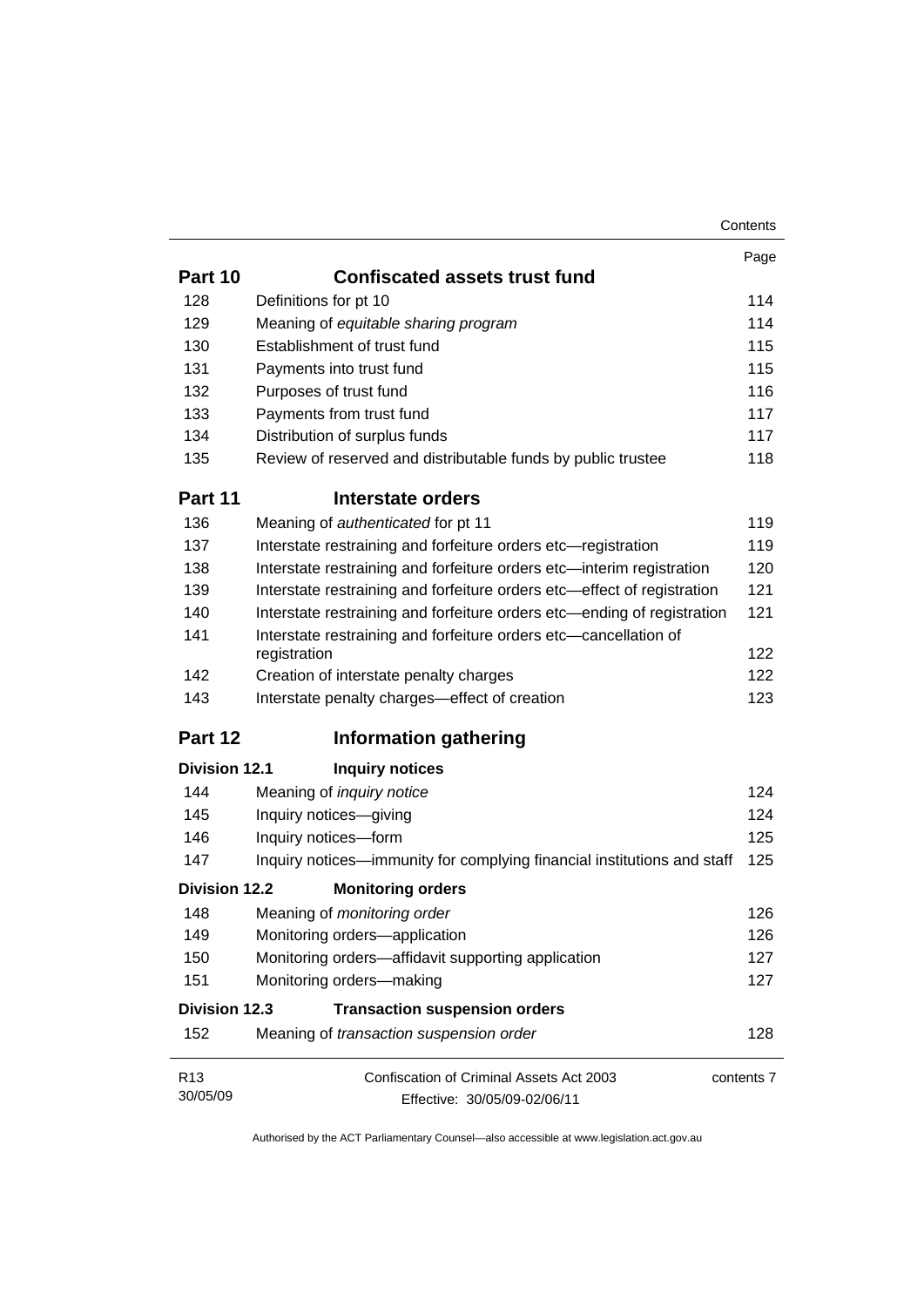### **Contents**

|                      |                                                                | Page            |
|----------------------|----------------------------------------------------------------|-----------------|
| 153                  | Transaction suspension orders-application                      | 129             |
| 154                  | Transaction suspension orders-affidavit supporting application | 130             |
| 155                  | Transaction suspension orders-making                           | 130             |
| <b>Division 12.4</b> | Production orders for property-tracking documents              |                 |
| 156                  | Meaning of production order                                    | 132             |
| 157                  | Meaning of property-tracking document                          | 132             |
| 158                  | Production orders-application                                  | 133             |
| 159                  | Production orders-affidavit supporting application             | 133             |
| 160                  | Production orders-making                                       | 133             |
| 161                  | Production order proceedings-restrictions on disclosure        | 135             |
| 162                  | Production orders-variation                                    | 135             |
| 163                  | Production orders-consequential powers about documents         | 135             |
| <b>Division 12.5</b> | <b>Examination orders and notices</b>                          |                 |
| Subdivision 12.5.1   | Preliminary                                                    |                 |
| 164                  | Definitions for div 12.5                                       | 136             |
| 165                  | Authorised investigators                                       | 137             |
|                      | Subdivision 12.5.2 Examination orders                          |                 |
| 166                  | Meaning of examination order                                   | 138             |
| 167                  | Examination orders-application                                 | 138             |
| 168                  | Examination orders-affidavit supporting application            | 139             |
| 169                  | Examination orders-making                                      | 139             |
| 170                  | Examination order proceedings-restrictions on disclosure       | 140             |
|                      | Subdivision 12.5.3 Examination notices                         |                 |
| 171                  | Meaning of examination notice                                  | 140             |
| 172                  | Examination notices-giving                                     | 141             |
| 173                  | Examination notices-form                                       | 141             |
|                      | Subdivision 12.5.4 Conducting examinations                     |                 |
| 174                  | Time and place of examination                                  | 142             |
| 175                  | Requirements made of person examined                           | 142             |
| 176                  | Conduct of examination                                         | 143             |
| 177                  | Role of the examinee's lawyer                                  | 144             |
| 178                  | Examinations-consequential powers about documents              | 144             |
| 179                  | Examinations-additional restrictions on disclosure             | 144             |
| contents 8           | Confiscation of Criminal Assets Act 2003                       | R <sub>13</sub> |
|                      | Effective: 30/05/09-02/06/11                                   | 30/05/09        |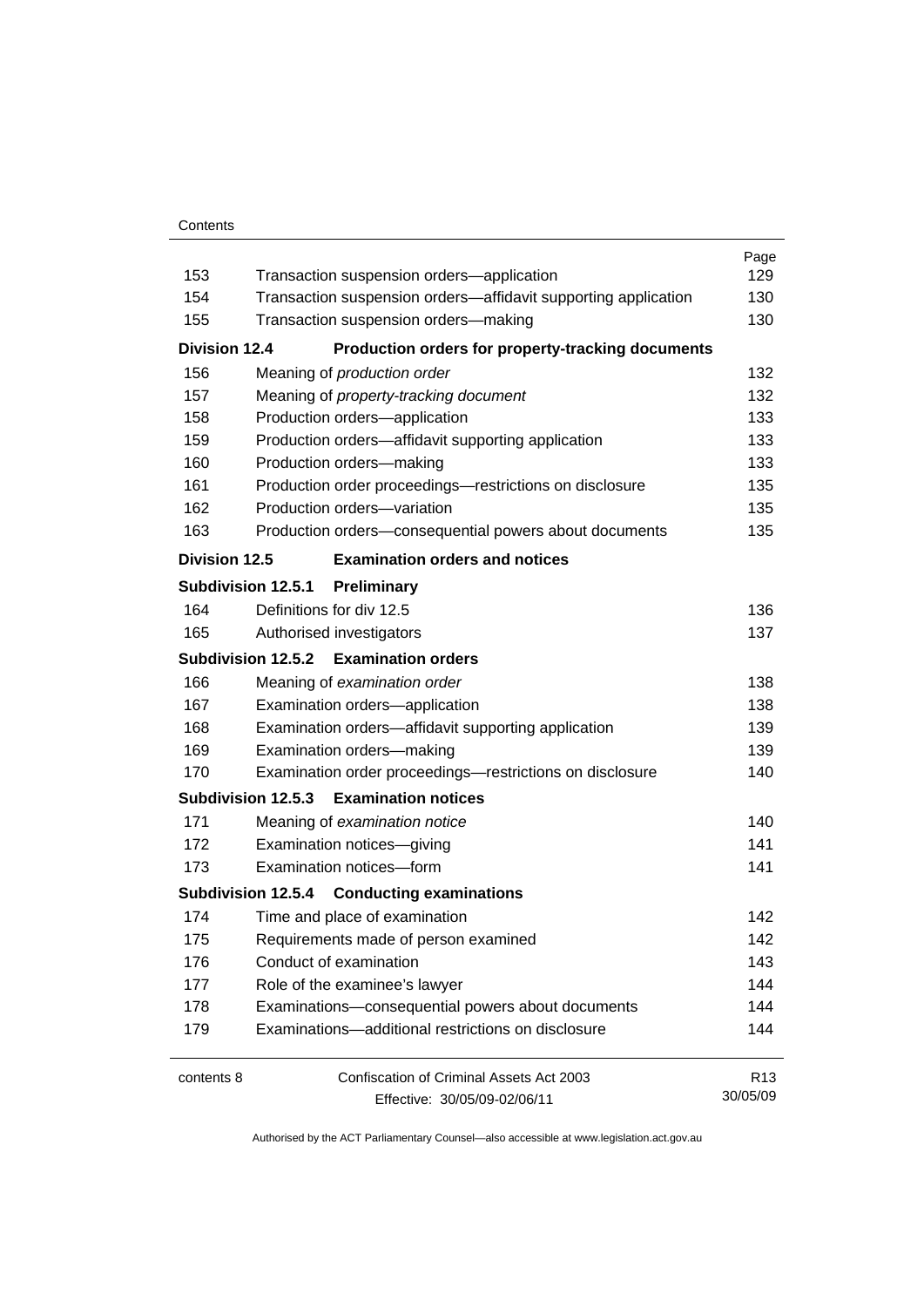|                      |                                                                        | Contents |
|----------------------|------------------------------------------------------------------------|----------|
|                      |                                                                        | Page     |
| 180                  | Protection of authorised investigator etc                              | 145      |
|                      | Subdivision 12.5.5<br><b>Offences-examination notices</b>              |          |
| 181                  | Obstruction etc of authorised investigator                             | 146      |
| 182                  | Failing to attend examination                                          | 146      |
| 183                  | Offences relating to appearance at examination                         | 147      |
| 184                  | Unauthorised presence at an examination                                | 147      |
| 185                  | Examinations-additional disclosure offences                            | 148      |
| <b>Division 12.6</b> | <b>Information order offences</b>                                      |          |
| 186                  | Meaning of information order                                           | 150      |
| 187                  | Information orders-failure to comply                                   | 151      |
| 188                  | Information orders-false or misleading information                     | 151      |
| 189                  | Information orders-false or misleading documents                       | 152      |
| 190                  | Destruction etc of documents                                           | 152      |
| 191                  | Meaning of non-disclosable information order                           | 153      |
| 192                  | Information orders-disclosure offences                                 | 154      |
| 193                  | Information orders-disclosure by police officers                       | 156      |
| 194                  | Information orders-protection of complying financial institutions      | 156      |
| Part 13              | <b>Search warrants</b>                                                 |          |
| <b>Division 13.1</b> | Preliminary                                                            |          |
| 195                  | Definitions for pt 13                                                  | 158      |
| <b>Division 13.2</b> | Search warrants-general                                                |          |
| 196                  | Applications for search warrants-general                               | 160      |
| 197                  | Offence for making false etc statements in search warrant applications | 160      |
| 198                  | Additional contents of search warrant applications                     | 161      |
| 199                  | Issuing search warrants                                                | 161      |
| 200                  | When search warrant for property-tracking document may be issued       | 162      |
| 201                  | Contents of search warrants                                            | 162      |
| 202                  | Authorisation given by search warrants                                 | 163      |
| <b>Division 13.3</b> | <b>Telephone and electronic warrants</b>                               |          |
| 203                  | Applying for search warrants by telephone or other electronic means    | 164      |
|                      |                                                                        |          |

| R <sub>13</sub> | Confiscation of Criminal Assets Act 2003 | contents 9 |
|-----------------|------------------------------------------|------------|
| 30/05/09        | Effective: 30/05/09-02/06/11             |            |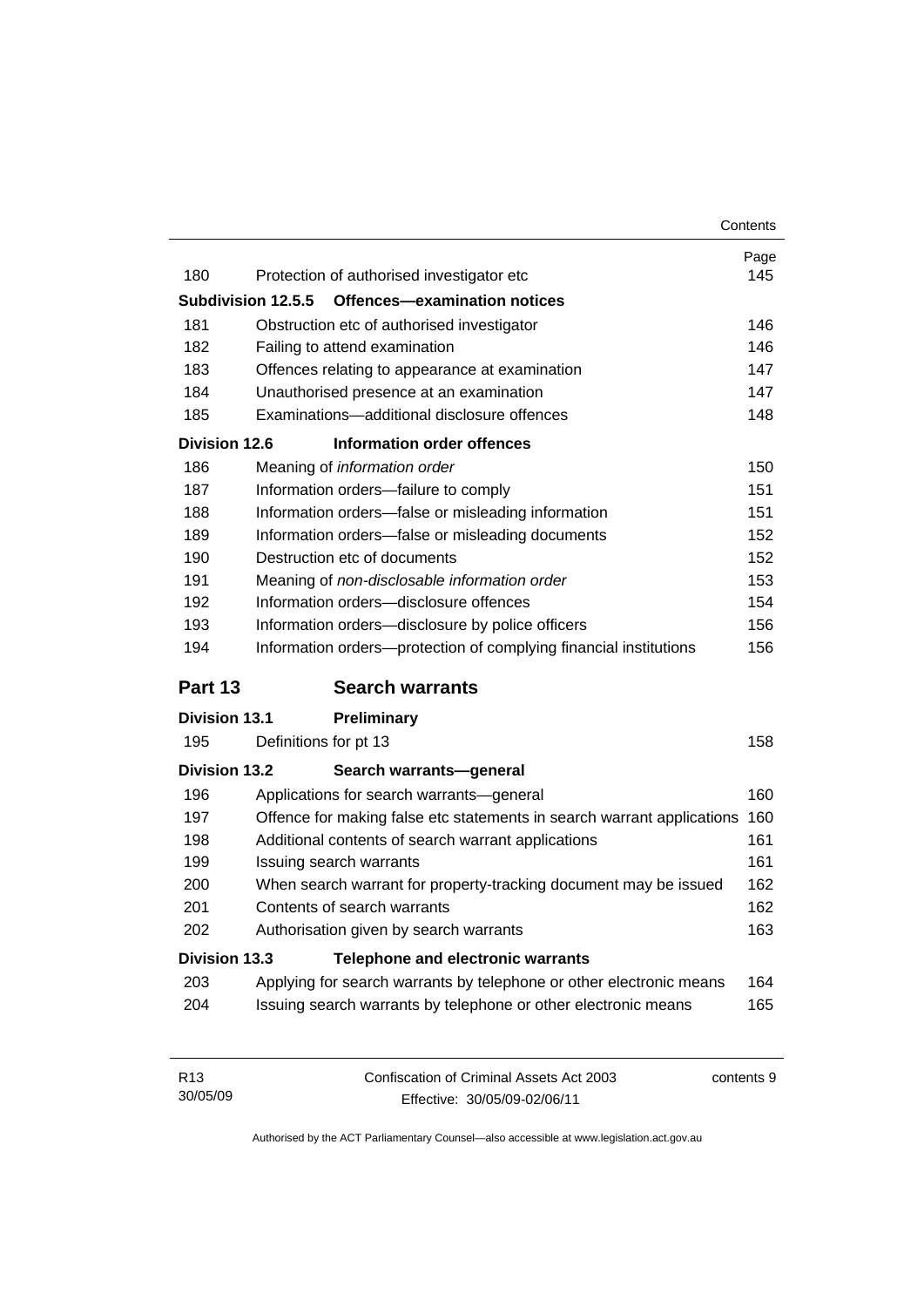|                      |                                                                                           | Page |
|----------------------|-------------------------------------------------------------------------------------------|------|
| 205                  | Unsigned warrants by telephone or other electronic means in court<br>proceedings          | 166  |
| 206                  | Offence for stating incorrect names in warrants by telephone or other<br>electronic means | 166  |
| 207                  | Offence for execution etc of search warrant departing in material form                    | 167  |
| 208                  | Offence for execution etc of unauthorised form of search warrant                          | 167  |
| 209                  | Offence for giving unauthorised form of search warrant                                    | 168  |
| <b>Division 13.4</b> | <b>Executing search warrants</b>                                                          |      |
| 210                  | Search warrants—whether must be executed only during particular<br>hours                  | 168  |
| 211                  | Search warrants-restrictions on personal searches                                         | 169  |
| 212                  | Use of force and availability of assistance in executing search warrant                   | 170  |
| 213                  | Search warrants-announcement before entry                                                 | 170  |
| 214                  | Details of search warrant to be given to occupier etc                                     | 171  |
| 215                  | Occupier entitled to be present during search etc                                         | 171  |
| 216                  | Particular powers available to officers executing search warrant                          | 172  |
| 217                  | Use of equipment to examine or process things                                             | 172  |
| 218                  | Moving things to another place for examination or processing                              | 173  |
| 219                  | Use of electronic equipment at premises                                                   | 174  |
| 220                  | Person with knowledge of computer or computer system to assist<br>access etc              | 175  |
| 221                  | Securing electronic equipment                                                             | 176  |
| 222                  | Copies of seized things to be provided                                                    | 177  |
| 223                  | Providing documents after execution of search warrant                                     | 178  |
| <b>Division 13.5</b> | <b>Stopping and searching vehicles</b>                                                    |      |
| 224                  | Searches of vehicles without search warrant in emergency situations                       | 178  |
| 225                  | How police officer exercises powers under s 224                                           | 179  |
| <b>Division 13.6</b> | Search warrants-things seized                                                             |      |
| 226                  | Receipts for things seized under search warrants                                          | 180  |
| 227                  | Keeping seized things under search warrants                                               | 181  |
| 228                  | Keeping things for further period                                                         | 182  |
| 229                  | Issuing officer may order keeping of thing                                                | 182  |
| 230                  | Transfer of things seized to public trustee                                               | 183  |
|                      |                                                                                           |      |

contents 10 Confiscation of Criminal Assets Act 2003 Effective: 30/05/09-02/06/11 R13 30/05/09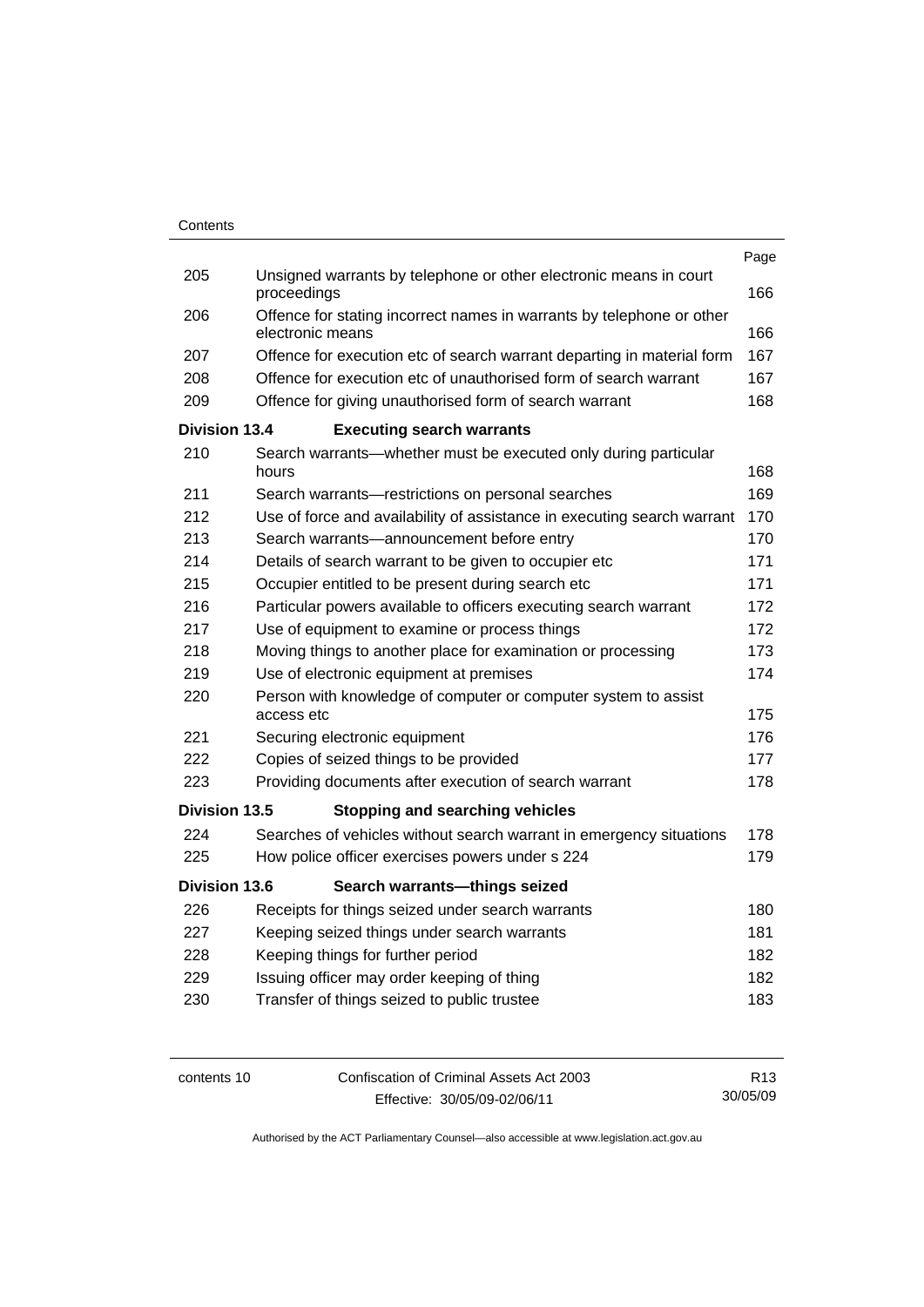|                      |                                                                                                | Contents |
|----------------------|------------------------------------------------------------------------------------------------|----------|
|                      |                                                                                                | Page     |
| <b>Division 13.7</b> | Search warrants-miscellaneous                                                                  |          |
| 231                  | Search warrants—false or misleading information                                                | 183      |
| 232                  | Search warrants-false or misleading documents                                                  | 184      |
| 233                  | Obstruction etc of police officers and people assisting                                        | 184      |
| 234                  | Damage etc to be minimised                                                                     | 185      |
| 235                  | Compensation                                                                                   | 185      |
| Part 14              | <b>Court procedure</b>                                                                         |          |
| 236                  | Meaning of confiscation proceeding                                                             | 187      |
| 237                  | Confiscation and corresponding law order proceedings are civil, not<br>criminal                | 189      |
| 238                  | Meaning of relevant court                                                                      | 189      |
| 239                  | Jurisdiction of Magistrates Court-confiscation proceedings                                     | 190      |
| 240                  | Jurisdiction of Magistrates Court-interstate orders                                            | 191      |
| 241                  | Jurisdiction of Supreme Court                                                                  | 192      |
| 242                  | Confiscation proceedings-transferred proceedings                                               | 192      |
| 243                  | Restricted access proceedings—notice of applications etc                                       | 193      |
| 244                  | Other confiscation proceedings—notice of applications etc                                      | 194      |
| 245                  | Applications for another confiscation proceeding in relation to same<br>offence                | 195      |
| 246                  | Confiscation proceedings—time extensions for applications                                      | 196      |
| 247                  | Confiscation proceedings—amendment of applications                                             | 196      |
| 248                  | Confiscation proceedings-relevant material                                                     | 197      |
| 249                  | Confiscation proceedings-witness not required to answer questions<br>prejudicing investigation | 197      |
| 250                  | Confiscation proceedings-additional orders                                                     | 197      |
| 251                  | Contravention of additional orders under s 250                                                 | 199      |
| 252                  | Confiscation proceedings-consent orders                                                        | 199      |
| 253                  | Confiscation proceedings—notice of making orders                                               | 199      |
| 254                  | Concurrent proceedings                                                                         | 200      |
| Part 15              | <b>Miscellaneous</b>                                                                           |          |
| 255                  | Selfincrimination and other privileges overridden                                              | 201      |
| 256                  | Powers under Act not limited by criminal proceedings                                           | 202      |
| 257                  | Powers under Act do not limit each other or powers under other laws                            | 203      |
| R <sub>13</sub>      | Confiscation of Criminal Assets Act 2003<br>contents 11                                        |          |
| 30/05/09             | Effective: 30/05/09-02/06/11                                                                   |          |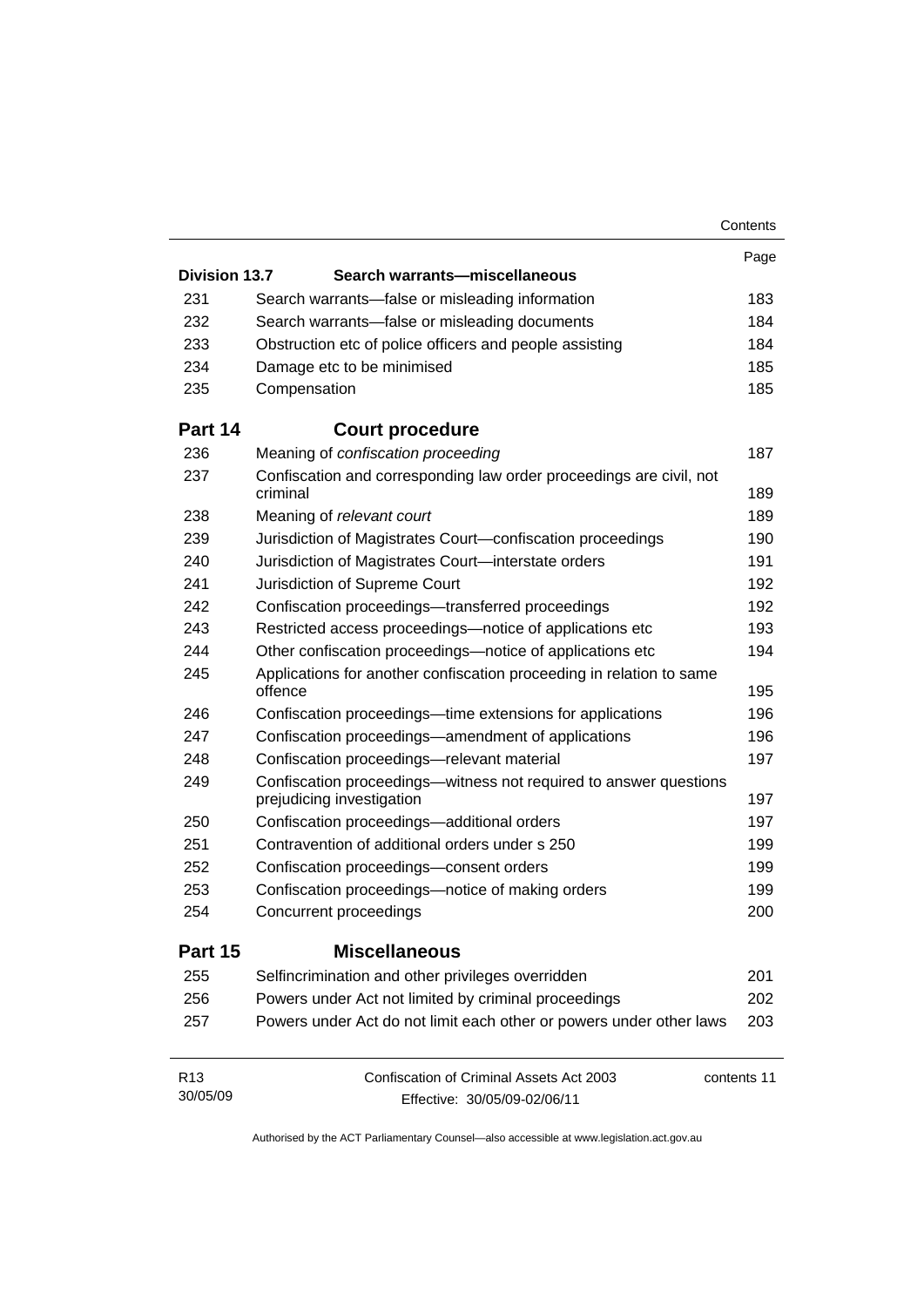#### **Contents**

|                   |                                           | Page |
|-------------------|-------------------------------------------|------|
| 258               | Examination orders—reporting requirements | 203  |
| 259               | Approved forms                            | 205  |
| 260               | Regulation-making power                   | 205  |
|                   |                                           |      |
| <b>Dictionary</b> |                                           |      |
|                   |                                           |      |
| <b>Endnotes</b>   |                                           |      |
| 1                 | About the endnotes                        | 217  |
| 2                 | Abbreviation key                          | 217  |
| 3                 | Legislation history                       | 218  |
| 4                 | Amendment history                         | 220  |
|                   |                                           |      |

5 Earlier republications [224](#page-237-0)

contents 12 Confiscation of Criminal Assets Act 2003 Effective: 30/05/09-02/06/11

R13 30/05/09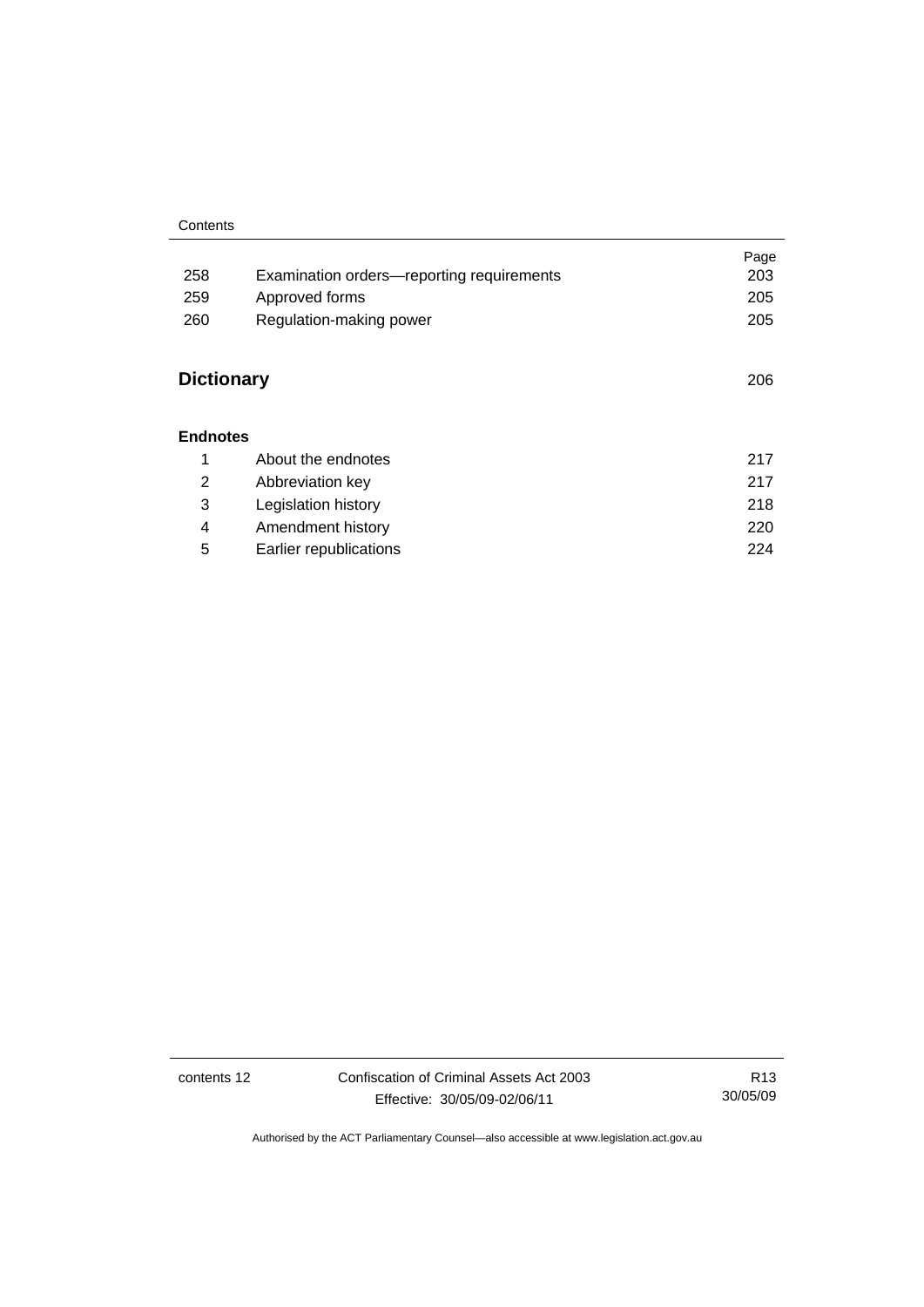<span id="page-14-0"></span>

# **Confiscation of Criminal Assets Act 2003**

An Act to deprive people of the proceeds of crime and of property used for criminal activity, and for other purposes

R13 30/05/09

Ī

Confiscation of Criminal Assets Act 2003 Effective: 30/05/09-02/06/11

page 1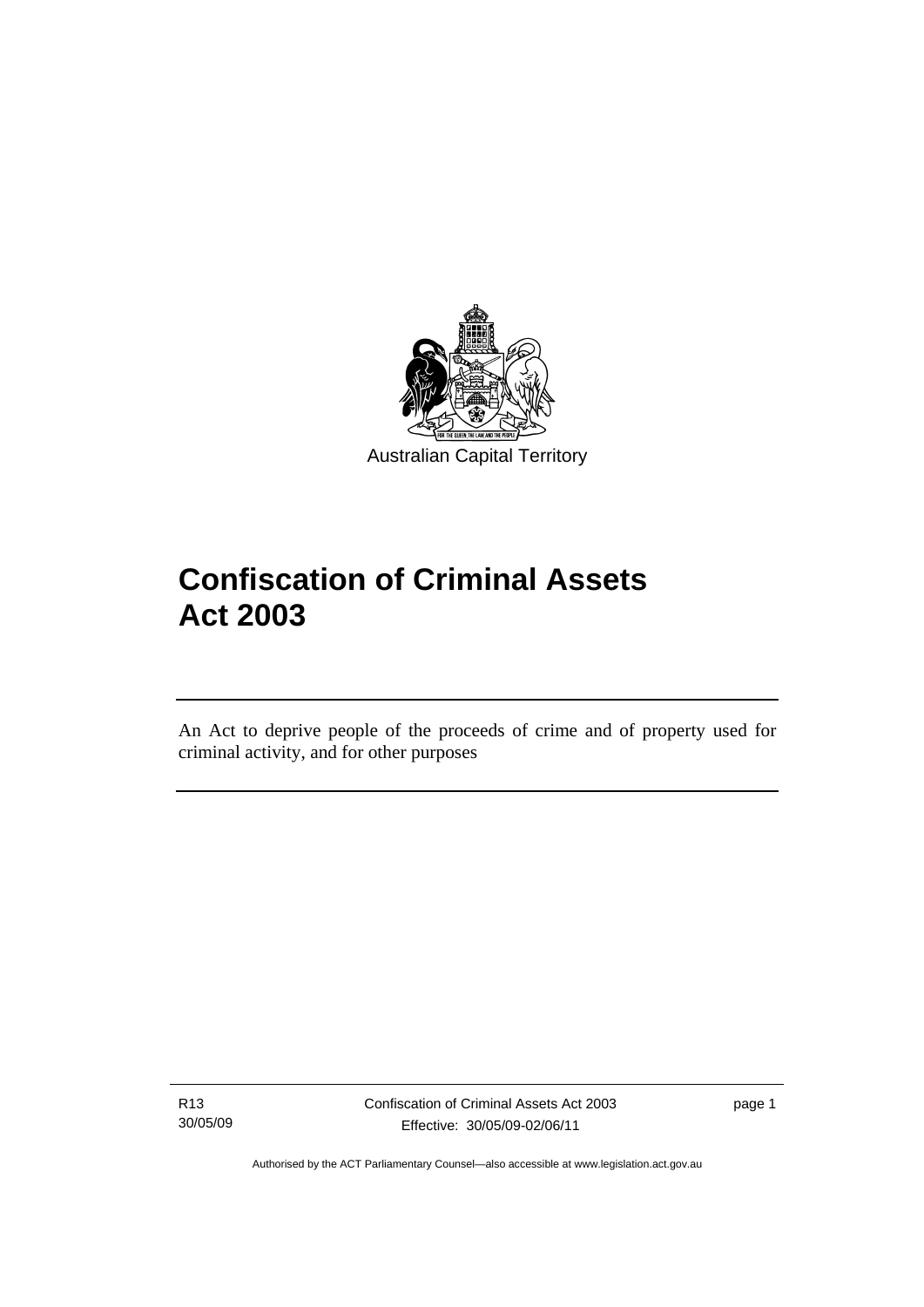### <span id="page-15-0"></span>Part 1 **Preliminary**

Section 1

# **Part 1** Preliminary

# **1 Name of Act**

This Act is the *Confiscation of Criminal Assets Act 2003.*

# **3 Purposes of Act**

The *purposes of this Act* include the following:

- (a) to encourage law-abiding behaviour by the community;
- (b) to give effect to the principle of public policy that a person should not be enriched because of the commission of an offence, whether or not anyone has been convicted of the offence;
- (c) to deprive a person of all material advantage derived from the commission of an offence, whatever the form into which property or benefits derived from the offence may have been changed;
- (d) to deprive a person of property used, or intended by an offender to be used, in relation to the commission of an offence, whatever the form into which it may have been changed, and to prevent the person from using the property to commit other offences;
- (e) to enable the effective tracing and seizure by law enforcement authorities of property used, or intended by an offender to be used, in relation to the commission of an offence and all material advantage derived from the offence;
- (f) to provide for the enforcement in the ACT of orders, notices or decisions (however described) made under corresponding laws.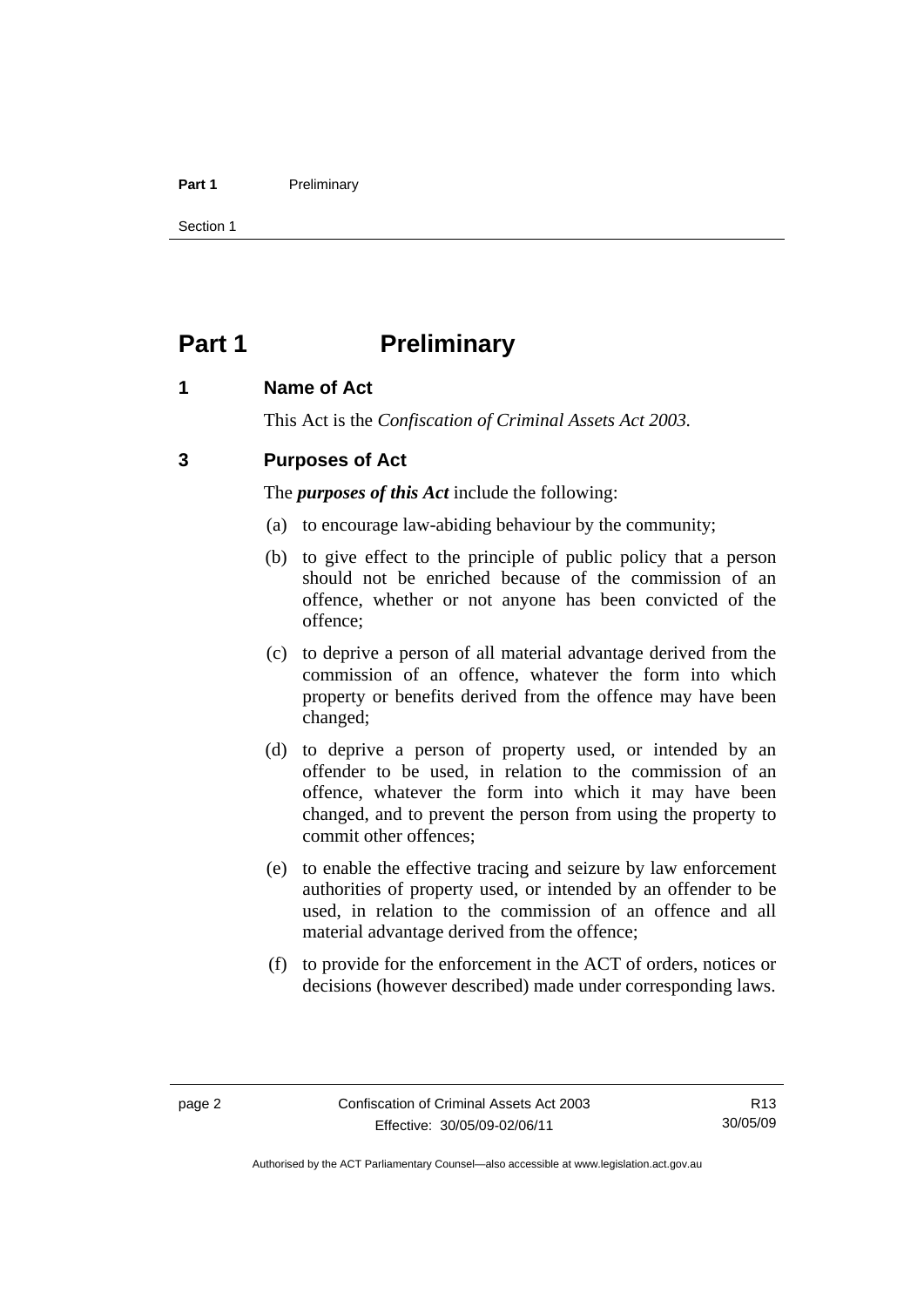# <span id="page-16-0"></span>**4 Application of Act to property and dealings**

- (1) This Act applies to property located anywhere, whether in the ACT, in Australia outside the ACT, or outside Australia.
- (2) This Act applies to dealings with property anywhere, whether it happens in the ACT, in Australia outside the ACT, or outside Australia.

# **5 Application of Act to offences**

This Act applies in relation to offences, whether committed, or alleged to have been committed, before or after the commencement of this Act.

# **6 Dictionary**

The dictionary at the end of this Act is part of this Act.

*Note 1* The dictionary at the end of this Act defines certain terms used in this Act, and includes references (*signpost definitions*) to other terms defined elsewhere in this Act.

> For example, the signpost definition '*effective control*, of property—see section 14.' means that the term 'effective control' is defined in that section.

*Note 2* A definition in the dictionary (including a signpost definition) applies to the entire Act unless the definition, or another provision of the Act, provides otherwise or the contrary intention otherwise appears (see Legislation Act,  $s$  155 and  $s$  156 (1)).

# **7 Notes**

A note included in this Act is explanatory and is not part of this Act.

*Note* See the Legislation Act, s 127 (1), (4) and (5) for the legal status of notes.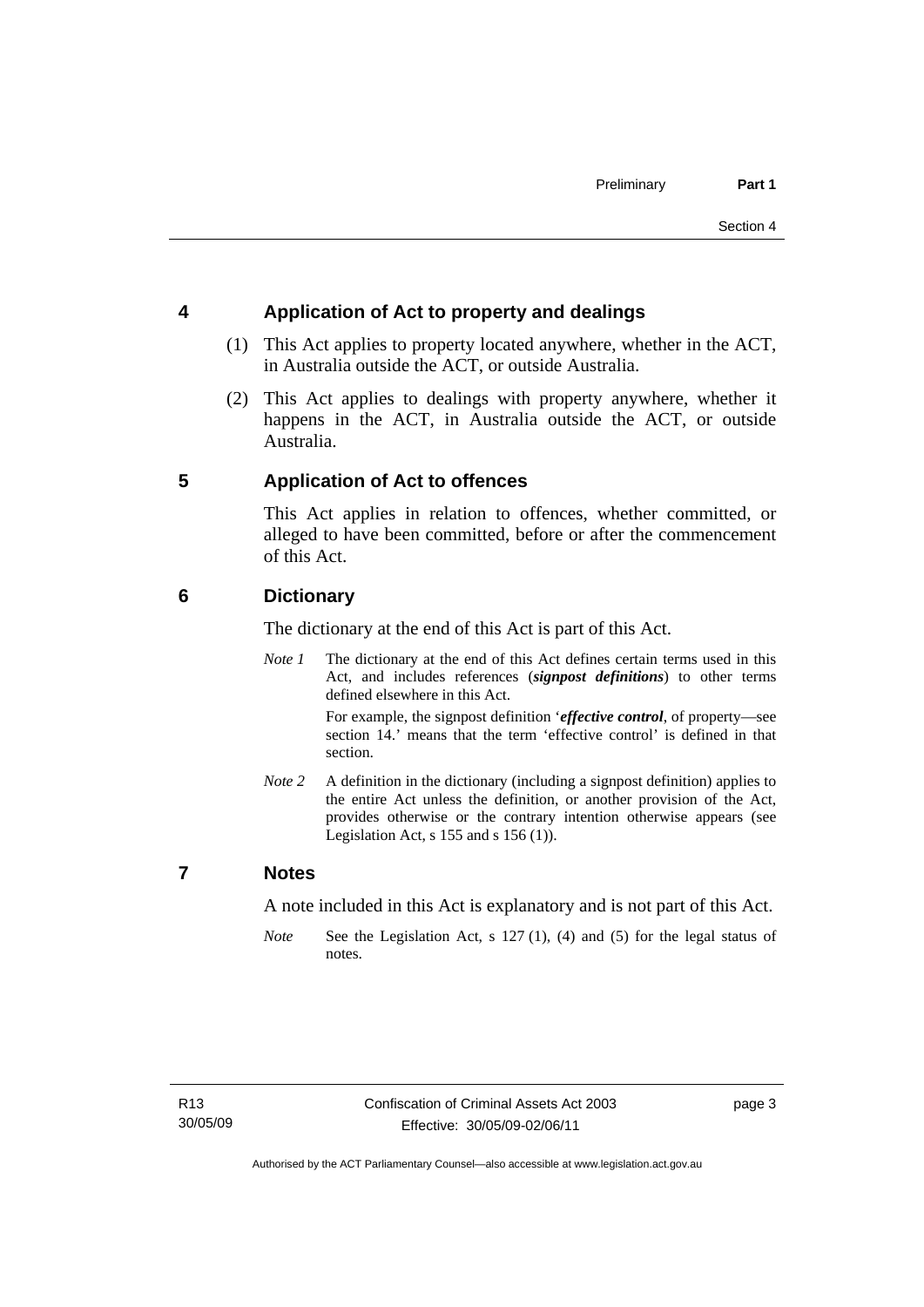## <span id="page-17-0"></span>**8 Offences against Act—application of Criminal Code etc**

Other legislation applies in relation to offences against this Act.

### *Note 1 Criminal Code*

The Criminal Code, ch 2 applies to all offences against this Act (see Code, pt 2.1).

The chapter sets out the general principles of criminal responsibility (including burdens of proof and general defences), and defines terms used for offences to which the Code applies (eg *conduct*, *intention*, *recklessness* and *strict liability*).

*Note 2 Penalty units* 

The Legislation Act, s 133 deals with the meaning of offence penalties that are expressed in penalty units.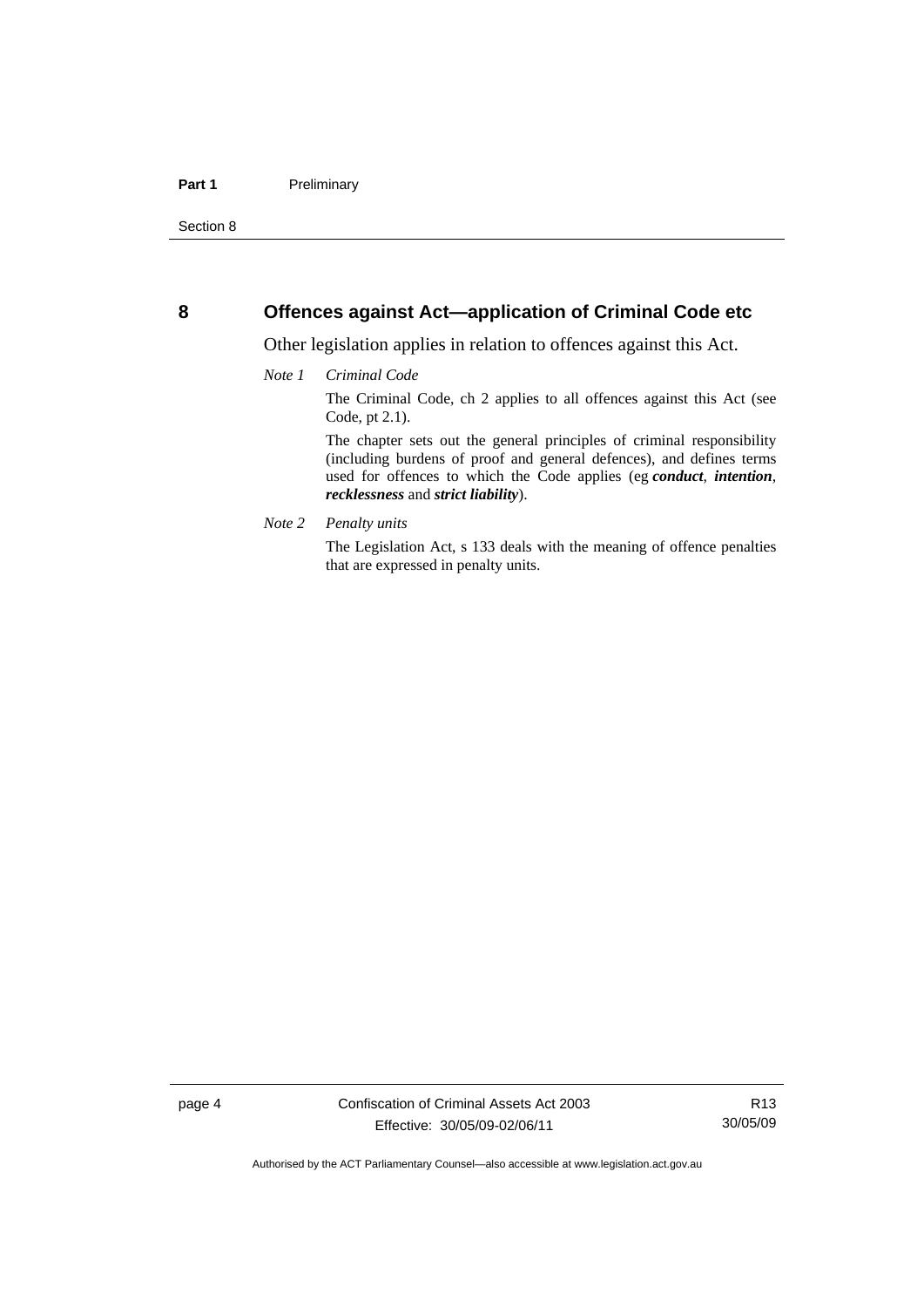# <span id="page-18-0"></span>**Part 2 General overview of confiscation scheme**

### **9 General overview**

The notes to this section provide a general overview of the scheme of this Act.

### *Note 1 Restraining orders*

A court may make an order (a *restraining order*) preventing the disposal or other dealing with property. A restraining order may also be made to secure a property for the payment of a penalty order (see note 4).

Property may be restrained even though it is not the offender's property.

### *Note 2 Confiscation of property on conviction*

A court that convicts a person of a relevant offence may make an order (a *conviction forfeiture order*) for the forfeiture to the Territory of tainted property in relation to the offence (whether or not the tainted property is restrained).

If a person is convicted of a serious offence (generally an offence punishable by imprisonment for 5 years or more), all restrained property is, by the operation of this Act, forfeited to the Territory (an *automatic forfeiture*).

Property may be forfeited even though it is not the offender's property.

### *Note 3 Confiscation of property without conviction*

If a court is satisfied on the balance of probabilities that a person has committed a serious offence, it may make an order (a *civil forfeiture order*) for the forfeiture to the Territory of all restrained property even though the person has not been convicted, or the person has been cleared, of the relevant offence.

### *Note 4 Penalty orders*

A court may order the payment to the Territory (a *penalty order*) of the value of the tainted property and the advantages and other benefits derived in any way from the commission of a relevant offence and for restrained property be sold to satisfy the penalty order.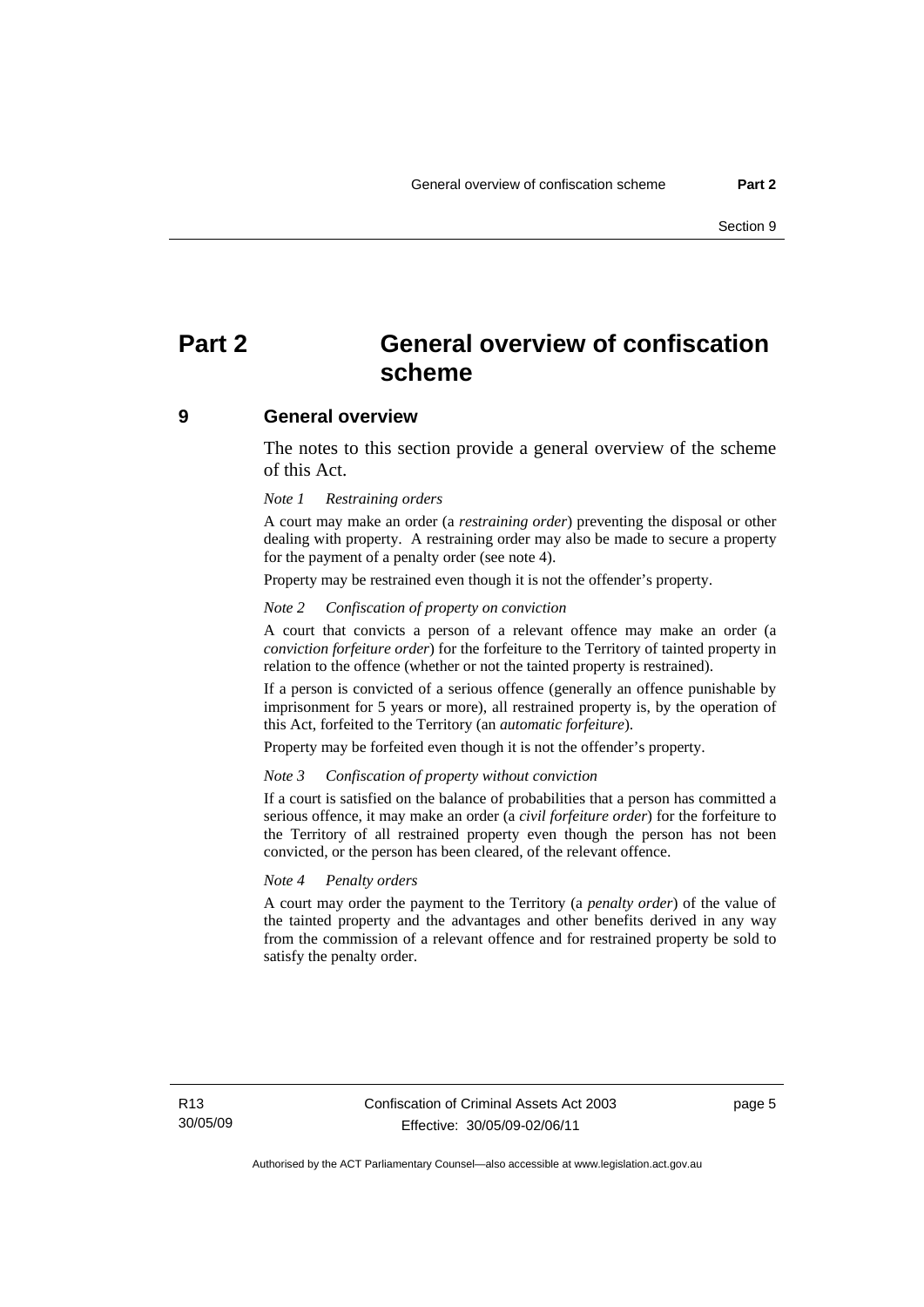Section 9

### *Note 5 Exclusion of property from forfeiture and return or compensation for forfeited property*

Provision is made for a order that property be excluded from forfeiture (an *exclusion order*) and forfeited property can be returned or compensation paid for it in certain circumstances. Provision is also made for the buyback of interests in forfeited property.

page 6 Confiscation of Criminal Assets Act 2003 Effective: 30/05/09-02/06/11

R13 30/05/09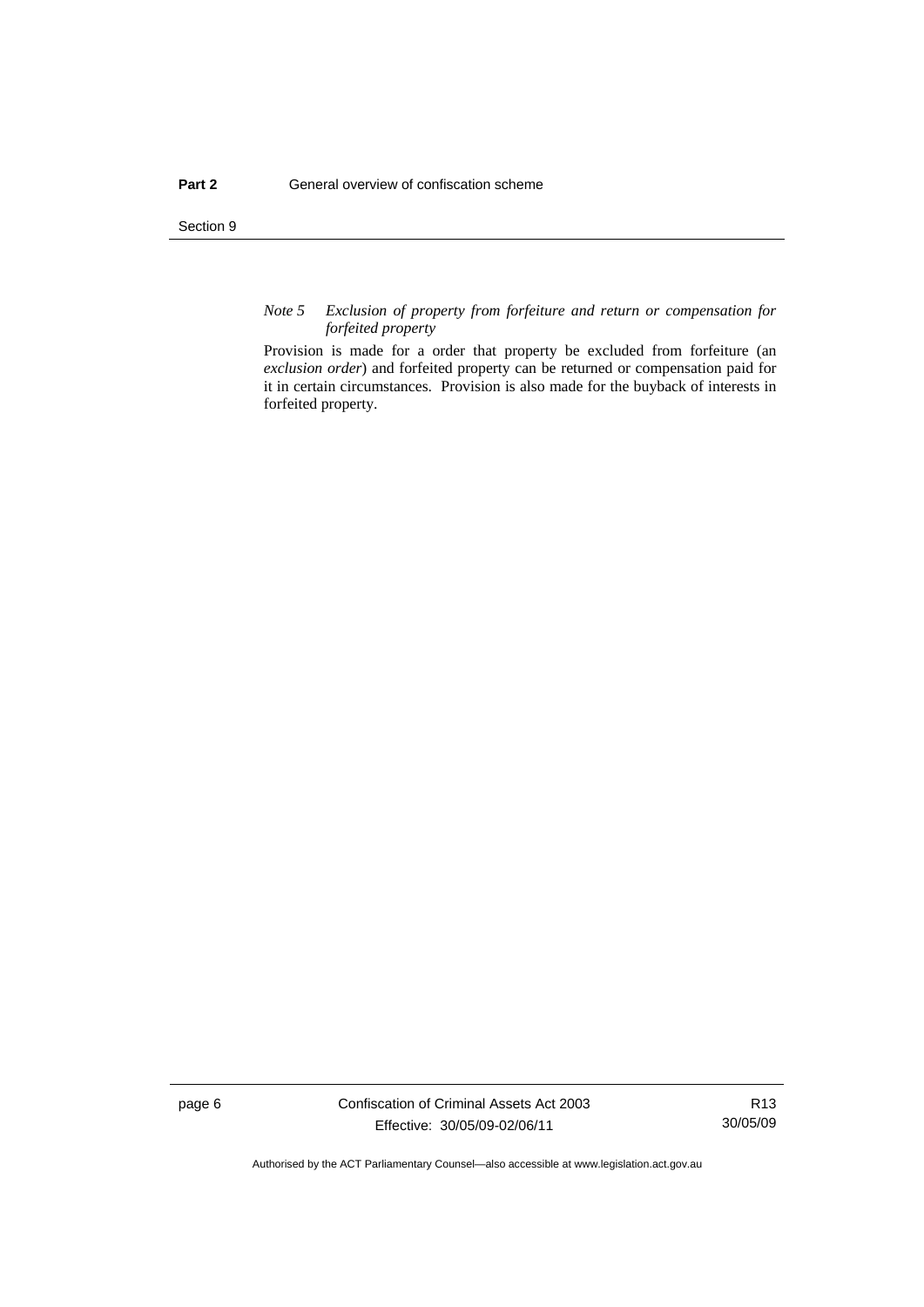# <span id="page-20-0"></span>**Part 3 Key concepts**

*Note 1* The following concepts are defined in this part:

- *abscond*—see s 16
- *cleared*, of an offence—see s 17
- *convicted*—see s 15 (1)
- *derived*—see s 12
- *effective control*, of property—see s 14
- *finalised* confiscation or criminal proceeding—see s 18
- *offence*—see s 13 (1)
- *ordinary offence*—see s 13 (2)
- *quashed*—see s 15 (3) and (4)
- *related offence*—see s 13 (3)
- *relevant offence*—see s 13 (2)
- serious offence—see s 13 (2)
- *tainted property*—see s 10
- *unclaimed tainted property*—see s 11.
- *Note 2* Other important concepts include *benefits* (see s 80), *penalty order* (see s 82) and *relevant court* (see s 238).
- *Note 3* Other important concepts are defined in the Legislation Act, dict, pt 1, including the following:
	- *indictment*
	- present.

# **10 What is** *tainted property*

(1) In this Act:

*tainted property*, in relation to an offence, means—

- (a) property that was used, or was intended by an offender to be used, in relation to the commission of the offence; or
- (b) property that was derived by anyone from the commission of the offence; or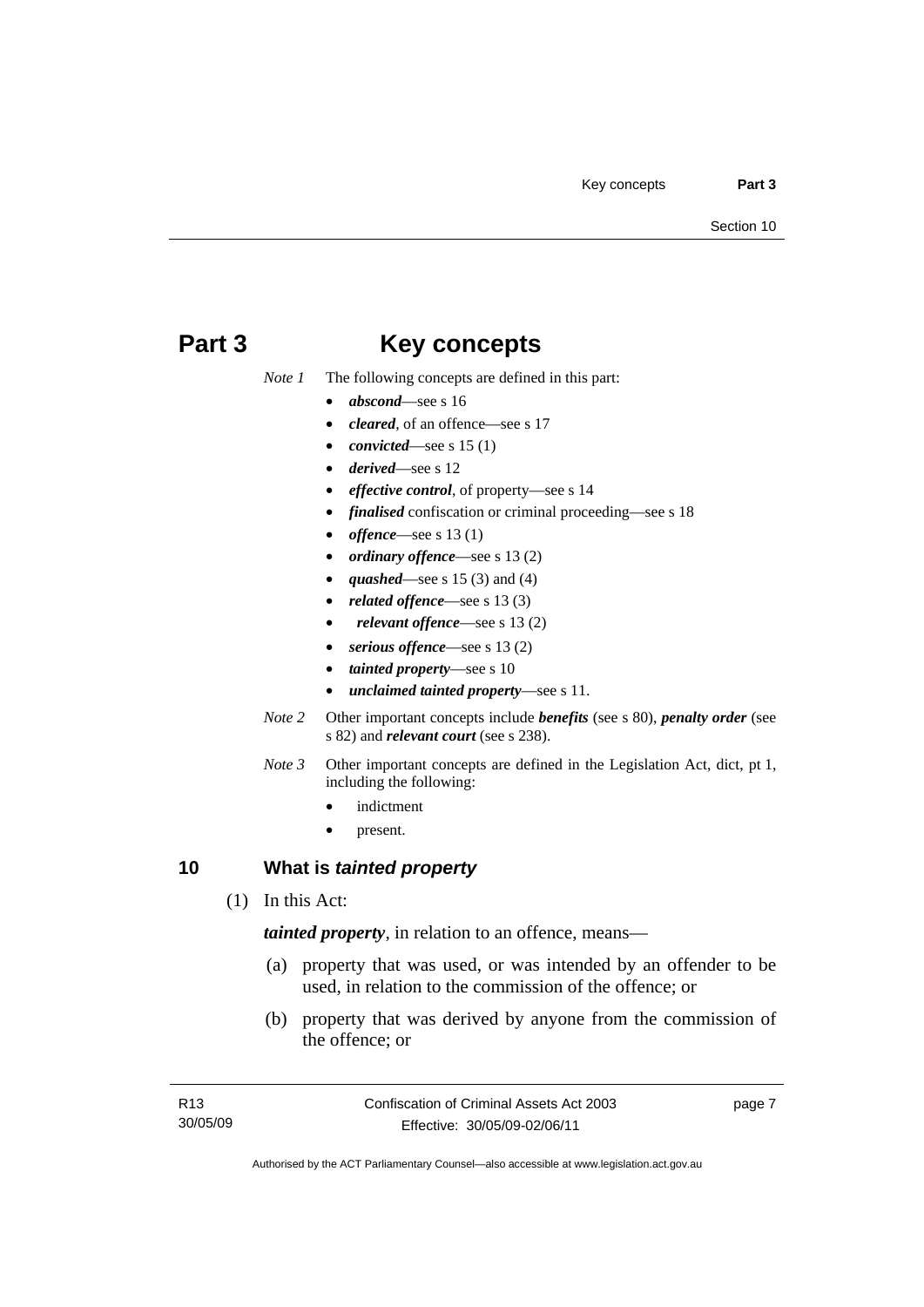(c) property that was derived by anyone from property mentioned in paragraph (a) or (b);

and includes an amount of money held in an account with a financial institution that represents the value of property mentioned in paragraph (a), (b) or (c) that has been directly or indirectly credited to the account.

- *Note 1* For the meaning of *in relation to*, see dict.
- *Note 2* For the meaning of *derived*, see s 12.
- *Note 3 Property* includes an interest in property, see the Legislation Act, dict, pt 1.
- (2) For subsection (1) (a), any property found in the possession of an offender at the time of, or immediately after, the commission of the offence is taken to be property that was used, or was intended by the offender to be used, in relation to the commission of the offence, unless the contrary is established by the offender.

#### **Examples of** *tainted property* **for s 10**

- 1 A car used as a getaway car for an armed robbery (see s (1) (a)).
- 2 Money and jewellery stolen during the commission of the armed robbery offence (see s (1) (b)).
- 3 Shares bought using money stolen during the commission of the armed robbery offence, or a mixture of that money and money unconnected with the offence (see s (1) (c) and s 12 (1) (Meaning of *derived*)).
- 4 A house in relation to which a mortgage is partly or completely discharged using money stolen during the commission of the armed robbery offence, or a mixture of that money and money unconnected with the offence (see s (1) (c) and s 12 (1)).
- 5 Money or other property received from the sale of the car, jewellery, shares or house mentioned in examples 1 to 4 (see s (1) (c) and s 12 (1)).
- 6 Other property purchased using the money mentioned in example 5 (see s (1) (c) and s 12 (1)).
- 7 Money stolen during the commission of the armed robbery offence is deposited in 1 or more accounts with a credit union and later transferred to a bank account that also contains money unconnected with the offence. The money in the bank account to the value of the money stolen during the commission of the offence is *tainted property* (see s (1)).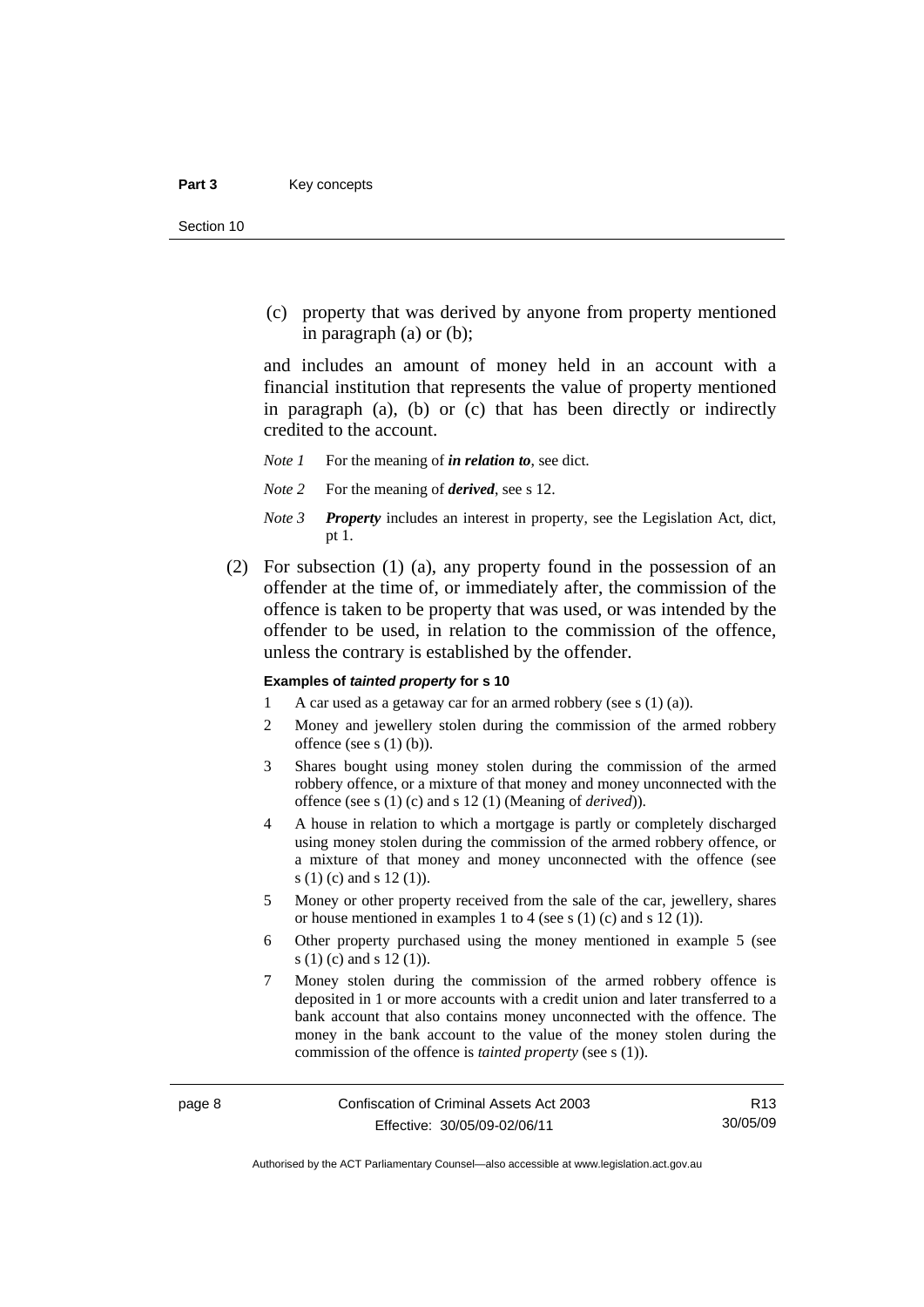- <span id="page-22-0"></span>8 Money received from the sale of the car, jewellery, shares or house mentioned in examples 1 to 4 is deposited in a credit union account that also contains money unconnected with the armed robbery offence. The money in the account to the value of the money received from the sale of the car, jewellery, shares or house mentioned in examples 1 to 4 is *tainted property* (see s (1) and s 12 (1)).
- *Note* An example is part of the Act, is not exhaustive and may extend, but does not limit, the meaning of the provision in which it appears (see Legislation Act, s 126 and s 132).

## **11 What is** *unclaimed tainted property*

In this Act:

*unclaimed tainted property* means property that—

(a) is tainted property in relation to an offence; and

*Note* For the meaning of *in relation to*, see dict.

(b) is not claimed by anyone;

even if it is not possible to identify the offence or an offender.

### **Examples of property that may be** *unclaimed tainted property*

- 1 a large quantity of hydroponic equipment and lights for growing plants indoors that is found at premises suspected of being used for the production of drugs and that is not claimed by anyone
- 2 a large amount of money with traces of cocaine that is found in a house suspected of being used for drug dealing and that is not claimed by anyone
- 3 a large quantity of jewellery found in a car that has been recently used by several people and that is not claimed by anyone
- 4 a large amount of money found beneath a bridge in a bag that also contains traces of explosives
- *Note 1* A claim for property restrained under an unclaimed tainted property restraining order does not, of itself, change or end the restraining order, see s 46 (2).
- *Note 2* An example is part of the Act, is not exhaustive and may extend, but does not limit, the meaning of the provision in which it appears (see Legislation Act, s 126 and s 132).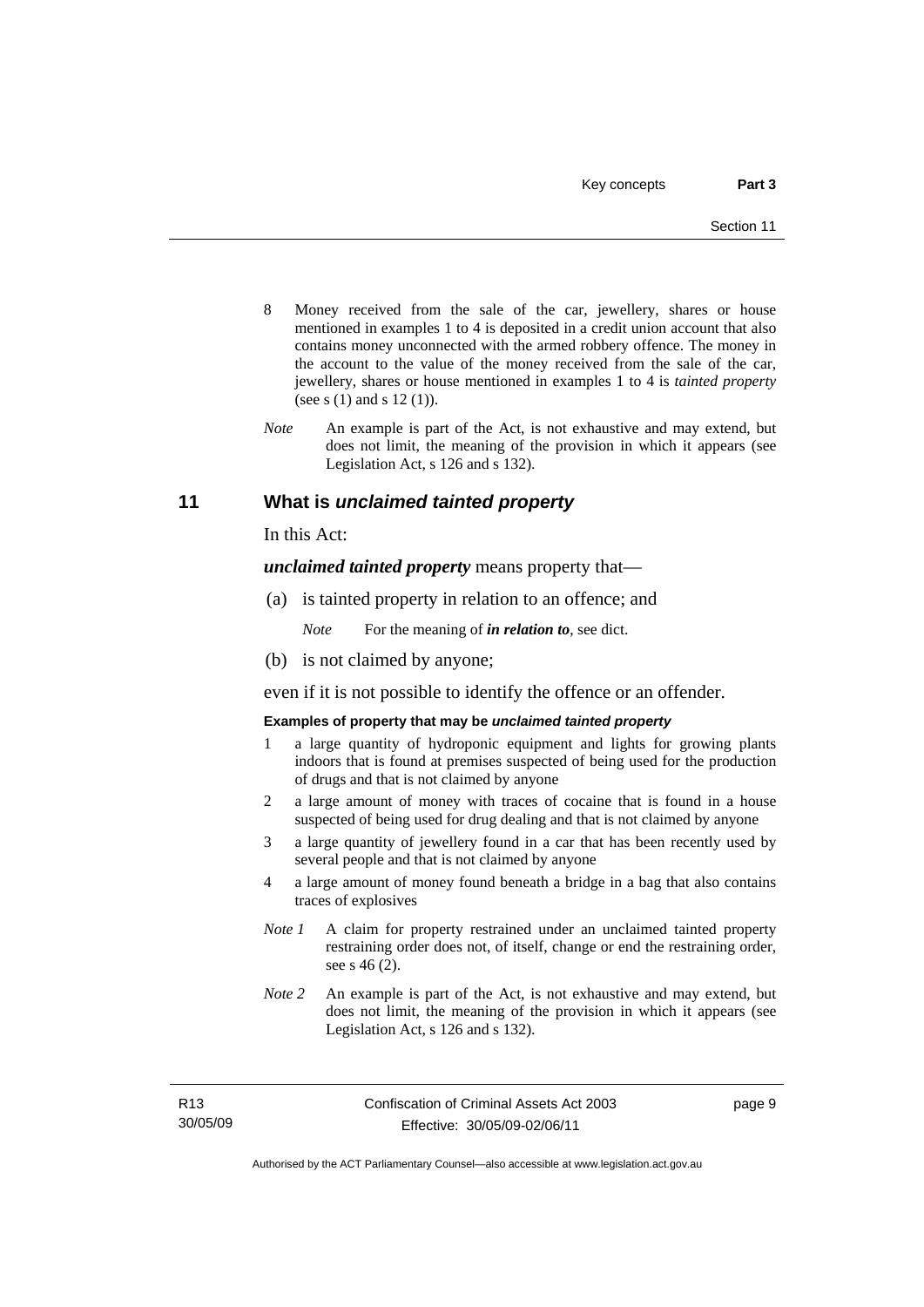### <span id="page-23-0"></span>Part 3 **Key concepts**

Section 12

# **12 Meaning of** *derived*

(1) In this Act:

*derived*—property or a benefit is *derived* if it is derived or realised, whether completely or partly and whether directly or indirectly.

### **Examples**

See section 10, examples 3 to 6 and 8.

*Note 1* For the meaning of *benefits*, see s 80.

- *Note 2* An example is part of the Act, is not exhaustive and may extend, but does not limit, the meaning of the provision in which it appears (see Legislation Act, s 126 and s 132).
- (2) Property or a benefit is *derived* by a person if it is derived by someone else at the request or direction of the person.

### **Example**

Jane Citizen commits a relevant offence and then writes a book about the commission of the offence. Ms Citizen directs the book's publisher to pay the royalties for the book to her husband rather than to herself. The royalties would still be *derived* by Ms Citizen because they are derived by her husband at her direction. (This may be relevant, for example, for deciding whether they are artistic profits and thus benefits under div 7.1.)

- (3) For subsection (2), a request or direction of a person (the *first person*)—
	- (a) includes an understanding between the first person and someone else or the first person making it known (directly or indirectly) to someone else that a particular outcome (or an outcome of a particular kind) is wanted or required by the first person; and
	- (b) may be taken to have been made even though, after all the evidence has been considered, the existence of the request or direction can be found only by inference from the actions of people or from other relevant circumstances.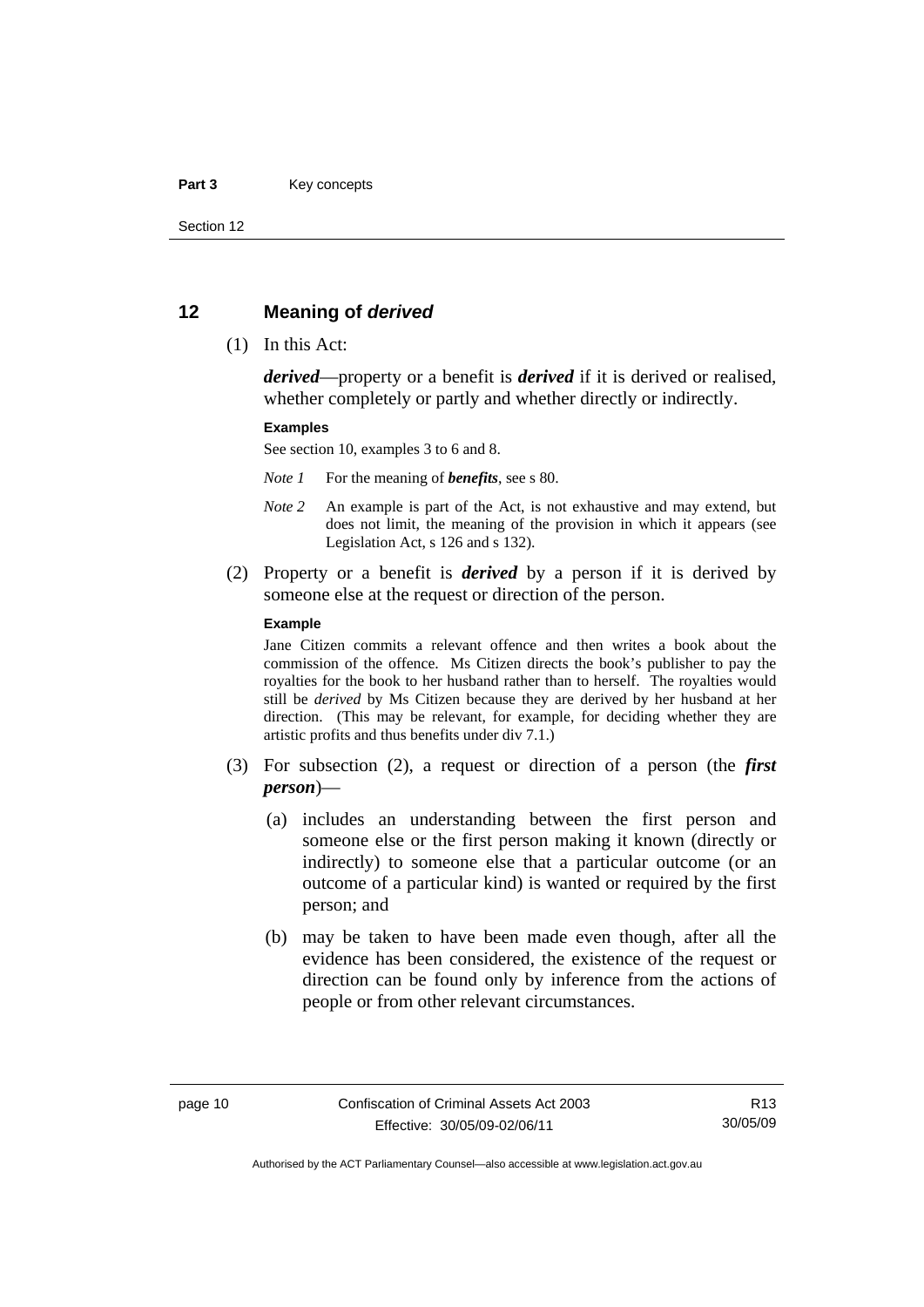# <span id="page-24-0"></span>**13 Meaning of** *offence* **and of particular kinds of offences**

(1) In this Act:

*offence* means an offence against the law of the Territory, the Commonwealth, a State or another Territory.

(2) In this Act:

*ordinary offence* means a relevant offence other than a serious offence.

*relevant offence*—

- (a) means an offence punishable by imprisonment for longer than 12 months; and
- (b) includes an offence (however described) against the law of the Commonwealth, a State or another Territory that may be dealt with under a law of the Commonwealth, the State or the other Territory as an indictable offence (or in a way corresponding to the way in which an indictable offence against an ACT law may be dealt with), even if it may also be dealt with as a summary offence (however described) in some circumstances.
	- *Note* An offence against an ACT law is an indictable offence if it is punishable by imprisonment for longer than 2 years, or is declared by law to be an indictable offence (see Legislation Act, s 190 (1)).

*serious offence* means—

- (a) an offence punishable by imprisonment for 5 years or longer; or
- (b) any other offence prescribed by regulation.
- (3) For this Act, an offence is *related* to another offence if the physical elements of the 2 offences are the same, or substantially the same, acts or omissions.

page 11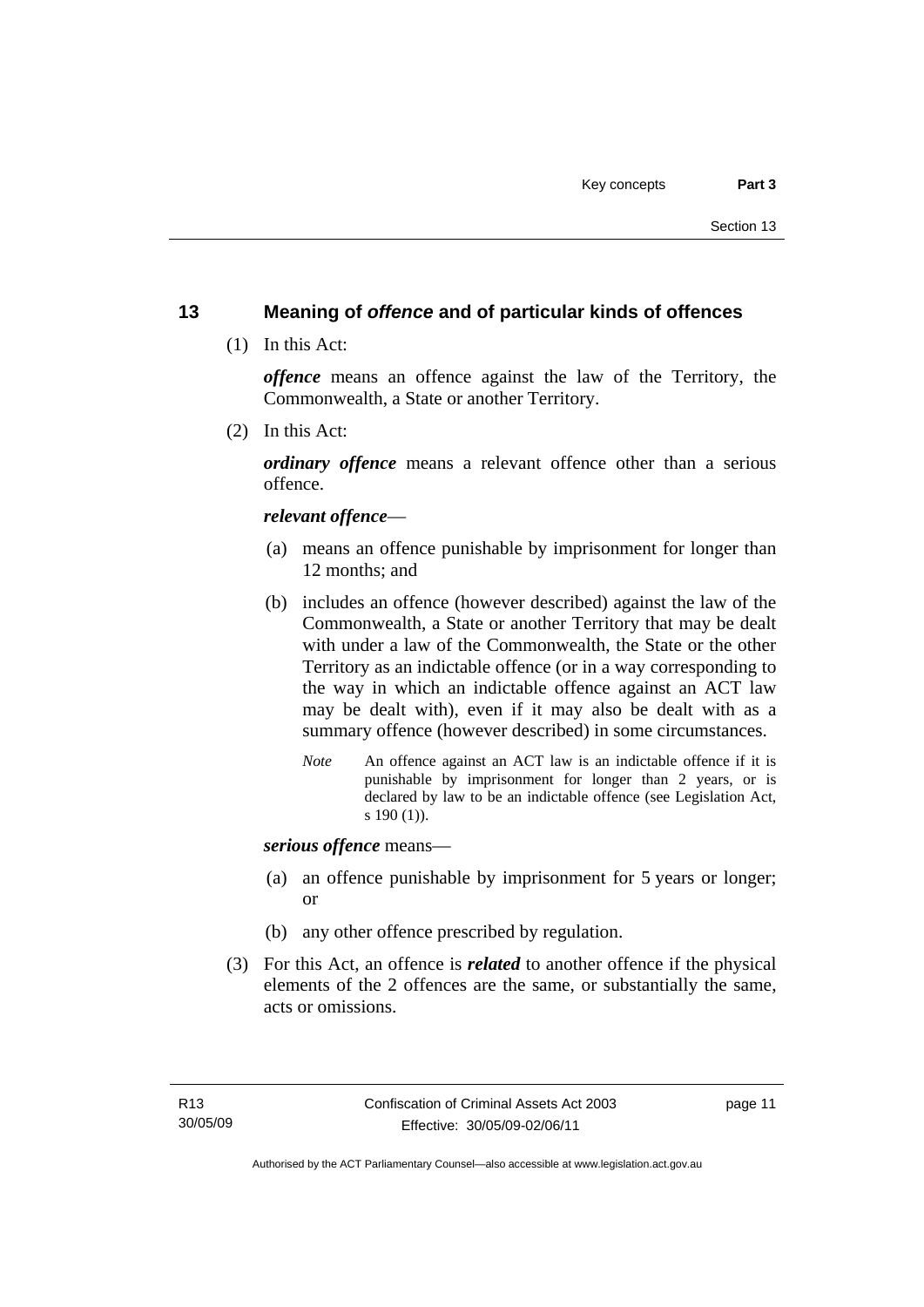<span id="page-25-0"></span>Section 14

# **14 Meaning of** *effective control* **of property**

- (1) For this Act, property may be subject to the *effective control* of a person whether or not the person has an interest in it.
	- *Note Interest*, in relation to land or other property, means—
		- (a) a legal or equitable estate in the land or other property; or
		- (b) a right, power or privilege over, or in relation to, the land or other property.

See the Legislation Act, dict, pt 1.

- (2) In deciding whether or not property is subject to the effective control of a person, or whether or not there are reasonable grounds to suspect or believe that it is, regard may be had to any relevant matter, including, for example, any of the following:
	- (a) shareholdings in, debentures over, or directorships of, a company that has an interest (whether direct or indirect) in the property (a *relevant company*);
	- (b) a trust that has a relationship to the property (a *relevant trust*);
	- (c) family, personal, business and other relationships between people having an interest in the property, or in a relevant company or relevant trust, and other people.
	- *Note* An example is part of the Act, is not exhaustive and may extend, but does not limit, the meaning of the provision in which it appears (see Legislation Act, s 126 and s 132).
- (3) However, property is taken to be subject to the *effective control* of a person if—
	- (a) it is held by someone else on trust or otherwise for the ultimate benefit of the person; or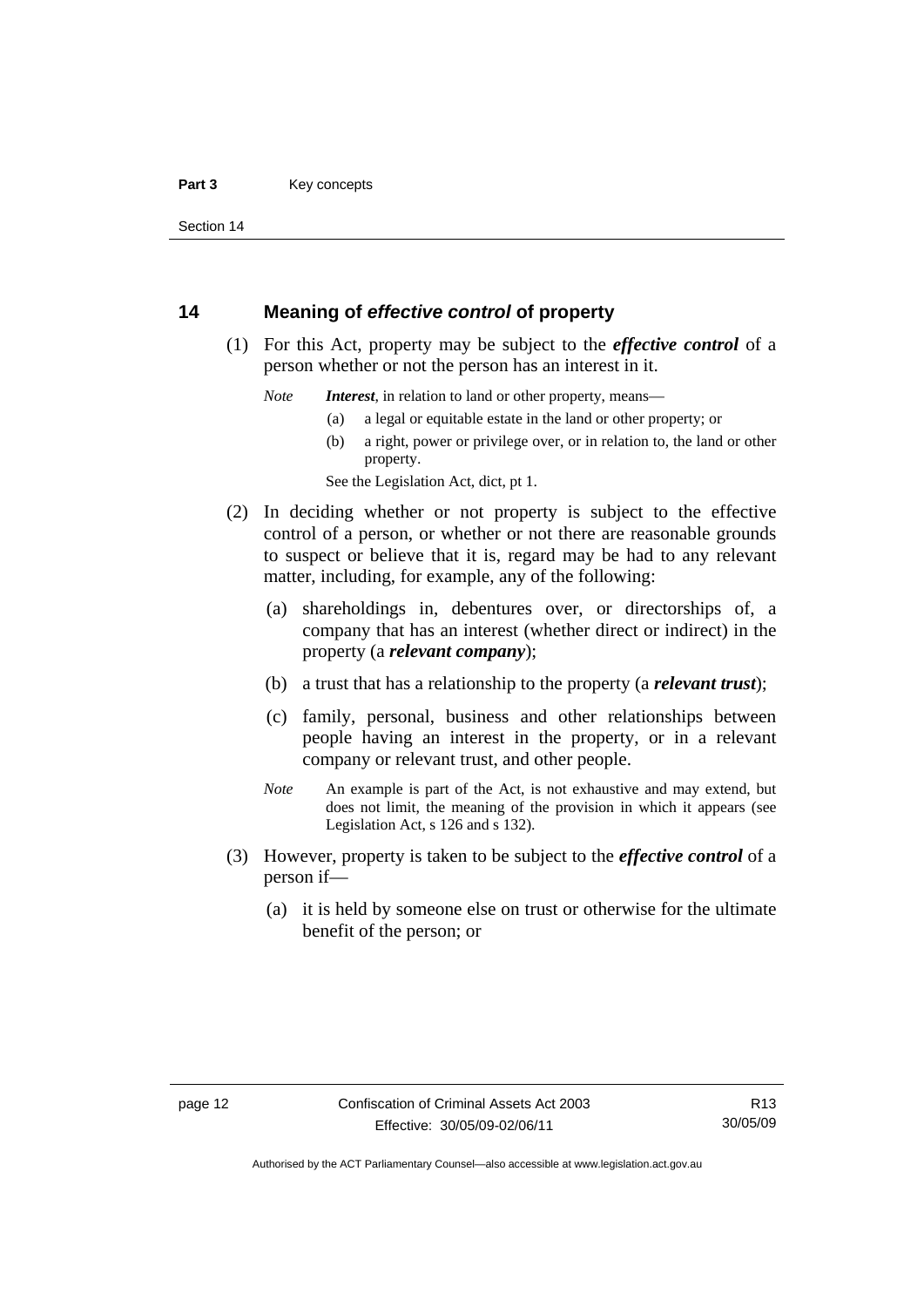- <span id="page-26-0"></span> (b) within 6 years before or after the commission of the offence in relation to which an application is made in a confiscation proceeding, the person disposed of the property without sufficient consideration to someone else.
- *Note 1* For the meaning of *in relation to*, see dict.

*Note 2* For the meaning of *sufficient consideration*, see dict.

# **15 Meaning of** *convicted* **and** *quashed*

- (1) For this Act, a person is taken to be *convicted* of an offence if—
	- (a) the person is convicted of the offence, whether summarily or on indictment; or
	- (b) the person is found guilty, but not convicted, of the offence; or
	- (c) the person absconds in relation to the offence.

*Note 1 Found guilty*, of an offence, includes—

- having an order made for the offence under the *Crimes (Sentencing) Act 2005*, s 17 (Non-conviction orders—general)
- having the offence taken into account under the *Crimes (Sentencing) Act 2005*, s 57 (Outstanding additional offences taken into account in sentencing)

(see Legislation Act, dict, pt 1).

- *Note* 2 For the meaning of *abscond*, see s 16.
- (2) The person is taken to be convicted of the offence—
	- (a) if subsection (1) (a) applies—on the day the person is convicted; or
	- (b) if subsection (1) (b) applies—on the day the person is found guilty; or
	- (c) if subsection (1) (c) applies—
		- (i) on the day the person is committed for trial for the offence; or

page 13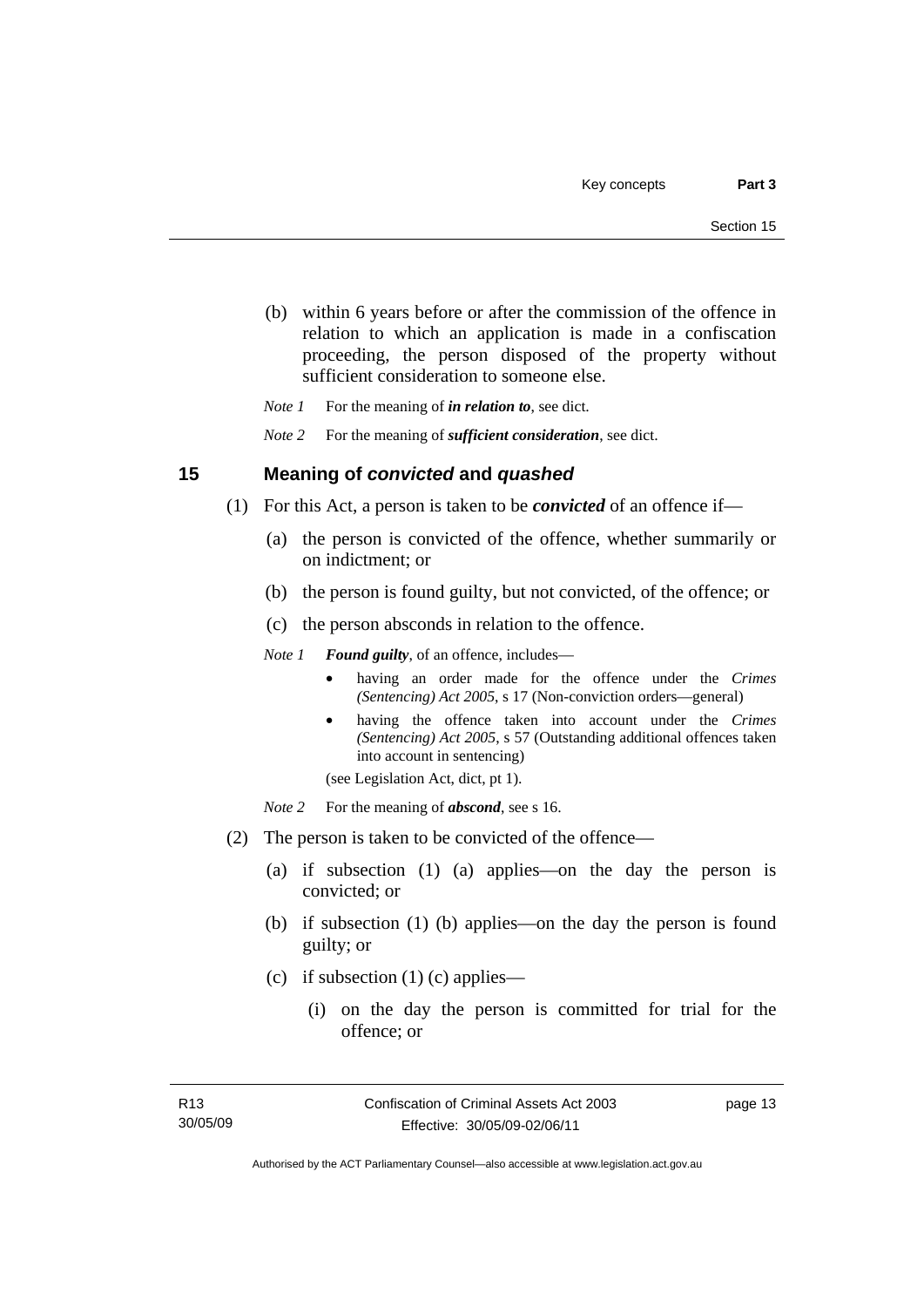- <span id="page-27-0"></span> (ii) on the day a court, in a confiscation proceeding, makes an order that the evidence is of sufficient weight to support a conviction for the offence.
- (3) For this Act, the person's conviction for the offence is taken to be *quashed* when—
	- (a) if subsection (1) (a) applies—the conviction is quashed or set aside; or
	- (b) if subsection (1) (b) applies because the offence was taken into account in passing sentence for another offence—
		- (i) the person's conviction or finding of guilty for the other offence is quashed or set aside; or
		- (ii) the decision to take the offence into account is quashed or set aside; or
	- (c) if subsection (1) (b) applies for another reason—the finding of guilty for the offence (however described) is quashed or set aside; or
	- (d) if subsection (1) (c) applies—the person is brought before a court for the offence, and the person is cleared of the offence.

*Note* For the meaning of *cleared*, see s 17.

 (4) However, a person's conviction for an offence is not taken to be *quashed* if a court quashes or sets aside the conviction or finding of guilty (however described) but orders the person to be retried for the offence.

### **16 When does someone** *abscond*

- (1) This section applies to an offender in relation to a relevant offence if—
	- (a) an indictment is presented against the offender for the offence; and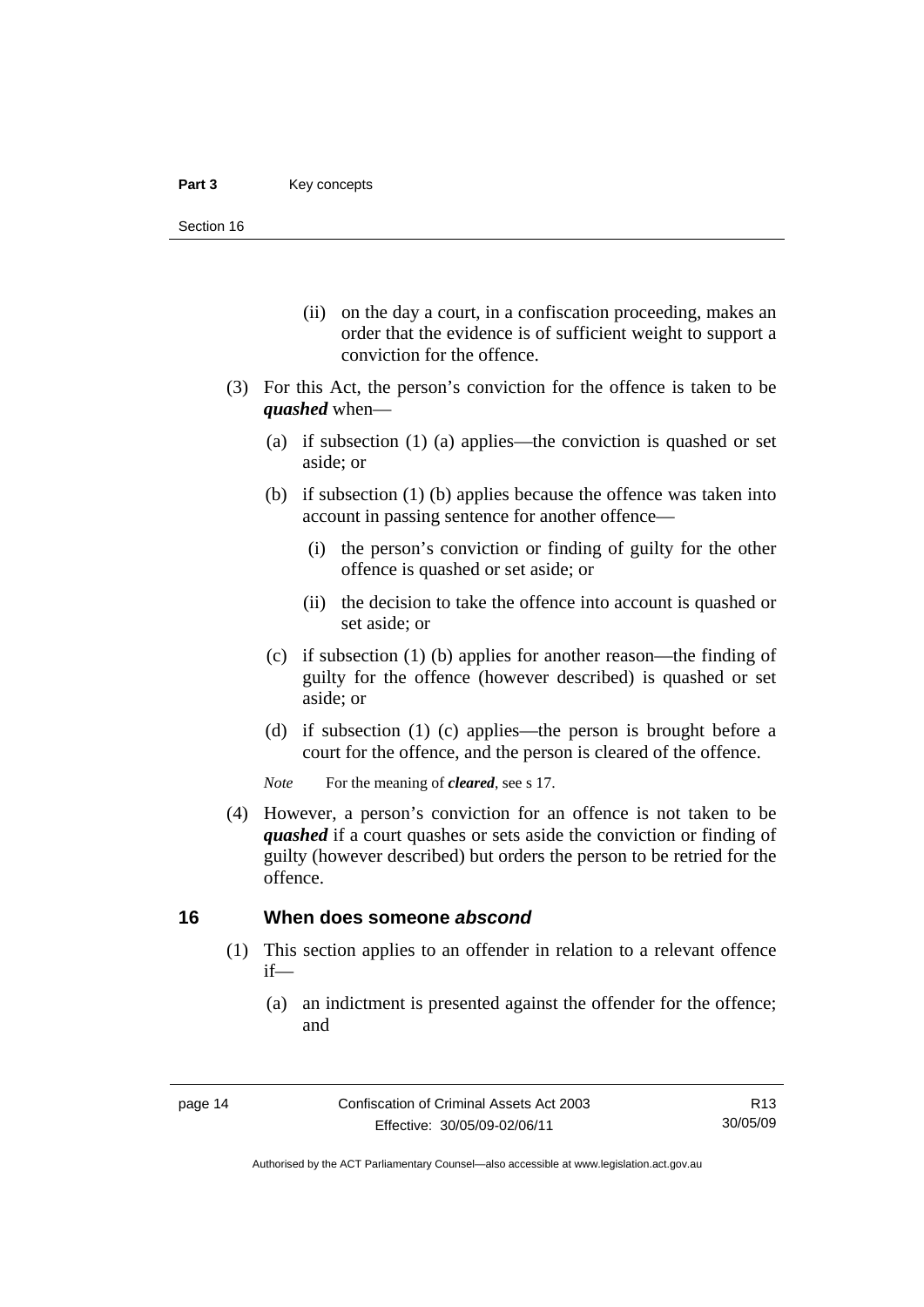- <span id="page-28-0"></span> (b) a warrant is issued for the arrest of the offender for the offence; and
- (c) either—
	- (i) the offender is committed for trial for the offence; or
	- (ii) a court, in a confiscation proceeding, makes a finding that the evidence is of sufficient weight to support the offender's conviction for the offence.
- *Note Indictment* is defined in the Legislation Act, dict, pt 1 as including an information. (See also that Act, dict, pt 1, def *present*.)
- (2) For this Act, the offender is taken to have *absconded* in relation to the offence if—
	- (a) the offender dies before the warrant is executed; or
	- (b) at the end of 6 months after the day the warrant is issued, the offender cannot be found; or
	- (c) at the end of 6 months after the day the warrant is issued—
		- (i) the offender is not amenable to justice for any other reason; and
		- (ii) if the offender is outside the ACT—an extradition proceeding against the offender is not on foot; or
	- (d) at the end of 6 months after the day the warrant is issued—
		- (i) the offender is not amenable to justice because the offender is outside the ACT; and
		- (ii) an extradition proceeding against the offender is on foot;

and the extradition proceeding later ends without an order for the offender's extradition being made.

# **17 When is someone** *cleared* **of an offence**

For this Act, a person is *cleared* of an offence if—

page 15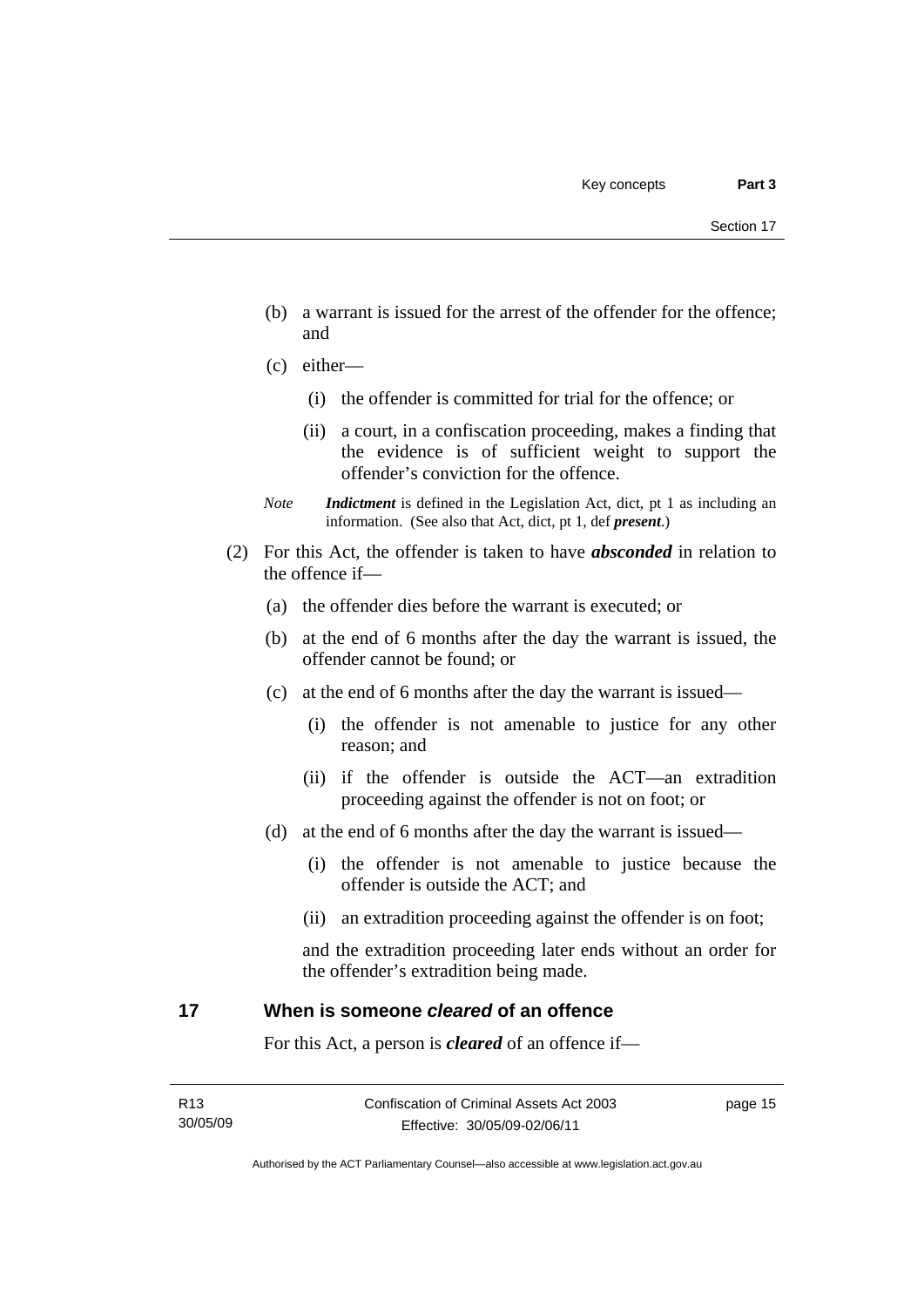- <span id="page-29-0"></span> (a) an indictment for the offence lapses, or is withdrawn or struck out; or
- (b) a charge for the offence is withdrawn or discharged; or
- (c) the person is acquitted of the offence; or
- (d) the person's conviction for the offence is quashed.
- *Note Indictment* is defined in the Legislation Act, dict, pt 1 as including an information. (See also that Act, dict, pt 1, def *present*.)

# **18 When a proceeding is** *finalised*

- (1) For this Act, a confiscation proceeding is *finalised* if—
	- (a) the proceeding lapses, or is withdrawn or struck out; or
	- (b) the appeal period for an appeal against the final judgment of the court hearing the proceeding ends without an appeal having been made against the judgment; or
	- (c) if an appeal against the final judgment is made within the appeal period—the appeal is dismissed, withdrawn or struck out, or the appeal is otherwise finalised (within the meaning of this subsection).
- (2) For this Act, a criminal proceeding is *finalised* if—
	- (a) the offender is cleared of the offence to which the proceeding relates; or
	- (b) the offender is convicted of an offence to which the proceeding relates, and the appeal period for an appeal against the conviction or finding of guilty (however described) ends without an appeal having been made against it; or
	- (c) if an appeal is made against the conviction or finding of guilty (however described) within the appeal period—the appeal is dismissed, withdrawn or struck out, or the appeal is otherwise finalised (within the meaning of this subsection) without a retrial having been ordered; or

R13 30/05/09

Authorised by the ACT Parliamentary Counsel—also accessible at www.legislation.act.gov.au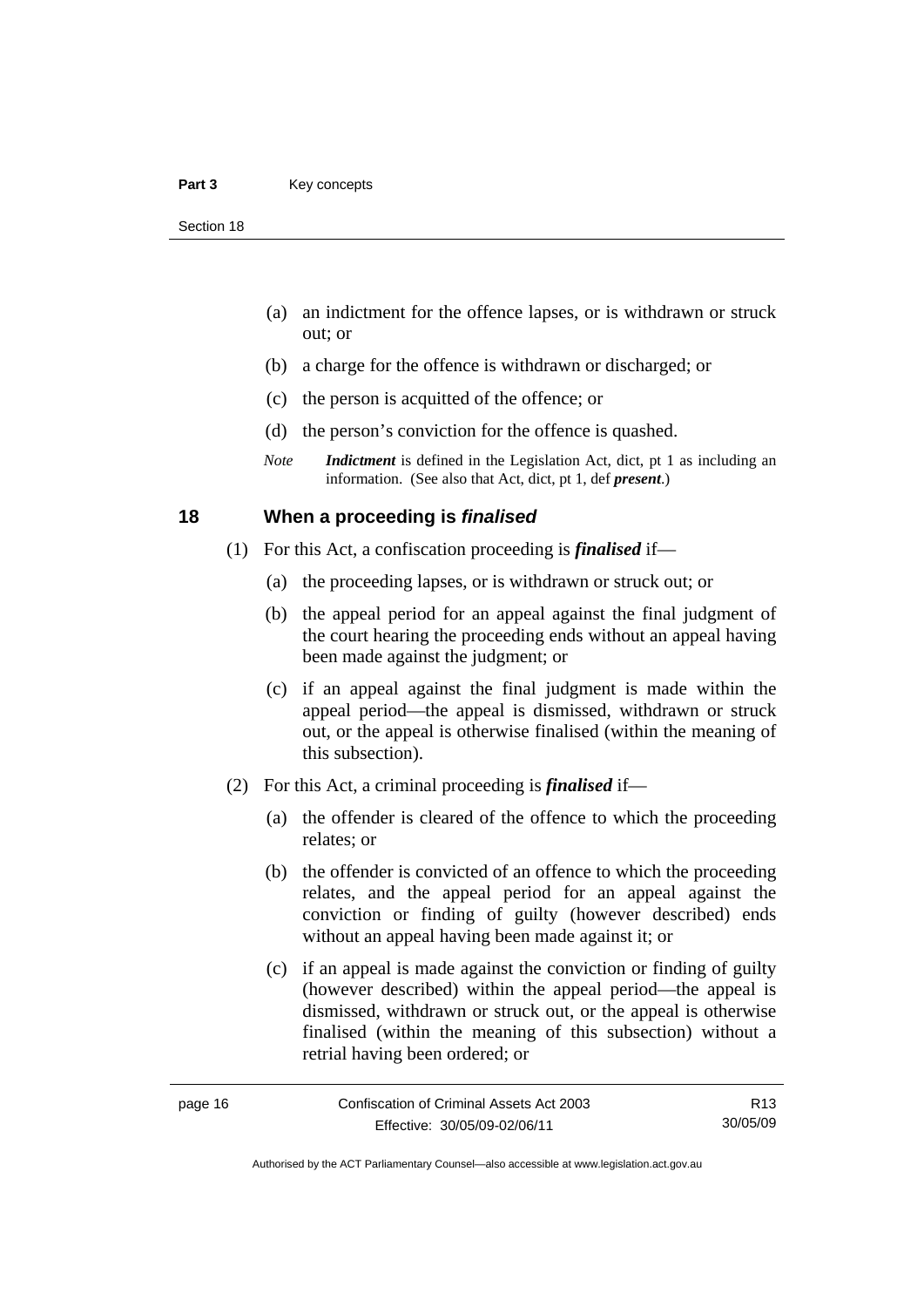- (d) if a retrial has been ordered—the proceeding on the retrial is finalised (within the meaning of this subsection).
- (3) In this section:

*appeal period* means the period within which an appeal may be made without an extension of time or leave to make the appeal out of time.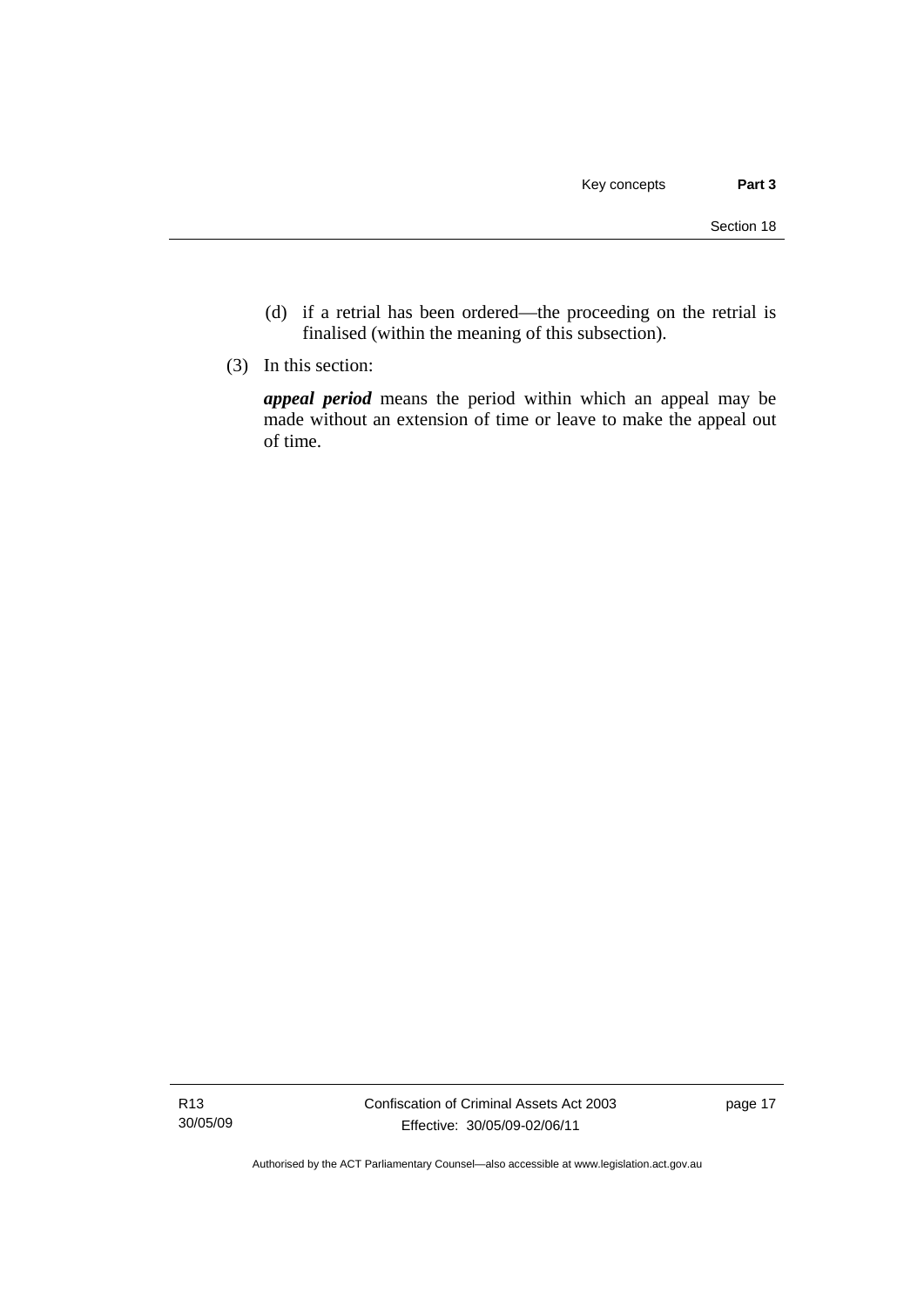<span id="page-31-0"></span>**Part 4 Restraint of property**<br>**Division 4.1 General Division 4.1** Section 19

# **Part 4 Restraint of property**

# **Division 4.1 General**

# **19 Meaning of** *restraining order*

In this Act:

*restraining order* means an order under section 30 (Restraining orders over unclaimed tainted property—making) or section 31 (Restraining orders over other property—making) that a person must not deal with the property stated in the order except in accordance with—

- (a) the order; or
- (b) another order under this Act of a relevant court; or
- (c) this Act.

### **20 Meaning of** *artistic profits restraining order*

In this Act:

*artistic profits restraining order*, in relation to an offence, means a restraining order made solely to satisfy a penalty order for artistic profits in relation to the offence.

# **21 Meaning of** *unclaimed tainted property restraining order*

In this Act:

*unclaimed tainted property restraining order* means a restraining order made solely over unclaimed tainted property.

*Note* A claim for property restrained under an unclaimed tainted property restraining order does not, of itself, change or end the restraining order (see s 46 (2)).

R13 30/05/09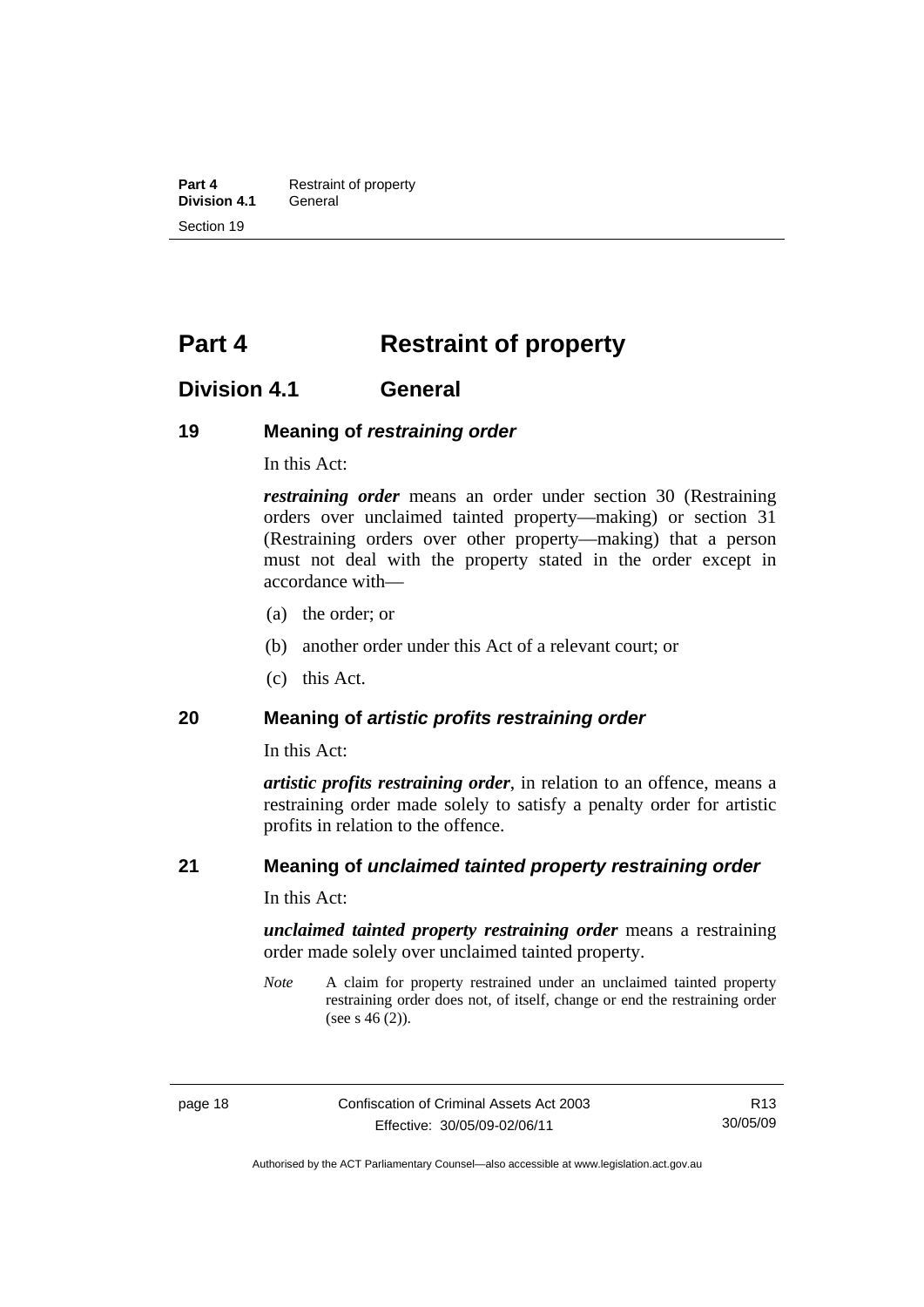# <span id="page-32-0"></span>**22 Restraining orders—purposes**

A restraining order may be made to preserve property so that the property will be available for 1 or more of the following purposes:

- (a) for forfeiture under a conviction forfeiture order;
- (b) for automatic forfeiture;
- (c) for forfeiture under a civil forfeiture order;
- (d) to satisfy a penalty order.

*Note* Pt 5 deals with forfeiture and pt 7 deals with penalty orders.

# **23 Contravening restraining orders**

- (1) A person commits an offence if—
	- (a) the person deals with property; and
	- (b) the property is subject to a restraining order; and
	- (c) the person knows that, or is reckless about the fact that, the property is subject to a restraining order; and
	- (d) the dealing with the property contravenes the order.

Maximum penalty: 500 penalty units, imprisonment for 5 years or both.

- (2) A person commits an offence if—
	- (a) the person deals with property; and
	- (b) the property is subject to a restraining order; and
	- (c) the dealing with the property contravenes the order; and
	- (d) either of the following applies:
		- (i) the restraining order, or details of the order, were recorded in a statutory property register under section 50 (2) (Restraining orders—registration in

page 19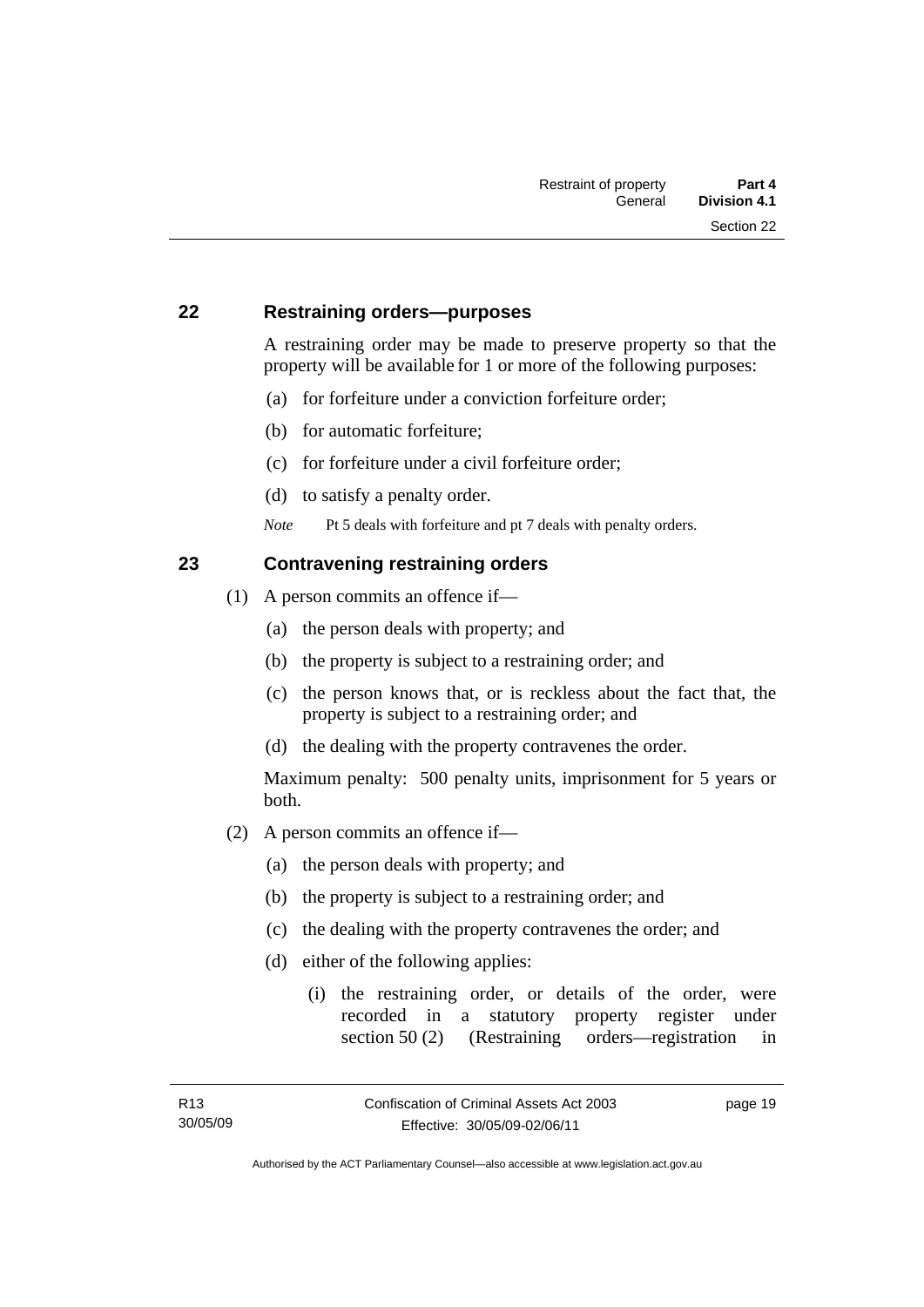<span id="page-33-0"></span>statutory property registers) when the person dealt with the property;

 (ii) the person was given notice of the order under section 34 (Restraining orders—notice of making) before the person dealt with the property.

Maximum penalty: 200 penalty units, imprisonment for 2 years or both.

- (3) Strict liability applies to subsection (2) (b), (c) and (d).
- (4) Subsections (1) and (2) do not apply if the dealing with the property is in accordance with—
	- (a) an additional order under section 39; or
	- (b) this Act.

# **24 Setting aside dealings with restrained property**

- (1) The DPP may apply to a relevant court for an order that a dealing with restrained property be set aside if—
	- (a) the dealing was in contravention of the restraining order; and
	- (b) the dealing—
		- (i) was not for sufficient consideration; or
		- (ii) transferred property to a person who was not acting honestly; or
		- (iii) transferred property to a person who did not take reasonable care to establish that the property may be lawfully acquired by the person
- (2) On application under subsection (1), the court may make an order setting aside a dealing with property in contravention of a restraining order.
- (3) The order may be expressed to take effect on—

R13 30/05/09

Authorised by the ACT Parliamentary Counsel—also accessible at www.legislation.act.gov.au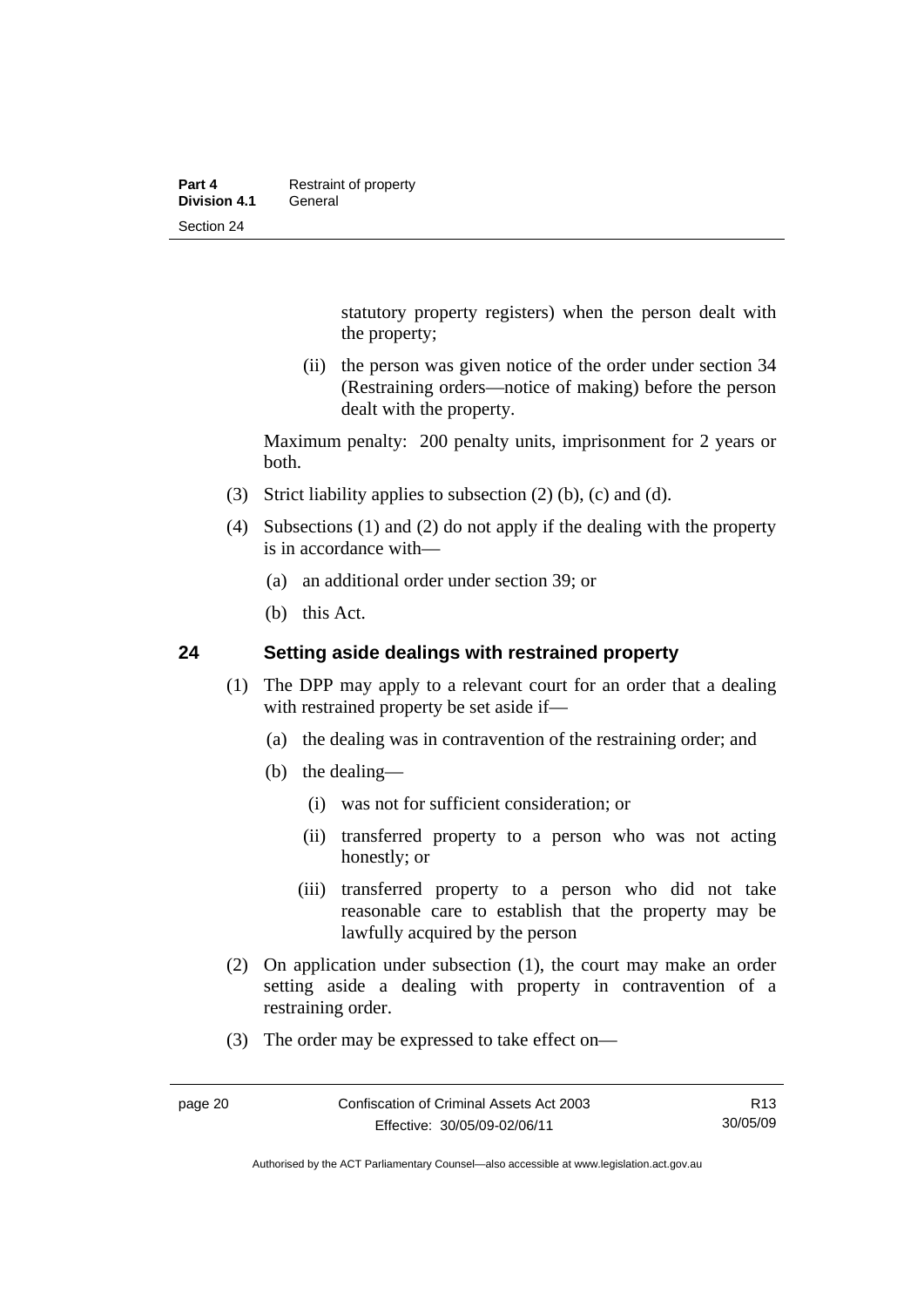- <span id="page-34-0"></span>(a) the day when the dealing took place; or
- (b) the day when the order setting aside the dealing is made.
- (4) If the court makes an order mentioned in subsection (3) (b), the court must declare the rights of anyone who acquired an interest in the property on or after the day of the dealing and before the day the order is made.

# **Division 4.2 Making restraining orders**

- *Note 1* For general provisions about a proceeding for a restraining order (which is a confiscation proceeding—see s 236), see pt 14.
- *Note* 2 In particular, no advance notice to anyone is required of the application for the order, and the application may be heard in closed court, without the offender or the public being present (see s 243).

# **25 Restraining orders over unclaimed tainted property application**

- (1) The DPP may apply to a relevant court for a restraining order over unclaimed tainted property.
- (2) The application must state the following:
	- (a) that the application is for an unclaimed tainted property restraining order;
	- (b) the property sought to be restrained.
- (3) The application must be supported by an affidavit under section 28 (Restraining orders over unclaimed tainted property—affidavit supporting application).
- (4) An application for an unclaimed tainted property restraining order must be made only in relation to unclaimed tainted property (but may be made at the same time as an application for a restraining order over other property).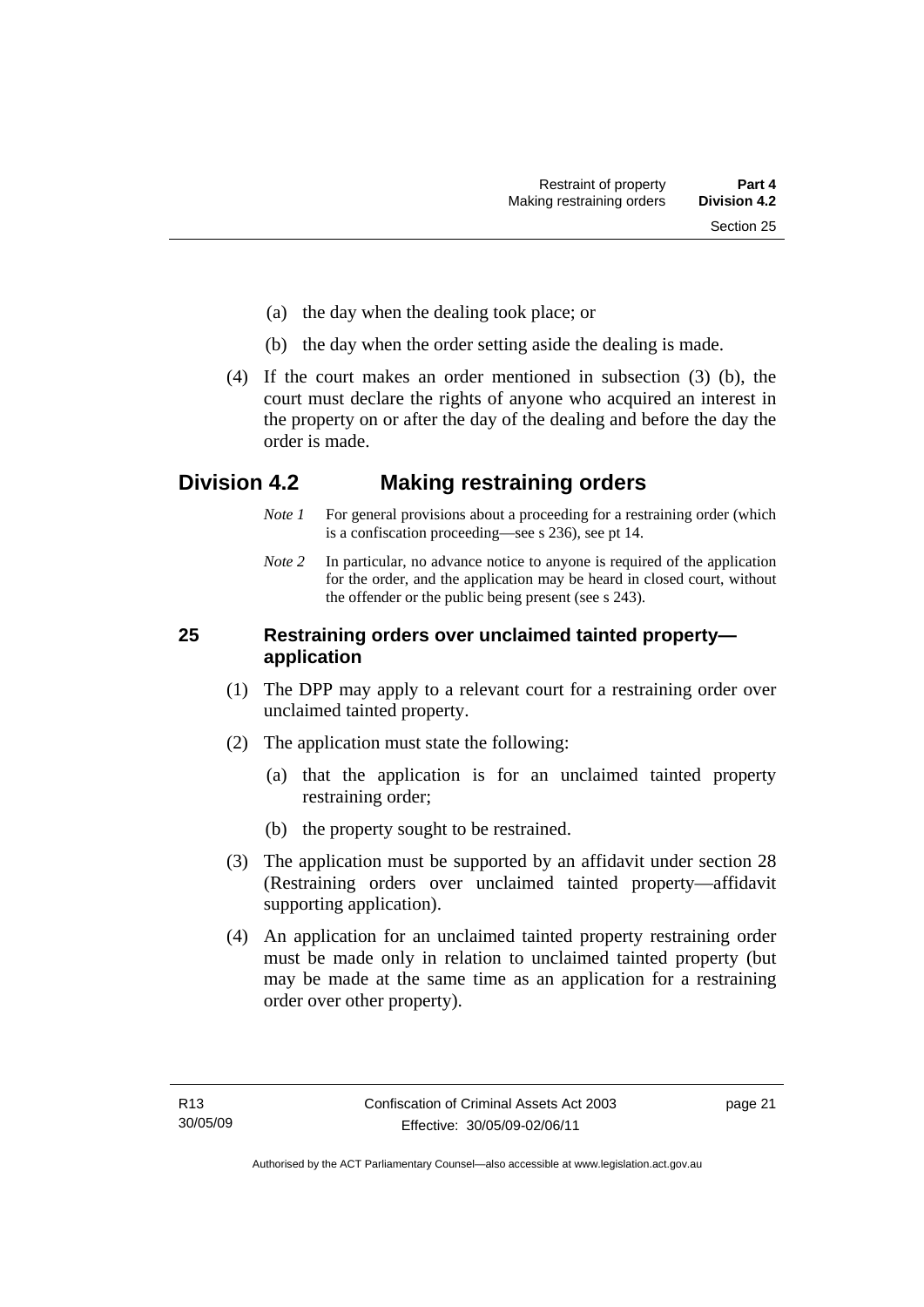# <span id="page-35-0"></span>**26 Restraining orders over other property—application**

- (1) The DPP may apply to a relevant court for a restraining order over any of the following:
	- (a) stated property of a person;
	- (b) stated property of a person and all other property of the person (including property acquired after the making of the order);
	- (c) all property of a person (including property acquired after the making of the order);
	- (d) all property of a person (including property acquired after the making of the order) other than stated property.
	- *Note 1* A reference to a *person* generally includes a reference to a corporation as well as an individual, see the Legislation Act, s 160. (See also the Legislation Act, dict, pt 1, def *person*.)
	- *Note 2 Property* includes an interest in property, see the Legislation Act, dict, pt 1.
- (2) The application must state the following:
	- (a) the offence to which the application relates;
	- (b) when it is alleged the offence was committed;
	- (c) the person who is alleged to have committed the offence;
	- (d) the person whose property the application relates to;
	- (e) the property sought to be restrained (including whether it is property of the offender or someone else);

*Note Offender* includes a corporation, see dict.

- (f) whether the application is for an artistic profits restraining order.
- (3) The application must be supported by an affidavit under section 29 (Restraining orders over other property—affidavit supporting application).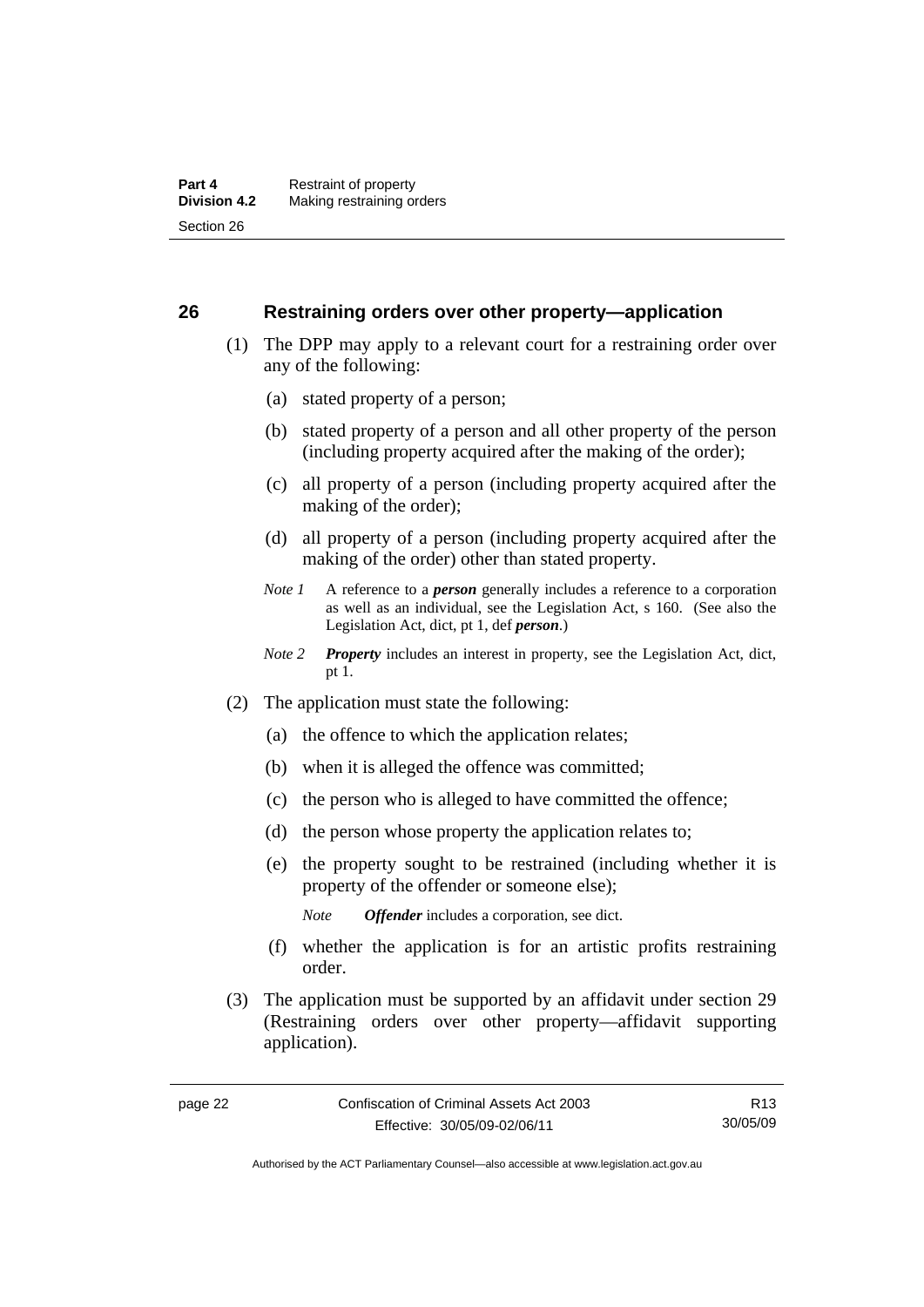- (4) For subsection (2) (a), the application need not specify a particular offence and it is sufficient if the application states that some offence or other was committed.
- (5) For subsection (2) (b), the application need not specify a particular time or day and it is sufficient if the application states a period within which the offence was committed.
- (6) To remove any doubt—
	- (a) an application for a restraining order under this section may be made in relation to an interest (or interests) in property; and
		- *Note Property* includes an interest in property, see the Legislation Act, dict, pt 1.
	- (b) an application for a restraining order under this section may be made in relation to 2 or more offences; and
	- (c) an application for a restraining order under this section may be made in relation to the property of 2 or more people; and
	- (d) this section does not apply to an application for a restraining order over unclaimed tainted property.

# **27 Restraining orders—time for making certain applications**

- (1) This section does not apply to an application for—
	- (a) an artistic profits restraining order; or
	- (b) an unclaimed tainted property restraining order.
- (2) An application for a restraining order in relation to an ordinary offence must be made before the end of the longer of the following periods:
	- (a) if an indictment has been presented against the offender for the offence, and the offender has not been convicted or cleared of the offence—2 years after the day the indictment was presented;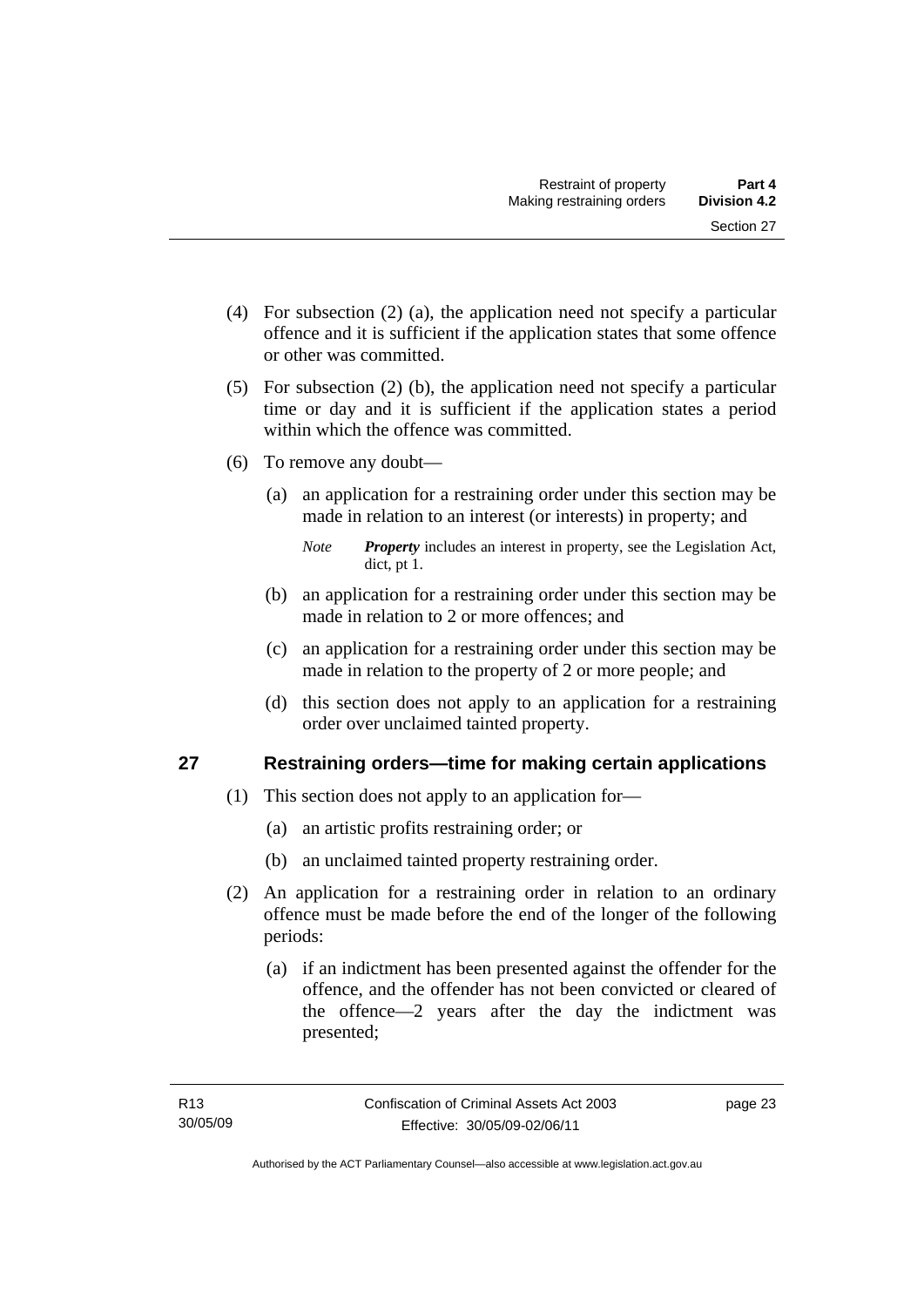- (b) if the offender has been convicted of the offence (and not cleared)—2 years after the day of the conviction;
- (c) in any case—6 years after the day the offence was committed (or is alleged to have been committed).
- *Note 1* For the meaning of *in relation to*, see dict.
- *Note 2 Indictment* is defined in the Legislation Act, dict, pt 1 as including an information. (See also that Act, dict, pt 1, def *present*.)
- *Note 3* The court may allow leave for an application to be made after a time fixed by this section in certain circumstances (see s 49 and s 246).
- (3) An application for a restraining order in relation to a serious offence must be made before the end of the longer of the following periods:
	- (a) if an indictment has been presented against the offender for the offence, and the offender has not been convicted or cleared of the offence—2 years after the day the indictment was presented;
	- (b) if the offender has been convicted of the offence—2 years after the day of the conviction;
	- (c) in any case—6 years after the day the offence was committed (or is alleged to have been committed).
	- *Note* The court may allow leave for an application to be made after a time fixed by this section in certain circumstances (see s 49 and s 246).

### **28 Restraining orders over unclaimed tainted property affidavit supporting application**

- (1) An affidavit by a police officer supporting an application under section 25 (Restraining orders over unclaimed tainted property application) for an unclaimed tainted property restraining order must state—
	- (a) that the police officer suspects that the property is unclaimed tainted property; and

R13 30/05/09

Authorised by the ACT Parliamentary Counsel—also accessible at www.legislation.act.gov.au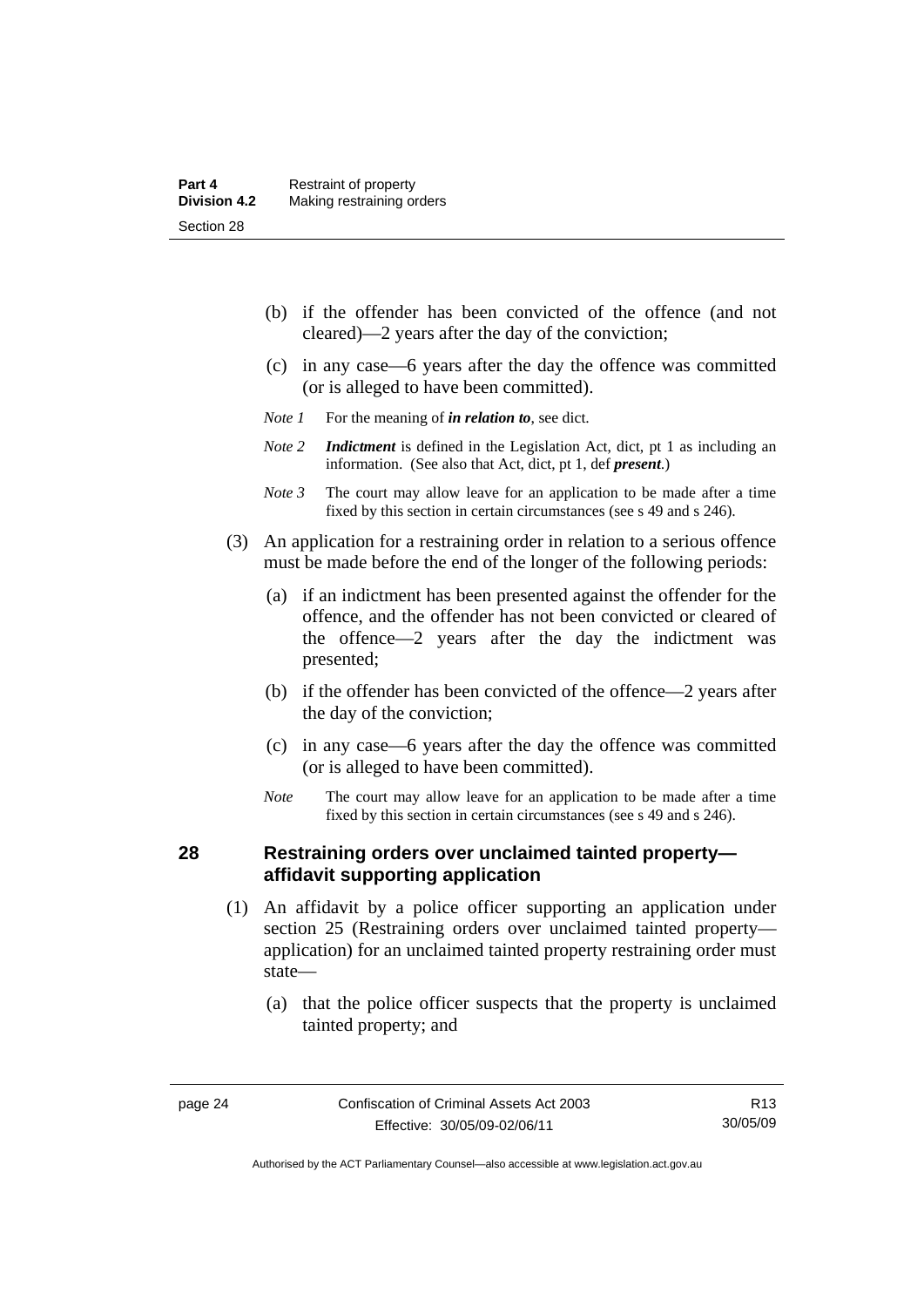- (b) that the property has not been claimed by anyone.
- *Note* No time limit applies to an application for an unclaimed tainted property restraining order (see s 27 (1) (b)).
- (2) The affidavit must state that the police officer believes that the property sought to be restrained may be required to satisfy a purpose mentioned in section 22 (Restraining orders—purposes).
- (3) For subsection (2), no particular purpose need be stated in the affidavit.
- (4) The affidavit must state the grounds for each suspicion or belief of the police officer stated in the affidavit.

# **29 Restraining orders over other property—affidavit supporting application**

- (1) An affidavit by a police officer supporting an application under section 26 (Restraining orders over other property—application) for a restraining order must state—
	- (a) that the officer believes that an indictment has been presented against the offender for a stated relevant offence, or that the offender has been convicted of a stated relevant offence; or
	- (b) that the officer suspects that the offender has committed a stated relevant offence, and that it is intended, within a stated period—
		- (i) for an ordinary offence—to present an indictment against the offender for the offence (or a related relevant offence); or
		- (ii) for a serious offence—
			- (A) to present an indictment against the offender for the offence (or a related serious offence); or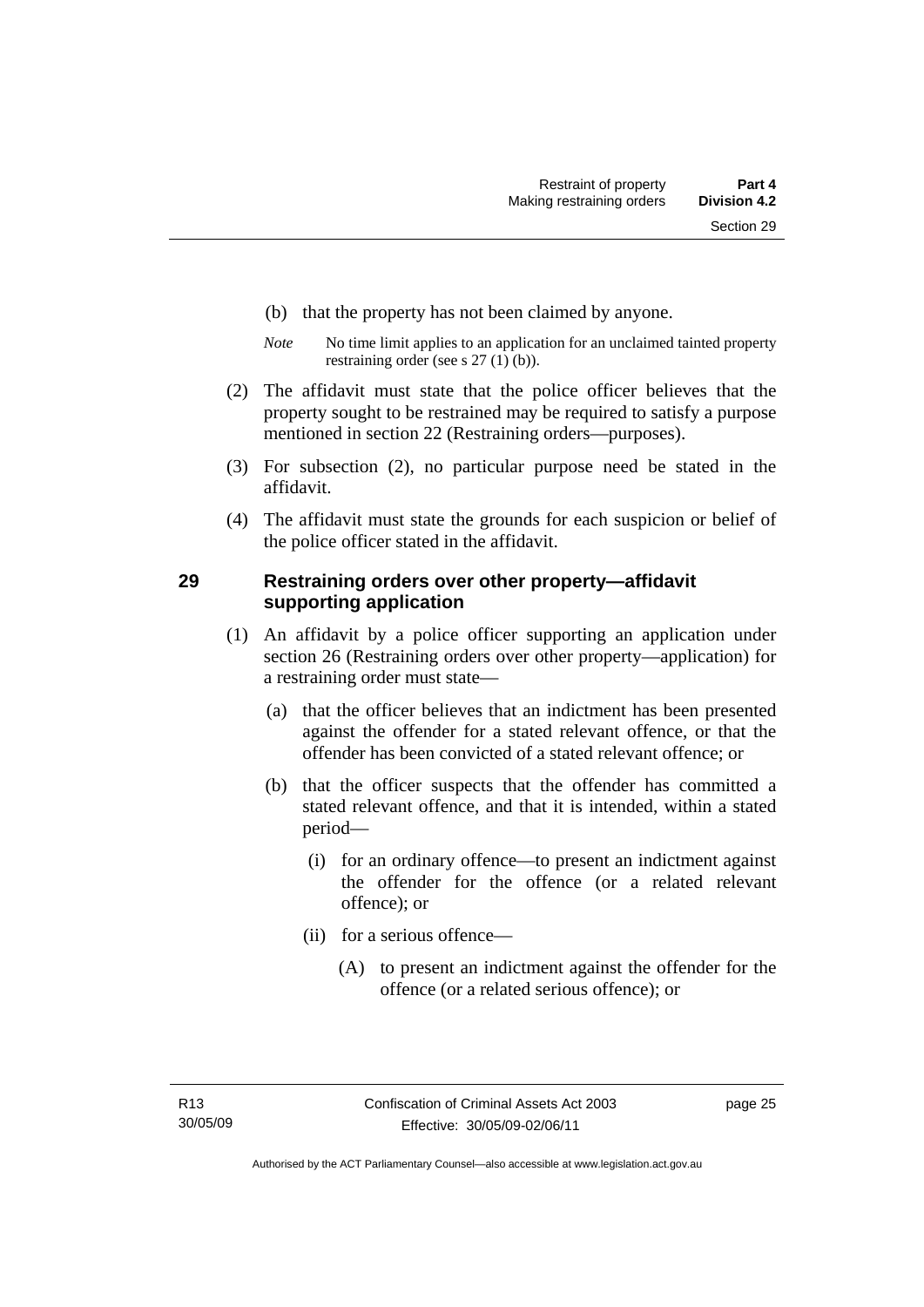- (B) to apply for a civil forfeiture order or a penalty order in relation to the offence (or a related serious offence).
- *Note Indictment* is defined in the Legislation Act, dict, pt 1 as including an information. (See also that Act, dict, pt 1, def *present*.)
- (2) Subsection (1) (b) does not require the police officer to specify a particular offence in the affidavit and it is sufficient if the police officer suspects that the offender has committed a particular kind of offence and the affidavit describes the nature of the offence in general terms.
- (3) If the application is not for an artistic profits restraining order, the affidavit must state that the police officer believes that the application is being made within the relevant period mentioned in section 27 (Restraining orders—time for making certain applications) for the offence to which the application relates.

*Note* No time limit applies to an application for an artistic profits restraining order (see s 27 (1) (a)).

- (4) For subsection (3), if the application relates to a serious offence, it is sufficient if the police officer believes that the offence was committed within the relevant period mentioned in section 27, and it is not necessary for the officer to believe that the offence was committed on any particular day or time within the relevant period.
- (5) The affidavit must state, for the property mentioned in the application, or for each stated part of the property—
	- (a) that the officer suspects that the property is either the offender's property or the property of someone else; and
	- (b) for property that the officer suspects is the property of someone else—
		- (i) that the officer suspects that the property is tainted property; or

Authorised by the ACT Parliamentary Counsel—also accessible at www.legislation.act.gov.au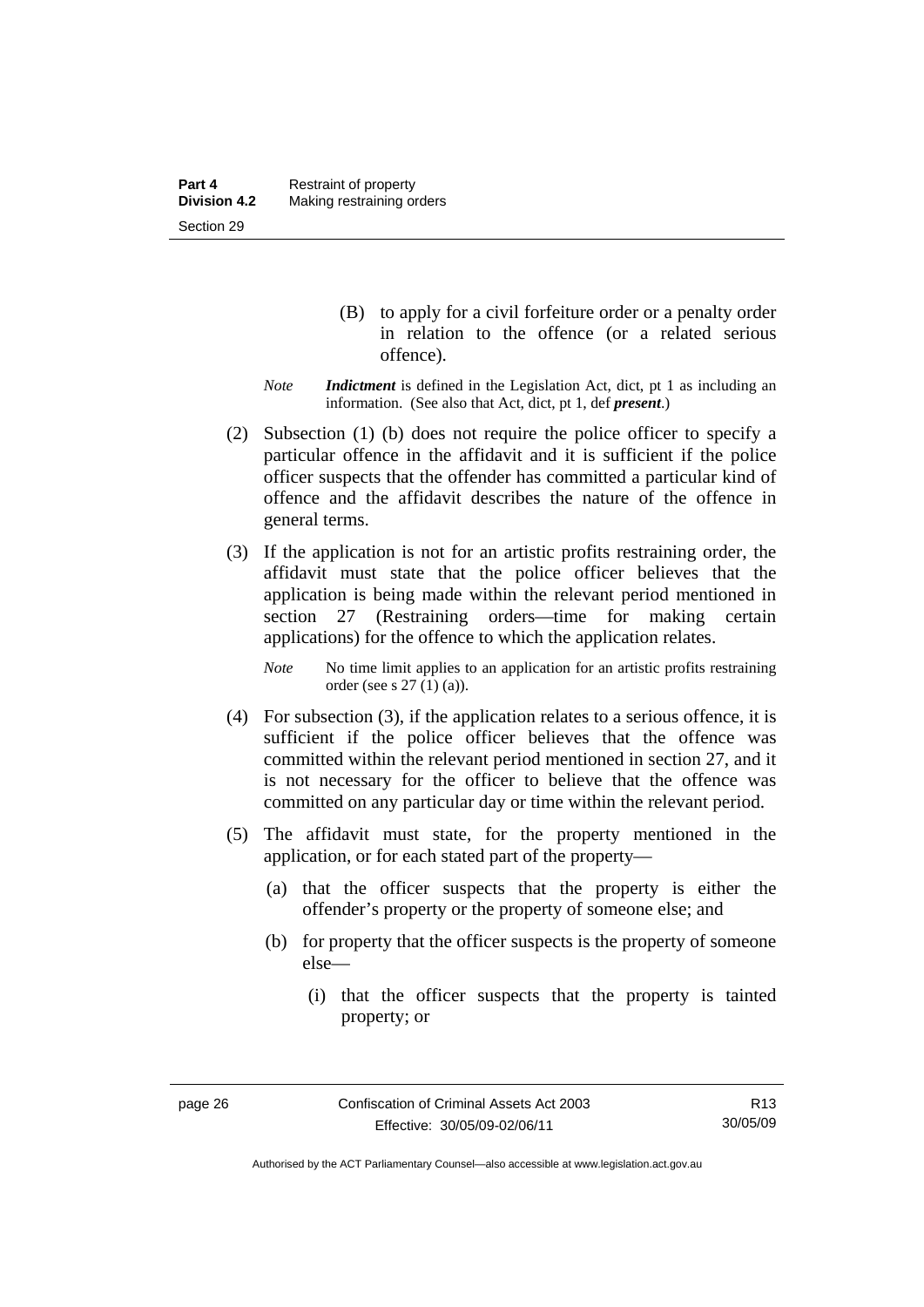- (ii) that the officer suspects that the property is subject to the offender's effective control.
- (6) The affidavit must state that the police officer believes that—
	- (a) the property sought to be restrained may be required to satisfy a purpose mentioned in section 22 (Restraining orders purposes); and
	- (b) if the application is for an artistic profits restraining order—the property sought to be restrained may be required to satisfy a penalty order for artistic profits in relation to the offence.
- (7) For subsection (6) (a), no particular purpose need be stated in the affidavit.
- (8) The affidavit must state the grounds for each belief or suspicion of the police officer stated in the affidavit.

# **30 Restraining orders over unclaimed tainted property making**

- (1) This section applies if an application is made under section 25 (Restraining orders over unclaimed tainted property—application) to a relevant court for an unclaimed tainted property restraining order in relation to an offence.
- (2) The relevant court must make a restraining order over the property to which the application relates if, having regard to the police officer's affidavit supporting the application and any other evidence before the court, the court is satisfied that there are reasonable grounds for the officer's suspicions and beliefs stated in the affidavit.
	- *Note* A claim for property restrained under an unclaimed tainted property restraining order does not, of itself, change or end the restraining order (see s  $46(2)$ ).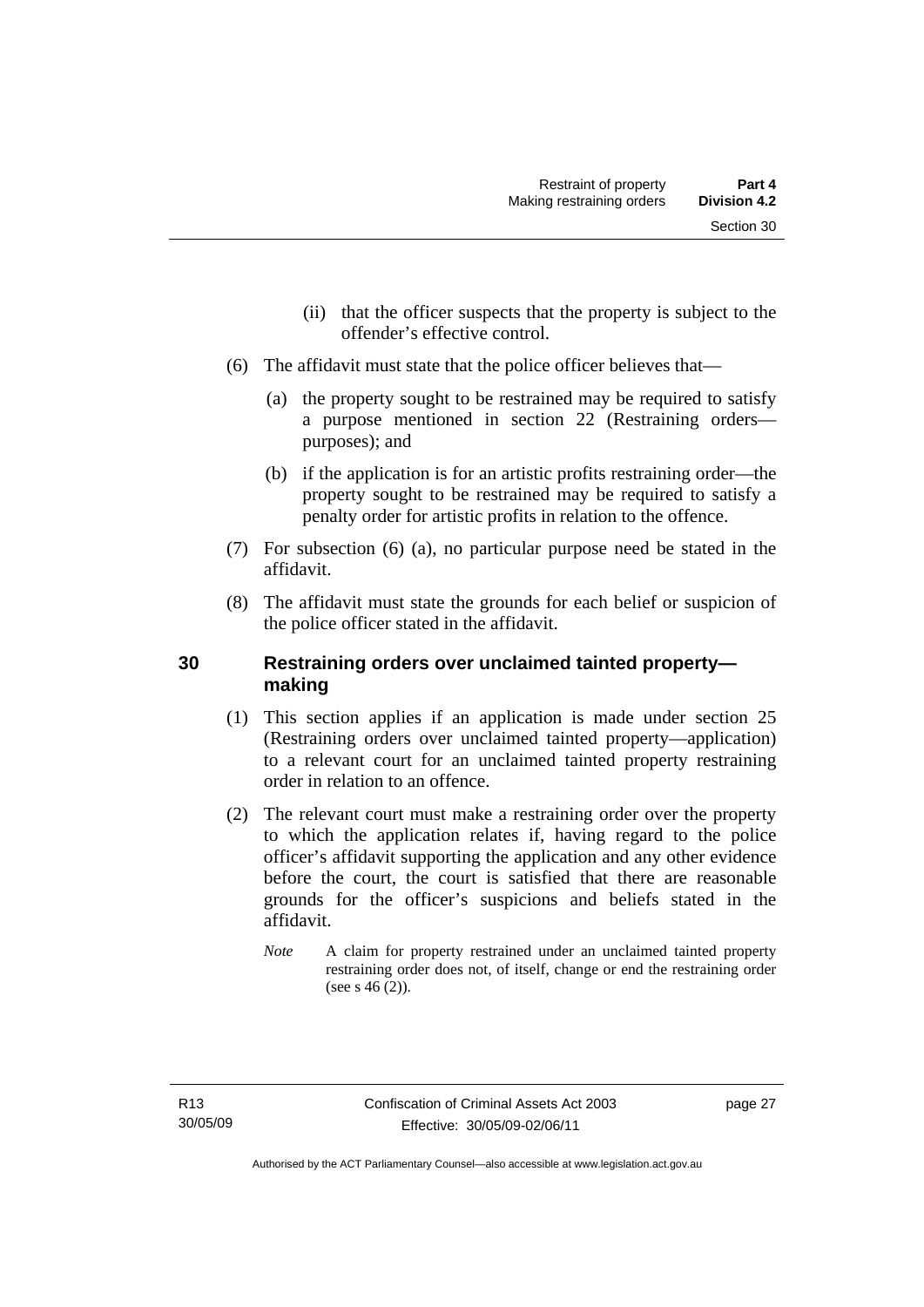- (3) The restraining order may direct the public trustee to take control of the restrained property.
	- *Note* For the commencement of a restraining order, see the Legislation Act, s 73 (4).
- (4) To remove any doubt, for making a restraining order under this section, it is irrelevant whether there is any risk of the property being dealt with in a way that would defeat or hinder the purposes of this Act.

## **31 Restraining orders over other property—making**

- (1) This section applies if an application is made under section 26 (Restraining orders over other property—application) to a relevant court for a restraining order in relation to an offence.
- (2) The relevant court must make a restraining order over the property to which the application relates if, having regard to the police officer's affidavit supporting the application and any other evidence before the court—
	- (a) the court is satisfied that there are reasonable grounds for the officer's beliefs and suspicions stated in the affidavit; and
	- (b) if an indictment has not been presented for the offence, or the offence is a serious offence of which the offender has been cleared—the court is satisfied that, within 6 weeks after the date of the order or (if allowed by the court) a longer period of not longer than 3 months after that date—
		- (i) for an ordinary offence—it is intended to present an indictment against the offender for the offence (or a related relevant offence); or
		- (ii) for a serious offence—
			- (A) it is intended to present an indictment against the offender for the offence (or a related serious offence); or

Authorised by the ACT Parliamentary Counsel—also accessible at www.legislation.act.gov.au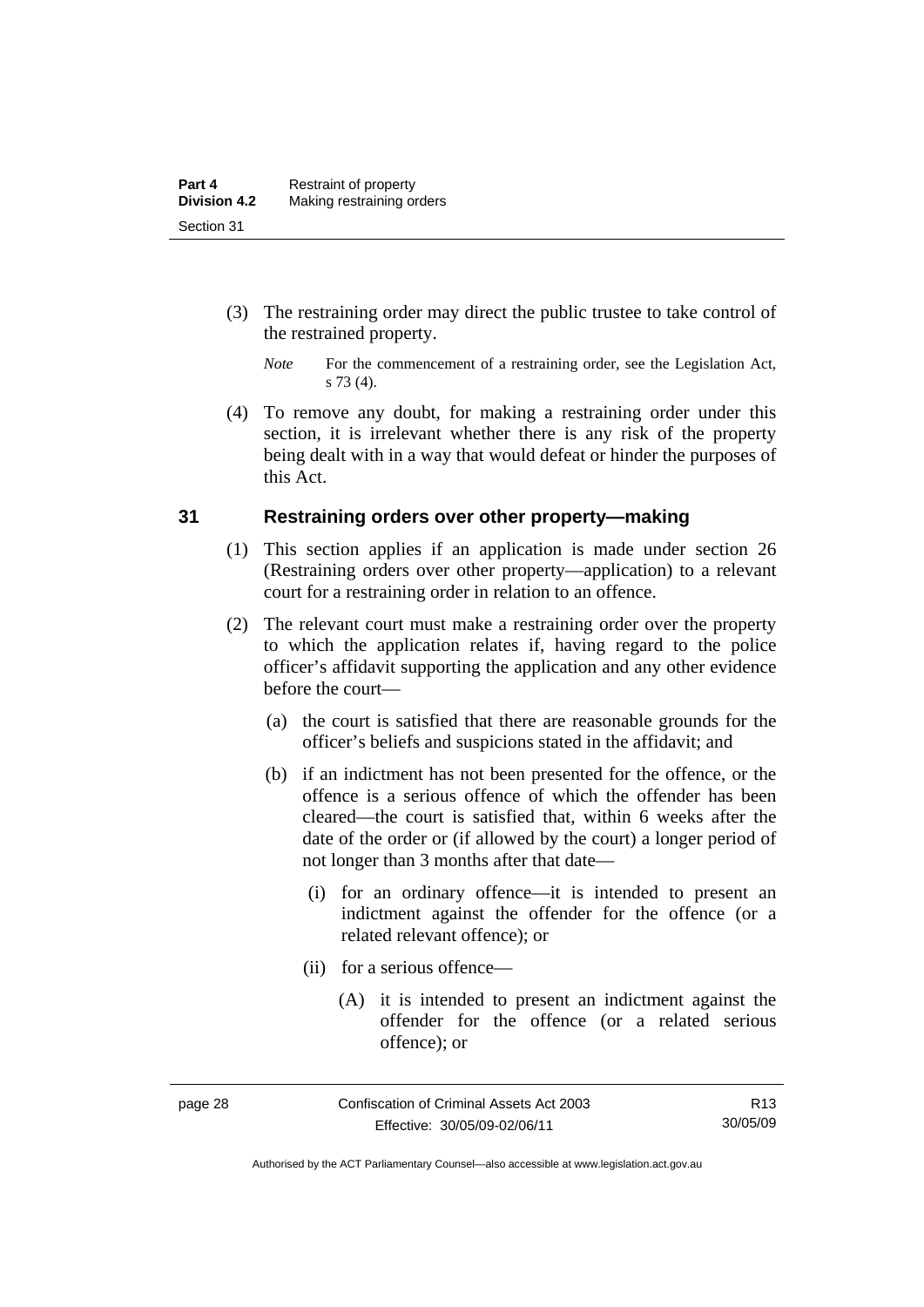- (B) it is intended to apply for a civil forfeiture order or a penalty order in relation to the offence (or a related serious offence).
- *Note Indictment* is defined in the Legislation Act, dict, pt 1 as including an information. (See also that Act, dict, pt 1, def *present*.)
- (3) The restraining order may do either or both of the following:
	- (a) direct the public trustee to take control of the restrained property or stated restrained property;
	- (b) provide, under section 37 or section 38, for living and business expenses, or legal expenses, to be met out of the restrained property.
	- *Note* For the commencement of a restraining order, see the Legislation Act, s 73 (4).
- (4) The relevant court may refuse to make the restraining order if the DPP does not give the relevant court any undertaking that the court considers appropriate about the payment of damages or costs in relation to the making or operation of the order.
- (5) To remove any doubt—
	- (a) a restraining order may be made under this section in relation to an interest (or interests) in property; and
		- *Note Property* includes an interest in property, see the Legislation Act, dict, pt 1.
	- (b) a restraining order may relate to 2 or more offences committed (or alleged to have been committed) by an offender; and

*Note Offender* includes a corporation, see dict.

- (c) a restraining order may relate to the property of 2 or more people; and
- (d) for making a restraining order under this section, it is irrelevant whether there is any risk of the property being dealt with in a way that would defeat or hinder the purposes of this Act.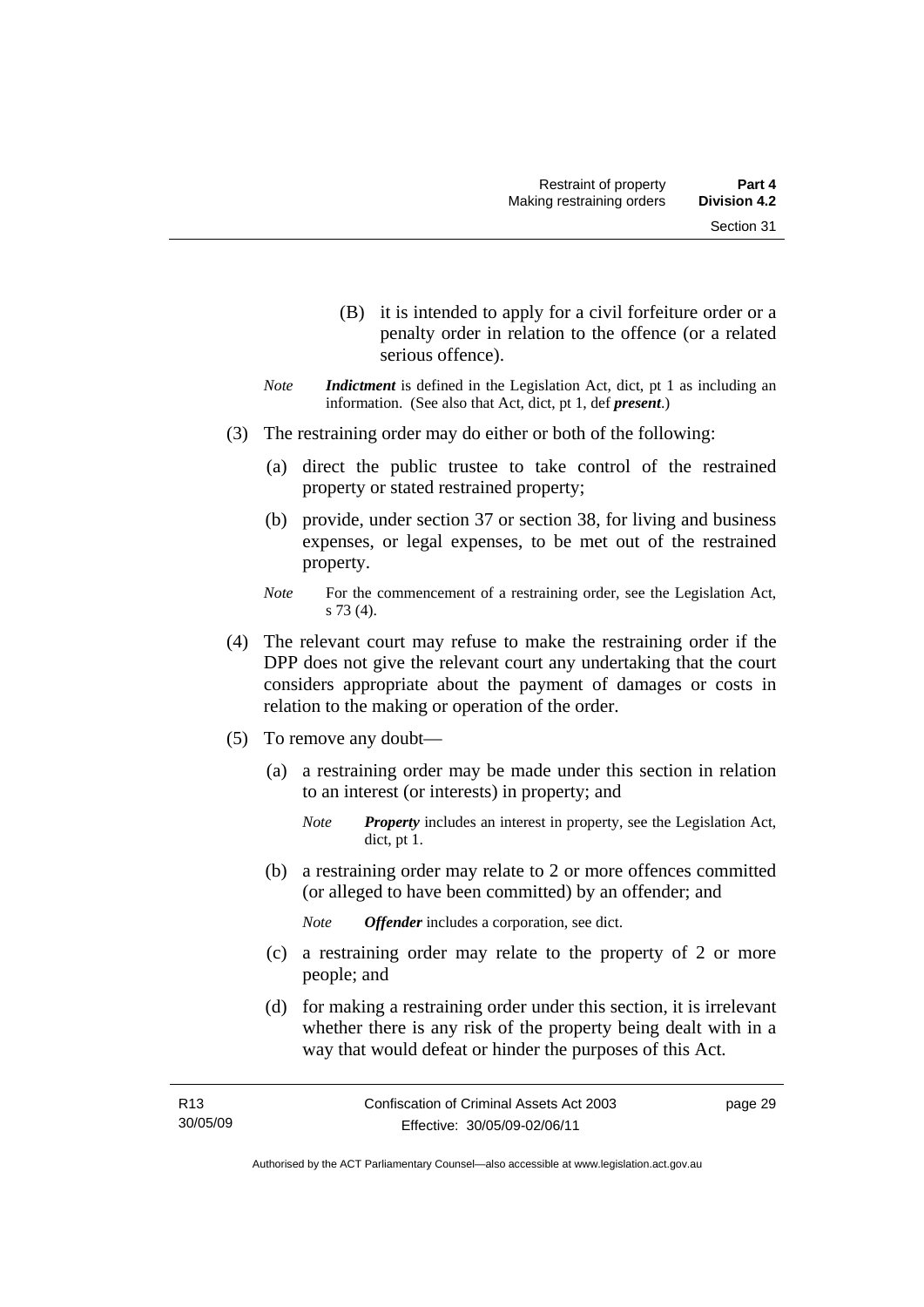# **32 Making of restraining orders—specific serious offence not required etc**

- (1) For section 31 and to remove any doubt, if the relevant court is satisfied that there are reasonable grounds for the police officer's belief that a serious offence was committed by the offender within the relevant period mentioned in section 27 (Restraining orders time for making certain applications), the court must not refuse to make a restraining order in relation to the offence only because the court is not satisfied—
	- (a) that the officer had any belief that a particular serious offence was committed within the relevant period; or
	- (b) that the officer had any belief about the particular day or time when the offender committed the offence within the relevant period; or
	- (c) that there are reasonable grounds for any belief by the officer about anything mentioned in paragraph (a) or (b).

*Note* For the meaning of *in relation to*, see dict.

- (2) Also, for section 31 and to remove any doubt, the relevant court must not refuse to make a restraining order in relation to the offender only because—
	- (a) an indictment has not been presented against the offender for the offence; or
	- (b) the offender has not been convicted of the offence; or
	- (c) the offender has been cleared of the offence, including being cleared after having been convicted of the offence; or
	- (d) a doubt is raised about whether the person committed the offence.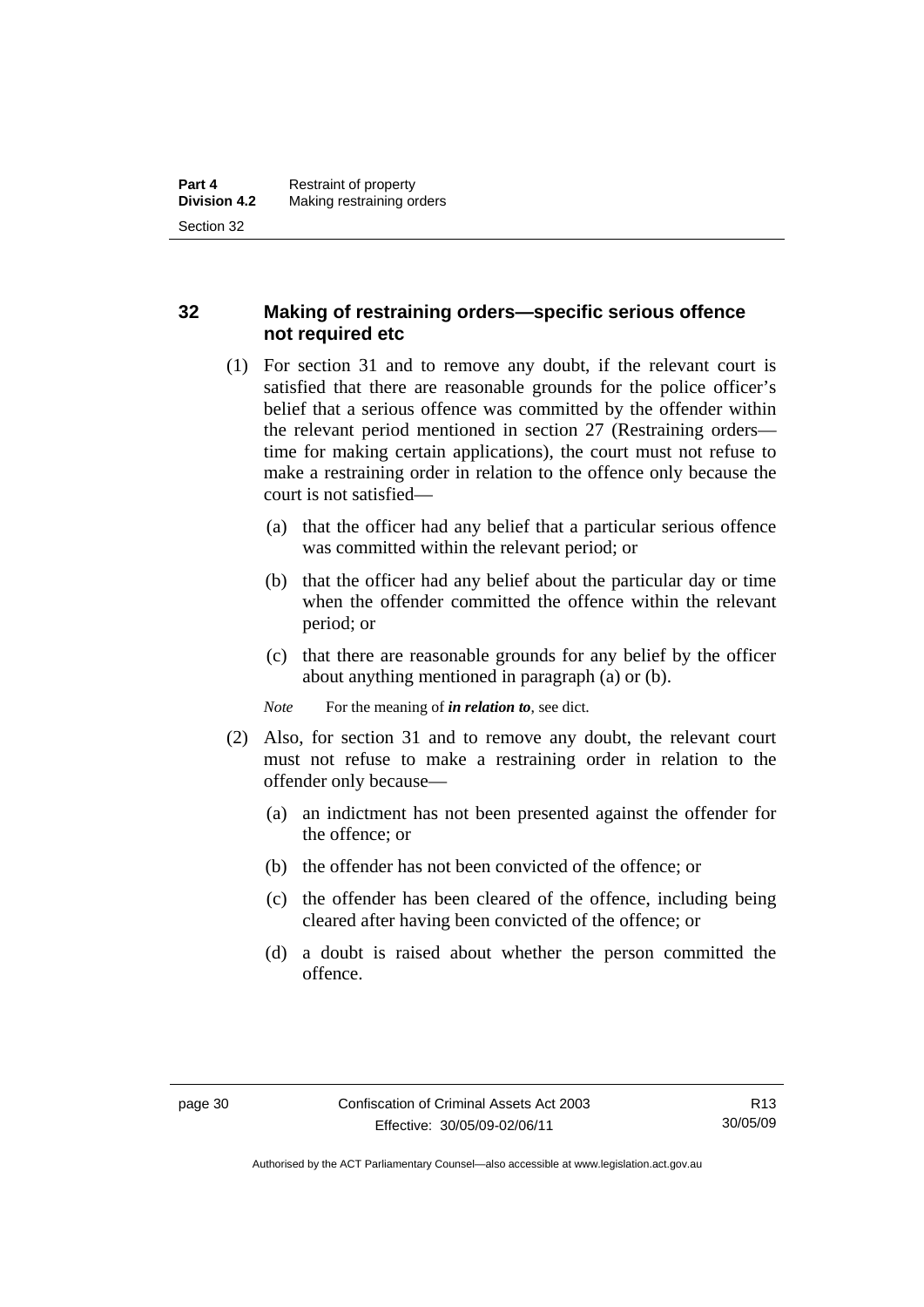#### **33 Restraining orders—contents**

- (1) A restraining order must state that a person must not deal with the property stated in the order except in accordance with—
	- (a) the order; or
	- (b) another order under this Act of a relevant court; or
	- (c) this Act.
- (2) A restraining order (other than an unclaimed tainted property restraining order) must also state—
	- (a) that it is a restraining order under this Act; and
	- (b) the person (or people) whose property it applies to; and
	- (c) for each person to whose property it applies to—the property to which it applies, including whether it applies to property acquired after the making of the order; and
	- (d) if section 31 (2) (b) (Restraining orders over other property making) applies to the restraining order—the applicable period under the paragraph; and
		- *Note* The restraining order ends unless an indictment is presented or, for a serious offence, a forfeiture or penalty application is made, before the end of the stated period (see table 47 and table 48).
	- (e) if the order directs the public trustee to take control of the restrained property or stated restrained property—the direction and the property to which it applies; and
	- (f) if the relevant court making the order has given a direction under section 35 (Restraining order proceedings—restrictions on disclosure)—
		- (i) the direction given by the court; and
		- (ii) the effect of section 36 (Restraining orders—disclosure offences) in relation to the direction; and

page 31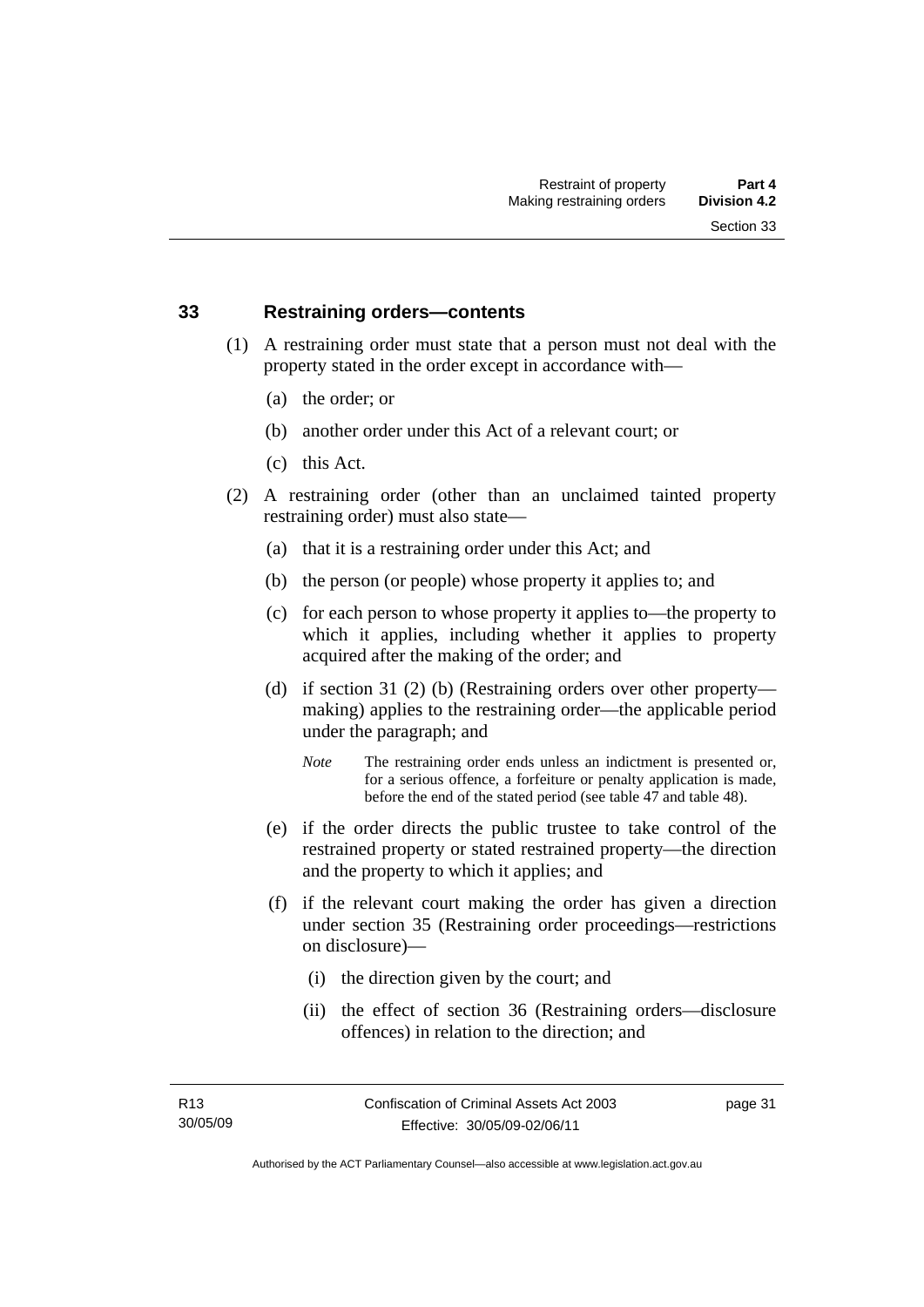- (g) if the order provides, under section 37 or section 38, for living and business expenses, or legal expenses, to be met out of the restrained property—
	- (i) the kind of expenses that may be met out of the restrained property; and
	- (ii) the period during which the expenses may be met out of the restrained property; and
	- (iii) the maximum amount of the expenses that may be met out of the restrained property.
- (3) An unclaimed tainted property restraining order must also state—
	- (a) that it is an unclaimed tainted property restraining order under this Act; and
	- (b) the property to which it applies; and
	- (c) if the relevant court making the order has given a direction under section 35—
		- (i) the direction given by the court; and
		- (ii) the effect of section 36 in relation to the direction; and
	- (d) that, unless a relevant court makes an order that stops the operation of the restraining order over the property, the property will be automatically forfeited under this Act to the Territory at the end of 14 days after the day the order is made.
- (4) A failure by a relevant court to comply with this section in relation to the restraining order does not invalidate the restraining order or any forfeiture order or automatic forfeiture made in relation to the property restrained under the restraining order.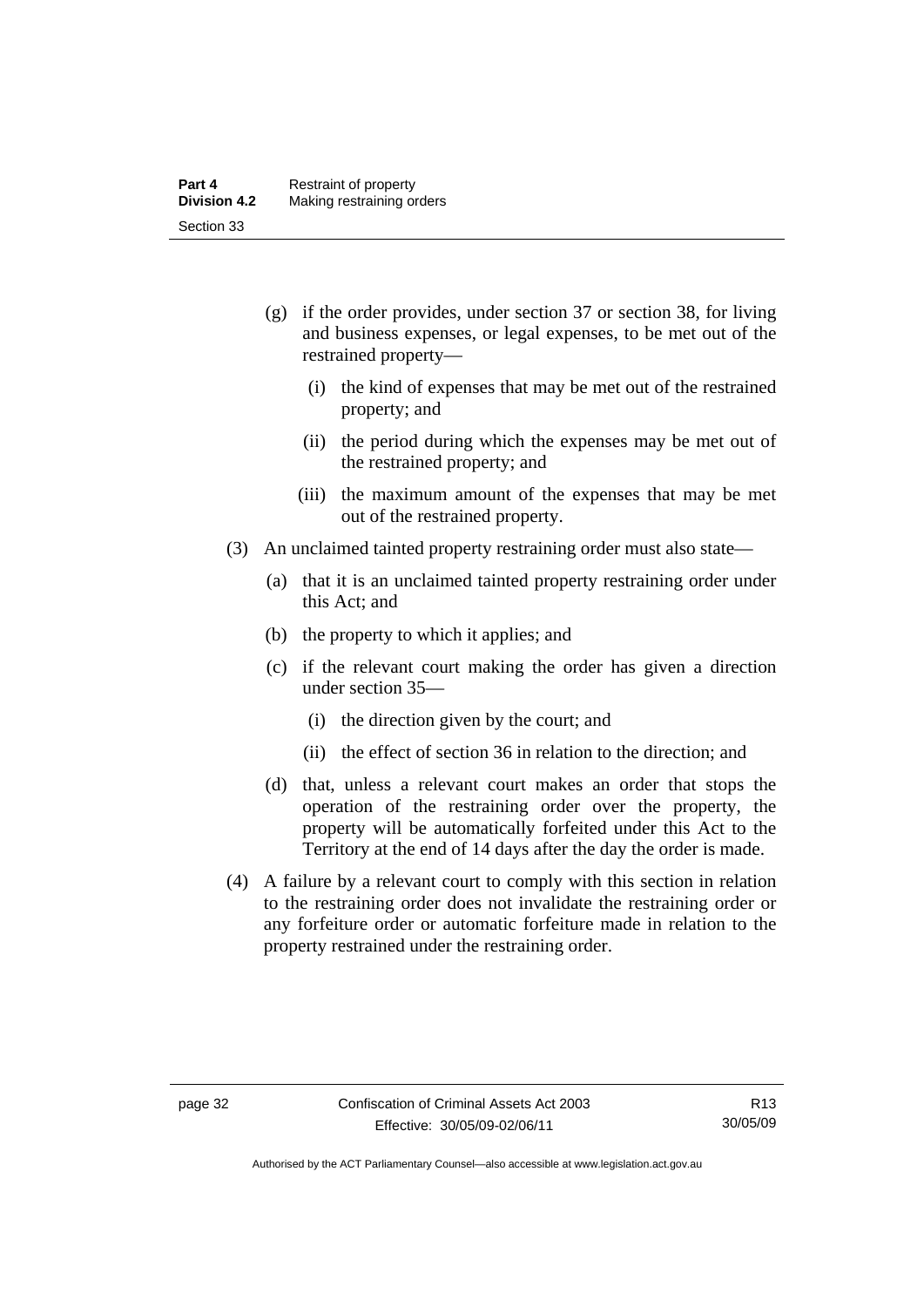## **34 Restraining orders—notice of making**

- (1) If a court makes a restraining order over property, the DPP must give a copy of the order to—
	- (a) for an unclaimed tainted property restraining order—anyone the DPP suspects may have an interest in the property; and
	- (b) for any other restraining order—the owner of the restrained property and anyone else the DPP suspects may have an interest in the property.

*Note* For how documents may be served, see the Legislation Act, pt 19.5.

- (2) A relevant court may order the DPP to—
	- (a) give a copy of a restraining order, the application for the order or the supporting affidavit to anyone and may give directions about how any document is to be given to the person; or
	- (b) give notice of the order to anyone and may give directions about how the notice is to be given.
- (3) Subsections (1) and (2) have effect subject to any direction of the court under section 35.

# **35 Restraining order proceedings—restrictions on disclosure**

- (1) On application by the DPP, a relevant court hearing an application for a restraining order may give directions prohibiting or restricting the publication or disclosure of all or any of the following:
	- (a) the fact that an application for the order, or that a restraining order, has been made;
	- (b) the application for the order;
	- (c) the supporting affidavit for the order and any other affidavit filed in relation to the application;

page 33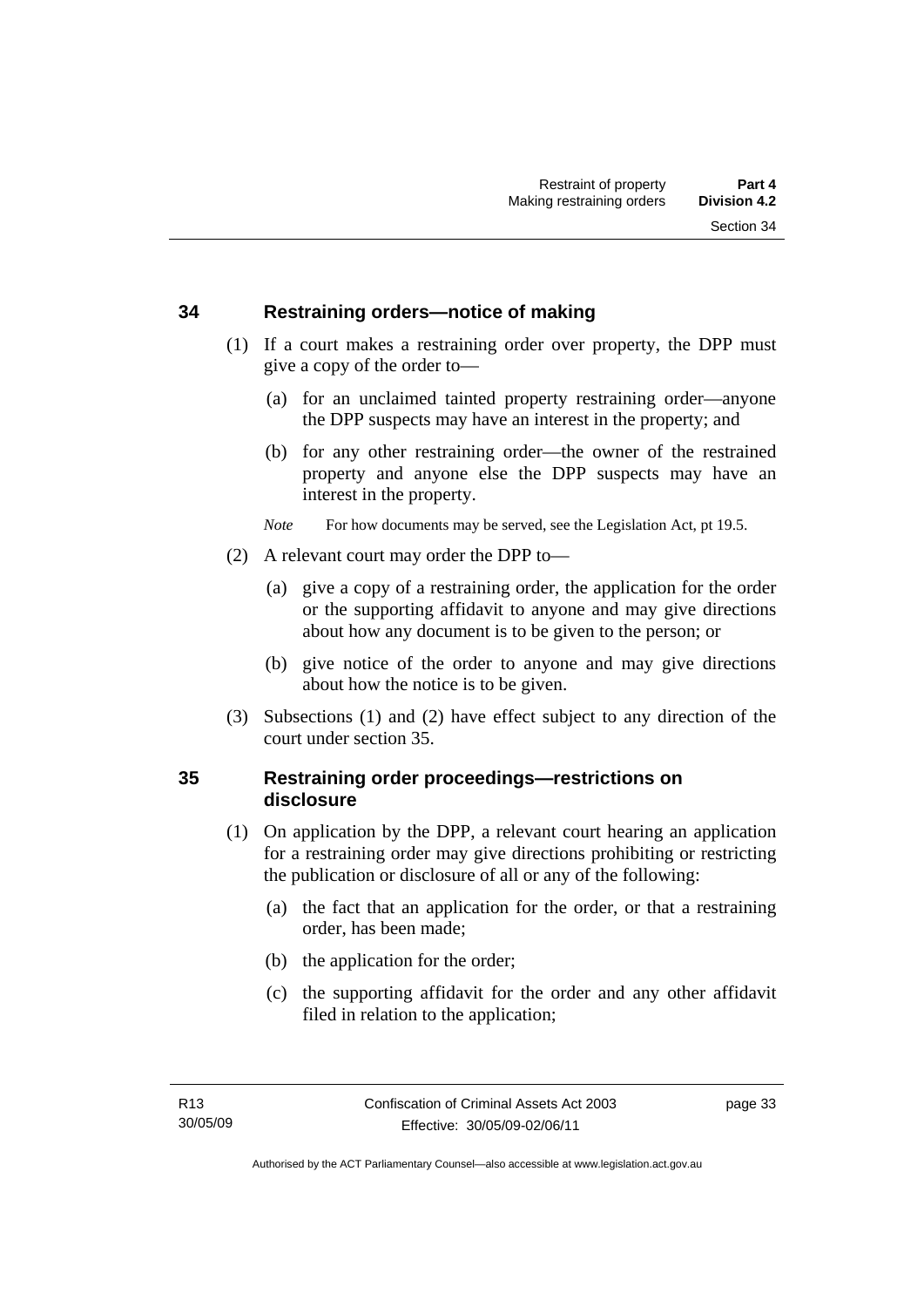- (d) any information about the proceeding (whether or not a hearing has been held);
- (e) any evidence given, statement made or thing done during the proceeding;
- (f) any information, document or thing derived from anything mentioned in this subsection.

#### **Examples of directions**

- 1 that the application for the restraining order and a stated part of the supporting affidavit not be disclosed to the person against whom the restraining order is made until the court has decided an application for another restraining order against someone else's property
- 2 that the supporting affidavit must be made available only to the offender's lawyer
- *Note* An example is part of the Act, is not exhaustive and may extend, but does not limit, the meaning of the provision in which it appears (see Legislation Act, s 126 and s 132).
- (2) In deciding whether to give a direction under subsection (1), the court must have regard to whether the direction—
	- (a) would promote the purposes of this Act; or
	- (b) is desirable to protect the integrity of an investigation (however described) for any purpose or a prosecution of an offence.
- (3) The court may also have regard to any other relevant matter in deciding whether to give a direction under subsection (1).

#### **36 Restraining orders—disclosure offences**

*Note* An offence against this section is a strict liability offence (see s (7)).

- (1) A person commits an offence if—
	- (a) a relevant court has given a direction under section 35 (1) prohibiting or restricting the publication or disclosure of a matter mentioned in the subsection; and

Authorised by the ACT Parliamentary Counsel—also accessible at www.legislation.act.gov.au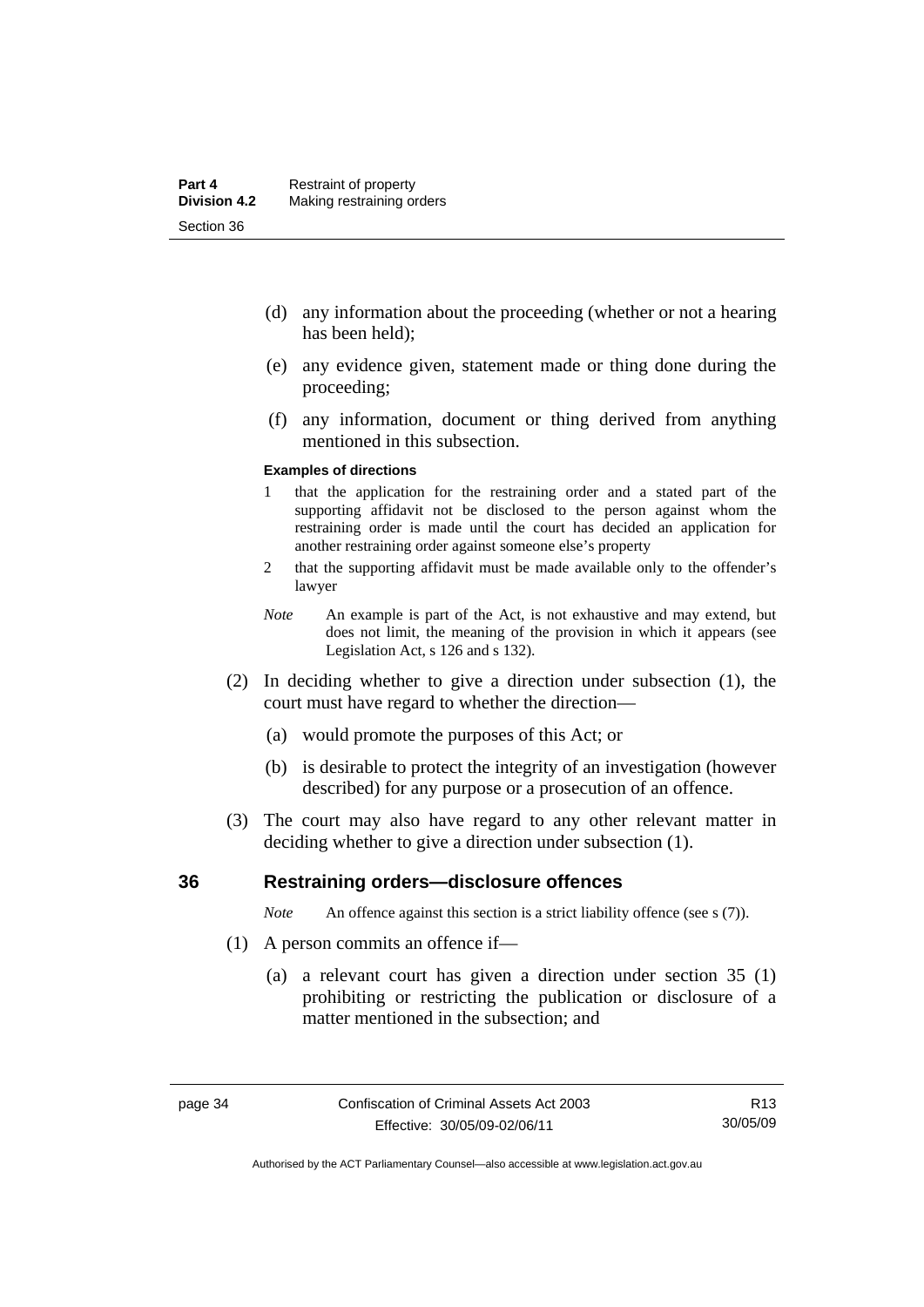- (b) the person has notice of the direction (whether by being given a copy of the restraining order to which the direction relates or otherwise); and
- (c) the person publishes or discloses the matter to someone else.

Maximum penalty: 200 penalty units, imprisonment for 2 years or both.

- (2) A person commits an offence if—
	- (a) a relevant court has given a direction under section 35 (1) prohibiting or restricting the publication or disclosure of a matter mentioned in the subsection; and
	- (b) the person has notice of the direction (whether by being given a copy of the restraining order to which the direction relates or otherwise); and
	- (c) the person publishes or discloses information to someone else; and
	- (d) the other person could infer from the information the matter to which the direction relates.

Maximum penalty: 200 penalty units, imprisonment for 2 years or both.

- (3) Subsections (1) and (2) do not apply if the publication or disclosure is made to any of the following entities in the circumstances mentioned for the entity:
	- (a) a police officer—in any circumstances;
	- (b) an officer, employee or agent of the person—to ensure that the order is complied with and the person to whom the publication or disclosure is made is given notice of the direction (whether by being given a copy of the restraining order to which the direction relates or otherwise) by the person making the publication or disclosure;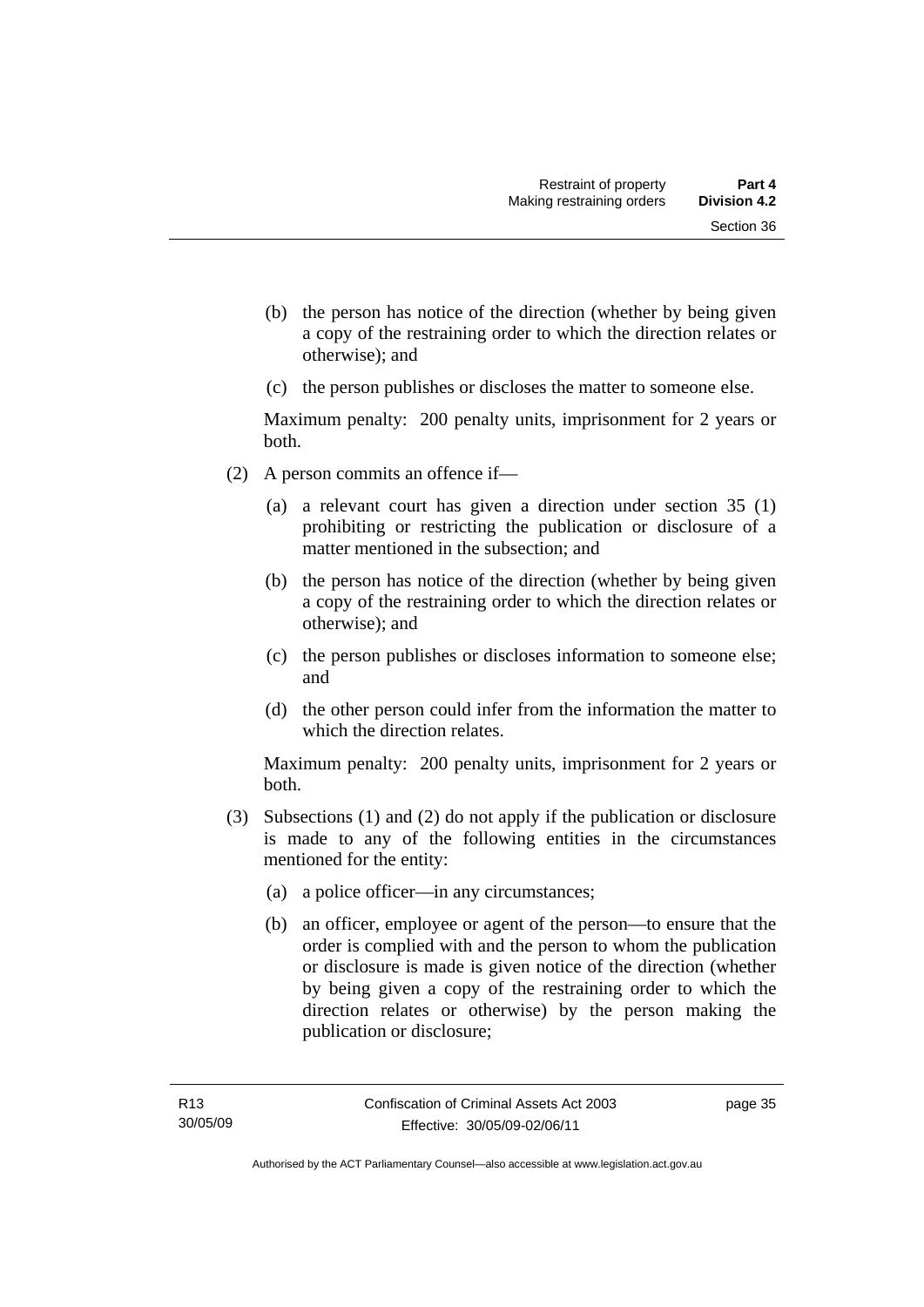- (c) a lawyer—to obtain legal advice or representation in relation to the order;
- (d) a relevant court—with the court's leave.

- (4) Also, subsections (1) and (2) do not apply if the publication or disclosure is made—
	- (a) by a police officer in the exercise of the officer's functions; or
	- (b) for the purpose of giving or obtaining legal advice, or making legal representations, in relation to the order.
- (5) A person commits an offence if—
	- (a) a relevant court has given a direction under section 35 (1) prohibiting or restricting the publication or disclosure of a matter mentioned in the subsection; and
	- (b) the person receives information in relation to the matter in accordance with subsection (3) or (4); and
	- (c) the person ceases to be a person mentioned in subsection (3) or  $(4)$ ; and
	- (d) the person publishes or discloses the matter to someone else.

Maximum penalty: 200 penalty units, imprisonment for 2 years or both.

- (6) A person commits an offence if—
	- (a) a relevant court has given a direction under section 35 (1) prohibiting or restricting the publication or disclosure of a matter mentioned in the subsection; and
	- (b) the person receives information in relation to the matter in accordance with subsection (3) or (4); and

*Note* The application for leave, and any proceeding with the court's leave, must be heard in closed court (see s (8)).

R13 30/05/09

Authorised by the ACT Parliamentary Counsel—also accessible at www.legislation.act.gov.au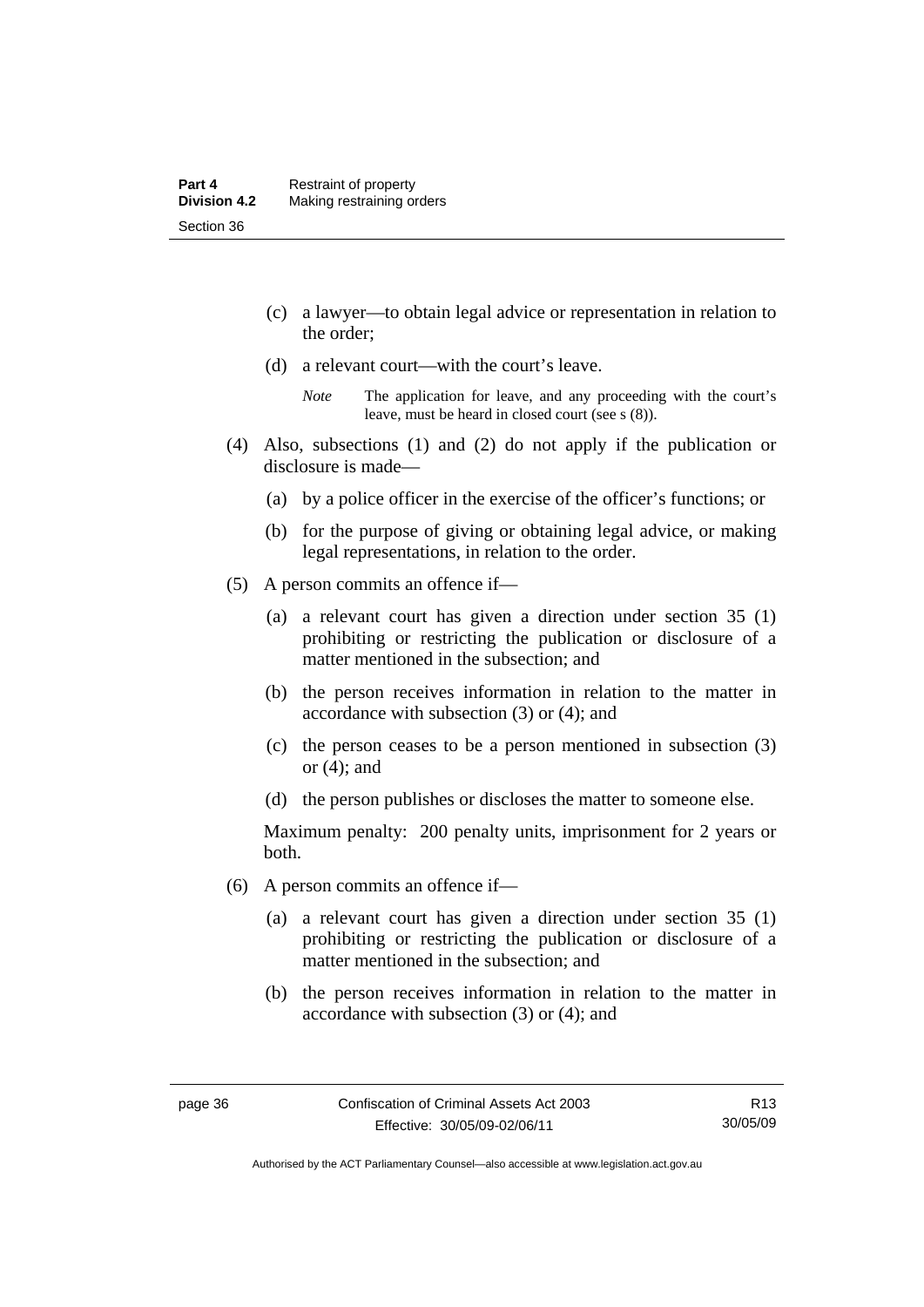- (c) the person ceases to be a person mentioned in subsection (3) or  $(4)$ ; and
- (d) the person publishes or discloses information to someone else; and
- (e) the other person could infer from the information the matter to which the direction relates.

Maximum penalty: 200 penalty units, imprisonment for 2 years or both.

- (7) An offence against this section is a strict liability offence.
- (8) For subsection (3) (d), an application for leave, and any proceeding with the court's leave, must be heard in closed court.

# **37 Payment of living and business expenses from restrained property**

- (1) A relevant court may, in a restraining order or an order under section 39 (Additional orders about restraining orders and restrained property) varying a restraining order, allow any of the following expenses to be met out of the restrained property of a person, or a stated part of the property:
	- (a) the living and business expenses of the person (other than the person's legal expenses in defending a criminal charge);
	- (b) the living expenses of a dependant of the person.

*Note* For legal expenses in defending a criminal charge, see s 38.

- (2) However, the court must not allow expenses to be met out of restrained property unless the person satisfies the court that—
	- (a) the expenses are reasonable; and
	- (b) the expenses are necessary to avoid severe hardship to the person or the person's dependants; and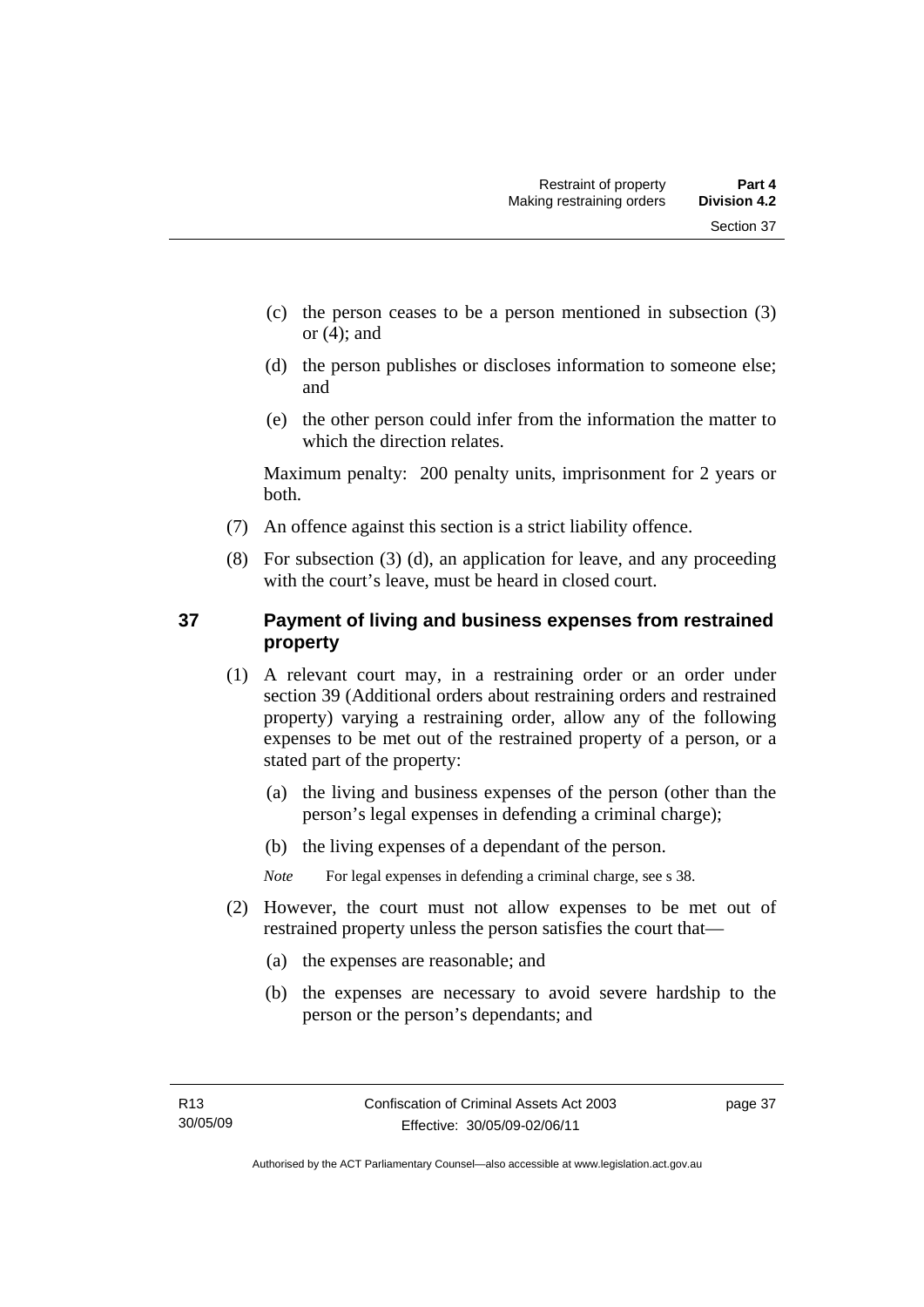- (c) the expenses cannot be met out of property of the person not subject to a restraining order; and
- (d) any property to be released from restraint for the expenses was lawfully acquired by the person, is not tainted property and does not have evidentiary value in any criminal proceeding.
- (3) A regulation may—
	- (a) prescribe matters to which the court may, must or must not have regard for subsection (2) (a) or (b); and
	- (b) prescribe, or make provision in relation to, the maximum amount of living or business expenses of a person that may be allowed (for a period or otherwise).
- (4) A regulation made for this section may apply, adopt or incorporate (with or without change) a provision of a law of the Commonwealth or a State, or an instrument, as in force from time to time.
	- *Note 1* The text of an applied, adopted or incorporated law or instrument, whether applied as in force from time to time or at a particular time, is taken to be a notifiable instrument if the operation of the Legislation Act, s 47 (5) or (6) is not disapplied (see s 47 (7)).
	- *Note 2* A notifiable instrument must be notified under the Legislation Act.
- (5) In this section:

*dependant*, of a person, means the person's domestic partner or a child of the person.

# **38 Payment of certain legal expenses from restrained property**

 (1) A relevant court may, in a restraining order or an order under section 39 (Additional orders about restraining orders and restrained property) varying a restraining order, allow a person's legal expenses in defending a criminal charge to be met out of the restrained property of the person, or a stated part of the property.

R13 30/05/09

Authorised by the ACT Parliamentary Counsel—also accessible at www.legislation.act.gov.au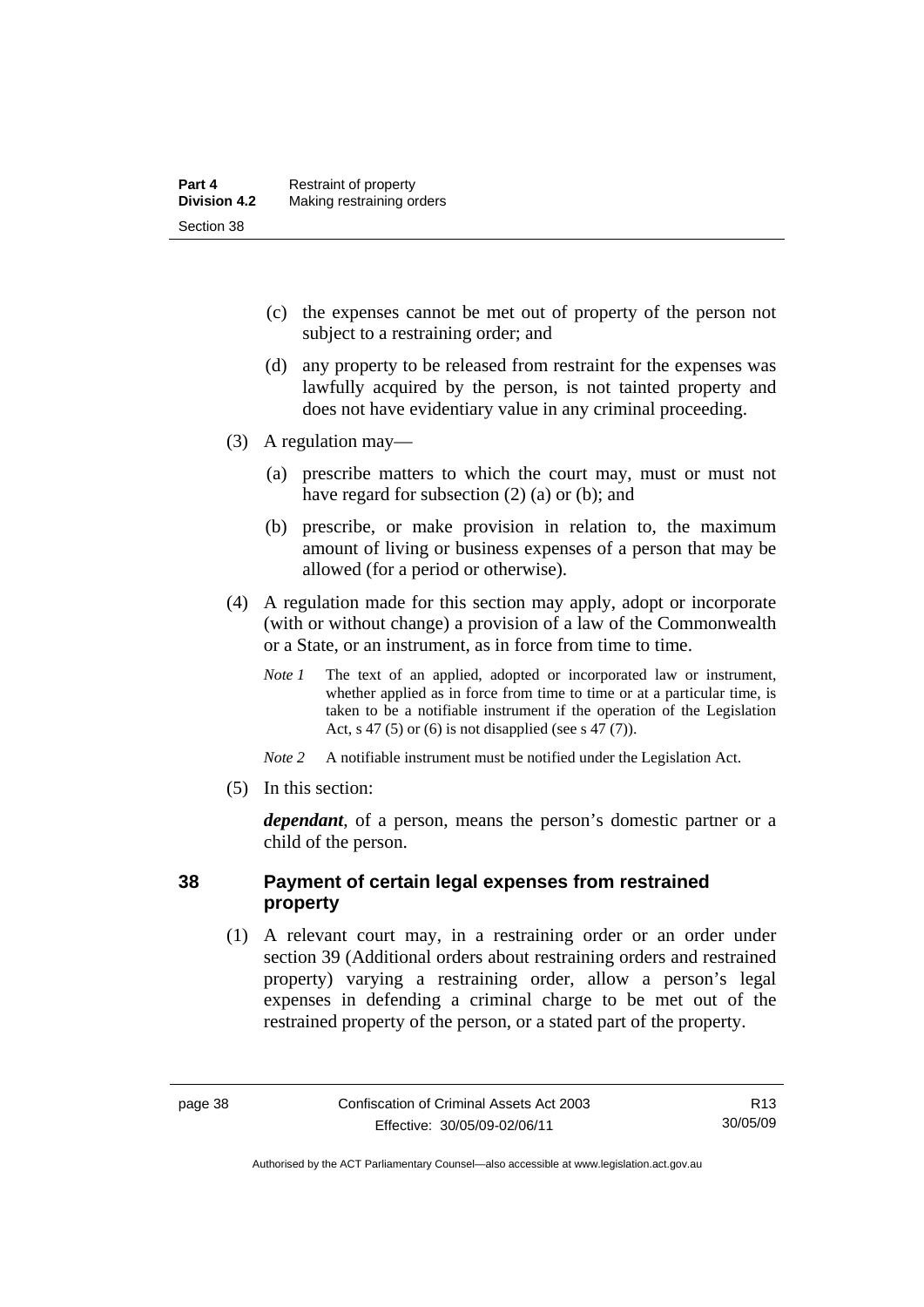- (2) However, the court must not allow the legal expenses to be met out of restrained property unless—
	- (a) the person applies for an order for the legal expenses to be met out of restrained property; and
	- (b) the application is supported by an affidavit of the person setting out all of the person's interests in property, including any property of the person outside Australia, and the person's liabilities; and
	- (c) the court is satisfied that—
		- (i) the affidavit is a true statement of the person's interests in property and the person's liabilities; and
		- (ii) the person has taken all reasonable steps to bring any property outside Australia within the jurisdiction of the court; and
		- (iii) the legal expenses cannot be met out of property of the person not subject to a restraining order; and
		- (iv) any property to be released from restraint for the expenses was lawfully acquired by the person, is not tainted property and does not have evidentiary value in any criminal proceeding.
- (3) If the court makes or varies a restraining order that allows the legal expenses to be met out of restrained property, the court must include in the order conditions ensuring that—
	- (a) restrained property is used only to meet legal fees, disbursements and out-of-pocket expenses incurred by the person in defending the criminal charge; and
	- (b) all legal fees, disbursements and out-of-pocket expenses are properly and reasonably incurred by the person; and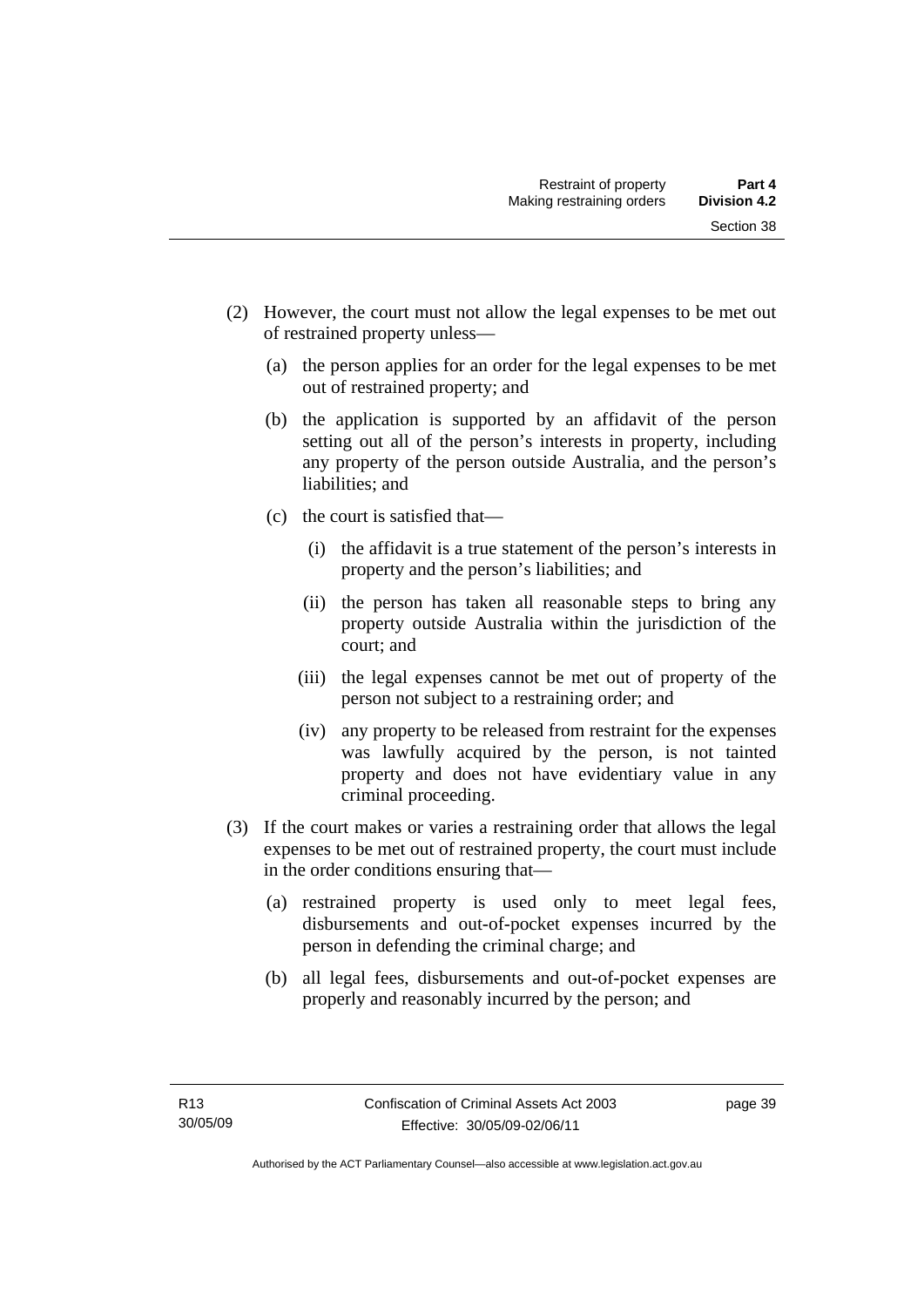(c) all legal fees are calculated in accordance with the scale of costs for criminal matters determined by the legal aid commission in accordance with the *Legal Aid Act 1977*, section 32 (5), (6) and (7).

# **39 Additional orders about restraining orders and restrained property**

 (1) A relevant court may, when it makes a restraining order or at any later time before the order ends, make any additional order that the court considers appropriate in relation to the restraining order or restrained property (other than an order mentioned in subsection  $(2)$ ).

#### **Examples of additional orders**

- 1 an order varying the property subject to the restraining order (other than an order excluding property from the restraining order)
- 2 an order authorising the disposal of the property subject to the restraining order to satisfy a penalty order
- 3 an order varying any condition to which the restraining order is subject.
- 4 an order that living or business expenses of a person, or legal expenses of a person to defend a criminal charge, be met out of restrained property
- 5 an order for the carrying out of any undertaking about the payment of damages or costs given by the Territory in relation to the making or operation of the restraining order
- 6 an order for the examination of anyone before the court, or an officer of the court, about the affairs (including the nature and location of any property) of the owner of restrained property or of the offender
- 7 an order for the examination of anyone before the court, or an officer of the court, about any property that may be tainted property
- 8 an order directing the owner of the restrained property or anyone else to give to a stated person, within a stated period, a sworn statement about stated particulars of the restrained property
- 9 an order directing the registrar-general not to register any instrument affecting restrained property except in accordance with the order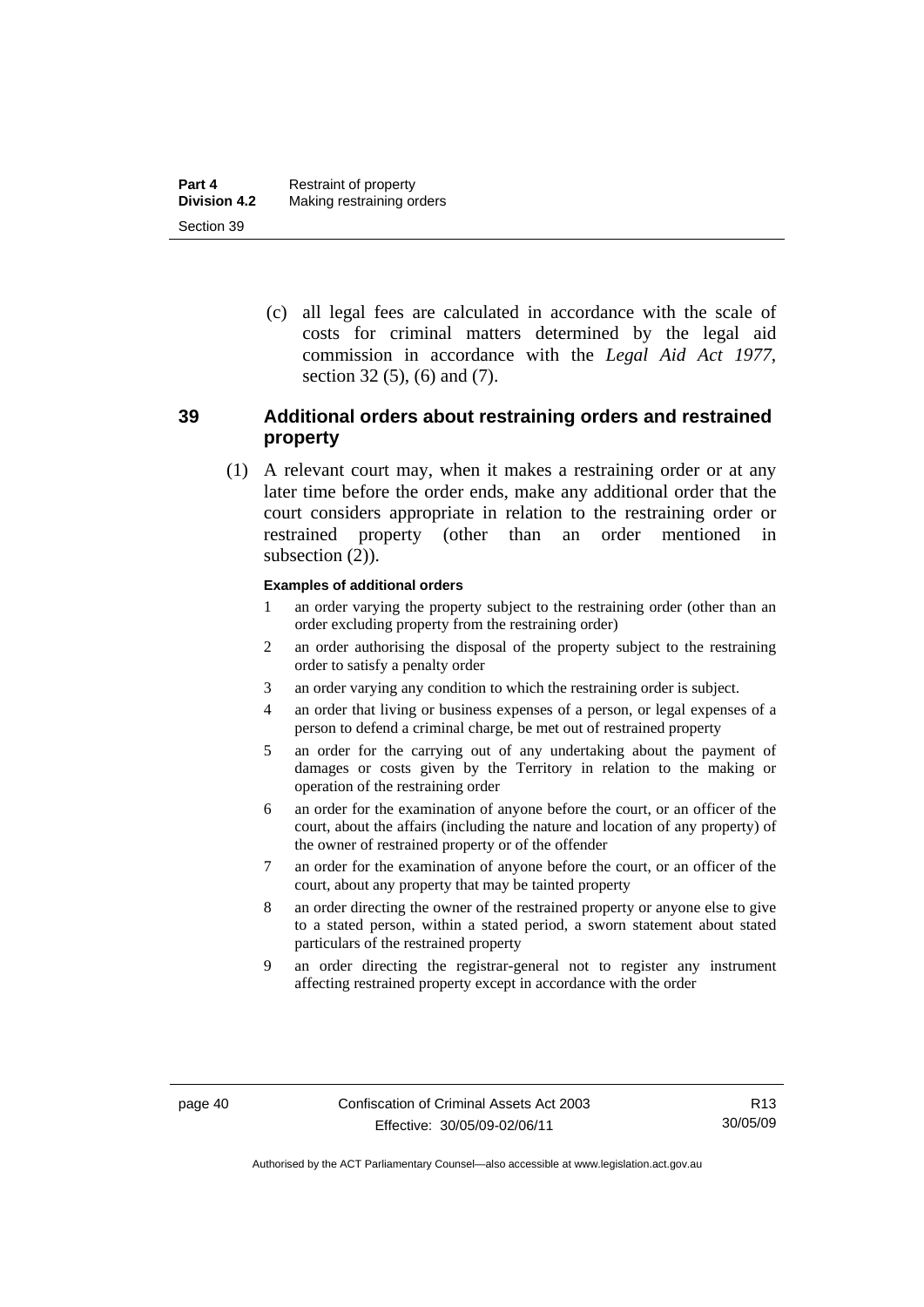- 10 an order directing the owner of restrained property or anyone else to do anything necessary or convenient to be done to allow the public trustee to take control of the property in accordance with the restraining order, including anything necessary or convenient to be done to bring the property within the jurisdiction
- 11 if the restraining order directs the public trustee to take control of property, an order regulating how the public trustee may exercise functions under the restraining order or an order deciding any question about the property
- *Note 1* For general provisions about additional orders under this section (which is a confiscation proceeding—see s 236), see pt 14.
- *Note 2* An example is part of the Act, is not exhaustive and may extend, but does not limit, the meaning of the provision in which it appears (see Legislation Act, s 126 and s 132).
- (2) However, the court must not make any of the following orders under subsection (1):
	- (a) an order revoking or otherwise ending a restraining order;
	- (b) an order for the extension of the period a restraining order is to remain in force;
	- (c) an order for the exclusion of property from a restraining order.
	- *Note 1* For the revocation of a restraining order, see s 43 and s 44.
	- *Note* 2 For the extension of the operation of a restraining order, see s 49.
	- *Note 3* For the exclusion of property from a restraining order, see pt 6.
- (3) Also, the court must not make an order that living or business expenses of a person, or legal expenses of a person to defend a criminal charge, be met out of restrained property unless the order is made in accordance with section 37 or section 38 (as appropriate).
- (4) If the DPP proposes to oppose an application by a person under this section for an additional order, the DPP must give the applicant, and anyone else to whom notice of the application was given, written notice of the grounds on which the application will be opposed.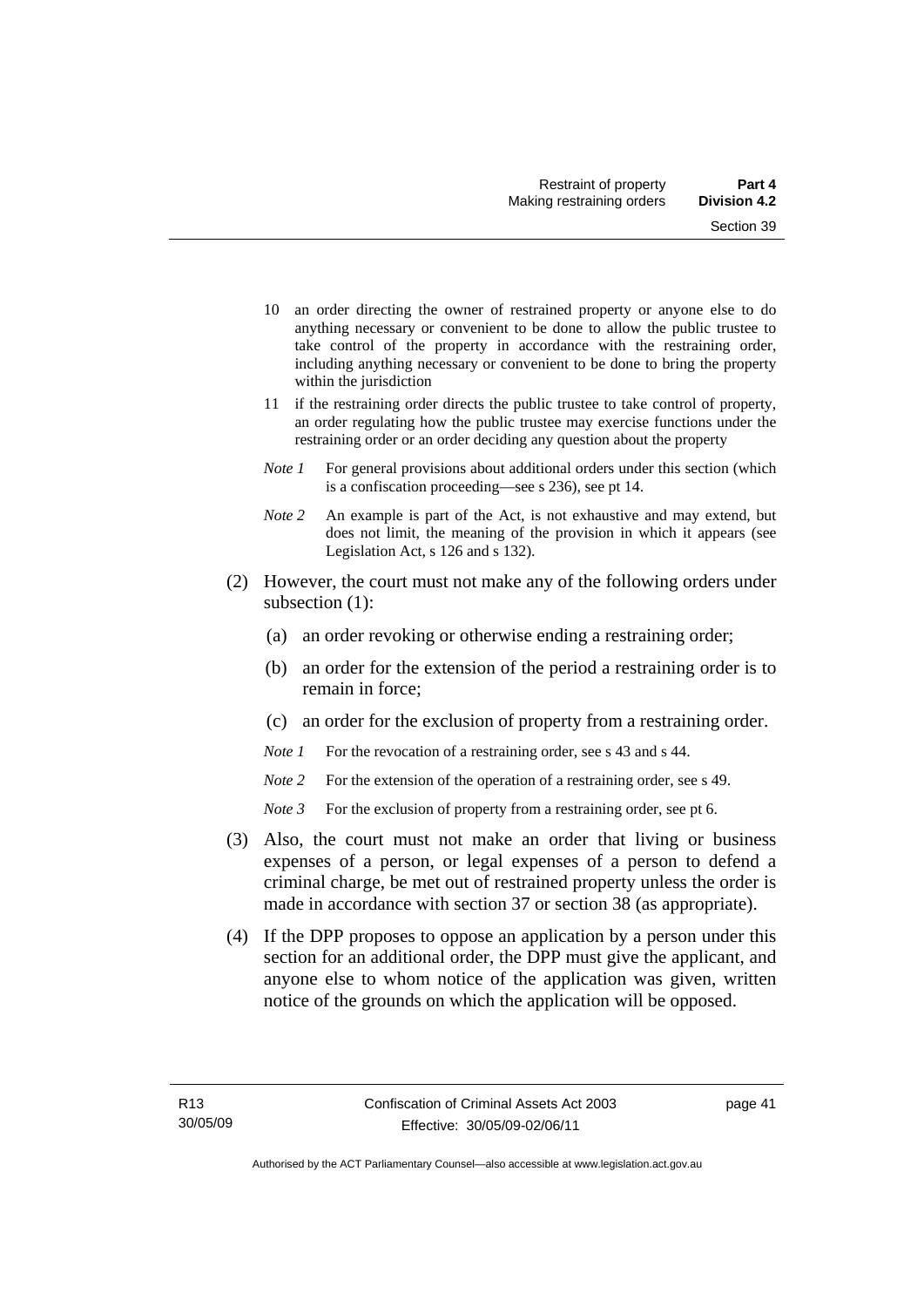(5) To remove any doubt, an additional order under this section does not end only because the restraining order ends or the property to which the additional order relates ceases to be restrained property.

# **40 Contravention of additional orders under s 39**

A person commits an offence if—

- (a) a relevant court makes an additional order under section 39; and
- (b) the person has notice of the order (whether by being given a copy of the order or otherwise); and
- (c) the person contravenes the order.

Maximum penalty: 200 penalty units, imprisonment for 2 years or both.

# **Division 4.3 Duration of restraining orders**

# **41 Meaning of** *forfeiture or penalty application* **for div 4.3**

In this division:

*forfeiture or penalty application* means an application for a forfeiture order or a penalty order.

# **42 Restraining orders generally not time limited**

A restraining order operates (or continues to operate) until it ends under this division (including in accordance with an order under section 49 (Extension of time for restraining orders)).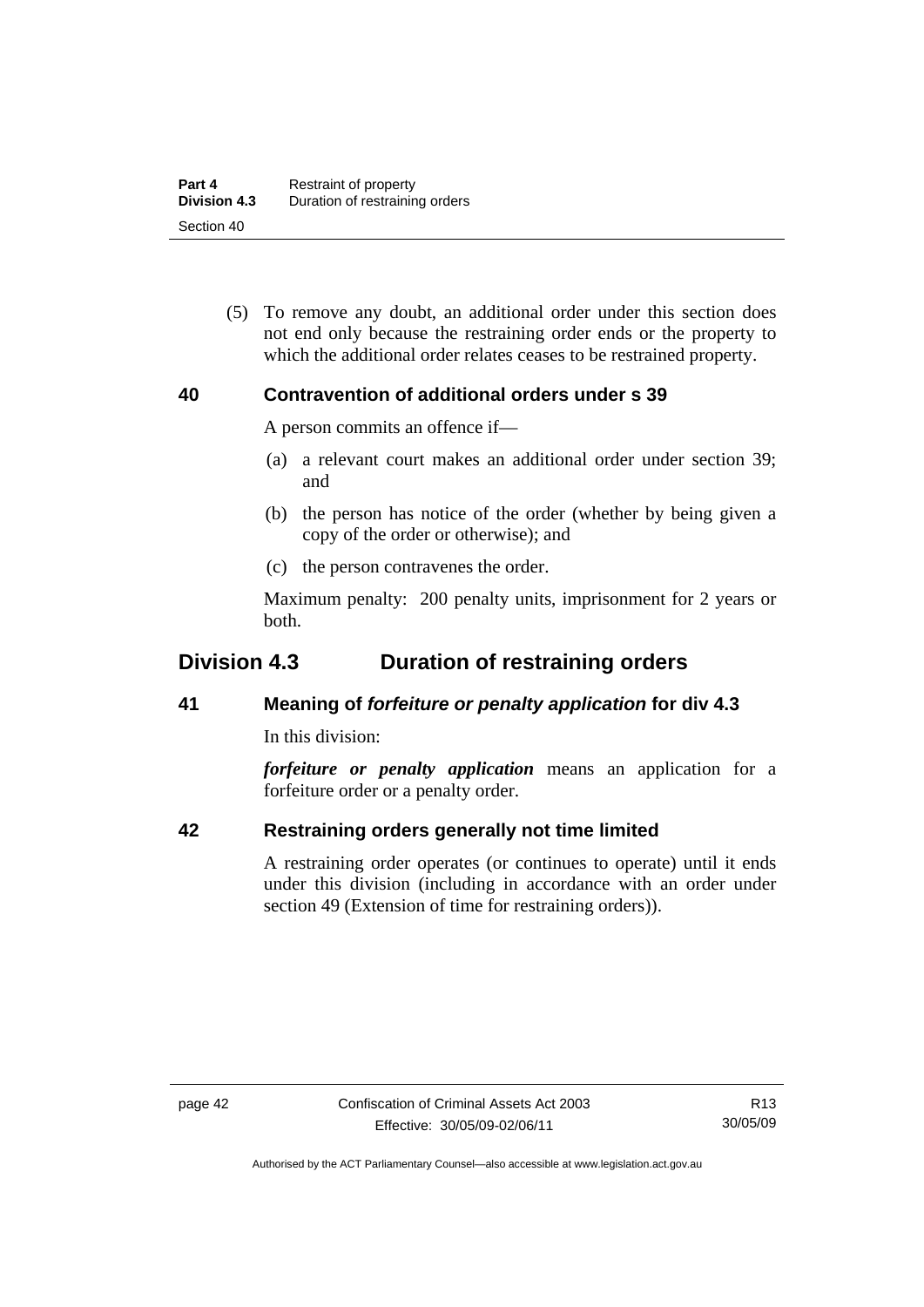# **43 Revocation or variation of restraining orders made without notice of application**

- (1) A person with an interest in restrained property may apply to the court that made the restraining order for the revocation, by order, of the restraining order if the DPP did not give the person notice of the application for the order.
- (2) The court must not make an order revoking the restraining order unless it is satisfied that there were not and are no longer, or there are no longer, sufficient grounds for making the order.
- (3) However, if the DPP has told the court that the restraining order applies to property that has evidentiary value in a criminal proceeding, the court must not revoke the restraining order without the DPP's agreement but may, by order, vary the restraining order to exclude any part of the property that the DPP has told the court does not have evidentiary value.
- (4) If the DPP proposes to oppose an application by a person under this section for the revocation of a restraining order, the DPP must give the applicant, and anyone else to whom notice of the application was given, written notice of the grounds on which the application will be opposed.

# **44 Revocation or variation of restraining orders if security or undertakings given**

- (1) The owner of restrained property may apply to the court that made the restraining order for the restraining order to be revoked or varied, by order, under this section.
- (2) The court must not make an order revoking the restraining order unless the DPP has told the court that the owner has given—
	- (a) security satisfactory to the DPP to the value estimated by the DPP of any order that may be sought under this Act in relation to the offence in relation to which the order was made (and any related offence); or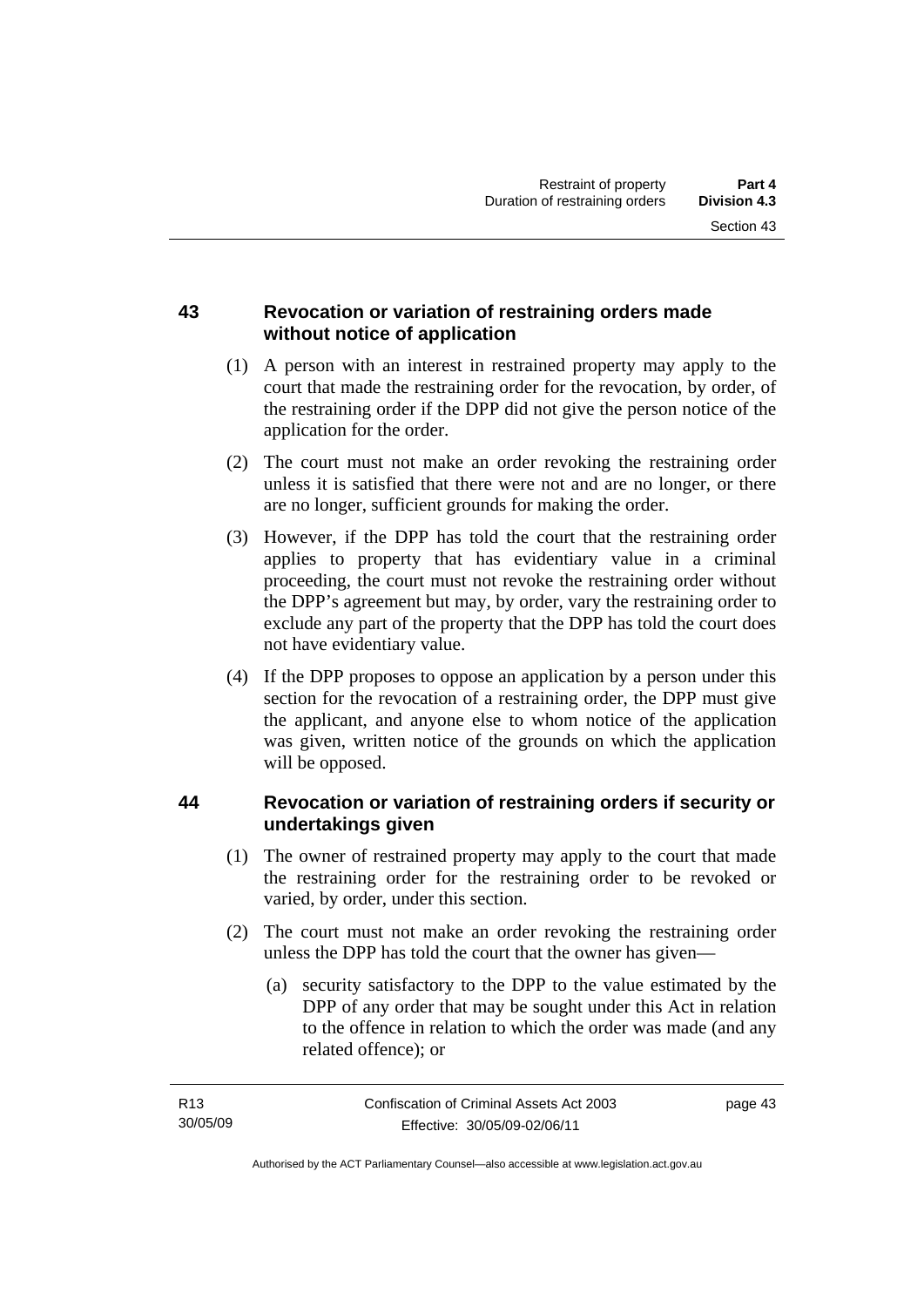- (b) an undertaking satisfactory to the DPP about the restrained property.
- (3) However, if the owner can only give security or an undertaking that partly satisfies the DPP, the court may, by order, vary the restraining order to exclude particular property in relation to which the DPP has told the court that satisfactory security or a satisfactory undertaking has been given.
- (4) Also, if the DPP has told the court that the restraining order applies to property that has evidentiary value in a criminal proceeding, the court must not revoke the restraining order without the DPP's agreement but may, by order, vary the restraining order to exclude any part of the property that the DPP has told the court does not have evidentiary value.
- (5) If the DPP proposes to oppose an application by a person under this section for the revocation of a restraining order, the DPP must give the applicant, and anyone else to whom notice of the application was given, written notice of the grounds on which the application will be opposed.
- (6) The court may order that the revocation or variation of a restraining order under this section takes effect at a stated time or on the happening of a stated event.

### **45 When restraining order over particular property ends**

- (1) A restraining order over particular property ends—
	- (a) if the restraining order stops applying to the property in accordance with an order under this Act (for example, an exclusion order); or
	- (b) if the property is forfeited under this Act—when the property vests in law in the Territory and the public trustee takes control of the property; or

Authorised by the ACT Parliamentary Counsel—also accessible at www.legislation.act.gov.au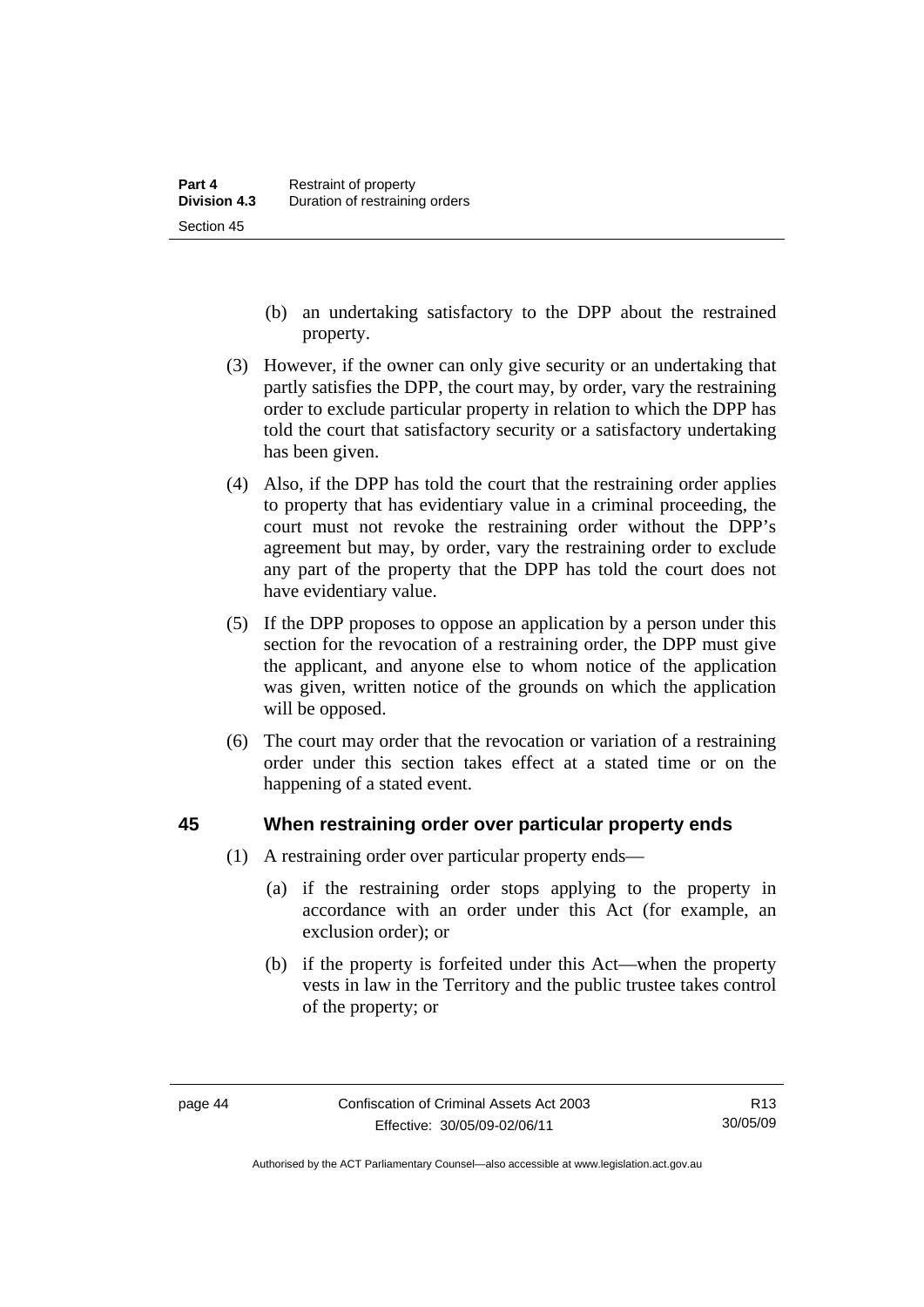- (c) if the property is disposed of by the public trustee to satisfy a penalty order; or
- (d) when the restraining order ends under this division.
- *Note 1* On forfeiture, restrained property vests in the Territory. However, registrable property does not vest in law in the Territory until the Territory's interest is registered in the appropriate register. Until then, it is vested in equity in the Territory (see s 109 and s 110).
- *Note 2* An example is part of the Act, is not exhaustive and may extend, but does not limit, the meaning of the provision in which it appears (see Legislation Act, s 126 and s 132).
- (2) To remove any doubt, the ending of a restraining order over particular property does not affect the operation of the restraining order in relation to other property restrained under the order.

*Note* For the meaning of *in relation to*, see dict.

### **46 When unclaimed tainted property restraining order ends**

- (1) An unclaimed tainted property restraining order over property ends if—
	- (a) the restraining order stops applying to the property in accordance with an order under this Act (for example, an exclusion order); or
	- (b) the automatic forfeiture of the property is fully satisfied.
	- *Note 1* For the meaning of *fully satisfied*, see dict.
	- *Note 2* An example is part of the Act, is not exhaustive and may extend, but does not limit, the meaning of the provision in which it appears (see Legislation Act, s 126 and s 132).
- (2) If a person claims an interest in the property to which the unclaimed tainted property restraining order applies, the order does not cease to be an unclaimed tainted property restraining order, or cease to apply to the property, only because of the making of the claim.

page 45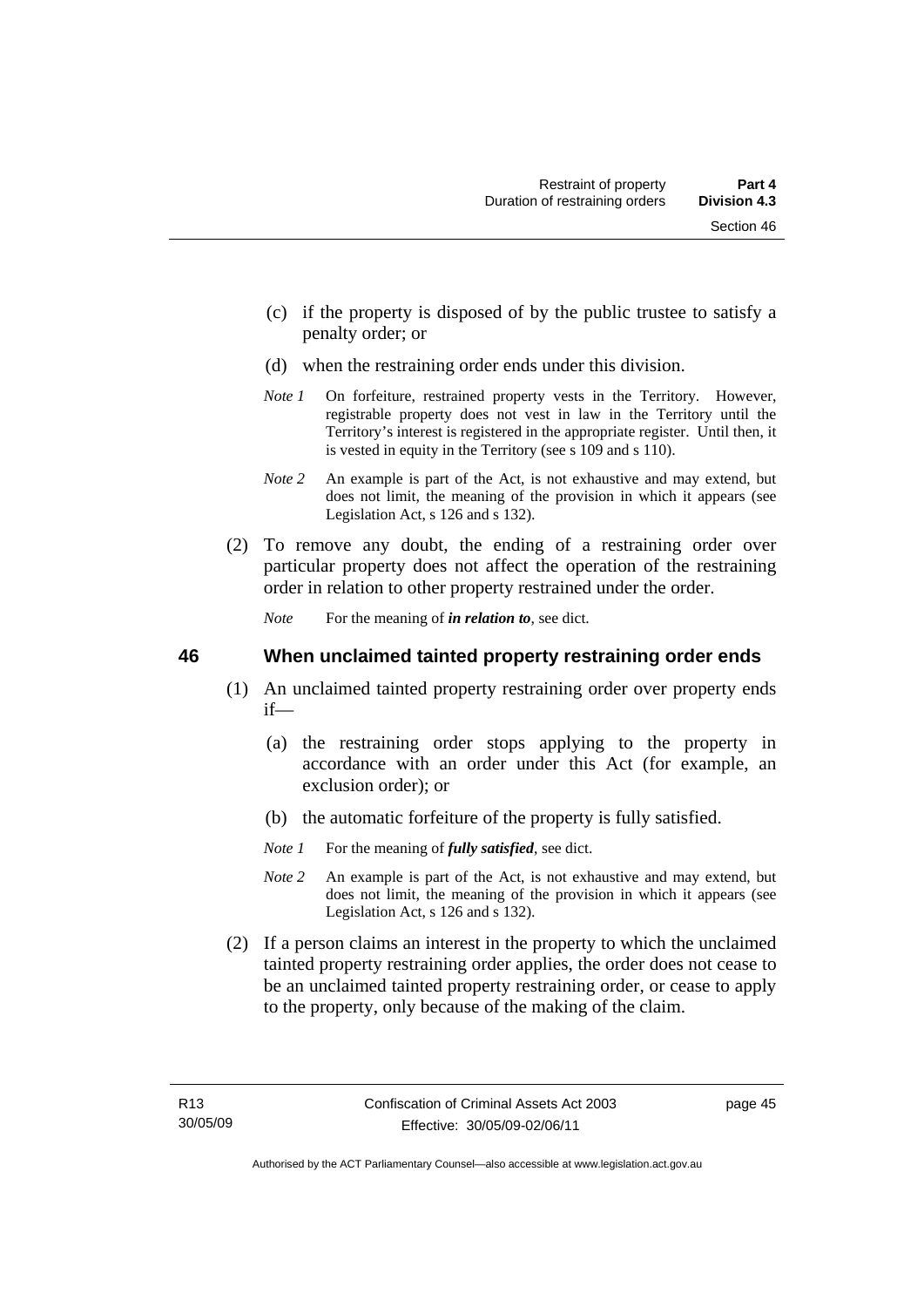(3) The relevant court may, on the application of the DPP while the order is in force, order that the restraining order is to end earlier than otherwise provided for by this section.

### **47 When restraining order ends—ordinary offences**

- (1) This section applies to an offender over whose property a restraining order has been made in relation to an ordinary offence.
- (2) However, this section does not apply if the restraining order was also given in relation to a related serious offence, or is varied to apply to a related serious offence.
- (3) The restraining order ends for the circumstances stated in table 47, column 2 at the time indicated for those circumstances in column 3.
	- *Note 1* The restraining order may continue to operate in relation to related ordinary offences (see s (6)).
	- *Note 2* For the ending of forfeiture and penalty orders for ordinary offences, see—
		- s 56 (When conviction forfeiture order ends)
		- s 98 (When penalty order ends).
- (4) A reference in table 47 to a person being convicted of the offence mentioned in subsection (1) includes a reference to the person being convicted of a related offence instead of the offence mentioned in subsection  $(1)$ .
- (5) For table 47, items 4 and 6, if more than 1 forfeiture or penalty application is made within the period stated in the item, column 2, the restraining order ends at the latest time that it would end if any of those applications were the only forfeiture or penalty application made.
- (6) If, within the period stated in the restraining order under section 33 (2) (d) (Restraining order—contents), an indictment is presented against the offender for another ordinary offence or offences related to the offence mentioned in subsection (1) (the

Authorised by the ACT Parliamentary Counsel—also accessible at www.legislation.act.gov.au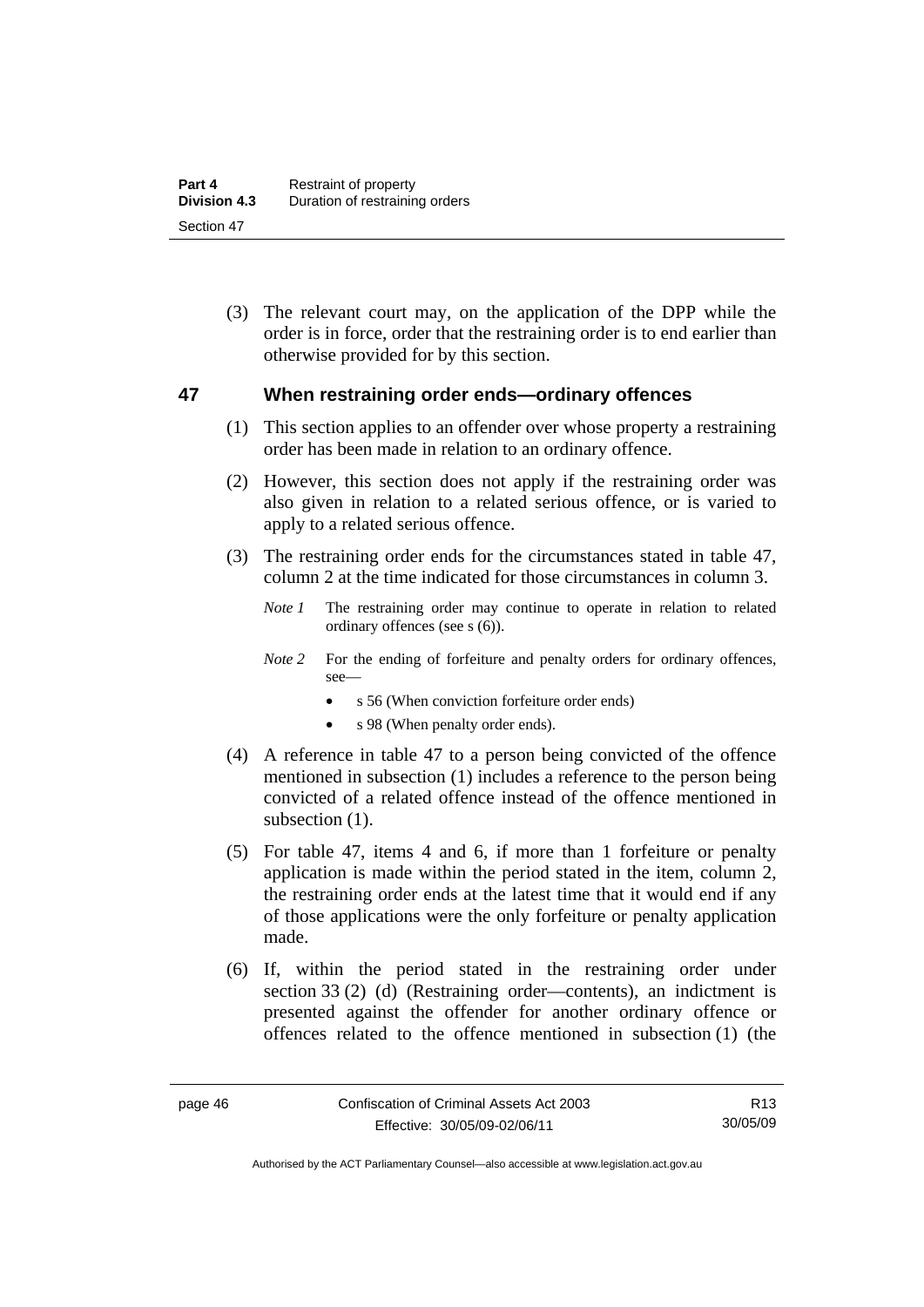*primary offence*), the restraining order ends at the later of the following times:

- (a) the time that it would end if there were no related offences;
- (b) the latest time that it would end if—
	- (i) the related offence or any of the related offences, taken by itself, were the primary offence; and
	- (ii) there were no other offences in relation to which the restraining order had been made.
- *Note Indictment* is defined in the Legislation Act, dict, pt 1 as including an information. (See also that Act, dict, pt 1, def *present*.)
- (7) The relevant court may, on the application of the DPP while the order is in force, order that the restraining order is to end earlier than otherwise provided for by this section.

| column 1<br>item | column 2<br>circumstances                                                                                                                                                                                       | column 3<br>when restraining order<br>ends                                   |  |
|------------------|-----------------------------------------------------------------------------------------------------------------------------------------------------------------------------------------------------------------|------------------------------------------------------------------------------|--|
| 1                | an indictment is not presented against the<br>offender for the offence before the end of<br>the period stated in the restraining order<br>under section 33 $(2)$ $(d)$                                          | end of the period stated in<br>the restraining order under<br>that paragraph |  |
| $\mathfrak{D}$   | an indictment is presented against the<br>offender for the offence before the end of<br>the period stated in the restraining order<br>under section 33 $(2)$ (d), but the offender is<br>cleared of the offence | when the offender is cleared<br>of the offence                               |  |
| 3                | the offender is convicted of the offence, the<br>restraining order is made before the<br>conviction, and no forfeiture or penalty<br>application is made within 6 months after<br>the day of the conviction     | end of the 6 month period                                                    |  |

**Table 47 Ending of restraining orders—ordinary offences** 

R13 30/05/09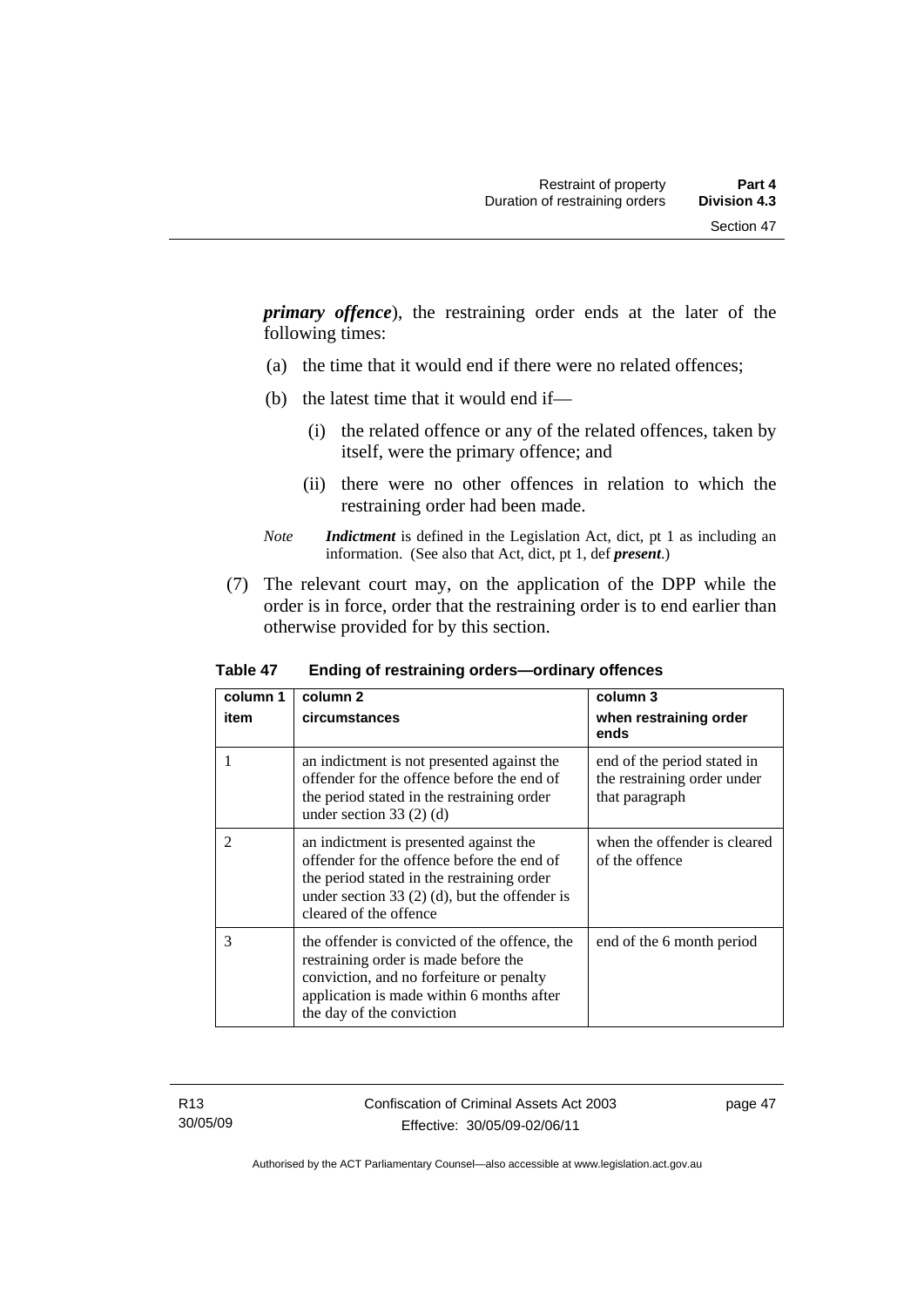#### **Part 4 Restraint of property Division 4.3** Duration of restraining orders Section 47

| column 1 | column <sub>2</sub>                                                                                                                                                                                                                                | column 3                                                                                                                               |
|----------|----------------------------------------------------------------------------------------------------------------------------------------------------------------------------------------------------------------------------------------------------|----------------------------------------------------------------------------------------------------------------------------------------|
| item     | circumstances                                                                                                                                                                                                                                      | when restraining order<br>ends                                                                                                         |
| 4        | the offender is convicted of the offence, the<br>restraining order is made before the<br>conviction, and a forfeiture or penalty<br>application is made within 6 months after<br>the day of the conviction                                         | at or after the finalisation of<br>the proceeding in relation to<br>the application, as follows:                                       |
|          |                                                                                                                                                                                                                                                    | (a) if no forfeiture order or<br>penalty order is in force<br>at the finalisation of the<br>proceeding—at that<br>time;                |
|          |                                                                                                                                                                                                                                                    | (b) if a forfeiture order or<br>penalty order is in force<br>at that time—when the<br>forfeiture order or<br>penalty order ends        |
| 5        | the offender is convicted of the offence, the<br>restraining order is made on the same day<br>as, or after, the conviction, and no forfeiture<br>or penalty application is made within<br>6 months after the day the restraining order<br>was made | end of the 6 month period                                                                                                              |
| 6        | the offender is convicted of the offence, the<br>restraining order is made on the same day<br>as, or after, the conviction, and a forfeiture<br>or penalty application is made within<br>6 months after the day the restraining order<br>was made  | at or after the finalisation of<br>the proceeding in relation to<br>the application, as follows:                                       |
|          |                                                                                                                                                                                                                                                    | (a) if no forfeiture order or<br>penalty order is in force<br>at the time of the<br>finalisation of the<br>proceeding-at that<br>time; |
|          |                                                                                                                                                                                                                                                    | (b) if a forfeiture order or<br>penalty order is in force<br>at that time—when the<br>forfeiture order or<br>penalty order ends        |

page 48 Confiscation of Criminal Assets Act 2003 Effective: 30/05/09-02/06/11

R13 30/05/09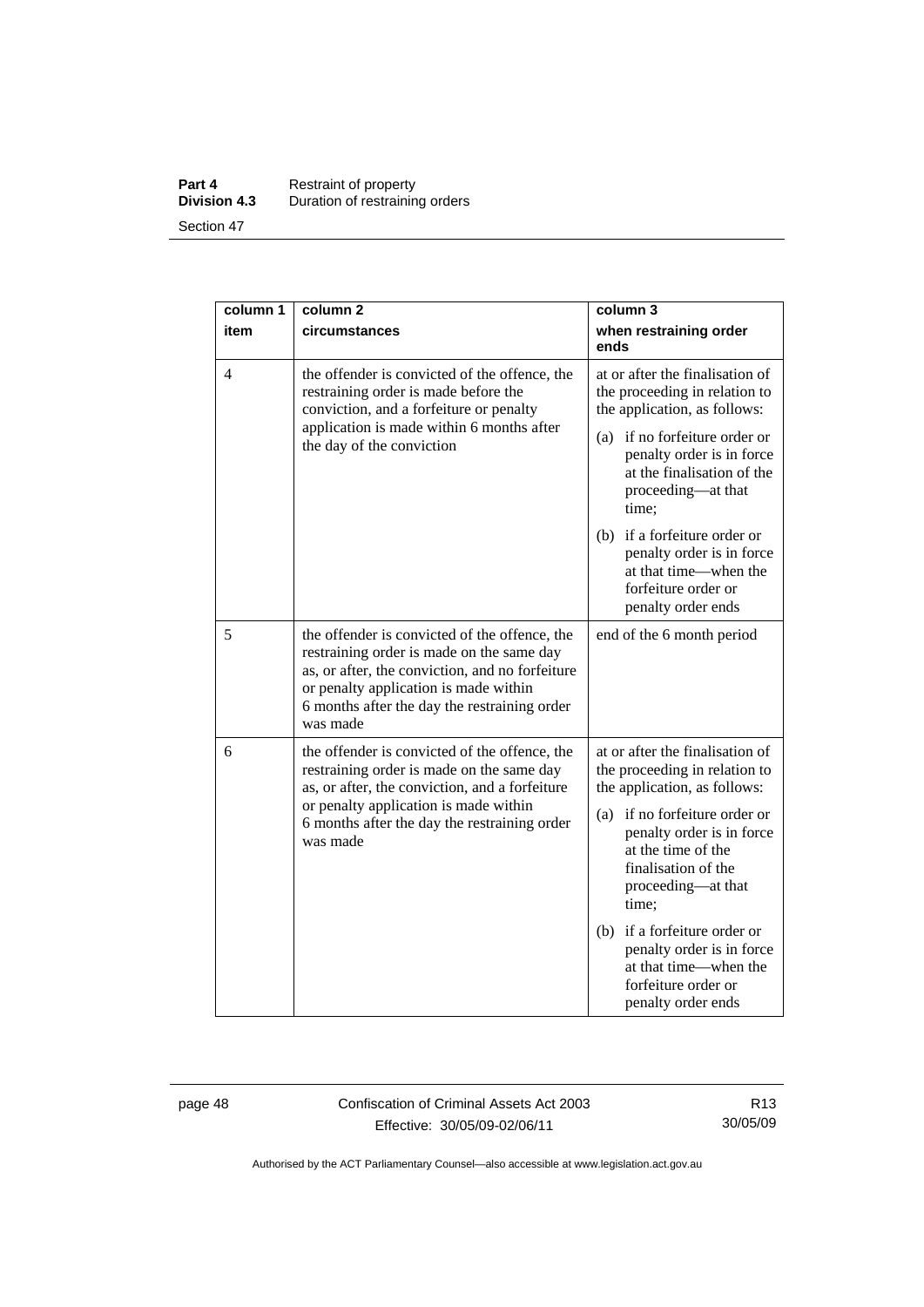#### **48 When restraining order ends—serious offences**

- (1) This section applies to an offender over whose property a restraining order has been made in relation to a serious offence.
- (2) The restraining order ends for the circumstances stated in table 48, column 2 at the time indicated for those circumstances in column 3.
	- *Note 1* The restraining order may continue to operate in relation to related serious offences (see s (5)).
	- *Note 2* For the ending of forfeiture and penalty orders for serious offences, see—
		- s 56 (When conviction forfeiture order ends)
		- s 71 (When civil forfeiture order ends)
		- s 98 (When penalty order ends).

*Note* 3 For the ending of automatic forfeiture for serious offences, see s 61.

- (3) A reference in table 48 to a person being convicted of the offence mentioned in subsection (1) includes a reference to the person being convicted of a related offence instead of the offence mentioned in subsection  $(1)$ .
- (4) For table 48, item 4, if more than 1 forfeiture or penalty application is made before the restraining order ends under item 1, 2 or 3, the restraining order ends at the latest time that it would end if any of those applications were the only forfeiture or penalty application made.
- (5) If, within the period stated in the restraining order under section 33 (2) (d) (Restraining order—contents), an indictment is presented against the offender for another offence or offences related to the offence mentioned in subsection (1) (the *primary offence*), the restraining order ends at the later of the following times:
	- (a) the time that it would end under this section if there were no related offences;

page 49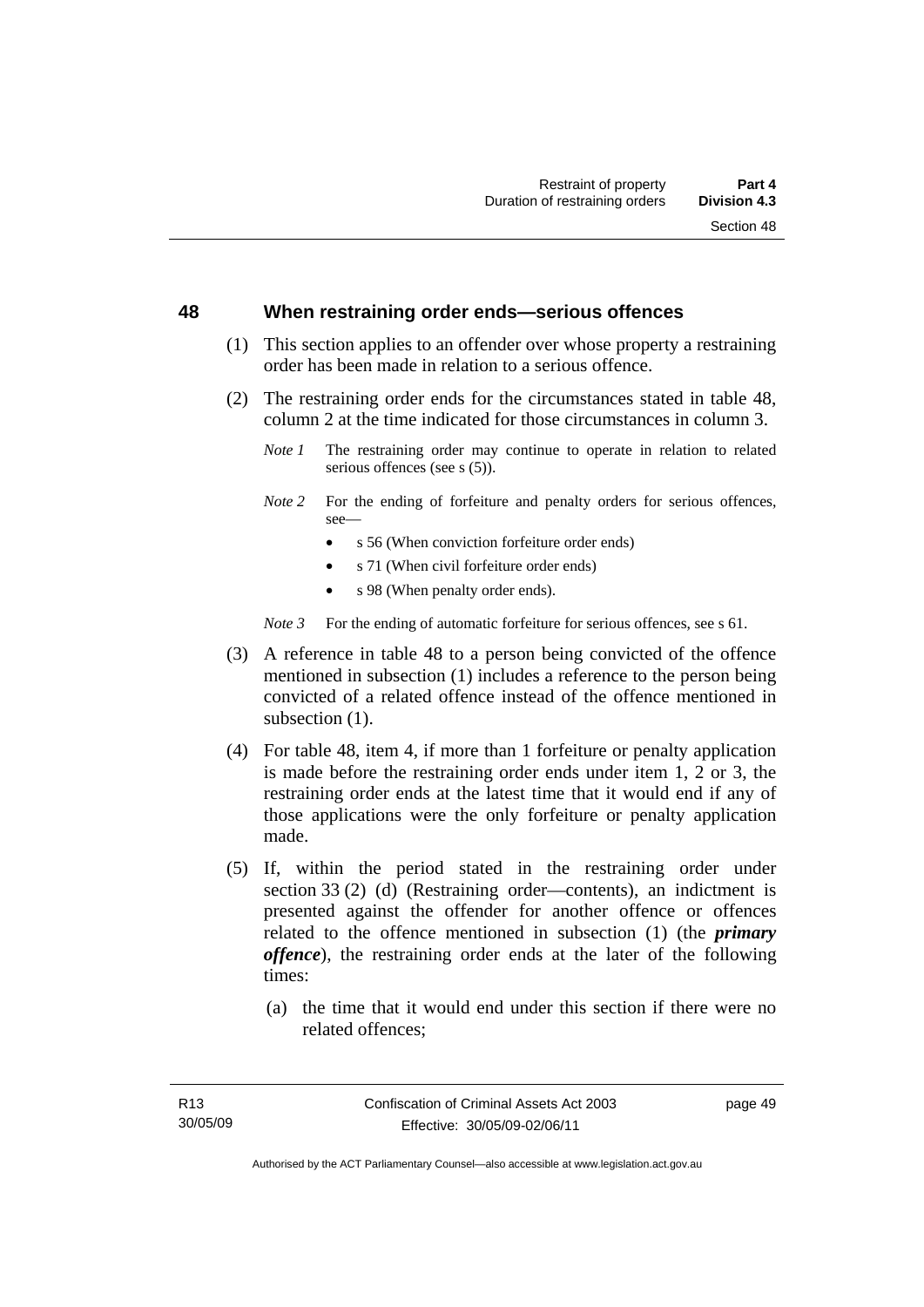- (b) the latest time that it would end under this section or section 47 (When restraining order ends—ordinary offences) if—
	- (i) the related offence or any of the related offences, taken by itself, were the primary offence; and
	- (ii) there were no other offences in relation to which the restraining order had been made.
- *Note Indictment* is defined in the Legislation Act, dict, pt 1 as including an information. (See also that Act, dict, pt 1, def *present*.)
- (6) The relevant court may, on the application of the DPP while the order is in force, order that a restraining order ends earlier than otherwise provided for by this section.

| Table 48 | Ending of restraining orders-serious offences |
|----------|-----------------------------------------------|
|          |                                               |

| column 1<br>item | column 2<br>circumstances                                                                                                                                                                                                                                                               | column 3<br>when restraining order ends                                                                                                      |
|------------------|-----------------------------------------------------------------------------------------------------------------------------------------------------------------------------------------------------------------------------------------------------------------------------------------|----------------------------------------------------------------------------------------------------------------------------------------------|
|                  | an indictment is not presented<br>against the offender for the offence,<br>or a forfeiture or penalty application<br>is not made, before the end of the<br>period stated in the restraining order<br>under section $33(2)$ (d)                                                          | end of the period stated in the<br>restraining order under that<br>paragraph                                                                 |
| $\mathfrak{D}$   | the offender is cleared or convicted<br>of the offence, the restraining order<br>is made before the offender is<br>cleared or convicted of the offence,<br>and no forfeiture or penalty<br>application is made within 6 months<br>after the day the offender is cleared<br>or convicted | the later of whichever of the<br>following events applies:<br>(a) end of the 6 month period;<br>when the automatic<br>(b)<br>forfeiture ends |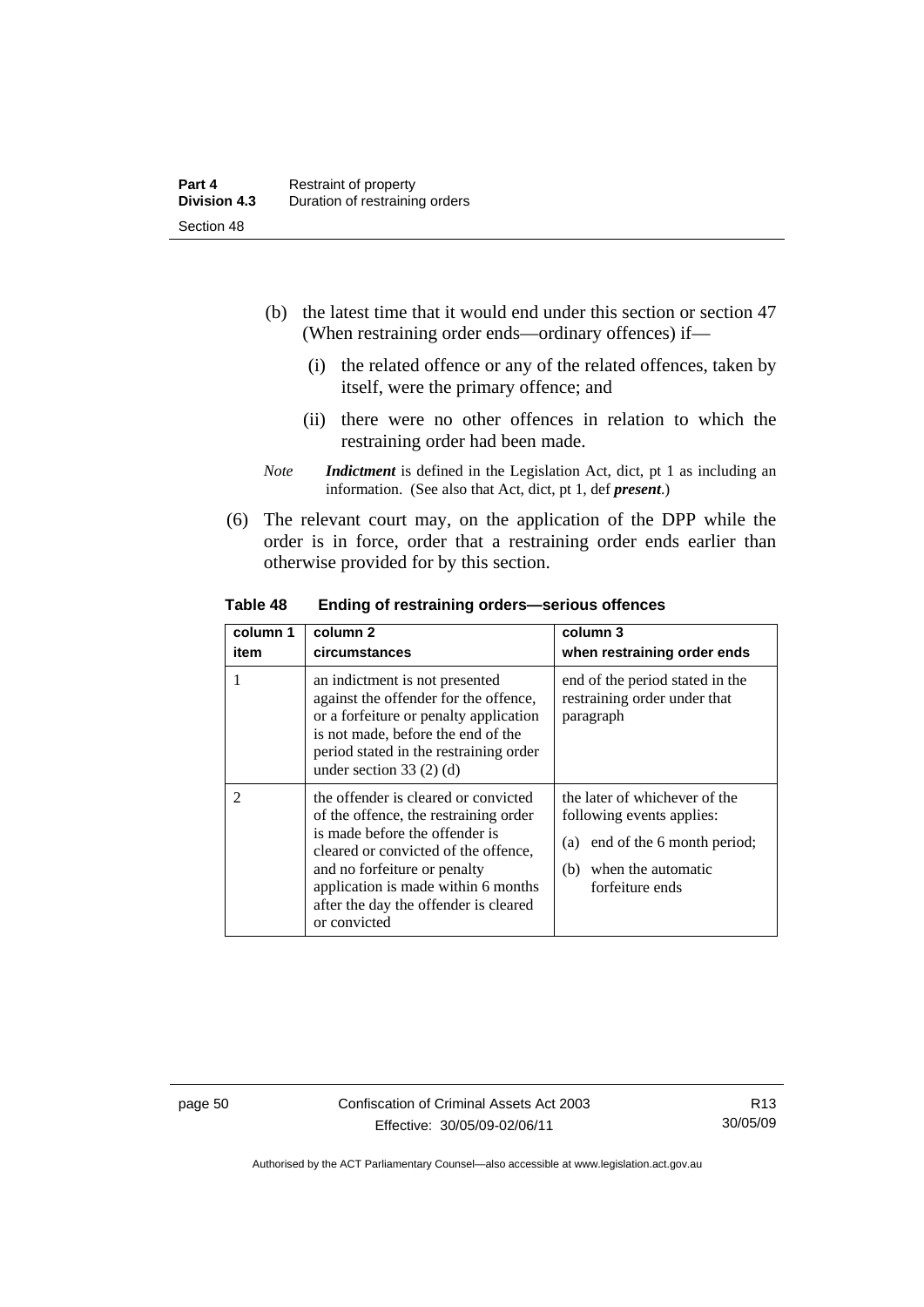| column 1<br>item | column <sub>2</sub><br>circumstances                                                                                                                                                                                                                                                                           | column 3<br>when restraining order ends                                                                                                                    |
|------------------|----------------------------------------------------------------------------------------------------------------------------------------------------------------------------------------------------------------------------------------------------------------------------------------------------------------|------------------------------------------------------------------------------------------------------------------------------------------------------------|
| 3                | the offender is cleared or convicted<br>of the offence, the restraining order<br>is made on the same day as, or after,<br>the offender is cleared or convicted<br>of the offence, and no forfeiture or<br>penalty application is made within<br>6 months after the day the offender<br>is cleared or convicted | the later of whichever of the<br>following events applies:<br>(a) end of the 6 month period;<br>when the automatic<br>(b)<br>forfeiture ends               |
| 4                | a forfeiture or penalty application is<br>made before the restraining order<br>ends under item 1, 2 or 3                                                                                                                                                                                                       | the later of whichever of the<br>following events applies on or<br>after the finalisation of the<br>proceeding in relation to the<br>application:          |
|                  |                                                                                                                                                                                                                                                                                                                | if no forfeiture order or<br>(a)<br>penalty order is in force at<br>the time of the finalisation<br>of the proceeding—when<br>the proceeding is finalised; |
|                  |                                                                                                                                                                                                                                                                                                                | (b) if a forfeiture order or<br>penalty order is in force at<br>that time—when the order<br>ends;                                                          |
|                  |                                                                                                                                                                                                                                                                                                                | if the offender has been<br>(c)<br>convicted of the offence—<br>when the automatic<br>forfeiture ends                                                      |

# **49 Extension of time for restraining orders**

 (1) This section applies to an offender over whose property a restraining order is or has been in force in relation to the commission (or the alleged commission) of a relevant offence, despite anything else in this Act.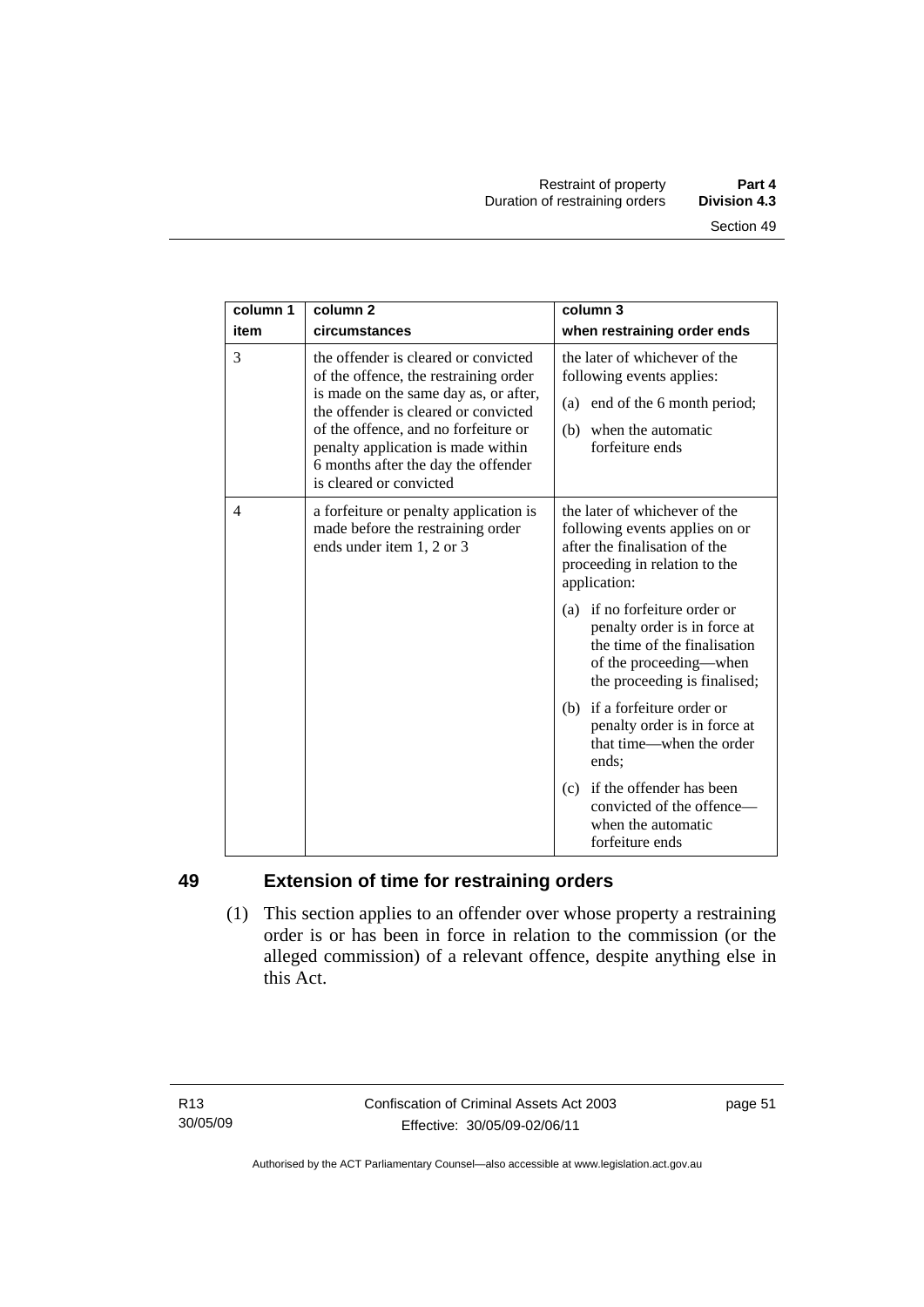- (2) On the application of the DPP, the court that made the restraining order may make either or both of the following orders:
	- (a) an order that the restraining order is to remain in force for a stated period (or as stated in the order);
	- (b) an order that a restraining order that has ended is to be revived for a stated period (or as stated in the order).
- (3) The order may be stated to have effect—
	- (a) immediately; or
	- (b) at a stated time; or
	- (c) if a stated event happens.
- (4) The court may make an order under this section only if satisfied that—
	- (a) any additional property to which the application relates was (or will be) derived from the offence, or identified, only after the restraining order ended (or would otherwise end); or
	- (b) necessary evidence for the making of a forfeiture or penalty application has (or will) become available only after the restraining order ended (or would otherwise end); or
	- (c) if an automatic forfeiture in relation to a serious offence ends because the offender is cleared of the offence—it is desirable in relation to an application for a civil forfeiture order or a penalty order under section 85 (Penalty orders—commission of serious offences); or
	- (d) it is otherwise desirable having regard to the purposes of this Act.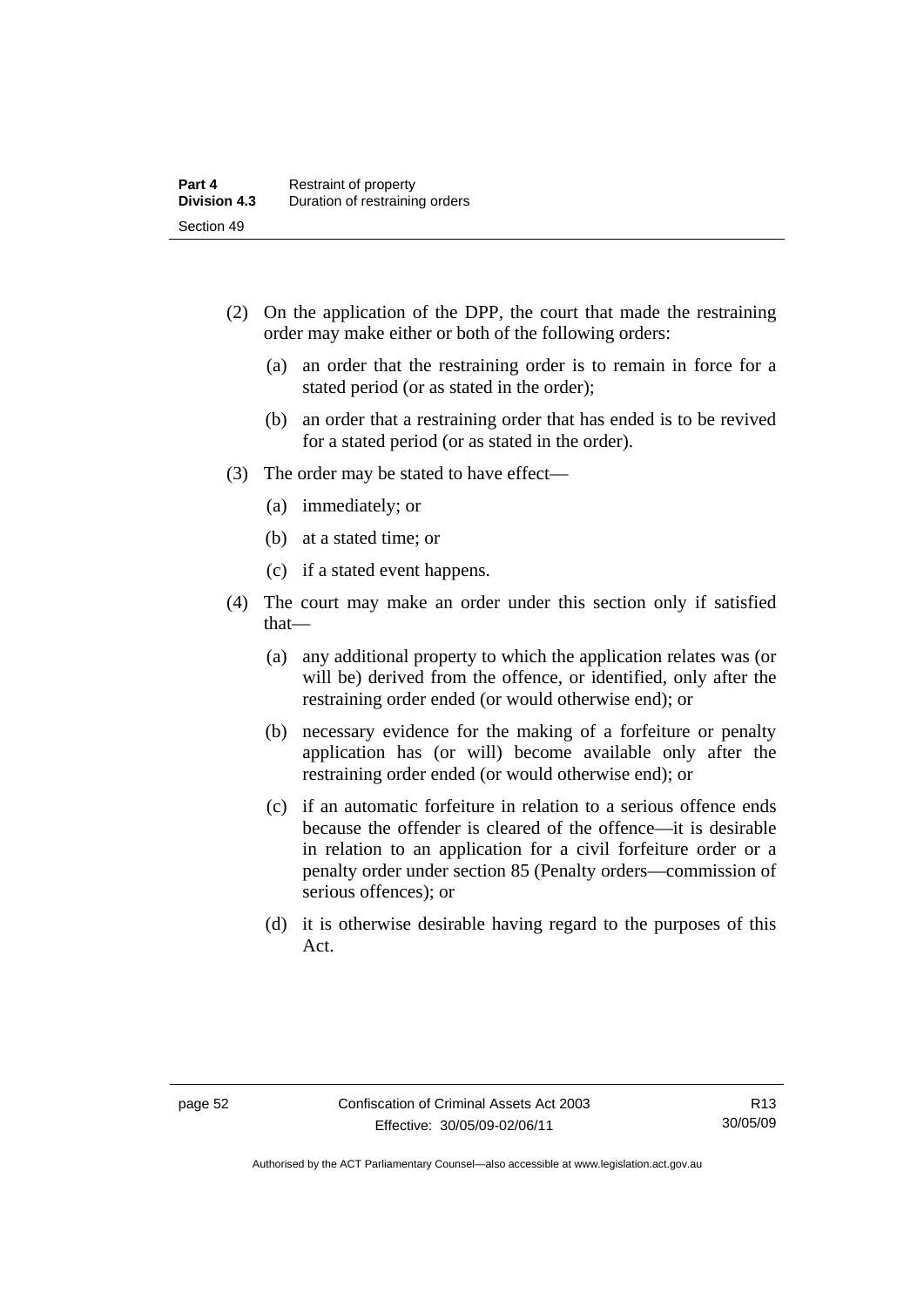# **Division 4.4 Restraining orders—other matters**

# **50 Restraining orders—registration in statutory property registers**

 (1) This section applies if a restraining order is over property that may be recorded in a statutory property register

- (2) The restraining order, or details of the restraining order, may be recorded in the register on application by a responsible authority.
- (3) Anyone who acquires an interest in the property after the recording of the restraining order in the register is taken to have notice of the restraining order at the time of acquisition.
- (4) Without limiting subsection (2), if the restraining order is over land registered under the *Land Titles Act 1925*—
	- (a) the responsible authority may lodge a copy of the restraining order with the registrar-general for registration under the *Land Titles Act 1925*, section 104 (Lodging of caveat); and
	- (b) the responsible authority is, on behalf of the Territory, taken to be a person claiming an interest in the land to which the restraining order relates; and
	- (c) to remove any doubt, that Act, section 104 (5) does not apply to the registered restraining order.
	- *Note* The *Land Titles Act 1925*, s 104 (5) allows certain dealings to be registered unless the caveat prohibits them. However, this Act, s 23 prohibits such a dealing.
- (5) If the property ceases to be restrained property, the responsible authority must apply for the cancellation of the restraining order's registration in the statutory property register.

*Note* A registered interstate restraining order is taken to be a restraining order under this Act (see s 139).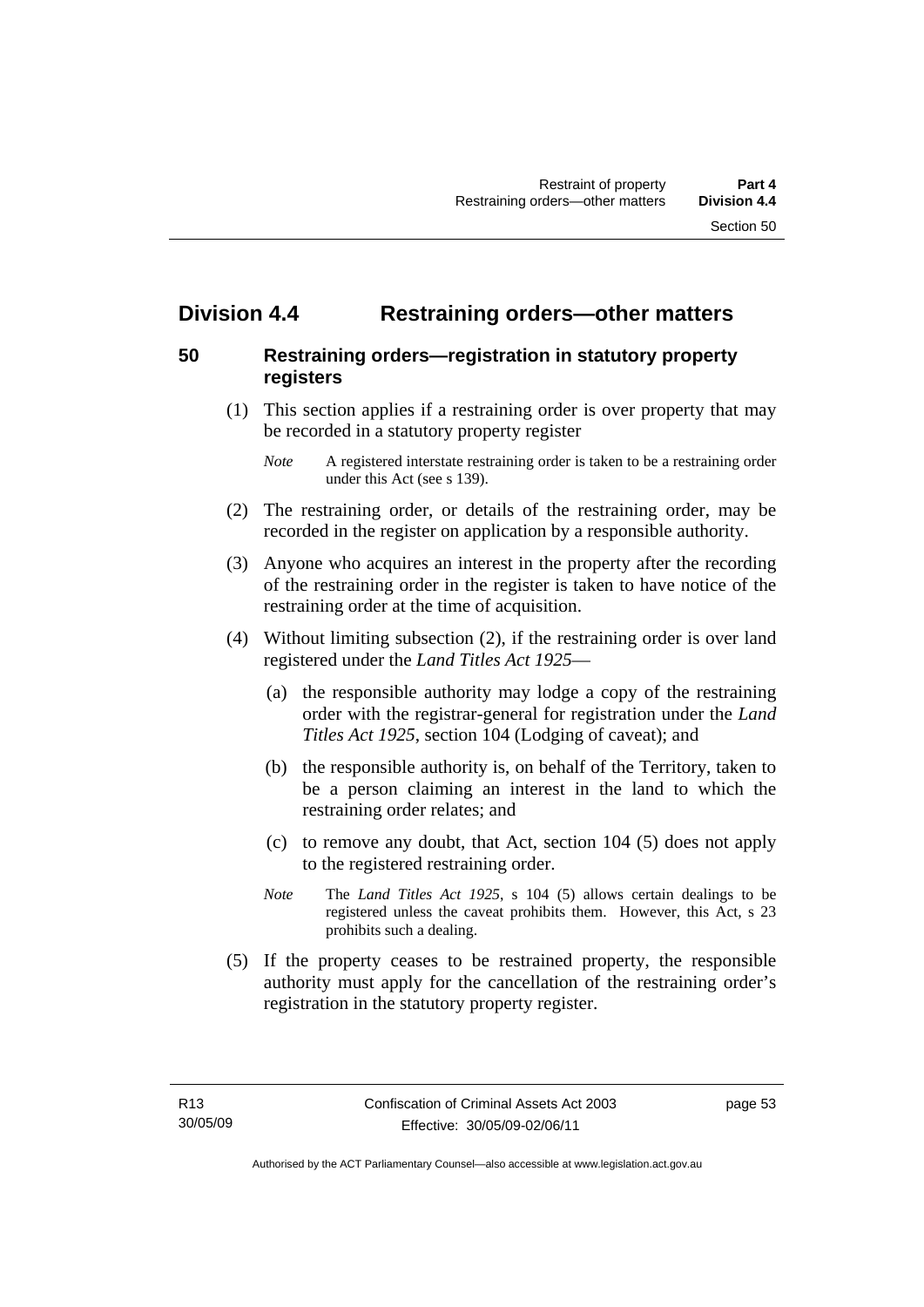- (6) Without limiting subsection (5), if the restraining order is over land registered under the *Land Titles Act 1925*, the responsible authority must lodge a notice of the ending of the restraining order with the registrar-general for registration under that Act.
- (7) In this section:

*responsible authority* means—

- (a) the DPP; or
- (b) if the public trustee has taken control of the property under this Act—the public trustee; or
- (c) for a registered interstate restraining order—anyone who is authorised under the corresponding law under which the order was made to register a restraining order, or details of a restraining order, in a statutory property register.

## **51 Penalty orders—execution against restrained property**

- (1) A restraining order over the property of a person does not prevent the levying of execution against the property, entirely or in part, in satisfaction of a penalty order in force against the person.
- (2) However, the property must not be disposed of, or otherwise dealt with, except in accordance with an order of a relevant court under section 39 (1) (Additional orders about restraining orders and restrained property).

Authorised by the ACT Parliamentary Counsel—also accessible at www.legislation.act.gov.au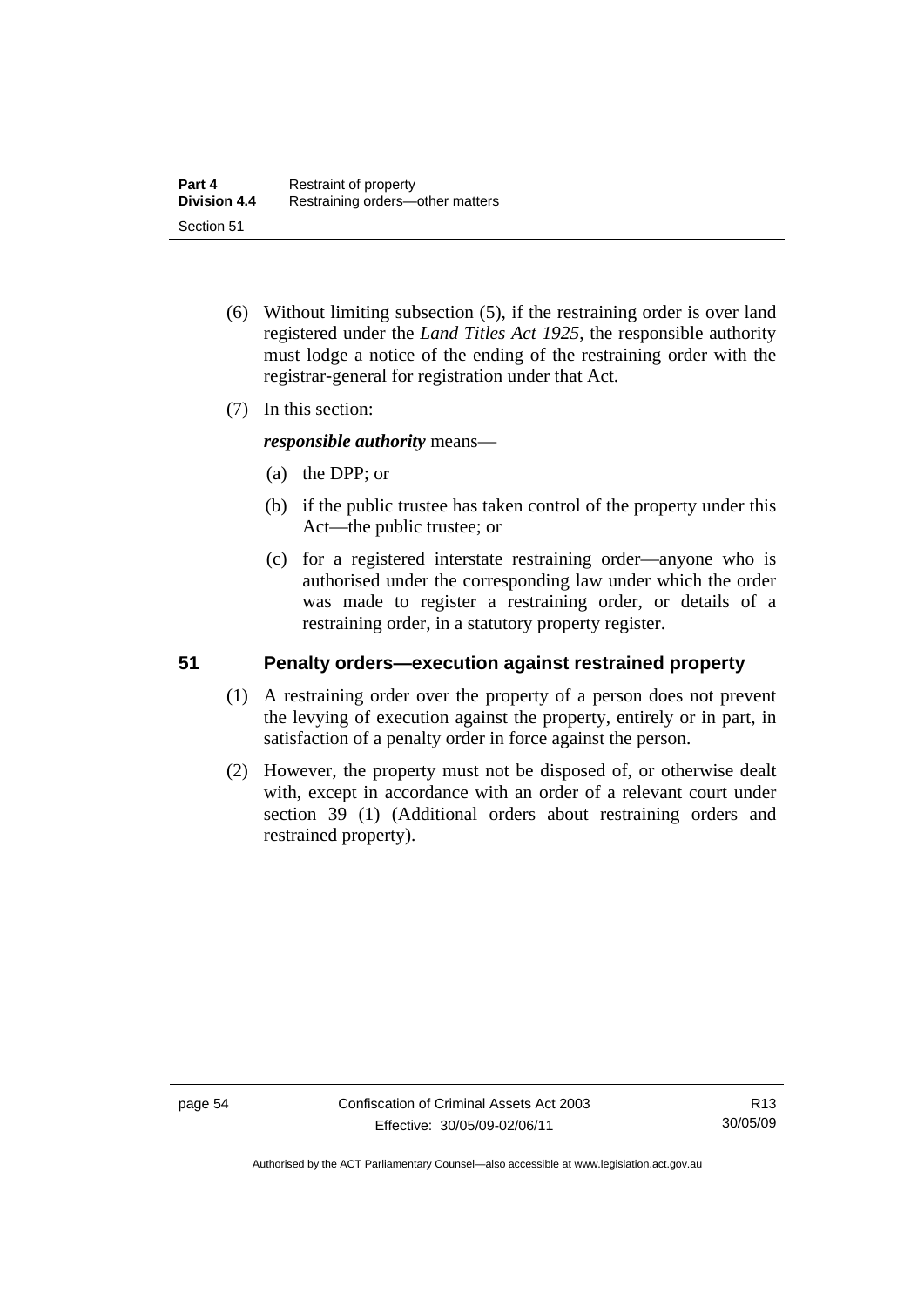# **Part 5 Forfeiture of property**

# **Division 5.1 Conviction forfeiture orders**

*Note* For general provisions about a proceeding for a conviction forfeiture order (which is a confiscation proceeding—see s 236), see pt 14.

# **52 Meaning of** *conviction forfeiture order*

In this Act:

*conviction forfeiture order* means an order under section 54 (Conviction forfeiture orders—making) for the forfeiture to the Territory of tainted property in relation to a relevant offence.

# **53 Conviction forfeiture orders—application**

- (1) The DPP may apply to a relevant court for a conviction forfeiture order against a person.
	- *Note* A reference to a *person* generally includes a reference to a corporation as well as an individual, see the Legislation Act, s 160. (See also the Legislation Act, dict, pt 1, def *person*.)
- (2) The application may be made before or after, or at the same time as, the person's conviction for a relevant offence.
- (3) However, if the person has been convicted of the offence, the DPP must make the application within 2 years after the day of the conviction.
	- *Note* The court may allow leave for an application to be made after the time fixed by this section in certain circumstances (see s 246).

# **54 Conviction forfeiture orders—making**

 (1) On application under section 53, the court must make an order for the forfeiture to the Territory of tainted property in relation to the relevant offence if satisfied that—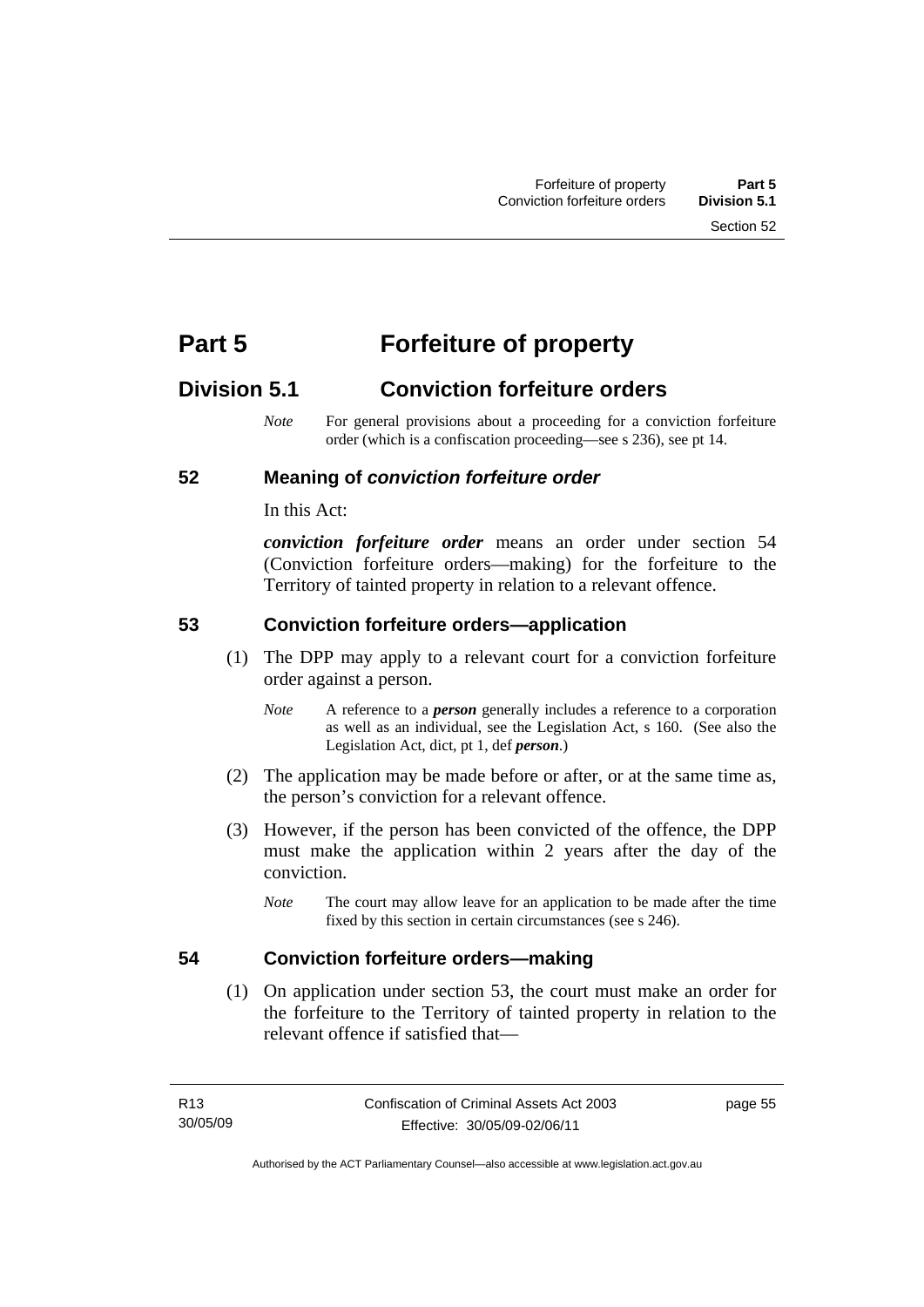- (a) the offender has been convicted of the offence; and
- (b) the offender has not been cleared of the offence; and
- (c) the property, or any of the property, to which the application relates is tainted property in relation to the offence.
- (2) If a court makes the order, it must state in the order—
	- (a) the property to which it applies; and
	- (b) what it considers to be the value of the property (other than money) to be forfeited to the Territory under the order at the time the order is made.

#### **55 Conviction forfeiture orders—forfeiture**

- (1) The property to which the conviction forfeiture order applies is forfeited to the Territory at the end of 14 days after the day the order is made, except so far as the property is excluded from forfeiture under an exclusion order.
	- *Note 1* For the commencement of a restraining order, see the Legislation Act, s 73 (4).
	- *Note 2* The effect of an exclusion order for property subject to forfeiture is that the property is excluded from forfeiture, see s 74 (c).
- (2) However, if an application for an exclusion order in relation to the property, or a part of the property, has been made (but not decided) before the end of the 14-day period, the property (or that part) is not forfeited until the proceeding in relation to the exclusion order is finalised.

# **56 When conviction forfeiture order ends**

- (1) A conviction forfeiture order ends if—
	- (a) the offender is cleared of the offence to which the order relates, and all related offences (if any); or
	- (b) the order is reversed or set aside on appeal; or

R13 30/05/09

Authorised by the ACT Parliamentary Counsel—also accessible at www.legislation.act.gov.au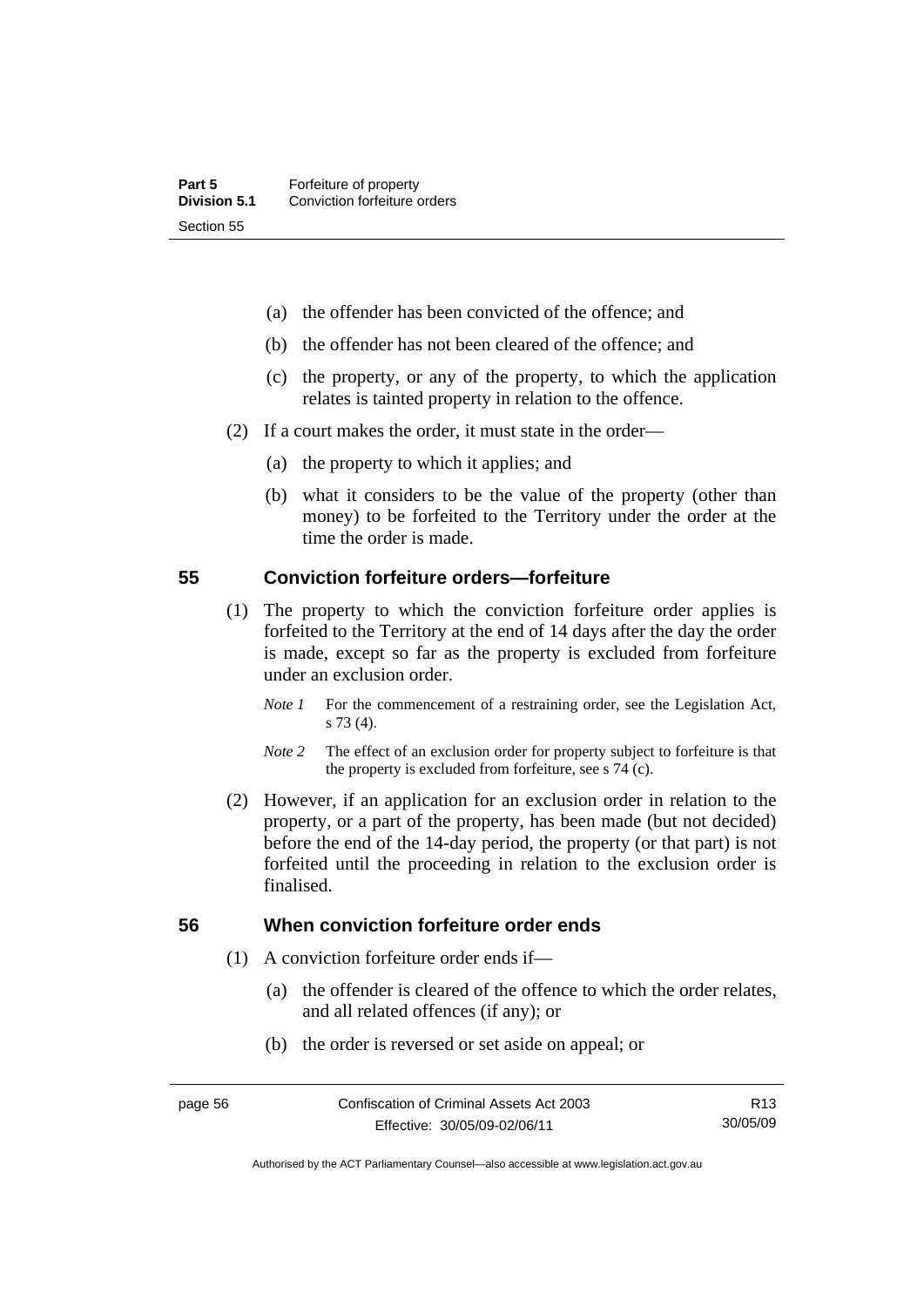- (c) the order is fully satisfied.
	- *Note* For the meaning of *fully satisfied*, see dict.
- (2) The order is satisfied for a particular interest in forfeited property if the interest is bought back under section 127 (Buyback orders buying interest in property).
	- *Note* After the forfeiture of property, the offender may recover the property or its value in certain circumstances (see div 9.5).

# **Division 5.2 Automatic forfeiture—conviction for serious offences**

# **57 Unclaimed tainted property restraining orders non-application of div 5.2**

This division does not apply to property restrained under an unclaimed tainted property restraining order.

*Note* For the forfeiture of unclaimed tainted property, see div 5.3.

# **58 Automatic forfeiture of restrained property on conviction for serious offences**

- (1) This section applies if—
	- (a) a person is convicted of a serious offence; and
	- (b) a restraining order (other than an artistic profits restraining order) is made, whether before or after the conviction, over property in relation to the offence or a related serious offence committed by the person.
	- *Note* A reference to a *person* generally includes a reference to a corporation as well as an individual, see the Legislation Act, s 160. (See also the Legislation Act, dict, pt 1, def *person*.)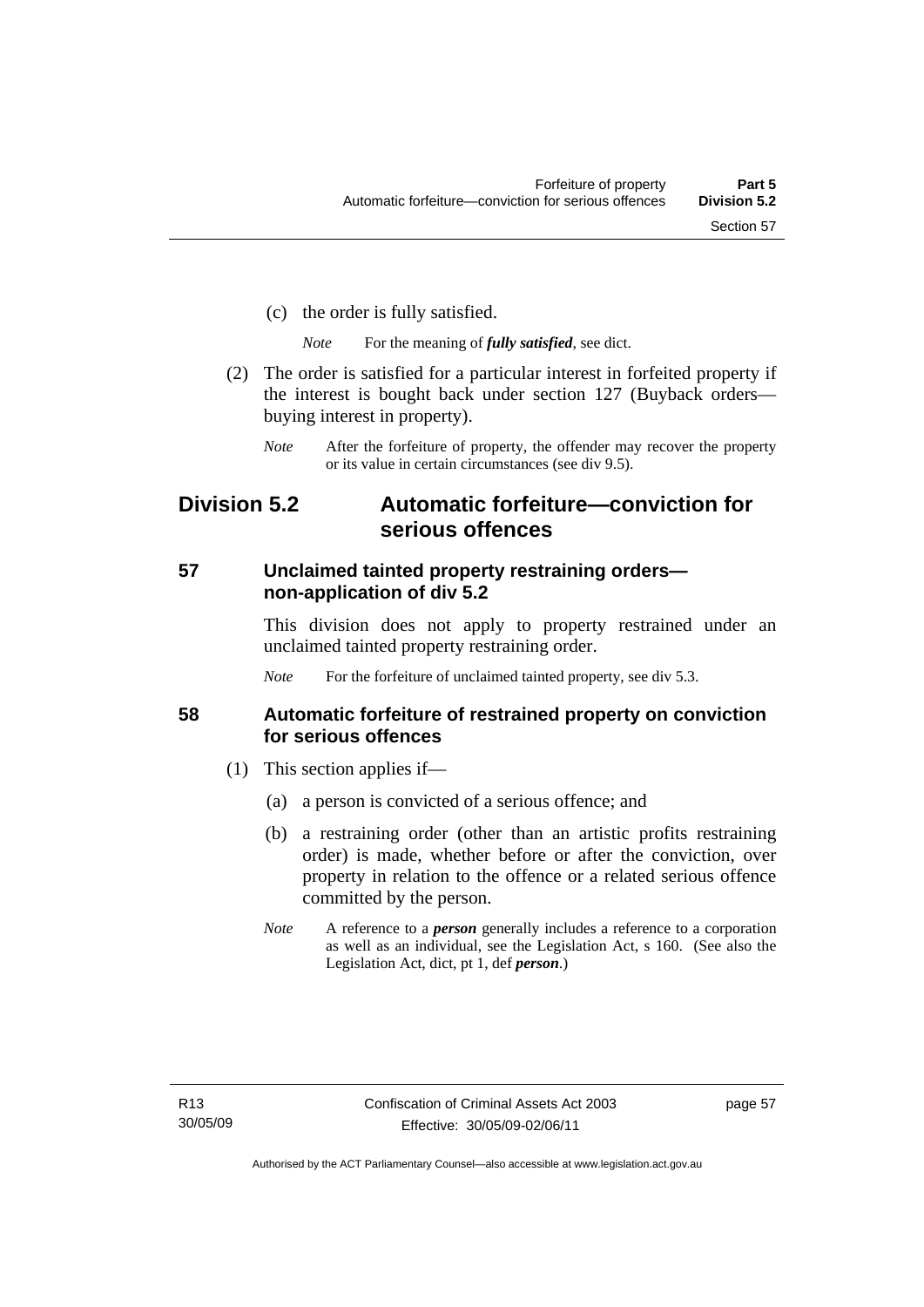- (2) The restrained property is forfeited to the Territory at the end of whichever of the following periods applies (the *relevant 14-day period*), except so far as the property is excluded from forfeiture under an exclusion order:
	- (a) if the restraining order was made before the conviction— 14 days after the day of conviction;
	- (b) if the restraining order was made at the same time as or after the conviction—14 days after the day the restraining order comes into force.
	- *Note 1* For the commencement of a restraining order, see the Legislation Act, s 73 (4).
	- *Note 2* The effect of an exclusion order for property subject to forfeiture is that the property is excluded from forfeiture, see s 74 (c).
- (3) However, if an application for an exclusion order in relation to the property, or a part of the property, has been made (but not decided) before the end of the relevant 14-day period, the property (or that part) is not forfeited until the proceeding in relation to the exclusion order is finalised.

# **59 Automatic forfeiture—court order declaring property automatically forfeited**

- (1) The DPP may apply to a relevant court for an order declaring that property has been automatically forfeited under this division.
- (2) If the relevant court is satisfied that the property has been automatically forfeited under this division, the court must make the order and state in the order the property to which it applies.
- (3) The registrar of the relevant court may exercise the functions of the court for this section.
	- *Note* For general provisions about a proceeding for an order under this section (which is a confiscation proceeding—see s 236), see pt 14.

Authorised by the ACT Parliamentary Counsel—also accessible at www.legislation.act.gov.au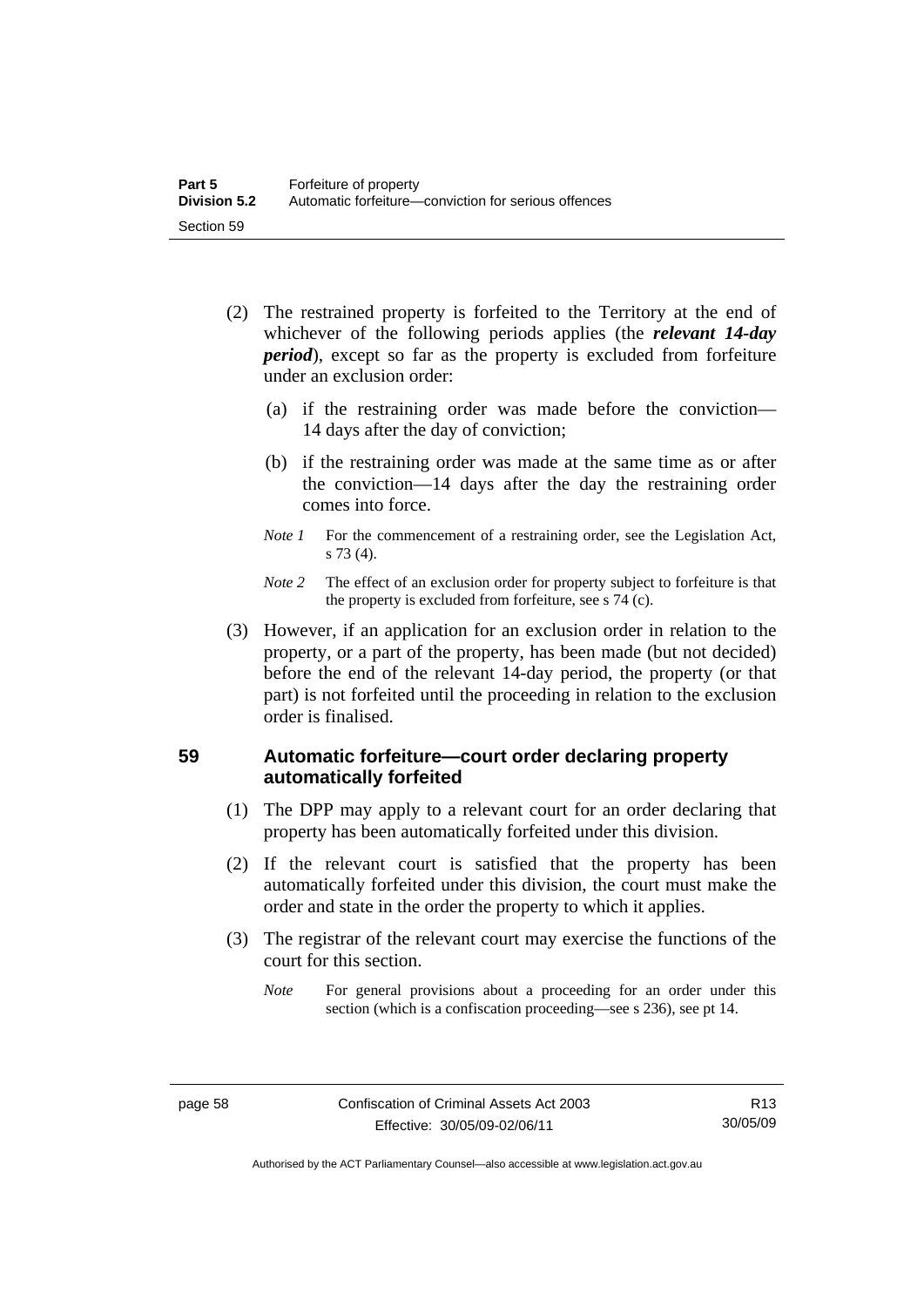#### **60 Automatic forfeiture—court orders**

 (1) A relevant court may, when it convicts a person of a serious offence or at any later time, make any order that it considers appropriate for giving effect to an automatic forfeiture of property.

#### **Examples of orders**

- 1 an order for the examination of anyone before the court, or an officer of the court, about any property that might be forfeited because of the conviction
- 2 an order directing the owner of property that might be forfeited because of the conviction, or anyone else, to give to a stated person, within a stated period, a sworn statement about stated particulars of the property
- 3 an order directing the owner of property that might be forfeited because of the conviction, or anyone else, to do anything necessary or convenient to be done to allow the public trustee to take control of the property, including anything necessary or convenient to be done to bring the property within the jurisdiction
- 4 an order in relation to the registration of title to, or charges over, property under a territory law
- *Note* An example is part of the Act, is not exhaustive and may extend, but does not limit, the meaning of the provision in which it appears (see Legislation Act, s 126 and s 132).
- (2) The order may be made on the court's initiative, or on the application of any of the following people:
	- (a) the DPP;
	- (b) the offender;
	- (c) the public trustee;
	- (d) anyone with an interest in property to which the order relates;
	- (e) anyone else with the court's leave.
	- *Note* For general provisions about a proceeding for an order under this section (which is a confiscation proceeding—see s 236), see pt 14.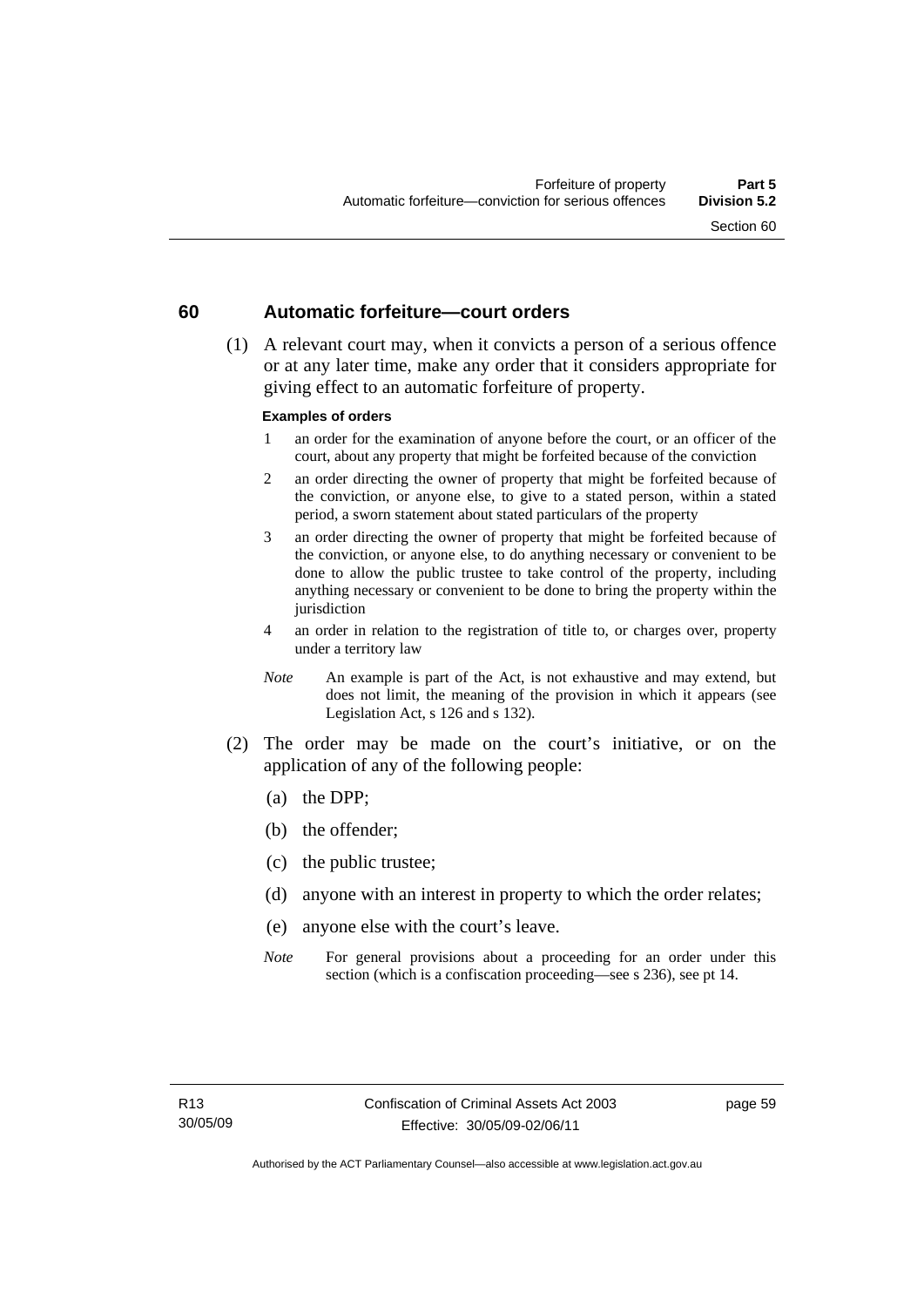- (3) A person commits an offence if—
	- (a) a relevant court makes an order under subsection (1) to give effect to an automatic forfeiture of property; and
	- (b) the order requires the person to do, or not do, something stated in the order; and
	- (c) the person has notice of the order (whether by being given a copy of the order or otherwise); and
	- (d) the person contravenes the order.

Maximum penalty: 200 penalty units, imprisonment for 2 years or both.

## **61 When automatic forfeiture under div 5.2 ends**

- (1) Automatic forfeiture under this division ends if—
	- (a) the offender is cleared of the offence to which the forfeiture relates, and all related serious offences (if any); or
	- (b) the automatic forfeiture is fully satisfied.

*Note* For the meaning of *fully satisfied*, see dict.

- (2) Automatic forfeiture is satisfied for a particular interest in forfeited property if the interest is bought back under section 127 (Buyback orders—buying interest in property).
	- *Note* After the forfeiture of property, the offender may recover the property or its value in certain circumstances (see div 9.5).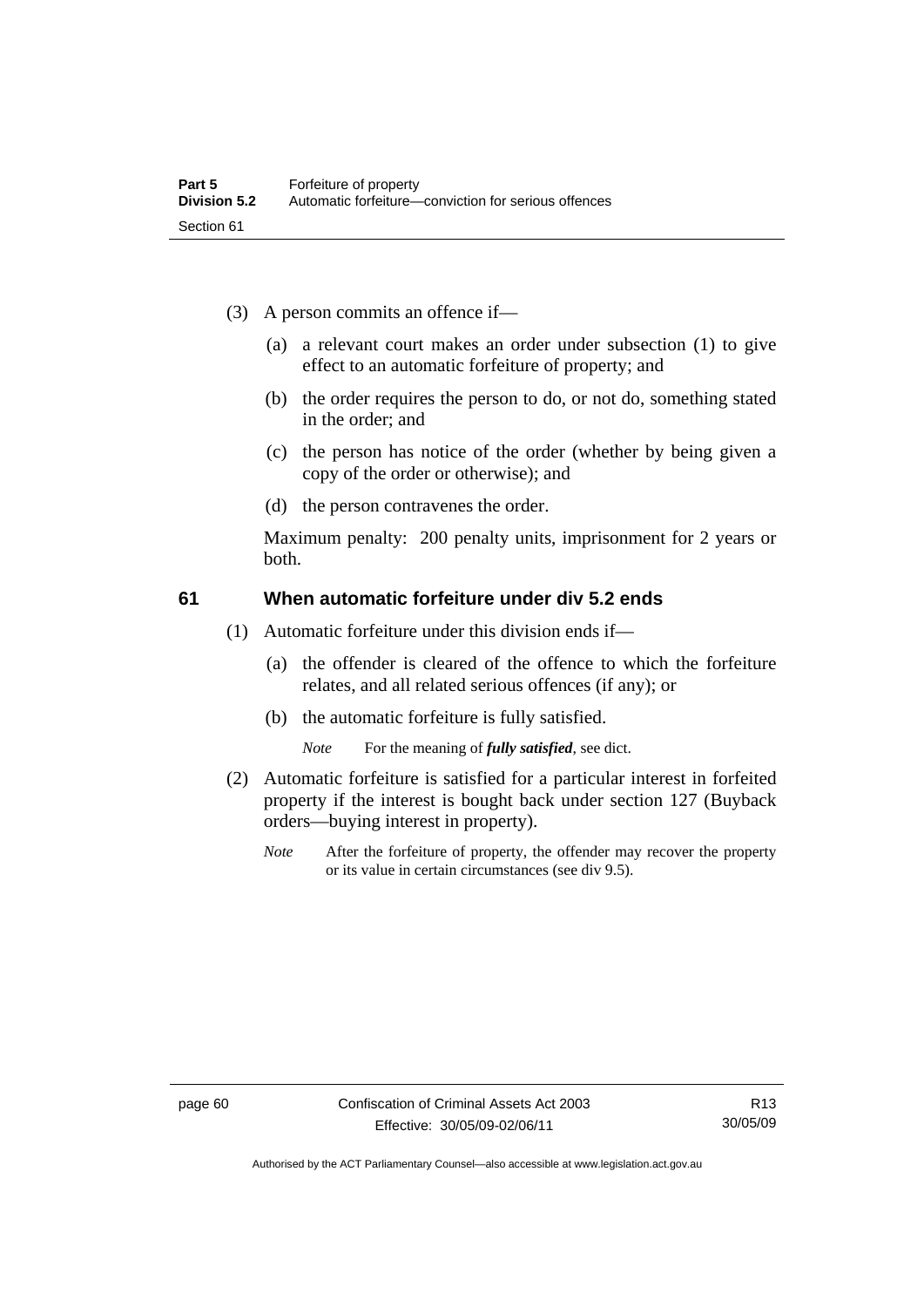# **Division 5.3 Automatic forfeiture—unclaimed tainted property**

*Note* For general provisions about a proceeding for a conviction forfeiture order (which is a confiscation proceeding—see s 236), see pt 14.

## **62 Forfeiture of unclaimed tainted property**

- (1) This section applies if an unclaimed tainted property restraining order is made over property.
- (2) The restrained property is forfeited to the Territory at the end of 14 days after the day the restraining order comes into force, except so far as the property is excluded from forfeiture under an exclusion order.
	- *Note 1* For the commencement of a restraining order, see the Legislation Act, s 73 (4).
	- *Note 2* The effect of an exclusion order for property subject to forfeiture is that the property is excluded from forfeiture (see s 74 (c)).
- (3) However, if an application for an exclusion order in relation to the property, or a part of the property, has been made (but not decided) before the end of the 14-day period, the property (or that part) is not forfeited until the proceeding in relation to the exclusion order is finalised.

### **63 When automatic forfeiture under div 5.3 ends**

Automatic forfeiture under this division ends if the automatic forfeiture is fully satisfied.

*Note* For the meaning of *fully satisfied*, see dict.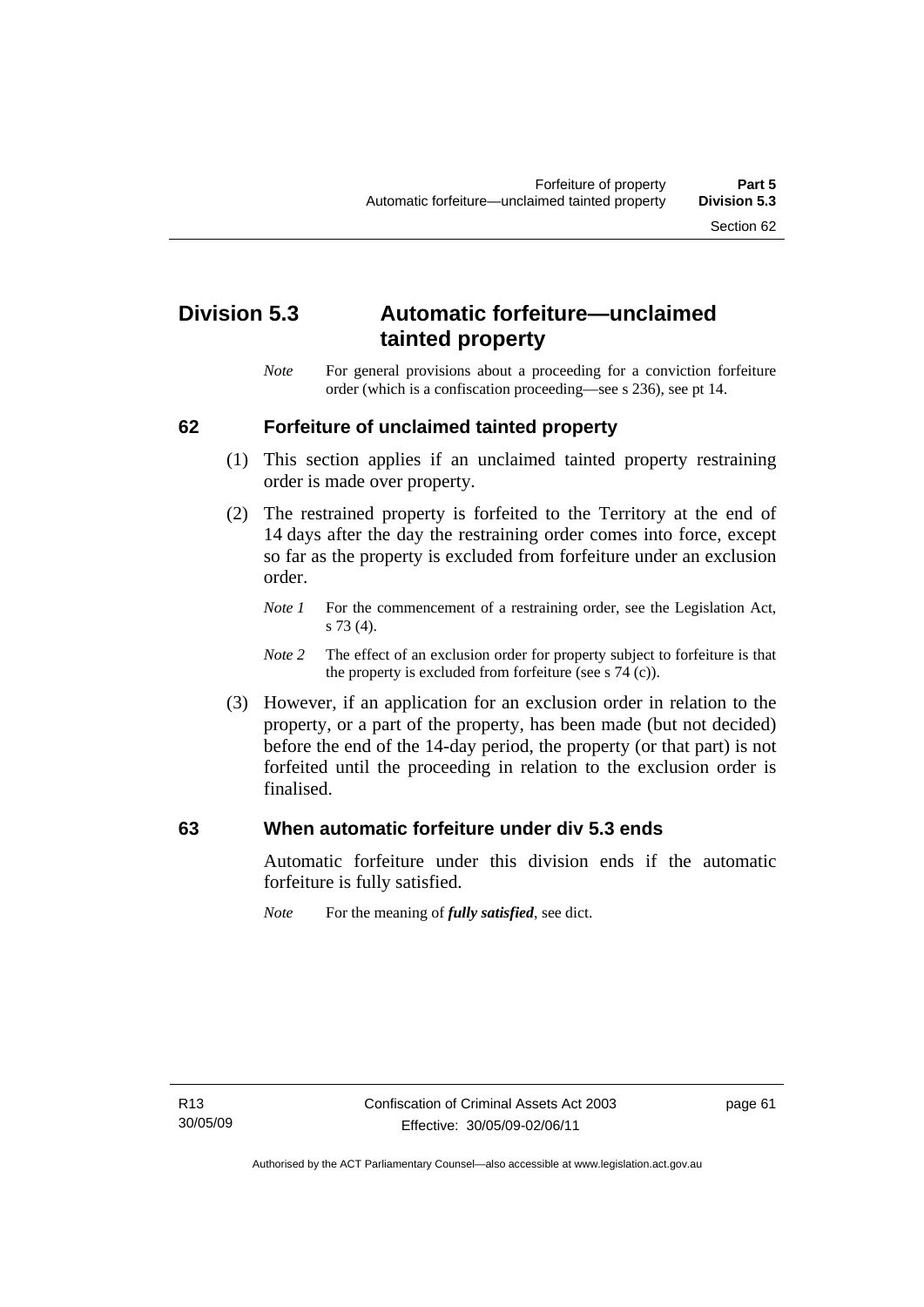**Part 5 Forfeiture of property**<br>**Division 5.4** Civil forfeiture orders **Division 5.4** Civil forfeiture orders Section 64

# **Division 5.4 Civil forfeiture orders**

*Note* For general provisions about a proceeding for a conviction forfeiture order (which is a confiscation proceeding—see s 236), see pt 14.

**64 Artistic profits and unclaimed tainted property non-application of div 5.4** 

This division does not apply to property restrained under—

- (a) an artistic profits restraining order; or
- (b) an unclaimed tainted property restraining order.
- *Note 1* An artistic profits restraining order is made solely to preserve property to satisfy a penalty order for artistic profits in relation to an offence (see s 20).
- *Note 2* Unclaimed tainted property is forfeitable under div 5.3.

#### **65 Meaning of** *civil forfeiture order*

In this Act:

*civil forfeiture order* means an order under section 67 (Civil forfeiture orders—making) for the forfeiture to the Territory of restrained property in relation to the commission (or the alleged commission) of a serious offence.

#### **66 Civil forfeiture orders—application**

- (1) The DPP may apply to a relevant court for a civil forfeiture order for the forfeiture to the Territory of property restrained in relation to the commission (or the alleged commission) of a serious offence.
- (2) The application may be made—
	- (a) at the same time as, or after, an application for a restraining order in relation to the offence; or
	- (b) if a restraining order is in force in relation to the offence.

R13 30/05/09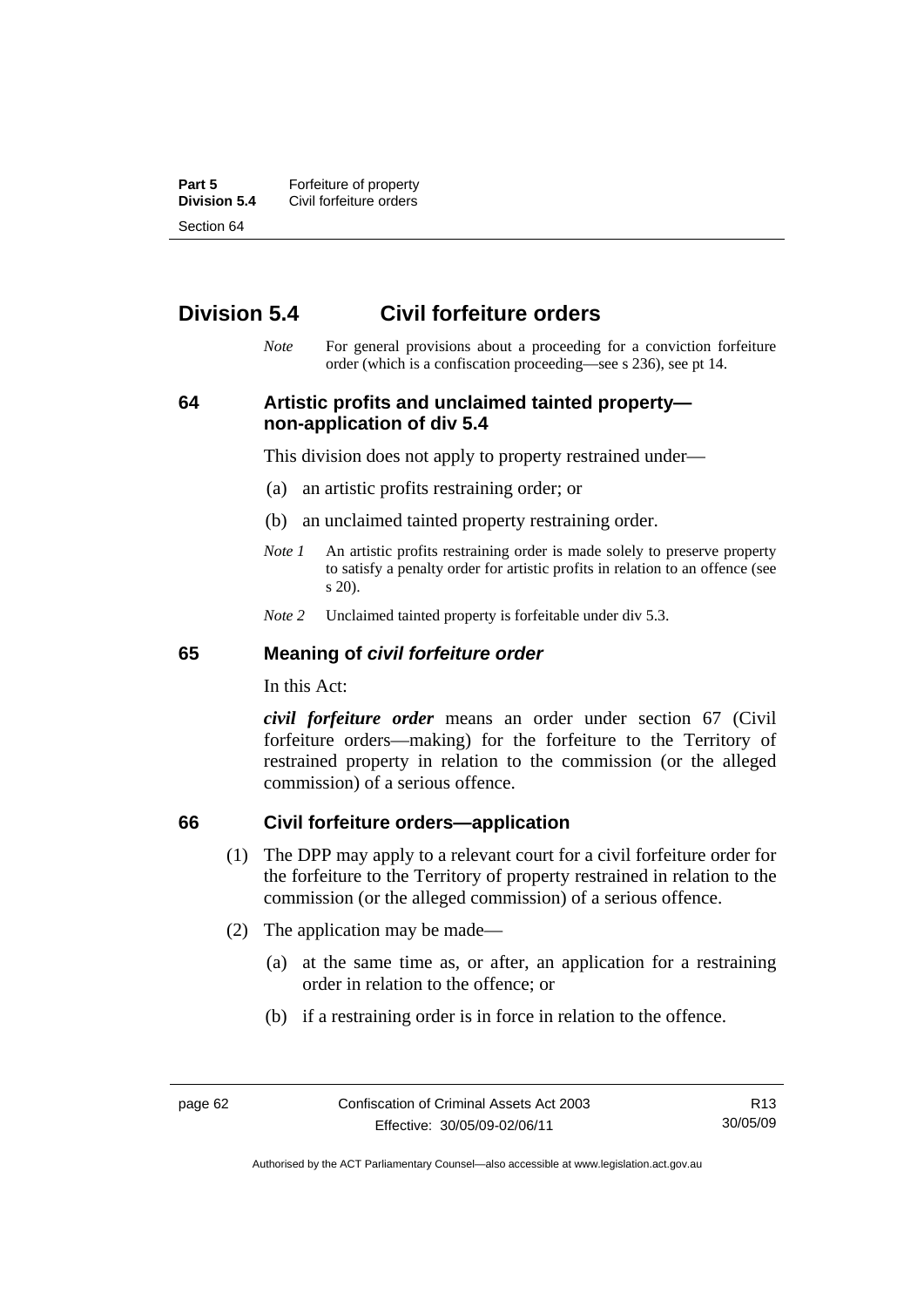### **67 Civil forfeiture orders—making**

- (1) This section applies if, on an application under section 66 for an order for the forfeiture to the Territory of restrained property, the court is satisfied on the balance of probabilities that a person (the *offender*) has committed a serious offence within whichever of the following periods applies (the *relevant period*):
	- (a) 6 years before the day the application to restrain the property was made;
	- (b) if an extended period for making the restraining order application was allowed under section 246 (Confiscation proceedings—time extensions for applications)—the total of the 6-year period and the extended period.
	- *Note 1* The court must be satisfied on the balance of probabilities about the commission of the offence because confiscation proceedings are civil, not criminal (see s 237).
	- *Note 2* A reference to a *person* generally includes a reference to a corporation as well as an individual, see the Legislation Act, s 160. (See also the Legislation Act, dict, pt 1, def *person*.)
- (2) If this section applies, the relevant court must order that the restrained property be forfeited to the Territory.
- (3) The order must state—
	- (a) the property to which it applies; and
	- (b) what the relevant court considers to be the value of the property (other than money) to be forfeited to the Territory under the order at the time the order is made; and
	- (c) if the relevant court making the order has given a direction under section 69 (Civil forfeiture order proceedings restrictions on disclosure)—
		- (i) the direction given by the court; and

page 63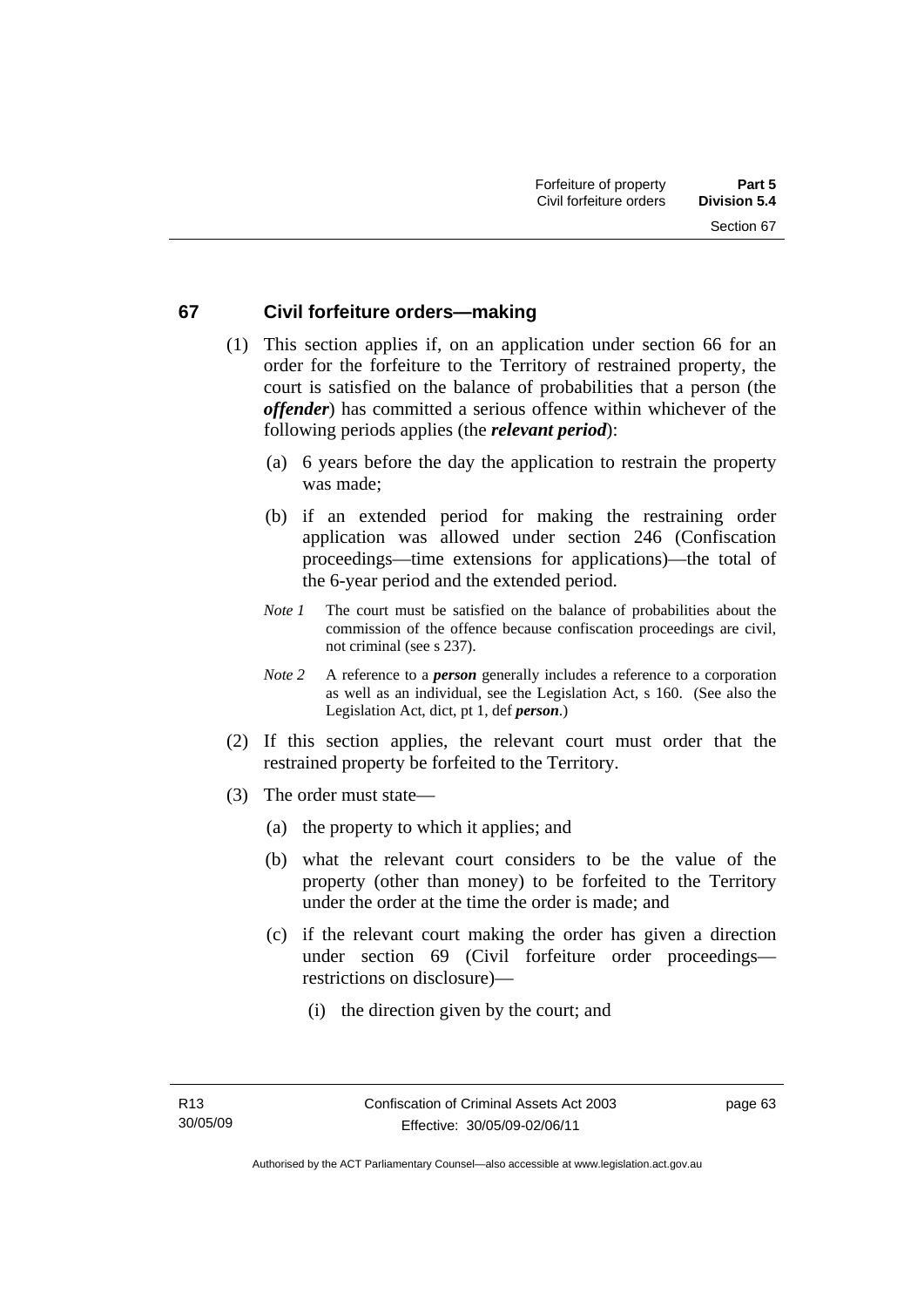- (ii) the effect of section 70 (Civil forfeiture orders disclosure offences) in relation to the direction.
- (4) To remove any doubt, if the relevant court is satisfied that the offender committed a serious offence within the relevant period, the court must not refuse to make a civil forfeiture order only because it is not satisfied—
	- (a) that a particular serious offence was committed by the offender within the relevant period; or
	- (b) that the offence was committed on any particular day or time within the relevant period.
- (5) Also, to remove any doubt, the relevant court must not refuse to make a civil forfeiture order in relation to a serious offence only because—
	- (a) an indictment has not been presented against the offender for the offence; or
	- (b) the offender has not been convicted of the offence; or
	- (c) the offender has been cleared of the offence, including being cleared after having been convicted of the offence; or
	- (d) a doubt is raised about whether the offender committed the offence.
	- *Note Indictment* is defined in the Legislation Act, dict, pt 1 as including an information. (See also that Act, dict, pt 1, def *present*.)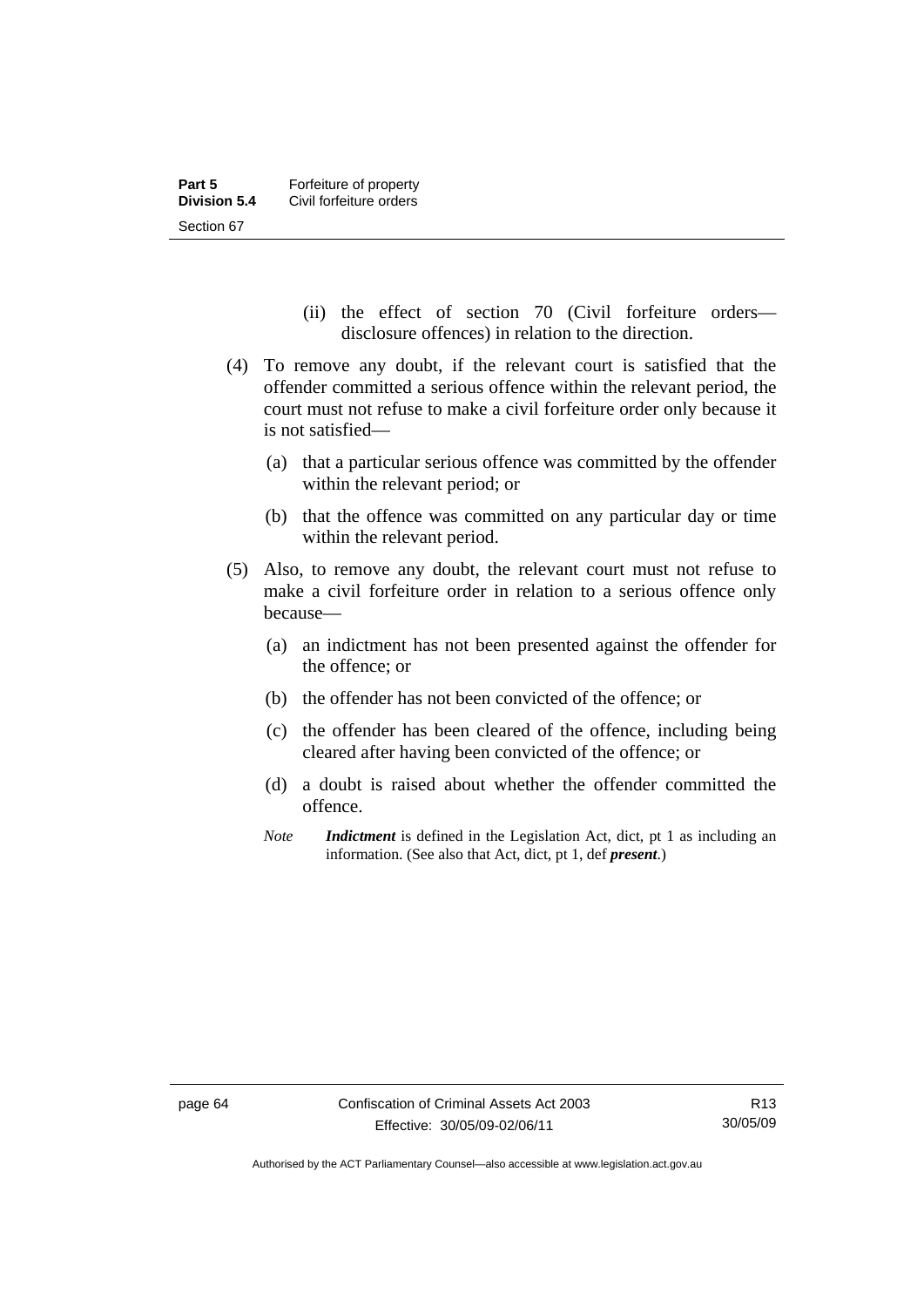#### **68 Civil forfeiture orders—forfeiture**

- (1) The property to which the civil forfeiture order applies is forfeited to the Territory at the end of 14 days after the day the order is made, except so far as the property is excluded from forfeiture under an exclusion order.
	- *Note 1* For the commencement of a restraining order, see the Legislation Act, s 73 (4).
	- *Note* 2 The effect of an exclusion order for property subject to forfeiture is that the property is excluded from forfeiture, see s 74 (c).
- (2) However, if an application for an exclusion order in relation to the property, or a part of the property, has been made (but not decided) before the end of the 14-day period, the property (or that part) is not forfeited until the proceeding in relation to the exclusion order is finalised.

### **69 Civil forfeiture order proceedings—restrictions on disclosure**

- (1) On application by the DPP, a relevant court hearing an application for a civil forfeiture order may—
	- (a) direct that the hearing of the application, or part of it, take place in closed court and give directions about who may be present; and
	- (b) give directions prohibiting or restricting the publication or disclosure of all or any of the following:
		- (i) the fact that an application for the order, or that a civil forfeiture order, has been made;
		- (ii) the application for the order;
		- (iii) any information about the proceeding (whether or not a hearing has been held);

page 65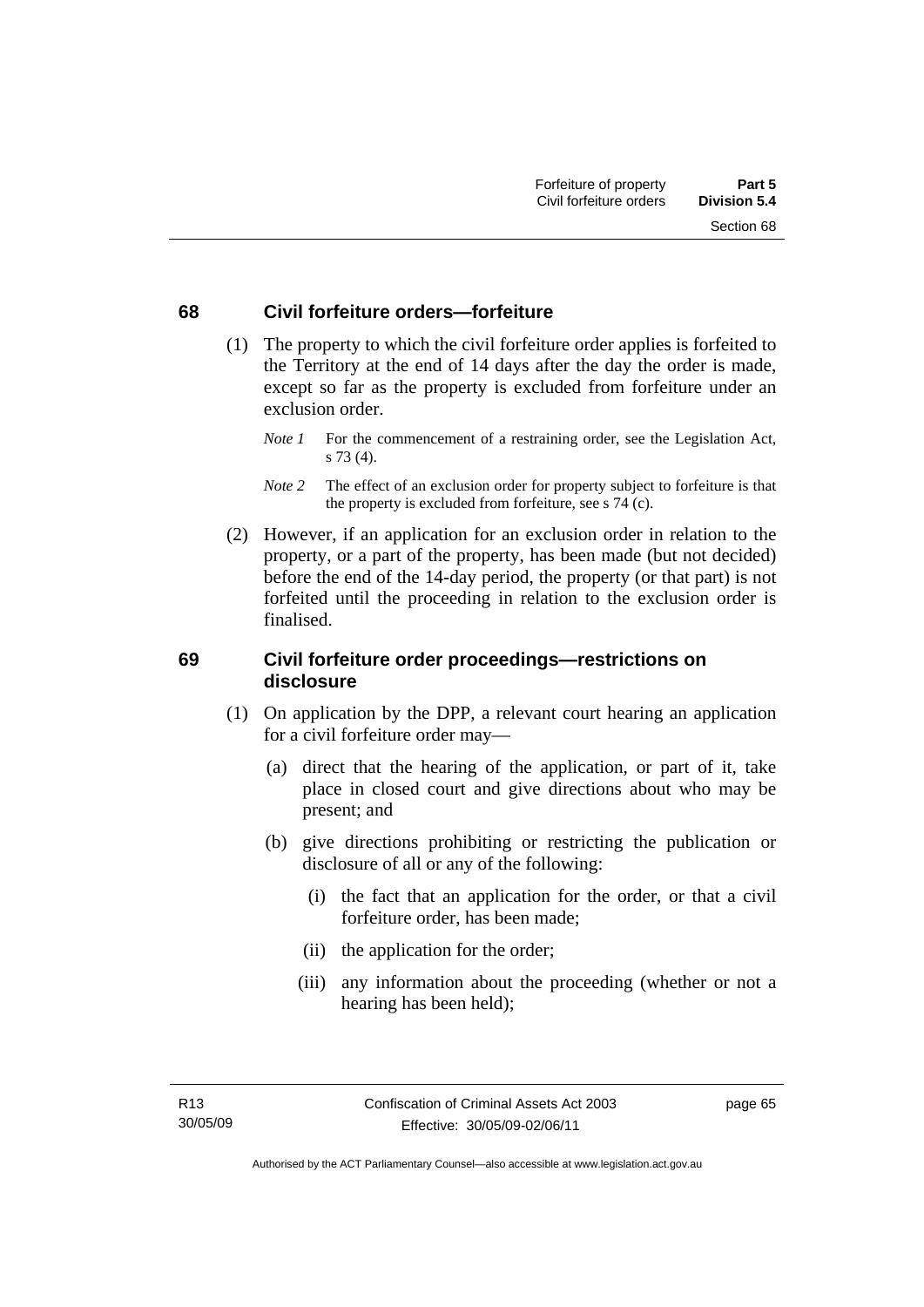- (iv) any evidence given, statement made or thing done during the proceeding;
- (v) any information, document or thing derived from anything mentioned in this subsection.

#### **Examples of directions**

- 1 that the application for the civil forfeiture order not be disclosed to the person against whom the civil forfeiture order is made until the court has decided an application for a restraining order against someone else's property
- 2 that the supporting affidavit must be made available only to the offender's lawyer
- *Note* An example is part of the Act, is not exhaustive and may extend, but does not limit, the meaning of the provision in which it appears (see Legislation Act, s 126 and s 132).
- (2) In deciding whether to give a direction under subsection (1), the court must have regard to whether the direction—
	- (a) would promote the purposes of this Act; or
	- (b) is desirable to protect the integrity of an investigation (however described) for any purpose or a prosecution of an offence.
- (3) The court may also have regard to any other relevant matter in deciding whether to give a direction under subsection (1).

#### **70 Civil forfeiture orders—disclosure offences**

*Note* An offence against this section is a strict liability offence (see s (7)).

- (1) A person commits an offence if—
	- (a) a relevant court has given a direction under section 69 (1) (b) prohibiting or restricting the publication or disclosure of a matter mentioned in the paragraph; and
	- (b) the person has notice of the direction (whether by being given a copy of the civil forfeiture order to which the direction relates or otherwise); and

R13 30/05/09

Authorised by the ACT Parliamentary Counsel—also accessible at www.legislation.act.gov.au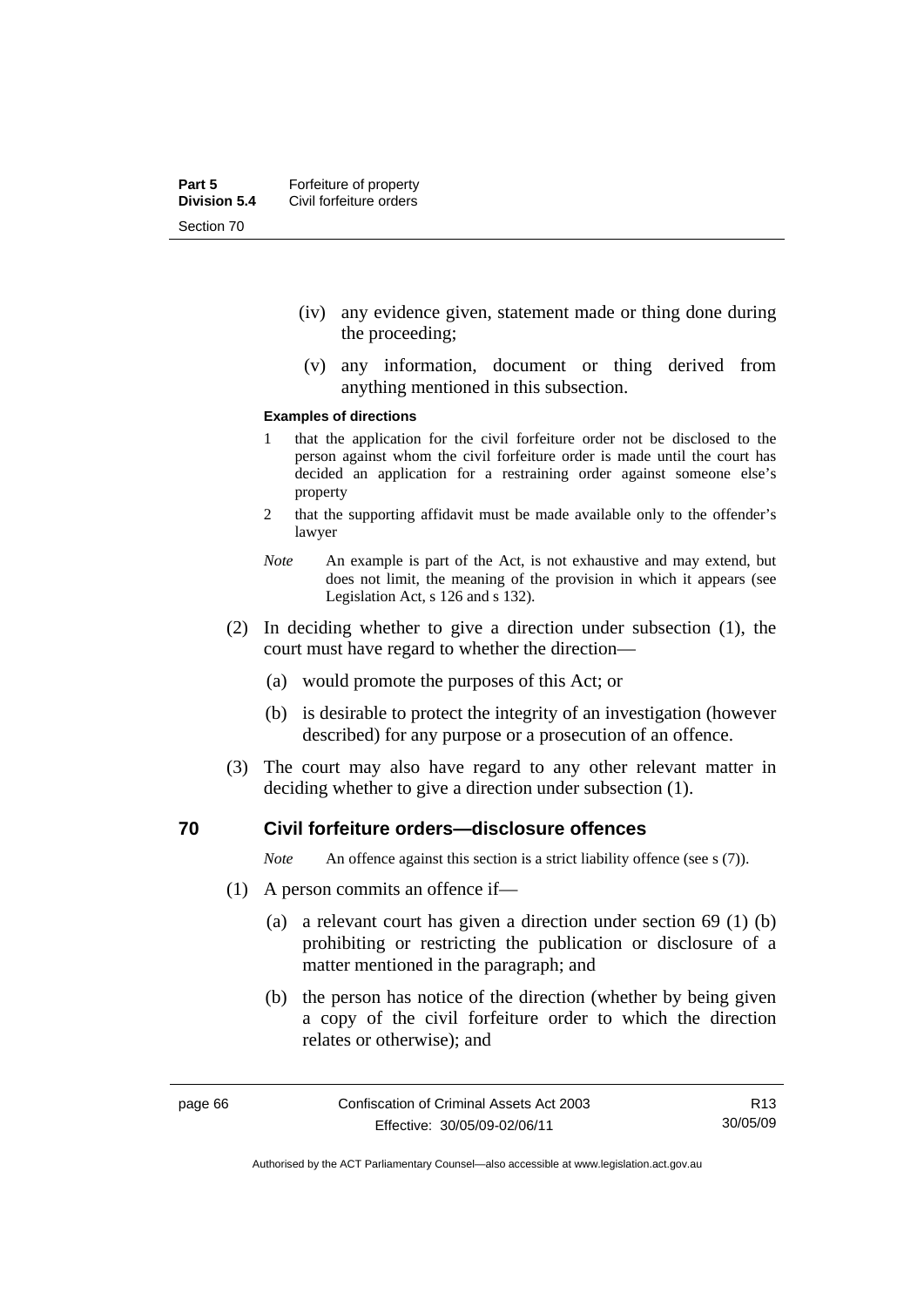(c) the person publishes or discloses the matter to someone else.

Maximum penalty: 200 penalty units, imprisonment for 2 years or both.

- (2) A person commits an offence if—
	- (a) a relevant court has given a direction under section 69 (1) (b) prohibiting or restricting the publication or disclosure of a matter mentioned in the paragraph; and
	- (b) the person has notice of the direction (whether by being given a copy of the civil forfeiture order to which the direction relates or otherwise); and
	- (c) the person publishes or discloses information to someone else; and
	- (d) the other person could infer from the information the matter to which the direction relates.

Maximum penalty: 200 penalty units, imprisonment for 2 years or both.

- (3) Subsections (1) and (2) do not apply if the publication or disclosure is to any of the following entities in the circumstances mentioned for the entity:
	- (a) a police officer—in any circumstances;
	- (b) an officer, employee or agent of the person—to ensure that the order is complied with and the person to whom the publication or disclosure is made is given notice of the direction (whether by being given a copy of the restraining order to which the direction relates or otherwise) by the person making the publication or disclosure;
	- (c) a lawyer—to obtain legal advice or representation in relation to the order;

page 67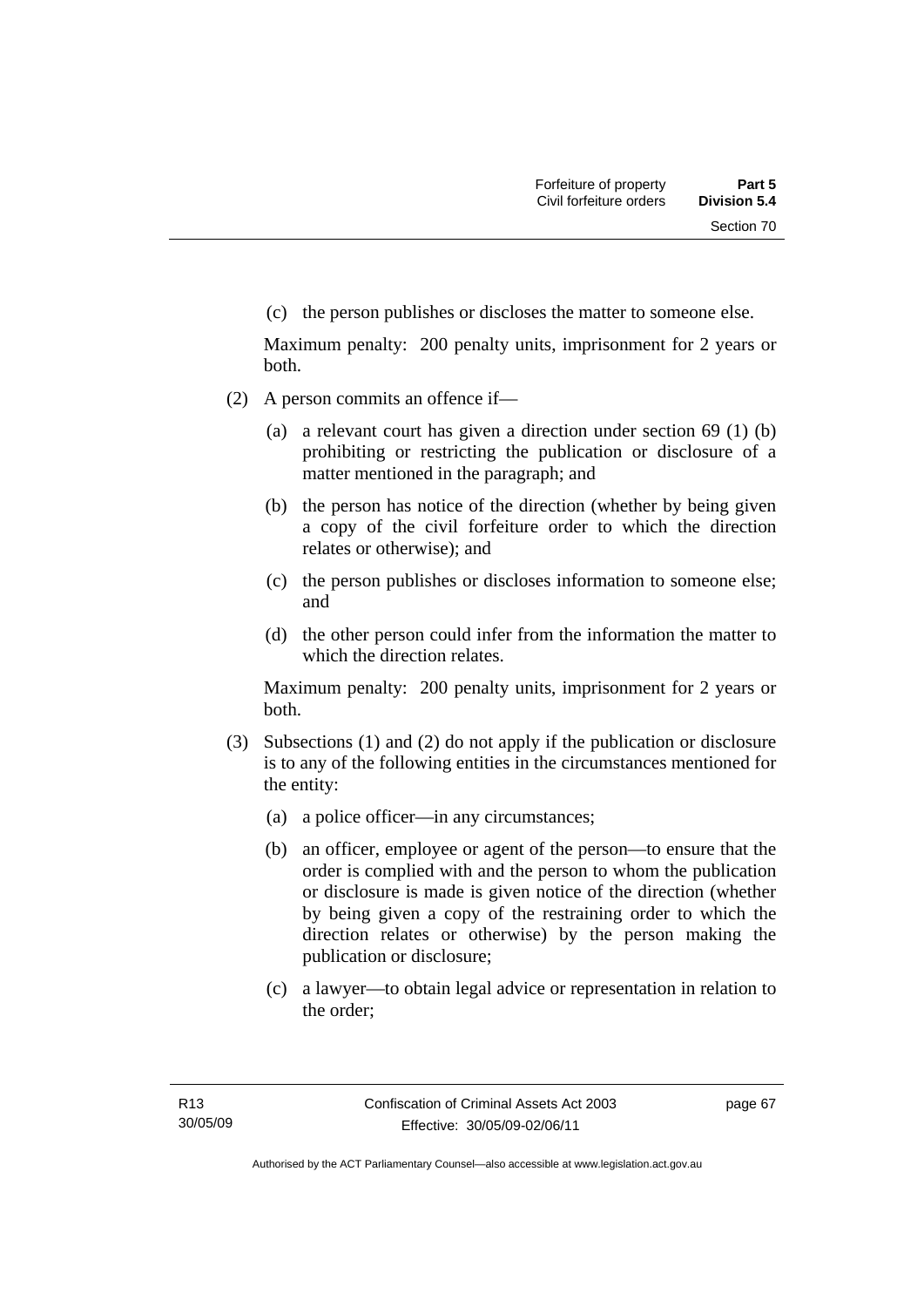- (d) a relevant court—with the court's leave.
	- *Note* The application for leave, and any proceeding with the court's leave, must be heard in closed court (see s (8)).
- (4) Also, subsections (1) and (2) do not apply if the publication or disclosure is made—
	- (a) by a police officer in the exercise of the officer's functions; or
	- (b) for the purpose of giving or obtaining legal advice, or making legal representations, in relation to the order.
- (5) A person commits an offence if—
	- (a) a relevant court has given a direction under section 69 (1) (b) prohibiting or restricting the publication or disclosure of a matter mentioned in the paragraph; and
	- (b) the person receives information in relation to the matter in accordance with subsection (3) or (4); and
	- (c) the person ceases to be a person mentioned in subsection (3) or (4); and
	- (d) the person publishes or discloses the matter to someone else.

Maximum penalty: 200 penalty units, imprisonment for 2 years or both.

- (6) A person commits an offence if—
	- (a) a relevant court has given a direction under section 69 (1) (b) prohibiting or restricting the publication or disclosure of a matter mentioned in the paragraph; and
	- (b) the person receives information in relation to the matter in accordance with subsection (3) or (4); and
	- (c) the person ceases to be a person mentioned in subsection (3) or (4); and

Authorised by the ACT Parliamentary Counsel—also accessible at www.legislation.act.gov.au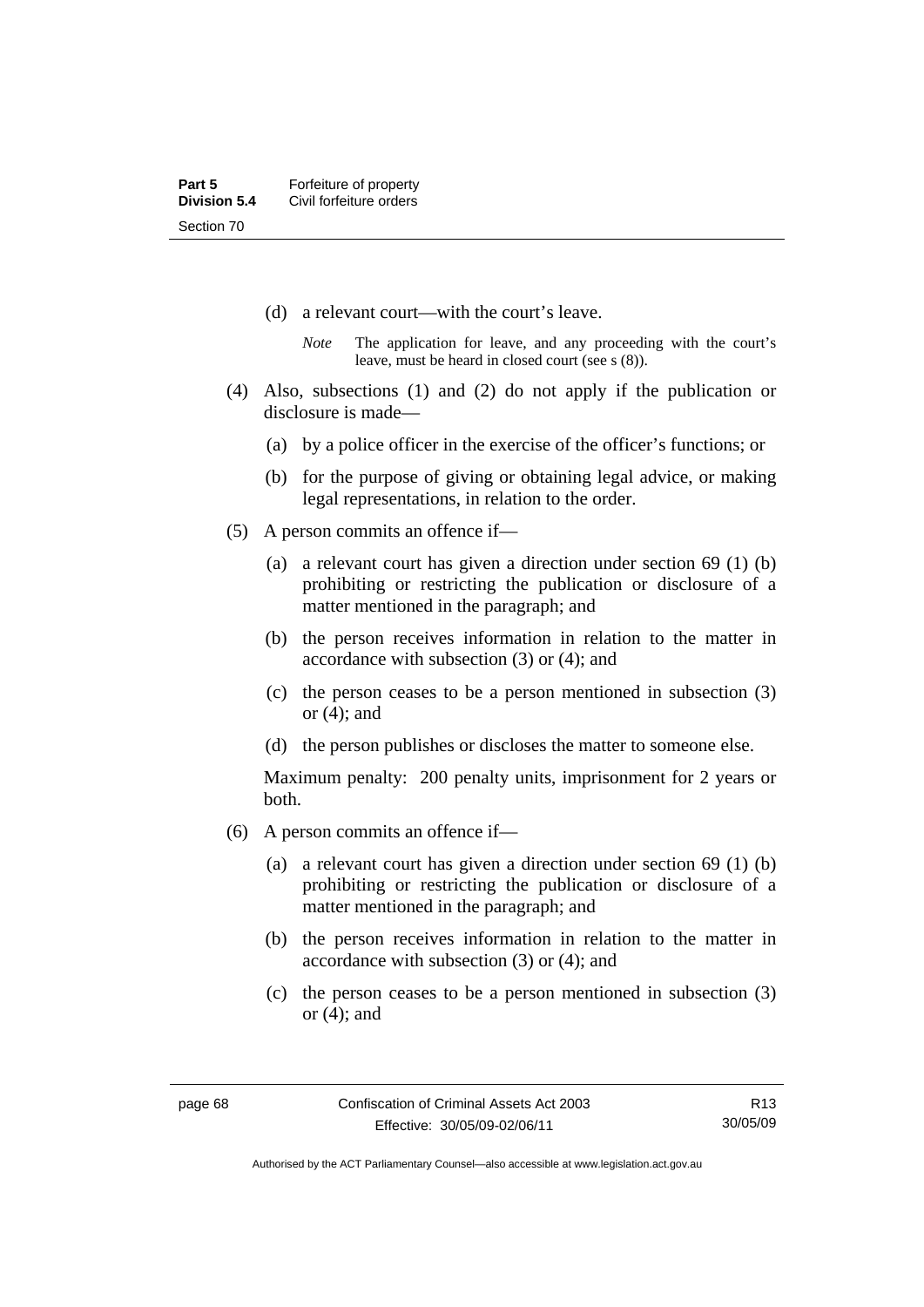- (d) the person publishes or discloses information to someone else; and
- (e) the other person could infer from the information the matter to which the direction relates.

Maximum penalty: 200 penalty units, imprisonment for 2 years or both.

- (7) An offence against this section is a strict liability offence.
- (8) For subsection (3) (d), an application for leave, and any proceeding with the court's leave, must be heard in closed court.

## **71 When civil forfeiture order ends**

- (1) A civil forfeiture order ends if—
	- (a) the order is set aside or discharged on appeal; or
	- (b) the order is fully satisfied.

*Note* For the meaning of *fully satisfied*, see dict.

- (2) The order is satisfied for a particular interest in forfeited property if the interest is bought back under section 127 (Buyback orders buying interest in property).
	- *Note* After the forfeiture of property, the offender may recover the property or its value in certain circumstances (see div 9.5).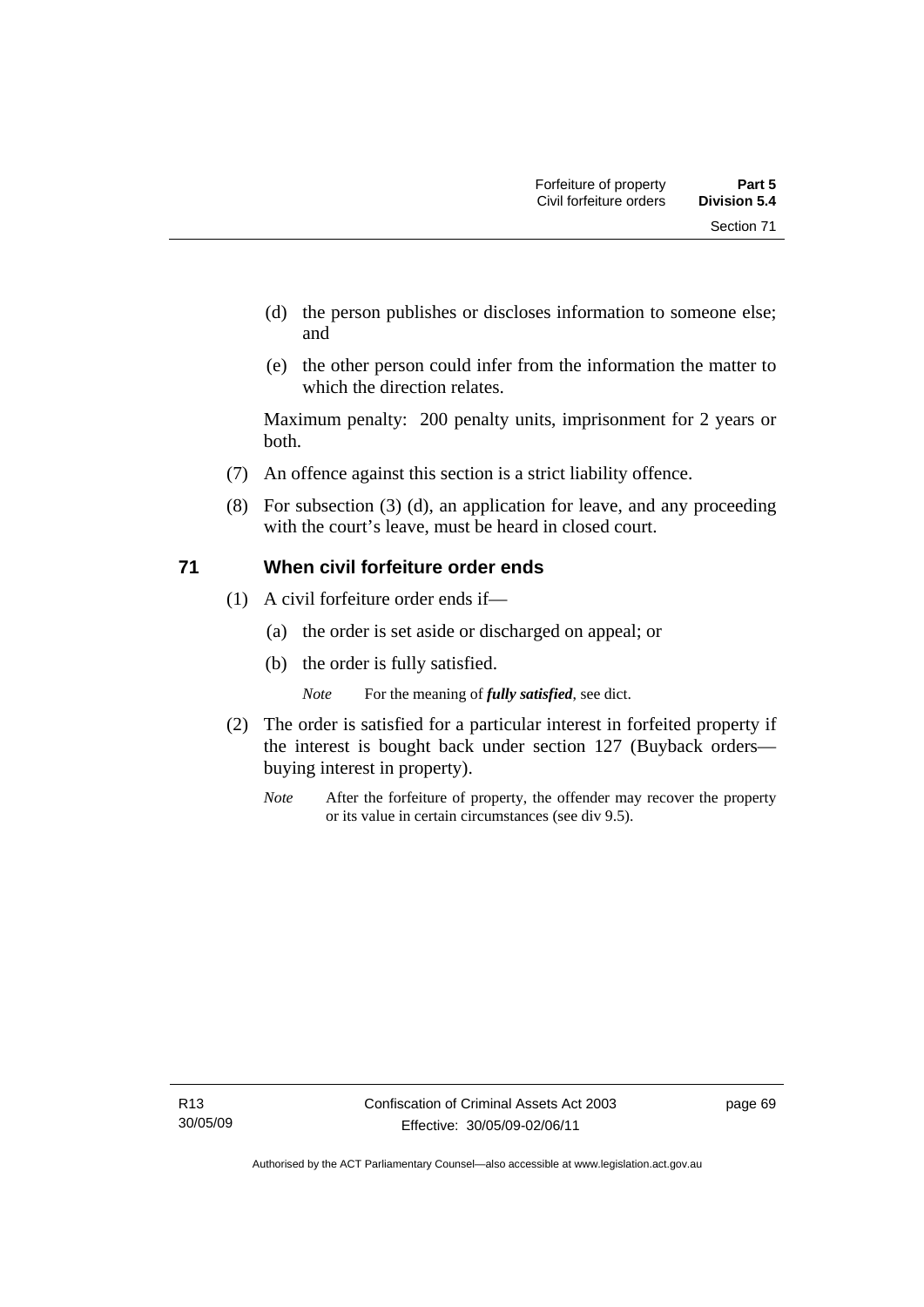**Part 6 Exclusion of property**<br>**Division 6.1 General Division 6.1** Section 72

# **Part 6 Exclusion of property**

*Note* For general provisions about a proceeding for an exclusion order (which is a confiscation proceeding—see s 236), see pt 14.

# **Division 6.1 General**

#### **72 Meaning of** *exclusion order*

In this Act:

*exclusion order* means an order under this part in relation to—

- (a) restrained property (other than restrained property that has been forfeited) or property in relation to which an application for a restraining order has been made; or
- (b) property in relation to which an application for a conviction forfeiture order has been made; or
- (c) property subject to forfeiture under this Act.
- *Note 1 Property* includes an interest in property, see the Legislation Act, dict, pt 1.
- *Note 2* This part does not apply to forfeited property (see s 75 (4)). A person with an interest in forfeited property immediately before its forfeiture may apply for the return of the property or compensation for its value under a return or compensation order under div 9.5.
- *Note 3* Property is forfeited 14 days after a forfeiture order or an automatic forfeiture applies to the property unless an application for an exclusion order is made, see pt 5 (Forfeiture of property).

#### **73 When property is** *subject to forfeiture*

For this Act, property is *subject to forfeiture* if—

 (a) a forfeiture order made under this Act applies to the property and the property has not been forfeited; or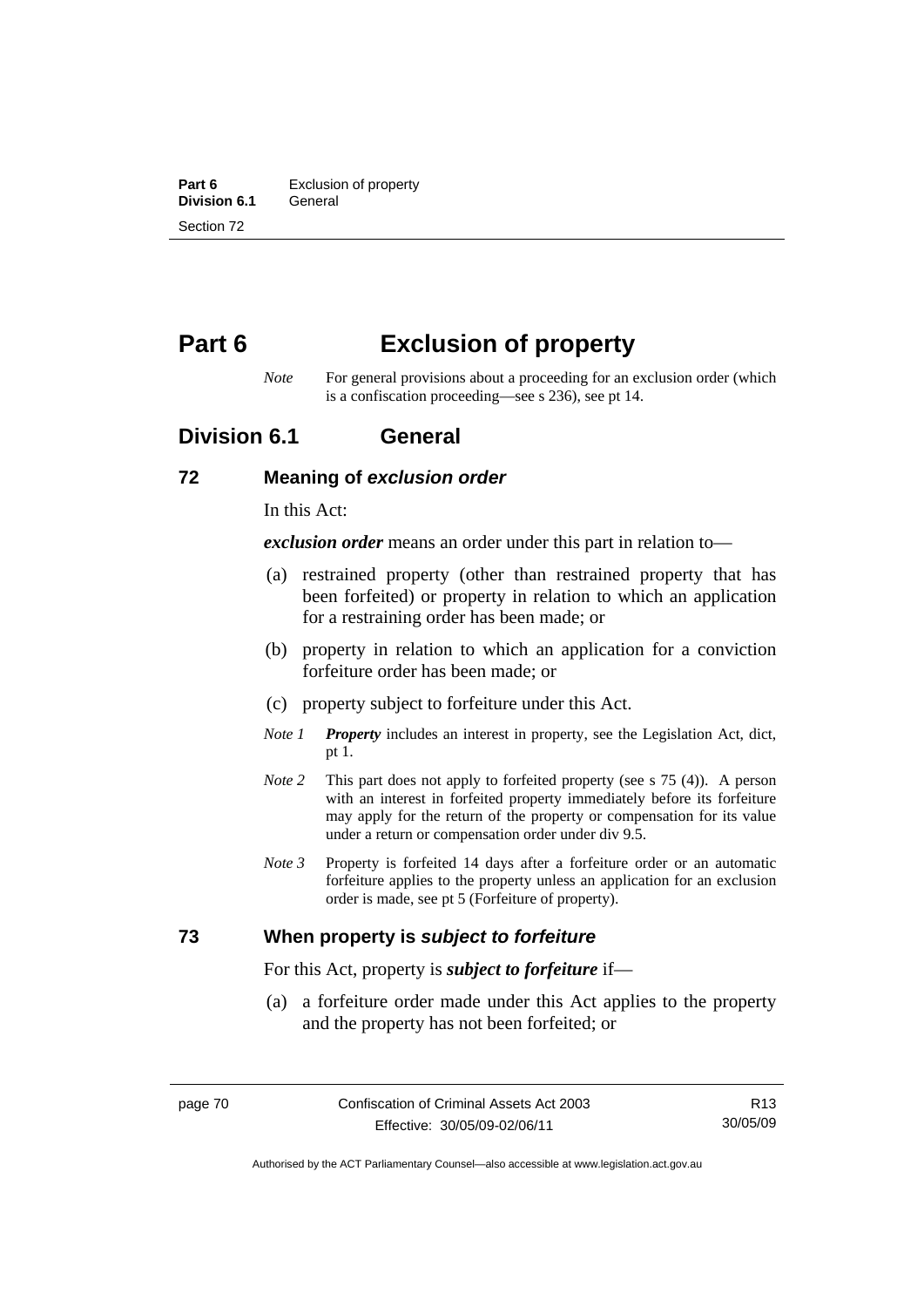Section 74

(b) an automatic forfeiture under this Act applies to the property

# **74 Effect of exclusion order**

An exclusion order for property has effect as follows:

and the property has not been forfeited.

- (a) for property in relation to which an application for a restraining order or conviction forfeiture order has been made—the property is excluded from restraint or forfeiture (as appropriate);
- (b) for restrained property (other than restrained property that has been forfeited)—the restraining order stops applying to the property;
- (c) for property subject to forfeiture—the property is excluded from forfeiture.
- *Note* This part does not apply to forfeited property (see s 75 (4)). A person with an interest in forfeited property immediately before its forfeiture may apply for the return of the property or compensation for its value under a return or compensation order under div 9.5.

# **Division 6.2 Making exclusion orders**

# **75 Exclusion orders—application**

- (1) This section applies to—
	- (a) restrained property (other than restrained property that has been forfeited) or property in relation to which an application for a restraining order has been made; or
	- (b) property in relation to which an application for a conviction forfeiture order has been made; or
	- (c) property subject to forfeiture under this Act.
	- *Note* See the notes to s 72.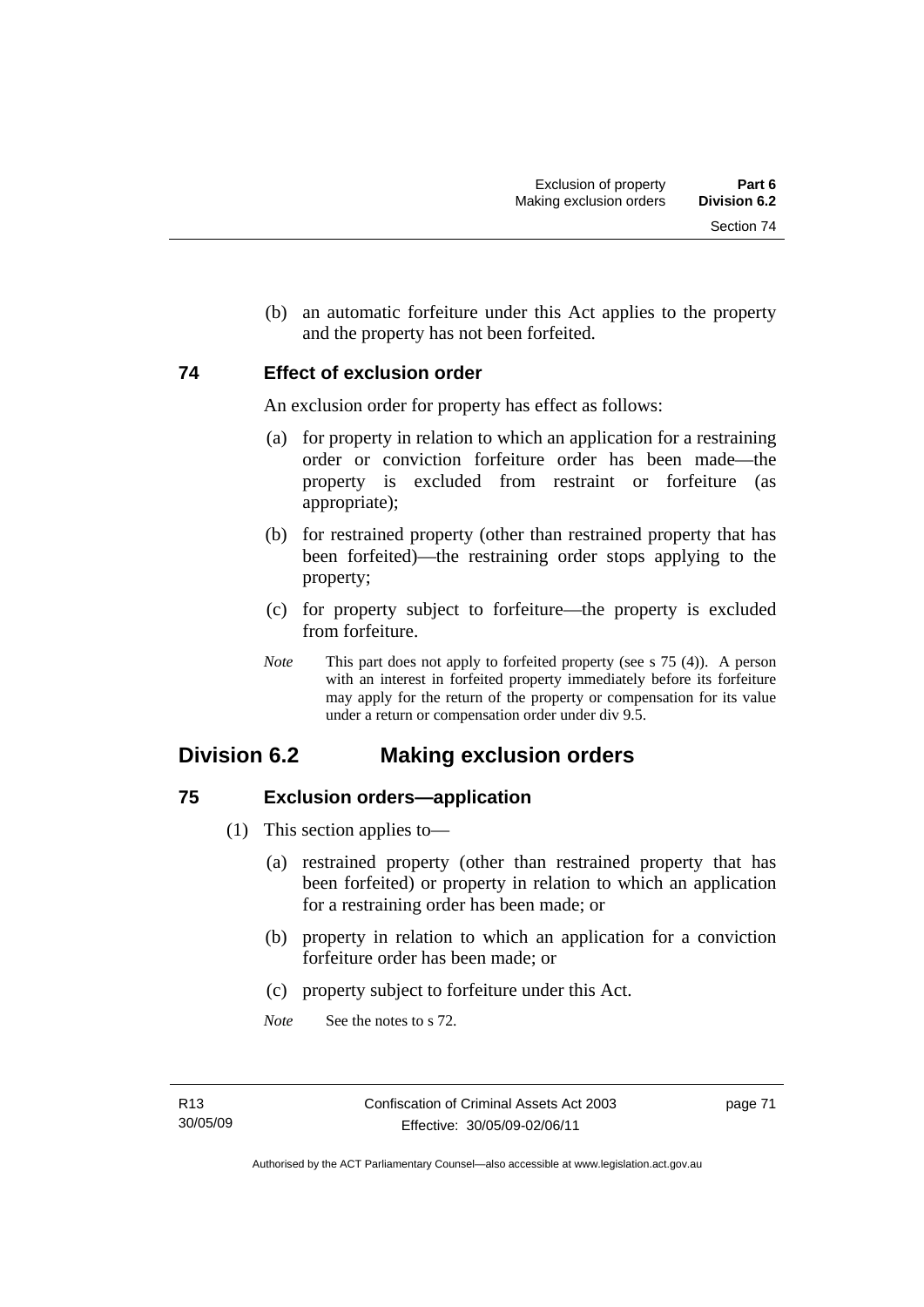- (2) A person claiming an interest in the property may apply to a relevant court for an exclusion order.
- (3) The application must be made—
	- (a) if a restraining order or conviction forfeiture order has been applied for (but not made) in relation to the property—at the same time as, or after, the application is made for the order but before the order is made; or
	- (b) if the property is restrained or subject to forfeiture—at any time before the property is forfeited.
- (4) To remove any doubt, an application for a exclusion order cannot be made in relation to property that has been forfeited.

### **76 Making of exclusion orders—ordinary offences**

- (1) This section applies to an application for an exclusion order for property if—
	- (a) a restraining order in relation to the property has been applied for in relation to an ordinary offence; or
	- (b) the property has been restrained (but not forfeited) in relation to an ordinary offence; or
	- (c) a conviction forfeiture order for an ordinary offence has been applied for in relation to the property; or
	- (d) the property is subject to forfeiture in relation to an ordinary offence.
- (2) If the application is made by an offender, the relevant court must not make an exclusion order for the property unless the court is satisfied that the property—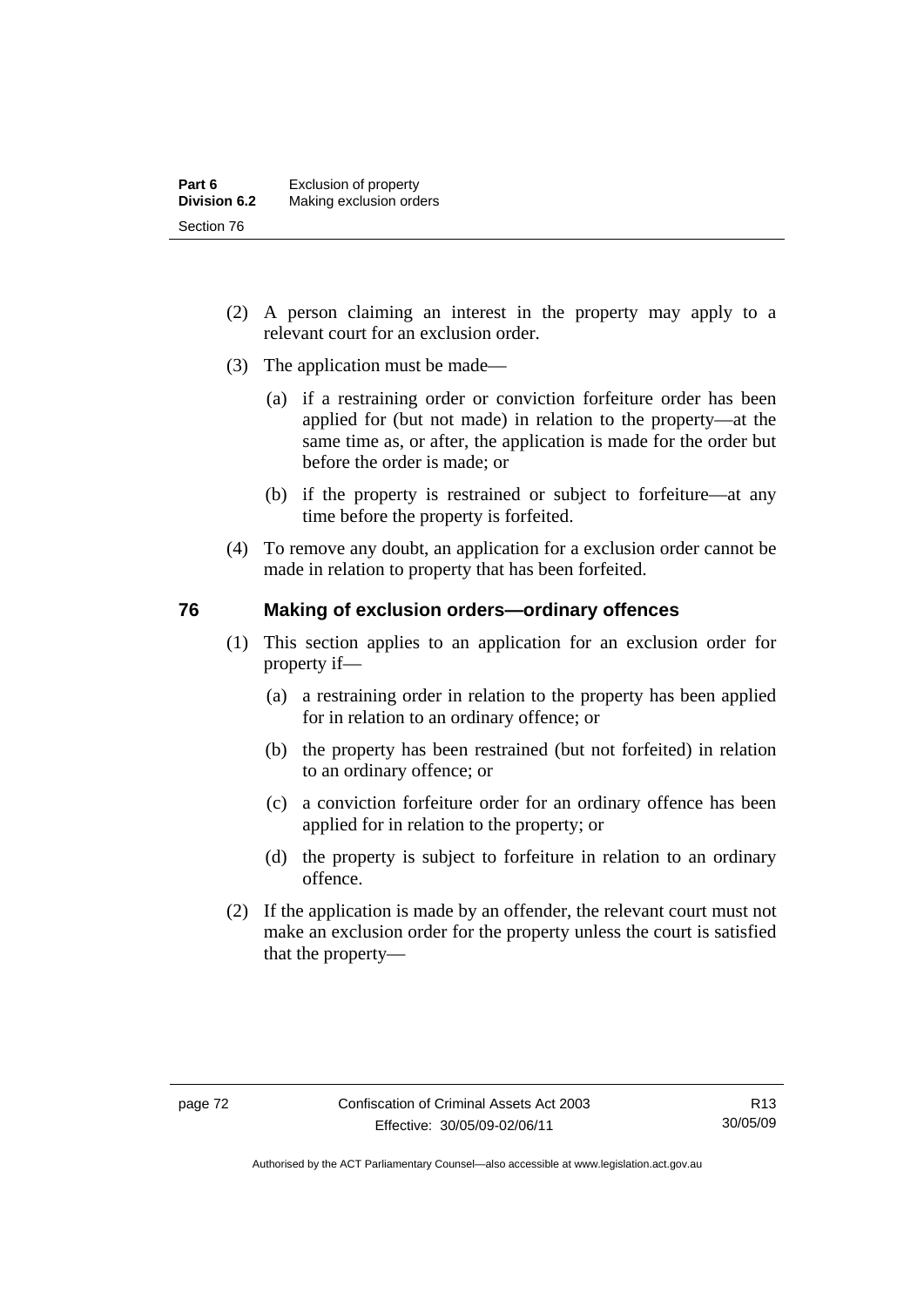(a) is not tainted property in relation to any offence against a territory law, or a law of the Commonwealth, a State, another Territory or a foreign country; and

*Note* For the meaning of *in relation to*, see dict.

- (b) is not required to be restrained to satisfy a penalty order; and
- (c) does not have evidentiary value in any criminal proceeding.
- (3) However, if the court is satisfied that the property is not tainted property as mentioned in subsection (2) (a), but considers that the property (or any part of the property) may be required to be restrained to satisfy a penalty order, the court must make an exclusion order declaring that the property (or part)—
	- (a) is not subject to forfeiture under a conviction forfeiture order; but
	- (b) is to remain restrained for the purpose of satisfying a penalty order.
- (4) If the application is made by a person other than an offender, the court must not make an exclusion order for the property unless it is satisfied that—
	- (a) the applicant has an interest in the property; and
		- *Note* For the meaning of *interest*, see the Legislation Act, dict, pt 1.
	- (b) the applicant was not a party to the relevant offence or any related offence; and
	- (c) the interest is not subject to the effective control of an offender; and
		- *Note* For the meaning of *effective control*, see s 14.
	- (d) the interest is not tainted property in relation to the relevant offence or any related offence; and
	- (e) if the interest was acquired completely or partly, or directly or indirectly, from the offender—the interest was acquired

| R13      | Confiscation of Criminal Assets Act 2003 | page 73 |
|----------|------------------------------------------|---------|
| 30/05/09 | Effective: 30/05/09-02/06/11             |         |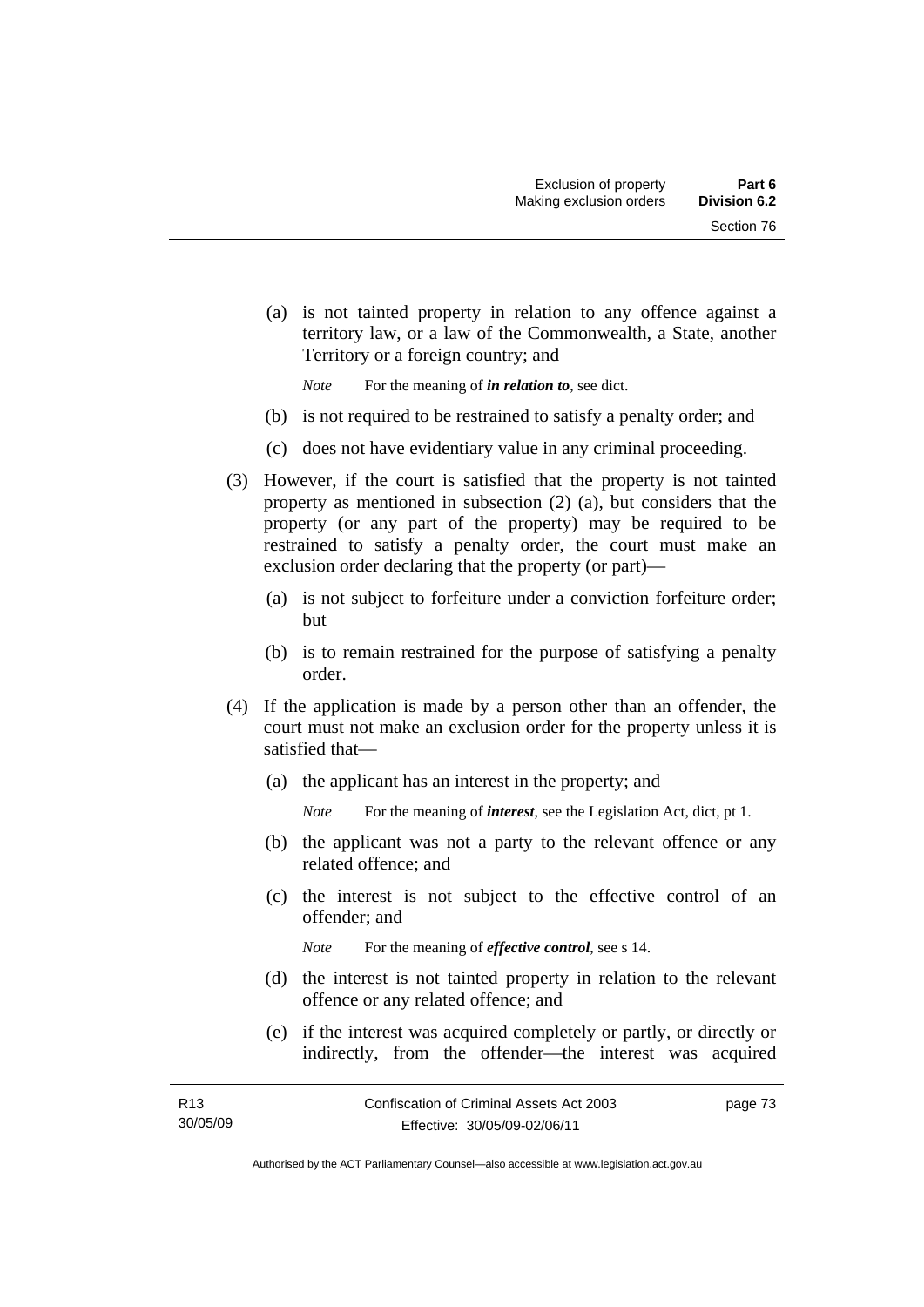| Part 6              | Exclusion of property   |
|---------------------|-------------------------|
| <b>Division 6.2</b> | Making exclusion orders |
| Section 77          |                         |

honestly and for sufficient consideration and the applicant took reasonable care to establish that the interest may be lawfully acquired by the applicant; and

- (f) the property does not have evidentiary value in any criminal proceeding.
- (5) An exclusion order must state the property to which it applies.

### **77 Making of exclusion orders—serious offences**

- (1) This section applies to an application for an exclusion order for property if—
	- (a) a restraining order in relation to the property has been applied for in relation to serious offence; or
	- (b) the property has been restrained (but not forfeited) in relation to a serious offence; or
	- (c) a conviction forfeiture order for a serious offence has been applied for in relation to the property; or
	- (d) the property is subject to automatic forfeiture under division 5.2 (Automatic forfeiture—conviction for serious offences).
- (2) If the application is made by an offender, the relevant court must not make an exclusion order for the property unless the court is satisfied that the property—
	- (a) was lawfully acquired by the offender; and
	- (b) is not tainted property in relation to any offence against a territory law, or a law of the Commonwealth, a State, another Territory or a foreign country; and

*Note* For the meaning of *in relation to*, see dict.

- (c) is not required to be restrained to satisfy a penalty order; and
- (d) does not have evidentiary value in any criminal proceeding.

Authorised by the ACT Parliamentary Counsel—also accessible at www.legislation.act.gov.au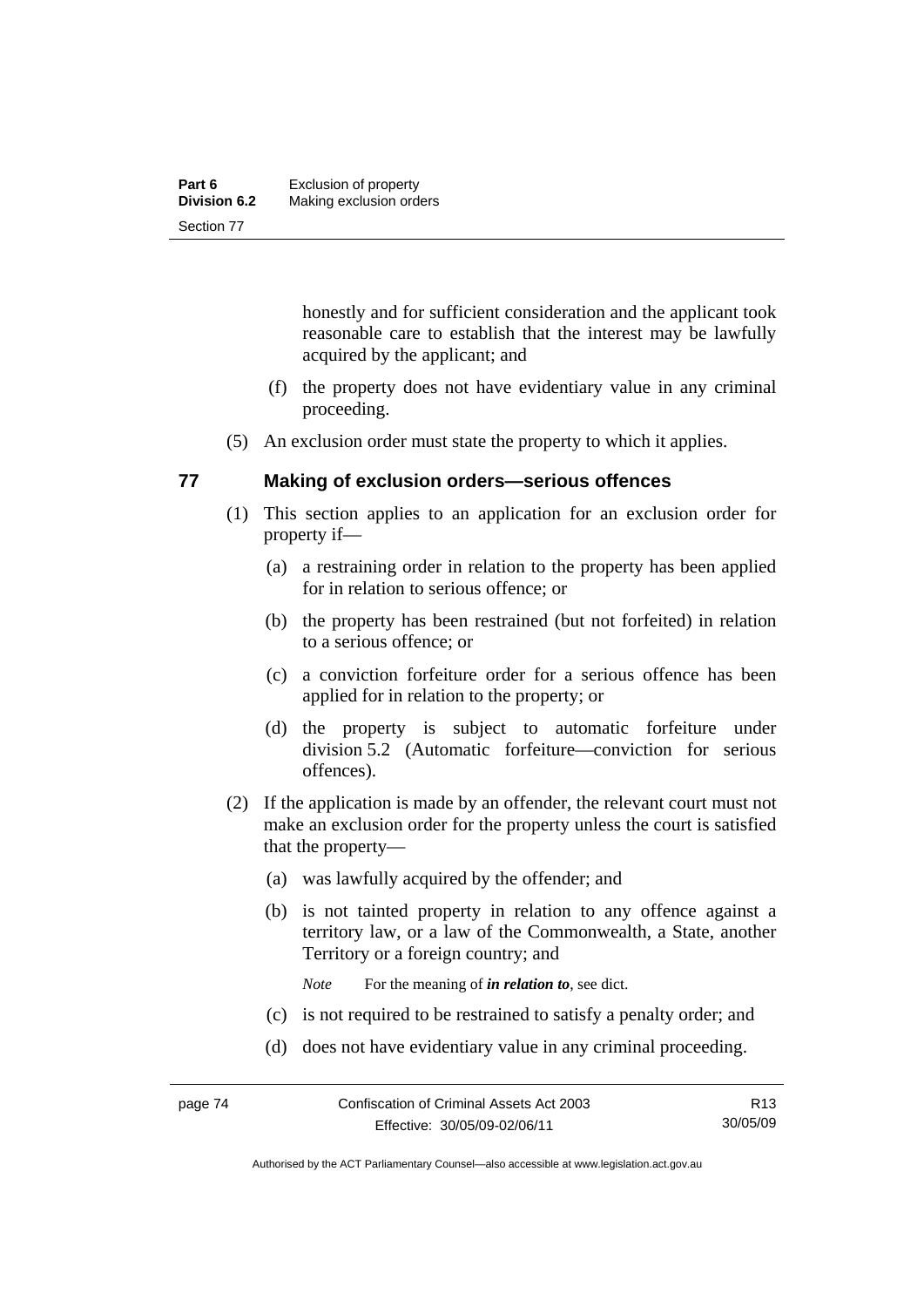- (3) However, if the court is satisfied that the property was lawfully acquired, and is not tainted property as mentioned in subsection (2) (b), but considers that the property (or any part of the property) may be required to be restrained to satisfy a penalty order, the court must make an exclusion order declaring that the property (or part)—
	- (a) is not subject to automatic forfeiture or to forfeiture under a forfeiture order; but
	- (b) is to remain restrained for the purpose of satisfying a penalty order.
- (4) If the application is made by a person other than an offender, the court must not make an exclusion order for the property unless it is satisfied that—
	- (a) the applicant has an interest in the property; and

*Note* For the meaning of *interest*, see the Legislation Act, dict, pt 1.

- (b) the applicant was not a party to the relevant serious offence or any related offence; and
- (c) the interest is not subject to the effective control of an offender; and

*Note* For the meaning of *effective control*, see s 14.

- (d) the interest is not tainted property in relation to the relevant serious offence or any related offence; and
- (e) if the interest was acquired completely or partly, or directly or indirectly, from the offender—the interest was acquired honestly and for sufficient consideration and the applicant took reasonable care to establish that the interest may be lawfully acquired by the applicant;
- (f) the property does not have evidentiary value in any criminal proceeding.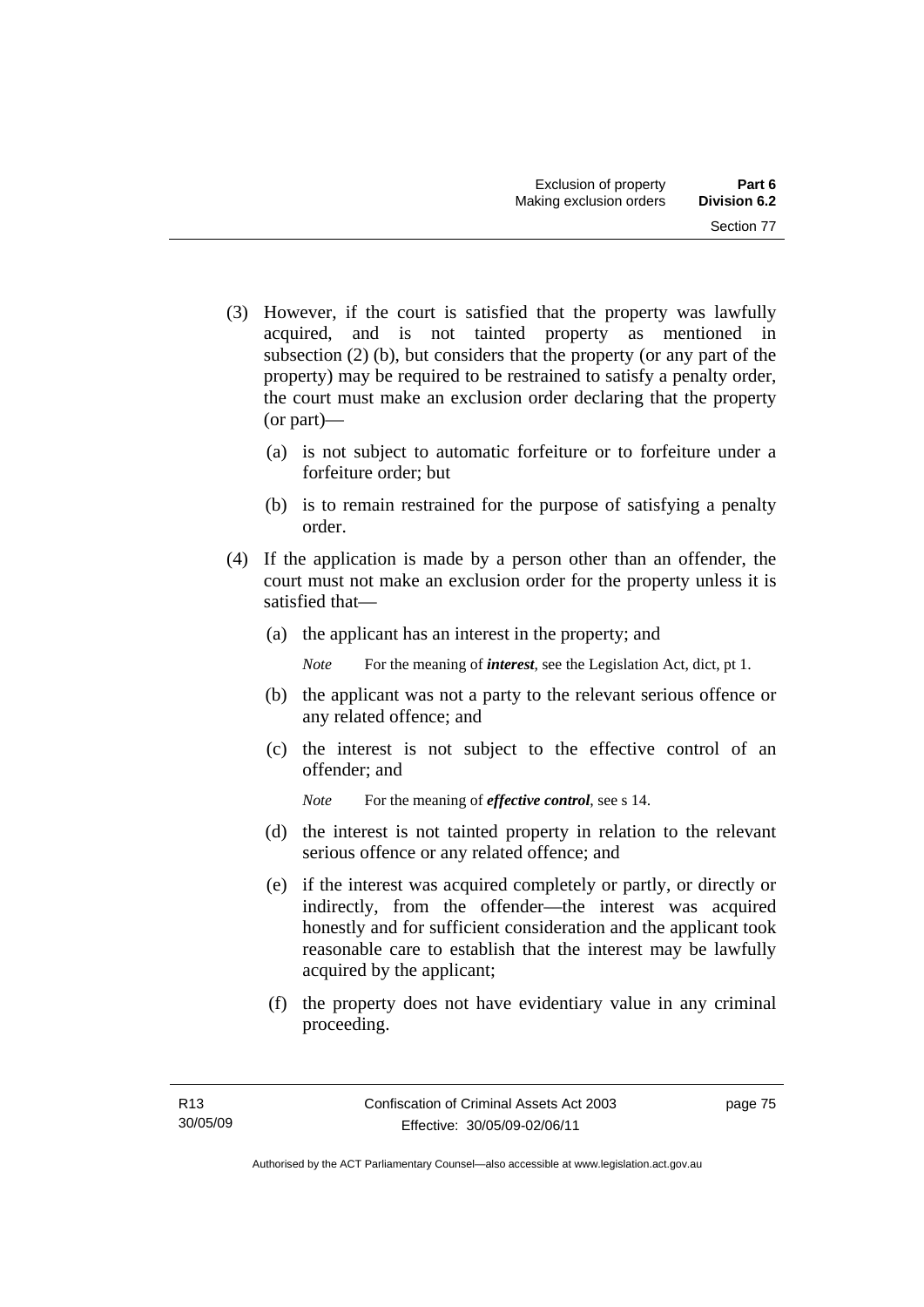| Part 6              | Exclusion of property   |
|---------------------|-------------------------|
| <b>Division 6.2</b> | Making exclusion orders |
| Section 78          |                         |

(5) An exclusion order must state the property to which it applies.

### **78 Making of exclusion orders—unclaimed tainted property**

- (1) This section applies to an application for an exclusion order for unclaimed tainted property if—
	- (a) an unclaimed tainted property restraining order has been applied for in relation to the property; or
	- (b) the property has been restrained under an unclaimed tainted property restraining order (but not forfeited); or
	- (c) the property is subject to automatic forfeiture under division 5.3 (Automatic forfeiture—unclaimed tainted property).
- (2) The court must not make an exclusion order unless the court is satisfied that—
	- (a) the applicant for the exclusion order has an interest in the property; and

*Note* For the meaning of *interest*, see the Legislation Act, dict, pt 1.

- (b) the interest was lawfully acquired by the applicant; and
- (c) the interest is not tainted property in relation to any offence against a territory law, or a law of the Commonwealth, a State, another Territory or a foreign country; and

*Note* For the meaning of *in relation to*, see dict.

- (d) the interest is not required to be restrained to satisfy a penalty order; and
- (e) the property does not have evidentiary value in any criminal proceeding.
- (3) An exclusion order must state the property to which it applies.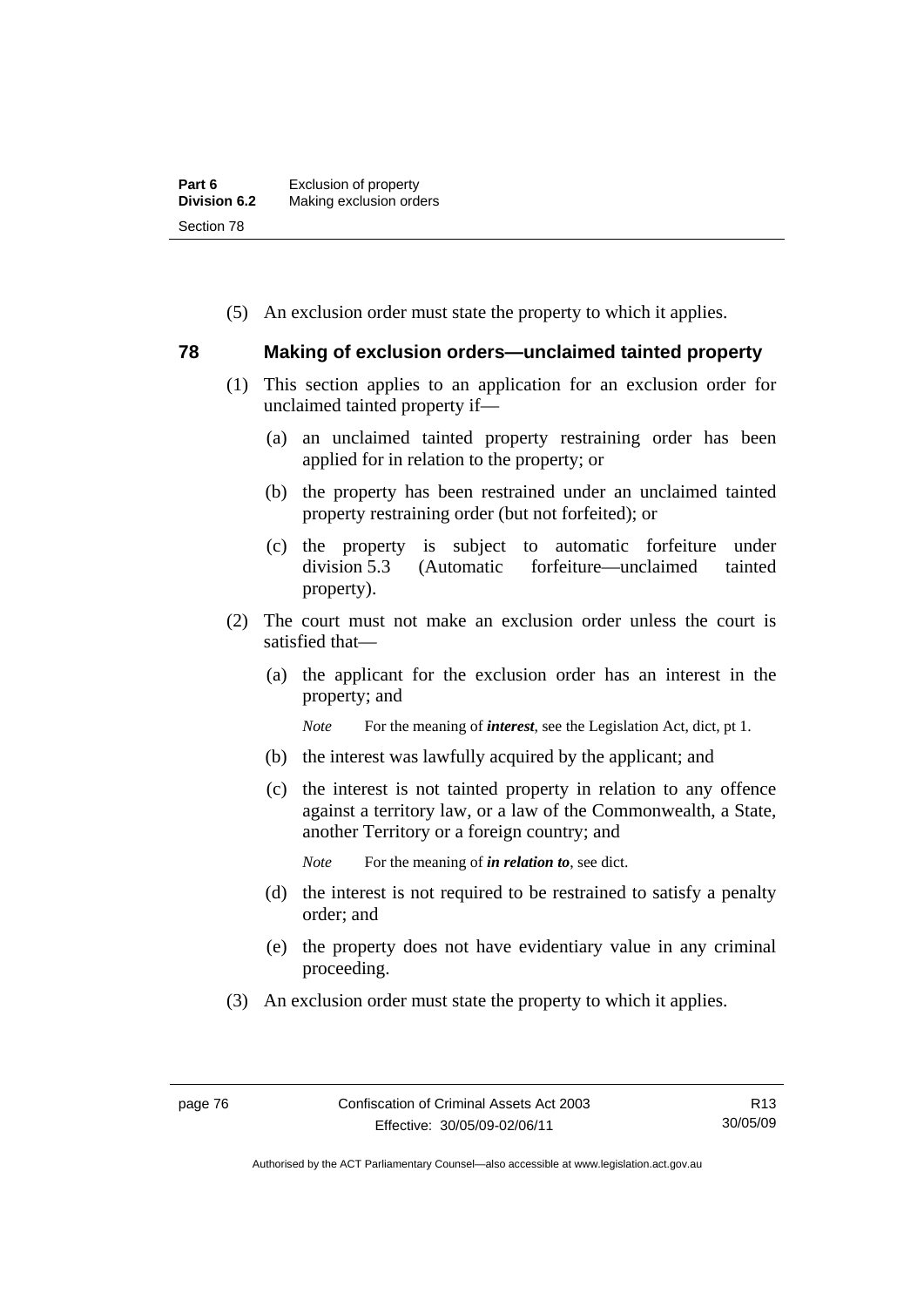# **Part 7** Penalty orders

# **Division 7.1 Benefits**

## **79 Meaning of** *commission* **of serious offence for pt 7**

In this part:

*commission*, of a serious offence, includes the alleged commission of the offence.

## **80 Meaning of** *benefits* **derived by an offender**

In this Act:

*benefits*, derived by an offender from the commission of an offence, means—

- (a) tainted property, except tainted property that was used, or was intended by the offender to be used, in relation to the commission of an offence, and property derived by anyone from that property; or
- (b) artistic profits allowed under section 81 (3) in relation to the offence; or
- (c) any service or other advantage derived by the offender from the commission of the offence.

#### **Example for par (c)**

Mr Tres Adventuresome ran a small wholesale food business before becoming involved in illegal activity. He started to trade in gourmet foods as a cover for the commission of several offences involving the importation of cannabis into Australia. His move into the gourmet food trade could not have been achieved, and the offences could not have been committed, without key contacts (in the legitimate food trade) made by him. Because of the contacts, his legitimate business expanded considerably.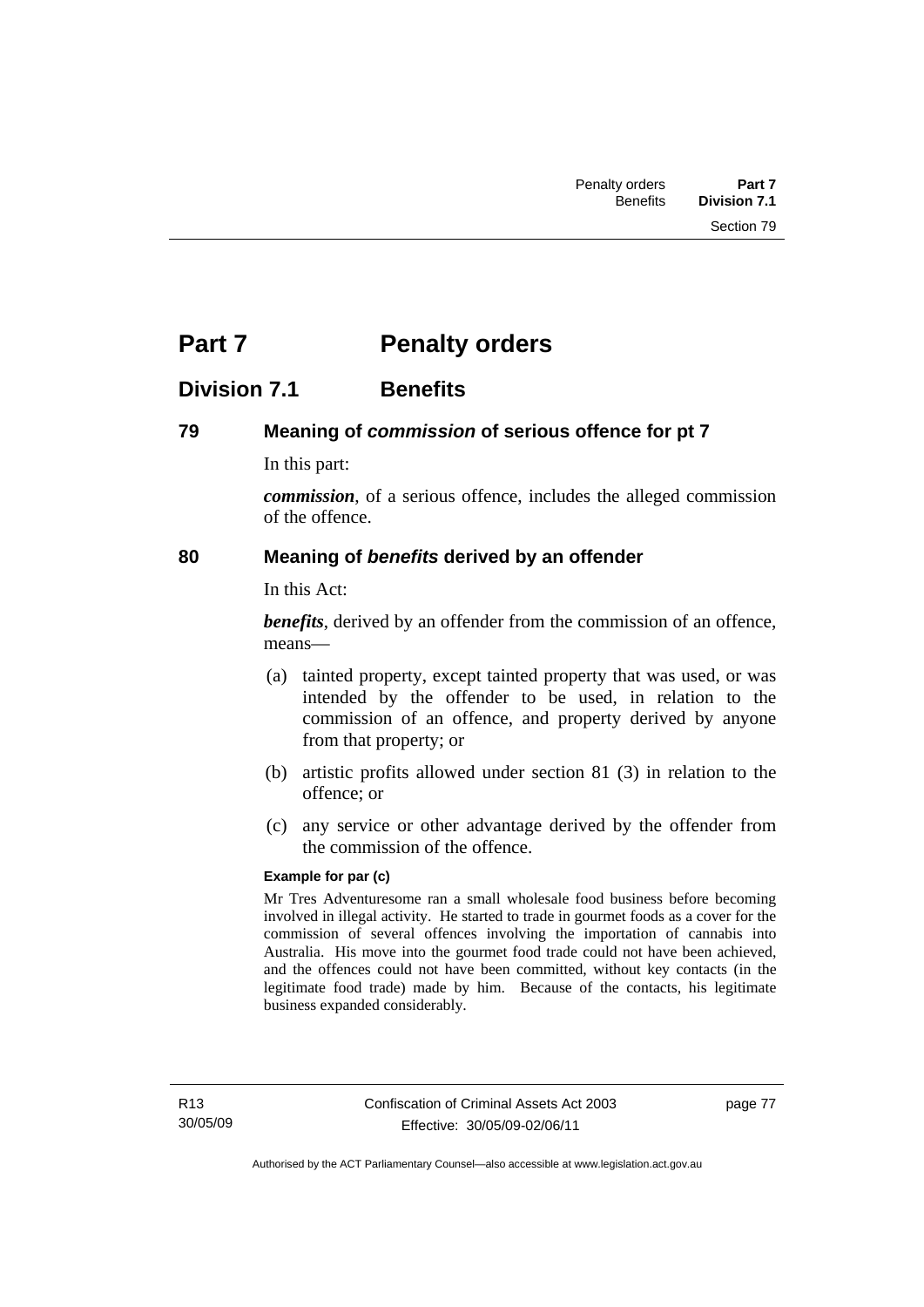| Part 7              | Penalty orders  |
|---------------------|-----------------|
| <b>Division 7.1</b> | <b>Benefits</b> |
| Section 81          |                 |

In the 12 months ending immediately before the commission of the earliest offence, Mr Adventuresome's income from the business was \$50 000. In the 12 months after then, his income from legitimate business activity (unrelated to the offences) was \$200 000. This increase in activity is entirely because of continuing (legitimate) working relationships with those key contacts.

The difference of \$150 000 is the value of a benefit derived from the commission of the offences by Mr Adventuresome because his relationship with the key contacts is an advantage derived by him from their commission.

- *Note 1 Derived* includes obtained because of an understanding or a particular outcome being made known (see s 12).
- *Note* 2 For the assessment of the value of benefits, see div 7.3.
- *Note 3* An example is part of the Act, is not exhaustive and may extend, but does not limit, the meaning of the provision in which it appears (see Legislation Act, s 126 and s 132).

#### **81 Meaning of** *artistic profits*

(1) In this Act:

*artistic profits*, derived by an offender from the commission of an offence, means property, or any service or other advantage, derived from the commercial exploitation of—

- (a) the notoriety of the offender, or someone else involved in the commission of the offence (*another involved person*), that results from the offence; or
- (b) the depiction of the offence or the circumstances surrounding the offence; or
- (c) an expression of the thoughts, opinions or emotions of the offender, or another involved person, about the offence.
- (2) The commercial exploitation may be by any means, including, for example, in—
	- (a) a visual recording (for example, a film, slide, videotape, videodisc or anything else from which a visual image can be produced); or

R13 30/05/09

Authorised by the ACT Parliamentary Counsel—also accessible at www.legislation.act.gov.au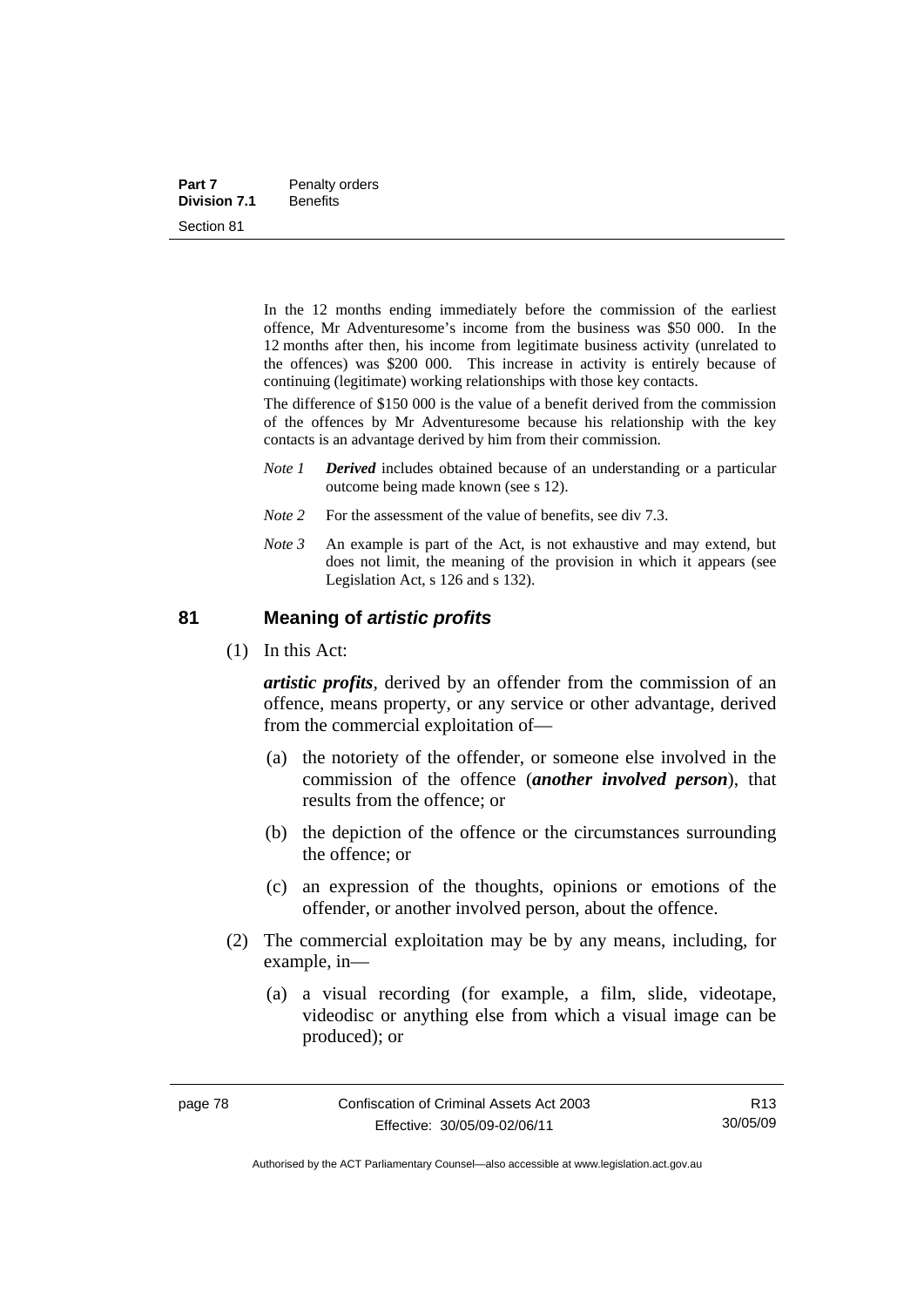- (b) a sound recording (for example, a compact disc, tape, record or anything else from which words or sounds can produced); or
- (c) printed material (for example, a book, newspaper, magazine or any other written or pictorial matter); or
- (d) a radio or television production; or
- (e) live entertainment of any kind (for example, a public presentation or speech).
- *Note* An example is part of the Act, is not exhaustive and may extend, but does not limit, the meaning of the provision in which it appears (see Legislation Act, s 126 and s 132).
- (3) A relevant court must allow artistic profits as benefits for section 80 (b) (Meaning of *benefits* derived by an offender), unless it is satisfied that it would not be in the public interest to do so.
- (4) In deciding whether it would not be in the public interest to allow artistic profits as benefits, the court must have regard to the following matters:
	- (a) the purposes of this Act;
	- (b) whether the commercial exploitation has any general social or educational value;
	- (c) the nature and purposes of the commercial exploitation, including its use for research, educational or rehabilitation purposes;
	- (d) the seriousness of the offence;
	- (e) how long ago the offence was committed.
- (5) Subsection (4) does not limit the matters to which the court may have regard.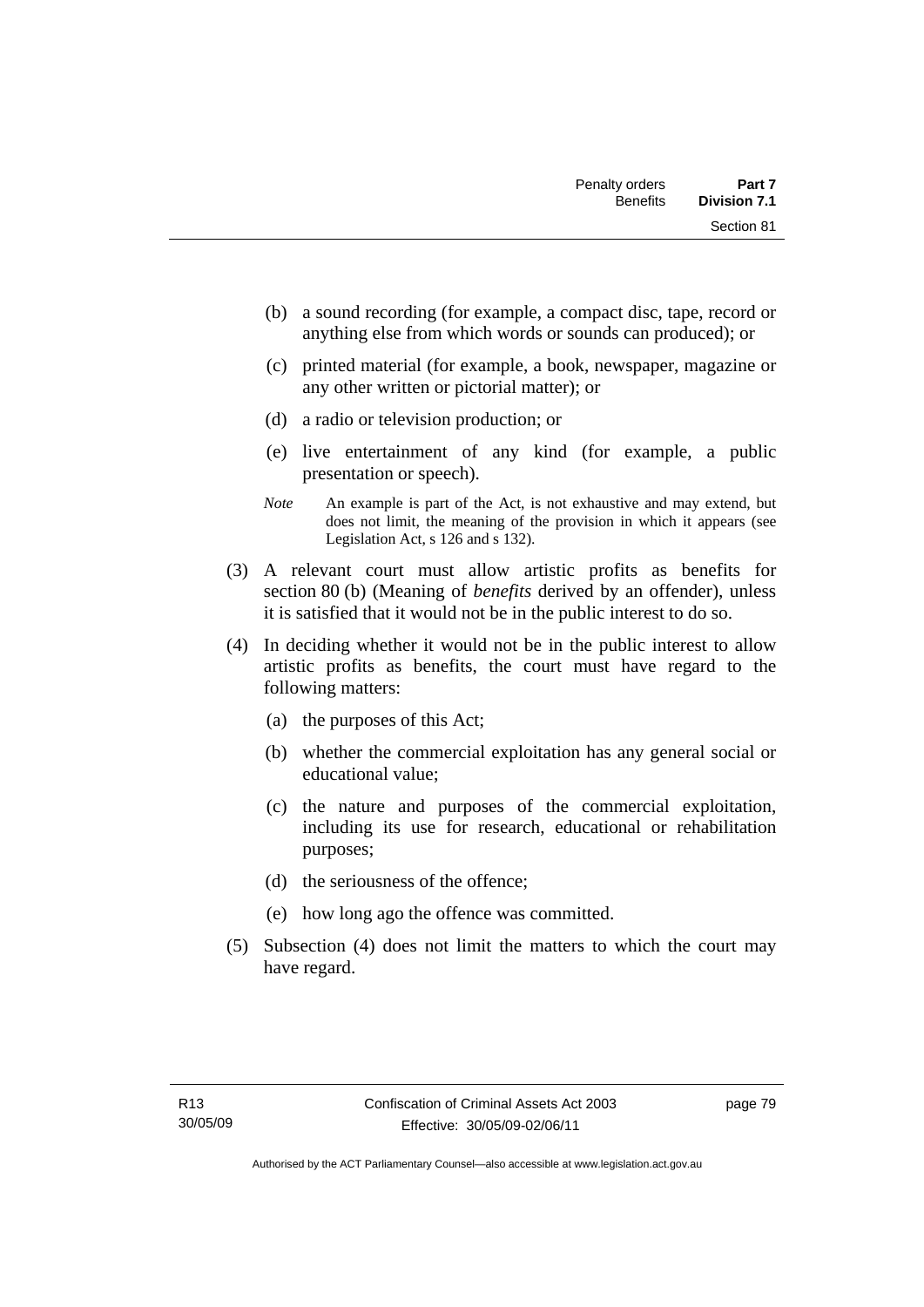**Part 7** Penalty orders **Division 7.2** Making penalty orders Section 82

# **Division 7.2 Making penalty orders**

*Note* For general provisions about a proceeding for a penalty order (which is a confiscation proceeding—see s 236), see pt 14.

#### **82 Meaning of** *penalty order*

In this Act:

*penalty order* means an order under this division for the payment by an offender of the value of benefits derived by an offender from the commission of an offence.

#### **83 Penalty orders—application**

- (1) The DPP may apply to a relevant court for a penalty order in relation to the commission of a relevant offence by an offender.
	- *Note 1 Commission*, of a serious offence, includes the alleged commission of the offence (see s 79).
	- *Note 2 Offender* includes a corporation, see dict.
- (2) The application may be made before or after, or at the same time as, any conviction of the offender for the offence.
- (3) However, if the person has been convicted of the offence, the DPP must make the application within 2 years after the day of the conviction.
	- *Note* The court may allow leave for an application to be made after the time fixed by this section in certain circumstances (see s 246).
- (4) Subsection (3) does not apply to an application for an artistic profits restraining order.

### **84 Penalty orders—offenders convicted of ordinary offences**

 (1) On application under section 83, the relevant court must make an order under this section for the payment by the offender of the value of benefits derived by the offender from the commission of an ordinary offence if satisfied that—

R13 30/05/09

Authorised by the ACT Parliamentary Counsel—also accessible at www.legislation.act.gov.au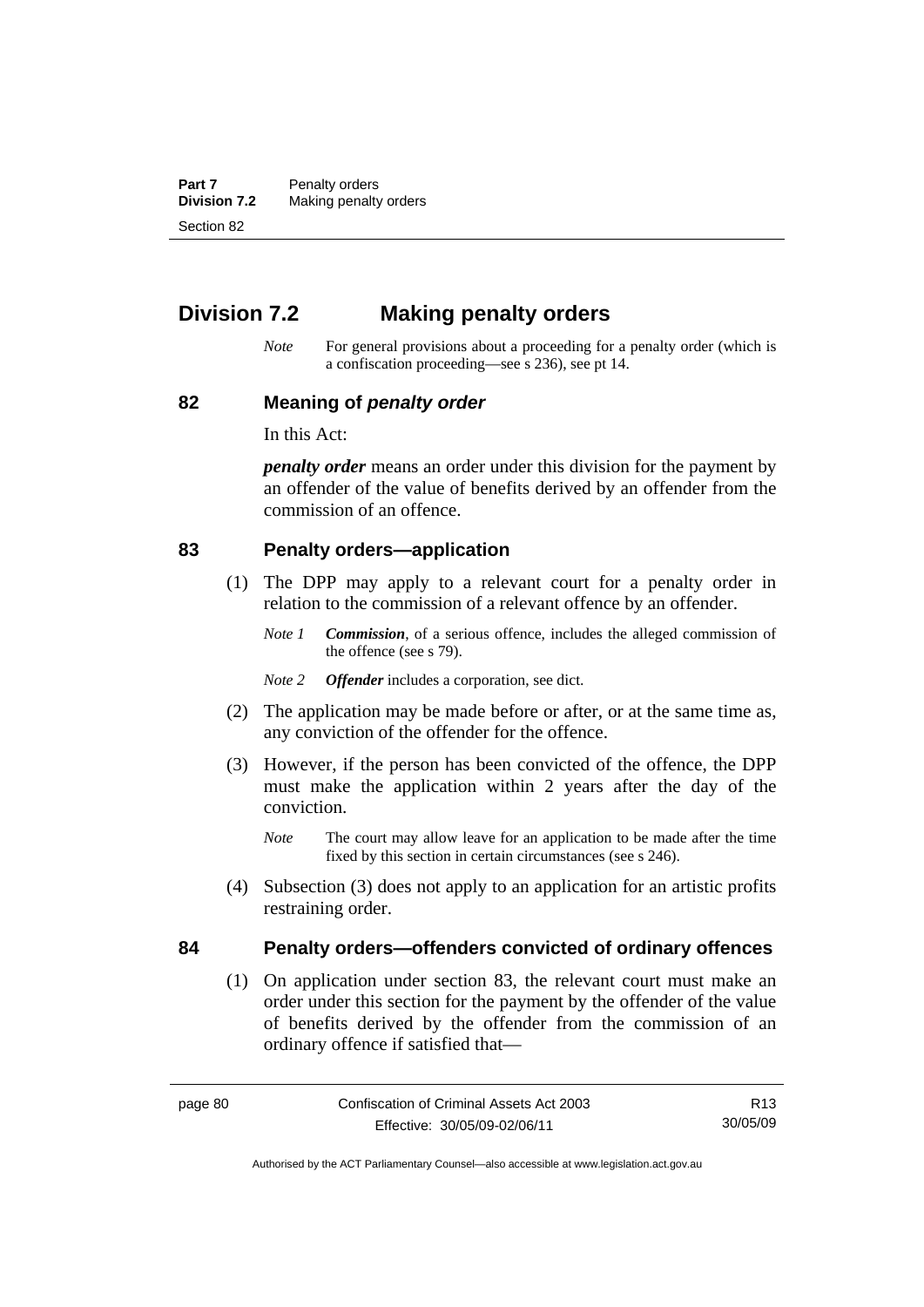- (a) the offender has been convicted of the offence or a related ordinary offence; and
- (b) the offender has not been cleared of the offence of which the offender was convicted.
- (2) To remove any doubt, a relevant court may make an order under this section that relates only to artistic profits.

# **85 Penalty orders—commission of serious offences**

- (1) On application under section 83, the court must make an order under this section for the payment by the offender of the value of benefits derived by the offender from the commission of a serious offence if the court is satisfied on the balance of probabilities—
	- (a) for an application for a penalty order that relates only to artistic profits—that the offender committed a serious offence at any time; and
	- (b) for any other application—that the offender committed a serious offence within the relevant period.
	- *Note 1* For the meaning of *relevant period*, see s (5).
	- *Note* 2 The court must be satisfied on the balance of probabilities about the commission of the offence because confiscation proceedings are civil, not criminal (see s 237).
- (2) To remove any doubt, if the relevant court is satisfied that the offender committed a serious offence within the relevant period, the court must not refuse to make a penalty order only because it is not satisfied—
	- (a) that a particular serious offence was committed by the offender within the relevant period; or
	- (b) that the offence was committed on any particular day or time within the relevant period.

page 81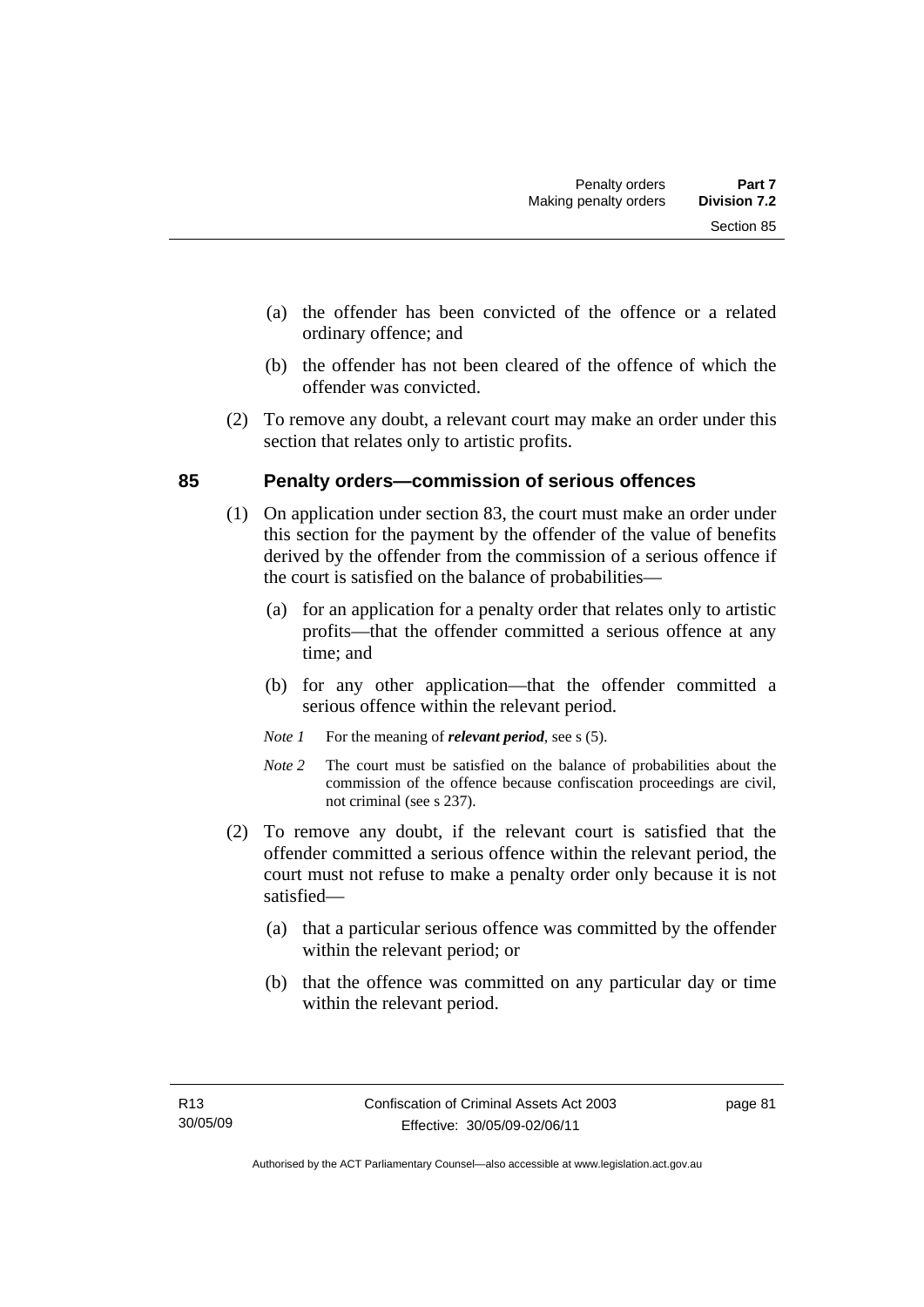- (3) Also, to remove any doubt, the relevant court must not refuse to make a penalty order in relation to the serious offence only because—
	- (a) an indictment has not been presented against the offender for the offence; or
	- (b) the offender has not been convicted of the offence; or
	- (c) the offender has been cleared of the offence, including being cleared after having been convicted of the offence; or
	- (d) a doubt is raised about whether the offender committed the offence.
	- *Note Indictment* is defined in the Legislation Act, dict, pt 1 as including an information. (See also that Act, dict, pt 1, def *present*.)
- (4) Further, to remove any doubt, the relevant court must not refuse to make a penalty order only because—
	- (a) a relevant court had previously made a penalty order under this section in relation to the offender for the same serious offence (or a related offence); and
	- (b) the order had later ended because the offender was cleared of the offence.
	- *Note* The earlier penalty order would have ended when the offender was cleared (see s 98 (a)).
- (5) In this section:

#### *relevant period* means—

- (a) if a restraining order is in force over any property in relation to the serious offence—
	- (i) 6 years before the day the application to restrain the property was made; or
	- (ii) if an extended period for making the restraining order application was allowed under section 246 (Confiscation

R13 30/05/09

Authorised by the ACT Parliamentary Counsel—also accessible at www.legislation.act.gov.au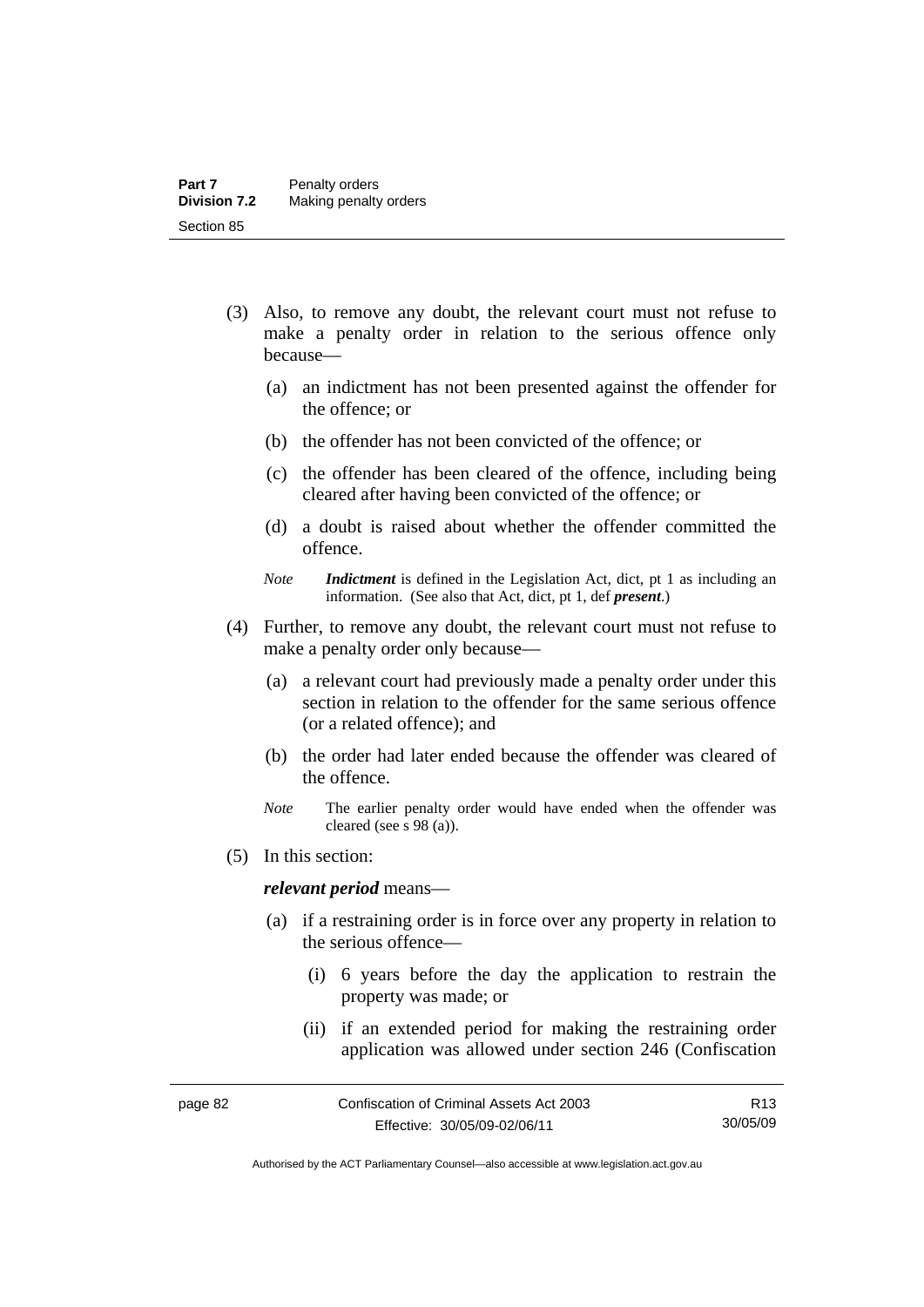proceedings—time extensions for applications)—the total of the 6-year period and the extended period; or

- (b) if a restraining order is not in force over any property in relation to the serious offence—
	- (i) 6 years before the day the application for the penalty order was made; or
	- (ii) if an extended period for making the penalty order application was allowed under section 246—the total of the 6-year period and the extended period.

### **86 Penalty orders—amount of penalty**

- (1) In making a penalty order in relation to an offence, the court must—
	- (a) assess under division 7.3 (Value of benefits) the value of any benefits (the *assessed value*) derived by the offender from the commission of the offence and any related offence; and
	- (b) order the offender to pay the Territory the amount worked out under subsection (2).
- (2) The amount payable under the penalty order is the assessed value less any amount by which the assessed value is reduced under subsection  $(3)$ .
- (3) The assessed value in relation to the offence or any related offence may be reduced if the court is satisfied that it is just and equitable that the assessed value should be reduced by any of the following amounts:
	- (a) the value of property subject to forfeiture under this Act or a corresponding law;

*Note* For the meaning of *subject to forfeiture*, see s 73.

 (b) the value of property forfeited under this Act or a corresponding law;

page 83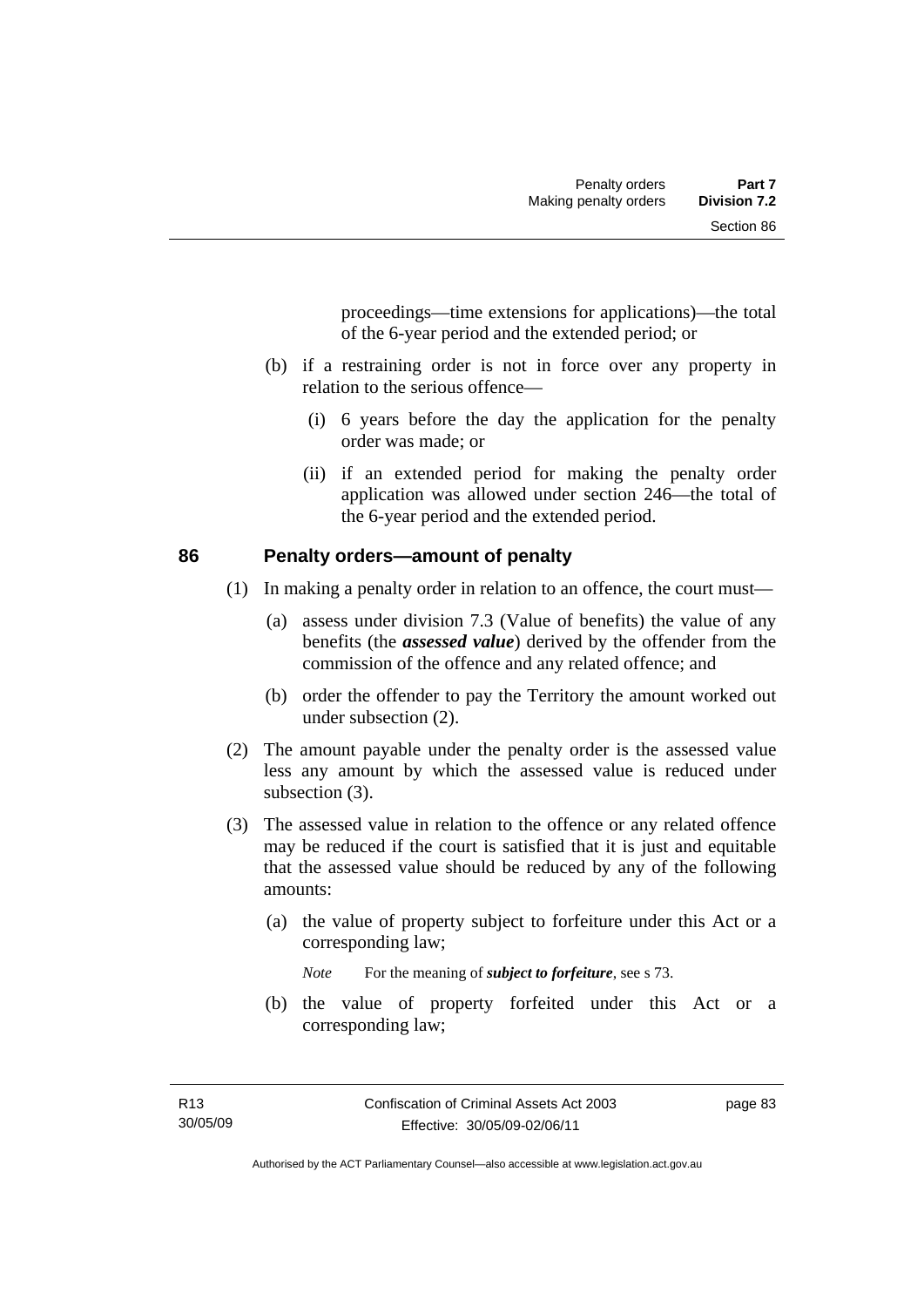- (c) the amount of any other penalty order, or any other financial penalty (however described) under a corresponding law;
- (d) any amount payable by the offender under a reparation order under the *Crimes (Sentencing) Act 2005*, or any corresponding order made under the law of the Commonwealth, a State or another Territory;
	- *Note* A reparation order under the *Crimes Act 1900*, s 350 (repealed) is taken to be a reparation order under the *Crimes (Sentencing) Act 2005* (see that Act, s 142).
- (e) any amount payable by the offender for restitution, compensation or damages, other than any fine imposed by a court;
- (f) any amount of tax payable under a law of the Territory, the Commonwealth, a State, another Territory or a foreign country in relation to the benefits.

### **87 Penalty orders—contents**

- (1) A penalty order must state—
	- (a) the amount of the penalty payable under the order; and
	- (b) the person by whom the penalty is payable.
- (2) A failure by a relevant court to comply with this section does not invalidate the penalty order or any action by anyone to satisfy the penalty order.

# **88 Penalty orders—enforceable as judgment debt**

The amount ordered to be paid by a relevant court under a penalty order is a judgment debt owing to the Territory.

*Note* Any restrained property is automatically charged with the amount of the penalty order, and may be sold to satisfy the order (see div 7.4).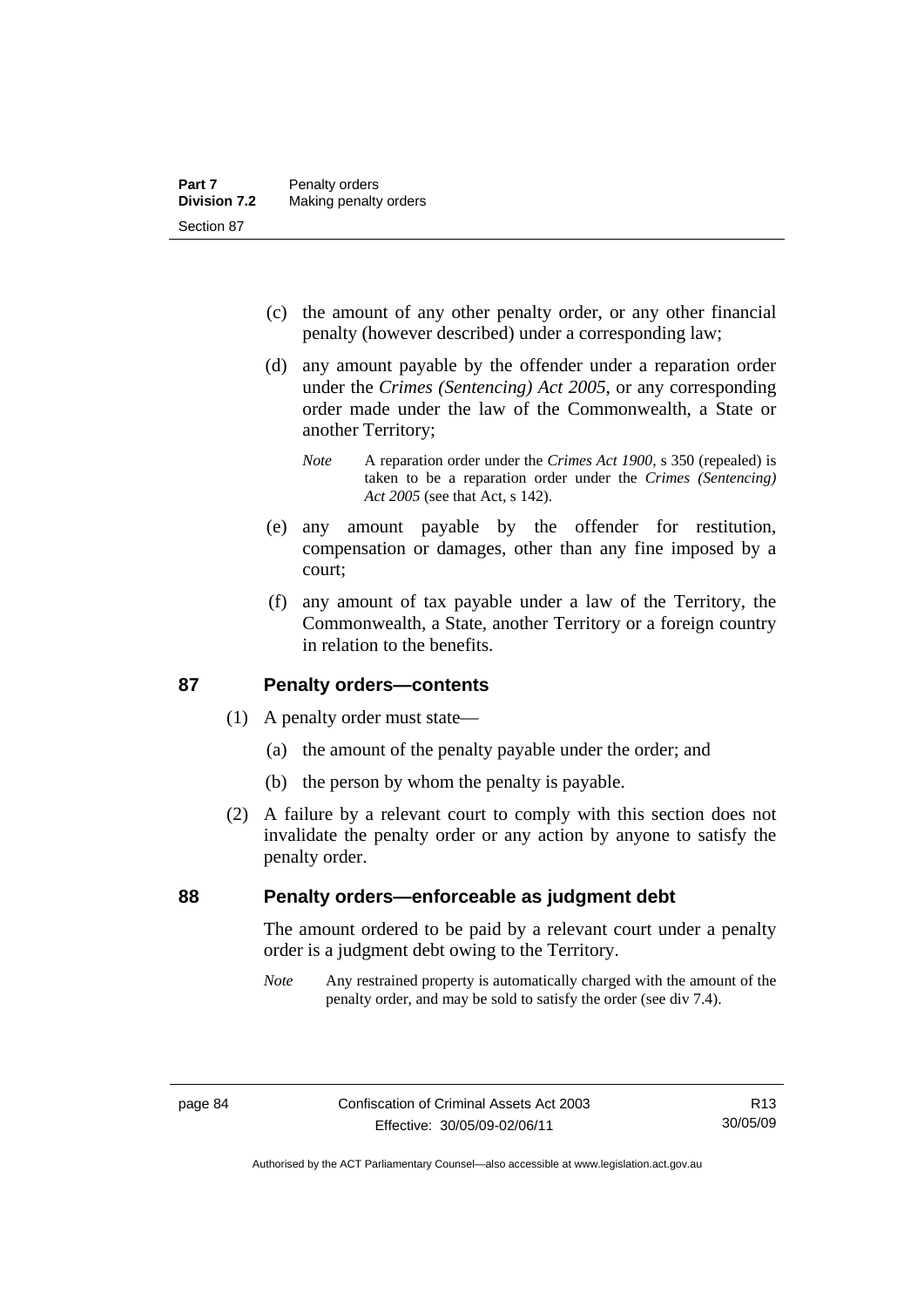# **89 Penalty orders—variation for reassessed value of benefits**

On application by the person by whom the penalty under a penalty order is payable or the DPP, a relevant court may make an order varying the order to reflect the value of the relevant benefits as reassessed at the time the varying order is made.

#### **Examples**

- 1 The amount of the penalty order is reduced by the value of forfeited property (see s 86 (3) (b)). The order for the forfeiture is overturned by a court in a later proceeding. The relevant court may vary the penalty order to increase the amount of the penalty order by the value of the forfeited property.
- 2 The amount of the penalty order is reduced by an amount of tax payable by the offender in relation to a benefit (see s  $86$  (3) (f)). The amount of tax is reduced on a review by the commissioner of taxation. The relevant court may vary the penalty order to increase the amount of the penalty order by the reduced amount of tax.
- 3 If, in example 2, the amount of the tax payable had been increased on review, the court may vary the penalty order to reduce the amount of the penalty order by the amount of the increased tax.
- *Note* An example is part of the Act, is not exhaustive and may extend, but does not limit, the meaning of the provision in which it appears (see Legislation Act, s 126 and s 132).

# **Division 7.3 Value of benefits**

# **90 Meaning of** *narcotic substance* **and** *property* **for div 7.3**

In this division:

*narcotic substance*—see the *Customs Act 1901* (Cwlth), section 4, and includes anything prescribed by regulation for this definition.

*property*, of an offender, includes—

(a) property subject to the effective control of the offender; and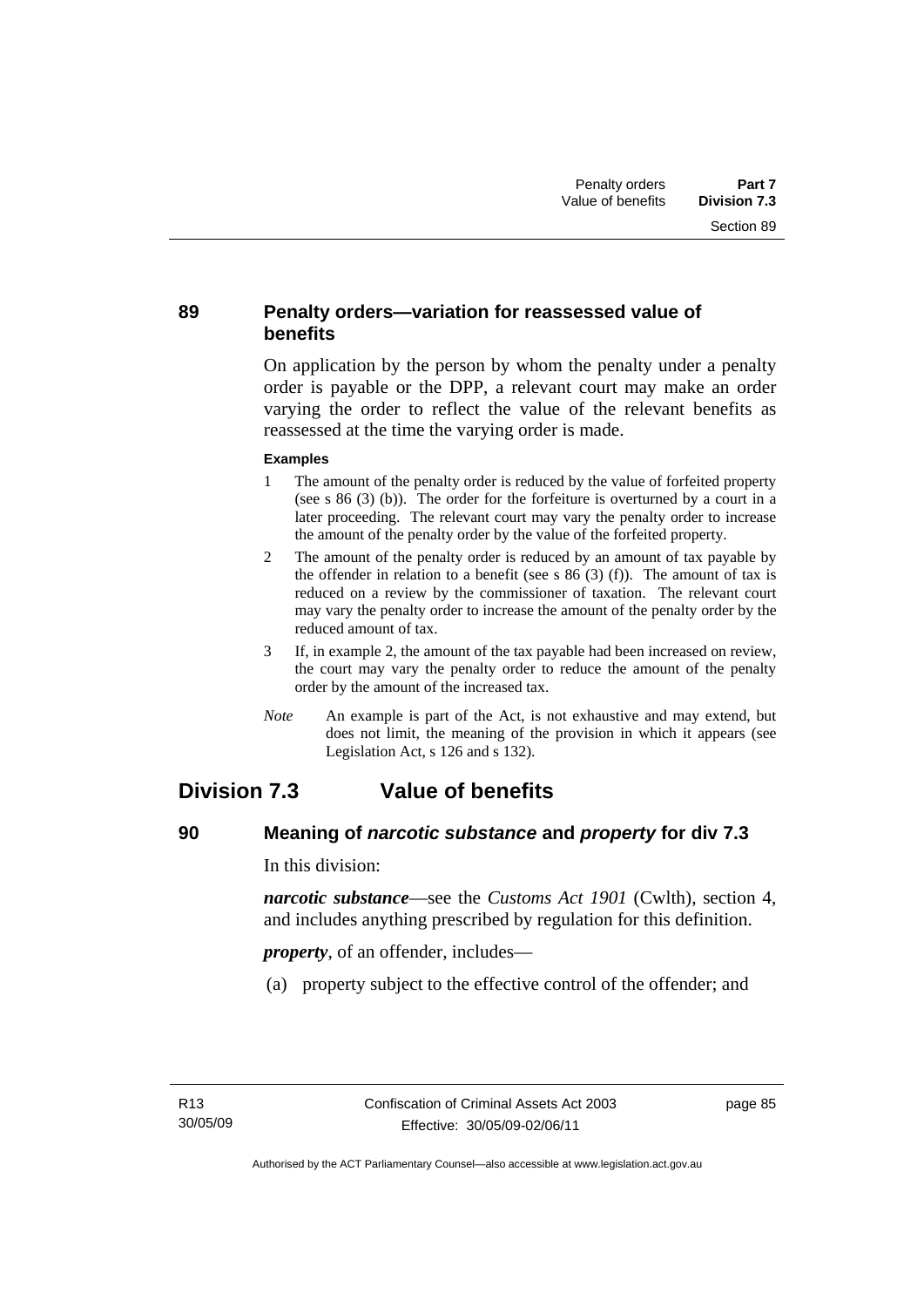- (b) property that, immediately before it vested in the trustee for the property under the *Bankruptcy Act 1966* (Cwlth), was the offender's property.
- *Note* For the meaning of *effective control*, see s 14.

## **91 Presumed value of benefits—ordinary offence**

- (1) This section applies to the assessment of the value of benefits derived by an offender from the commission of an ordinary offence (or ordinary offences).
- (2) The value of the benefits derived by the offender from the commission of the offence (or offences) is—
	- (a) if evidence is given about any increase in value of the offender's property since immediately before the offence (or the earliest offence) was committed—taken to be not less than the amount of the greatest increase in value of which evidence is given; and
	- (b) in any case—taken to include the value of any narcotic substance to which the offence (or offences) relates.

#### **Example for par (a)**

An offender has committed an ordinary offence. Just before beginning to commit the offence, the value of the offender's property was \$50 000. Two months after the offence began to be committed, the value of the offender's property was \$150 000. At the time of the application for the penalty order, however, the offender's property was only worth \$75 000.

The 'greatest increase' in the total value of the offender's property since immediately before the offence was committed is \$100 000 (\$150 000 minus \$50 000).

- *Note 1* An example is part of the Act, is not exhaustive and may extend, but does not limit, the meaning of the provision in which it appears (see Legislation Act, s 126 and s 132).
- *Note 2* For the valuation of narcotic substances, see s 93 (3) and (4).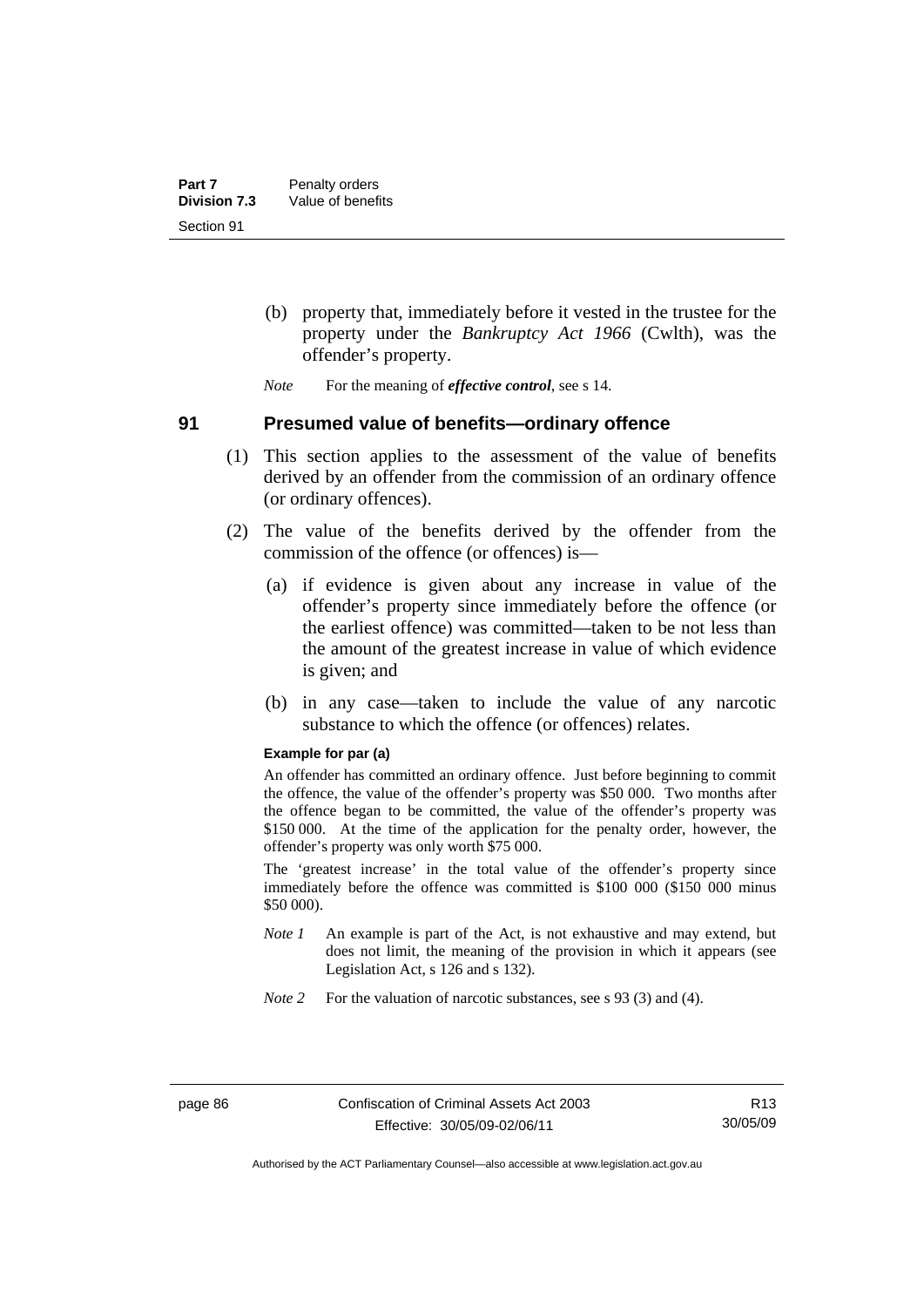- (3) However, the value of the benefits is taken not to include any part (or all) of the increase in value if the offender satisfies the court that the part (or all) of the increase was from either—
	- (a) property that—
		- (i) was lawfully acquired by the offender; and
		- (ii) is not tainted property in relation to any offence against a territory law, or a law of the Commonwealth, a State, another Territory or a foreign country; or
	- (b) benefits that were lawfully acquired by the offender.

*Note* For the meaning of *in relation to*, see dict.

 (4) This section does not apply in relation to a penalty order relating only to artistic profits.

## **92 Presumed value of benefits—serious offence**

 (1) This section applies to the assessment of the value of benefits derived by an offender from the commission of a serious offence (or serious offences).

- (2) The value of the benefits derived from the offence (or offences) is taken to include the following:
	- (a) the value of all of the offender's property on the day the application was made;
	- (b) the value of any other property held by the offender within the shorter of the following periods:
		- (i) between the day the offence (or the earliest offence) was committed and the day the application was made;
		- (ii) 6 years immediately before the day the application was made;

page 87

*Note Commission*, of a serious offence, includes the alleged commission of the offence (see s 79).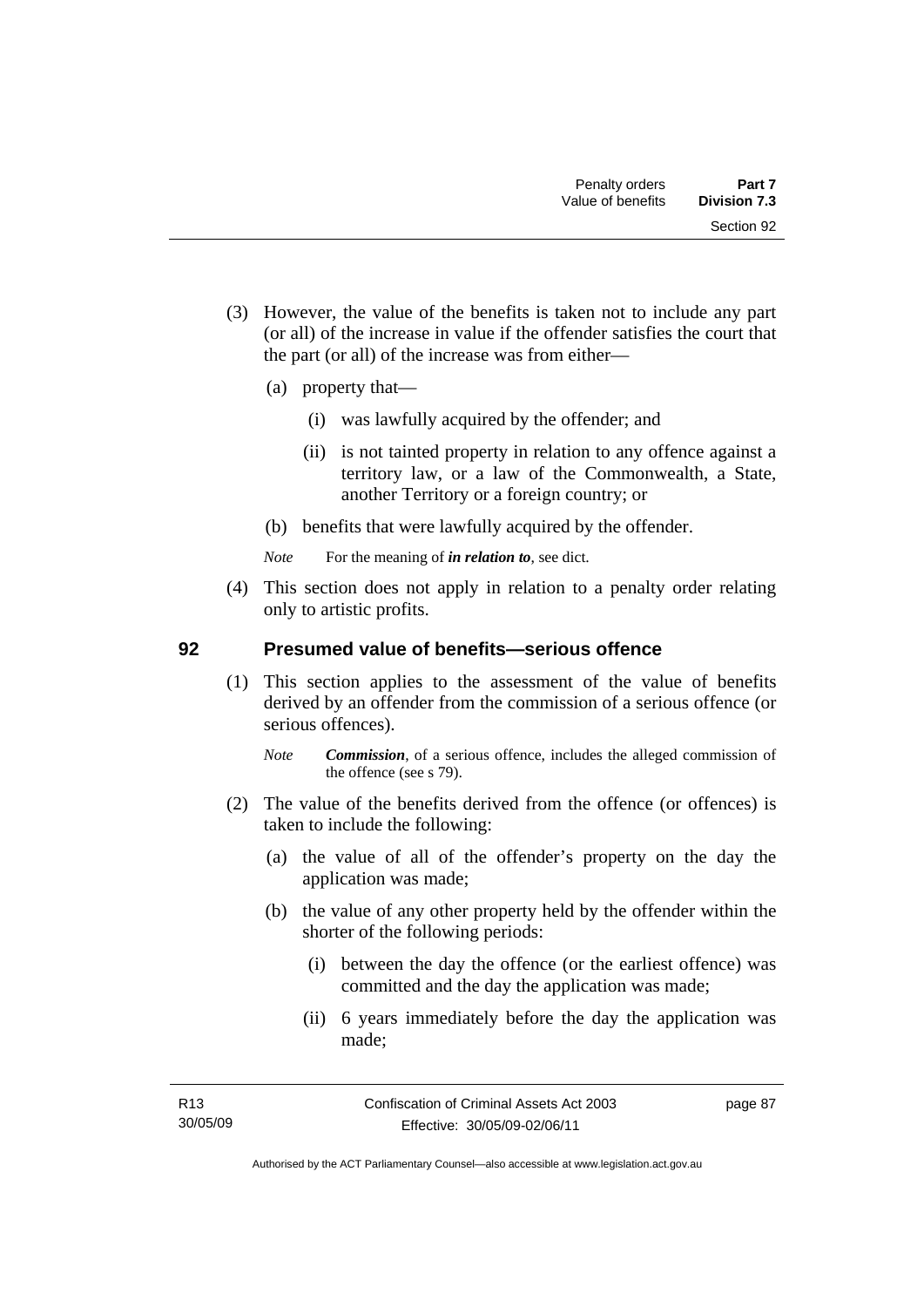(c) the value of any narcotic substance to which the offence (or offences) relate;

*Note* For the valuation of narcotic substances, see s 93 (3) and (4).

- (d) all of the person's expenditure during the relevant period under paragraph (b) (other than expenditure to the extent that it resulted in the acquisition of property mentioned in paragraph (a) or (b)).
- (3) However, subsection (2) does not apply to particular property if the offender satisfies the court that the property—
	- (a) was lawfully acquired by the offender; and
	- (b) is not tainted property in relation to any offence against a territory law, or a law of the Commonwealth, a State, another Territory or a foreign country.
	- *Note* For the meaning of *in relation to*, see dict.
- (4) Also, subsection (2) does not apply to particular expenditure if the offender satisfies the court that the expenditure—
	- (a) was derived from property or benefits lawfully acquired by the offender; and
	- (b) the property from which the expenditure was derived is not tainted property in relation to any offence against a territory law, or a law of the Commonwealth, a State, another Territory or a foreign country.
- (5) For subsection (2) (b) (i), if a serious offence was committed over more than 1 day, the reference in the subparagraph to the day the offence was committed is a reference to the day the offence was begun to be committed.
- (6) This section does not apply in relation to a penalty order relating only to artistic profits.

Authorised by the ACT Parliamentary Counsel—also accessible at www.legislation.act.gov.au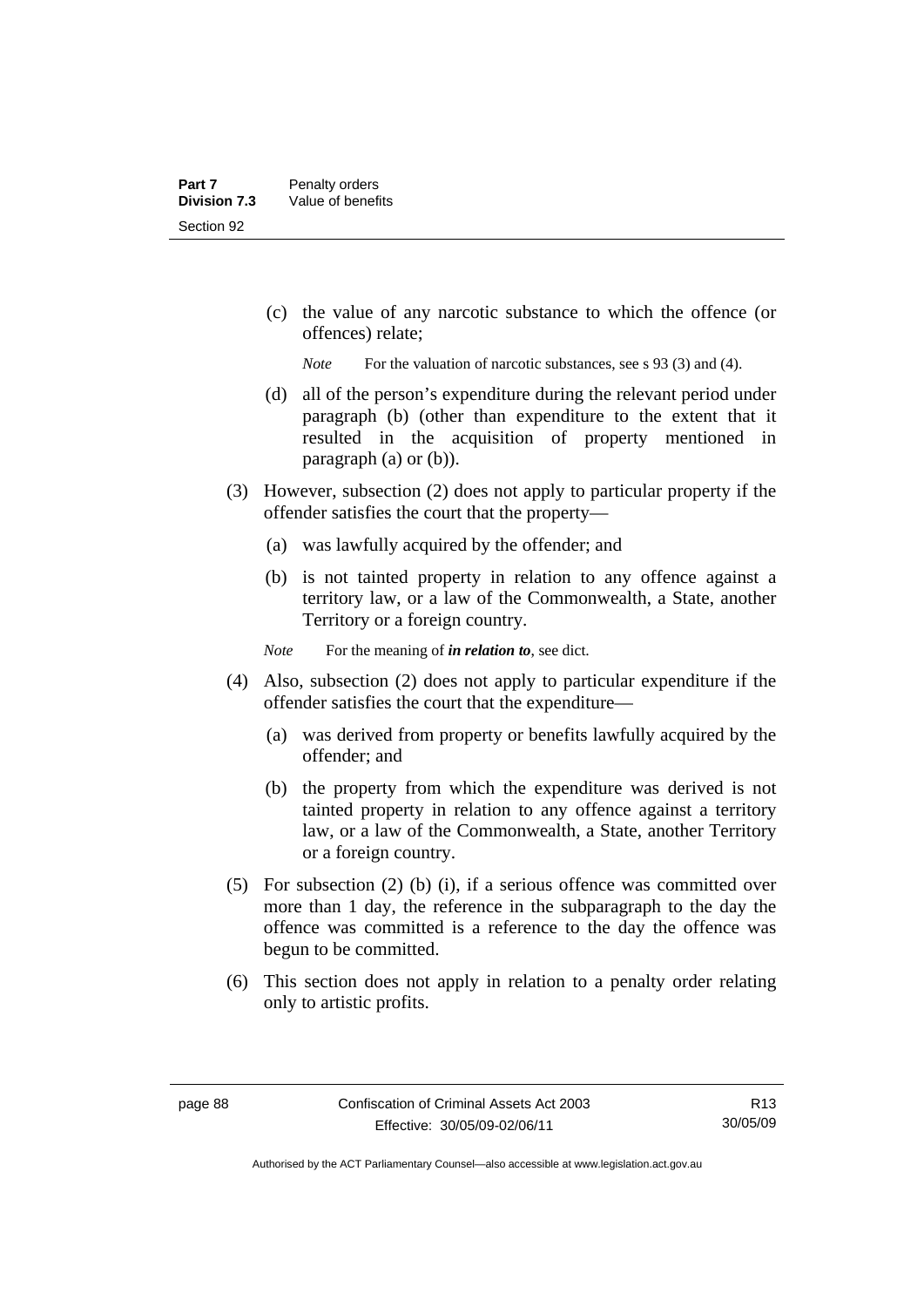#### **93 Value of benefits—relevant matters**

 (1) In assessing the value of a benefit derived from the commission of an offence and any related offences, the relevant court may have regard to any relevant matters.

#### **Examples of relevant matters**

- 1 an increase in the income or profits of the offender in comparable periods before and after the offence was committed (see s 80, example for par (c))
- 2 an increase in the value of property held by the offender because of the benefit, taking into account any relevant variation in the purchasing power of money
- 3 the value of the offender's property before, during and after the commission of the offence
- 4 the income and expenditure of the offender before, during and after the commission of the offence
- 5 the part of the benefit derived from the commission of the offence and the part derived from other sources
- *Note* An example is part of the Act, is not exhaustive and may extend, but does not limit, the meaning of the provision in which it appears (see Legislation Act, s 126 and s 132).
- (2) The court must assess the value of a benefit by reference to the highest value the benefit has had since the commission of the offence or a related offence, unless the court is satisfied that the benefit should be valued differently having regard to the purposes of this Act.

#### **Examples**

- 1 An offender derives a benefit worth \$10 000 from the commission of an offence. If the benefit had been derived at the time of valuation for a penalty order proceeding 2 years later, the benefit would have been worth \$11 000 (because of inflation). The court may assess the value of the benefit as \$11 000 rather than \$10 000.
- 2 The offence to which benefits relate is an ordinary offence. However, the offender later committed a related offence that was a serious offence. The court may have regard to the highest value of the benefits since the commission of the ordinary offence.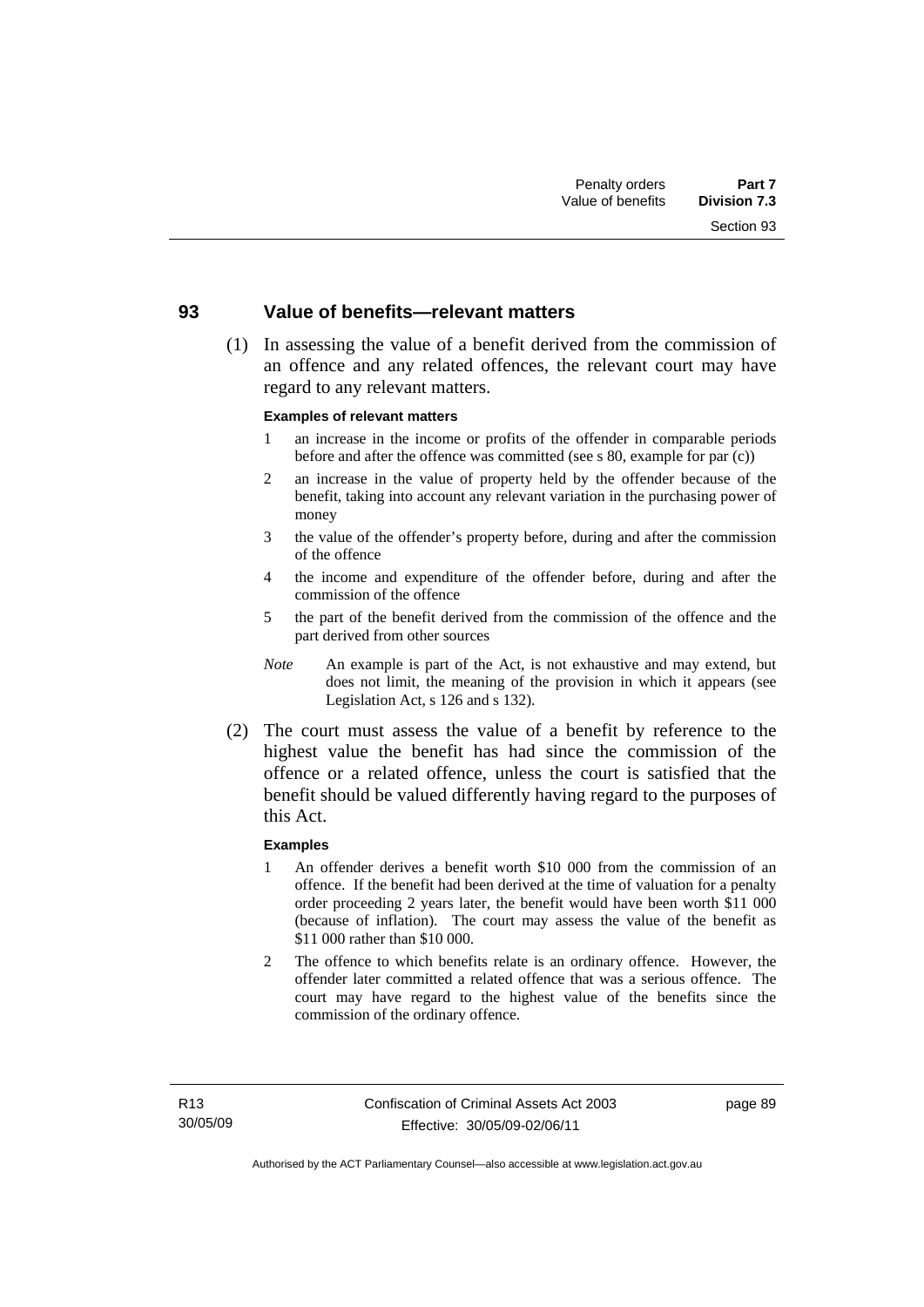- (3) At the hearing of an application for a penalty order, a law enforcement officer who is experienced in the investigation of narcotic offences may testify, to the best of the officer's information, knowledge and belief—
	- (a) in relation to the amount that was the market value of a narcotic substance at a particular time or during a particular period; or
	- (b) in relation to the amount, or the range of amounts, ordinarily paid at a particular time or during a particular period, for the doing of anything in relation to a narcotic substance.
- (4) The law enforcement officer's testimony under subsection (3)—
	- (a) is admissible at the hearing despite any rule of law or practice about hearsay evidence; and
	- (b) is prima facie evidence of the matters testified.
- (5) In this section:

*law enforcement officer* means—

- (a) a police officer; or
- (b) an officer of Customs under the *Customs Act 1901* (Cwlth).

# **Division 7.4 Satisfaction of penalty order**

# **94 Creation of penalty charge over restrained property**

- (1) This section applies if, in relation to an offence—
	- (a) a restraining order is made; and
	- (b) a penalty order is made.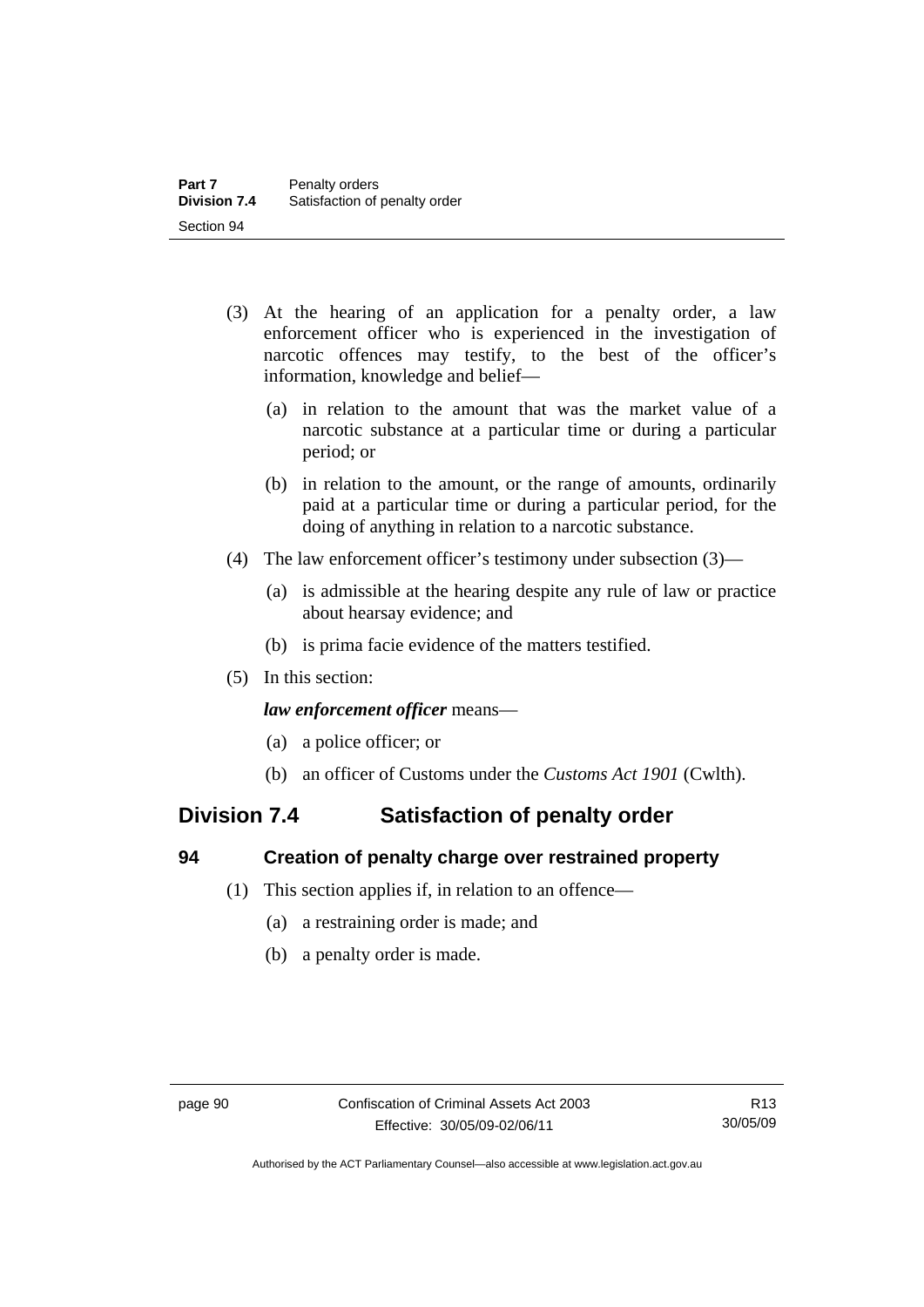- (2) On the making of the later of the orders, all of the restrained property is automatically charged to secure the payment to the Territory of the amount of the penalty order.
	- *Note 1* An interstate penalty charge is taken to be a penalty charge under this Act (see s 139).
	- *Note* If the penalty charge is over restrained property that may be recorded in a statutory property register, details of the restraining order may be recorded in the register under s 50.
- (3) If the restraining order is varied after the penalty order is made to add more property, the additional property is also automatically charged to secure payment to the Territory of the amount of the penalty order.
- (4) A charge on property created by this section (a *penalty charge*)—
	- (a) is subject to every encumbrance on the property that came into existence before the charge and that would have priority over the charge if this subsection had not been enacted; and
	- (b) has priority over all other encumbrances; and
	- (c) is not affected by any change in the ownership of the property unless the change in ownership ends the penalty charge under section 95 (c) or  $(d)$ .

### **95 When penalty charge over property ends**

A penalty charge over property ends when the earliest of the following events happens:

- (a) the penalty order for which the charge was created ends;
	- *Note* For when a penalty order ends, see s 98. See also the example to this section.
- (b) the restraining order over the property ends;
	- *Note* For when restraining orders end, see div 4.3. See also the example to this section.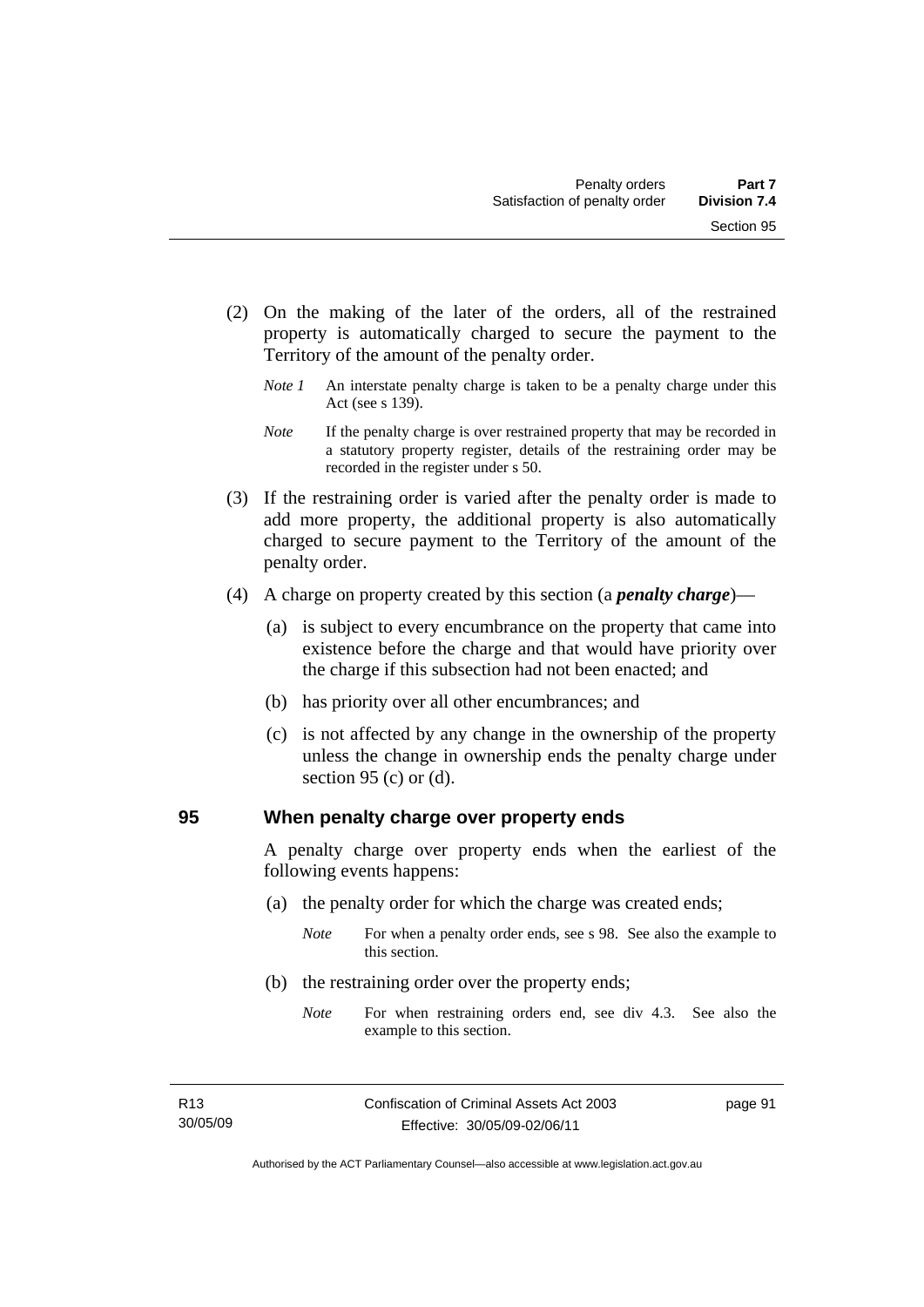- (c) the property is sold, or otherwise disposed of, with the consent of—
	- (i) the relevant court that made the penalty order; or
	- (ii) if a trustee (including the public trustee) controls the property—the trustee;
- (d) the property is sold to a purchaser who—
	- (i) buys the property honestly and for sufficient consideration; and
	- (ii) at the time of the purchase, has no notice of the charge.

#### **Example of end of restraining order and penalty order**

If a penalty order is made in relation to an ordinary offence of which the offender was convicted, both the restraining order and the penalty order end if the conviction is later quashed (see s 47 and s 98).

- *Note 1* If the restraining order over the charged property is registered in a statutory property register, anyone who buys the property is taken to have notice of the charge (see s 50 (3)).
- *Note* 2 An example is part of the Act, is not exhaustive and may extend, but does not limit, the meaning of the provision in which it appears (see Legislation Act, s 126 and s 132).

#### **96 Power to satisfy penalty order**

- (1) A penalty order in relation to an offence authorises the public trustee to satisfy the order out of any property restrained for the offence (including any property that becomes restrained after the order is made).
	- *Note 1* The penalty order may also be enforced as a judgment debt (see s 88).
	- *Note 2* An amount received by the public trustee to satisfy the penalty order must be paid into the confiscated assets trust fund (see s 131).
	- *Note 3* An interstate penalty charge is taken to be a penalty charge under this Act (see s 139).

Authorised by the ACT Parliamentary Counsel—also accessible at www.legislation.act.gov.au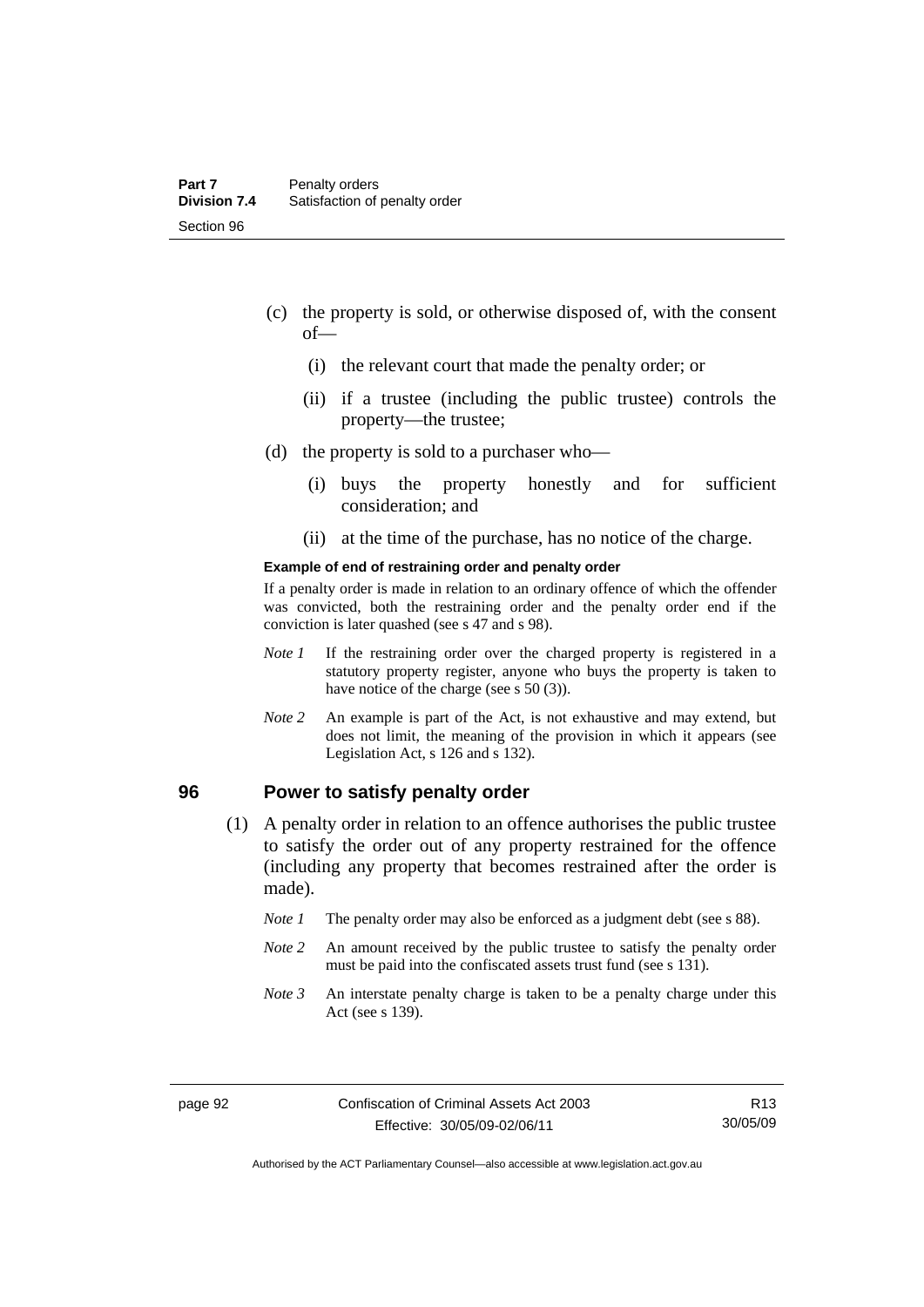- (2) To satisfy the penalty order, the public trustee may sell or otherwise dispose of restrained property that is not money in any way the public trustee considers appropriate.
	- *Note* The money realised by the public trustee from the disposal of property must be paid into the be paid into the confiscated assets trust fund (see s 131 and dict, def *fully satisfied*, par (b)).
- (3) However, the public trustee must not sell or otherwise dispose of restrained property to satisfy the order until—
	- (a) all confiscation proceedings (including forfeiture proceedings) in relation to the property have been finalised; and
	- (b) all proceedings in relation to the offender's conviction for the offence are finalised.
	- *Note 1* For the meaning of *confiscation proceedings*, see s 236.
	- *Note 2* For when confiscation and criminal proceedings are finalised, see s 18.
	- *Note 3* If the offender is acquitted on appeal, the restraining order will end, and the penalty charge ends under s 95.
- (4) The penalty order also authorises the public trustee or anyone else named in the order (an *authorised agent*) to sign any instrument necessary or convenient for the disposal of restrained property.
- (5) An instrument signed by an authorised agent has the same effect as if it were signed by the person who owned the property before it was disposed of.
- 

# **97 Public trustee to repay any amount surplus to satisfying penalty order**

If the amounts paid into the trust fund to satisfy a penalty order are more than is required to fully satisfy the order, the public trustee must pay the surplus amount to the person against whom the order was made.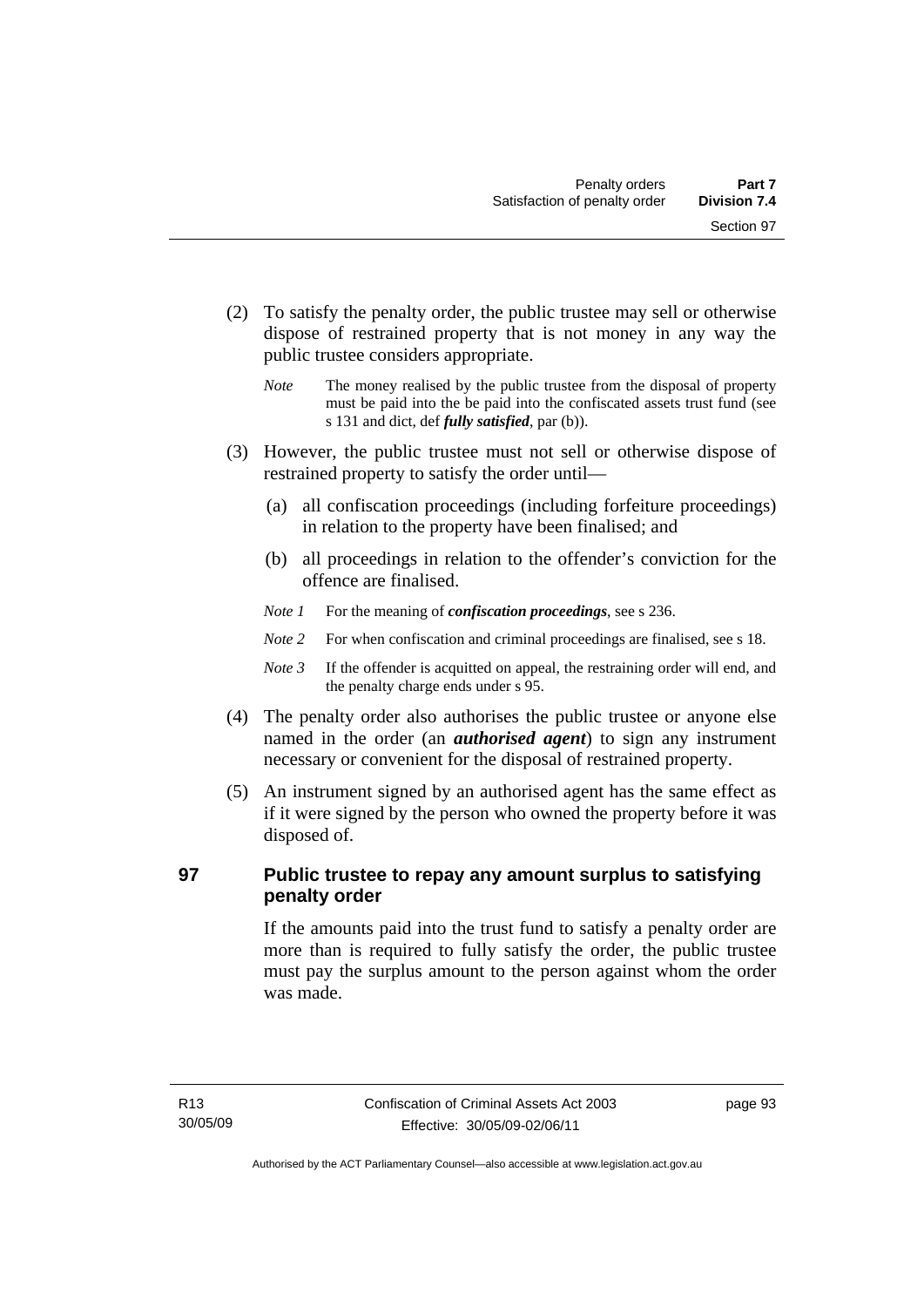**Part 7** Penalty orders<br>**Division 7.5** End of penalty End of penalty orders Section 98

# **Division 7.5 End of penalty orders**

#### **98 When penalty order ends**

A penalty order ends if—

- (a) for a penalty order made under section 84 (Penalty orders offenders convicted of ordinary offences)—the offender is cleared of the offence (or offences) to which the penalty order relates, and all related offences (if any); or
- (b) the order is reversed or set aside on appeal; or
- (c) the order is fully satisfied.
- *Note 1* For the meaning of *fully satisfied*, see dict.
- *Note 2* If the order ends because it was made because of the conviction of the offender for a serious offence, and the offender is cleared, a further penalty order may be made against the offender (see s 85 (4)).

page 94 Confiscation of Criminal Assets Act 2003 Effective: 30/05/09-02/06/11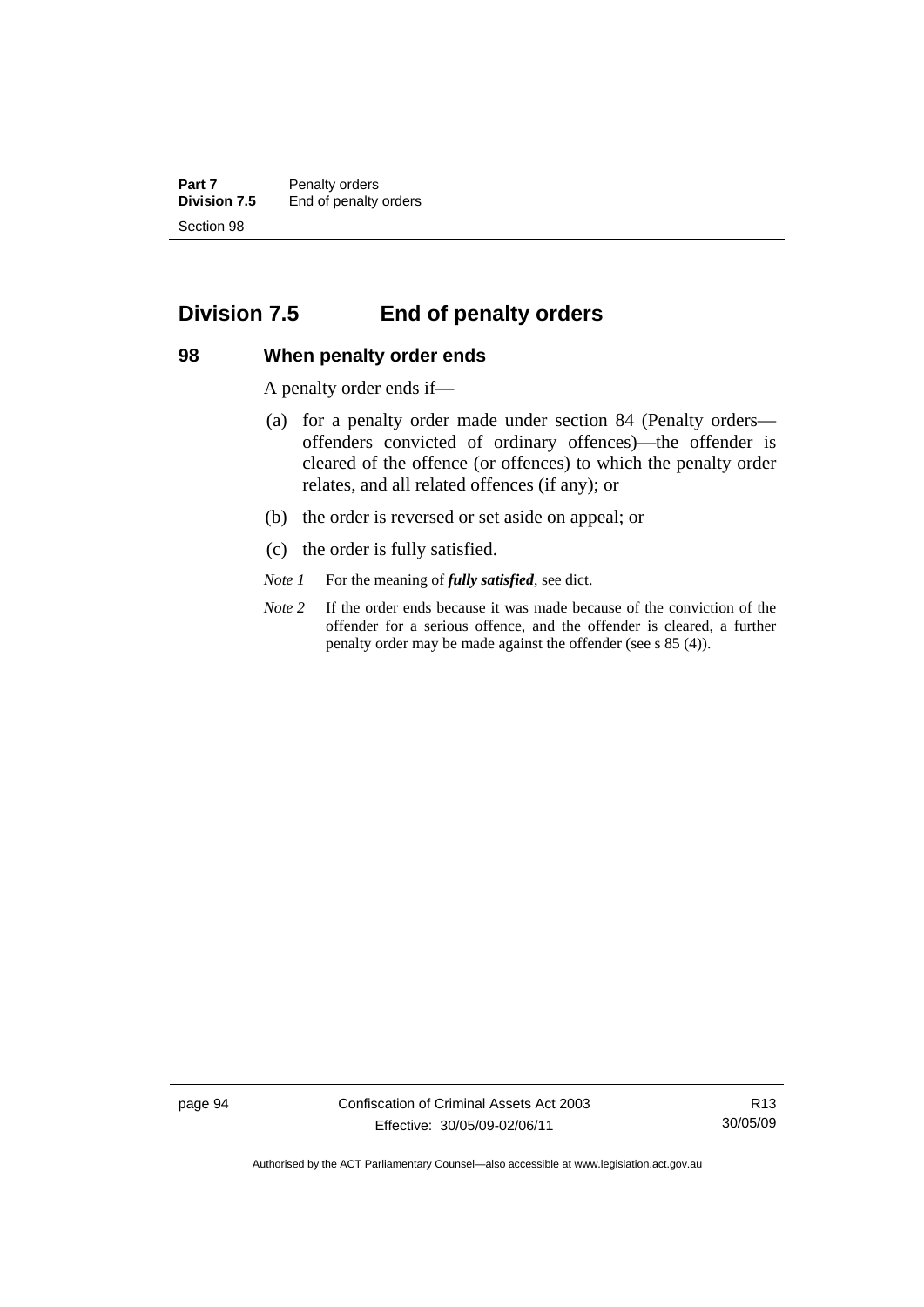# **Part 8 Restrained property**

# **Division 8.1 Management of restrained property by public trustee**

# **99 Application of div 8.1**

This division applies if the public trustee takes control of restrained property under an order under this Act.

- *Note 1* A registered interstate restraining order is taken to be a restraining order under this Act (see s 139).
- *Note 2* A provision of a law that gives an entity (including a person) a function also gives the entity powers necessary and convenient to exercise the function (see Legislation Act, s 196 and dict, pt 1, def *entity*).

## **100 Powers of public trustee to preserve restrained property etc**

 (1) The public trustee may do anything necessary or desirable to preserve the value of the restrained property.

#### **Examples**

- 1 bring or defend any civil proceeding affecting the property
- 2 insure the property
- 3 if the property consists (completely or partly) of securities or investments, realise or otherwise deal with the securities or investments
- 4 if the property is related to a business—
	- (a) employ, or end the employment of, people in the business; and
	- (b) do anything else that is necessary or convenient for carrying on the business on a sound commercial basis
- 5 if the property consists, completely or partly, of shares in a corporation, exercise (to the exclusion of the registered proprietor) the rights attaching to the shares as if the public trustee were the registered holder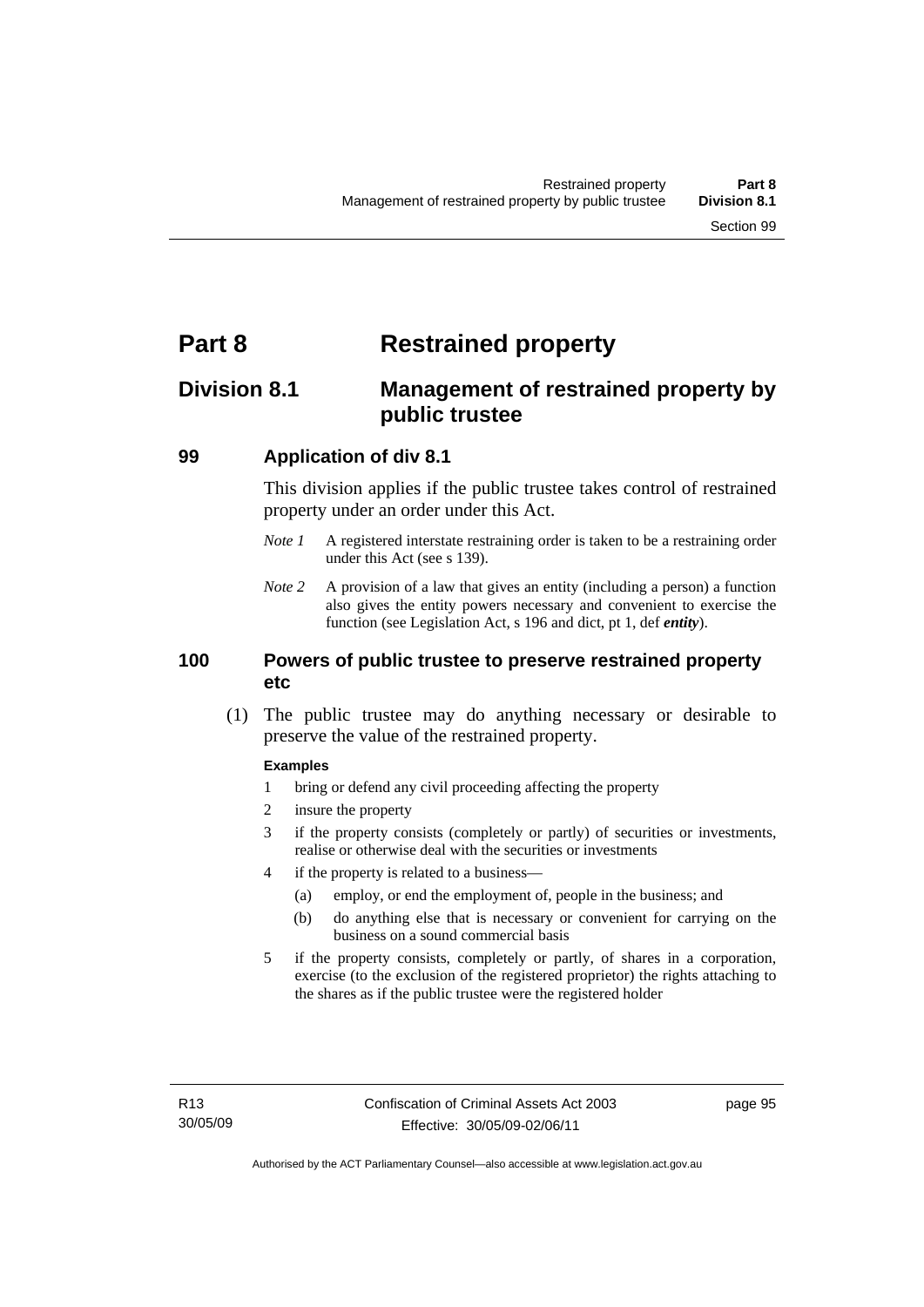- *Note 1* Related powers of the public trustee include making an application to a relevant court for an order about the restrained property (see s 39) and the registration of title to, or charges over, registrable property (see s 50).
- *Note 2* An example is part of the Act, is not exhaustive and may extend, but does not limit, the meaning of the provision in which it appears (see Legislation Act, s 126 and s 132).
- (2) The owner of restrained property commits an offence if—
	- (a) the public trustee asks the owner for the person's tax file number within a stated reasonable time; and
	- (b) the owner fails to give the public trustee the person's tax file number within that time.

Maximum penalty: 50 penalty units, imprisonment for 6 months or both.

(3) An offence against this section is a strict liability offence.

## **101 Sale, modification or destruction of property by public trustee**

- (1) The public trustee may sell restrained property if—
	- (a) the property is deteriorating or substantially losing value or the public trustee considers that the property is likely to deteriorate or substantially lose value; or
	- (b) the public trustee considers that the cost of maintaining the property would be more than the value of the property if the property were forfeited.
- (2) The restraining order that applied to restrained property sold under this section applies to the proceeds of the sale of the property.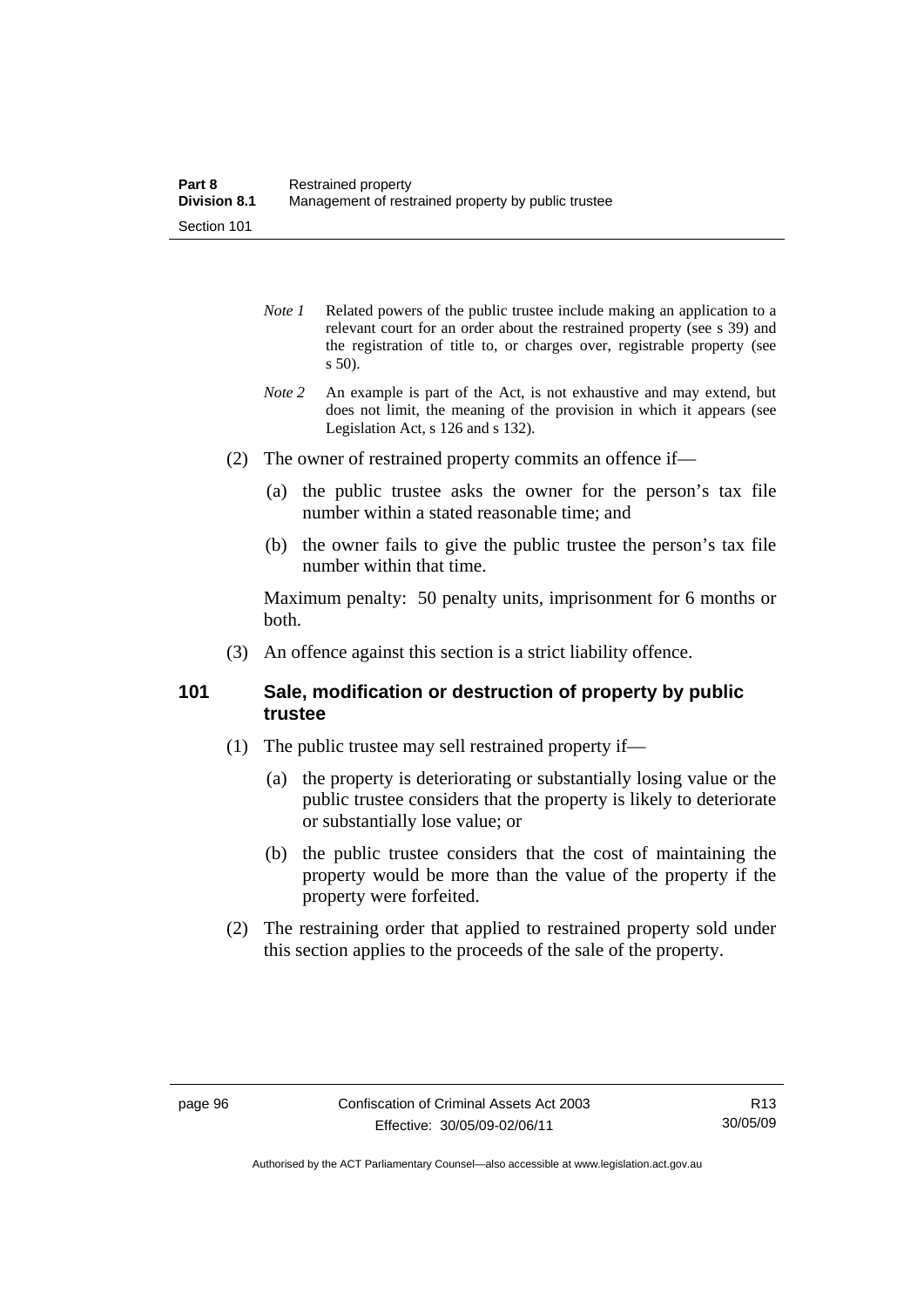(3) The public trustee may modify or destroy restrained property if the public trustee considers it is necessary to do so in the public interest.

#### **Examples of destruction of property in the public interest**

- 1 the restrained property cannot be used legally or the only practical use of the property is for an illegal purpose
- 2 the restrained property is a threat to public health or safety
- *Note* An example is part of the Act, is not exhaustive and may extend, but does not limit, the meaning of the provision in which it appears (see Legislation Act, s 126 and s 132).

#### **102 Notice of sale, modification or destruction of restrained property by public trustee**

- (1) The public trustee must give written notice of a proposed sale, modification or destruction of restrained property under section 101 (the *proposed action*) to—
	- (a) the owner of the property (if known); and
	- (b) anyone else the public trustee believes may have an interest in the property.
	- *Note 1* For how documents may be given, see the Legislation Act, pt 19.5.
	- *Note 2* For the emergency modification or destruction of restrained property, see s 103.
- (2) The notice must state—
	- (a) the proposed action and the property to which it applies; and
	- (b) the date when the proposed action is to be taken (the *date of effect*); and
	- (c) that the proposed action may be taken on or after the date of effect unless a relevant court orders the public trustee not to take the proposed action.
- (3) The notice may, but need not, provide an opportunity for the person to make representations why the proposed action should not be taken.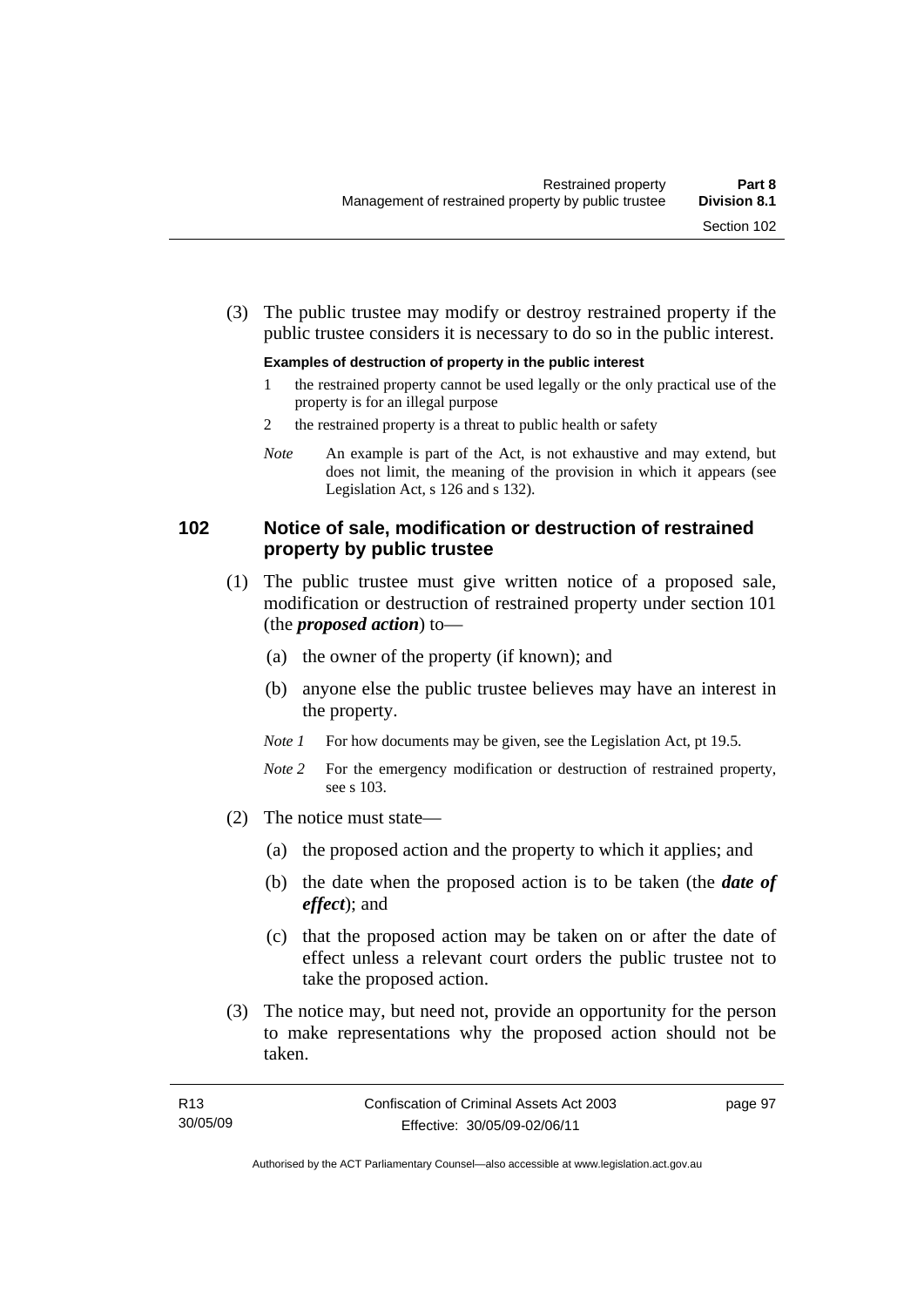(4) The date of effect must not be earlier than 21 days after the day the notice is given to the person.

*Note* For the power to give a reduced period of notice, see s 103.

 (5) The public trustee must not take the proposed action before the date of effect.

#### **103 Emergency modification or destruction of restrained property**

- (1) This section applies if the public trustee considers that restrained property is a serious threat to public health or safety.
- (2) Despite section 102, the public trustee may—
	- (a) give notice to a person under that section with a date of effect less than 21 days after the day the notice is given to the person; or
	- (b) modify or destroy the property without giving notice under that section.
- (3) If the public trustee modifies or destroys the property under subsection (2) (b), the public trustee must, as soon as practicable, give notice of the action taken, and the grounds for the action, to—
	- (a) the owner of the property (if known); and
	- (b) anyone else the public trustee believes may have an interest in the property.

#### **104 Notice details to be included in public trustee's report**

- (1) The public trustee must include details of a notice given under section 102 or section 103 in the public trustee's report under the *Annual Reports (Government Agencies) Act 2004* for—
	- (a) the financial year during which the notice was given; or

*Note* For the power not to give notice of the modification or destruction of property, see s 103.

Authorised by the ACT Parliamentary Counsel—also accessible at www.legislation.act.gov.au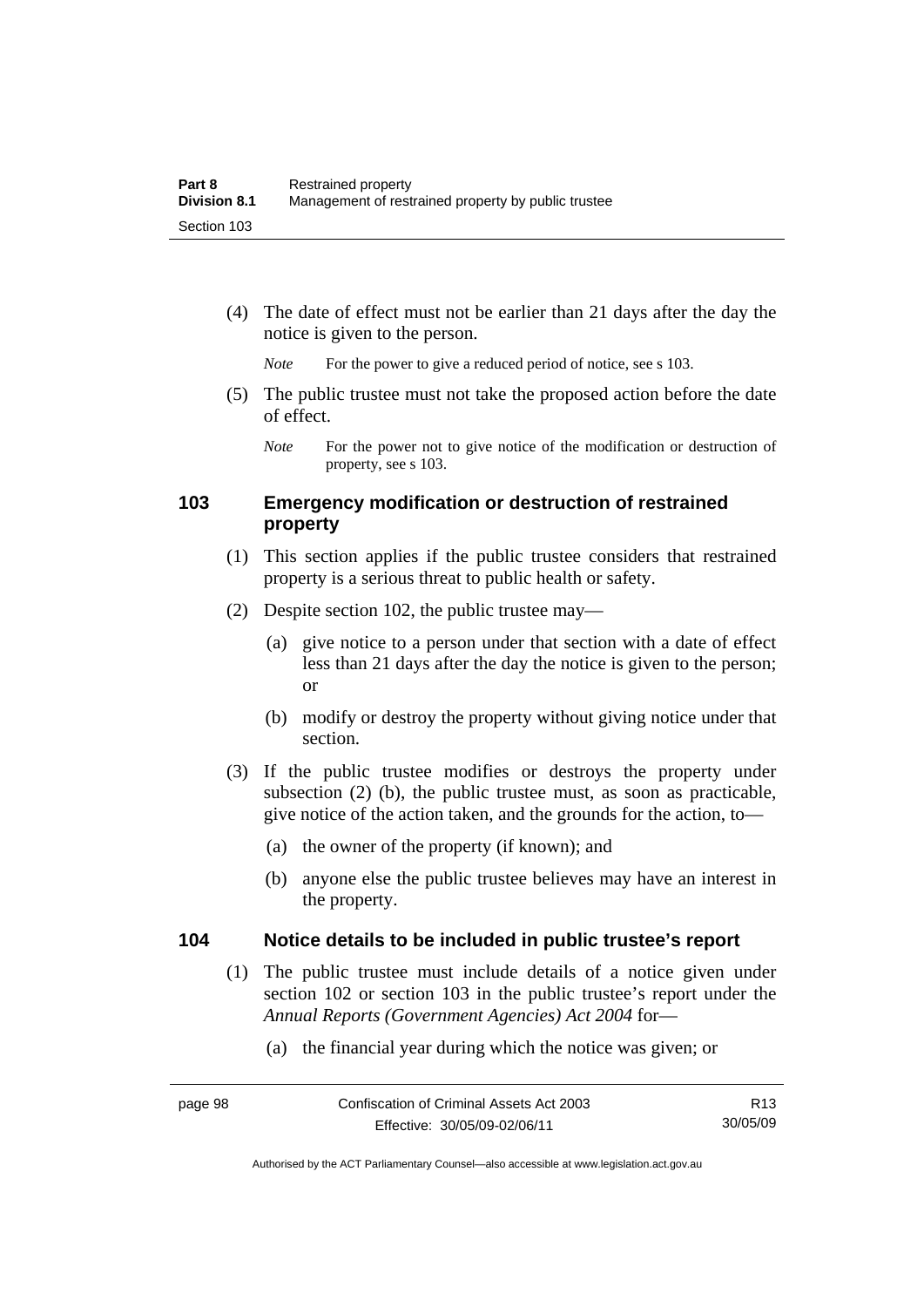- (b) if the chief police officer has, under this section, declared the publication of details of the notice to be prejudicial—the next financial year after the chief police officer revokes the declaration.
- *Note Financial year* has an extended meaning in the *Annual Reports (Government Agencies) Act 2004*.
- (2) Before including details of the notice in a report under subsection (1) (a), the public trustee must consult the chief police officer about whether publication of the details of the notice in the report would be likely to prejudice any police investigation.
- (3) If, in the chief police officer's opinion, the publication of the details of the notice in the report would be likely to prejudice a police investigation, the chief police officer must—
	- (a) declare the publication of the details to be prejudicial; and
	- (b) tell the public trustee, in writing, that the declaration is made.
- (4) If, in the chief police officer's opinion after making a declaration, the publication of details of the notice would no longer be likely to prejudice any police investigation, the chief police officer must—
	- (a) revoke the declaration; and
	- (b) tell the public trustee, in writing, that the declaration is revoked.
- (5) In this section:

*police investigation* includes a contemplated police investigation.

#### **105 Order to stop sale, modification or destruction of restrained property**

 (1) A person may apply to a relevant court for an order stopping the public trustee from selling, modifying or disposing of restrained property under this division.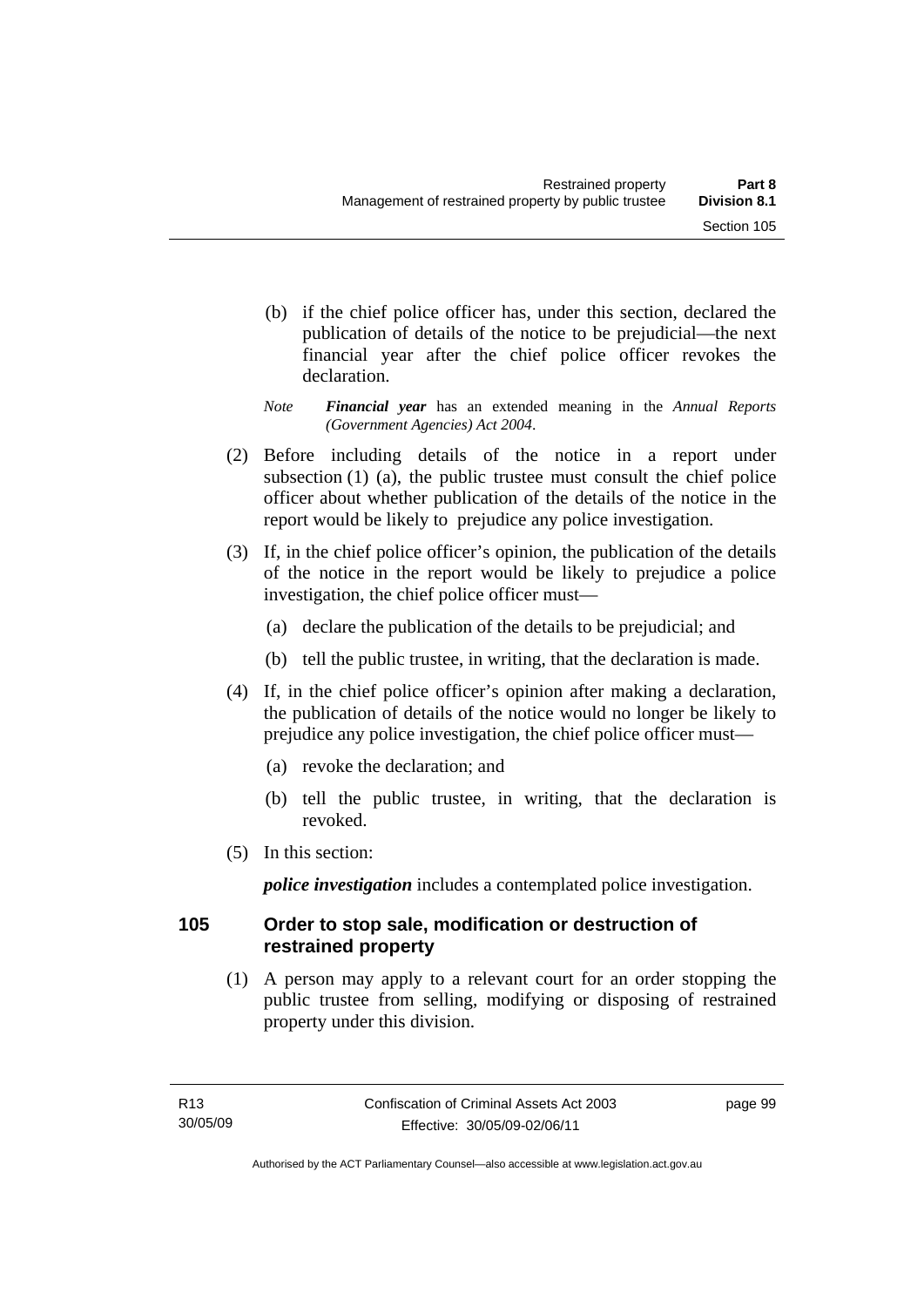- (2) If the person was not given notice of the proposed action by the public trustee, the person may make the application only with the leave of the relevant court and if the person satisfies the court that the person has an interest in the property.
	- *Note* For general provisions about a proceeding for an order under this section (which is a confiscation proceeding—see s 236), see pt 14.
- (3) On an application under this section, the court may make any order about the sale, modification or destruction of the property it considers appropriate.

# **Division 8.2 Joint ownership of restrained property**

#### **106 Effect of death on joint ownership**

- (1) This section applies to property that is jointly owned if any of the owners die while the property (including any interest in the property) is subject to a restraining order.
	- *Note* A registered interstate restraining order is taken to be a restraining order under this Act (see s 139).
- (2) If the property was held by the dead person as a joint tenant, the person's death does not vest the person's interest in the property in the surviving joint owner.
- (3) If the property was held by the dead person as a tenant in common, the dead person's interest must not be transferred to anyone else because of the person's death.

#### **Examples of prohibited transfers**

The dead person's interest must not be transferred to an executor or administrator, or to a beneficiary under the dead person's will or under intestacy.

*Note* An example is part of the Act, is not exhaustive and may extend, but does not limit, the meaning of the provision in which it appears (see Legislation Act, s 126 and s 132).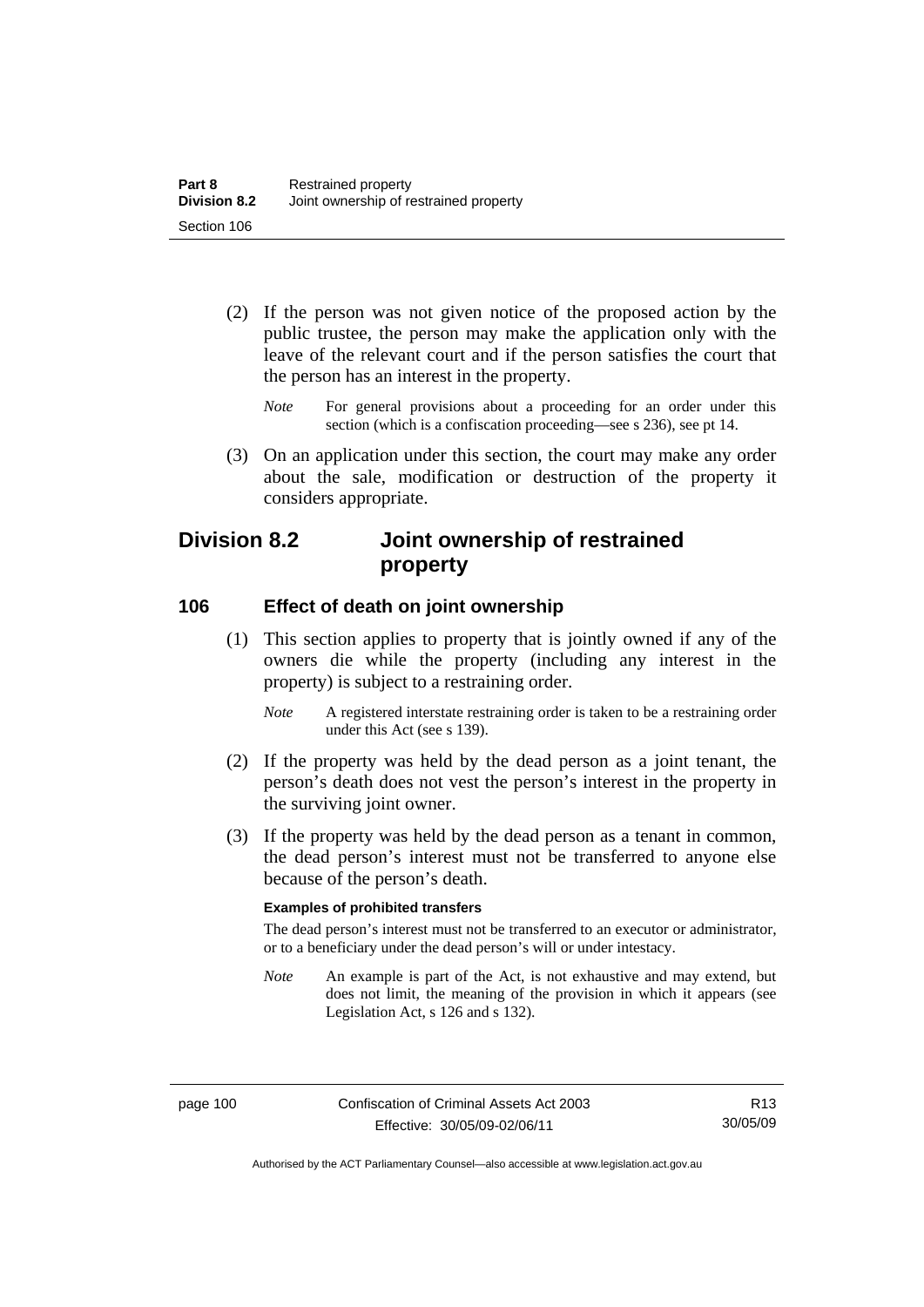(5) An automatic forfeiture of any interest of the dead person in the property, or a forfeiture order made in relation to the interest, applies as if the interest were forfeited immediately before the person died.

person had not died.

- *Note 1* A registered interstate automatic forfeiture decision is taken to be an automatic forfeiture under this Act (see s 139).
- *Note 2* A registered interstate forfeiture order is taken to be a forfeiture order under this Act (see s 139).
- (6) If the restraining order stops applying to the property without it being forfeited under this Act, this section is taken not to have applied to the property.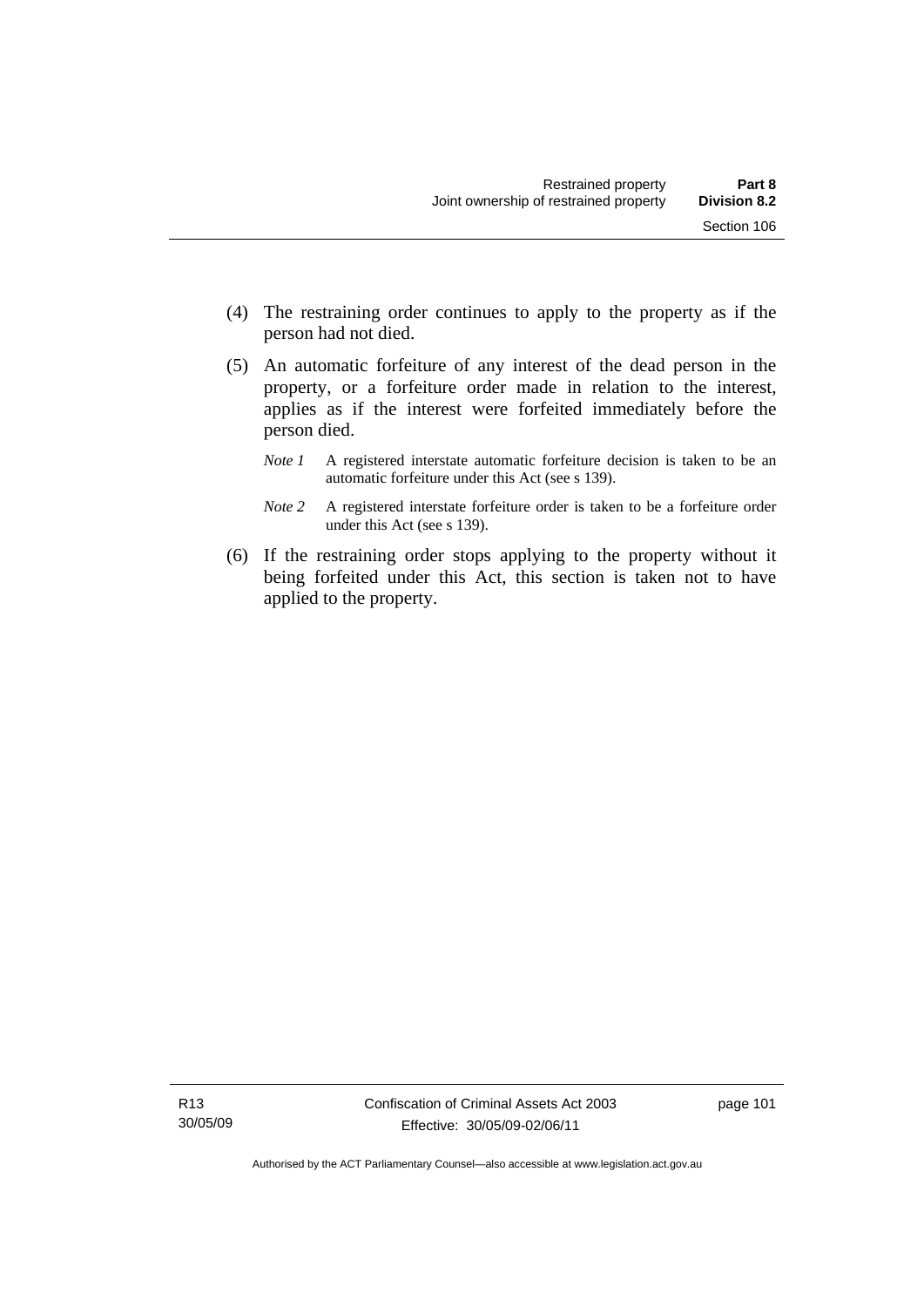**Part 9 Forfeited property**<br>**Division 9.1 Preliminary Preliminary** Section 107

# **Part 9 Forfeited property**

# **Division 9.1 Preliminary**

#### **107 Meaning of** *interested person* **in pt 9**

In this part:

*interested person*, in relation to property, means—

- (a) a person who has an interest in the property; or
- (b) the DPP; or
- (c) if a trustee (including the public trustee) controls the property—the trustee; or
- (d) if the property has been forfeited—a person who had an interest in the property immediately before it was forfeited.

#### **108 Forfeited property—powers of public trustee**

 (1) The public trustee may take any steps that are necessary or desirable to vest forfeited property in the Territory and to bring it under the public trustee's control.

#### **Examples**

- 1 the giving notice of, or otherwise taking action to protect, the Territory's equitable interest in forfeited property
- 2 registering a caveat over forfeited property
- 3 obtaining registration of an interest in forfeited property on behalf of the Territory (including signing an instrument of transfer)
- *Note* An example is part of the Act, is not exhaustive and may extend, but does not limit, the meaning of the provision in which it appears (see Legislation Act, s 126 and s 132).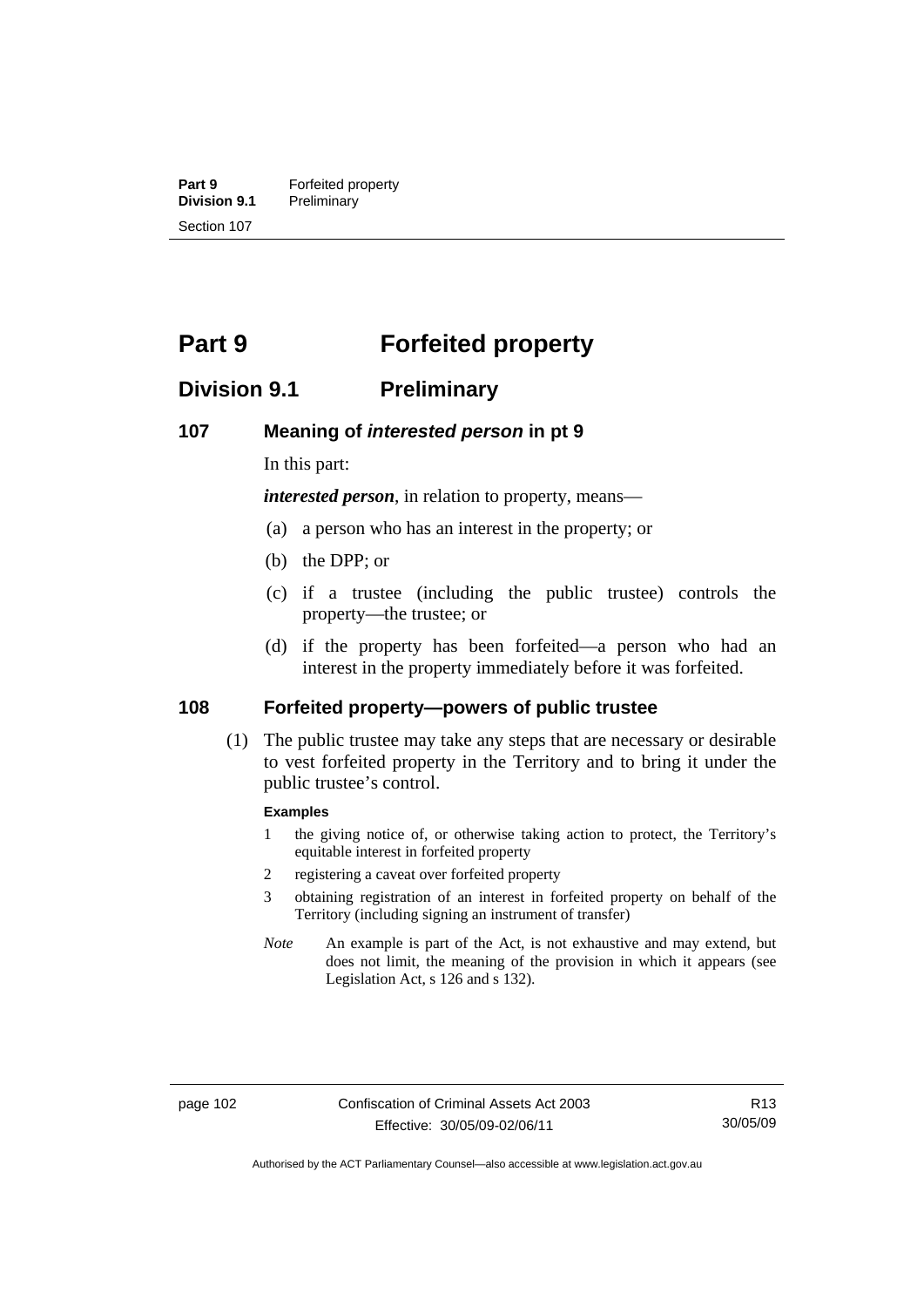(2) This section does not limit the powers of the public trustee under this Act in relation to the forfeited property.

#### **Example**

the public trustee may transfer an interest in property on behalf of the Territory

*Note* A registered interstate forfeiture order is taken to be a forfeiture order under this Act (see s 139).

# **Division 9.2 Vesting and disposal of forfeited property**

#### **109 Vesting of forfeited property—general rule**

On forfeiture, the forfeited property vests absolutely in the Territory.

- *Note 1 Property* includes an interest in property, see Legislation Act, dict, pt 1.
- *Note* 2 If a joint owner of restrained property dies, and the property is later forfeited, the forfeiture takes effect as if the property had been forfeited immediately before death (see s 106).

#### **110 Vesting of registrable property on forfeiture**

- (1) This section applies despite section 109, if the forfeited property is, or is an interest in, registrable property.
- (2) On forfeiture, the property or the interest vests in equity in the Territory, but does not vest at law in the Territory until the applicable registration requirements for the property or the interest have been complied with.

#### **Example**

All of a person's property, except a mortgage over the person's house, is restrained before the person's conviction for a serious offence. All the restrained property is forfeited 14 days after the person's conviction. The mortgagee's interest is not forfeited because it was not restrained. However, all other registrable interests in the house are forfeited and vest in the Territory in equity. On registration of the interests under the *Land Titles Act 1925*, the interests vest in law in the Territory.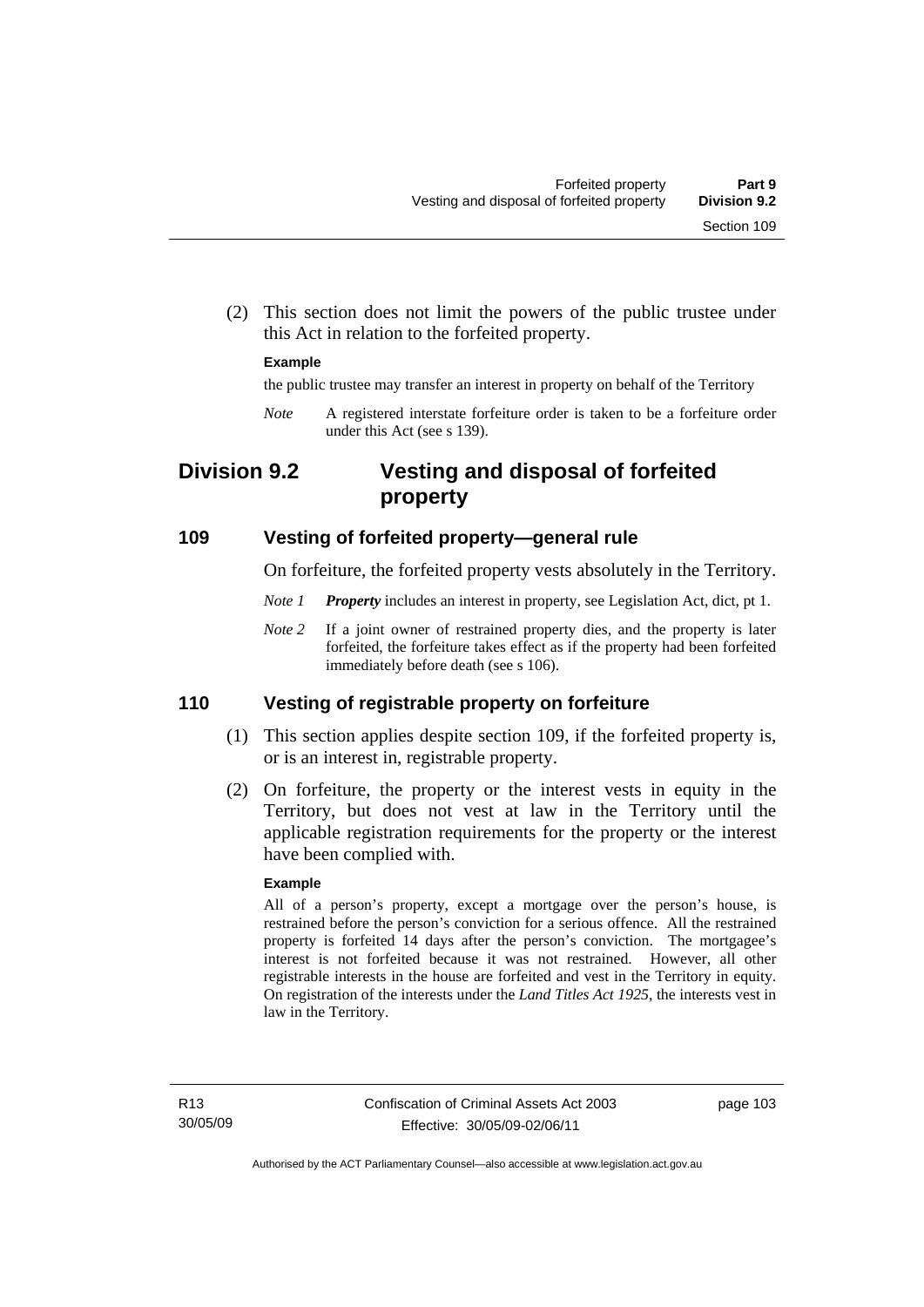- *Note 1* For the power of a relevant court to order the sale of property owned by more than 1 person, see div 9.4.
- *Note 2* Non-registrable property vests 'at law' in the Territory on forfeiture, because it vests 'absolutely' under s 109. Registrable property vests 'at law' in the Territory when it is registered in the name of the Territory under this section.
- *Note 3* An example is part of the Act, is not exhaustive and may extend, but does not limit, the meaning of the provision in which it appears (see Legislation Act, s 126 and s 132).
- (3) The Territory is entitled to be registered as the owner of the property or the interest.
- (4) The registration of the Territory as the owner of the property is taken not to be a contravention of a direction under section 111 (3) in relation to the property.
	- *Note* If a joint owner of restrained property dies, and the property is later forfeited, the forfeiture takes effect as if the property had been forfeited immediately before death (see s 106).
- (5) To remove any doubt, if property is divisible into 2 or more interests and not all the interests in the property are forfeited, the other interest or interests are not ended only because of the forfeiture of another interest in the property.

#### **111 Disposal of forfeited property**

- (1) If forfeited property is money, the public trustee must pay the money into the trust fund.
- (2) The public trustee must sell or otherwise dispose of forfeited property (other than money) as soon as practicable after—
	- (a) the end of 14 days after the day the property was forfeited; and
	- (b) the property has vested at law in the Territory; and
	- (c) the public trustee has control of the property; and

Authorised by the ACT Parliamentary Counsel—also accessible at www.legislation.act.gov.au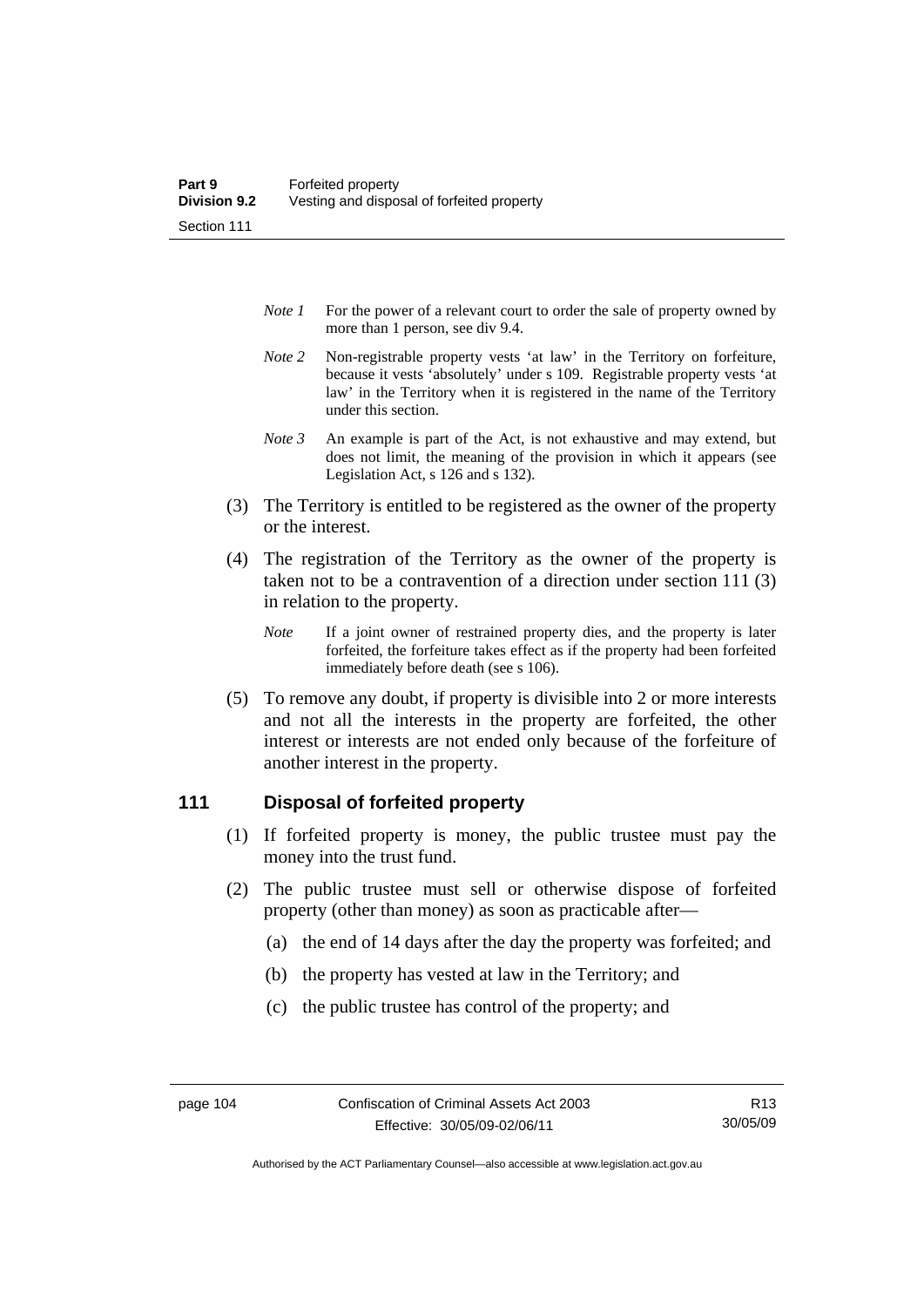- (d) if applicable—the end of 14 days after all confiscation proceedings in relation to the property have been finalised.
- *Note 1* A restraining order stops applying to property when the property vests in law in the Territory and the public trustee takes control of the property (see s  $45(1)(b)$ ).
- *Note 2* The 14-day periods reflect the application periods for return or compensation orders under div 9.5 and buy-back orders under div 9.6.

*Note 3* For the sale of jointly owned property, see s 116.

- (3) However, the Minister may, after all confiscation proceedings in relation to forfeited property are finalised and before the public trustee deals with the property under subsection (1) or (2), direct that the property be dealt with in accordance with the direction (including in accordance with a law stated in the direction).
- (4) The public trustee must comply with the Minister's direction.
- (5) Also, if the DPP tells the public trustee that forfeited property has evidentiary value in a criminal proceeding, the property must not be sold or otherwise disposed of before the criminal proceeding is finalised, other than—
	- (a) for the purpose of vesting the property at law in the Territory or allowing the public trustee to take control of the property; or
	- (b) in accordance with a written direction of the DPP.

# **Division 9.3 Improperly obtained registered property interests**

*Note* For general provisions about a proceeding for an order under this section (which is a confiscation proceeding—see s 236), see pt 14.

## **112 Application of div 9.3 to registered property interests**

This division applies to forfeited property if—

 (a) the property has vested in law in the Territory after a registered property interest in the property was created; or

| R <sub>13</sub> | Confiscation of Criminal Assets Act 2003 | page 105 |
|-----------------|------------------------------------------|----------|
| 30/05/09        | Effective: 30/05/09-02/06/11             |          |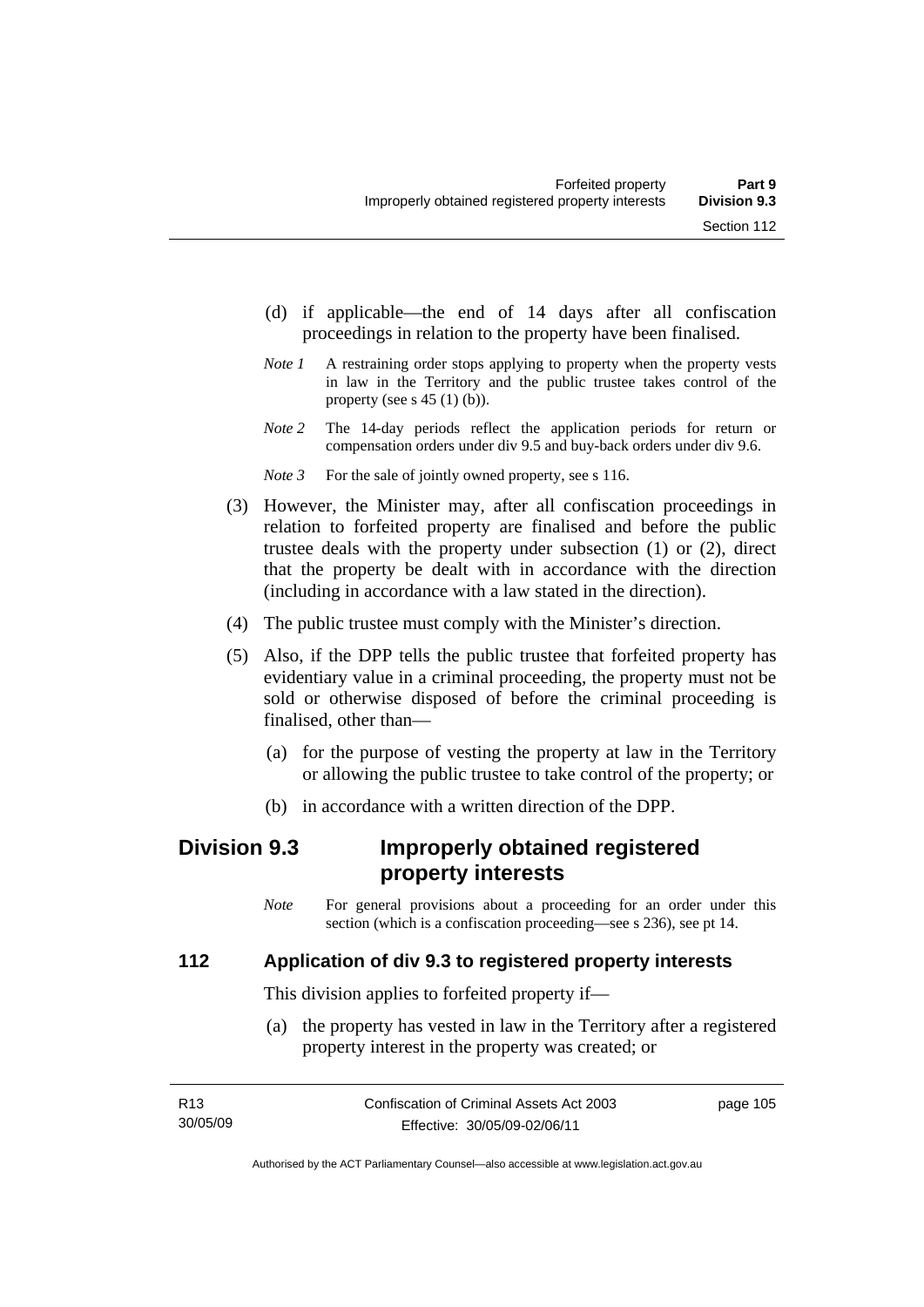- (b) if the property was jointly owned immediately before forfeiture—the property has vested in trustees for sale under section 117 after the interest was created.
- *Note* If a joint owner of restrained property dies, and the property is later forfeited, the forfeiture takes effect as if the property had been forfeited immediately before death (see s 106).

#### **113 Discharge of prior registered property interests given for improper purposes**

- (1) An interested person may apply to a relevant court for an order discharging a registered property interest to which forfeited property is subject.
- (2) The court must order the discharge of the registered property interest unless satisfied that—
	- (a) the interest was acquired honestly and for sufficient consideration and the person took reasonable care to establish that the interest could be lawfully acquired by the person; and
	- (b) for a registered property interest that was acquired otherwise than in the ordinary course of business—
		- (i) the owner of the registered property interest was not a party to the offence (or a related offence) in relation to which the forfeiture was made; and
		- (ii) the property is not subject to the effective control of the person who committed the offence (or a related offence) in relation to which the forfeiture was made.
		- *Note* For the meaning of *effective control*, see s 14.
- (3) On application by an interested person, a person responsible for a statutory property register must make the entries in the register that are necessary or desirable to give effect to the court order.

Authorised by the ACT Parliamentary Counsel—also accessible at www.legislation.act.gov.au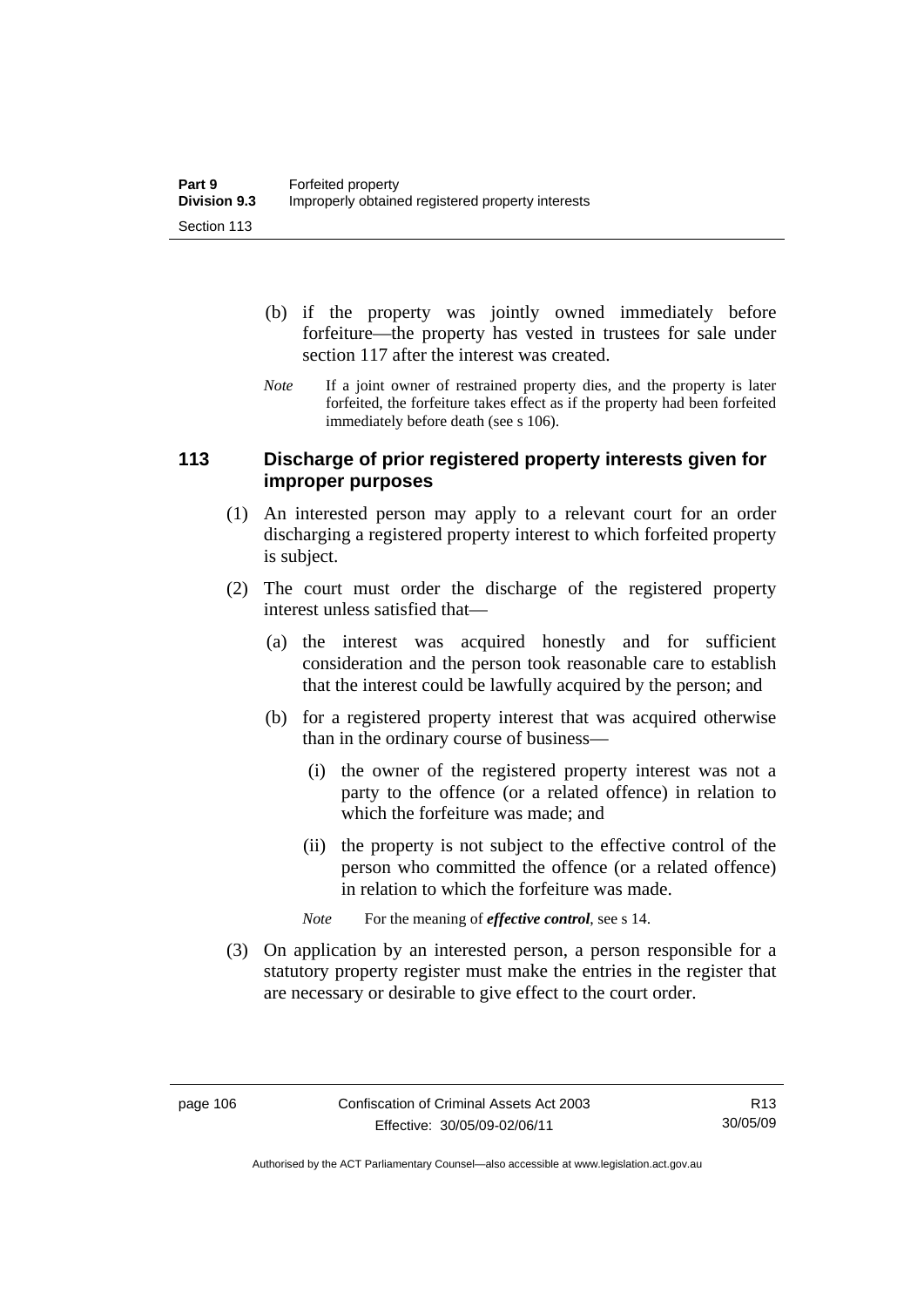# **Division 9.4 Sale of jointly owned forfeited property**

*Note* For general provisions about proceedings for orders under this division (which are confiscation proceedings—see s 236), see pt 14.

## **114 Application of div 9.4 to jointly owned property**

- (1) This division applies to jointly owned property if the property, or an interest in the property, is forfeited under this Act.
	- *Note 1* A registered interstate automatic forfeiture decision is taken to be an automatic forfeiture under this Act (see s 139).
	- *Note 2* A registered interstate forfeiture order is taken to be a forfeiture order under this Act (see s 139).
- (2) However, this division does not affect any right of a person to sell an interest in the property that has not been forfeited if the property is not subject to an order under this division.

## **115 Inconsistency with Trustee Act or Conveyancing Act**

- (1) This section applies if there is an inconsistency between—
	- (a) this division or a court order under this division; and
	- (b) the *Trustee Act 1925* or the *Civil Law (Property) Act 2006*, division 2.4.1 (Dispositions on trust for sale or with power of sale).
- (2) If this section applies, this division or the court order overrides the legislation mentioned in subsection (1) (b), to the extent of the inconsistency.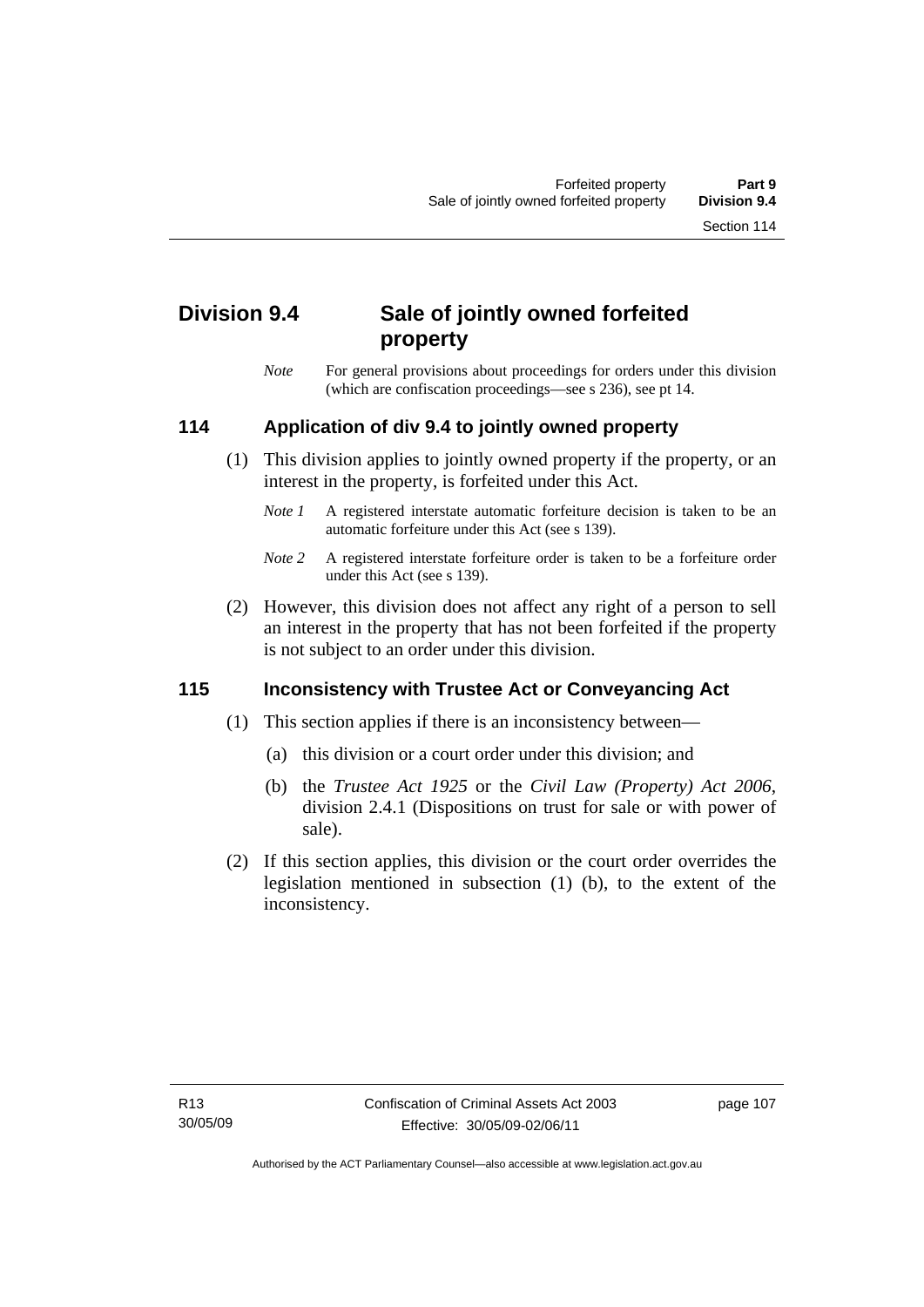#### **116 Order for sale of jointly owned property**

- (1) An interested person may apply to a relevant court for an order for the sale under a trust for sale of jointly owned property to which this division applies.
	- *Note* A trust for sale allows property to be sold over the objections of a person.
- (2) The court may order the sale of the property under a trust for sale if satisfied that the sale of the property—
	- (a) is the most practical way of ensuring a reasonable price for the property or a joint owner's interest in the property; or
	- (b) is just and equitable in all the circumstances.
- (3) The court may give the trustees any directions about the property, its sale and the proceeds of the sale that the court considers appropriate.

#### **Examples of directions**

- 1 a direction that the trustees obtain a valuation of the property from a qualified valuer before the sale
- 2 a direction that the property must only be sold by auction
- 3 a direction fixing the reserve price for the sale of the property at auction
- 4 if a joint owner is allowed to buy the property, a direction that the joint owner may set off against the purchase price any share of that person in the proceeds of the sale
- *Note* An example is part of the Act, is not exhaustive and may extend, but does not limit, the meaning of the provision in which it appears (see Legislation Act, s 126 and s 132).
- (4) A joint owner of the property may buy the property only if a direction of the court allows the person to buy the property.
- (5) On application by the purchaser of the property, a person responsible for a statutory property register must make the entries in the register that are necessary or desirable to give effect to the sale of the property in accordance with the court order (and any directions of the court).

Authorised by the ACT Parliamentary Counsel—also accessible at www.legislation.act.gov.au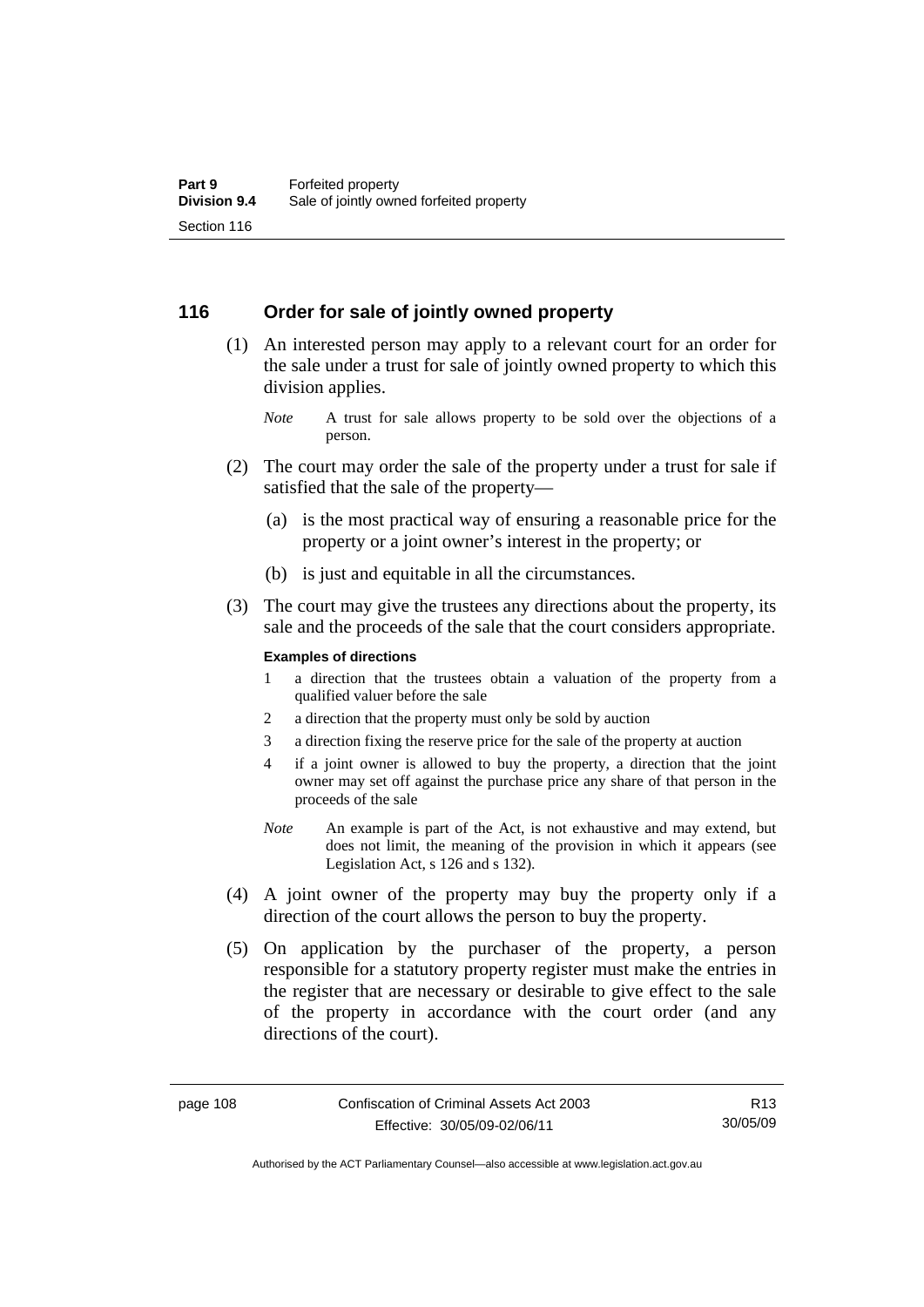## **117 Trust for sale of property**

- (1) If a relevant court makes an order for the sale of property under a trust for sale, the court must appoint trustees for the sale.
- (2) The trustees hold the property under a trust for sale to sell the property and, after payment of the costs and expenses of the sale and of any outgoings in relation to the property, to pay the proceeds of the sale and any income from the property to the court.
- (3) The property vests in the trustees on their appointment.
- (4) The property vests in the trustees subject to any registered property interests that apply to all of the property, other than an undivided share of the property.

#### **118 Effect of trust for sale on joint ownership**

The joint ownership of the property ends on the vesting of the property in the trustees.

#### **119 Distribution of proceeds of sale of property**

- (1) The amount paid to a relevant court under section 117 (2) is payable to the Territory.
- (2) However, the court may order the payment of part or all of the amount to a person (an *innocent joint owner*) who was a joint owner of the property immediately before it was sold under this division if—
	- (a) the innocent joint owner was not a party to the offence (or a related offence) in relation to which the forfeiture was made; and
	- (b) the innocent joint owner's interest is not subject to the effective control of a person who committed the offence (or a related offence) (an *offender*) in relation to which the forfeiture was made; and
		- *Note* For the meaning of *effective control*, see s 14.

| R <sub>13</sub> | Confiscation of Criminal Assets Act 2003 | page 109 |
|-----------------|------------------------------------------|----------|
| 30/05/09        | Effective: 30/05/09-02/06/11             |          |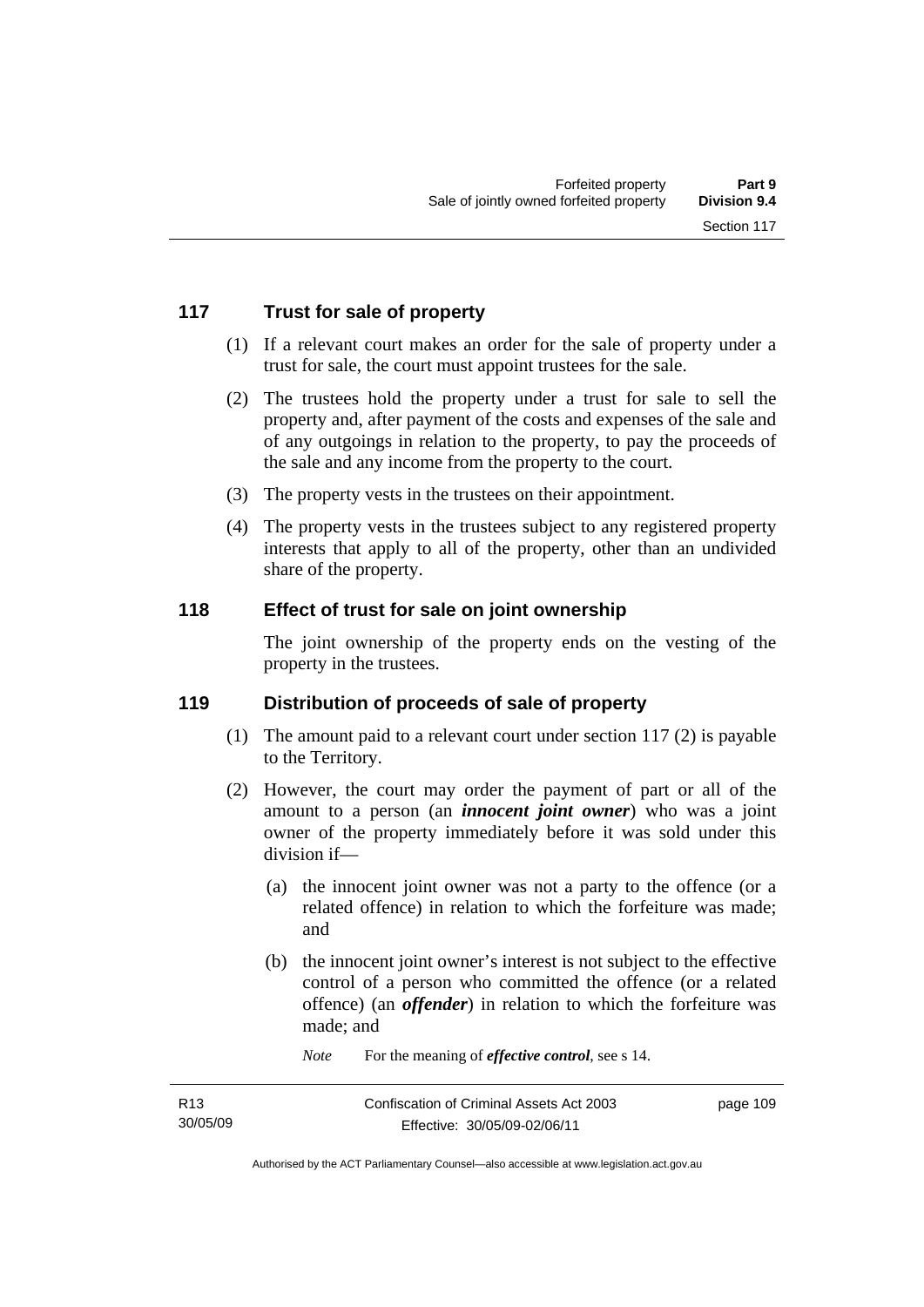- (c) for property acquired completely or partly, or directly or indirectly, from an offender—the property was acquired honestly and for sufficient consideration and the innocent joint owner took reasonable care to establish that the property could be lawfully acquired by the innocent joint owner.
- (3) For subsection (2), the court may have regard to any matter it considers appropriate, including the relationship between the offender and the innocent joint owner.

#### **120 Variation of court order for sale**

On application by the trustees for sale or an interested person, a relevant court may vary an order it has made for the sale of property under a trust for sale (or make or vary any directions about the property, its sale or the proceeds of sale).

# **Division 9.5 Forfeited property—return or compensation**

*Note* For general provisions about a proceeding for a return or compensation order (which is a confiscation proceeding—see s 236), see pt 14.

#### **121 Meaning of** *return or compensation order*

In this Act:

*return or compensation order* means an order under section 123 (Return or compensation orders—making) that an interest in forfeited property be returned to the person who held the interest immediately before its forfeiture, or that the Territory pay to the person the value of the interest.

## **122 Return or compensation orders—application**

 (1) A person who held an interest in forfeited property immediately before its forfeiture may apply to a relevant court for a return or compensation order in relation to the interest.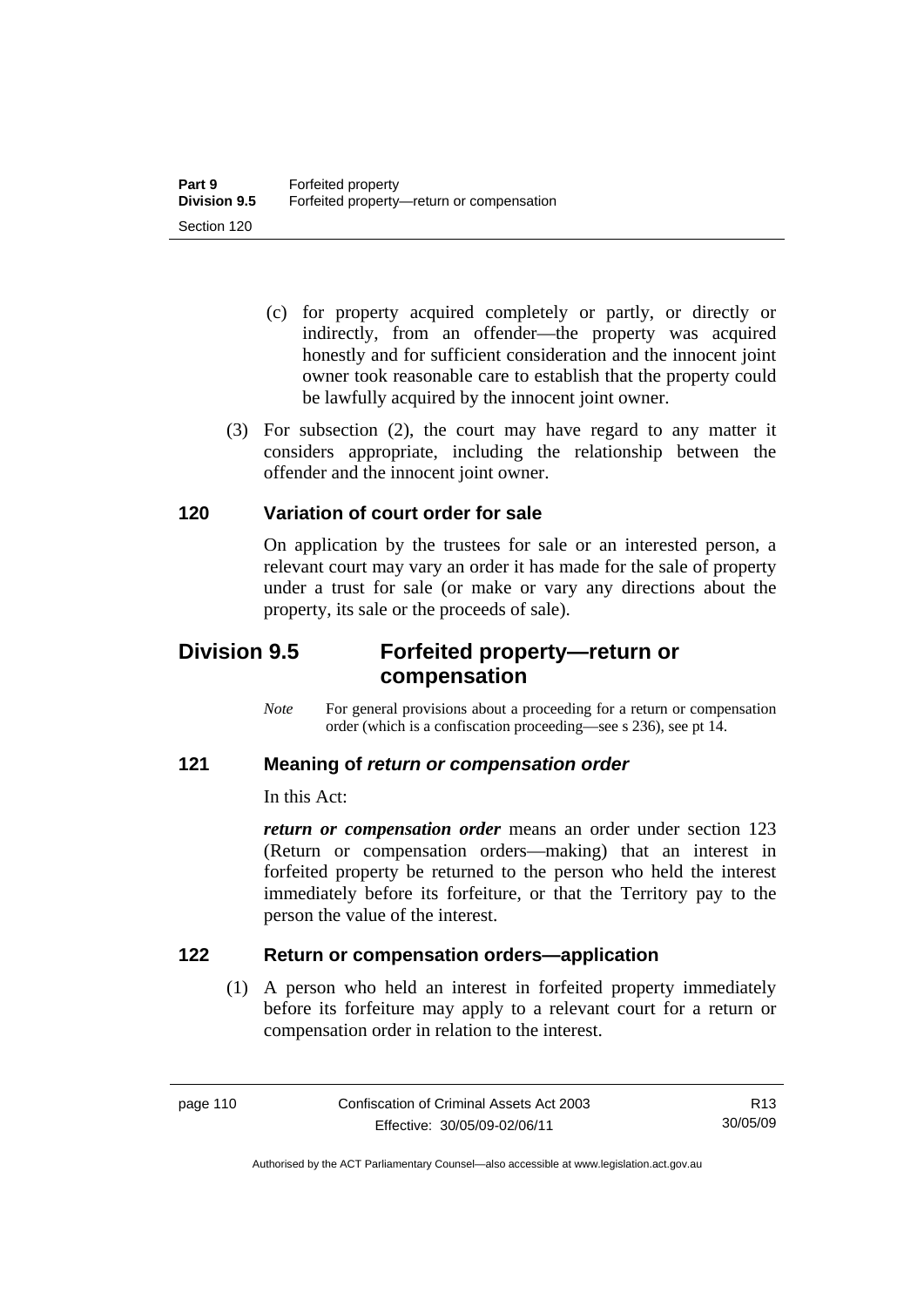- (2) The application may be made only if 1 of the following events happens (a *qualifying event*):
	- (a) if the interest was forfeited under a forfeiture order or automatic forfeiture—the person is cleared of the offence (and any related offences) to which the forfeiture related;

*Note* For the meaning of *cleared*, see s 17.

 (b) if the interest was forfeited under a forfeiture order—the proceeding in relation to the order is finalised and the order is overturned on appeal.

*Note* For the meaning of *finalised*, see s 18.

- (3) The application must be made within 14 days after—
	- (a) the day the qualifying event happens; or
	- (b) if the person only became aware of the qualifying event at a later time, and the delay in becoming aware of the event was not because of the person's neglect—the day the person became aware of the qualifying event.
	- *Note* The court may allow leave for an application to be made after a time fixed by this section in certain circumstances (see s 246).

#### **123 Return or compensation orders—making**

- (1) On application under section 122, if satisfied that a qualifying event mentioned in section 122 (2) has happened in relation to a forfeited interest, the court may order—
	- (a) that the forfeited interest be returned to the person who held the interest immediately before its forfeiture; or
	- (b) that the Territory pay the person the value of the interest.
- (2) In making the order, the court must—
	- (a) declare the extent, nature and value of the person's interest in the forfeited property; and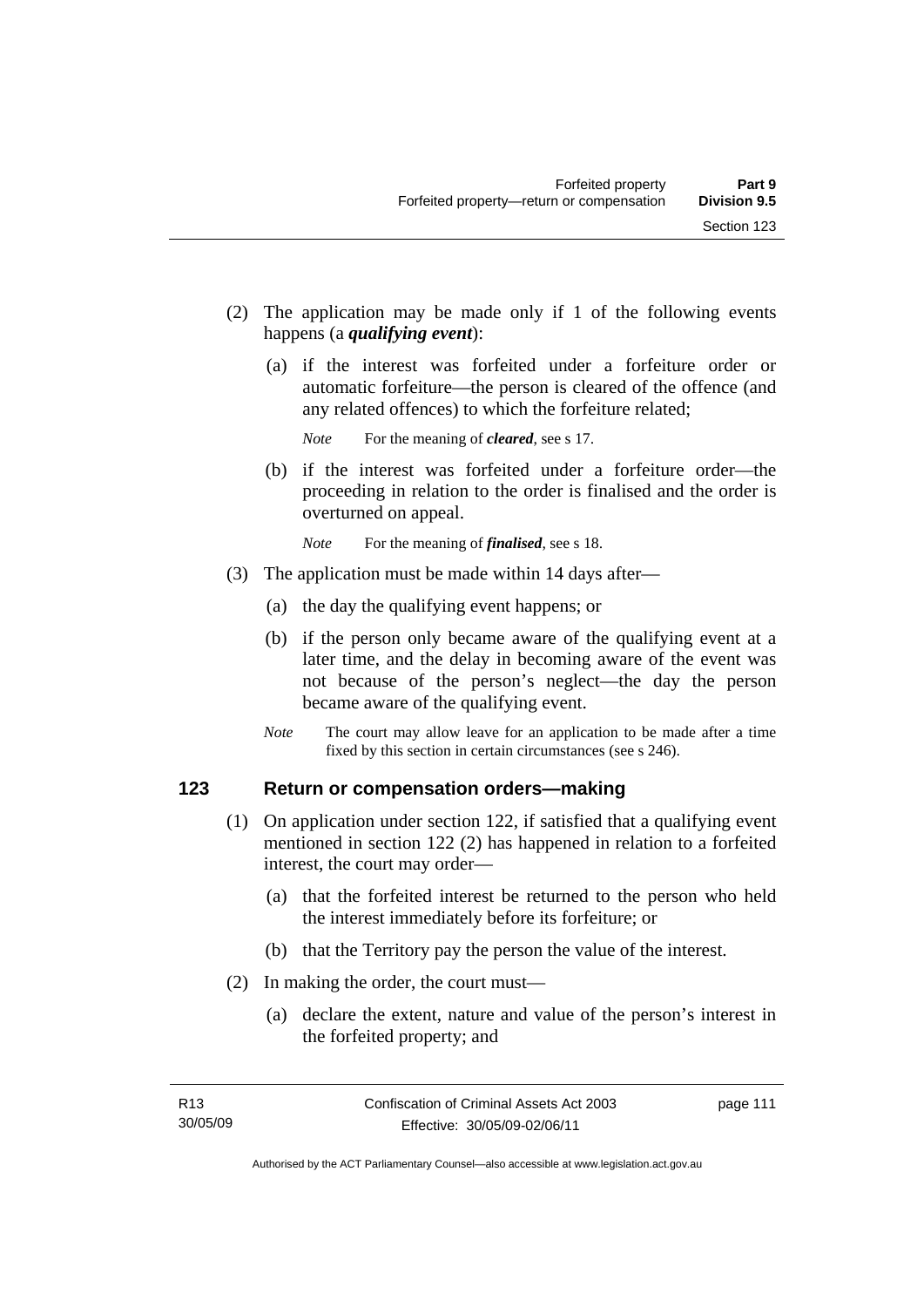- (b) order that—
	- (i) if the interest is still vested in the Territory—the Territory transfer the interest to the person; or
	- (ii) in any other case—the public trustee pay the person the value declared under paragraph (a).

# **Division 9.6 Forfeited property—buyback of interest**

*Note* For general provisions about a proceeding for a buyback order (which is a confiscation proceeding—see s 236), see pt 14.

#### **124 Meaning of** *buyback order*

In this Act:

*buyback order* means an order under section 126 (Buyback orders making) declaring that a person may buy an interest in forfeited property from the Territory.

#### **125 Buyback orders—application**

- (1) A person who held an interest in forfeited property immediately before its forfeiture may apply to a relevant court for a buyback order in relation to—
	- (a) that interest; or
	- (b) any other interest in the forfeited property; or
	- (c) all interests in the forfeited property.
- (2) The application must be made within 14 days after—
	- (a) the day the interest formerly held by the person was forfeited; or
	- (b) if the person only became aware of the forfeiture at a later time, and the delay in becoming aware of the forfeiture was not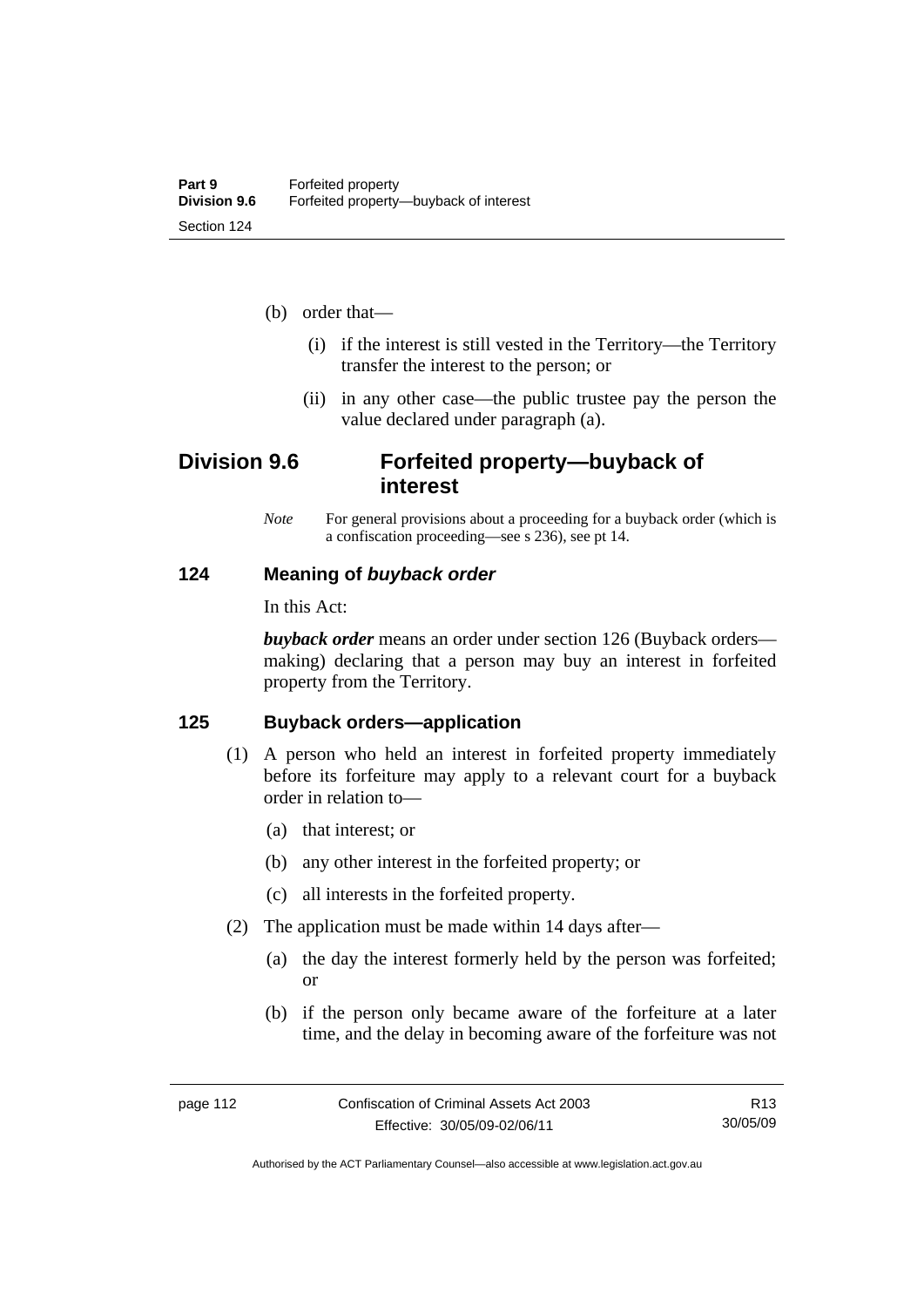because of the person's neglect—the day the person became aware of the forfeiture.

*Note* The court may allow leave for an application to be made after a time fixed by this section in certain circumstances (see s 246).

#### **126 Buyback orders—making**

- (1) On application under section 125, the court may, by order, declare that a person may buy an interest in forfeited property from the Territory if it is satisfied that—
	- (a) the interest is still vested in the Territory; and
	- (b) it would not be contrary to the public interest (including for the purposes of this Act) to do so; and
	- (c) if the order applied for is in relation to an interest other than the interest formerly held by the person—no-one else who held an interest in the forfeited property immediately before forfeiture objects to the making of the order.
		- *Note* The applicant must give notice of the application to anyone else the applicant knows to have had an interest in the property immediately before forfeiture (see s 244).
- (2) In making the order, the court must declare—
	- (a) the extent, nature and value of the interest in the forfeited property that is to be bought from the Territory; and
	- (b) that the interest may be bought from the Territory for the value declared under paragraph (a) within 1 month after the day the order is made.

#### **127 Buyback orders—buying interest in property**

If a buyback order is made, and the applicant for the order pays to the public trustee the value declared under section 126 (2) (a) within 1 month after the day the order is made, the Territory must transfer the interest to the applicant.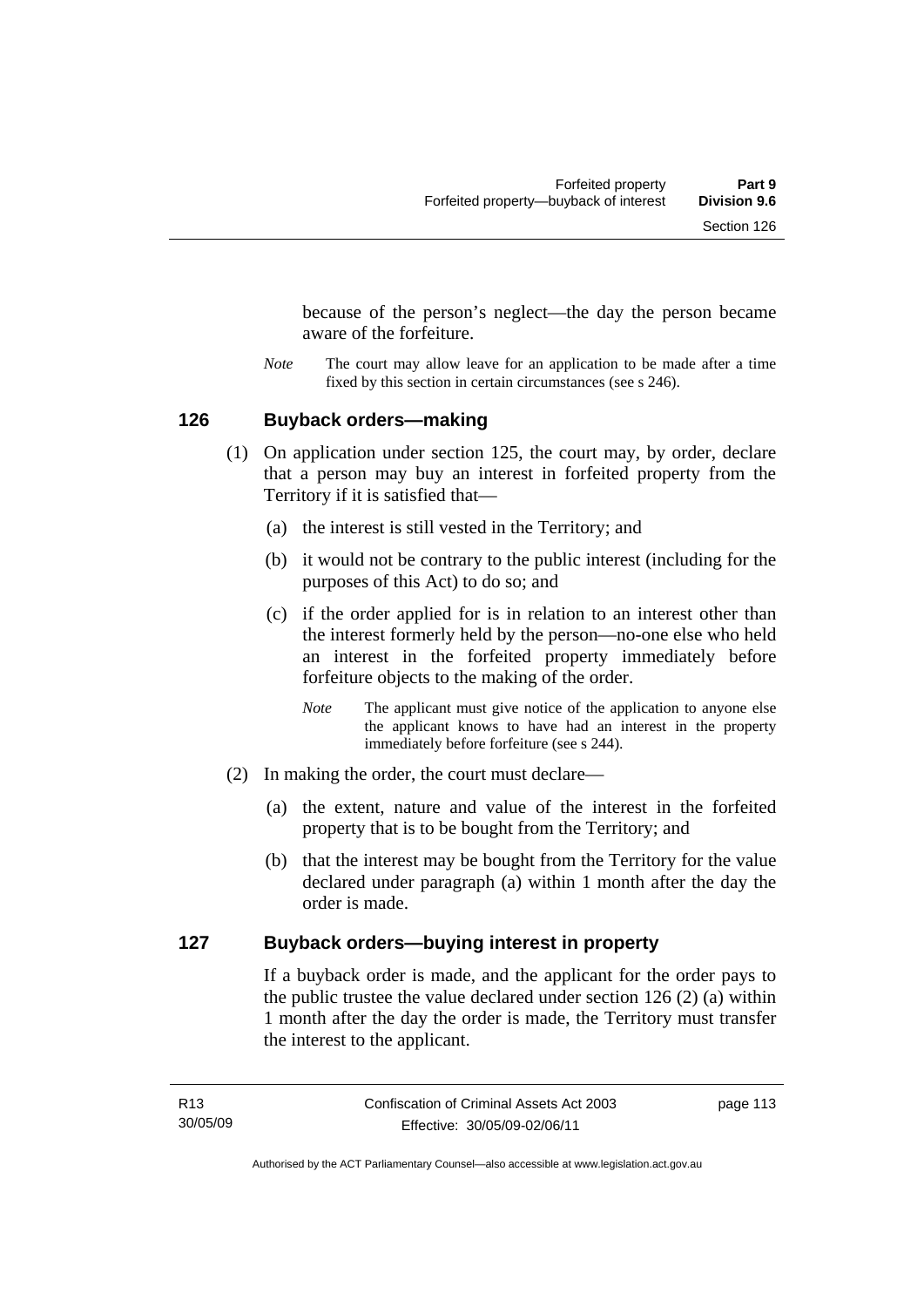# **Part 10 Confiscated assets trust fund**

#### **128 Definitions for pt 10**

In this part:

*distributable funds* means money in the trust fund that is—

- (a) designated as distributable funds by regulation; or
- (b) declared under section 135 (4) (Review of reserved and distributable funds by public trustee) to be distributable funds.

*equitable sharing program*—see section 129.

*reserved funds* means money in the trust fund that is—

- (a) designated as reserved funds by regulation; or
- (b) declared under section 135 (2) to be reserved funds.

#### **129 Meaning of** *equitable sharing program*

(1) In this part:

*equitable sharing program* means an arrangement under which all or any of the following happen:

- (a) the Territory shares with the Commonwealth or a State a proportion of any proceeds of an unlawful activity recovered under a territory law (including this Act), if, in the Minister's opinion, the Commonwealth or that State has made a significant contribution to the recovery of the proceeds or to the investigation or prosecution of the unlawful activity;
- (b) the Commonwealth or a State shares with the Territory a proportion of any proceeds of an unlawful activity recovered under a law of the Commonwealth or that State, if, in the opinion of the appropriate Minister of the Commonwealth or

R13 30/05/09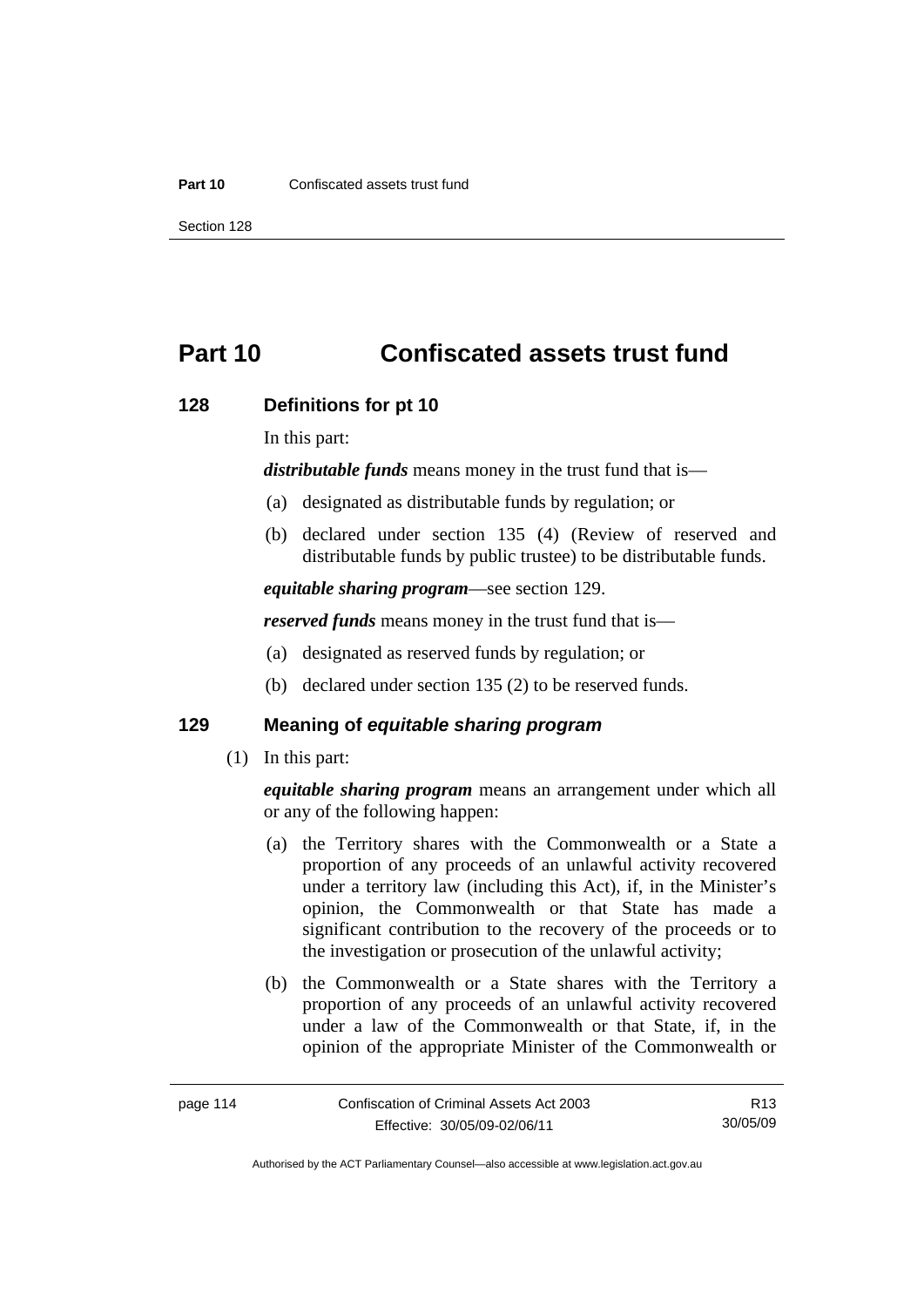that State, the Territory has made a significant contribution to the recovery of the proceeds;

- (c) the Territory shares with a foreign country a proportion of the proceeds of any unlawful activity recovered under a territory law, if, in the Minister's opinion, the foreign country has made a significant contribution to the recovery of the proceeds or to the investigation or prosecution of the unlawful activity.
- (2) In subsection (1):

*unlawful activity* means an act or omission that is—

- (a) a relevant offence; or
- (b) an offence against a law of a foreign country.

#### **130 Establishment of trust fund**

There is to be a trust fund called the confiscated assets trust fund.

#### **131 Payments into trust fund**

- (1) The following amounts must be paid into the trust fund:
	- (a) the income from the administration of restrained property;
	- (b) the forfeited money mentioned in section 111 (1) (Disposal of forfeited property) and the Criminal Code, section 377 (Unlawful possession offence—disposal of forfeited property by public trustee);
	- (c) income earned from forfeited property (including income from the administration of the property);
	- (d) amounts raised from the sale of property to satisfy penalty orders, including any income earned from those amounts;
	- (e) payments for forfeited property that is bought back under a buyback order;

page 115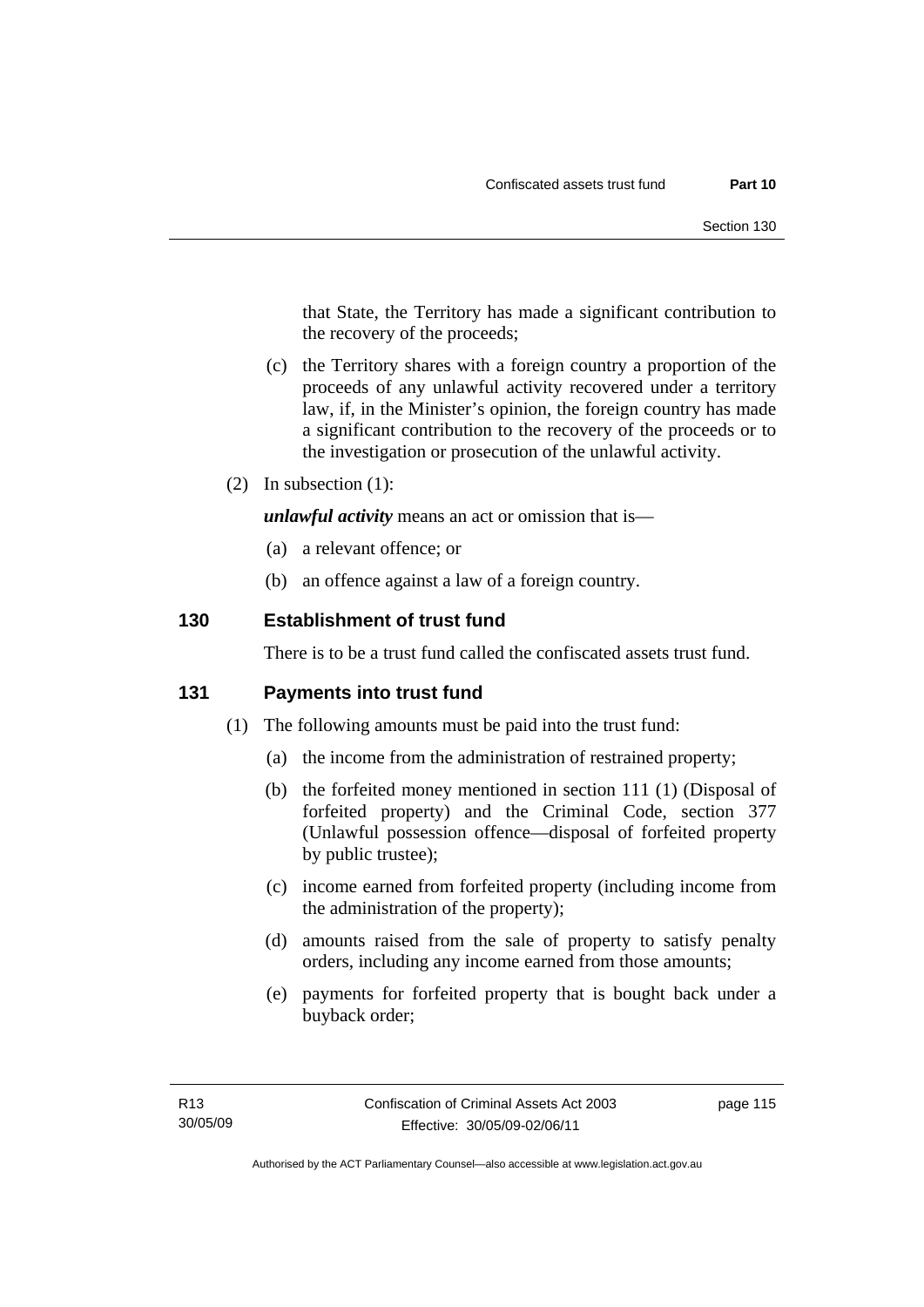Section 132

- (f) the remainder of the proceeds mentioned in the *Crimes Act 1900*, section 250 (2) (b) (Disposal of forfeited articles by public trustee) and the Criminal Code, section 377 (3) (b);
- (g) the proceeds of the enforcement of registered interstate automatic forfeiture decisions and registered interstate forfeiture orders;
- (h) payments and the proceeds of property sold to satisfy an interstate penalty orders;
- (i) payments received under the equitable sharing program.
- (2) However, this section does not apply in relation to forfeited property to which a direction under section 111 (3) (Disposal of forfeited property) applies.
- (3) Amounts paid into the trust fund must be designated as reserved funds or distributable funds in accordance with the regulations (if any).
- (4) All amounts payable into the trust fund must be paid into a trust banking account maintained under the *Financial Management Act 1996*, section 51 (Departmental trust banking accounts).

#### **132 Purposes of trust fund**

- (1) The trust fund may be used to make payments from reserved funds for the following purposes:
	- (a) payments under return or compensation orders;
	- (b) payments of compensation under the Criminal Code, section 378 (Unlawful possession offence—return of or compensation for forfeited property);
	- (c) if property in the possession or control of the public trustee is returned, or compensation paid for property that has been under the control of the public trustee, under a return or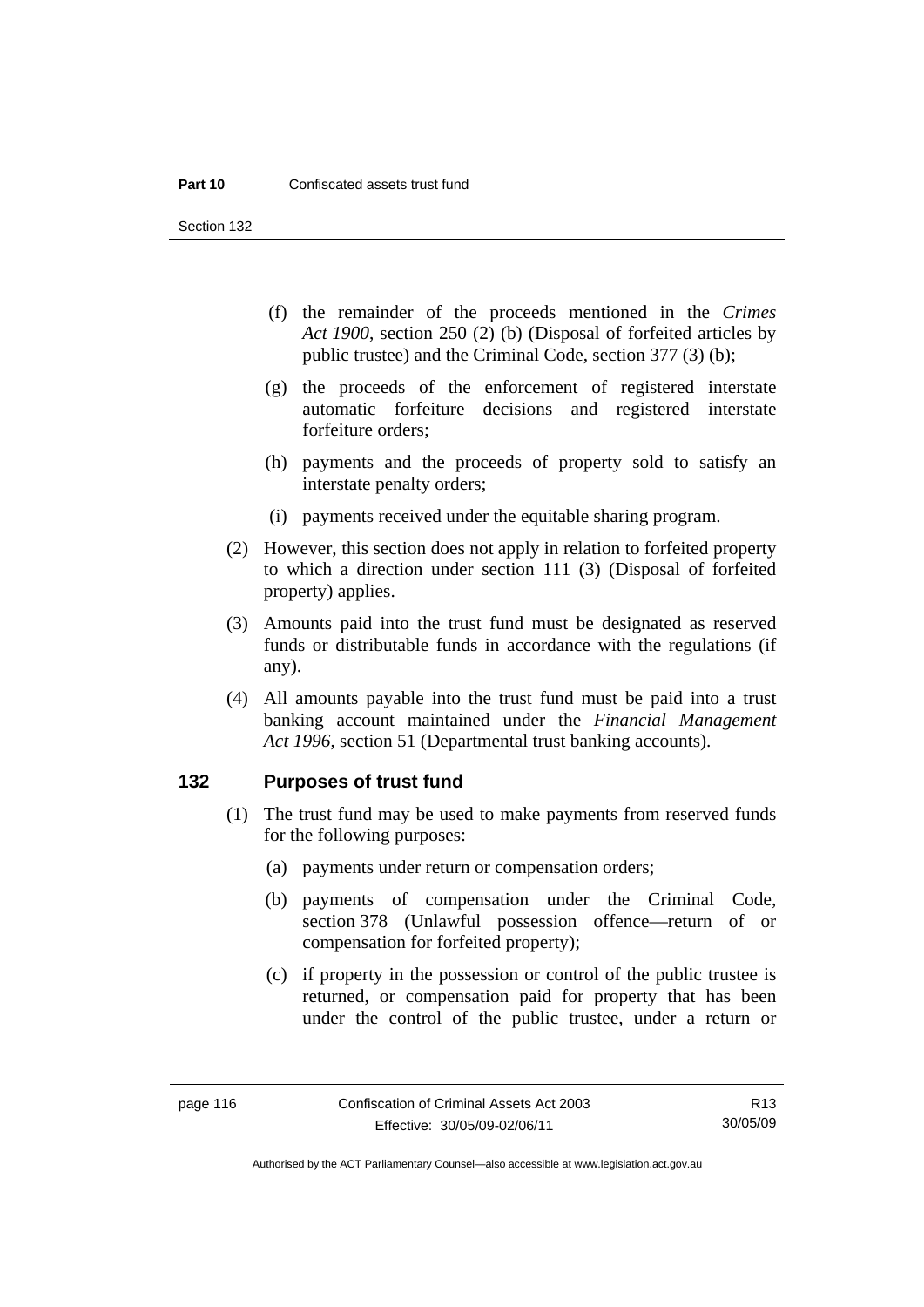compensation order—any costs, charges or expenses deducted by the public trustee in relation to the property;

- (d) the annual management fee prescribed by regulation for the public trustee;
- (e) other costs, charges or expenses of the public trustee in relation to the exercise of functions under this Act;
- (f) payments under the equitable sharing program.
- (2) The trust fund may be used to make payments from distributable funds in accordance with section 134 (2) (Distribution of surplus funds).

## **133 Payments from trust fund**

- (1) Payments must be made in accordance with the principle that payments for a purpose for which reserved funds may be used have priority over payments for purposes for which distributable funds may be used.
- (2) The public trustee may make payments for the purposes of the trust fund.
- (3) However, a payment under the equitable sharing program or from distributable funds may be made only in accordance with a written direction of the Minister.

## **134 Distribution of surplus funds**

- (1) For section 132 (2) (Purposes of trust fund), the Minister must, at least once in each financial year, decide the amount of distributable funds available for payment from the trust fund.
- (2) The Minister may approve the use of part or all of the decided amount for any of the following purposes:
	- (a) the enforcement of territory laws;
	- (b) criminal justice activities;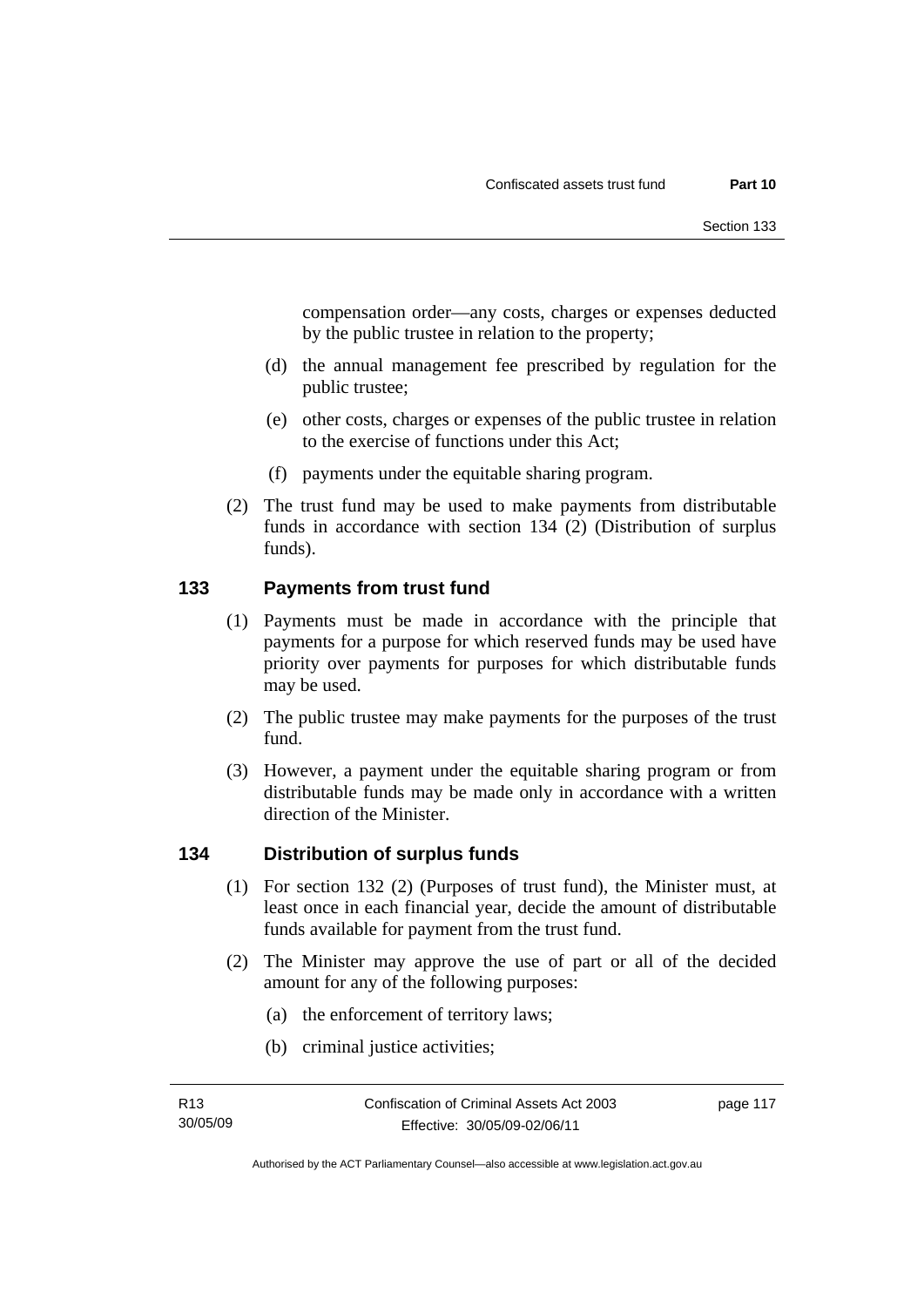- (c) crime prevention;
- (d) assistance to victims of crime;
- (e) the prevention of drug abuse;
- (f) the rehabilitation of drug users;
- (g) a purpose prescribed by regulation relating to law enforcement or drug rehabilitation and education.
- (3) An approval is a notifiable instrument.

*Note* A notifiable instrument must be notified under the Legislation Act.

#### **135 Review of reserved and distributable funds by public trustee**

- (1) The public trustee must review the trust fund at least twice each year to decide whether the amount of reserved funds is likely to be sufficient to meet the payments from reserved funds that may be made within the 6-month period after the review.
- (2) If the public trustee considers that the amount of reserved funds is likely to be insufficient, the public trustee must declare, in writing, an amount of distributable funds to be reserved funds.
- (3) The amount declared must not be more than is necessary to increase the amount of reserved funds to what is required to meet payments from reserved funds within the 6 months after the declaration is made.
- (4) If the public trustee considers that the amount of reserved funds is likely to be more than is necessary, the public trustee must declare, in writing, the amount of the surplus funds to be distributable funds.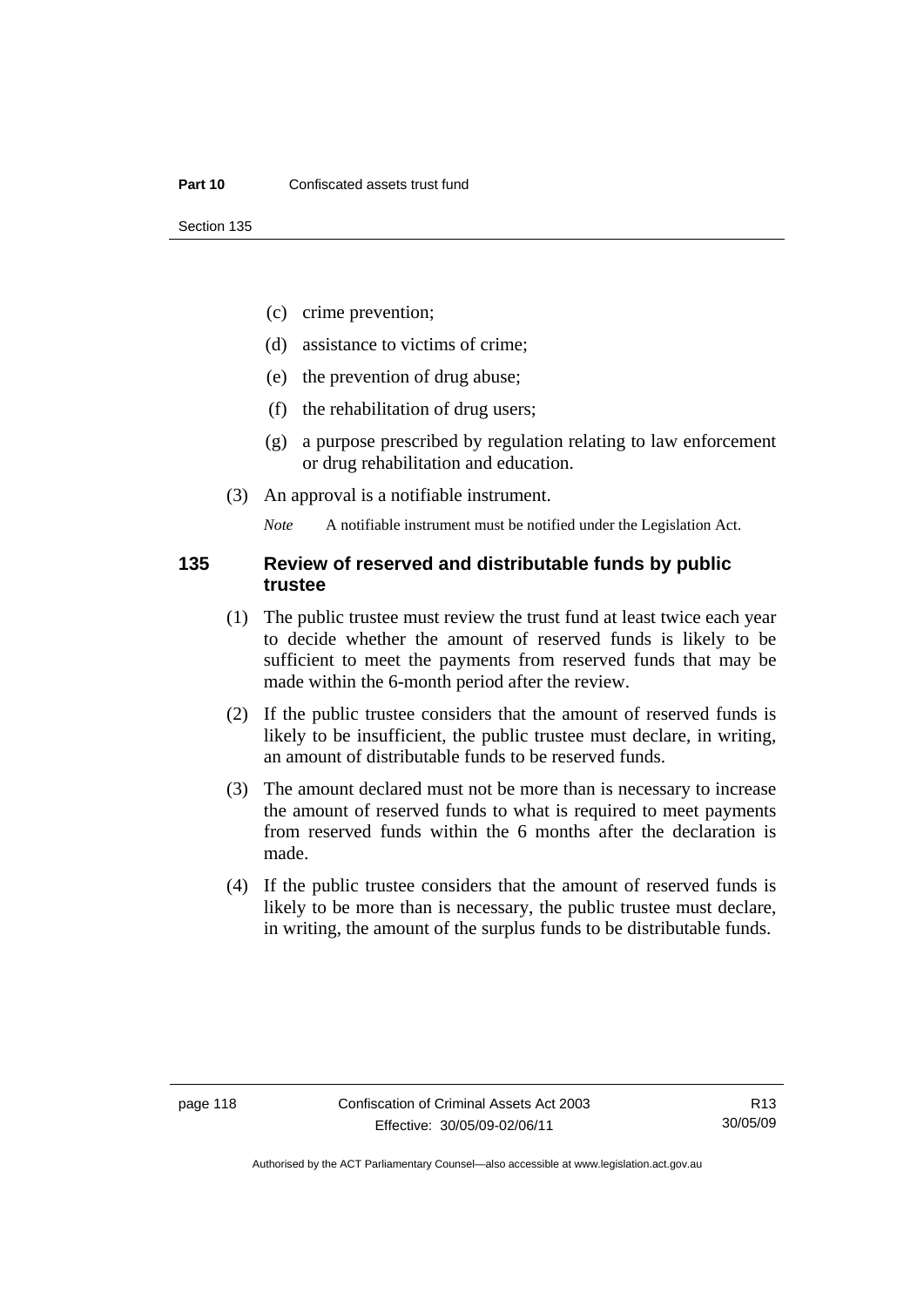# **Part 11** Interstate orders

*Note* Proceedings under this part are civil, not criminal (see s 237 (1) (b)).

#### **136 Meaning of** *authenticated* **for pt 11**

In this part:

*authenticated*, in relation to a corresponding law order, means authenticated by the entity that made the order in accordance with the corresponding law under which the order was made or the practice of the entity.

#### **Example**

if the entity is a court, the order may be authenticated by the court's seal or stamp

*Note* An example is part of the Act, is not exhaustive and may extend, but does not limit, the meaning of the provision in which it appears (see Legislation Act, s 126 and s 132).

#### **137 Interstate restraining and forfeiture orders etc registration**

- (1) This section applies if—
	- (a) an interstate restraining order expressly applies to—
		- (i) stated property in the ACT; or
		- (ii) all the property in the ACT of a person; or
		- (iii) all the property (other than stated property) in the ACT of a person; or
	- (b) an interstate automatic forfeiture decision expressly applies to property in the ACT; or
	- (c) an interstate forfeiture order expressly applies to property in the ACT.

page 119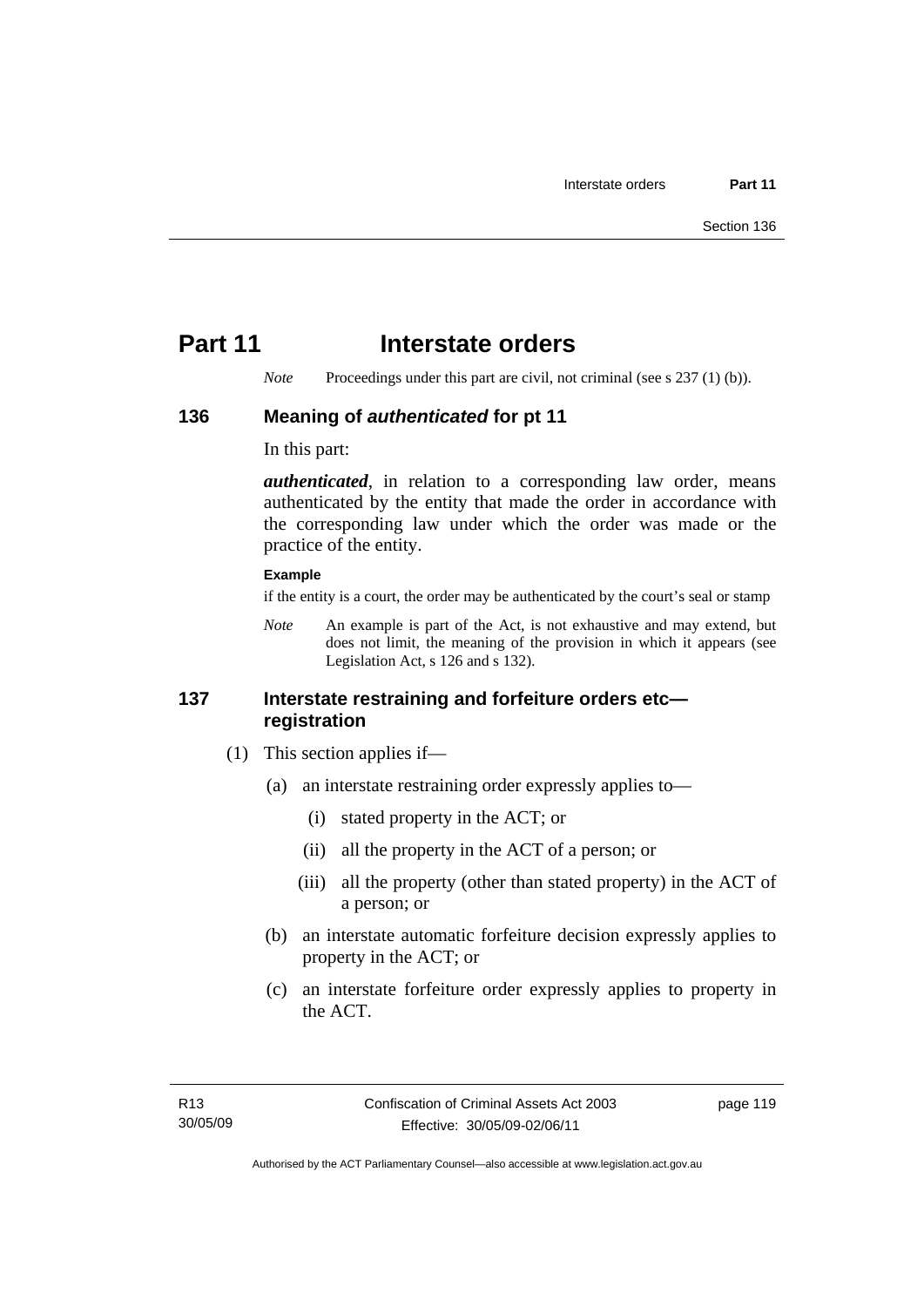Section 138

- (2) An authenticated copy of the order or decision may be registered in a relevant court by the applicant for the order or decision, the DPP or a person prescribed by regulation.
- (3) An authenticated copy of any amendment of the order or decision (made before or after the registration of the order or decision) may be registered in a relevant court by a person mentioned in subsection  $(2)$ .
- (4) Registration of the order or decision, and any amendment of the order or decision, may be refused to the extent that the order or decision, or the order or decision as amended, could not, on registration, be enforced in the ACT.
- (5) The order or decision, and any amendment of the order or decision, must be registered in accordance with the procedure of the relevant court.

#### **138 Interstate restraining and forfeiture orders etc—interim registration**

- (1) This section applies to an electronic copy of an authenticated interstate restraining order, interstate automatic forfeiture decision or interstate forfeiture order or of an authenticated copy of any amendment of such an order or decision.
- (2) If the electronic copy is certified in accordance with the procedure of a relevant court, it is taken, for this Act, to be an authenticated copy of the order, decision or amendment.
- (3) However, if the order, decision or amendment is registered in the relevant court using the electronic copy, the registration ceases to have effect at the end of 5 days after the day of registration, or when an authenticated copy of the order, decision or amendment is registered, whichever happens first.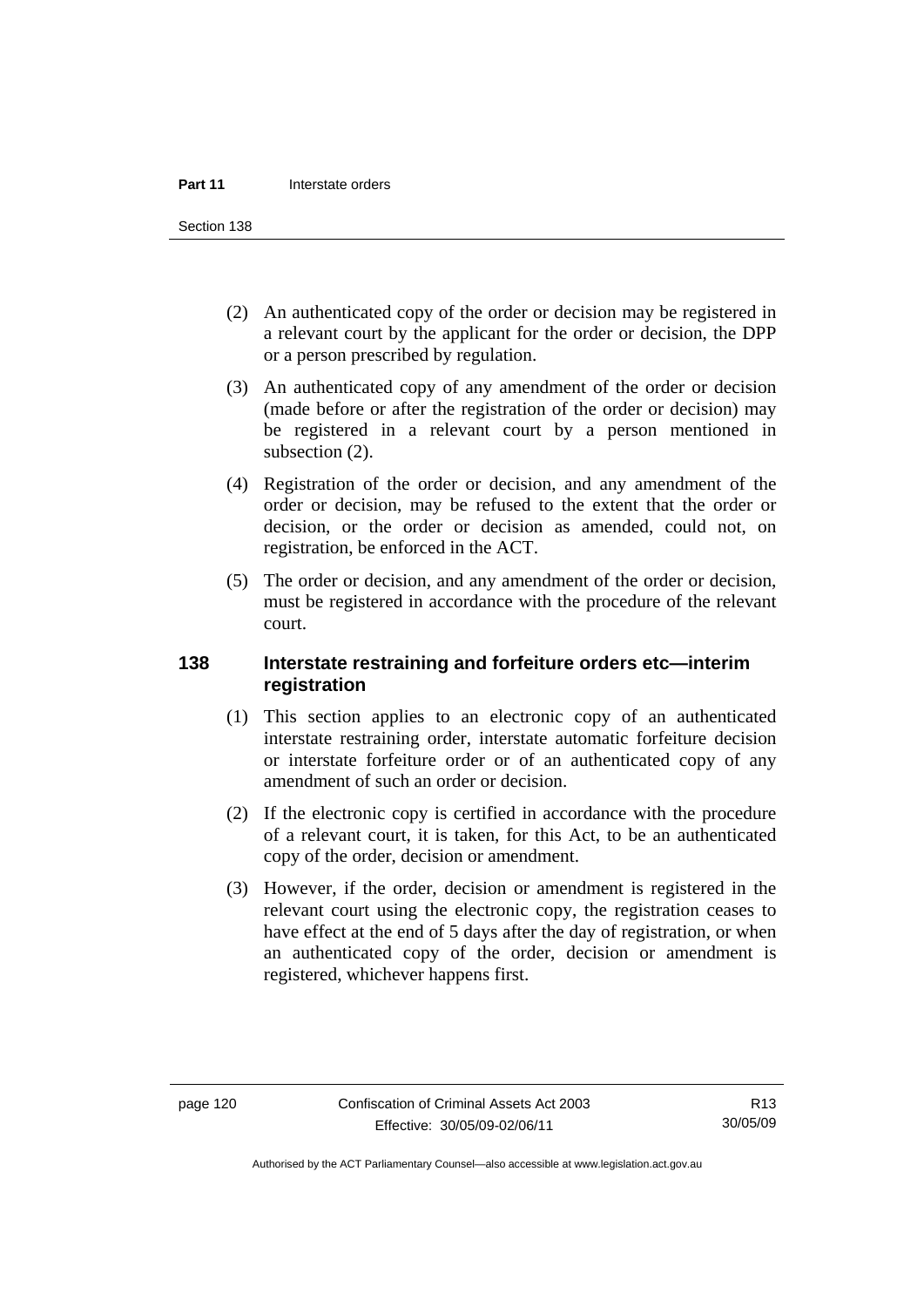(4) In this section:

*electronic copy*, of a document, includes the following copies of the document:

- (a) a faxed copy;
- (b) an emailed copy;
- (c) a scanned copy.

## **139 Interstate restraining and forfeiture orders etc—effect of registration**

- (1) For this Act, a registered interstate restraining order is taken to be a restraining order under this Act.
- (2) For this Act, a registered interstate automatic forfeiture decision is taken to be an automatic forfeiture under division 5.2 (Automatic forfeiture—conviction for serious offences).
- (3) For this Act, a registered interstate civil forfeiture order is taken to be a civil forfeiture order under this Act.
- (4) For this Act, a registered interstate conviction forfeiture order is taken to be a conviction forfeiture order under this Act.
- (5) An amendment of a registered interstate order or decision mentioned in this section has effect for this Act only if it is registered under this part.

#### **140 Interstate restraining and forfeiture orders etc—ending of registration**

A registered interstate restraining order, automatic forfeiture decision or forfeiture order ceases to be registered under this Act if—

 (a) it ceases to be in force under the corresponding law under which it was made; or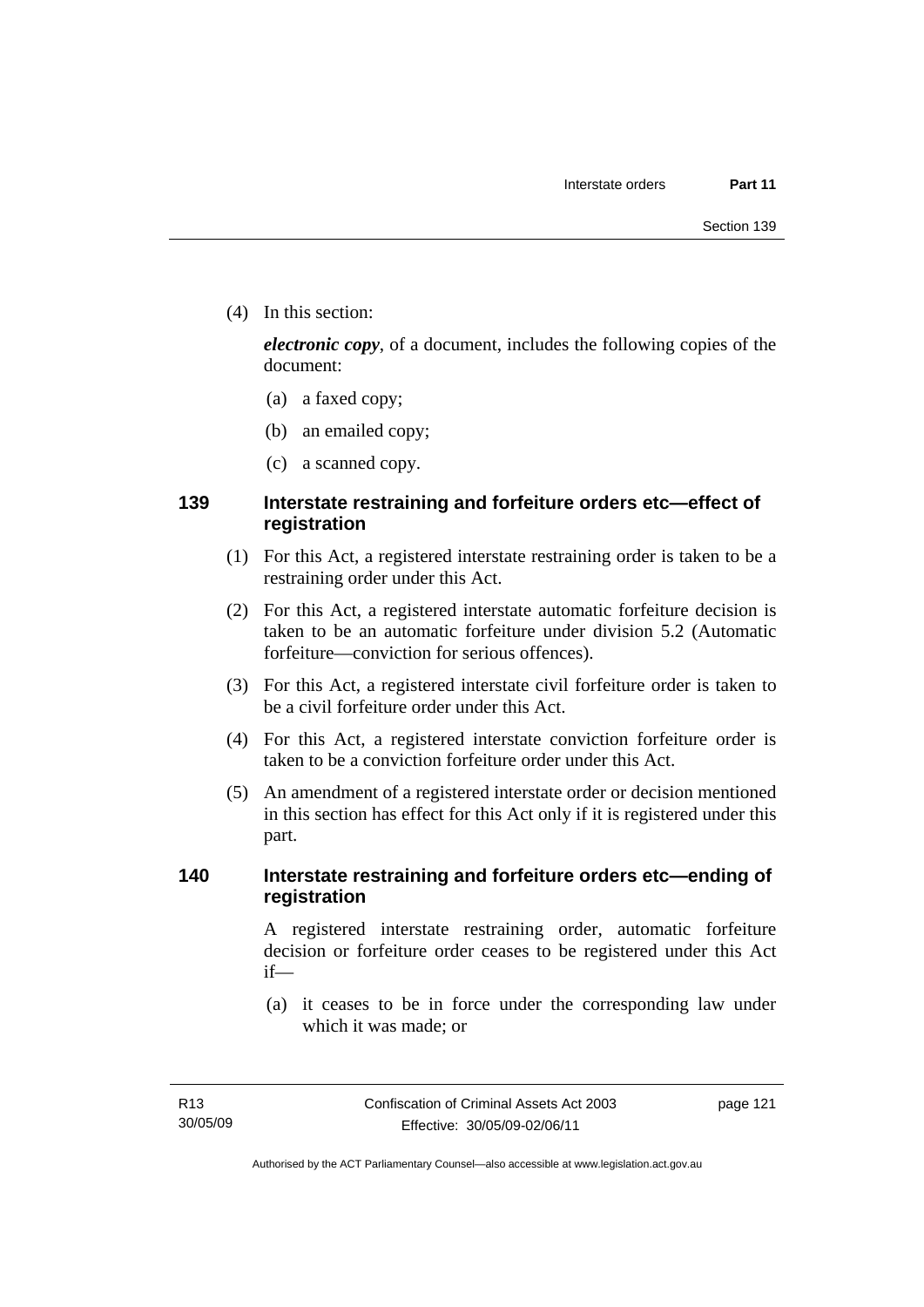Section 141

(b) its registration is cancelled under section 141.

#### **141 Interstate restraining and forfeiture orders etc cancellation of registration**

- (1) The registration of an interstate restraining order, interstate automatic forfeiture decision or interstate forfeiture order may be cancelled by a relevant court, or an officer of a relevant court prescribed by regulation, if—
	- (a) the registration was improperly obtained; or
	- (b) details of any amendment of the order or decision, or any direction of the entity that made the order or decision, was not given to the relevant court in accordance with the procedure of the court.
- (2) The registration of an interstate restraining order, interstate automatic forfeiture decision or interstate forfeiture order, or an amendment of such an order or decision, may be cancelled by a relevant court, to the extent that the order or decision, or the order or decision as amended, cannot be enforced in the ACT.

#### **142 Creation of interstate penalty charges**

- (1) This section applies if—
	- (a) an interstate restraining order is made because of the commission, or the alleged commission, of a relevant offence by a person; and
	- (b) an interstate penalty order is made against the person in relation to the offence; and
	- (c) the interstate restraining order is registered under this Act; and
	- (d) the interstate penalty order is registered in the ACT under the *Service and Execution of Process Act 1992* (Cwlth).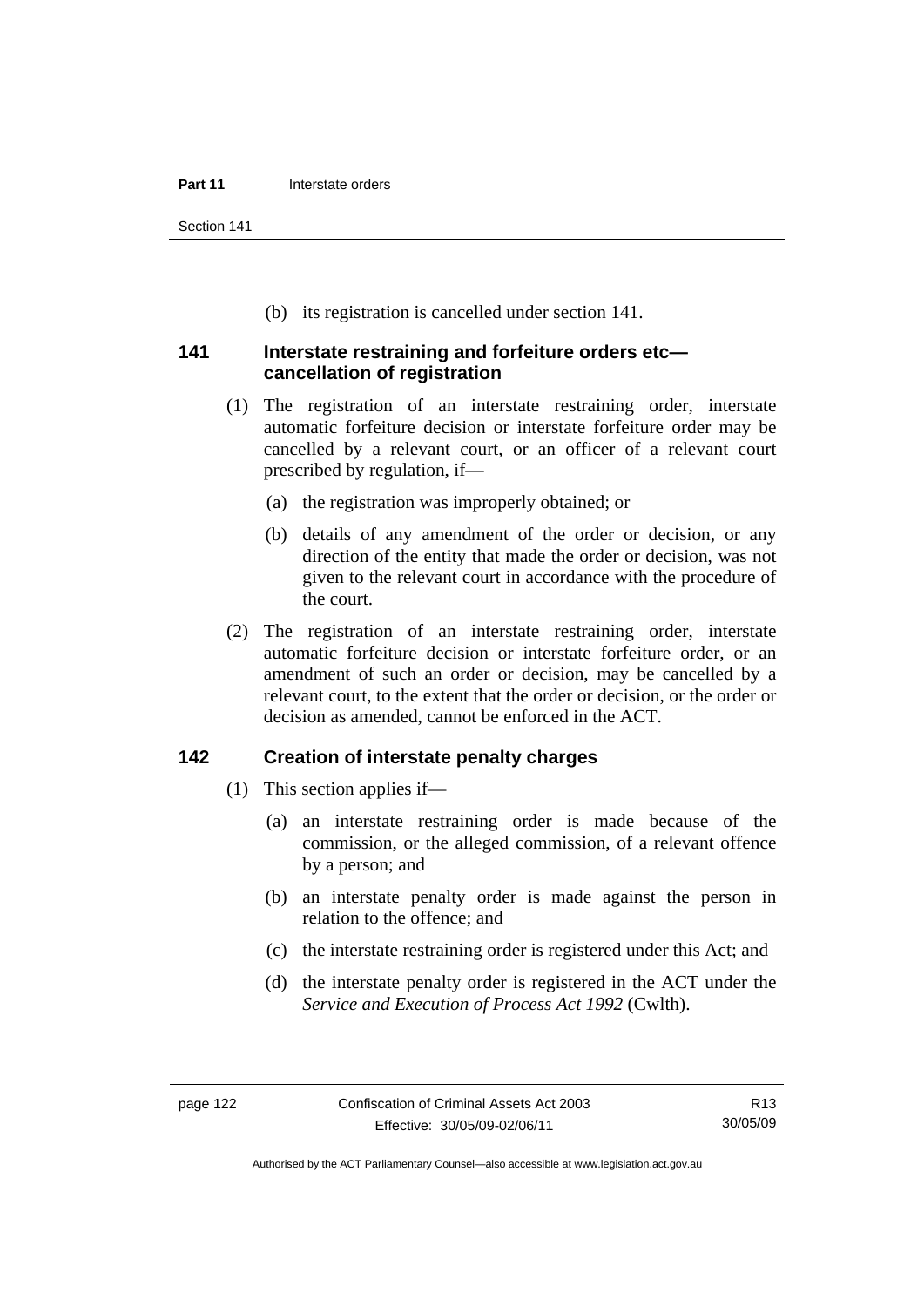- (2) On the registration of both of the orders mentioned in subsection (1) (c) and (d), a charge (an *interstate penalty charge*) to secure the amount payable under the interstate penalty order is created over the property in the ACT restrained under the interstate restraining order.
- (3) If the interstate restraining order is amended, after the interstate penalty order is made, to add more property, and the interstate restraining order is registered under this part, the additional property is also subject to the penalty charge on registration of the amendment.

## **143 Interstate penalty charges—effect of creation**

For this Act, an interstate penalty charge is taken to be a penalty charge under this Act.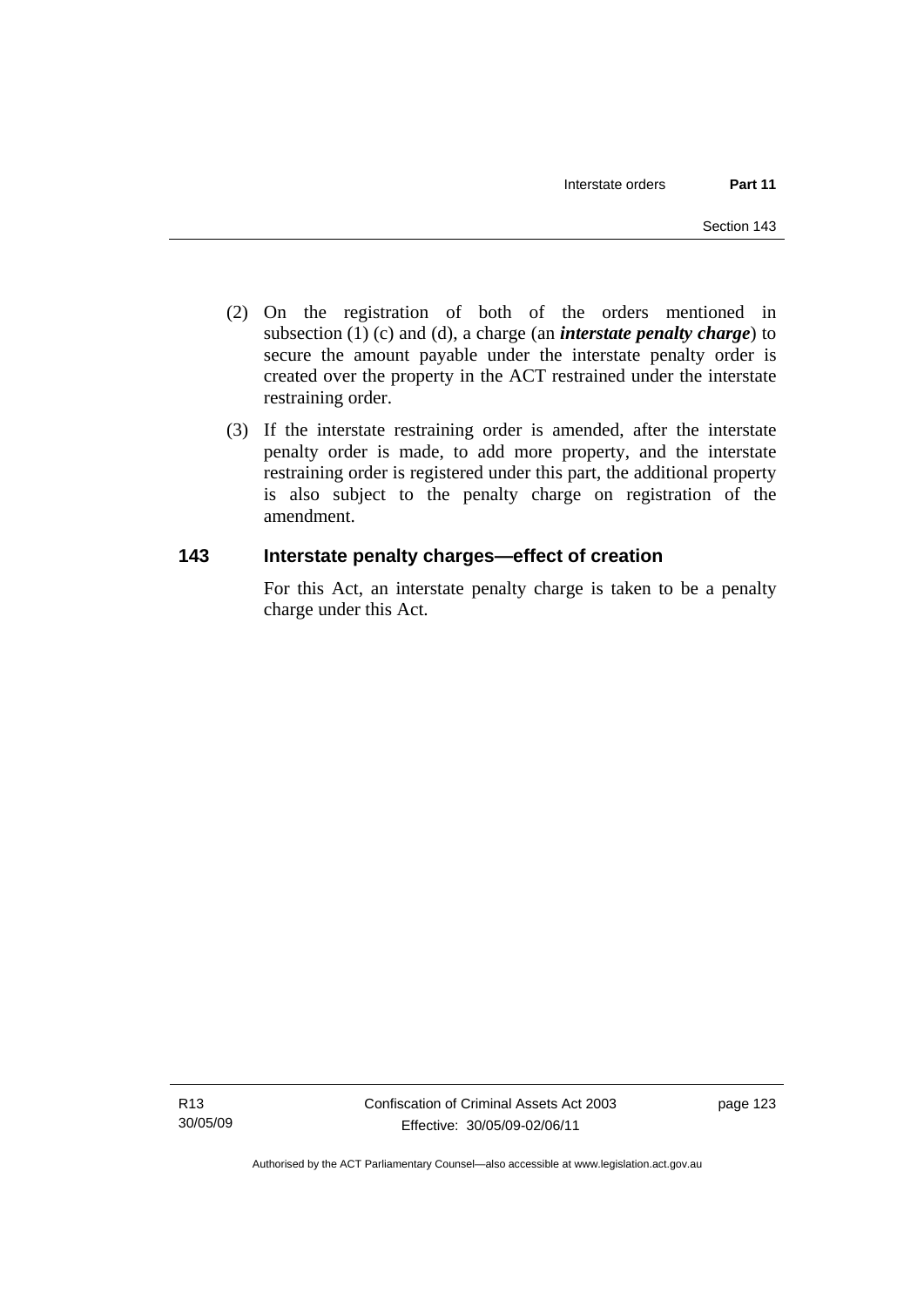**Part 12** Information gathering<br>**Division 12.1** Inquiry notices **Inquiry notices** Section 144

# **Part 12 Information gathering**

# **Division 12.1 Inquiry notices**

#### **144 Meaning of** *inquiry notice*

In this Act:

*inquiry notice* means a notice by a police officer requiring a financial institution to give the officer stated information in relation to—

- (a) an account with the institution (including whether an account has existed or does exist); or
- (b) a transaction (other than in relation to an account) conducted, or proposed to be conducted, by or with the institution (including whether a transaction has been conducted).
- *Note 1 Account* includes a safe-deposit box (see dict, def *account*).
- *Note* 2 It is an offence to contravene an inquiry notice, to give false or misleading information in purported compliance with an inquiry notice, or to disclose the existence or operation of the notice (see div 12.6).

#### **145 Inquiry notices—giving**

- (1) A police officer of the rank of commander (or higher) may give an inquiry notice to a financial institution.
- (2) The inquiry notice may be given only if the police officer is satisfied that the information to which the notice relates is relevant to deciding whether—
	- (a) an application could be made for an order under this Act (including for another order under this part), a corresponding law order, or a search warrant under part 13 (Search warrants), in relation to anyone; or

Authorised by the ACT Parliamentary Counsel—also accessible at www.legislation.act.gov.au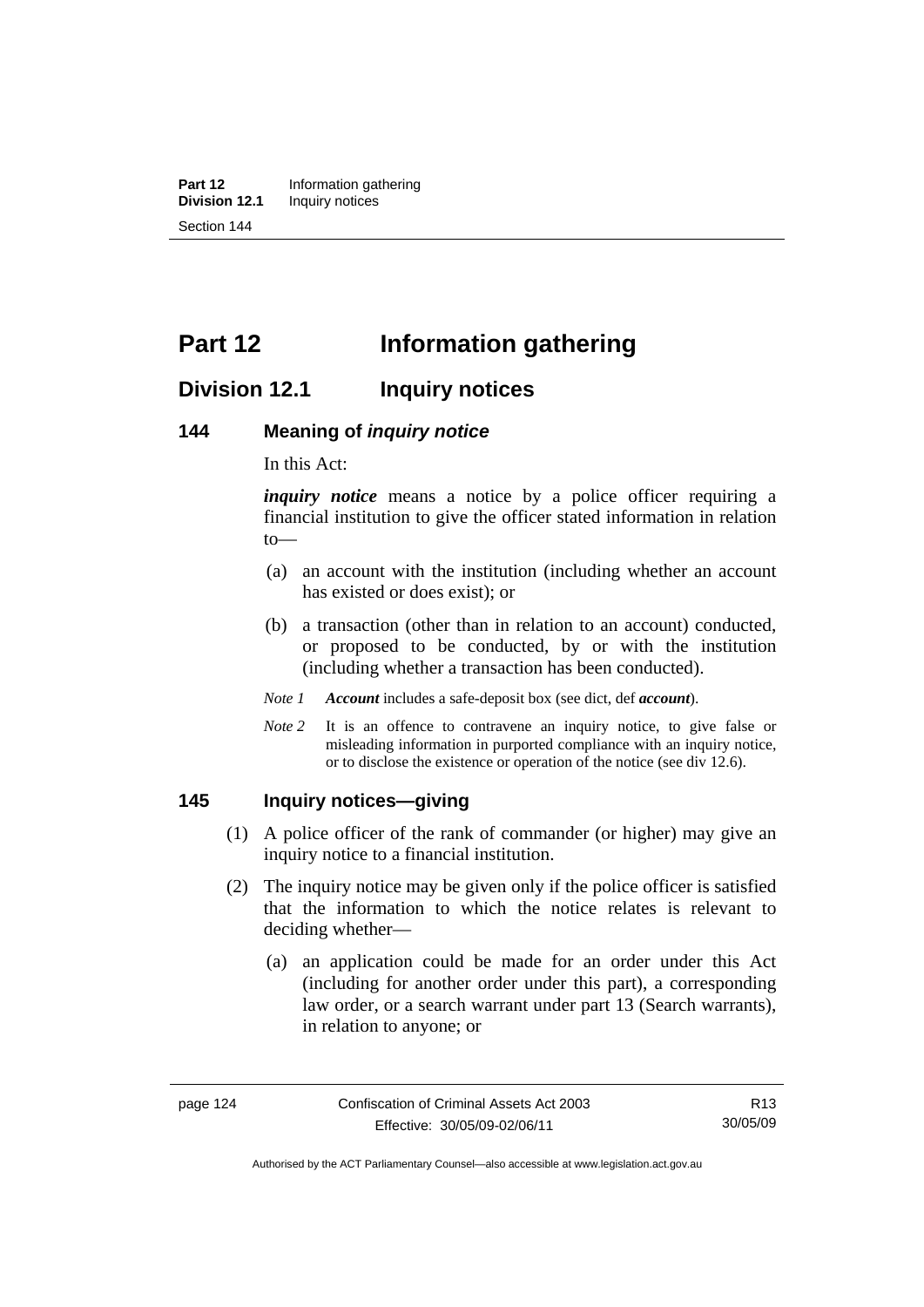- (b) a proceeding could be begun against anyone for an offence against this Act or a corresponding law or for a money laundering offence.
- *Note* A *money laundering offence* includes a prescribed offence against a law of the Commonwealth, a State or another Territory, see dict.
- (3) The police officer must give a copy of the notice to the financial institution to which the notice applies.
	- *Note* For how documents may be served, see the Legislation Act, pt 19.5.

## **146 Inquiry notices—form**

- (1) An inquiry notice must be signed by the police officer giving it.
- (2) The notice must state—
	- (a) that it is an inquiry notice under this Act; and
	- (b) the financial institution to which the notice applies; and
	- (c) the information that the financial institution is required to give; and
	- (d) how the information is to be given; and
	- (e) that the inquiry notice is a non-disclosable information order.
	- *Note* The disclosure of the existence or operation of a non-disclosable information order is prohibited (see s 192).
- (3) The notice must also include a statement setting out the effect of division 12.6 (Information order offences) in relation to inquiry notices.

## **147 Inquiry notices—immunity for complying financial institutions and staff**

A civil proceeding does not lie against a financial institution, or an officer, employee or agent of a financial institution, in relation to loss, damage or injury of any kind to someone else because of the

page 125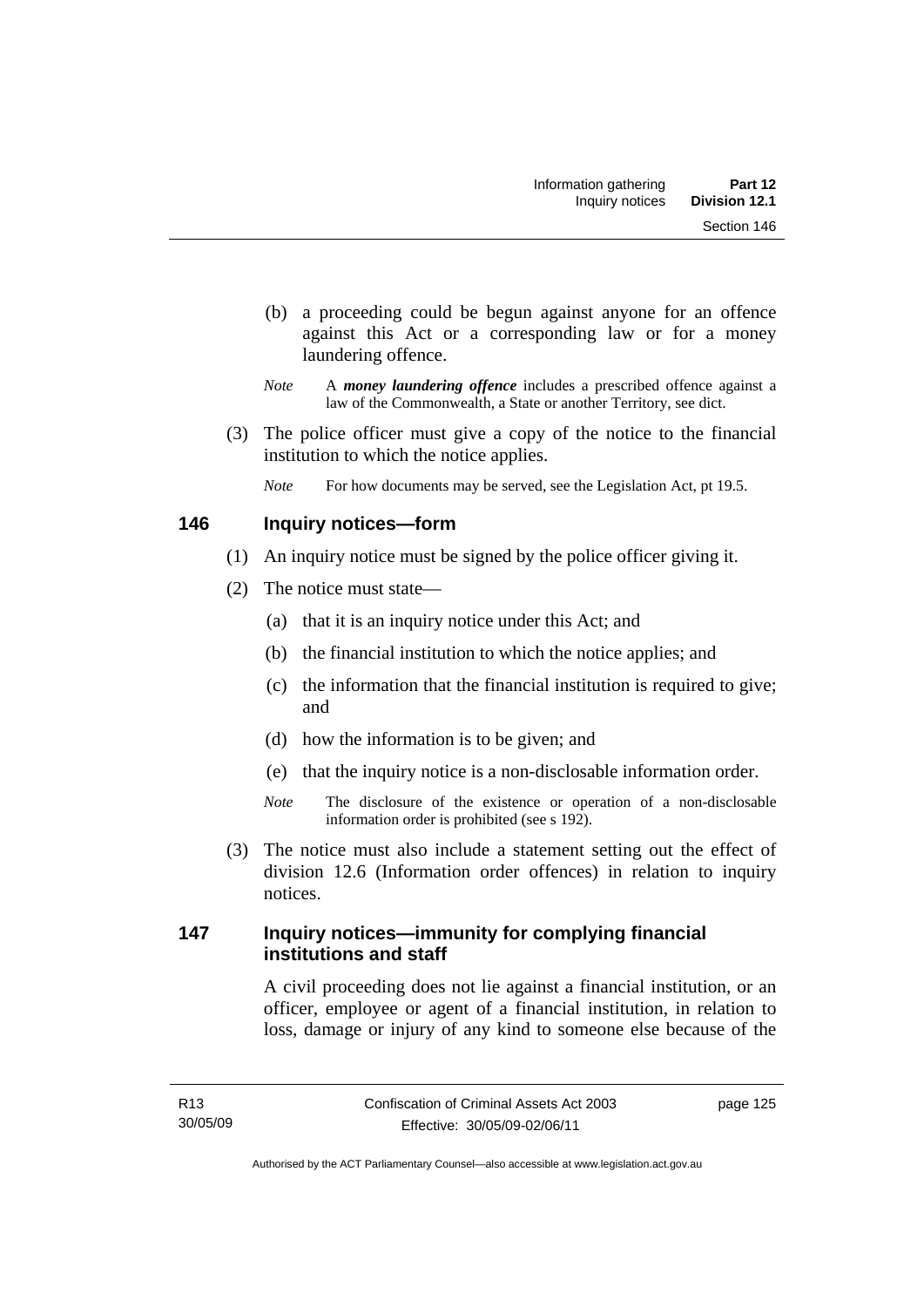| Part 12       | Information gathering |
|---------------|-----------------------|
| Division 12.2 | Monitoring orders     |
| Section 148   |                       |

giving of information honestly to a police officer in compliance with (or purported compliance with) an inquiry notice

## **Division 12.2 Monitoring orders**

- *Note 1* For general provisions about a proceeding for a monitoring order (which is a confiscation proceeding—see s 236), see pt 14.
- *Note 2* In particular, no advance notice to anyone is required of the application for the order, and the application may be heard in closed court, without the offender or the public being present (see s 243).

#### **148 Meaning of** *monitoring order*

In this Act:

*monitoring order* means an order under section 151 (Monitoring orders—making) requiring a financial institution give a police officer information obtained or held by the institution about transactions conducted, or proposed to be conducted, by a person with the institution.

#### **149 Monitoring orders—application**

- (1) A police officer may apply to a relevant court for a monitoring order.
- (2) The application may be made only if the police officer has reasonable grounds for suspecting that the person in relation to whom the order is sought—
	- (a) has committed, or is about to commit, a serious offence; or
	- (b) was involved in the commission, or is about to be involved in the commission, of a serious offence; or
	- (c) has derived, or is about to derive, property or a benefit from the commission of a serious offence.
	- *Note Serious offence* means an offence against a territory law or the law of the Commonwealth, a State or another Territory that is punishable by imprisonment for 5 years or longer (see s 13 (2)).

page 126 Confiscation of Criminal Assets Act 2003 Effective: 30/05/09-02/06/11 R13 30/05/09

Authorised by the ACT Parliamentary Counsel—also accessible at www.legislation.act.gov.au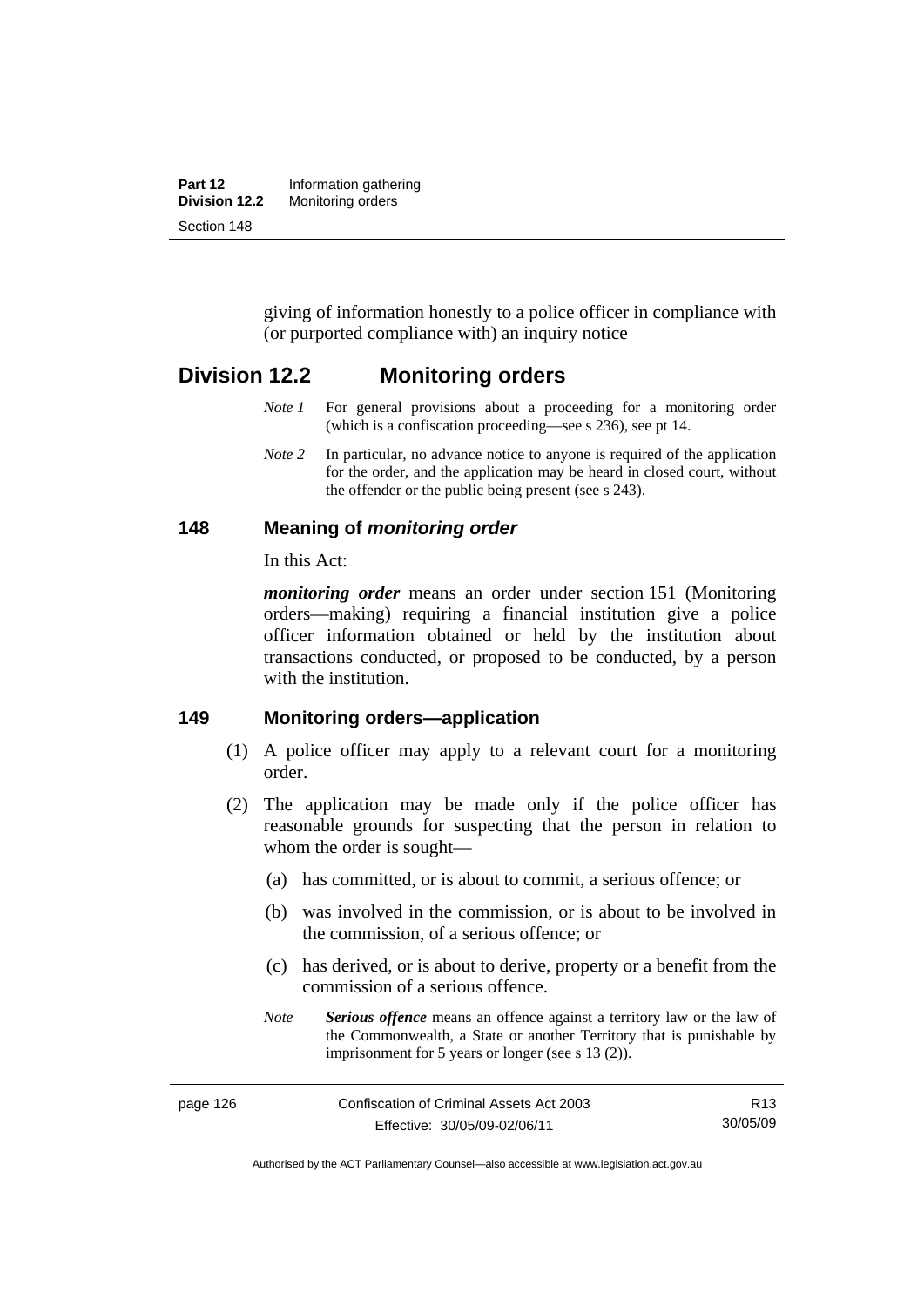#### **150 Monitoring orders—affidavit supporting application**

- (1) An application for a monitoring order must be supported by an affidavit of the applicant police officer stating the grounds for the officer's suspicions.
- (2) The court may require the police officer to give additional information about the grounds on which the order is sought.

#### **151 Monitoring orders—making**

- (1) This section applies if an application is made under section 149 (Monitoring orders—application) to a relevant court for a monitoring order requiring a financial institution to give a police officer information obtained or held by the institution about transactions conducted, or proposed to be conducted with the institution, by the person in relation to whom the order is sought.
- (2) The relevant court must make the monitoring order sought if, having regard to the police officer's affidavit supporting the application and any other evidence before the court, the court is satisfied that there are reasonable grounds for the officer's suspicions stated in the affidavit.
- (3) The order must state—
	- (a) that it is a monitoring order under this Act; and
	- (b) the financial institution to which the order applies; and
	- (c) the person in relation to whom the order is made; and
	- (d) the nature of the transactions to be monitored; and
	- (e) the information that the financial institution is required to give; and
	- (f) how the information is to be given; and
	- (g) the period for which the order has effect; and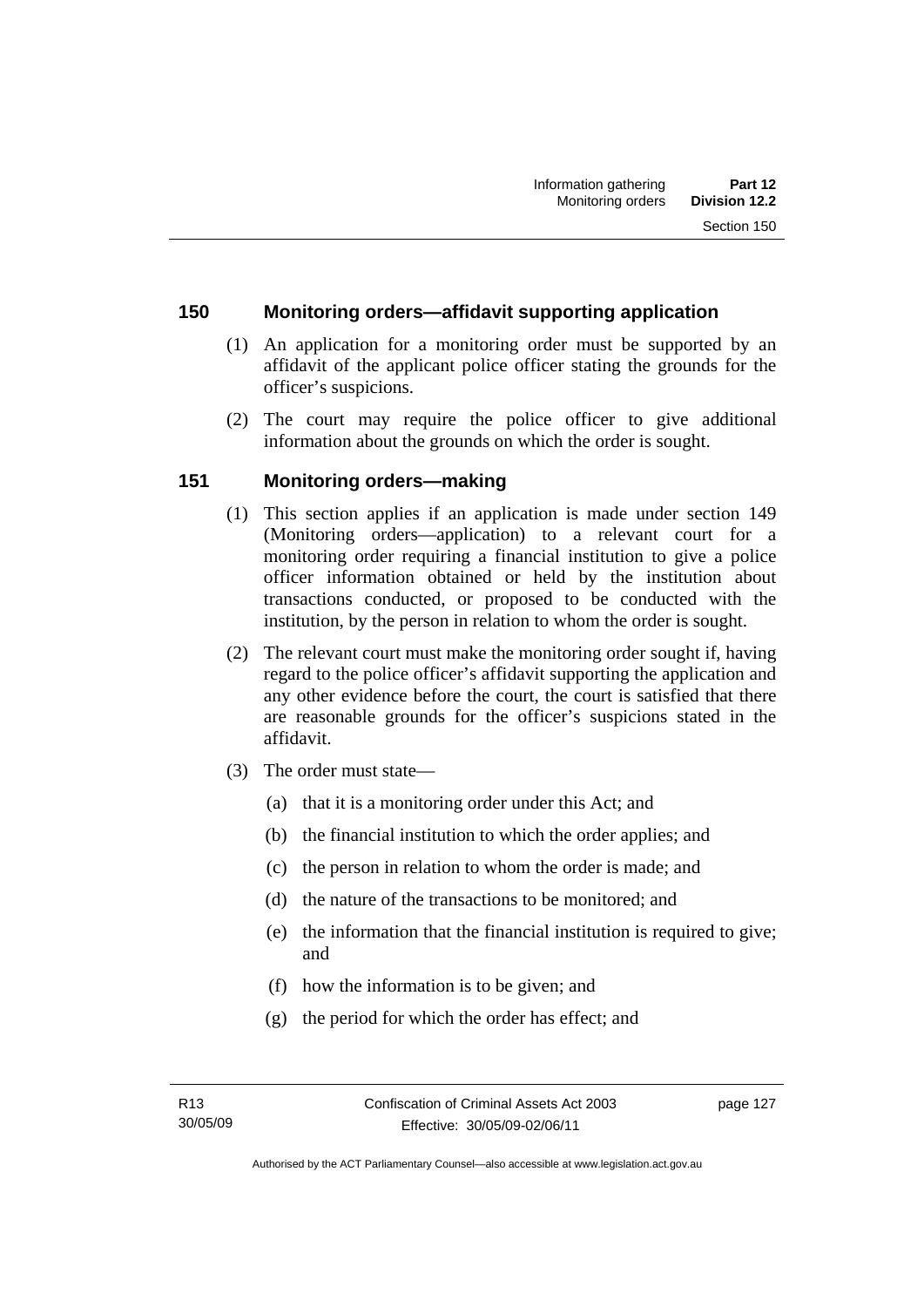- (h) that the monitoring order is a non-disclosable information order.
- *Note* The disclosure of the existence or operation of a non-disclosable information order is prohibited (see s 192).
- (4) The order must also include a statement setting out the effect of division 12.6 (Information order offences) in relation to monitoring orders.
- (5) The period mentioned in subsection (3) (g) must not begin earlier than the day when notice of the order is given to the financial institution and must end not later than 3 months after the day when the order is made.
- (6) To remove any doubt, a relevant court may make 2 or more monitoring orders (including for successive periods) in relation to the same person.
- (7) The chief police officer must give a copy of a monitoring order to the financial institution to which the order applies.
	- *Note* For how documents may be served, see the Legislation Act, pt 19.5.

# **Division 12.3 Transaction suspension orders**

- *Note 1* For general provisions about a proceeding for a transaction suspension order (which is a confiscation proceeding—see s 236), see pt 14.
- *Note 2* In particular, no advance notice to anyone is required of the application for the order, and the application may be heard in closed court, without the offender or the public being present (see s 243).

#### **152 Meaning of** *transaction suspension order*

(1) In this Act:

*transaction suspension order* means an order under section 155 (Transaction suspension orders—making) requiring a financial institution, on becoming aware of a transaction (including a proposed transaction) to be conducted through a stated account, to—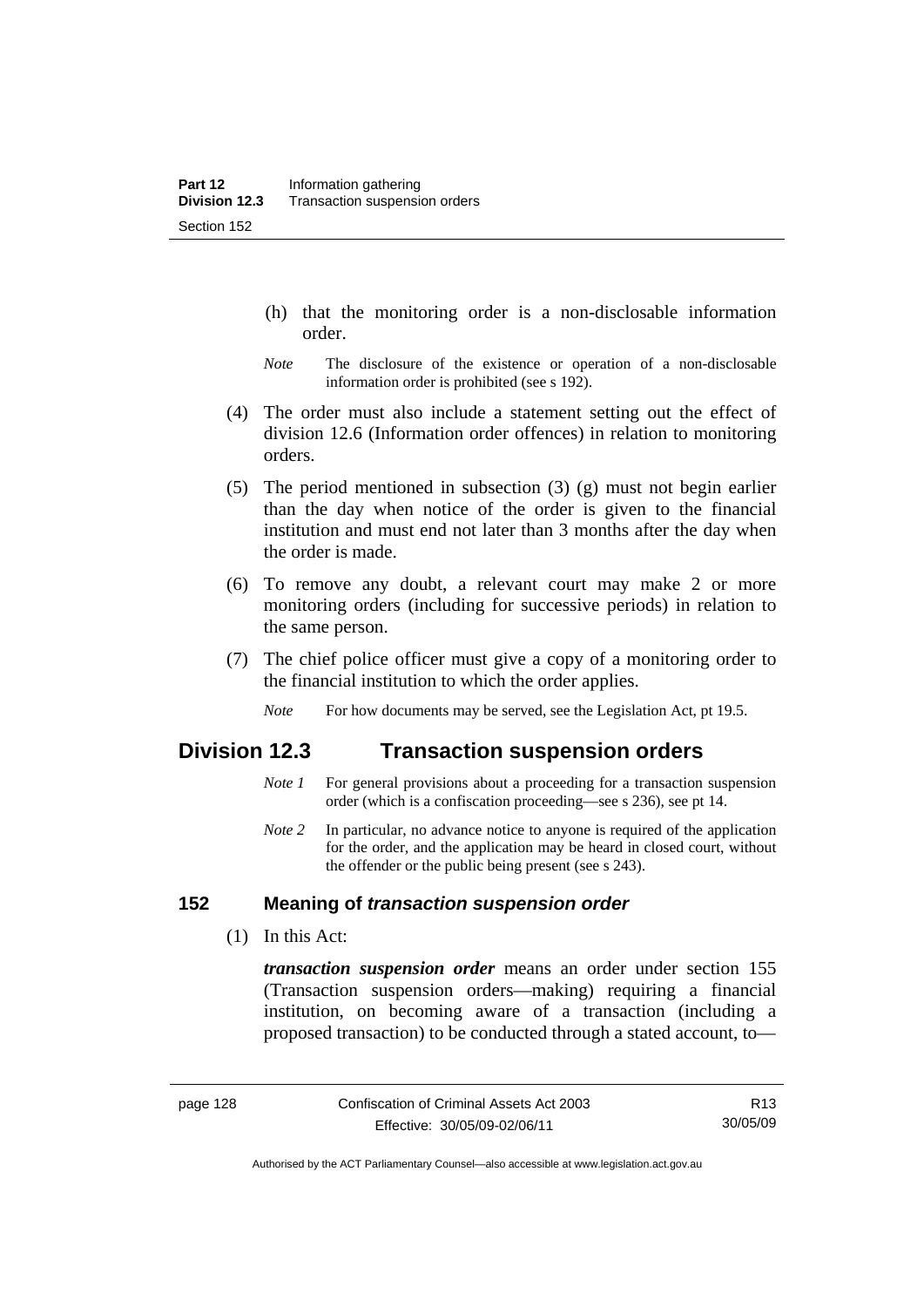- (a) immediately tell a police officer about the transaction; and
- (b) delay the processing of the transaction for 48 hours after the institution becomes aware of the transaction.
- (2) In this section:

*account* does not include a safe-deposit box.

#### **153 Transaction suspension orders—application**

- (1) A police officer may apply to a relevant court for a transaction suspension order.
- (2) The application may be made only if the police officer has reasonable grounds for suspecting that—
	- (a) the person in relation to whom the order is sought—
		- (i) has committed, or is about to commit, a money laundering offence; or
		- (ii) was involved in the commission, or is about to be involved in the commission, of a money laundering offence; or
		- (iii) has derived, or is about to derive, property or a benefit from the commission of a money laundering offence; and
	- (b) the account in relation to which the order is sought is operated by, or under the effective control of, the person.
		- *Note 1* For the meaning of *effective control*, see s 14.
		- *Note 2* A *money laundering offence* includes a prescribed offence against a law of the Commonwealth, a State or another Territory (see dict).
		- *Note* 3 For the meaning of *in relation to*, see dict.
- (3) To remove any doubt, the application may be made in relation to 2 or more accounts.

page 129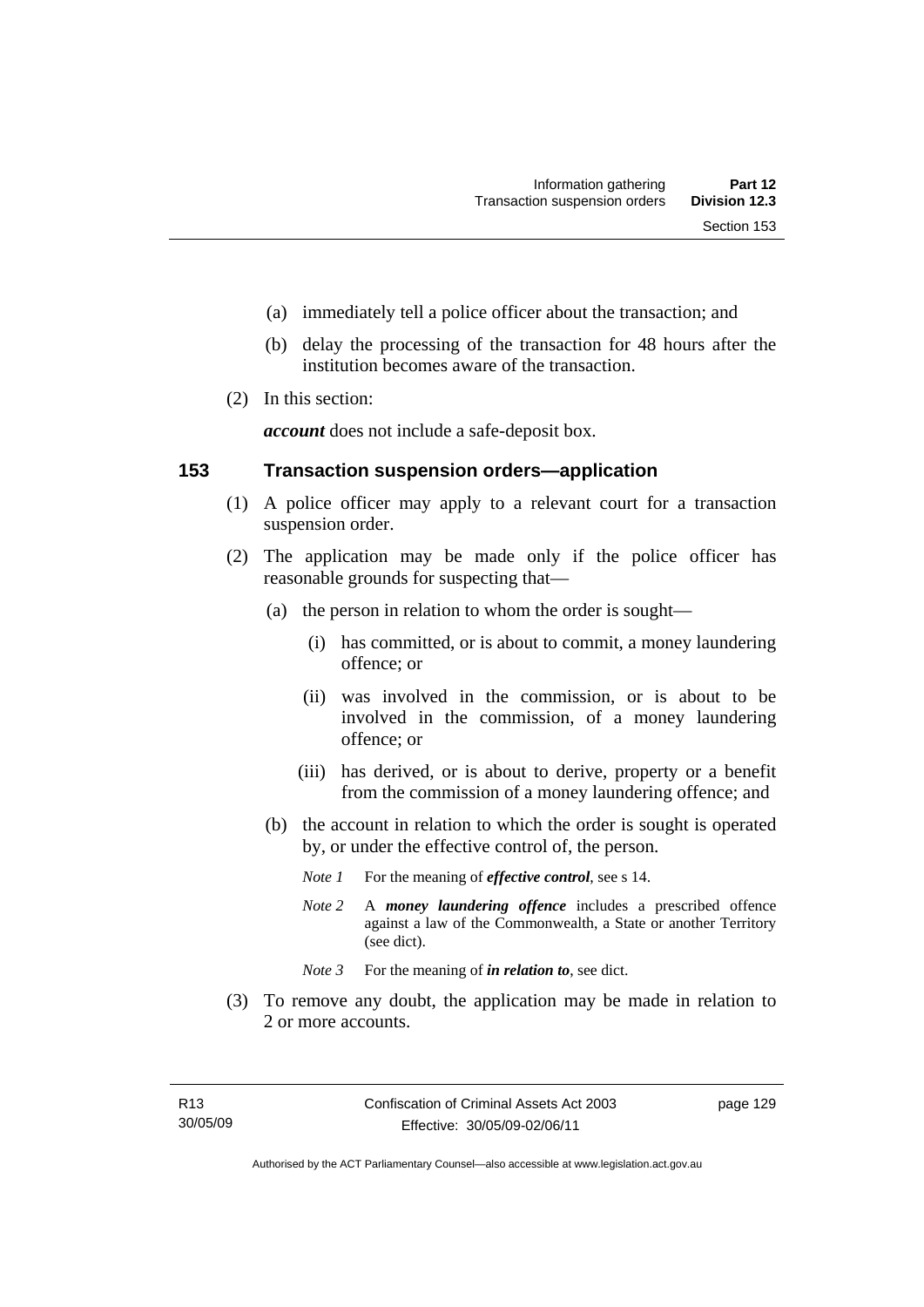## **154 Transaction suspension orders—affidavit supporting application**

- (1) An application for a transaction suspension order must be supported by an affidavit of the applicant police officer stating—
	- (a) the grounds for the officer's suspicions; and
	- (b) the account in relation to which the order is sought.
- (2) The court may require the police officer to give additional information about the grounds on which the order is sought.

#### **155 Transaction suspension orders—making**

- (1) This section applies if an application is made under section 153 (Transaction suspension orders—application) to a relevant court for a transaction suspension order requiring a financial institution, on becoming aware of a transaction (including a proposed transaction) to be conducted through the account to which the application relates, to—
	- (a) immediately tell a police officer about the transaction; and
	- (b) delay the processing of the transaction for 48 hours after the institution becomes aware of the transaction.
- (2) The relevant court must make the transaction suspension order sought if, having regard to the police officer's affidavit supporting the application and any other evidence before the court, the court is satisfied that there are reasonable grounds for the officer's suspicions stated in the affidavit.
- (3) The order must state—
	- (a) that it is a transaction suspension order under this Act; and
	- (b) the terms of the order; and
	- (c) the financial institution to which the order applies; and
	- (d) the account in relation to which the order is made; and

Authorised by the ACT Parliamentary Counsel—also accessible at www.legislation.act.gov.au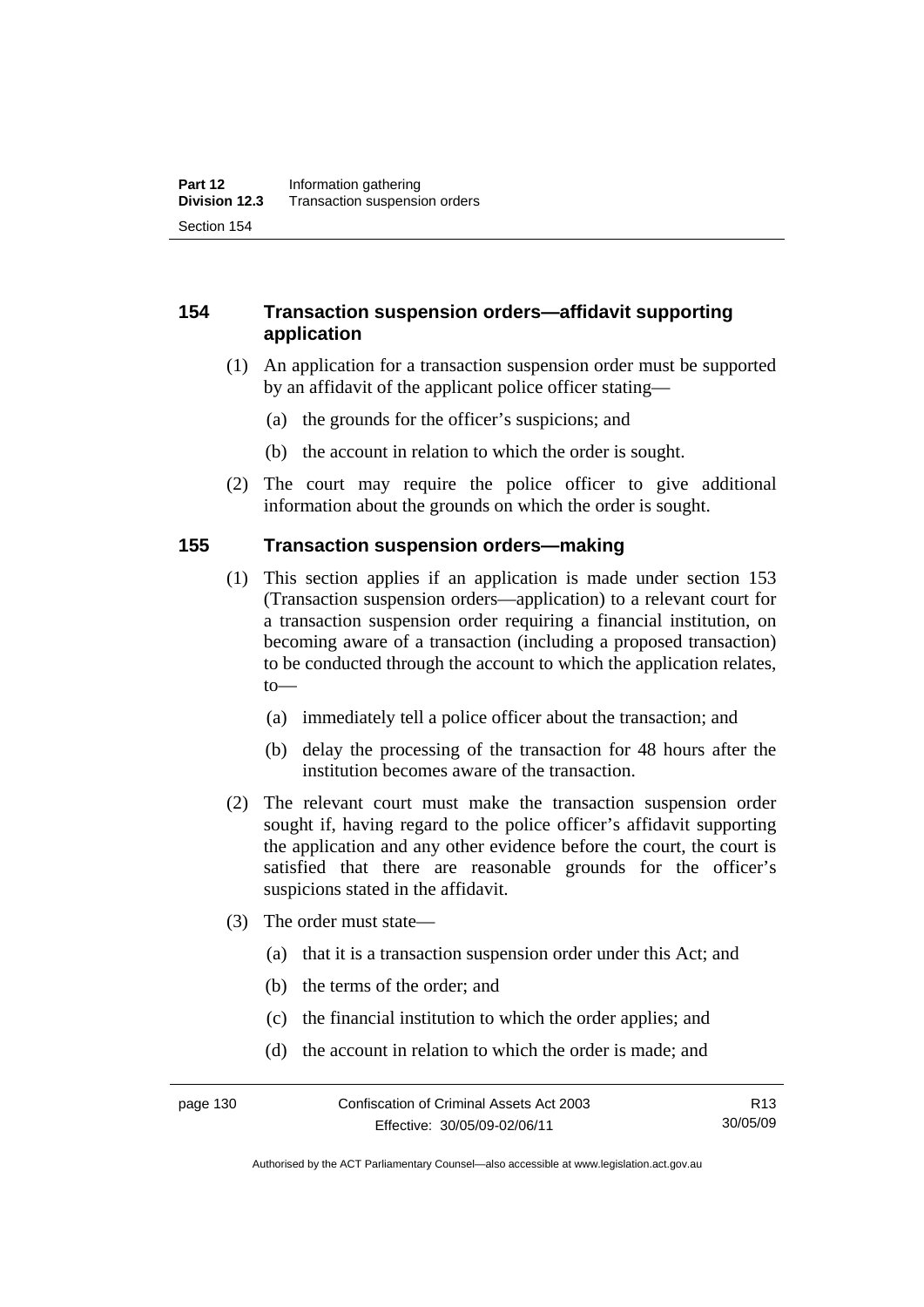- (e) how notice of transactions (including proposed transactions) is to be given; and
- (f) the period for which the order has effect; and
- (g) that the transaction suspension order is a non-disclosable information order.
- *Note 1* The disclosure of the existence or operation of a non-disclosable information order is prohibited (see s 192).
- *Note 2* An order cannot be made in relation to a safe-deposit box (see s 152 (2)).
- (4) The order must also include a statement setting out the effect of division 12.6 (Information order offences) in relation to transaction suspension orders.
- (5) The period mentioned in subsection (3) (f) must not begin earlier than the day when notice of the order is given to the financial institution and must end not later than 3 months after the day when the order is made.
- (6) To remove any doubt, a relevant court may make 2 or more transaction suspension orders (including for successive periods) in relation to the same account.
- (7) The chief police officer must give a copy of a transaction suspension order to the financial institution to which the order applies.
	- *Note* For how documents may be served, see the Legislation Act, pt 19.5.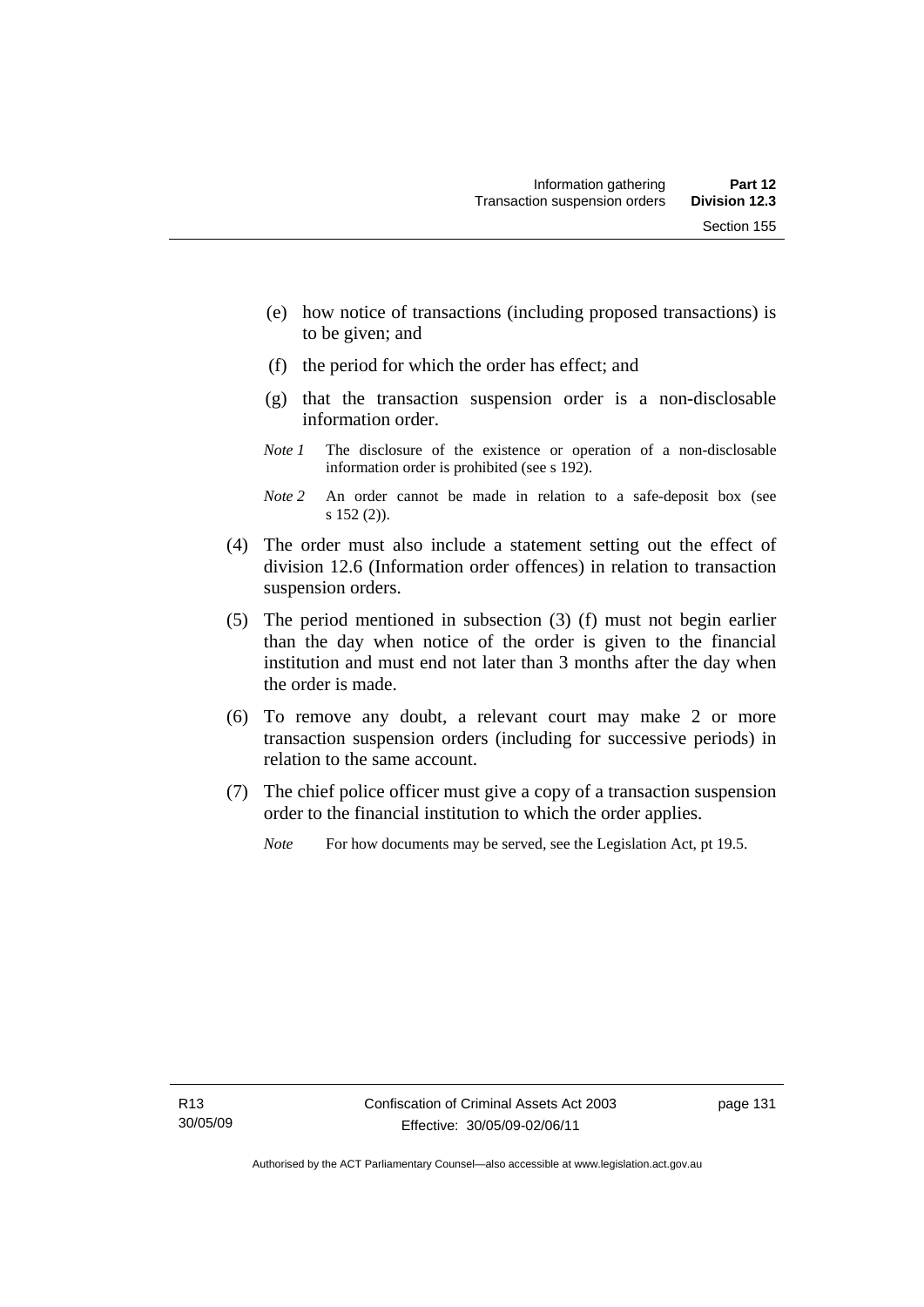# **Division 12.4 Production orders for propertytracking documents**

- *Note 1* For general provisions about a proceeding for a production order (which is a confiscation proceeding—see s 236), see pt 14.
- *Note* 2 In particular, no advance notice to anyone is required of the application for the order, and the application may be heard in closed court, without the offender or the public being present (see s 243).

### **156 Meaning of** *production order*

In this Act:

*production order* means an order under section 160 (Production orders—making) requiring a person to give a police officer any property-tracking documents in the person's possession or control that relate to the person or property (or both) stated in the order.

### **157 Meaning of** *property-tracking document*

In this Act:

*property-tracking document* means—

- (a) a document relevant to identifying, locating or quantifying—
	- (i) property (including tainted property and property under the effective control of a person) in relation to which action has been or could be taken under this Act or a corresponding law; or
	- (ii) benefits derived by a person from the commission (or the alleged commission) of a relevant offence; or
	- (iii) evidence in relation to property or benefits mentioned in subparagraph (i) or (ii); or
- (b) a document relevant to identifying or locating a document necessary for the transfer of property mentioned in paragraph (a) (i); or

Authorised by the ACT Parliamentary Counsel—also accessible at www.legislation.act.gov.au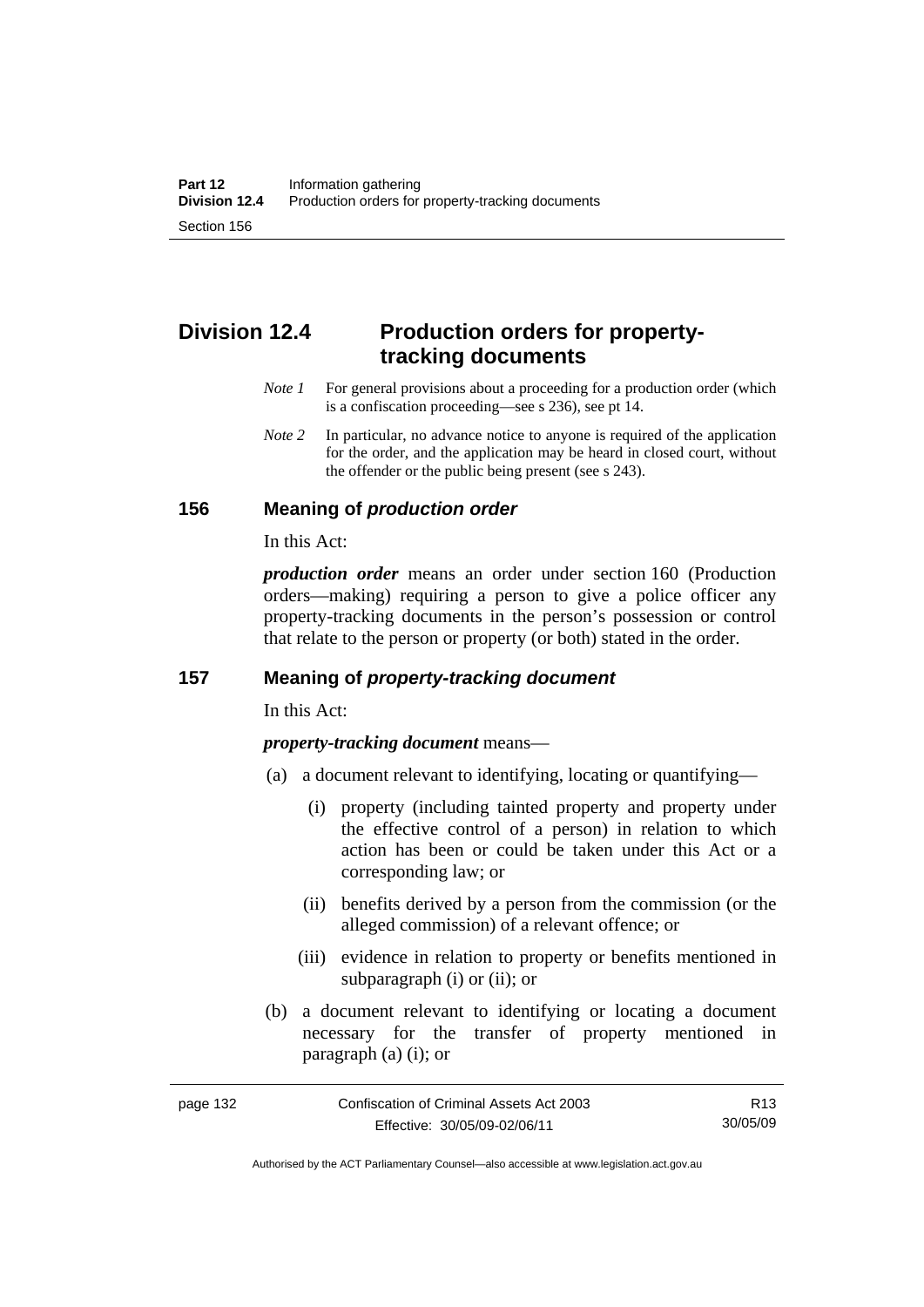- (c) a document relevant to understanding a document mentioned in paragraph (a) or (b).
- *Note 1* For the meaning of *effective control*, see s 14.
- *Note 2* For the meaning of *in relation to*, see dict.

## **158 Production orders—application**

- (1) A police officer may apply to a relevant court for a production order.
- (2) The application may be made only if the police officer has reasonable grounds for suspecting that—
	- (a) someone has committed a relevant offence; and
	- (b) the person against whom the order is sought has possession or control of a property-tracking document in relation to the offence.
	- *Note Relevant offence* includes an offence against the law of the Commonwealth, a State or another Territory that may be dealt with under a law of the Commonwealth, the State or the other Territory as an indictable offence (see s 13 (2)).

# **159 Production orders—affidavit supporting application**

- (1) An application for a production order must be supported by an affidavit of the applicant police officer stating the grounds for the officer's suspicions.
- (2) The court may require the police officer to give additional information about the grounds on which the order is sought.

# **160 Production orders—making**

 (1) This section applies if an application is made under section 158 (Production orders—application) to a relevant court for a production order requiring a person to give a police officer any propertytracking documents in the person's possession or control that relate to the person or property (or both) to which the application relates.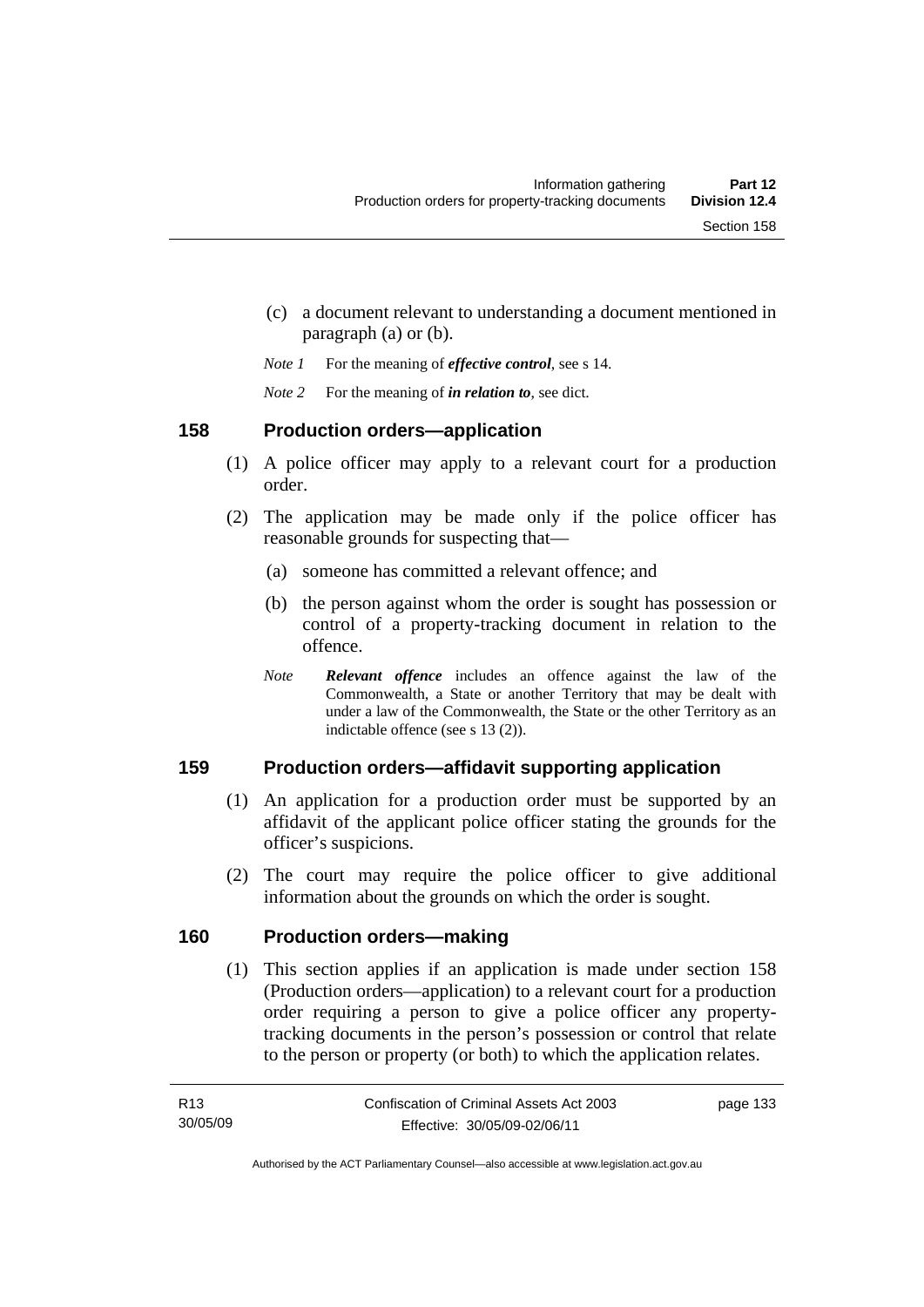- (2) The relevant court must make the production order sought if, having regard to the police officer's affidavit supporting the application and any other evidence before the court, the court is satisfied that there are reasonable grounds for the officer's suspicions stated in the affidavit.
- (3) A production order must state—
	- (a) that it is a production order under this Act; and
	- (b) the person to whom the order applies; and
	- (c) that the person must give to a police officer any propertytracking documents in the person's possession or control that relate to the person or property (or both) stated in the order; and
	- (d) the place where and the time when, or the period within which, the documents must to be given to a police officer; and
	- (e) whether the relevant court making the order has declared that the order is a non-disclosable production order.
	- *Note* The disclosure of the existence or operation of a non-disclosable information order is prohibited (see s 192).
- (4) The order must also include a statement setting out the effect of division 12.6 (Information order offences) in relation to the order.
- (5) The chief police officer must give a copy of a production order to the person to whom the order applies.
	- *Note* For how documents may be served, see the Legislation Act, pt 19.5.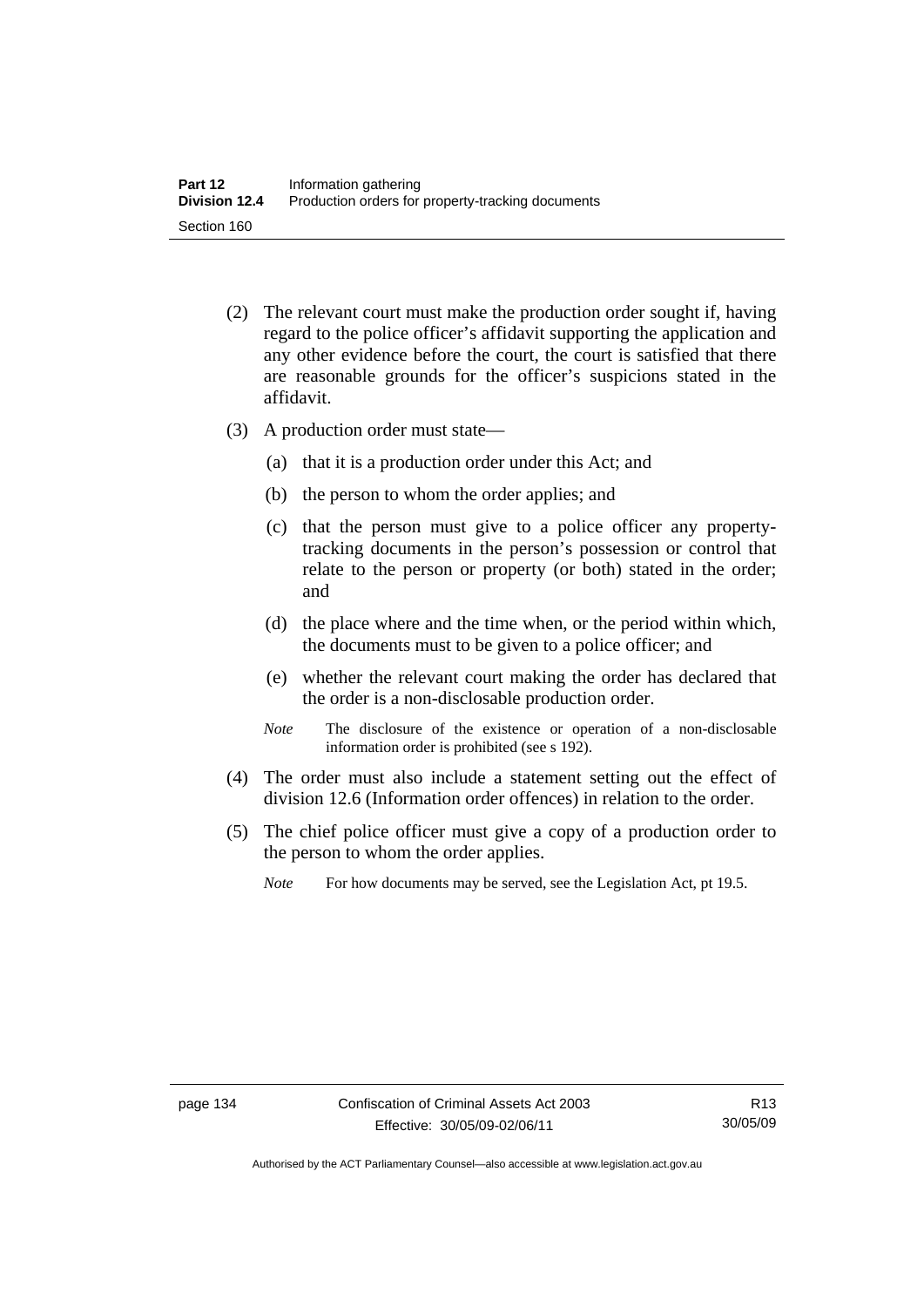## **161 Production order proceedings—restrictions on disclosure**

 (1) On application by the applicant police officer, a relevant court hearing an application for a production order may declare that the order is a non-disclosable production order.

- (2) In deciding whether to make a declaration under subsection (1), the court must have regard to whether the declaration—
	- (a) would promote the purposes of this Act; or
	- (b) is desirable to protect the integrity of an investigation (however described) for any purpose or a prosecution of an offence.
- (3) The court may also have regard to any other relevant matter in deciding whether to make a declaration under subsection (1).

## **162 Production orders—variation**

- (1) This section applies if a court makes a production order requiring a person to give a document to a police officer.
- (2) The person may apply to the court for an order varying the production order.
- (3) If the court is satisfied that a document to which the production order relates is essential to the person's lawful business activities, the court may, by order, vary the production order to require the person to make the document available to a police officer for inspection.

### **163 Production orders—consequential powers about documents**

 (1) If a document is given to a police officer under a production order, the officer may—

*Note* The disclosure of the existence or operation of a non-disclosable information order is prohibited (see s 192).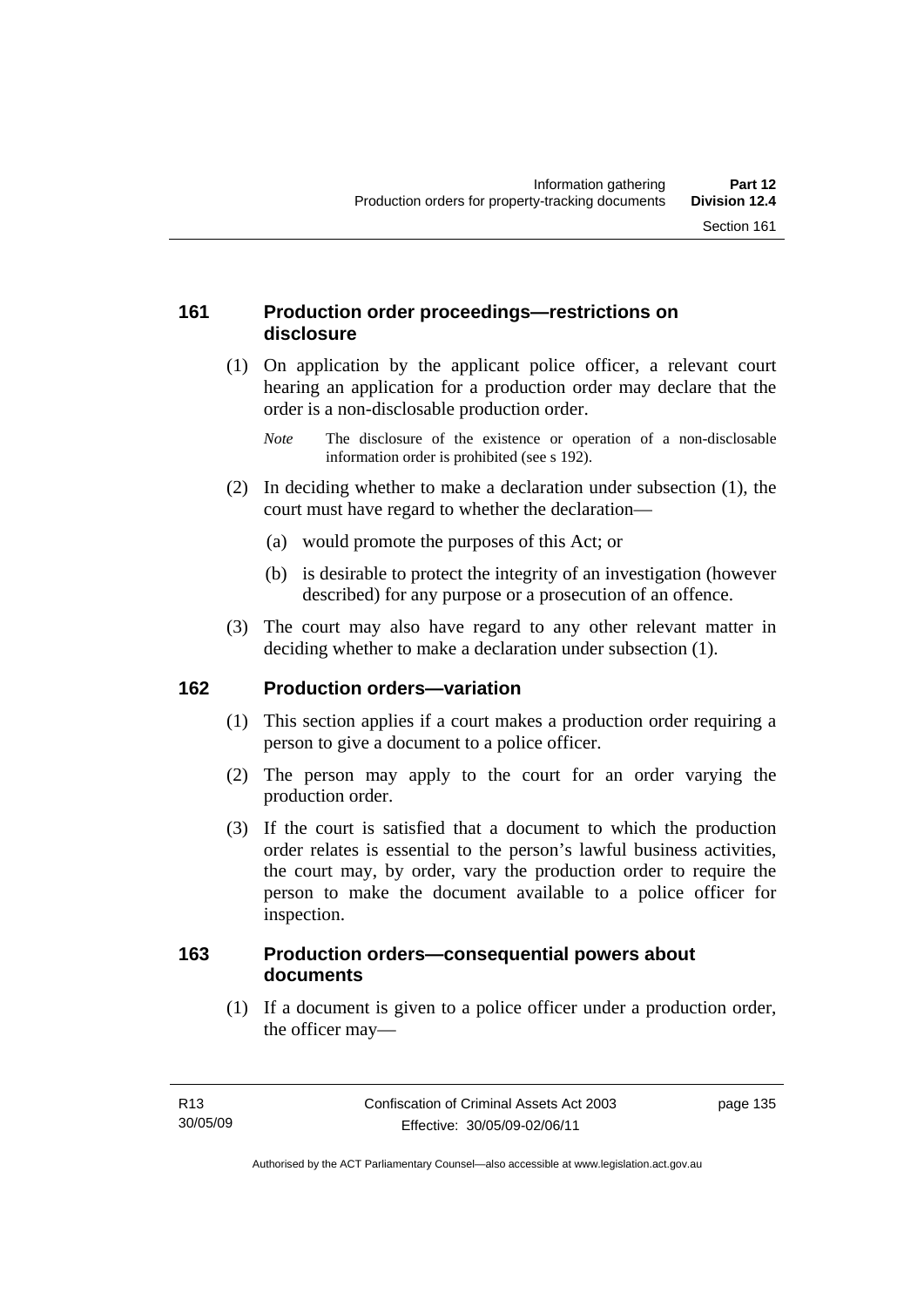- (a) take possession of, and make copies of, or take extracts from, the document; and
- (b) keep the document for the period necessary for this Act.
- (2) If a police officer keeps a document given to the officer under a production order, the officer must, if asked by a person who would be entitled to inspect the document if it was not in the officer's possession—
	- (a) give the person a copy of the document certified by the officer in writing to be a true copy of the document; or
	- (b) at any reasonable time, allow the person to inspect the document, make copies of it or take extracts from it.
- (3) If a document is made available to a police officer for inspection under a production order as varied under section 162, the officer may make copies of, or take extracts from, the document.

# **Division 12.5 Examination orders and notices**

- *Note 1* For general provisions about a proceeding for an examination order (which is a confiscation proceeding—see s 236), see pt 14.
- *Note 2* In particular, no advance notice to anyone is required of the application for the order, and the application may be heard in closed court, without the person to whom the notice applies or the public being present (see s 243).

# **Subdivision 12.5.1 Preliminary**

#### **164 Definitions for div 12.5**

In this division:

*associate*, of a person, includes an individual or corporation that has a family, personal, business or other relationship with the person.

*authorised investigator*—see section 165 (1).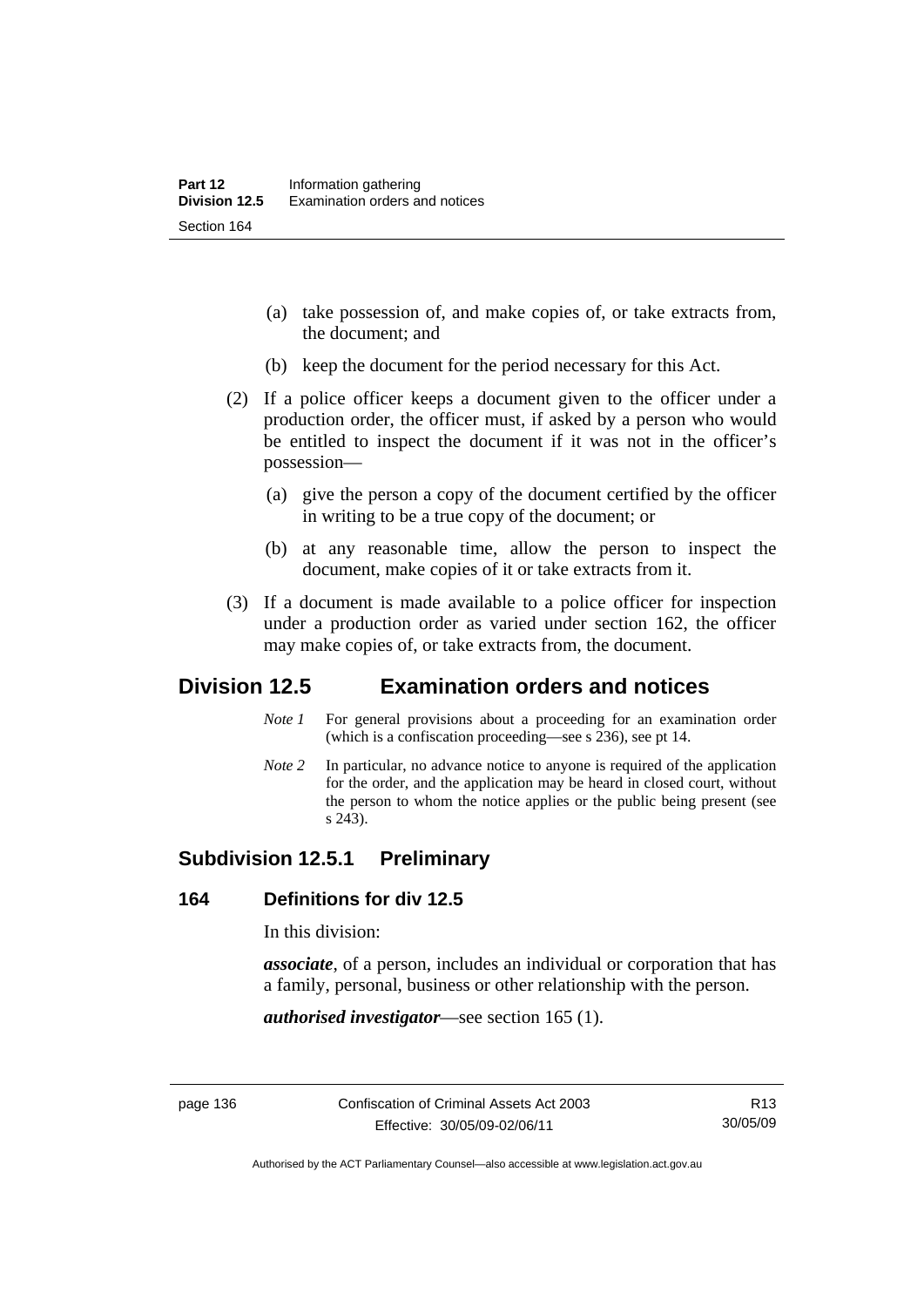*investigation*, in relation to a person, means—

- (a) an investigation of any of the following:
	- (i) any property of or under the effective control of, and any dealings with property by, the person or an associate of the person in relation to which action has been or could be taken under this Act or a corresponding law;
	- (ii) benefits derived by the person, or an associate of the person, from the commission (or the alleged commission) of a relevant offence;
	- (iii) the financial affairs of the person or an associate of the person; or
- (b) an investigation to decide whether an application could be made for an order under this Act (including another order under this part), a corresponding law order or a search warrant under part 13 (Search warrants), in relation to anyone; or
- (c) an investigation to decide whether a proceeding could be begun against anyone for an offence against this Act or a corresponding law or for a money laundering offence.
- *Note 1* For the meaning of *effective control*, see s 14.
- *Note* 2 For the meaning of *in relation to*, see dict.
- *Note 3* A *money laundering offence* includes a prescribed offence against a law of the Commonwealth, a State or another Territory (see dict).

### **165 Authorised investigators**

 (1) The chief police officer may, in writing, authorise a police officer (an *authorised investigator*) of the rank of superintendent (or higher) to exercise powers under this division in relation to the investigation stated in the authorisation.

page 137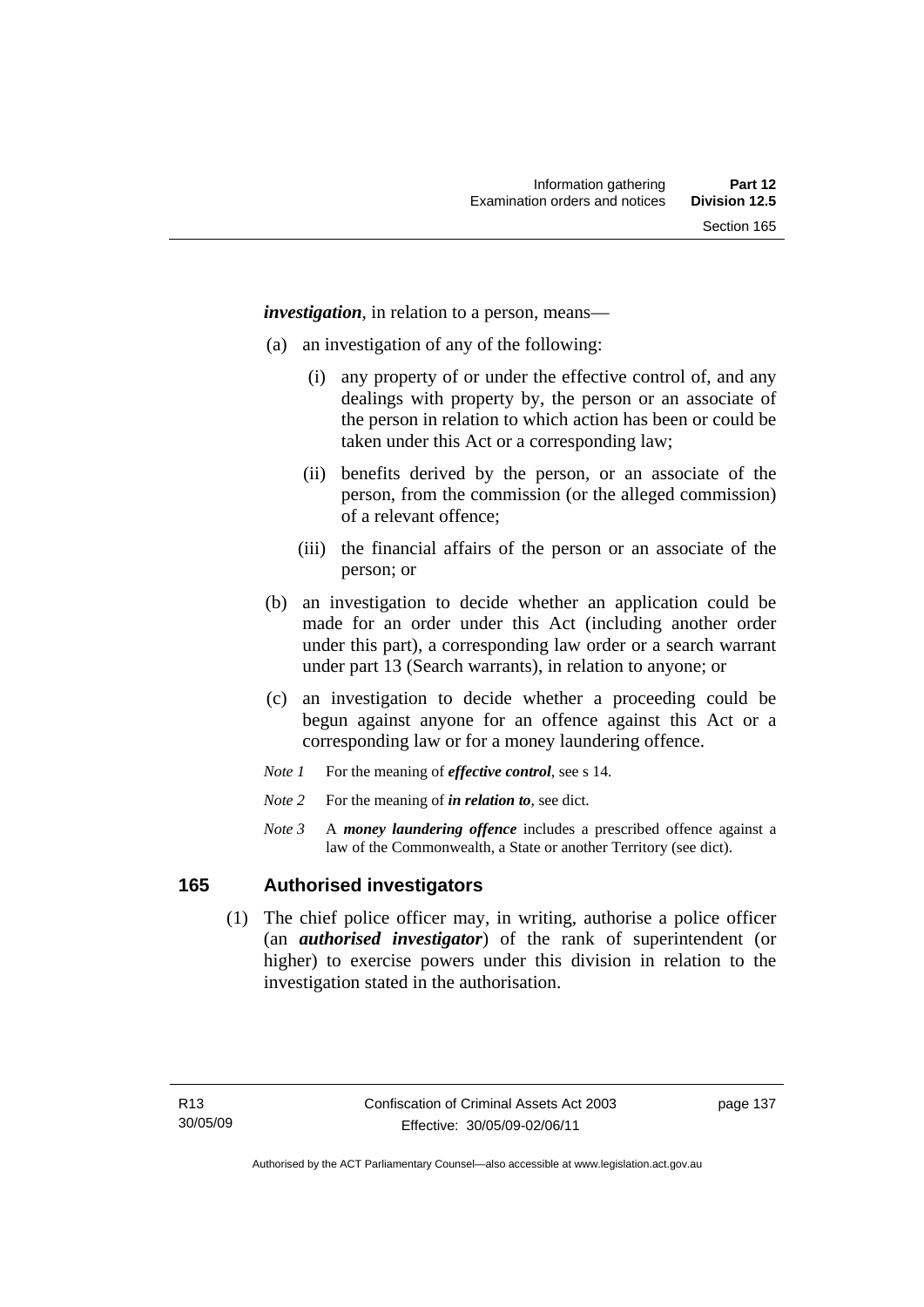- (2) The chief police officer may give an authorisation under subsection (1) only if the chief police officer is satisfied that the police officer has the necessary qualifications, expertise and experience to examine people in relation to the investigation.
- (3) An authorised investigator must exercise the investigator's functions under the supervision of, and in accordance with any directions of, the DPP.
- (4) For subsection (3), the authorised investigator must consult with the DPP about the conduct of an examination.

# **Subdivision 12.5.2 Examination orders**

## **166 Meaning of** *examination order*

In this Act:

*examination order* means an order under section 169 (Examination orders—making) authorising an authorised investigator to give the person (or people) to whom the order applies an examination notice in relation to the investigation stated in the order.

# **167 Examination orders—application**

- (1) An authorised investigator may apply to a relevant court for an examination order for the investigation for which the investigator is an authorised investigator.
- (2) The application must state the investigation to which the application relates and the person (or people) the investigator proposes to examine in relation to the investigation.
- (3) The application may be made only if the authorised investigator has reasonable grounds for suspecting that the person (or people) can give the investigator information or documents, including propertytracking documents, (or both) in relation to the investigation for which the investigator is an authorised investigator.

*Note* For the meaning of *in relation to*, see dict.

Authorised by the ACT Parliamentary Counsel—also accessible at www.legislation.act.gov.au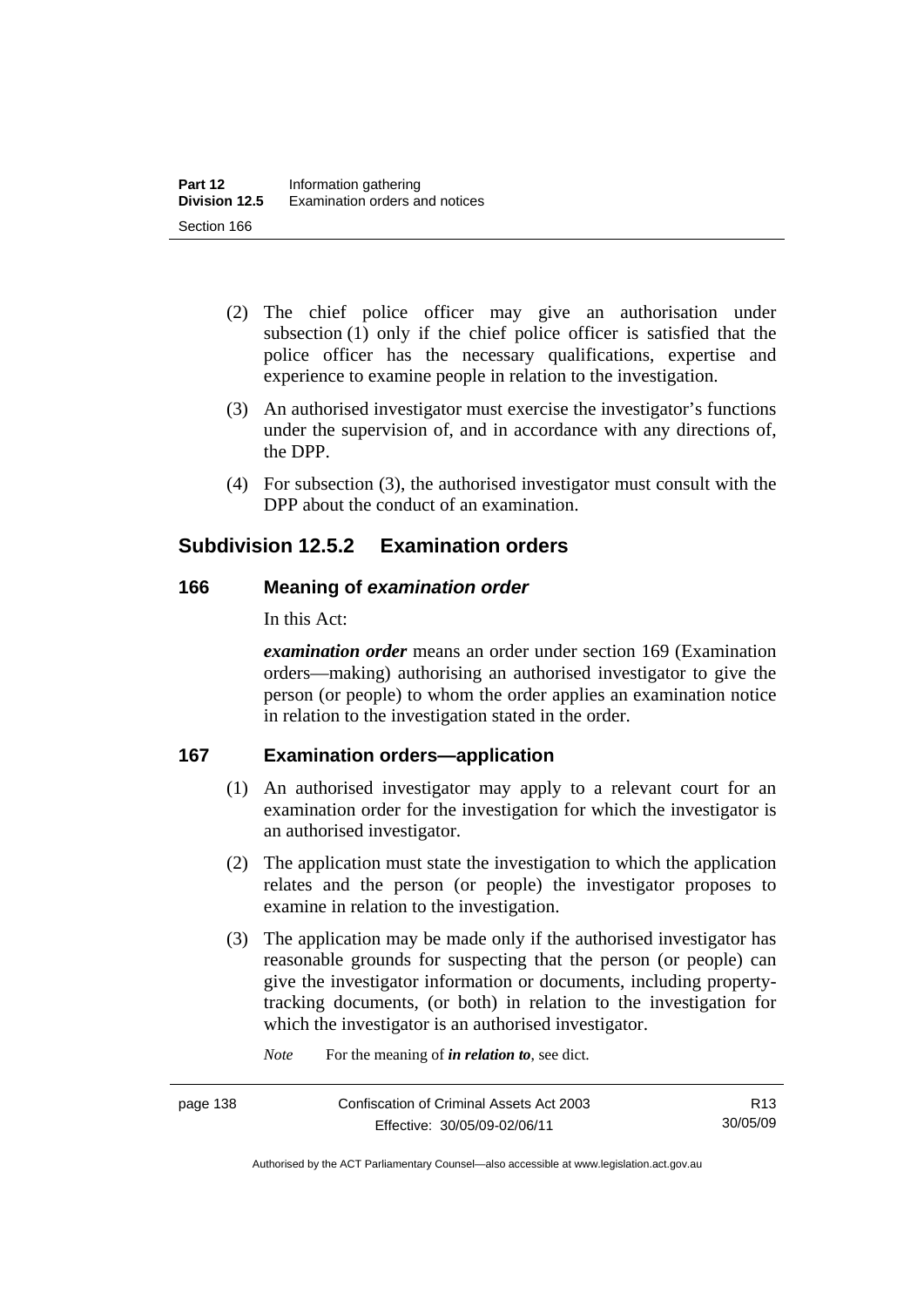## **168 Examination orders—affidavit supporting application**

- (1) An application for an examination order must be supported by an affidavit of the applicant authorised investigator stating the grounds for the investigator's suspicions.
- (2) The court may require the authorised investigator to give additional information about the grounds on which the order is sought.

## **169 Examination orders—making**

- (1) This section applies if an application is made under section 167 (Examination orders—application) to a relevant court for an examination order authorising an authorised investigator to give the person (or people) to whom the application relates an examination notice in relation to the investigation stated in the application.
- (2) The relevant court must make the examination order if, having regard to the authorised investigator's affidavit supporting the application and any other evidence before the court, the court is satisfied that—
	- (a) the investigator is authorised under section 165 (Authorised investigators) in relation to the investigation stated in the application; and
	- (b) there are reasonable grounds for the investigator's suspicions stated in the affidavit.
- (3) An examination order must state—
	- (a) that it is an examination order under this Act; and
	- (b) the person (or people) to whom the order applies; and
	- (c) the investigation to which the order relates; and
	- (d) whether the order applies to documents; and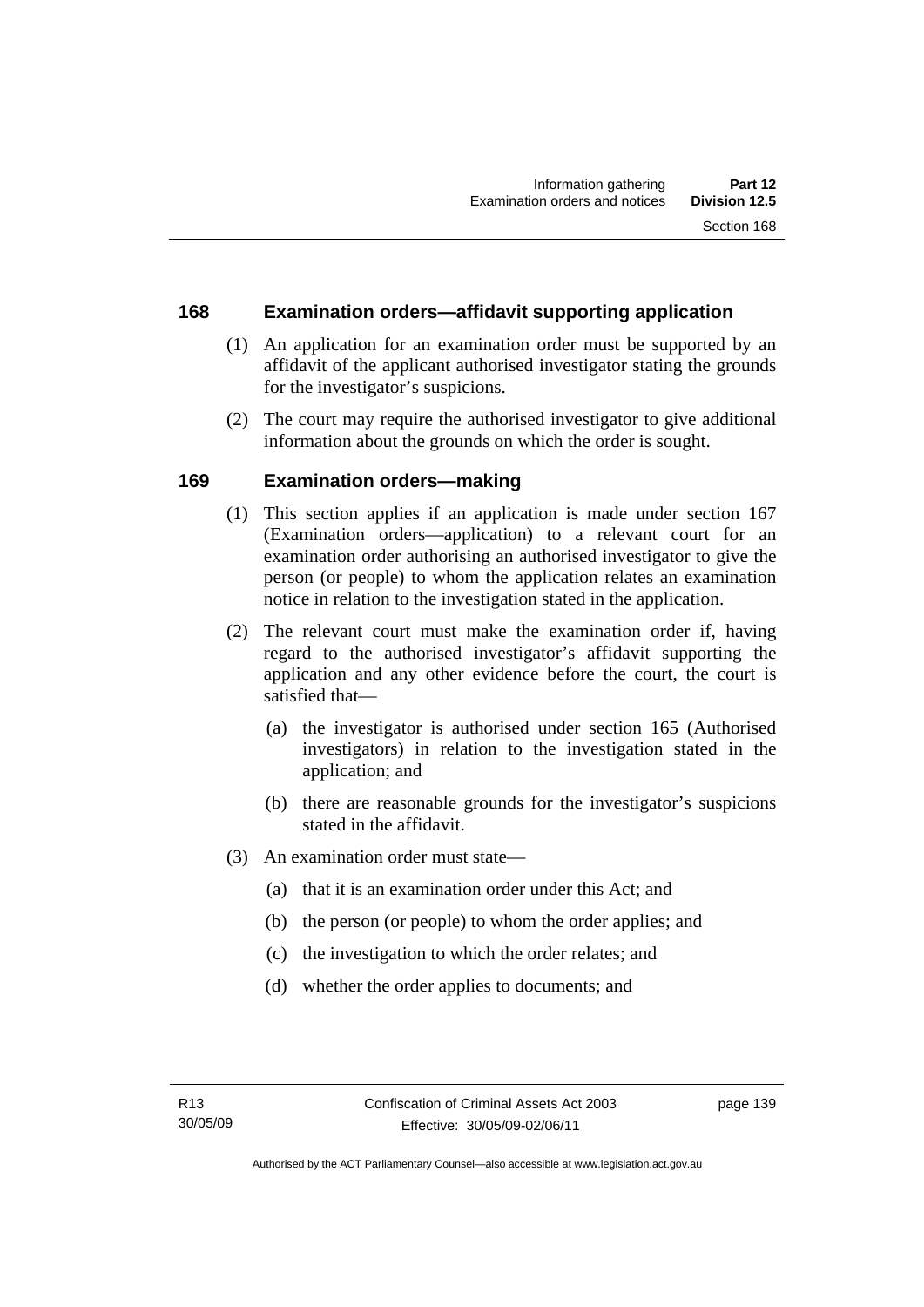- (e) if the order applies to documents—the kinds of documents that a person to whom the order applies may be required to produce under an examination notice; and
- (f) whether the relevant court making the order has declared that the order is a non-disclosable examination order.
- *Note* The disclosure of the existence or operation of a non-disclosable information order is prohibited (see s 192).

#### **170 Examination order proceedings—restrictions on disclosure**

- (1) On application by the applicant authorised investigator, a relevant court hearing an application for an examination order may declare that the order is a non-disclosable examination order.
	- *Note* The disclosure of the existence or operation of a non-disclosable information order is prohibited (see s 192).
- (2) In deciding whether to make a declaration under subsection (1), the court must have regard to whether the declaration—
	- (a) would promote the purposes of this Act; or
	- (b) is desirable to protect the integrity of an investigation (however described) for any purpose or a prosecution of an offence.
- (3) The court may also have regard to any other relevant matter in deciding whether to make a declaration under subsection (1).

# **Subdivision 12.5.3 Examination notices**

### **171 Meaning of** *examination notice*

In this Act: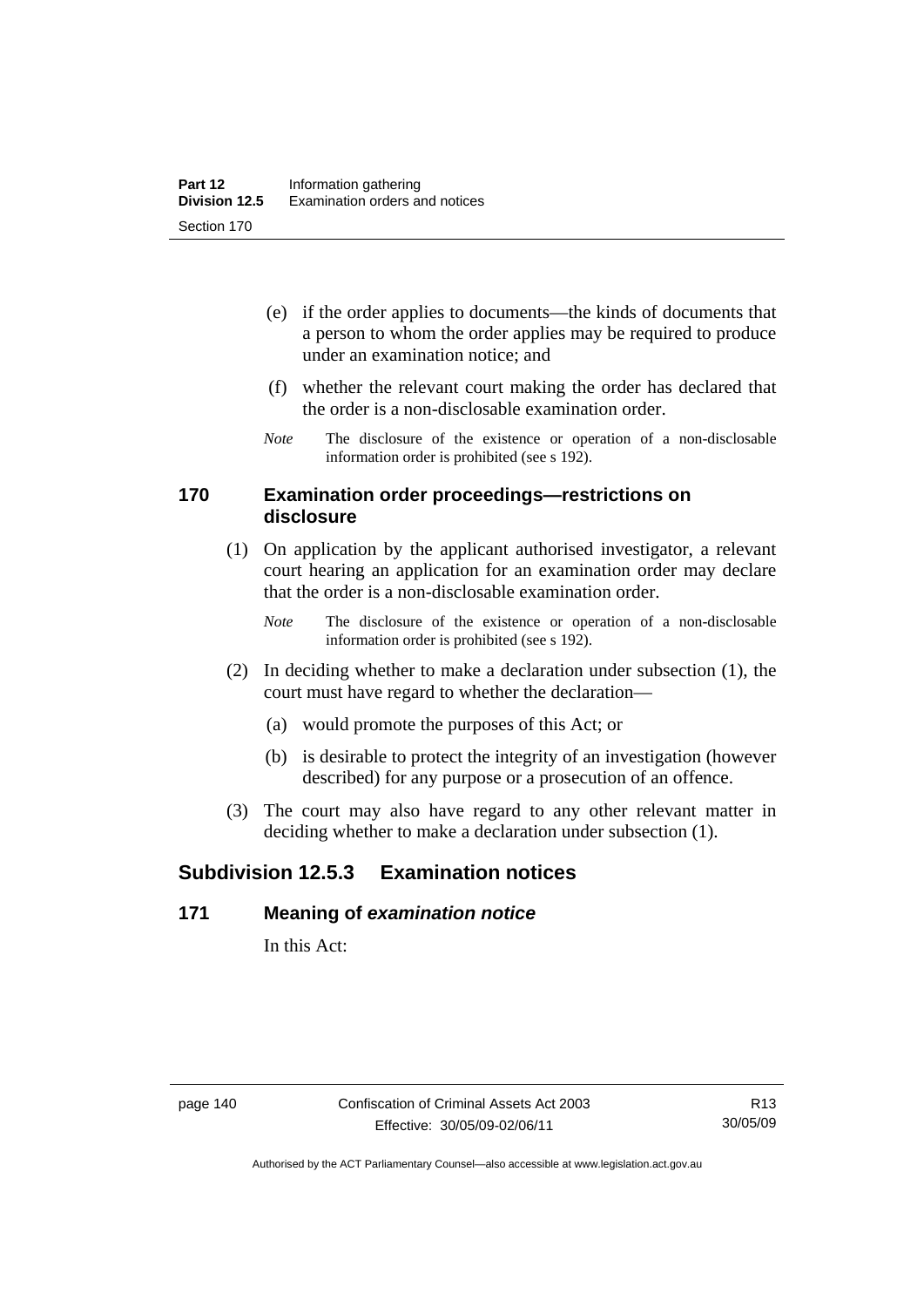*examination notice* means a notice by an authorised investigator requiring a person to give the investigator any information or documents (or both) the person has in relation to the investigation stated in the notice.

- *Note 1* For the meaning of *in relation to*, see dict.
- *Note* 2 It is an offence to contravene an examination notice, to give false or misleading information in purported compliance with an examination notice, or to disclose the existence or operation of the notice (see sdiv 12.5.5 and div 12.6).

## **172 Examination notices—giving**

 (1) An authorised investigator may give an examination notice to a person who is subject to an examination order for the investigation authorised by the order.

*Note* For how documents may be served, see the Legislation Act, pt 19.5.

- (2) The examination notice is a non-disclosable examination notice if the relevant court that made the examination order to which the notice relates declared that the examination order is a nondisclosable examination order.
	- *Note* The disclosure of the existence or operation of a non-disclosable information order is prohibited (see s 192).
- (3) To remove any doubt, an authorised investigator may give 2 or more examination notices in relation to the same investigation to the same person.

#### **173 Examination notices—form**

- (1) An examination notice must be signed by the authorised investigator giving it.
- (2) The notice must state—
	- (a) that it is an examination notice under this Act; and
	- (b) the person to whom the notice applies; and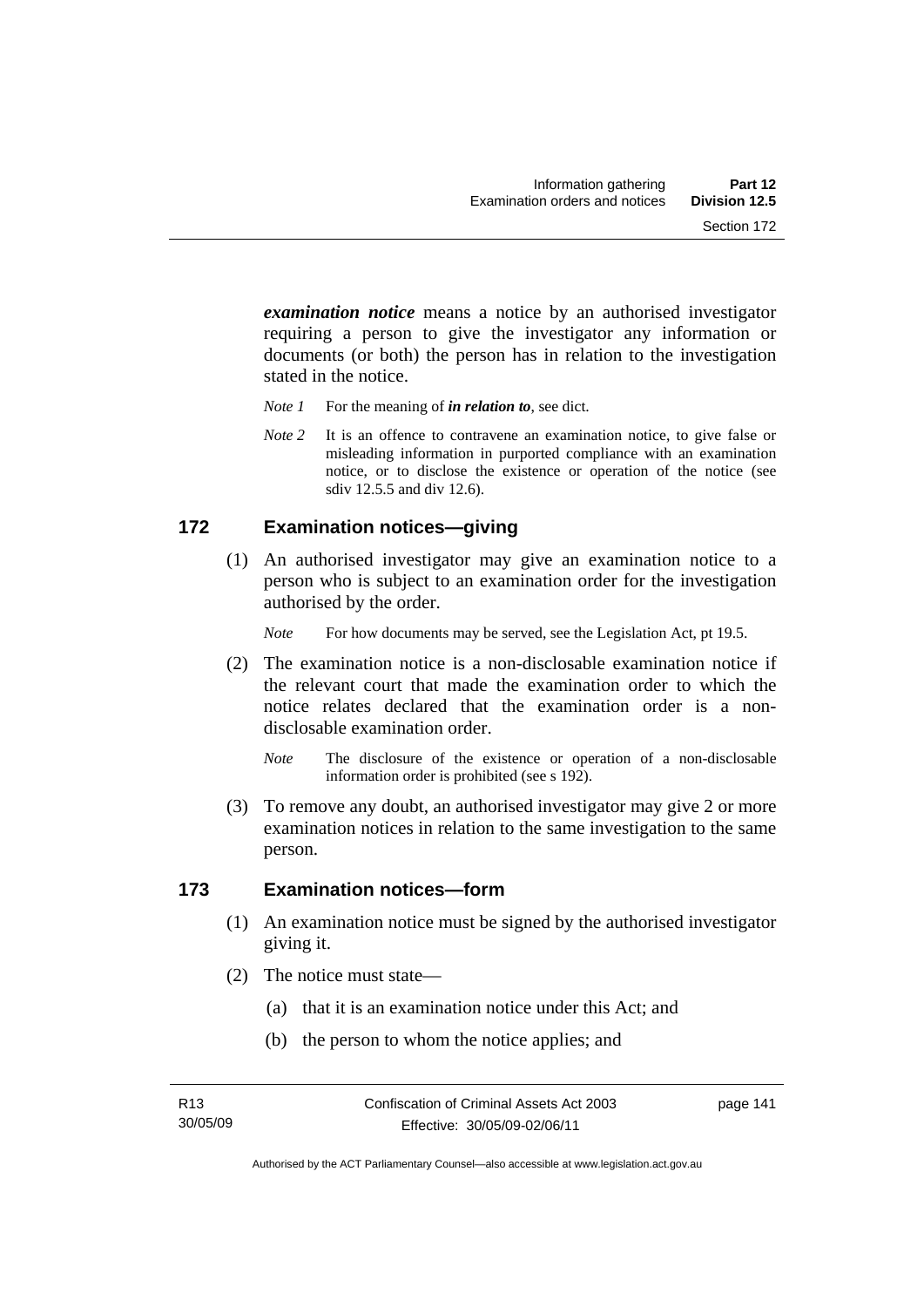- (c) the investigation about which the person is to be examined; and
- (d) the time when and the place where the person is required to attend for examination; and
- (e) whether the examination notice is a non-disclosable examination notice.
- *Note 1* For when an examination notice is non-disclosable, see s 172 (2).
- *Note 2* The disclosure of the existence or operation of a non-disclosable information order is prohibited (see s 192).
- (3) If the examination order to which the notice relates applies to documents, the notice may require the person to give the authorised investigator, at the examination, any documents (including propertytracking documents) of the kind stated in the order that the person has in relation to the investigation stated in the notice.
- (4) The notice must also include a statement setting out the effect of subdivision 12.5.5 (Offences—examination notices) and division 12.6 (Information order offences) in relation to examination notices.

# **Subdivision 12.5.4 Conducting examinations**

#### **174 Time and place of examination**

- (1) The examination of a person must be conducted at the time and place stated in the examination notice given to the person.
- (2) However, the time and place of the examination may be changed by agreement between the authorised investigator and the person to whom the examination notice was given or the person's lawyer.

#### **175 Requirements made of person examined**

 (1) A person to whom an examination notice applies may be examined on oath or affirmation by the authorised investigator.

R13 30/05/09

Authorised by the ACT Parliamentary Counsel—also accessible at www.legislation.act.gov.au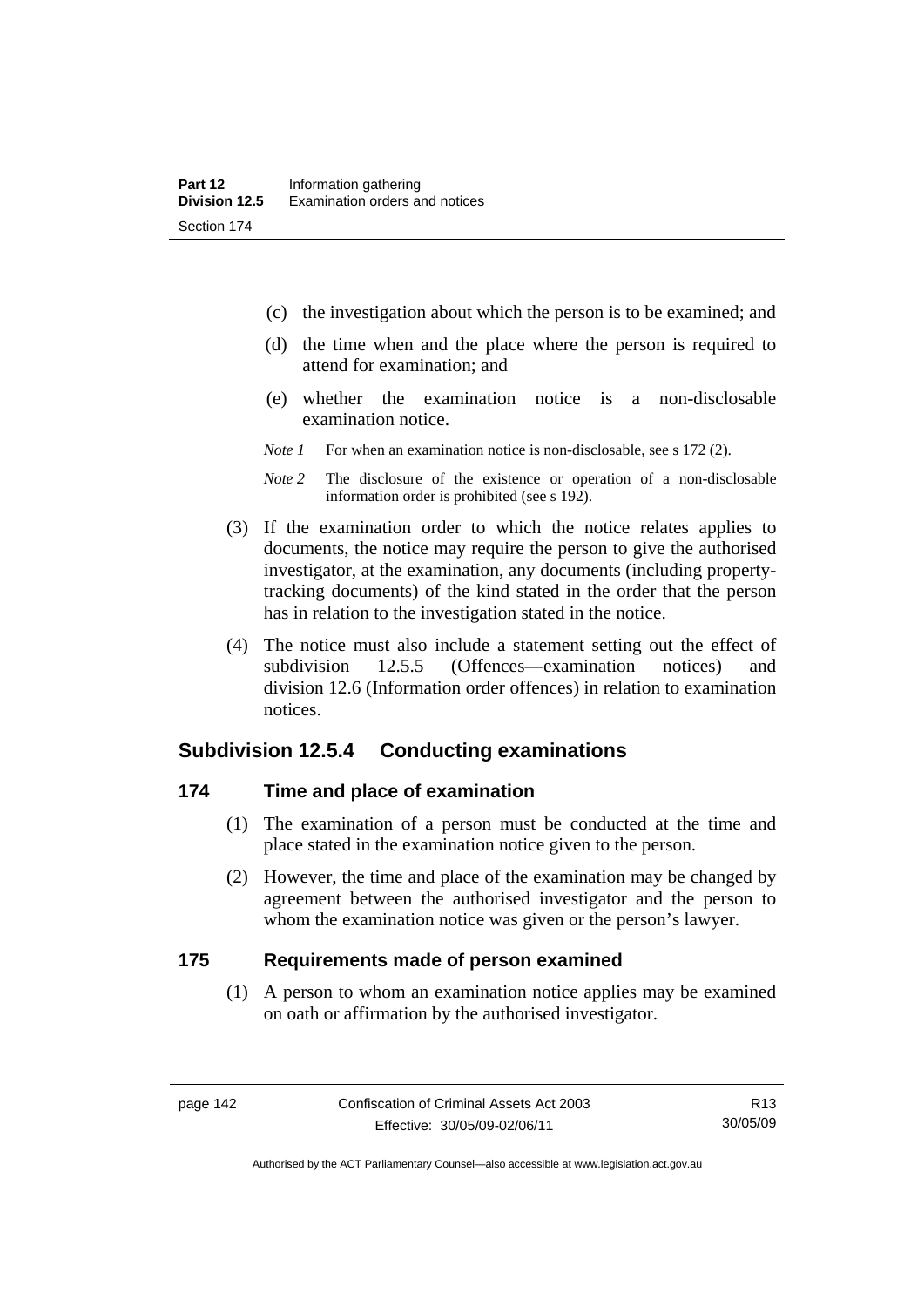- *Note* For the taking of an oath or the making of an affirmation, see the *Oaths and Affirmations Act 1984.*
- (2) For subsection (1), the authorised investigator may—
	- (a) require the person either to take an oath or make an affirmation; and
	- (b) administer an oath or affirmation to the person.
- (3) The authorised investigator may require the person to answer a question that is put to the person at the examination.

## **176 Conduct of examination**

- (1) The examination of the person must take place in private.
- (2) The authorised investigator may give directions about who may be present during the examination, or during a part of it.
- (3) The following people are entitled to be present at the examination:
	- (a) the authorised investigator;
	- (b) the person being examined, and the person's lawyer;
	- (c) anyone else who is entitled to be present because of a direction under subsection (2).
- (4) The authorised investigator may arrange for a record of the examination to be made.
- (5) The *Evidence (Miscellaneous Provisions) Act 1991*, part 3 (Use of audiovisual links and audio links) applies to an examination under this division as if a reference to evidence were a reference to an examination under this division and any other necessary changes were made.
	- *Note* An authorised investigator is a territory court for the *Evidence (Miscellaneous Provisions) Act 1991*, pt 3 (see s 16, defs *State*, *Territory court* and *tribunal*).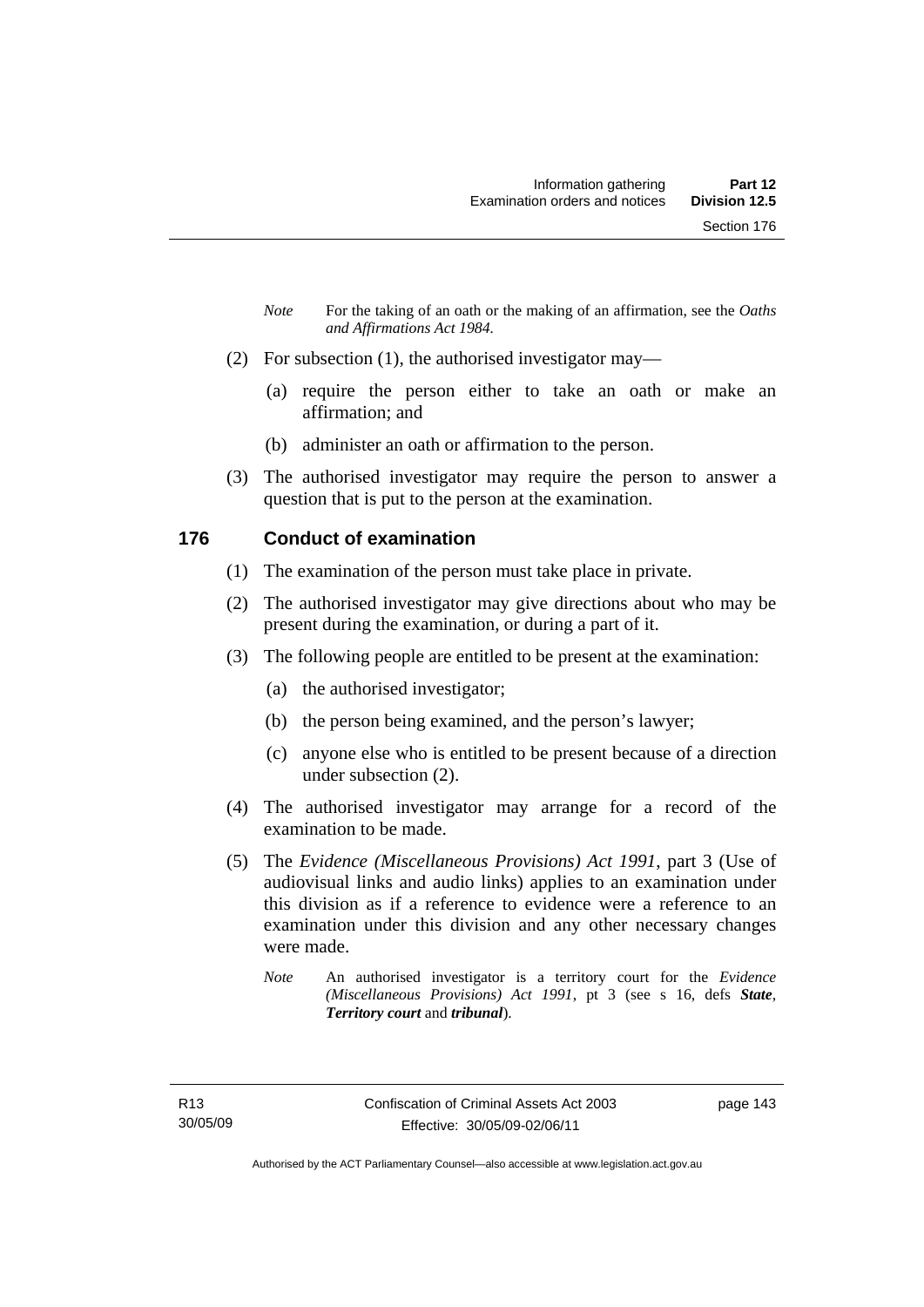### **177 Role of the examinee's lawyer**

The lawyer of the person being examined may, at the times during the examination that the authorised investigator decides, address the investigator and examine the person about matters about which the investigator has examined (or proposes to examine) the person.

#### **178 Examinations—consequential powers about documents**

- (1) If a document is given to an authorised investigator under an examination notice, the investigator may—
	- (a) take possession of, and make copies of, or take extracts from, the document; and
	- (b) keep the document for the period necessary for this Act.
- (2) If an authorised investigator keeps a document given to the investigator under an examination notice, the investigator must, if asked by a person who would be entitled to inspect the document if it was not in the investigator's possession—
	- (a) give the person a copy of the document certified by the investigator in writing to be a true copy of the document; or
	- (b) at any reasonable time, allow the person to inspect the document, make copies of it or take extracts from it.

#### **179 Examinations—additional restrictions on disclosure**

- (1) This section applies in relation to the examination of a person under an examination notice (other than a notice that is a non-disclosable examination notice under section 172 (2) (Examination notices giving)).
	- *Note 1* For non-disclosable examination notices, see s 172 (2). The disclosure of the existence or operation of a non-disclosable examination notice is prohibited (see s 192).
	- *Note* 2 The disclosure of matter relating to a direction under this section is prohibited (see s 185).

Authorised by the ACT Parliamentary Counsel—also accessible at www.legislation.act.gov.au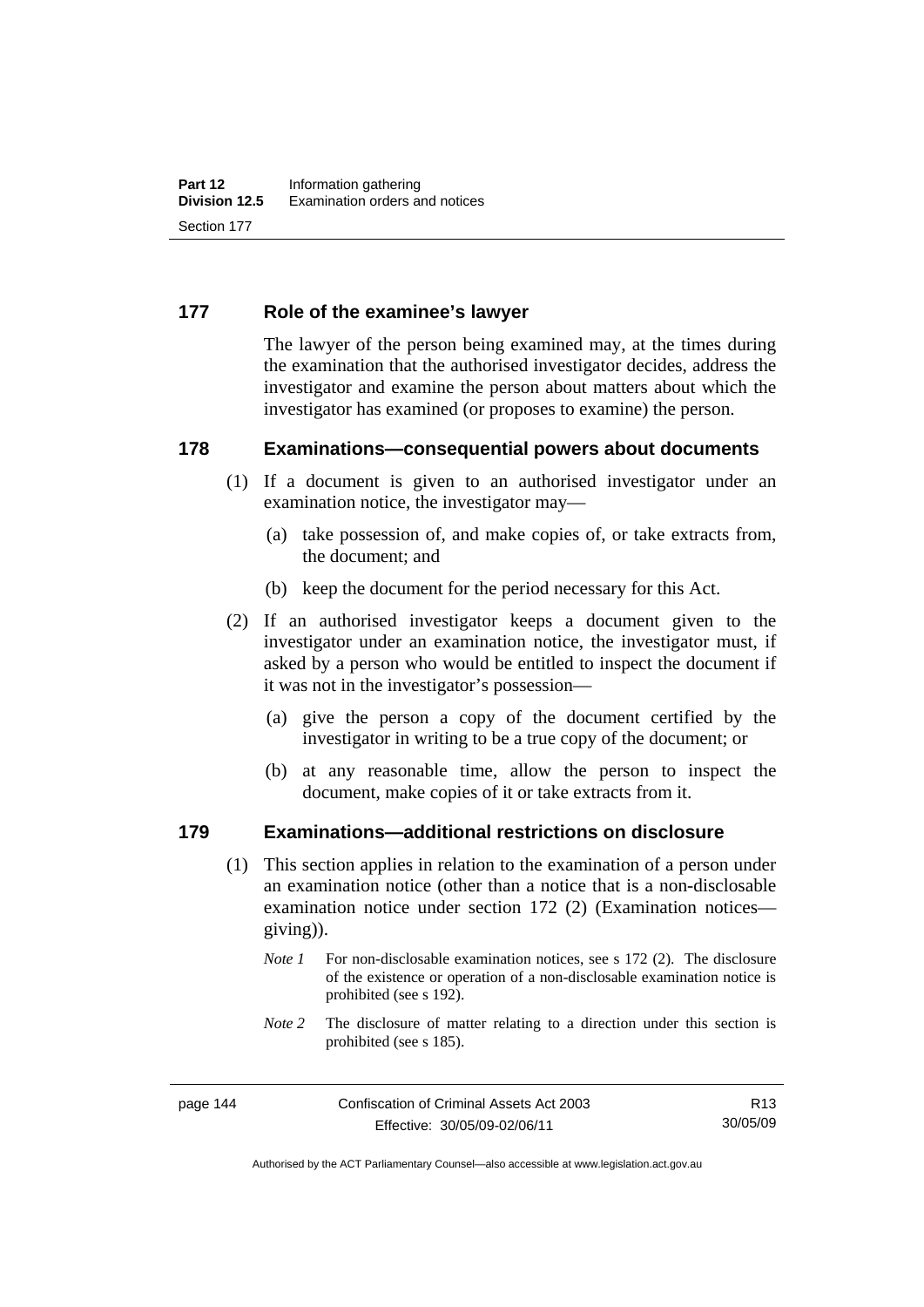- (2) An authorised investigator may, on the investigator's own initiative or at the request of the person being examined or the DPP, give directions prohibiting or restricting the publication or disclosure of all or any of the following:
	- (a) the fact that an examination notice has been given to a person;
	- (b) any information about the examination (whether or not an examination has been held);
	- (c) any information given, statement made, document produced or thing done during the examination;
	- (d) any information, document or thing derived from anything mentioned in this subsection.
- (3) In deciding whether to give a direction under subsection (2), the authorised investigator must have regard to whether the direction—
	- (a) would promote the purposes of this Act; or
	- (b) is desirable to protect the integrity of an investigation (however described) for any purpose or a prosecution of an offence.
- (4) The authorised investigator may also have regard to any other relevant matter in deciding whether to give a direction under subsection (2).

#### **180 Protection of authorised investigator etc**

- (1) An authorised investigator has, in the exercise of his or her functions as an authorised investigator, the same protection and immunity as a judge.
- (2) A lawyer appearing at the examination on behalf of the person being examined has the same protection and immunity as a barrister has in appearing for a party in a proceeding in the Supreme Court.
- (3) A person being examined under this division—

page 145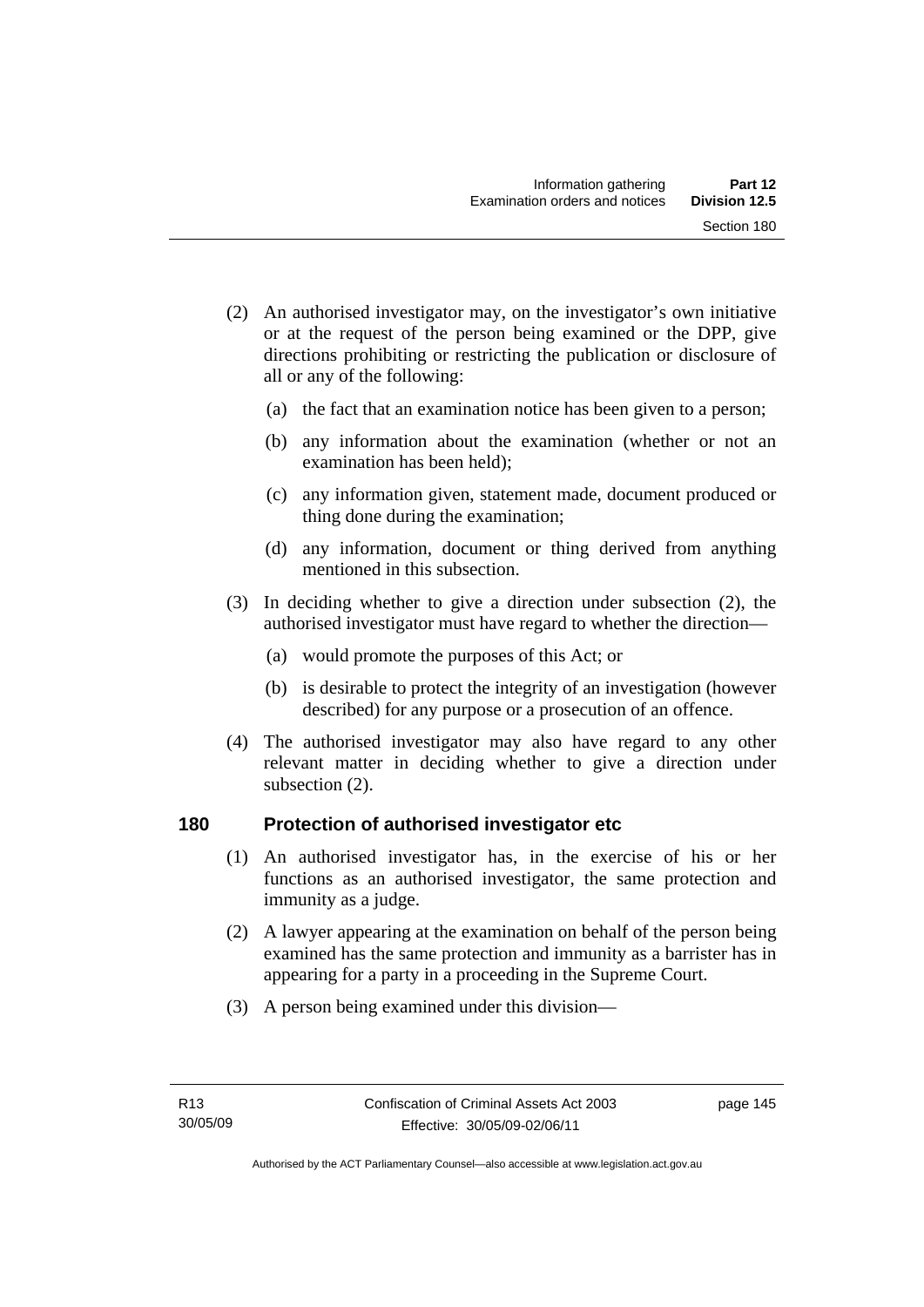- (a) has the same protection as a witness in a proceeding in the Supreme Court; and
- (b) in addition to the penalties provided by this Act, is subject to the same liabilities as a witness in a proceeding in the Supreme Court.

# **Subdivision 12.5.5 Offences—examination notices**

*Note* For other applicable offences, see div 12.6 (Information order offences).

#### **181 Obstruction etc of authorised investigator**

- (1) A person commits an offence if—
	- (a) the person knows that, or is reckless about the fact that, a person is an authorised investigator; and
	- (b) the person obstructs, hinders, intimidates or resists the investigator in the exercise of the investigator's functions.

Maximum penalty: 200 penalty units, imprisonment for 2 years or both.

(2) Strict liability applies to subsection (1) (b).

### **182 Failing to attend examination**

- (1) A person commits an offence if the person is required by an examination notice to attend an examination and the person fails to attend the examination at—
	- (a) the time and place stated in the notice; or
	- (b) the time and place as changed under section 174 (2) (Time and place of examination).

Maximum penalty: 200 penalty units, imprisonment for 2 years or both.

(2) An offence against this section is a strict liability offence.

Authorised by the ACT Parliamentary Counsel—also accessible at www.legislation.act.gov.au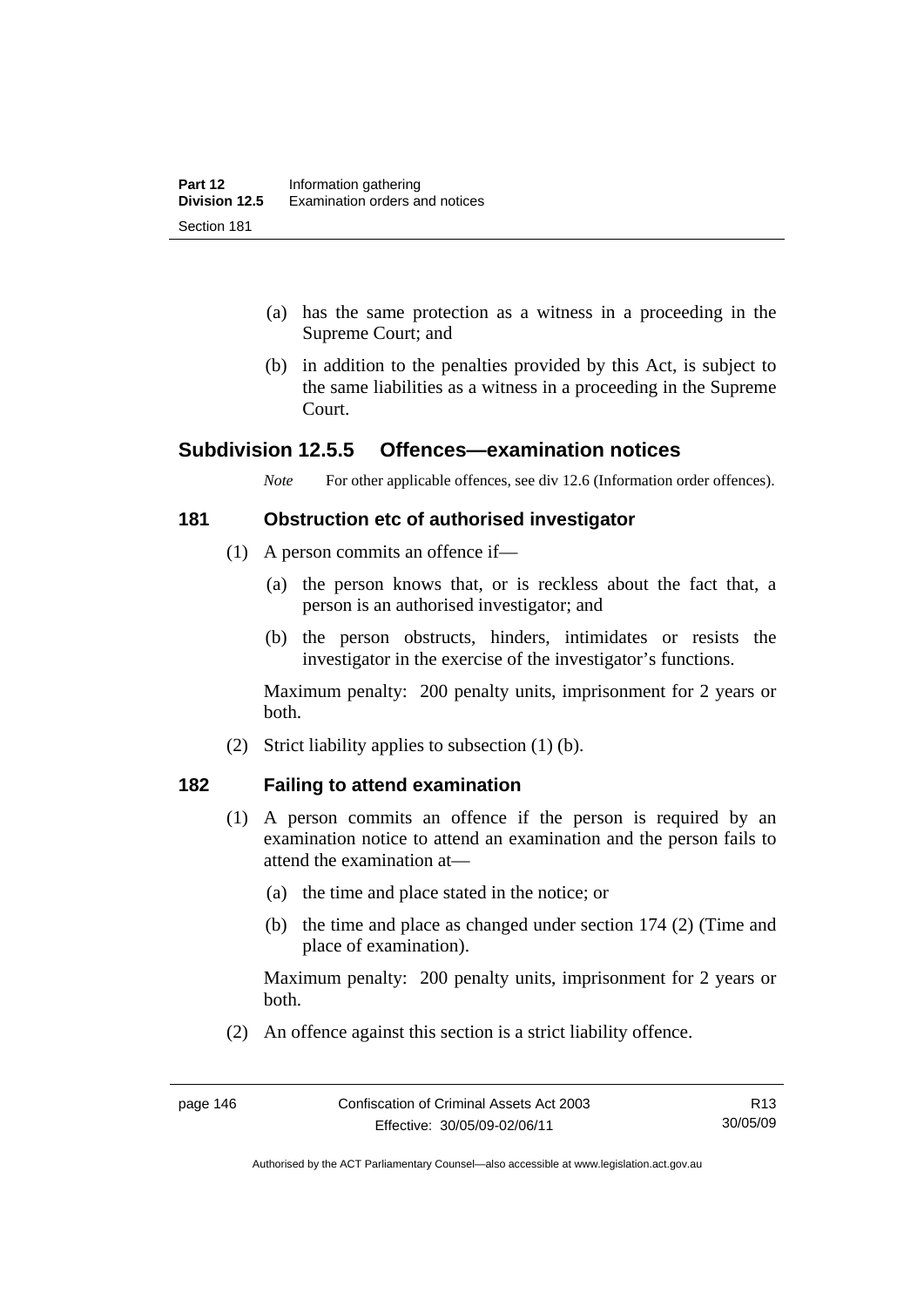## **183 Offences relating to appearance at examination**

- (1) A person who is required by an examination notice to attend an examination commits an offence if, during the examination, the person—
	- (a) fails to be sworn or to make an affirmation that the authorised investigator requires the person to swear or make; or
	- (b) fails to answer a question that the authorised investigator requires the person to answer; or
	- (c) fails to produce a document that the person is required under the examination notice to produce at the examination; or
	- (d) leaves the examination before being excused by the authorised investigator.

Maximum penalty: 200 penalty units, imprisonment for 2 years or both.

- (2) However, subsection (1) (c) does not apply if the person complied with the notice in relation to production of a document (if any) to the extent that it was practicable to do so.
- (3) An offence against this section is a strict liability offence.

### **184 Unauthorised presence at an examination**

- (1) A person commits an offence if the person—
	- (a) is present at an examination; and
	- (b) is not entitled under section 176 (3) (Conduct of examination) to be present.

Maximum penalty: 50 penalty units, imprisonment for 6 months or both.

(2) An offence against this section is a strict liability offence.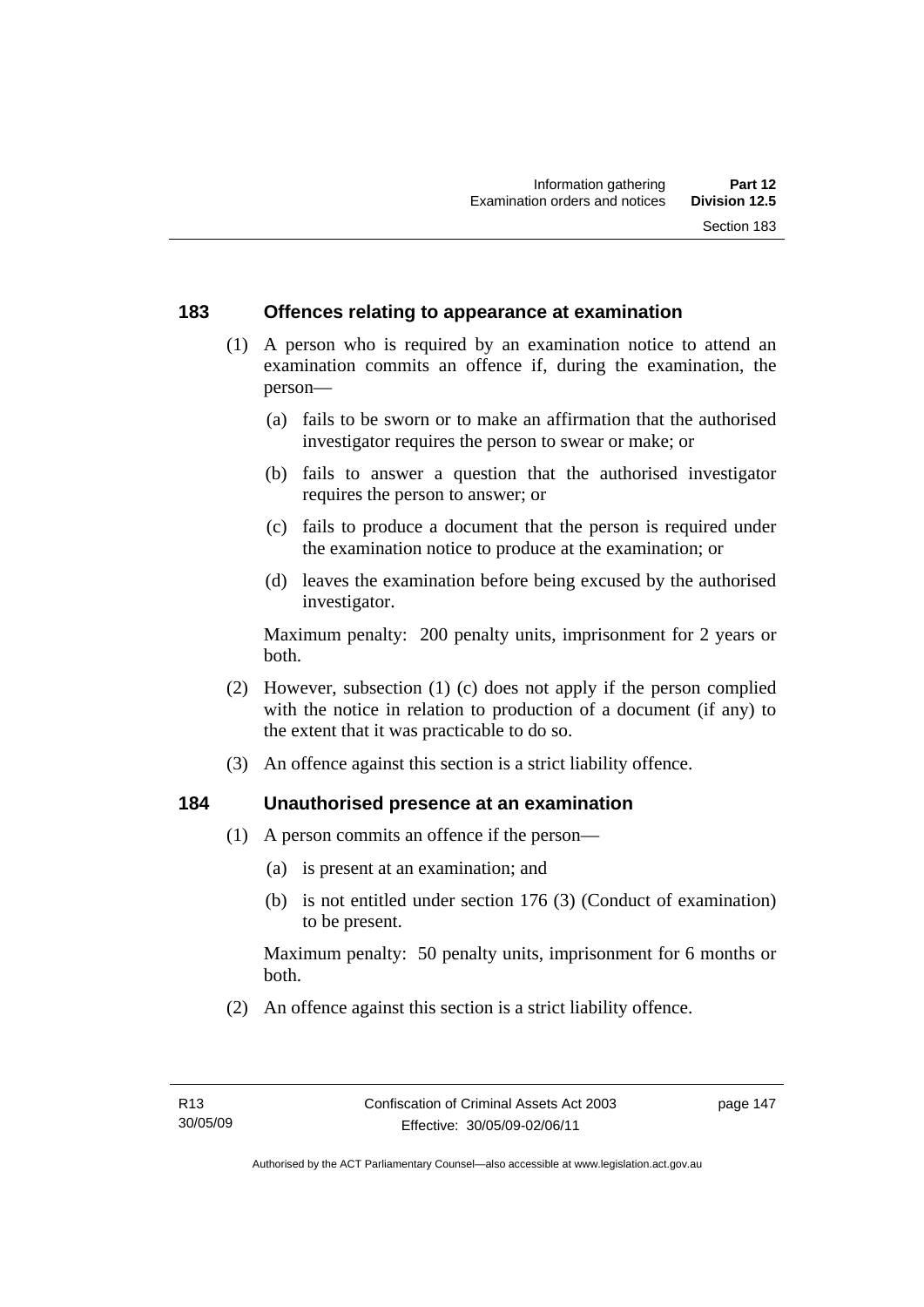#### **185 Examinations—additional disclosure offences**

*Note* An offence against this section is a strict liability offence, see s (7).

- (1) A person commits an offence if—
	- (a) an authorised investigator has given a direction under section 179 (2) (Examinations—additional restrictions on disclosure) prohibiting or restricting the publication or disclosure of a matter mentioned in the subsection; and
	- (b) the person has notice of the direction (whether by being given a copy of the direction or otherwise); and
	- (c) the person publishes or discloses the matter to someone else.

Maximum penalty: 200 penalty units, imprisonment for 2 years or both.

- (2) A person commits an offence if—
	- (a) an authorised investigator has given a direction under section 179 (2) prohibiting or restricting the publication or disclosure of a matter mentioned in the subsection; and
	- (b) the person has notice of the direction (whether by being given a copy of the direction or otherwise); and
	- (c) the person publishes or discloses information to someone else; and
	- (d) the other person could infer from the information the matter to which the direction relates.

Maximum penalty: 200 penalty units, imprisonment for 2 years or both.

- (3) Subsections (1) and (2) do not apply if the publication or disclosure is made to any of the following entities in the circumstances mentioned for the entity:
	- (a) a police officer—in any circumstances;

R13 30/05/09

Authorised by the ACT Parliamentary Counsel—also accessible at www.legislation.act.gov.au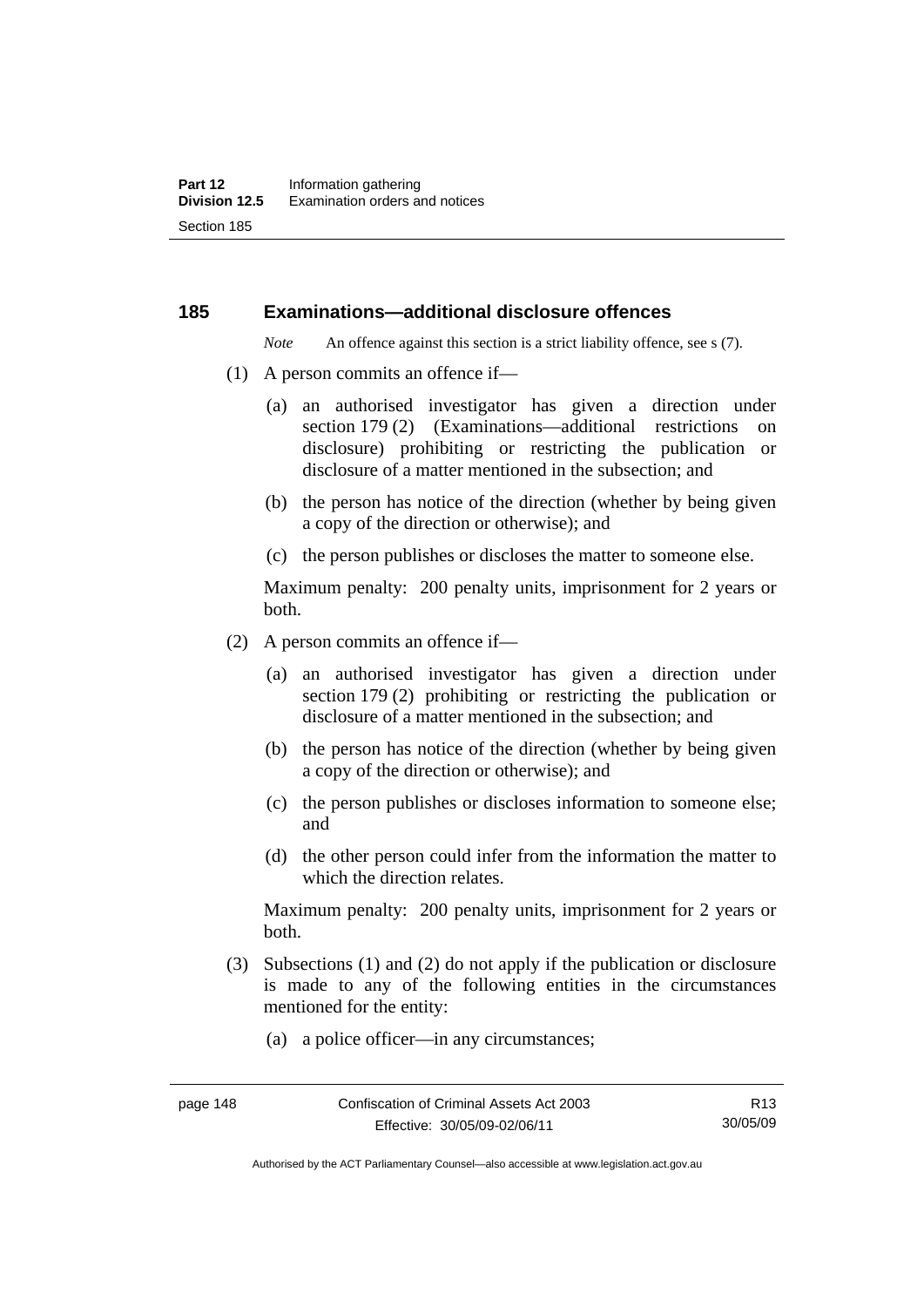- (b) an officer, employee or agent of the person—to ensure that the order is complied with and the person to whom the publication or disclosure is made is given notice of the direction (whether by being given a copy of the restraining order to which the direction relates or otherwise) by the person making the publication or disclosure;
- (c) a lawyer—to obtain legal advice or representation in relation to the order;
- (d) a relevant court—with the court's leave.
	- *Note* The application for leave, and any proceeding with the court's leave, must be heard in closed court, see s (8).
- (4) Also, subsections (1) and (2) do not apply if the publication or disclosure is made—
	- (a) by a police officer in the exercise of the officer's functions; or
	- (b) for the purpose of giving or obtaining legal advice, or making legal representations, in relation to the order.
- (5) A person commits an offence if—
	- (a) an authorised investigator has given a direction under section 179 (2) (Examinations—additional restrictions on disclosure) prohibiting or restricting the publication or disclosure of a matter mentioned in the subsection; and
	- (b) the person receives information in relation to the matter in accordance with subsection (3) or (4); and
	- (c) the person ceases to be a person mentioned in subsection (3) or  $(4)$ ; and
	- (d) the person publishes or discloses the matter to someone else.

Maximum penalty: 200 penalty units, imprisonment for 2 years or both.

page 149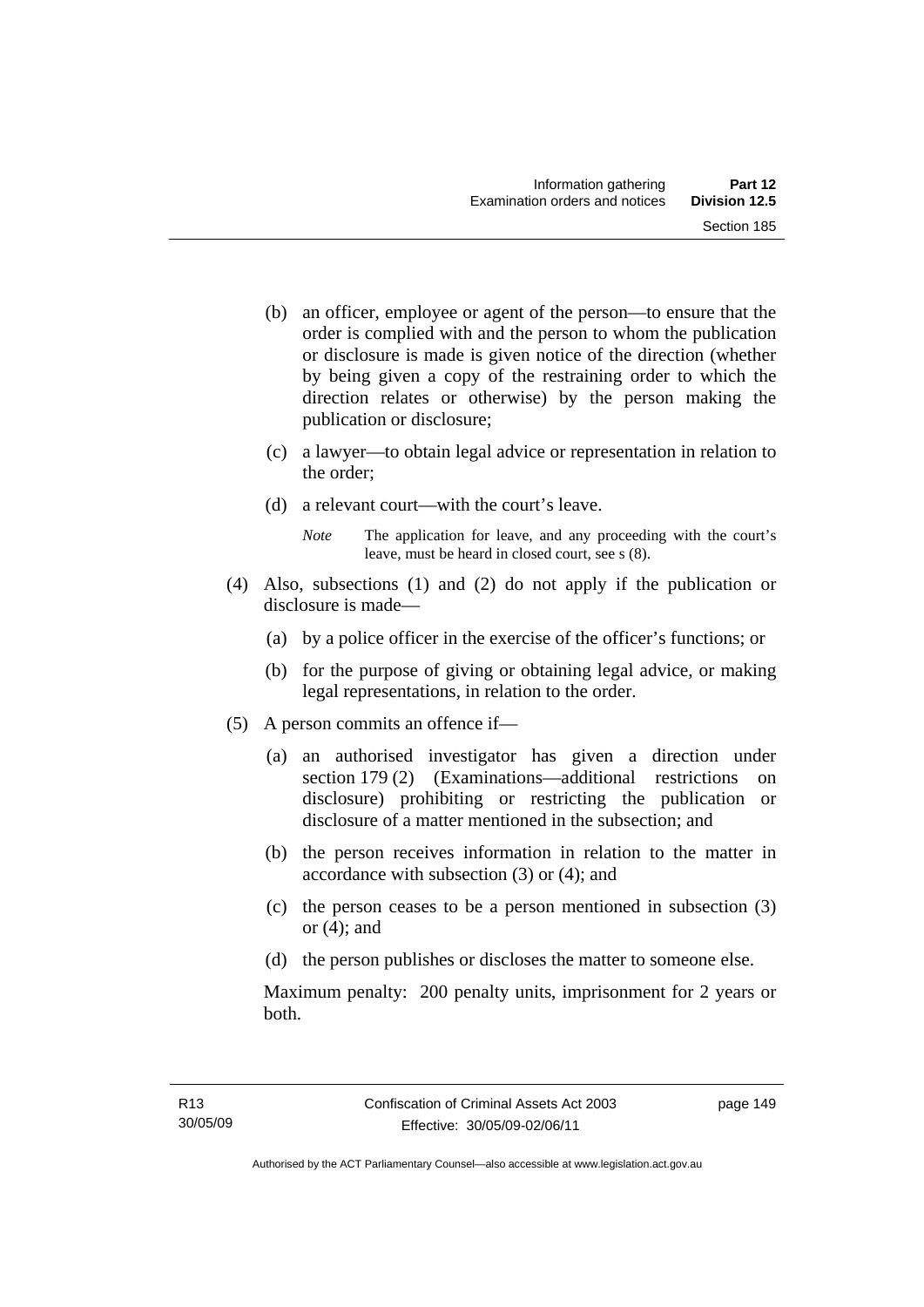- (6) A person commits an offence if—
	- (a) an authorised investigator has given a direction under section 179 (2) prohibiting or restricting the publication or disclosure of a matter mentioned in the subsection; and
	- (b) the person receives information in relation to the matter in accordance with subsection (3) or (4); and
	- (c) the person ceases to be a person mentioned in subsection (3) or (4); and
	- (d) the person publishes or discloses information to someone else; and
	- (e) the other person could infer from the information the matter to which the direction relates.

Maximum penalty: 200 penalty units, imprisonment for 2 years or both.

- (7) An offence against this section is a strict liability offence.
- (8) For subsection (3) (d), an application for leave, and any proceeding with the court's leave, must be heard in closed court.

# **Division 12.6 Information order offences**

#### **186 Meaning of** *information order*

In this Act:

*information order* means—

- (a) an inquiry notice; or
- (b) a monitoring order; or
- (c) a transaction suspension order; or
- (d) a production order; or
- (e) an examination order; or

page 150 Confiscation of Criminal Assets Act 2003 Effective: 30/05/09-02/06/11

R13 30/05/09

Authorised by the ACT Parliamentary Counsel—also accessible at www.legislation.act.gov.au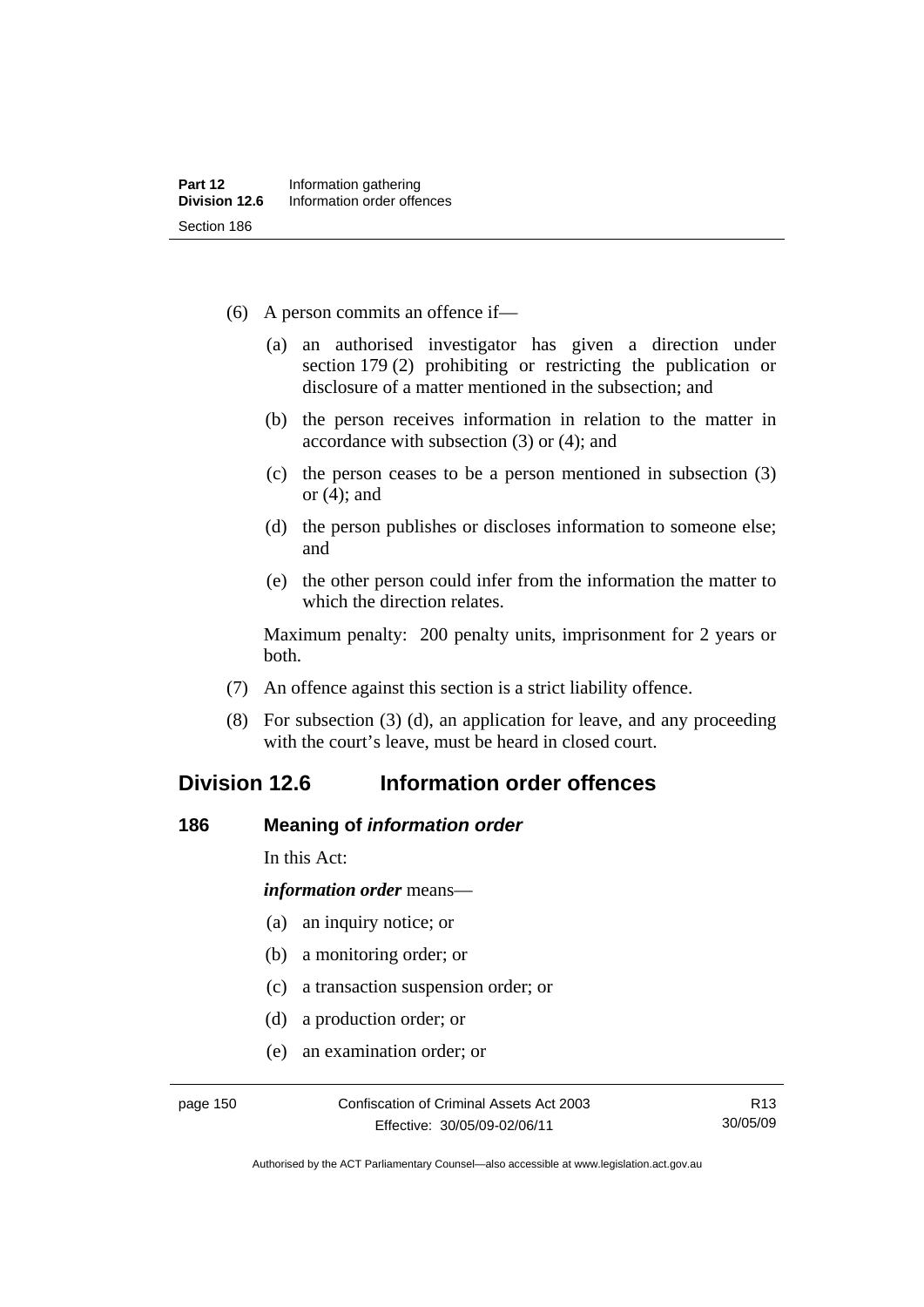(f) an examination notice.

# **187 Information orders—failure to comply**

A person commits an offence if—

- (a) the person is given an information order (other than an examination notice); and
- (b) the person fails to comply with the order.

Maximum penalty: 200 penalty units, imprisonment for 2 years or both.

*Note* For contravention of an examination notice, see s 182.

### **188 Information orders—false or misleading information**

- (1) A person commits an offence if—
	- (a) the person gives information to a police officer; and
	- (b) the person does so knowing that the information—
		- (i) is false or misleading in a material particular; or
		- (ii) omits something that makes the information false or misleading in a material particular; and
	- (c) the information is given in compliance (or purported compliance) with an information order.

Maximum penalty: 200 penalty units, imprisonment for 2 years or both.

- (2) Subsection (1) (c) does not apply if, before the information was given by the person to the police officer, a police officer did not take reasonable steps to tell the person of the existence of the offence against subsection (1).
- (3) For subsection (2), it is sufficient if the following form of words is used:

page 151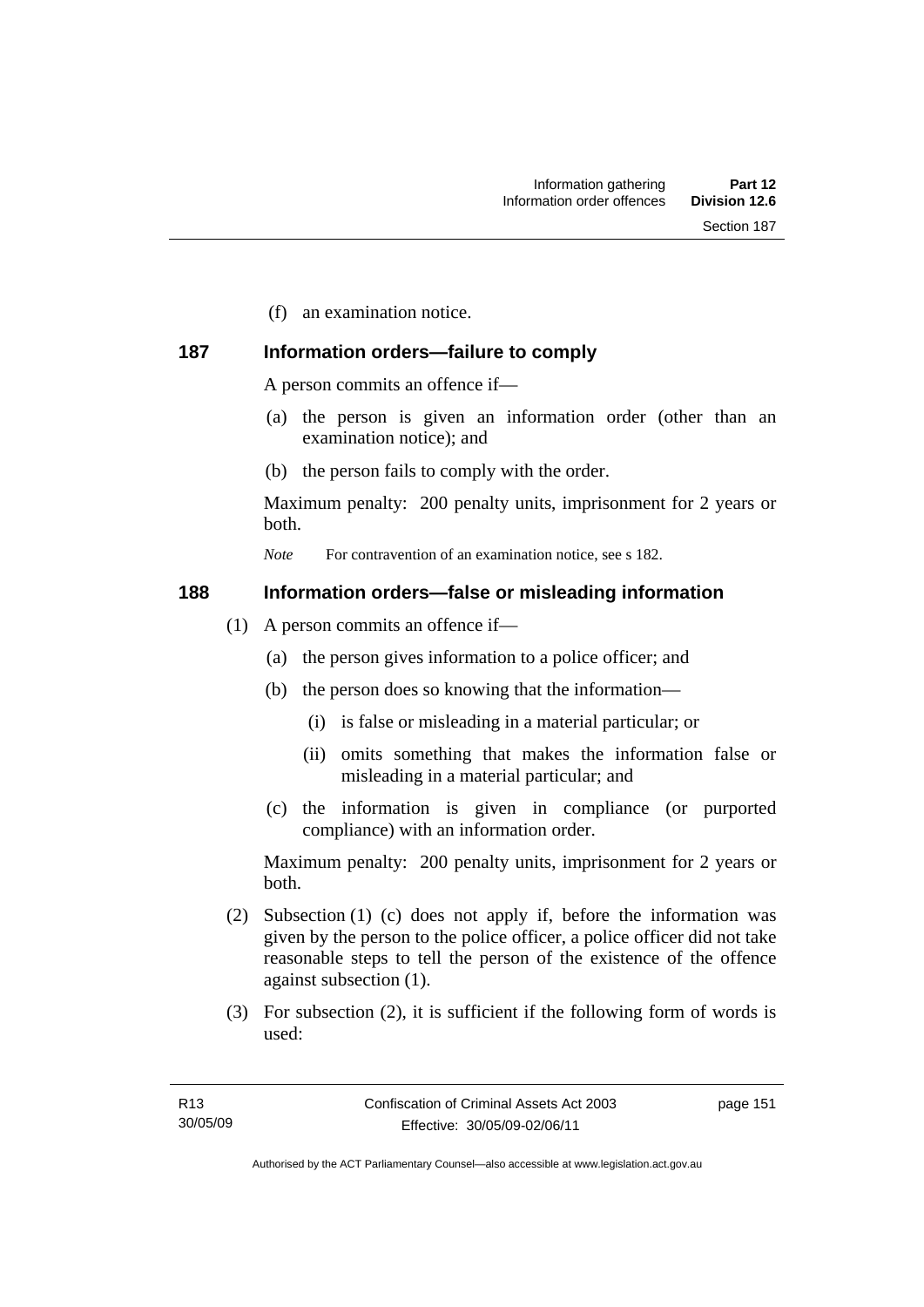'Giving false or misleading information is an offence with serious consequences'.

#### **189 Information orders—false or misleading documents**

- (1) A person commits an offence if—
	- (a) the person produces a document to a police officer (including an authorised investigator); and
	- (b) the person does so knowing that the document is false or misleading in a material particular; and
	- (c) the document is produced in compliance (or purported compliance) with an information order.

Maximum penalty: 200 penalty units, imprisonment for 2 years or both.

- (2) Subsection (1) does not apply to a person who produces a document to a police officer if the document is accompanied by a written statement signed by the person (or, for a corporation, by an officer of the corporation)—
	- (a) stating that the document is, to the person's knowledge, false or misleading in a material particular; and
	- (b) setting out, or referring to, the material particular in which the document is, to the person's knowledge, false or misleading.

## **190 Destruction etc of documents**

- (1) A person commits an offence if—
	- (a) the person is given—
		- (i) a production order for a property-tracking document; or
		- (ii) an examination notice that requires the person to produce a document at an examination; and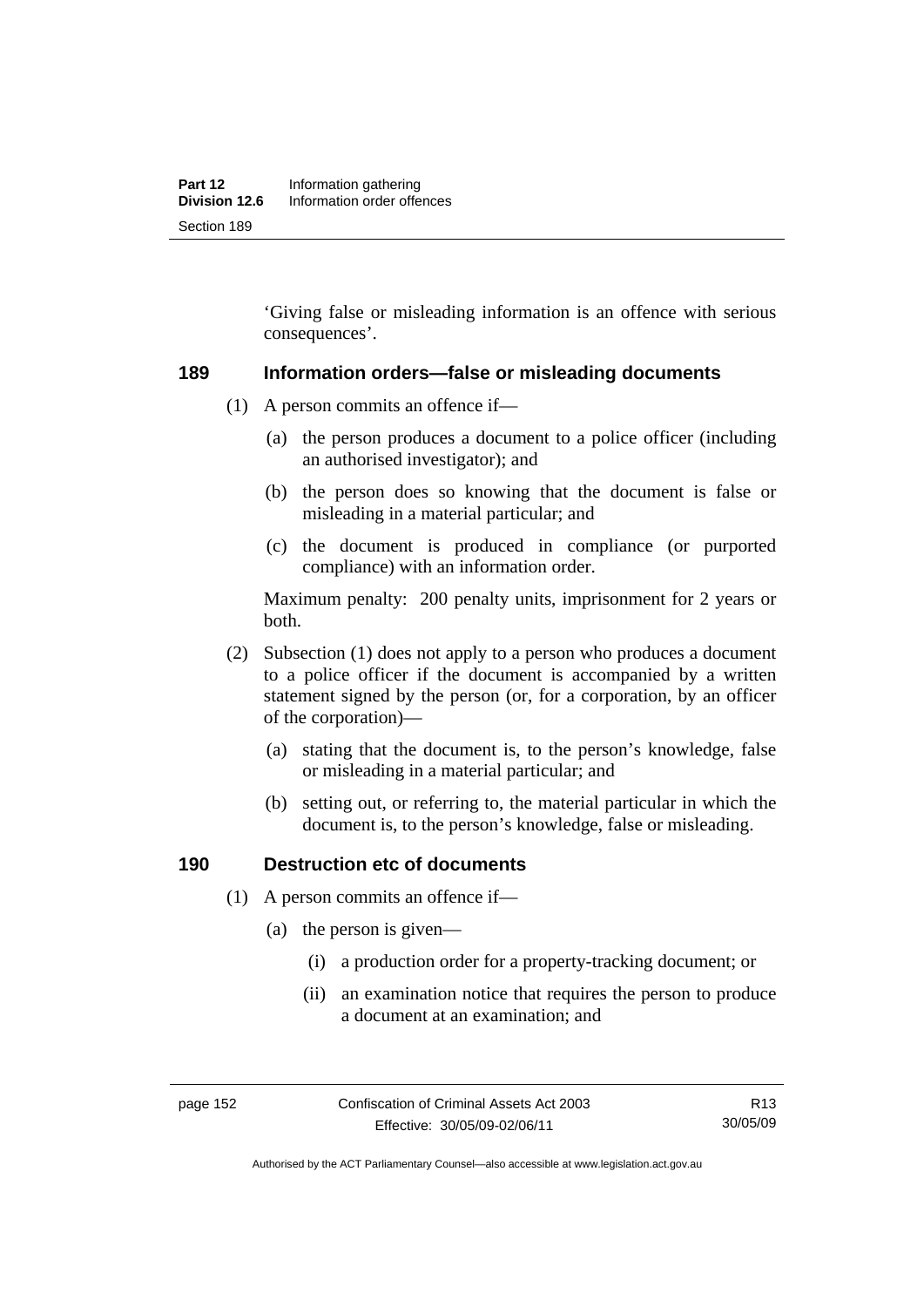(b) the person intentionally destroys, damages, changes or otherwise interferes with the document.

Maximum penalty: 500 penalty units, imprisonment for 5 years or both.

- (2) A person commits an offence if—
	- (a) the person is given—
		- (i) a production order for a property-tracking document; or
		- (ii) an examination notice that requires the person to produce a document at an examination; and
	- (b) the person destroys, damages, changes or otherwise interferes with the document.

Maximum penalty: 50 penalty units, imprisonment for 6 months or both.

- (3) An offence against subsection (2) a strict liability offence.
- (4) An offence against subsection (2) is declared to be a relevant offence.

# **191 Meaning of** *non-disclosable information order*

In this Act:

*non-disclosable information order* means any of the following information orders:

- (a) an inquiry notice;
- (b) a monitoring order;
- (c) a transaction suspension order;
- (d) a production order that is declared under section 161 (1) (Production order proceedings—restrictions on disclosure) to be a non-disclosable production order;

page 153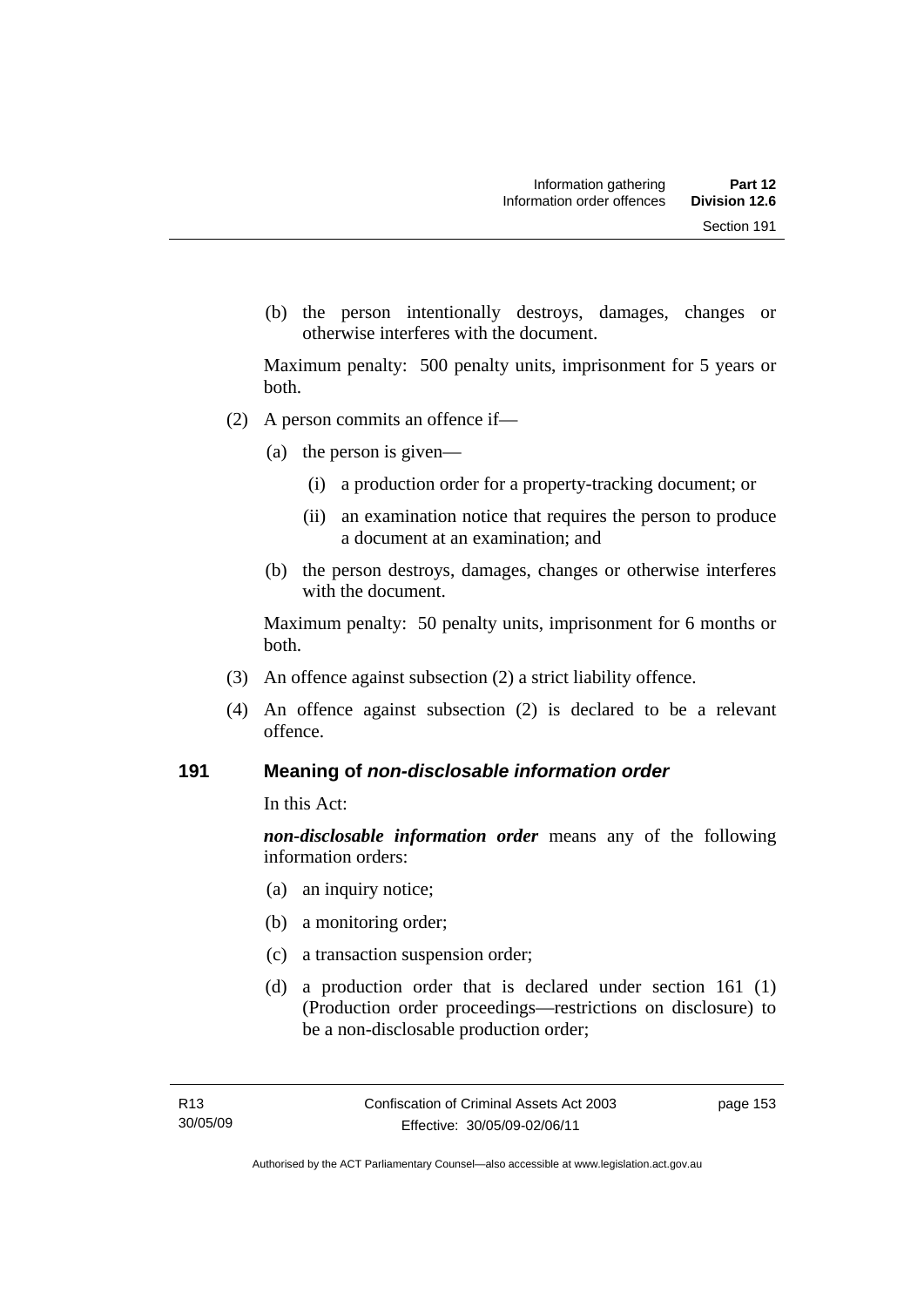- (e) an examination order that is declared under section 170 (1) (Examination order proceedings—restrictions on disclosure) to be a non-disclosable examination order;
- (f) an examination notice that is a non-disclosable examination notice under section 172 (2) (Examination notices—giving).

#### **192 Information orders—disclosure offences**

*Note* An offence against this section is a strict liability offence (see s (7)).

 (1) A person commits an offence if the person publishes or discloses the existence or operation of a non-disclosable information order to someone else.

Maximum penalty: 200 penalty units, imprisonment for 2 years or both.

- (2) A person commits an offence if—
	- (a) the person publishes or discloses information to someone else; and
	- (b) the other person could infer from the information the existence or operation of a non-disclosable information order.

Maximum penalty: 200 penalty units, imprisonment for 2 years or both.

- (3) Subsections (1) and (2) do not apply if the publication or disclosure is made to any of the following entities in the circumstances mentioned for the entity:
	- (a) a police officer—in any circumstances;
	- (b) an officer, employee or agent of the person—to ensure that the order is complied with and the person to whom the publication or disclosure is made is given notice of the offences against this section by the person making the publication or disclosure;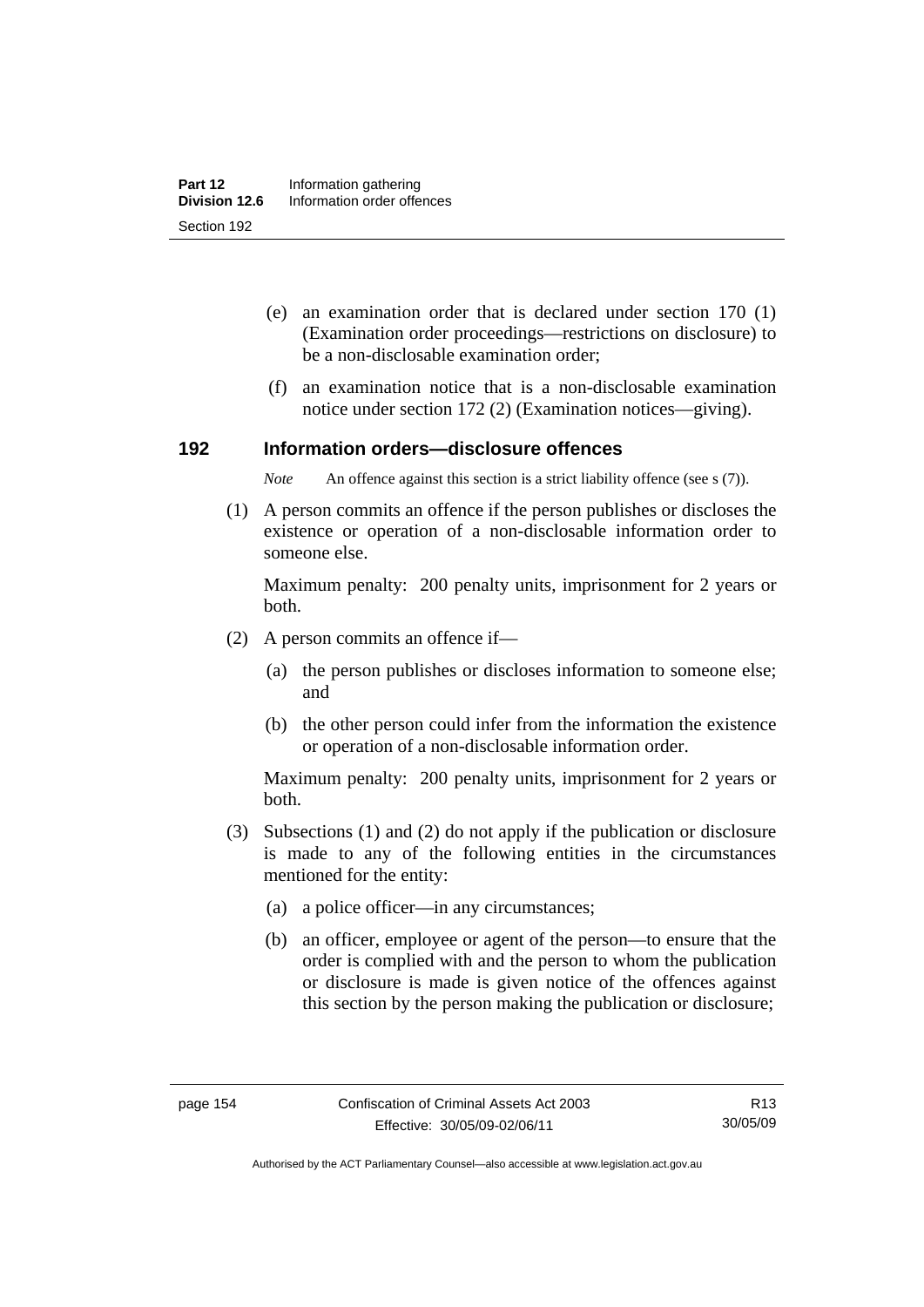- (c) a lawyer—to obtain legal advice or representation in relation to the order;
- (d) a relevant court—with the court's leave.

- (4) Also, subsections (1) and (2) do not apply if the publication or disclosure is made—
	- (a) by a police officer in the exercise of the officer's functions; or
	- (b) for the purpose of giving or obtaining legal advice, or making legal representations, in relation to the order.
- (5) A person commits an offence if—
	- (a) the person receives information in relation to a non-disclosable information order in accordance with subsection (3) or (4); and
	- (b) the person ceases to be a person mentioned in subsection (3) or  $(4)$ ; and
	- (c) the person publishes or discloses the existence or operation of the order to someone else.

Maximum penalty: 200 penalty units, imprisonment for 2 years or both.

- (6) A person commits an offence if—
	- (a) the person receives information in relation to a non-disclosable information order in accordance with subsection (3) or (4); and
	- (b) the person ceases to be a person mentioned in subsection (3) or  $(4)$ ; and
	- (c) the person publishes or discloses information to someone else; and

*Note* The application for leave, and any proceeding with the court's leave, must be heard in closed court (see s (8)).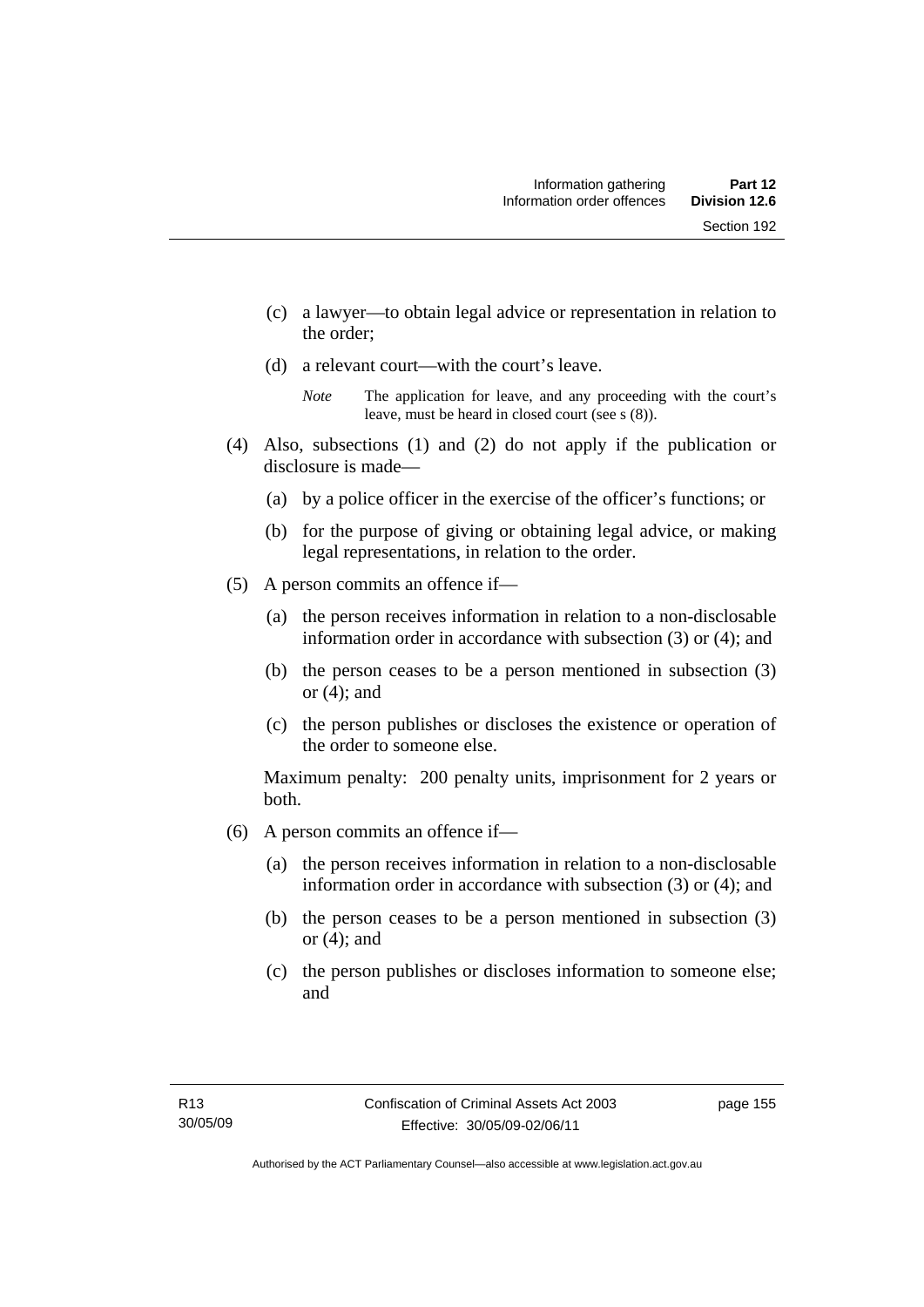(d) the other person could infer from the information the existence or operation of the order.

Maximum penalty: 200 penalty units, imprisonment for 2 years or both.

- (7) An offence against this section is a strict liability offence.
- (8) For subsection (3) (d), an application for leave, and any proceeding with the court's leave, must be heard in closed court.

#### **193 Information orders—disclosure by police officers**

- (1) This section applies to a non-disclosable information order.
- (2) A police officer may disclose the existence or operation of the order for the purposes of, or in the course of, a legal proceeding.

- (3) However, a police officer is not required to disclose to a court the existence or operation of the order.
- (4) In this section:

*disclosure*, of the existence or operation of the order, includes the disclosure of information to a person from which the person could reasonably infer the existence or operation of the order.

## **194 Information orders—protection of complying financial institutions**

- (1) This section applies to a financial institution, and to an officer, employee or agent of the institution, if—
	- (a) the institution complies with an information order; and
	- (b) information given under the order relates to a money laundering offence.

*Note* A police officer may also disclose the existence or operation of the order in the exercise of the officer's functions (see s 192 (4) (b)).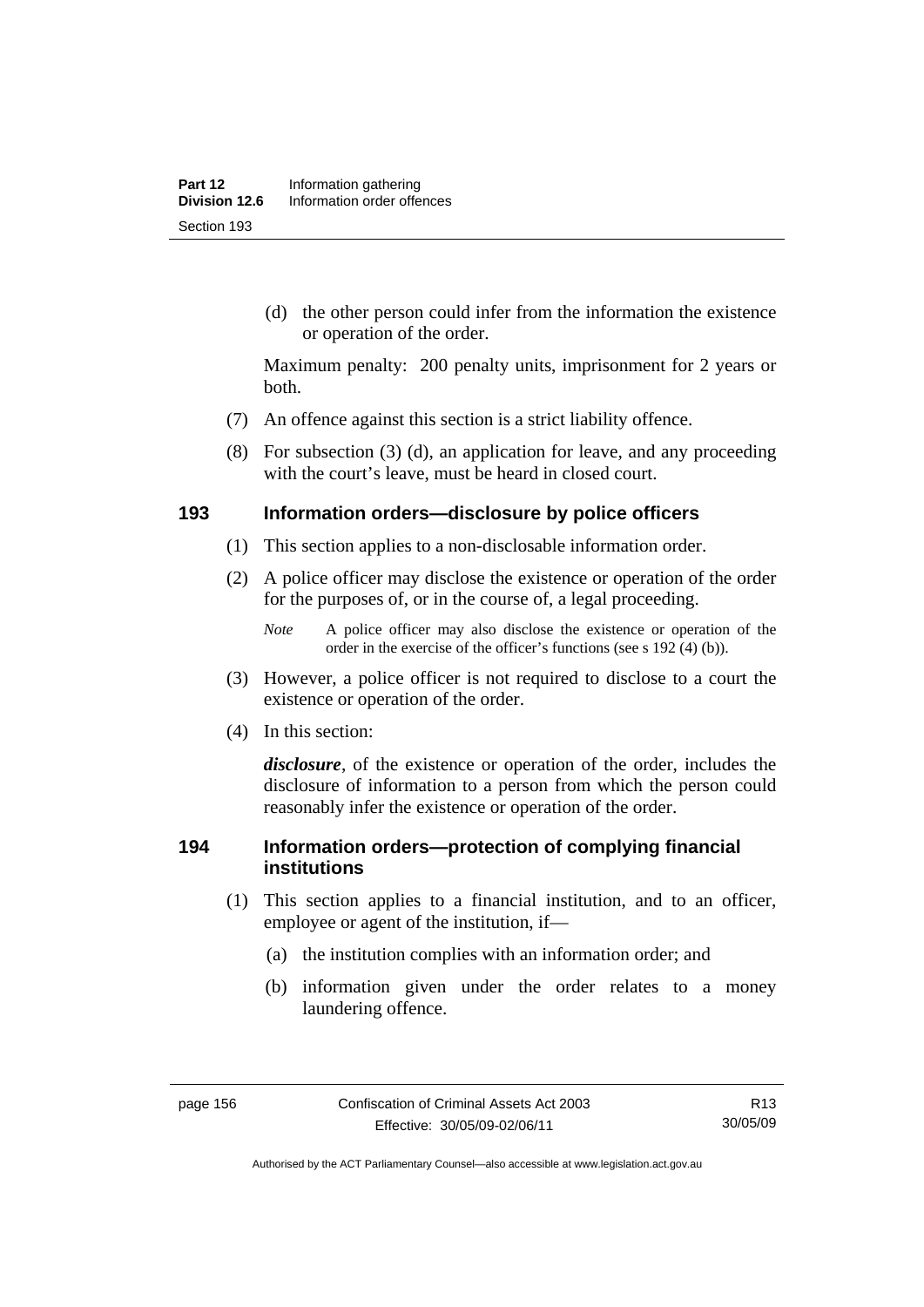(2) The institution or person is taken not to have been at any time in possession of the information given under the order.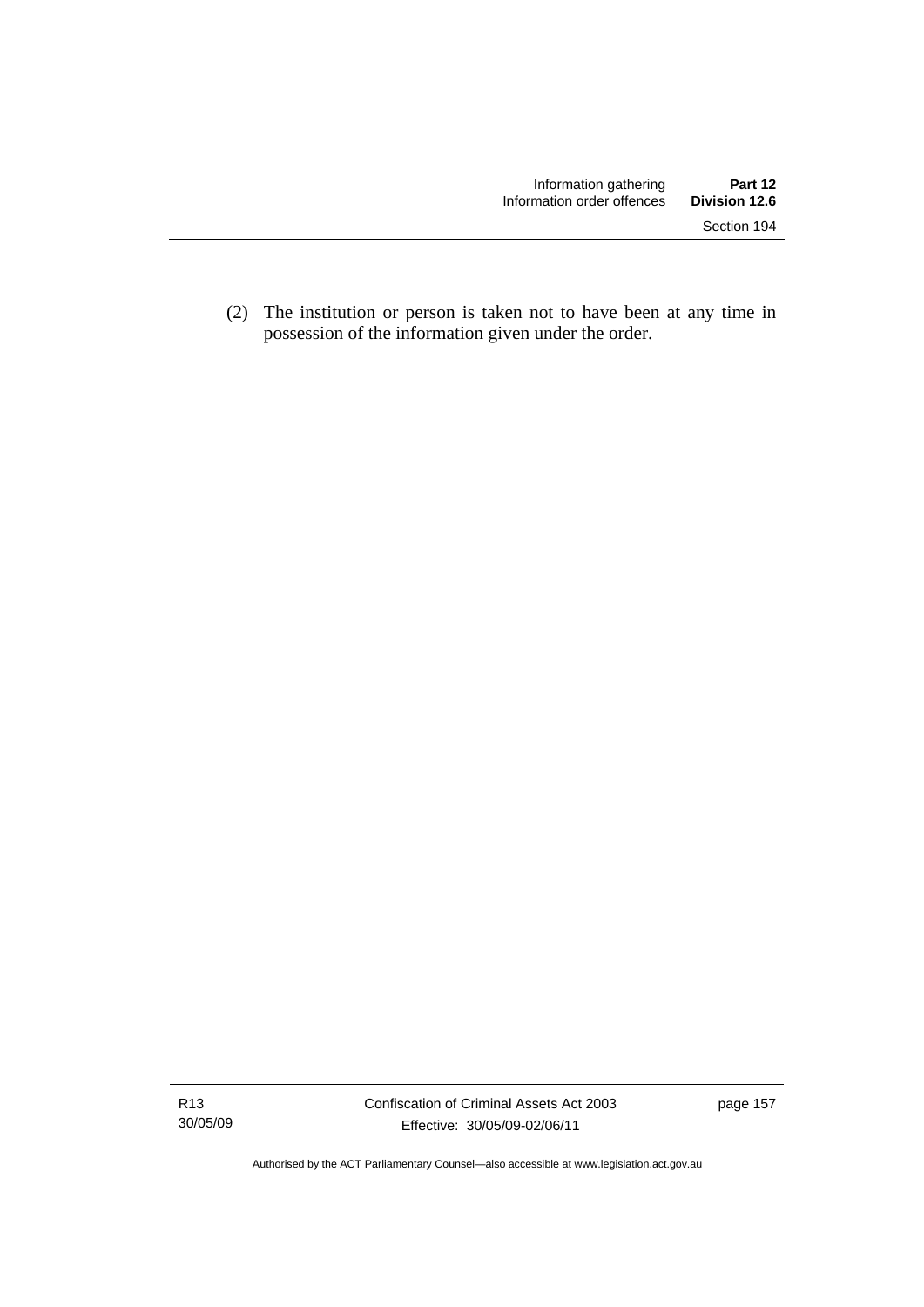**Part 13 Search warrants**<br>**Division 13.1 Preliminary Division 13.1** Section 195

# **Part 13 Search warrants**

# **Division 13.1 Preliminary**

#### **195 Definitions for pt 13**

In this part:

*at* includes in or on.

*data* includes—

- (a) information in any form; and
- (b) any program (or part of a program).

*data storage device* means a thing containing, or designed to contain, data for use by a computer.

*executing police officer*, of a search warrant, means—

- (a) the police officer (the *first police officer*) named in the warrant as the police officer responsible for executing the warrant; or
- (b) if the first police officer does not intend to be present at the execution of the warrant—another police officer whose name has been written in the warrant by the first police officer; or
- (c) another police officer whose name has been written in the warrant by the police officer last named in the warrant.

*frisk search* means—

- (a) a search of a person conducted by quickly running the hands over the person's outer garments; and
- (b) an examination of anything worn or carried by the person that is conveniently and voluntarily removed by the person.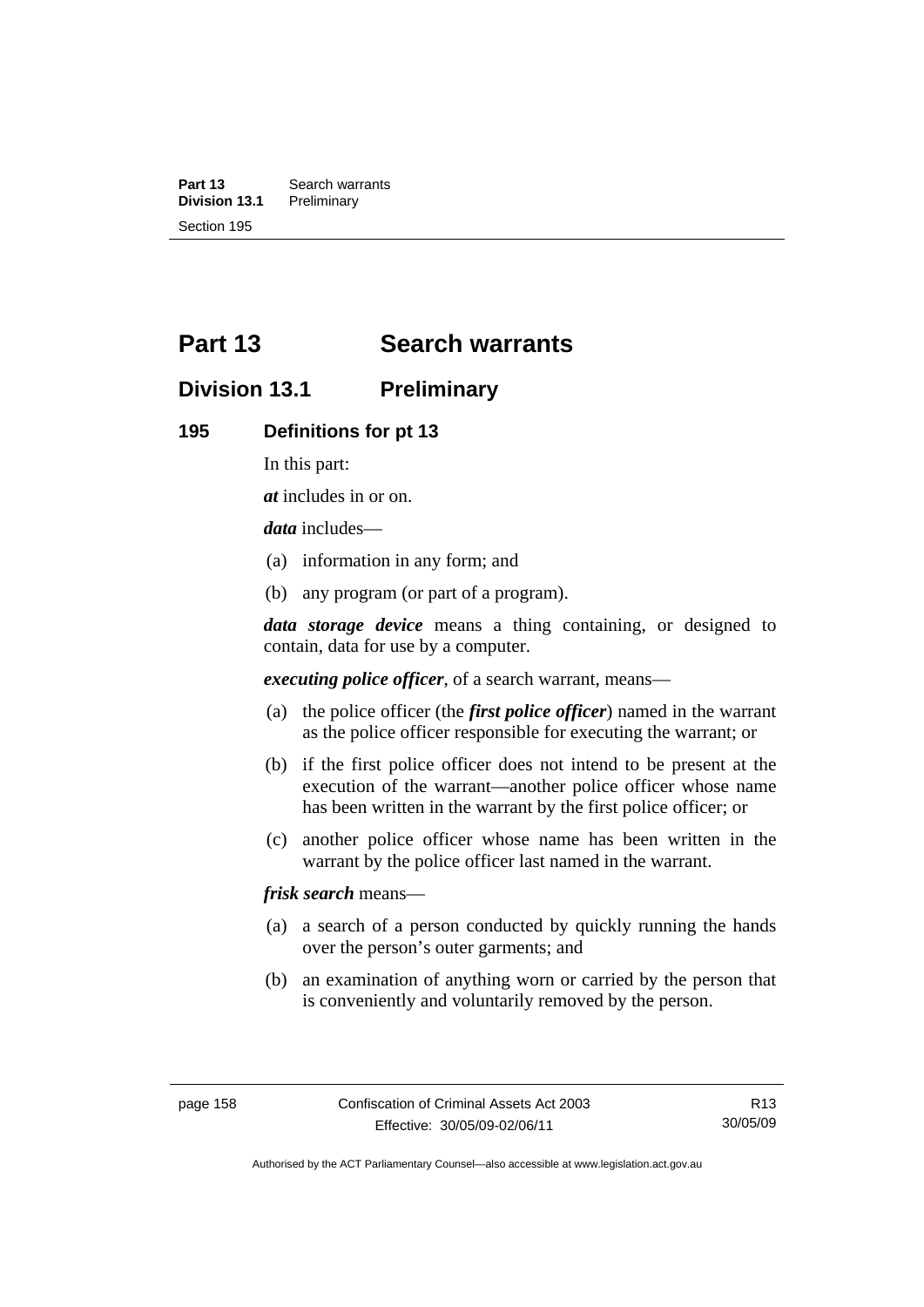*issuing officer*, for a search warrant, means—

- (a) a judge, the registrar or a deputy registrar of the Supreme Court; or
- (b) a magistrate; or
- (c) the registrar or a deputy registrar of the Magistrates Court if authorised by the Chief Magistrate to issue search warrants under this part.

*occupier*, of premises, includes—

- (a) a person believed, on reasonable grounds, to be an occupier of the premises; and
- (b) a person apparently in charge of the premises.

*ordinary search* means a search of a person or of articles in a person's possession, which may include—

- (a) requiring the person to remove the person's overcoat, coat or jacket and any gloves, shoes or hat; and
- (b) an examination of those items.

*person assisting*, in relation to a search warrant, means a person who has been authorised by an executing police officer to assist in executing the warrant.

*premises* includes the following:

- (a) land (whether vacant or occupied);
- (b) any structure, building, vehicle or place (whether built or not);
- (c) any part of a structure, building, vehicle or place.

*search warrant* means a warrant issued under section 199 (Issuing search warrants) that is in force.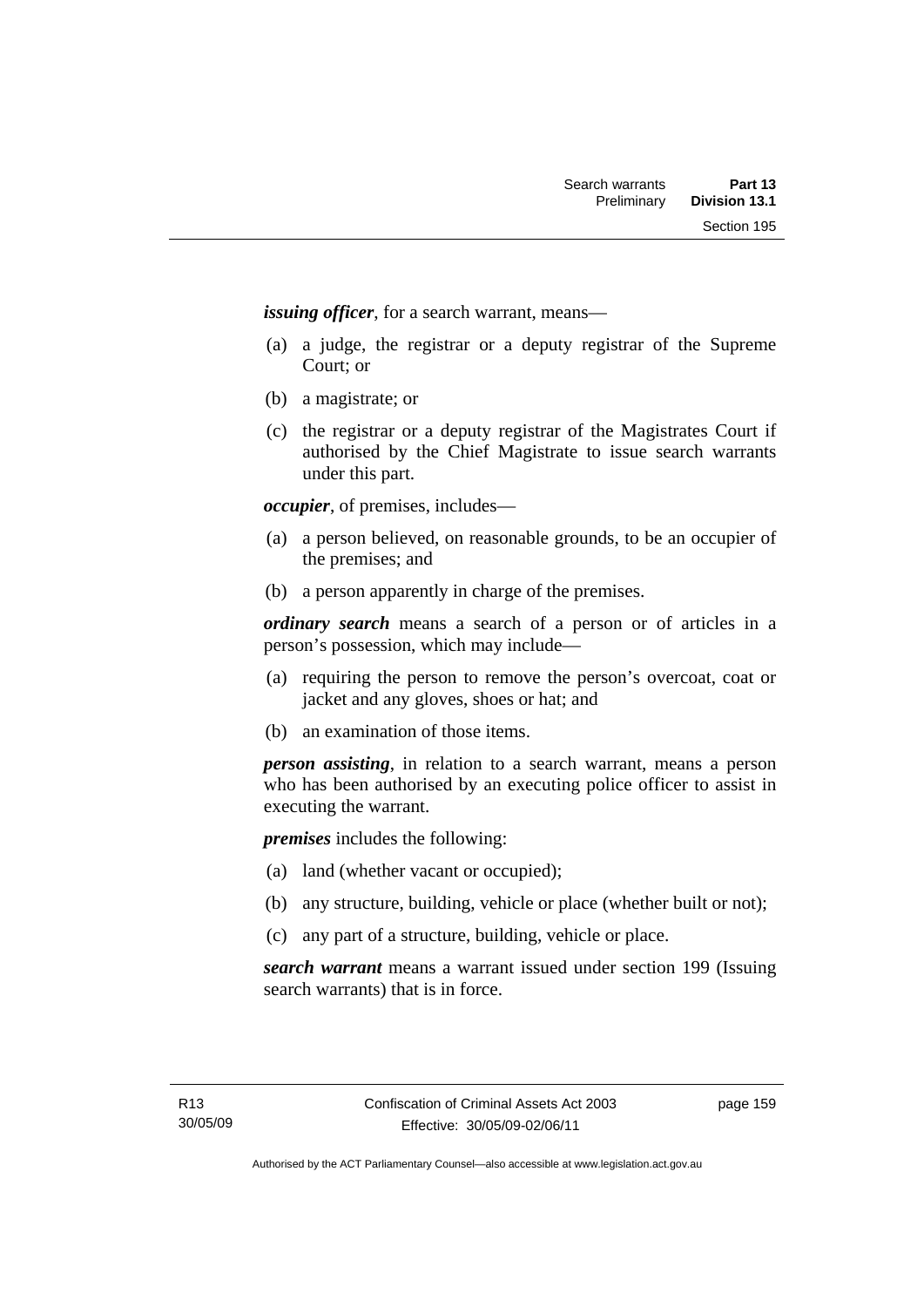#### *target material* means—

- (a) property (including tainted property and property under the effective control of a person) in relation to which action has been or could be taken under this Act; or
	- *Note 1* For the meaning of *effective control*, see s 14.
	- *Note 2* For the meaning of *in relation to*, see dict.
- (b) benefits derived by a person from the commission of a relevant offence; or
- (c) evidence in relation to property or benefits mentioned in paragraph (a) or (b); or
- (d) evidence in relation to a relevant offence.

*vehicle* includes an aircraft or vessel.

# **Division 13.2 Search warrants—general**

#### **196 Applications for search warrants—general**

- (1) A police officer may apply to an issuing officer for a search warrant to enter premises.
- (2) The application must be sworn and state the grounds on which the warrant is sought.
- (3) The issuing officer may refuse to consider the application until the applicant police officer gives the issuing officer all the information the issuing officer requires about the application in the way the issuing officer requires.

## **197 Offence for making false etc statements in search warrant applications**

A police officer commits an offence if—

 (a) the police officer makes a statement (whether orally, in a document or in any other way); and

Authorised by the ACT Parliamentary Counsel—also accessible at www.legislation.act.gov.au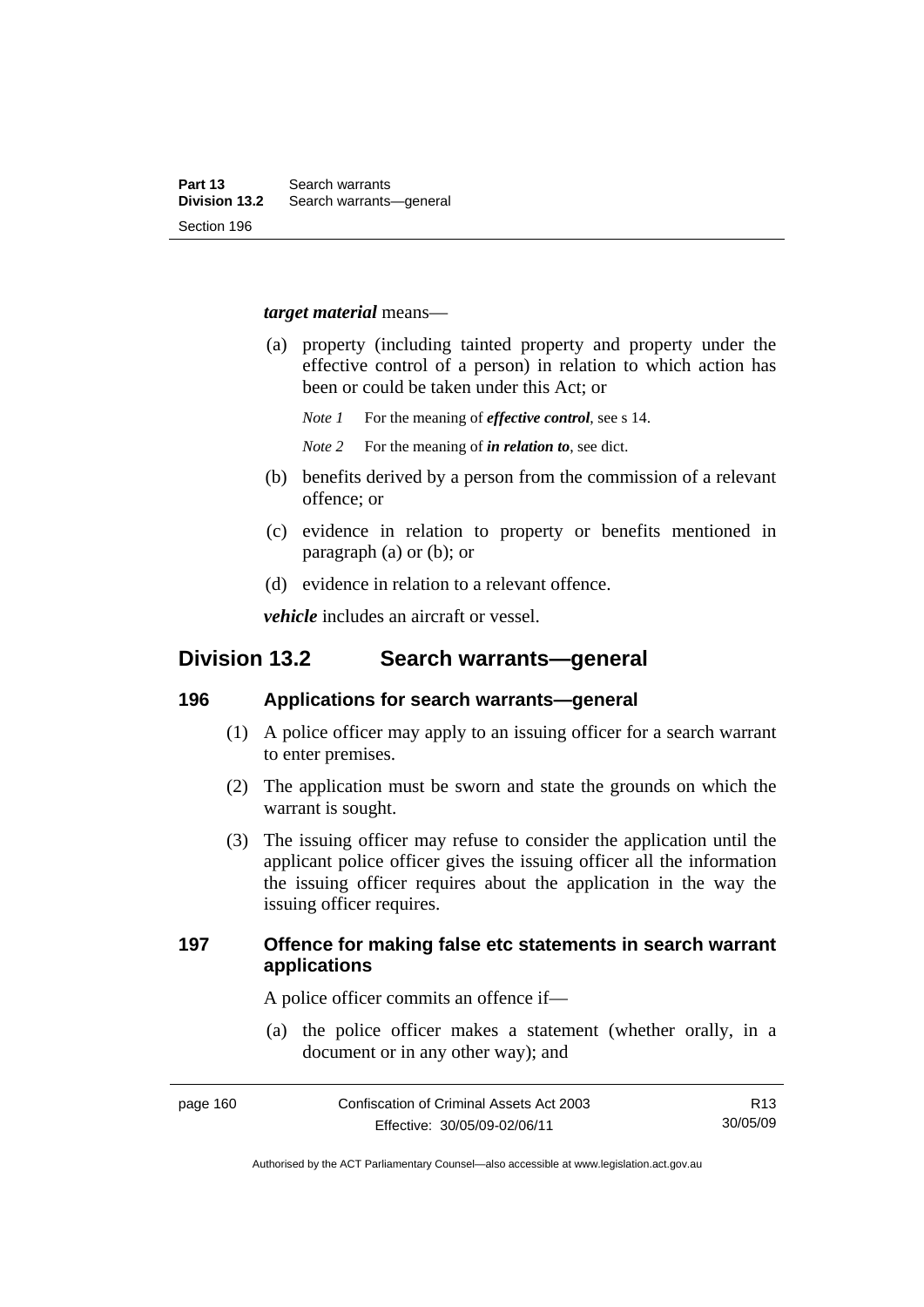- (b) the police officer does so knowing that the statement—
	- (i) is false or misleading in a material particular; or
	- (ii) omits something that makes the statement false or misleading in a material particular; and
- (c) the statement is made to an issuing officer in relation to an application for a search warrant.

Maximum penalty: 200 penalty units, imprisonment for 2 years or both.

## **198 Additional contents of search warrant applications**

- (1) If the person applying for a search warrant suspects that it will be necessary to use firearms in executing the warrant, the person must state the suspicion, and the grounds for the suspicion, in the application.
- (2) If a person applying for a warrant to search premises has previously applied for a warrant for the same premises, the person must, in the application, include particulars of the earlier application and its outcome.

# **199 Issuing search warrants**

 (1) An issuing officer may issue a warrant to search premises if satisfied that there are reasonable grounds for suspecting that there is at the premises, or will be within the next 72 hours, target material.

*Note At* includes in or on (see s 195).

 (2) If an application for a search warrant is made under section 203 (Applying for search warrants by telephone or other electronic means), this section applies as if the reference in subsection (1) to 72 hours were a reference to 48 hours.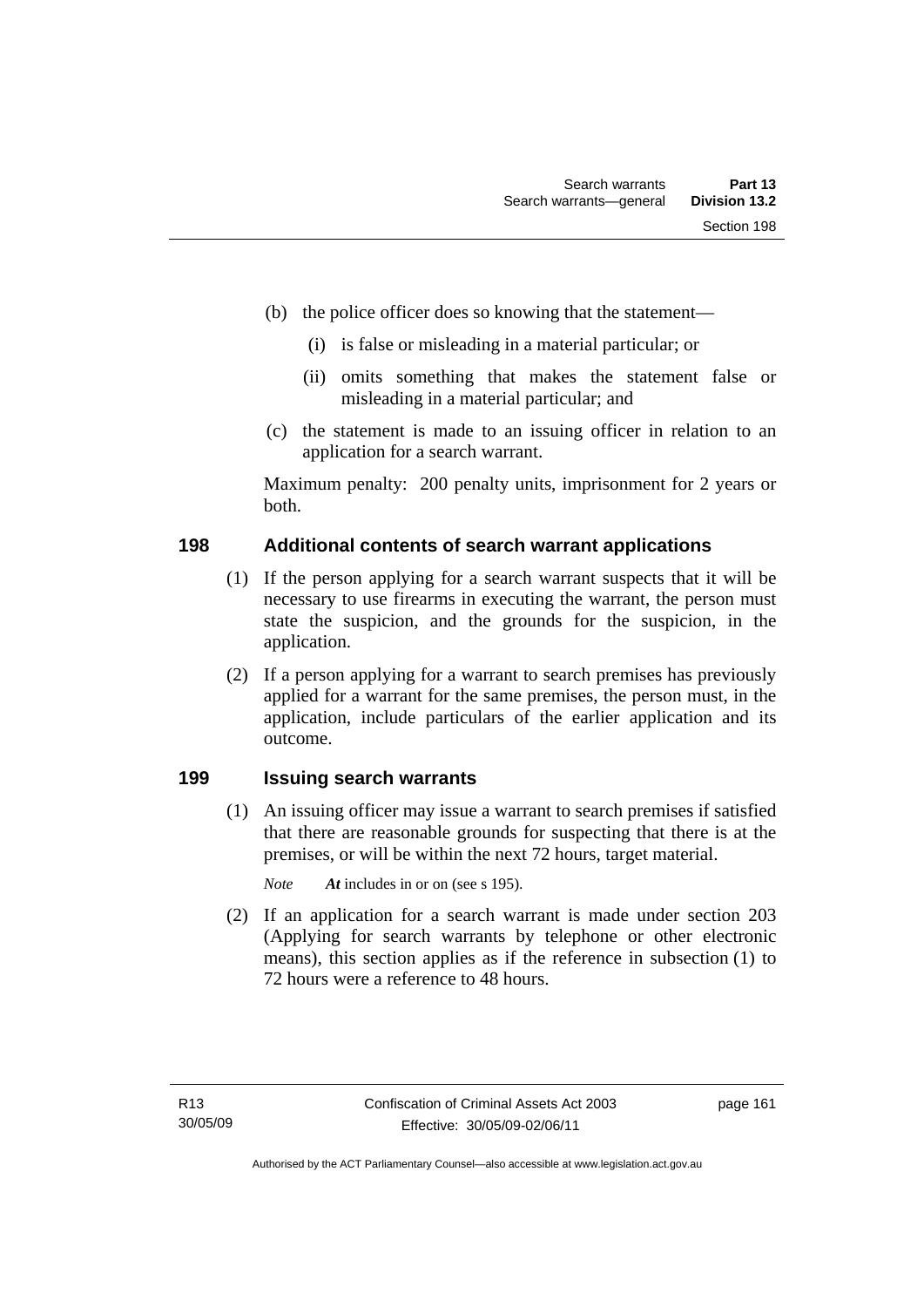## **200 When search warrant for property-tracking document may be issued**

If the target material in relation to which a search warrant is being issued is a property-tracking document, the issuing officer may issue a search warrant in relation to the document only if the issuing officer is satisfied that—

- (a) the document cannot be identified or described with sufficient particularity for the purpose of obtaining a production order; or
- (b) a production order requiring the document has been given but not complied with; or
- (c) there are reasonable grounds to suspect that a production order would not be complied with; or
- (d) the investigation to which the warrant is being sought might be prejudiced by seeking a production order.

### **201 Contents of search warrants**

- (1) A search warrant must state—
	- (a) the kind of target material that is to be searched for under the warrant; and
	- (b) a description of the premises to which the warrant relates; and
	- (c) the name of the executing police officer; and
	- (d) when the warrant expires (see subsection (2)); and
	- (e) whether the warrant may be executed at any time or only during particular hours (see 210); and
	- (f) whether the warrant authorises an ordinary search or frisk search of a person who is at or near the premises when the warrant is executed if the executing police officer or a person assisting suspects on reasonable grounds that the person has target material in the person's possession.

R13 30/05/09

Authorised by the ACT Parliamentary Counsel—also accessible at www.legislation.act.gov.au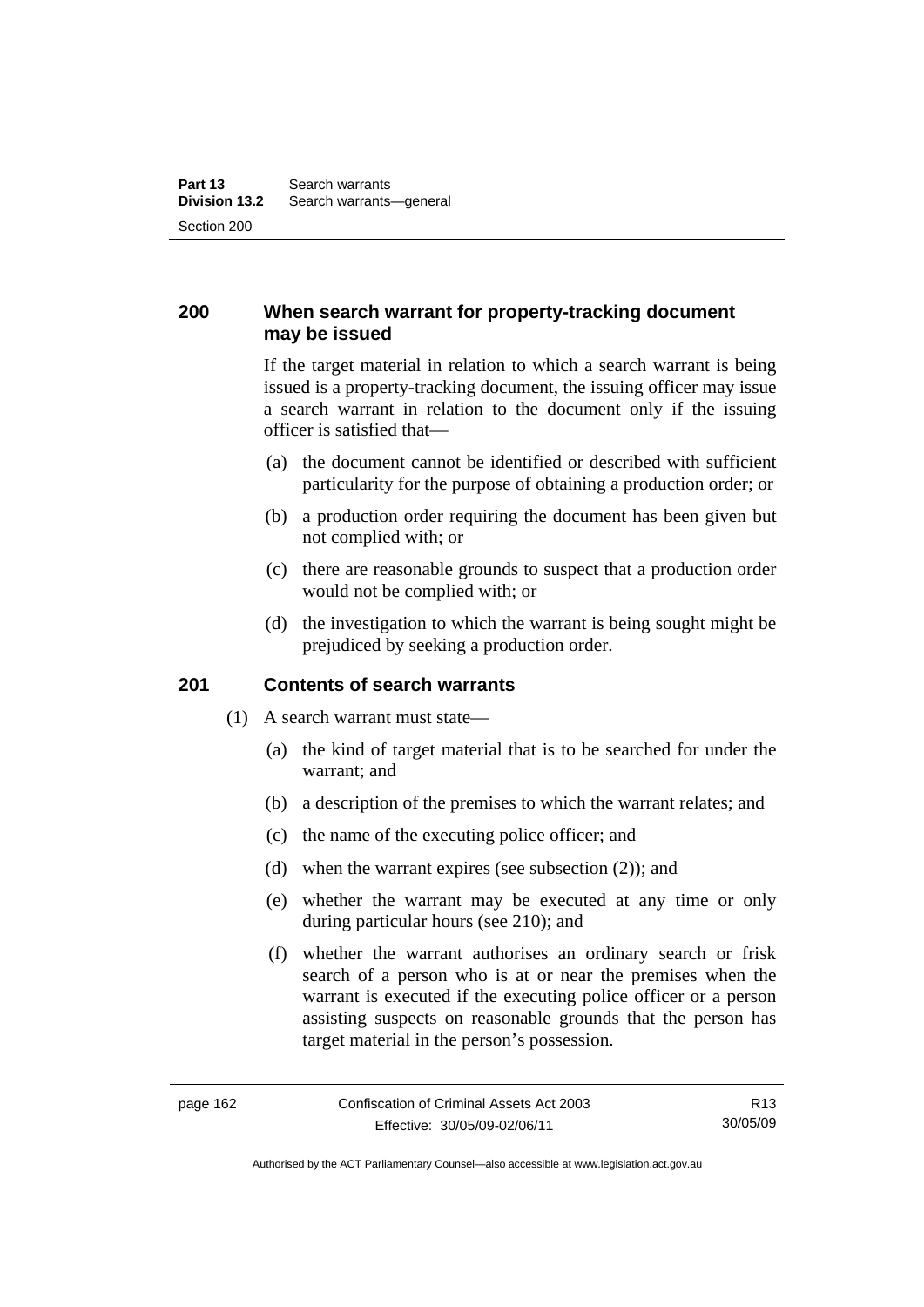- (2) The time stated in the search warrant under subsection (1) (d) as the time when the warrant expires must be not later than—
	- (a) if the application for the warrant is made under section 204 (Issuing search warrants by telephone or other electronic means)—48 hours after the warrant is issued; or
	- (b) in any other case—the end of the 7th day after the day the warrant is issued.

#### **Example**

If a warrant is issued at 3 pm on a Monday, the expiry time stated must not be later than midnight on Monday in the following week.

- *Note* An example is part of the Act, is not exhaustive and may extend, but does not limit, the meaning of the provision in which it appears (see Legislation Act, s 126 and s 132).
- (3) Subsection (1) (d) does not prevent the issue of successive search warrants in relation to the same premises.

# **202 Authorisation given by search warrants**

- (1) A search warrant authorises an executing police officer, or a person assisting—
	- (a) to enter the premises and, if the premises are a vehicle, to enter the vehicle, wherever it is; and
	- (b) to search the premises for the kind of target material stated in the warrant, and to seize things of that kind found at the premises; and
	- (c) to seize any other thing found at the premises in the course of the search that the executing police officer or a person assisting believes on reasonable grounds to be target material in relation to which the warrant relates (including evidence of a relevant offence) or evidence of a summary offence if the police officer believes on reasonable grounds that seizure of the thing is necessary to prevent its concealment, loss or destruction or its use in committing an offence; and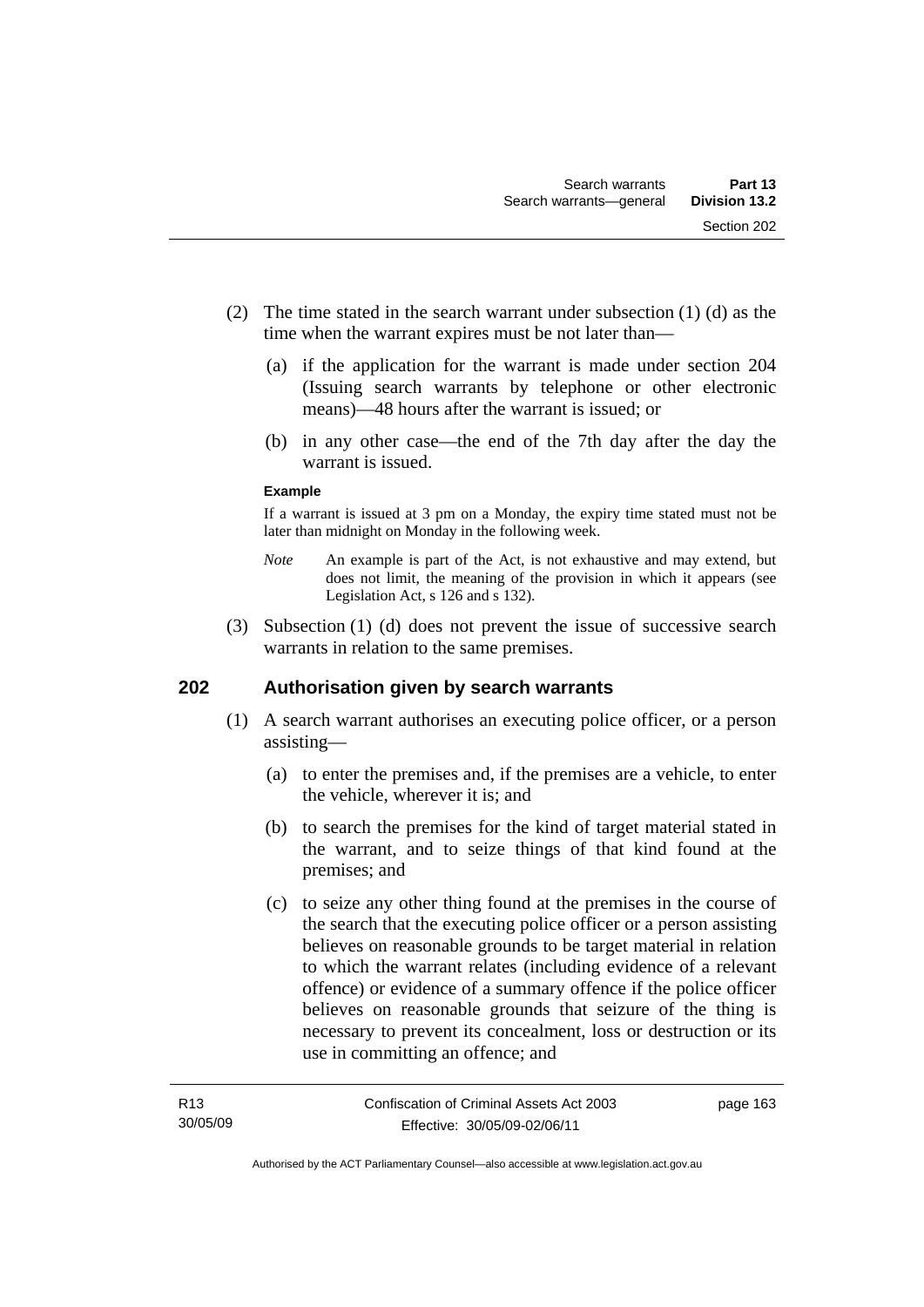- (d) if the warrant allows—to conduct an ordinary search or frisk search of a person at or near the premises if the executing police officer or a person assisting suspects on reasonable grounds that the person has target material in the person's possession.
- (2) A search warrant authorises an executing police officer to make things seized under the warrant available to another police officer, any public servant or anyone who holds a position under a territory law, or a law of the Commonwealth, a State or another Territory, if it is necessary to do so for investigating or prosecuting an offence to which the things relate.

# **Division 13.3 Telephone and electronic warrants**

## **203 Applying for search warrants by telephone or other electronic means**

- (1) A police officer may apply to an issuing officer for a search warrant by telephone, fax or other electronic means—
	- (a) in an urgent case; or
	- (b) if the delay that would happen if an application were made in person would frustrate the effective execution of the warrant.
- (2) The application—
	- (a) must include all information that would be required in an application under division 13.2 (Search warrants—general) for a search warrant; and
	- (b) may, if necessary, be made before the information is sworn.
- (3) The issuing officer may require—
	- (a) communication by voice to the extent that it is practicable in the circumstances; and
	- (b) any further information.

Authorised by the ACT Parliamentary Counsel—also accessible at www.legislation.act.gov.au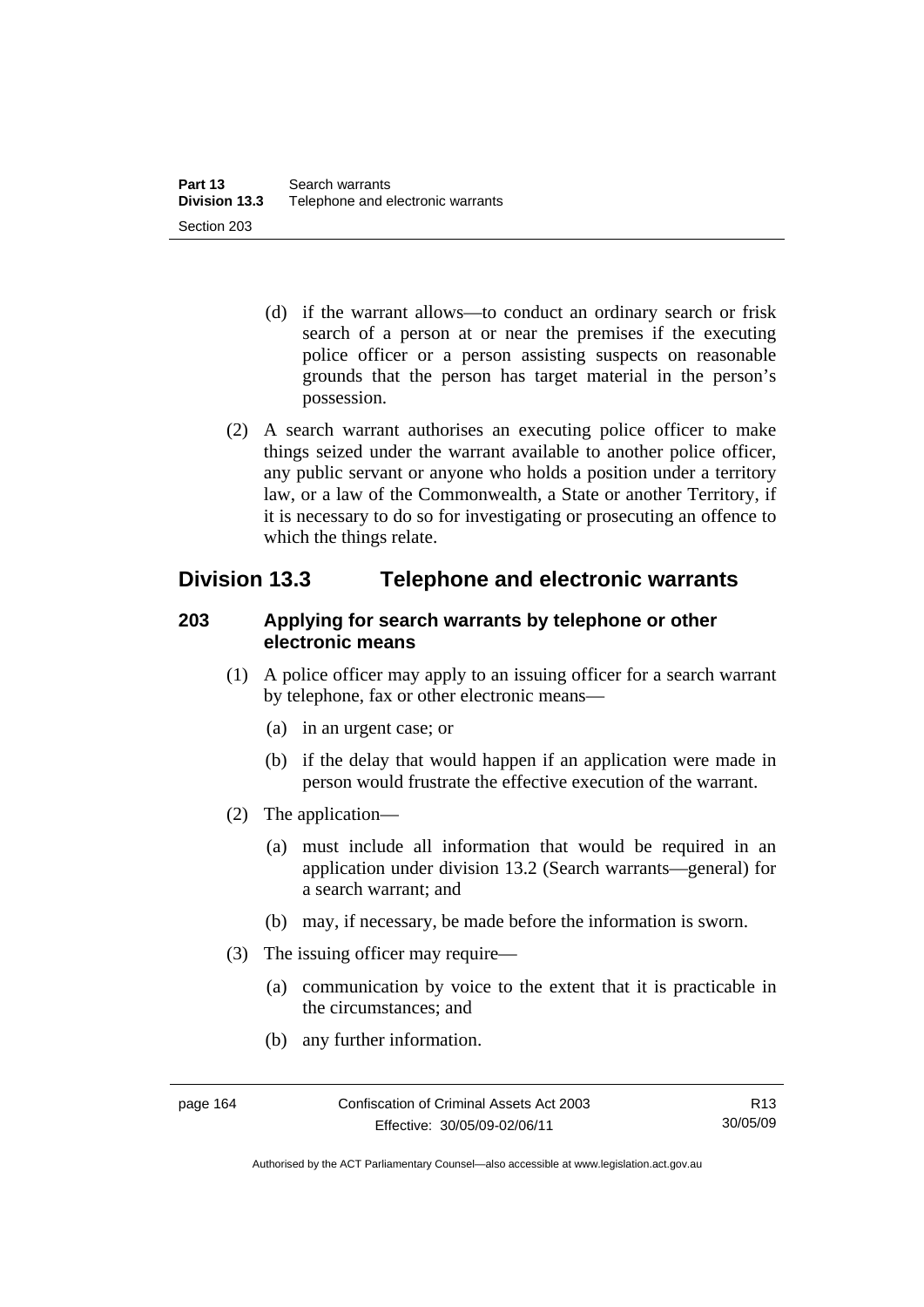## **204 Issuing search warrants by telephone or other electronic means**

- (1) The issuing officer may complete and sign the same form of search warrant that would be issued under section 199 (Issuing search warrants) if satisfied that—
	- (a) a search warrant in the terms of the application should be issued urgently; or
	- (b) the delay that would happen if an application were made in person would frustrate the effective execution of the warrant.
- (2) If the issuing officer issues the search warrant, the officer must tell the applicant, by telephone, fax or other electronic means, of the terms of the warrant and the date and time when it was signed.
- (3) The applicant must then—
	- (a) complete a form of search warrant in terms substantially corresponding to those given by the issuing officer; and
	- (b) state on the form—
		- (i) the name of the issuing officer; and
		- (ii) the date and time the warrant was signed by the issuing officer.
- (4) The applicant must, by the end of the day after the 1st of the relevant events happens, give the issuing officer—
	- (a) the form of search warrant completed by the applicant; and
	- (b) if the information was unsworn under section 203 (2) (b) (Applying for search warrants by telephone or other electronic means)—the sworn information.
- (5) The issuing officer must attach the form of search warrant completed by the issuing officer to the documents given under subsection  $(4)$ .

page 165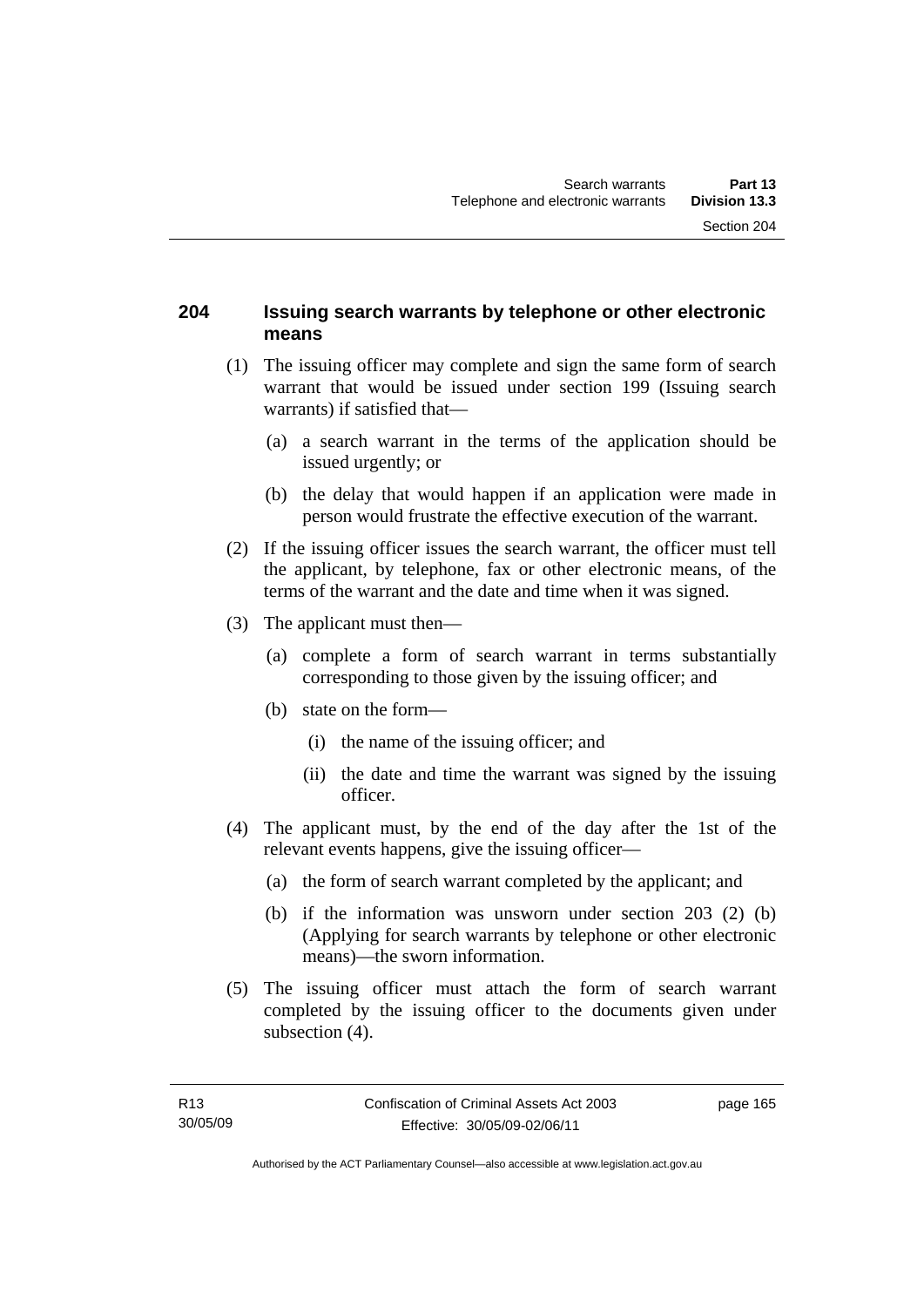(6) In subsection (4):

*relevant event* means the day when—

- (a) the warrant is executed; or
- (b) the warrant expires.

## **205 Unsigned warrants by telephone or other electronic means in court proceedings**

- (1) This section applies if—
	- (a) it is material, in any proceeding, for a court to be satisfied that the exercise of a power under a search warrant issued under this division was properly authorised; and
	- (b) the form of search warrant signed by the issuing officer is not produced in evidence.
- (2) The court must assume that the exercise of the power was not properly authorised unless the contrary is proved.

## **206 Offence for stating incorrect names in warrants by telephone or other electronic means**

A person commits an offence if—

- (a) the person executes a document or presents a document to a person; and
- (b) the document purports to be a form of search warrant under section 204 (Issuing search warrants by telephone or other electronic means); and
- (c) the person states a name of an issuing officer in the document; and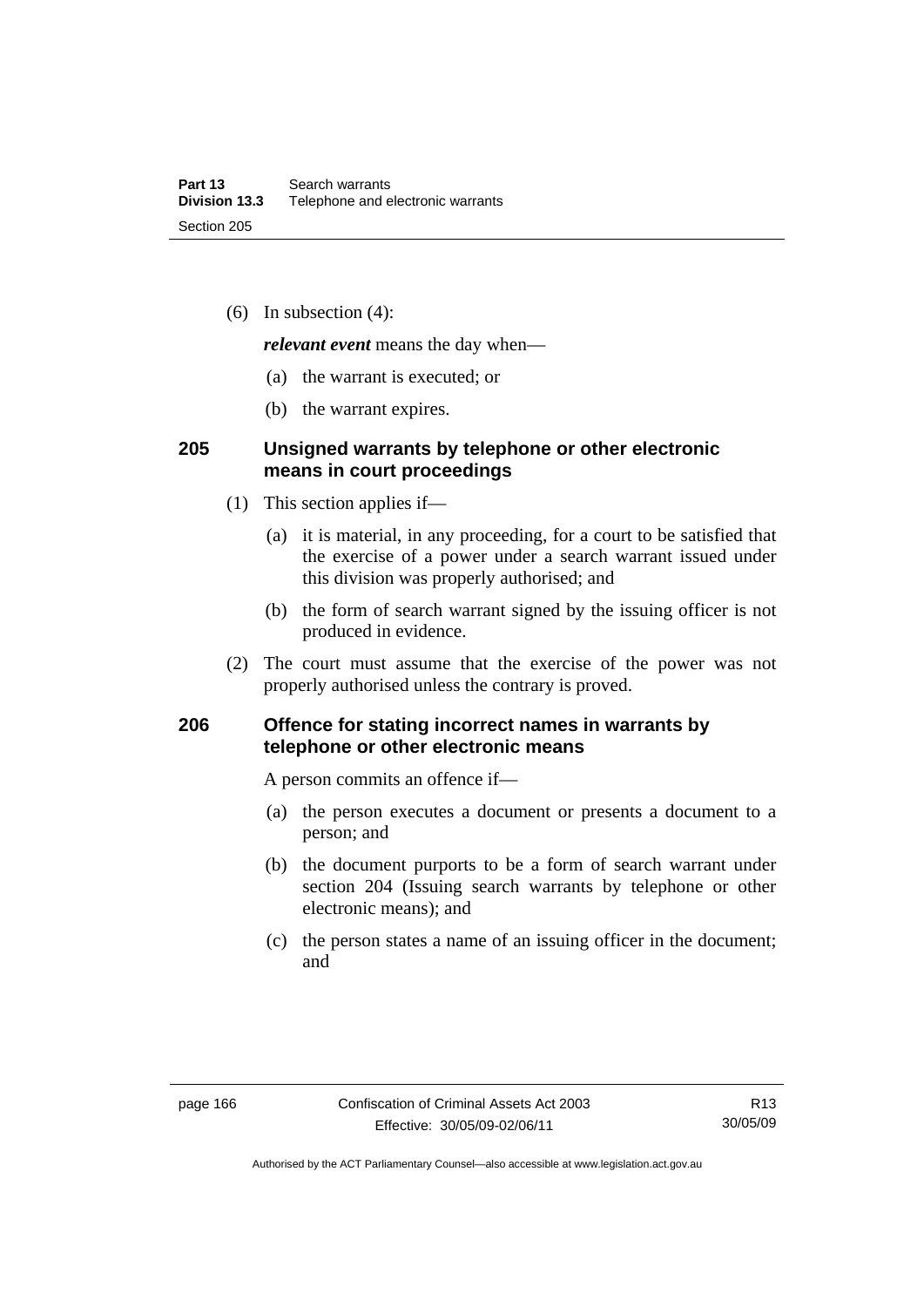(d) the name is not the name of the issuing officer that authorised the warrant.

Maximum penalty: 200 penalty units, imprisonment for 2 years or both.

### **207 Offence for execution etc of search warrant departing in material form**

A person commits an offence if—

- (a) the person executes a document or presents a document to a person; and
- (b) the document purports to be a form of search warrant under section 204 (Issuing search warrants by telephone or other electronic means); and
- (c) the document departs in a material particular from the form authorised by the issuing officer.

Maximum penalty: 200 penalty units, imprisonment for 2 years or both.

### **208 Offence for execution etc of unauthorised form of search warrant**

A person commits an offence if—

- (a) the person executes a document or presents a document to a person; and
- (b) the document purports to be a form of search warrant under section 204 (Issuing search warrants by telephone or other electronic means); and
- (c) the document—
	- (i) has not been authorised by an issuing officer under that section; or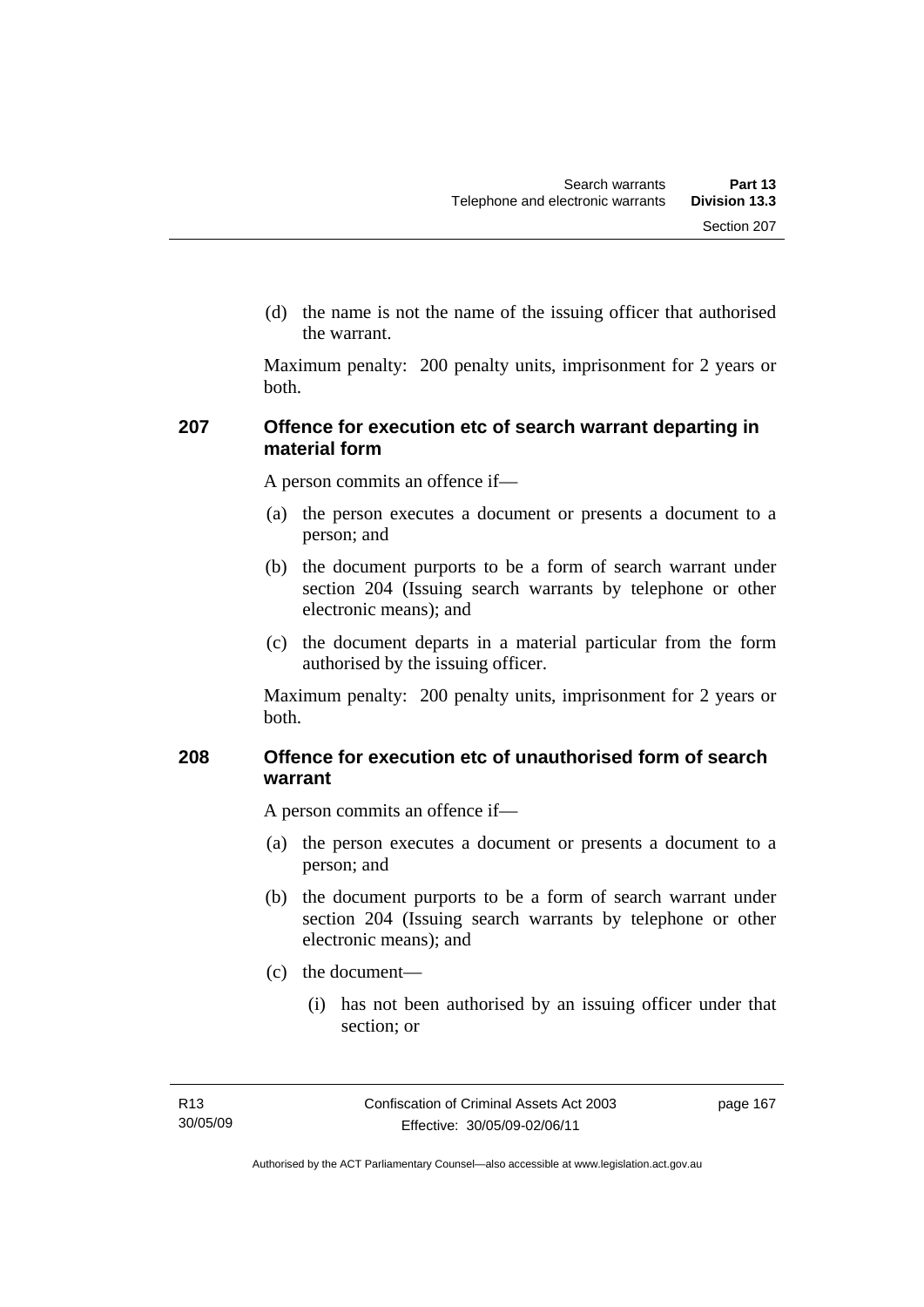(ii) departs in a material particular from the terms authorised by the issuing officer under that section.

Maximum penalty: 200 penalty units, imprisonment for 2 years or both.

#### **209 Offence for giving unauthorised form of search warrant**

A person commits an offence if—

- (a) the person purports to give a form of search warrant to an issuing officer under section 204 (4) (b) (Issuing search warrants by telephone or other electronic means); and
- (b) the document is not the form of search warrant that the person executed.

Maximum penalty: 200 penalty units, imprisonment for 2 years or both.

## **Division 13.4 Executing search warrants**

*Note* A court has a discretion to admit improperly obtained evidence (see *Evidence Act 1995* (Cwlth), s 138).

### **210 Search warrants—whether must be executed only during particular hours**

A search warrant must not authorise a search during the period beginning at 9 pm on a day and ending at 6 am on the next day unless the issuing officer is satisfied that—

- (a) it would not be practicable to conduct the search at another time; or
- (b) it is necessary to prevent the concealment, loss or destruction of target material.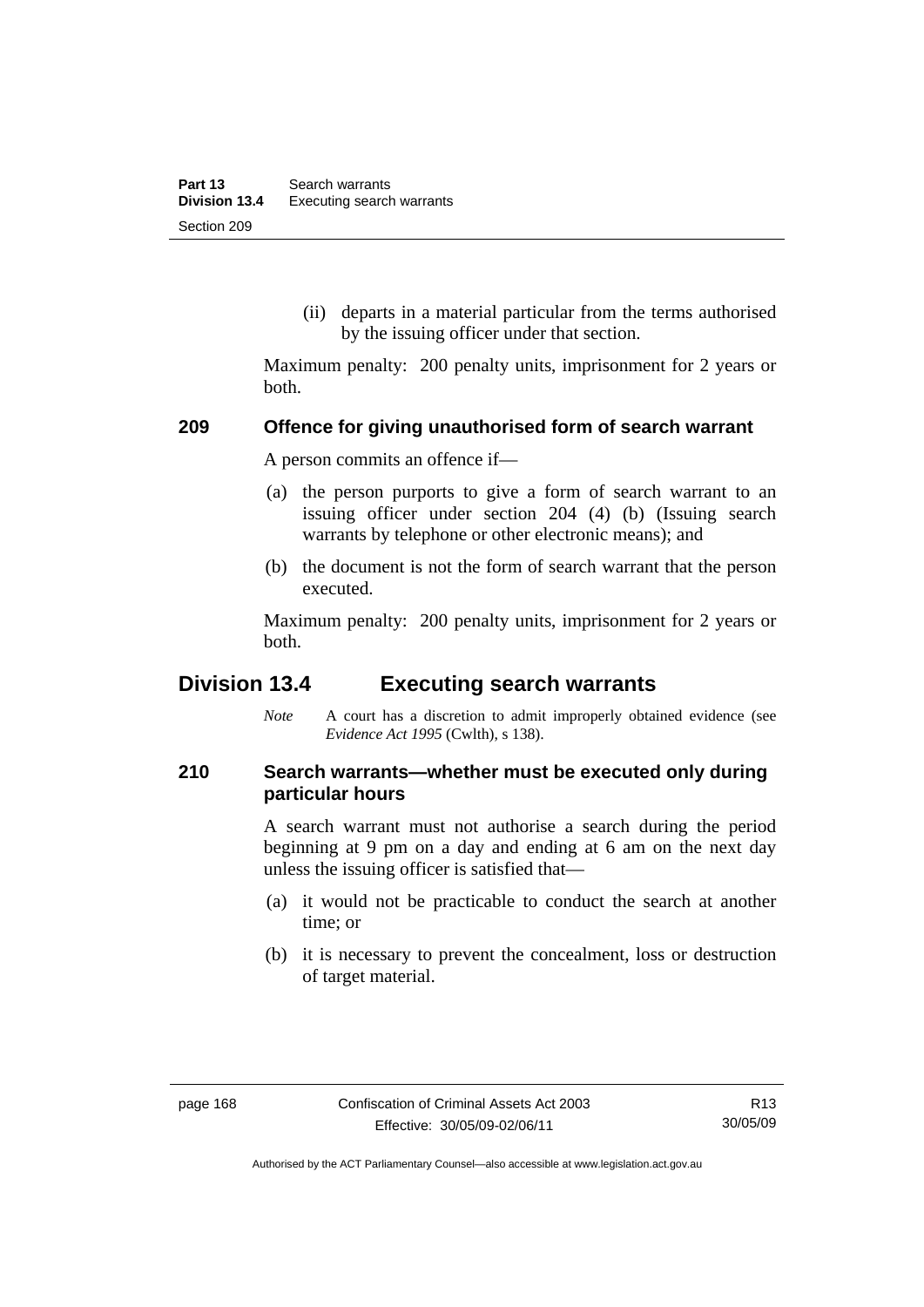#### **211 Search warrants—restrictions on personal searches**

- (1) A search warrant cannot authorise a strip search or a search of a person's body cavities.
- (2) If a search warrant authorises an ordinary search or frisk search of a person—
	- (a) a different search from the search authorised must not be done under the warrant; and
	- (b) the search must be conducted by a person of the same sex as the person being searched.
- (3) However, if a transgender or intersex person is searched, the person may require that the search be conducted by either a male or a female.
- (4) If the transgender or intersex person requires that the search be conducted by a male, the person is taken, for this section, to be male.
- (5) If the transgender or intersex person requires that the search be conducted by a female, the person is taken, for this section, to be female.
- (6) A person assisting who is not a police officer must not take part in searching a person.
- (7) In this section:

*strip search* means a search of a person or of articles in the possession of a person, which may include all or any of the following:

- (a) requiring the person to remove all of his or her clothing;
- (b) an examination of the person's body (but not of the person's body cavities) and of those clothes.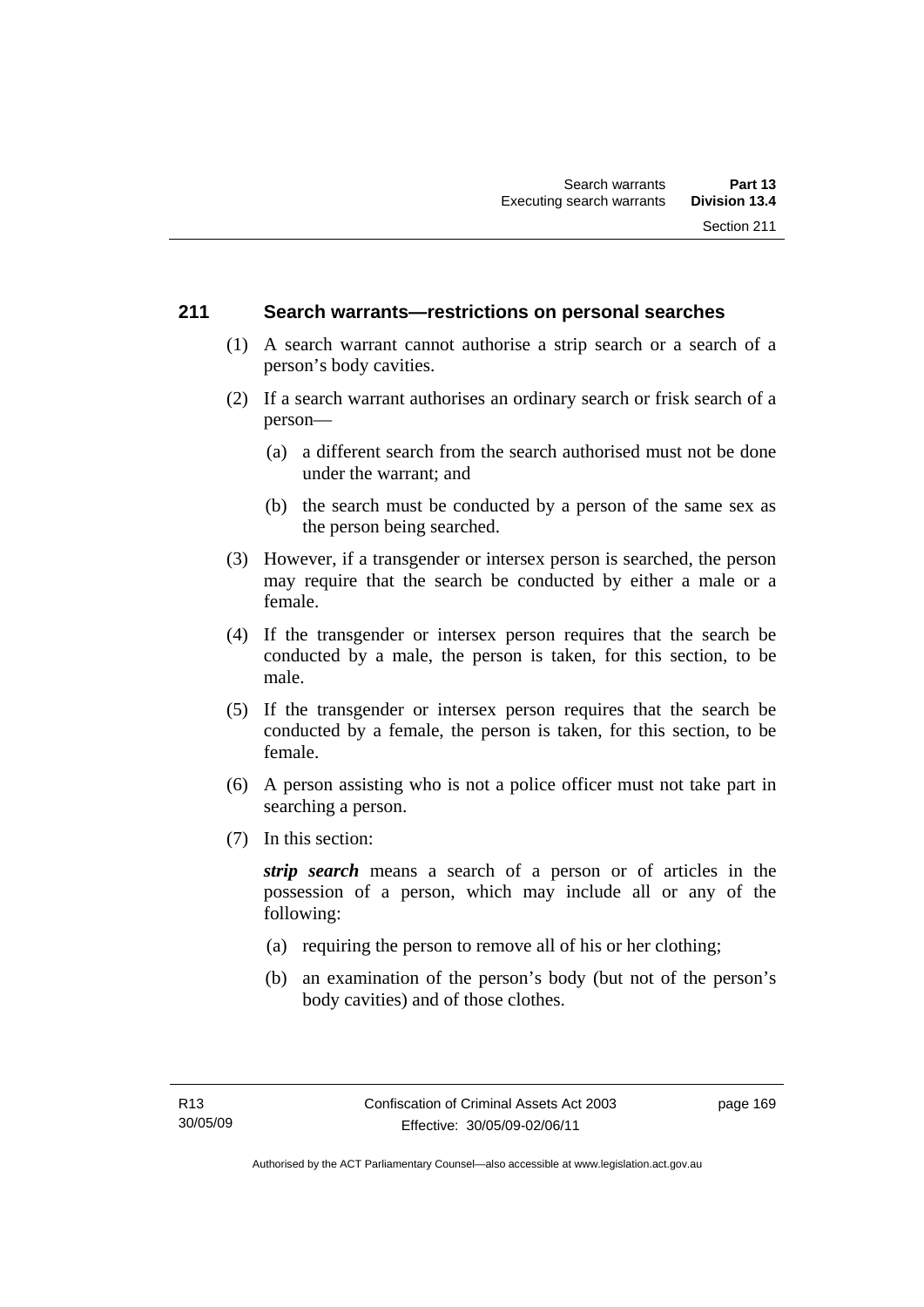### **212 Use of force and availability of assistance in executing search warrant**

- (1) Force may be used in executing a search warrant as follows:
	- (a) by an executing police officer—force against people and things may be used that is necessary and reasonable in the circumstances;
	- (b) by a person assisting who is a police officer—force against people and things may be used that is necessary and reasonable in the circumstances;
	- (c) by a person assisting who is not a police officer—force against things may be used that is necessary and reasonable in the circumstances.
- (2) An executing police officer may obtain the assistance in executing the warrant that is necessary and reasonable in the circumstances.

#### **213 Search warrants—announcement before entry**

- (1) An executing police officer must, before anyone enters premises under a search warrant—
	- (a) announce that the person is authorised to enter the premises; and
	- (b) give anyone at the premises an opportunity to allow entry to the premises; and
	- (c) if the occupier of the premises, or someone else who apparently represents the occupier, is present at the premises identify himself or herself to that person.
- (2) The executing police officer is not required to comply with subsection (1) if the police officer believes on reasonable grounds that immediate entry to the premises is required to ensure—
	- (a) the safety of anyone (including any police officer or person assisting); or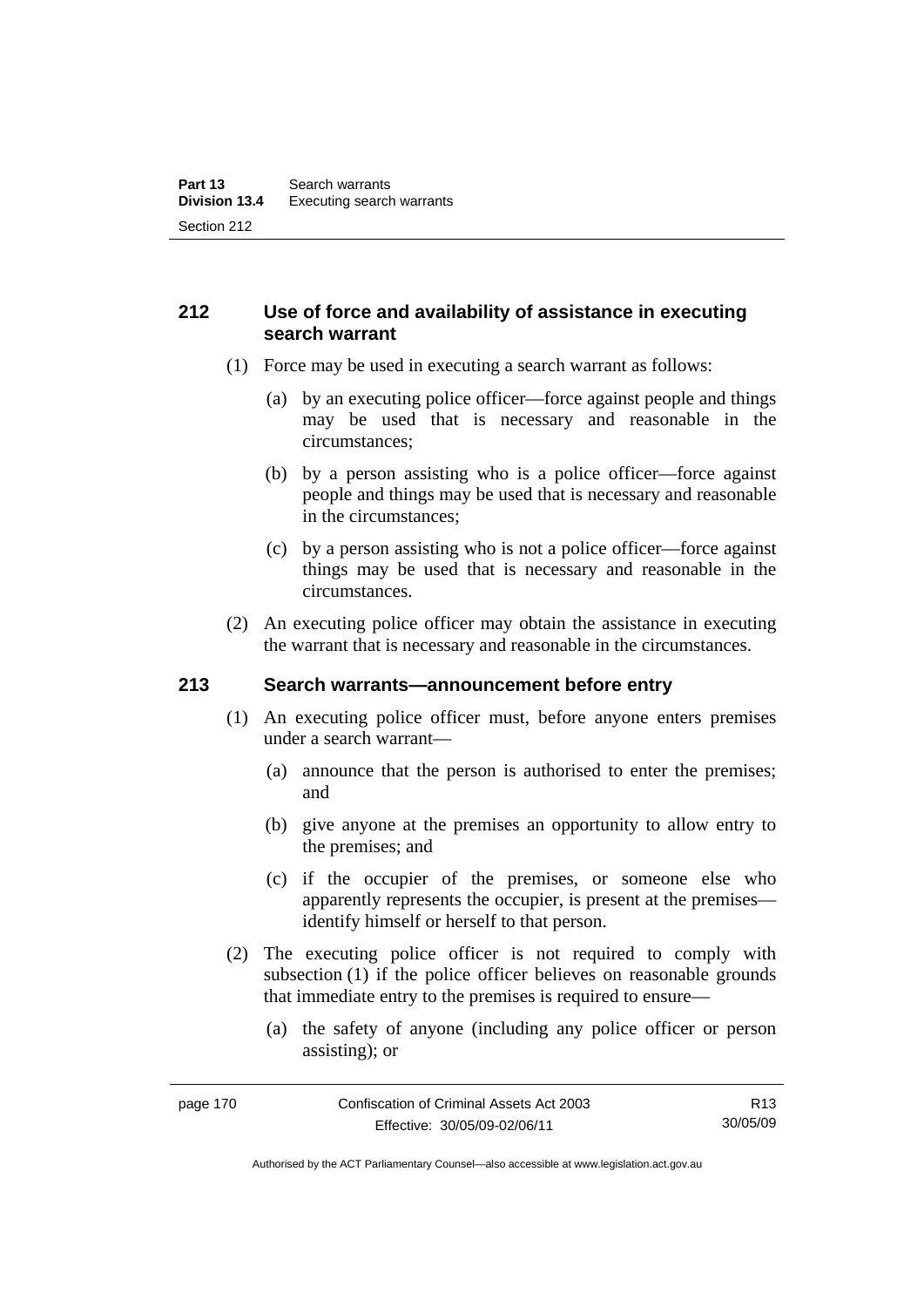(b) that the effective execution of the warrant is not frustrated.

### **214 Details of search warrant to be given to occupier etc**

- (1) If the occupier of the premises, or someone else who apparently represents the occupier, is present at the premises while a search warrant is being executed, the executing police officer or a person assisting must make available to the person—
	- (a) a copy of the warrant; and
	- (b) a document setting out the rights and obligations of the person.
- (2) Before a person is searched under a search warrant, the executing police officer or a person assisting must show the person a copy of the warrant.
- (3) The copy of the warrant need not include the issuing officer's signature or the seal or stamp of the court in which the issuing officer holds office or is employed.

#### **215 Occupier entitled to be present during search etc**

- (1) If an occupier of premises, or someone else who apparently represents the occupier, is present at the premises while a search warrant is being executed, the occupier or person is entitled to observe the search being conducted.
- (2) However, the person is not entitled to observe the search if—
	- (a) to do so would impede the search; or
	- (b) the person is under arrest, and allowing the person to observe the search being conducted would interfere with the objectives of the search.
- (3) This section does not prevent 2 or more areas of the premises being searched at the same time.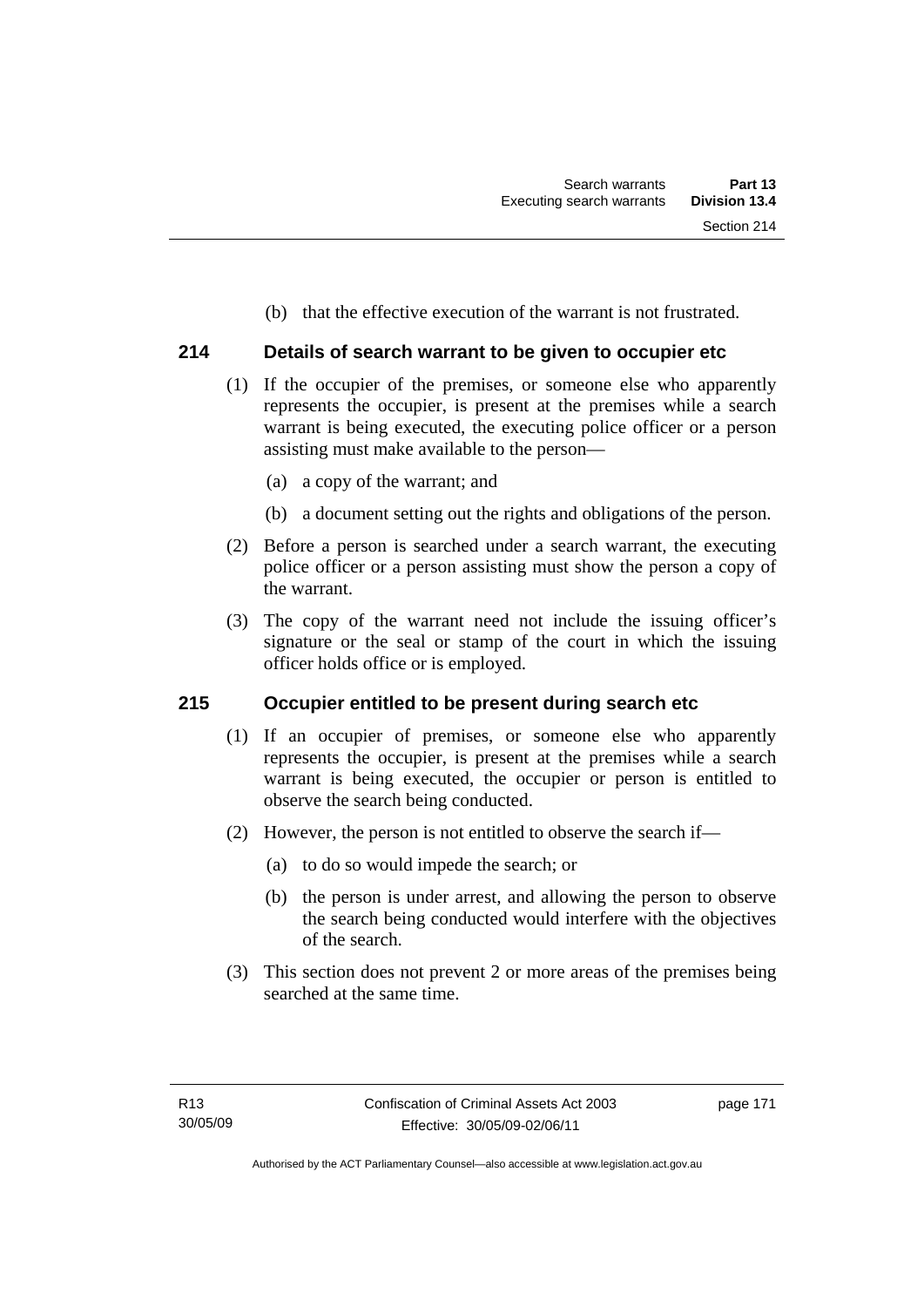### **216 Particular powers available to officers executing search warrant**

- (1) In executing a search warrant, the executing police officer or a person assisting may take photographs (including video recordings) of the premises or of people or things at the premises—
	- (a) for a purpose incidental to the execution of the warrant; or
	- (b) if the occupier of the premises consents in writing.
- (2) The executing police officer and a person assisting may complete the execution of a search warrant only if the warrant is in force, after all of them temporarily leave the premises—
	- (a) for not more than 1 hour; or
	- (b) for a longer period if the occupier of the premises consents in writing.
- (3) The execution of a search warrant may be completed if—
	- (a) the execution is stopped by an order of a court; and
	- (b) the order is later reversed or set aside on appeal; and
	- (c) the warrant is still in force.

#### **217 Use of equipment to examine or process things**

- (1) The executing police officer, or a person assisting, for a search warrant may bring into or onto the premises any equipment reasonably necessary to examine or process a thing found at the premises to decide whether it may be seized under the warrant.
- (2) The executing police officer or a person assisting may operate equipment already at the premises to carry out an examination or processing if the officer believes on reasonable grounds that—
	- (a) the equipment is suitable; and

Authorised by the ACT Parliamentary Counsel—also accessible at www.legislation.act.gov.au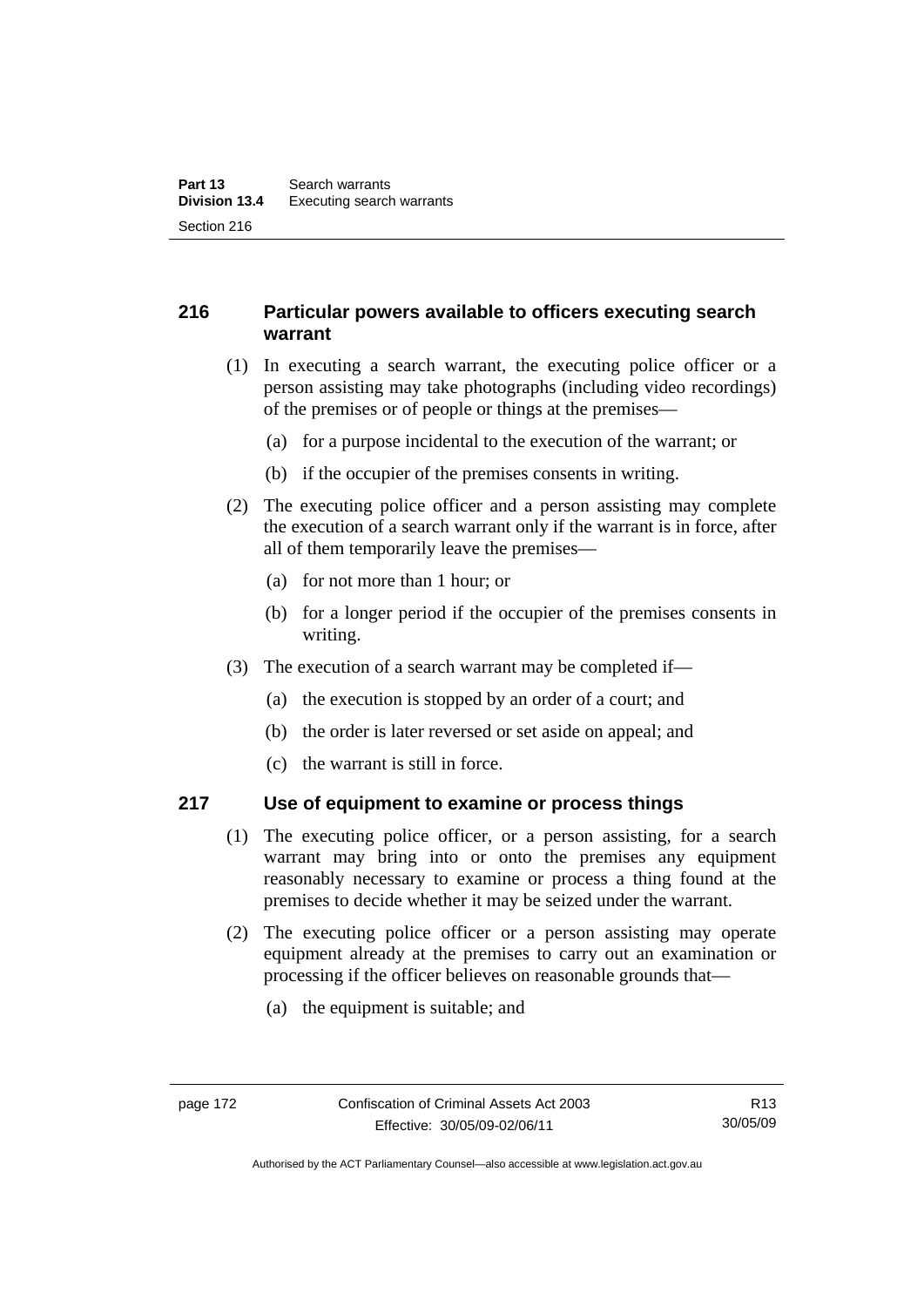(b) the examination or processing may be carried out without damaging the equipment or thing.

### **218 Moving things to another place for examination or processing**

- (1) A thing found at the premises may be moved to another place for examination or processing to decide whether it may be seized under a search warrant if—
	- (a) both of the following subparagraphs apply:
		- (i) there are reasonable grounds for believing that the thing is or contains target material;
		- (ii) it is significantly more practicable to do so having regard to the timeliness and cost of examining or processing the thing at another place and the availability of expert assistance; or
	- (b) the occupier of the premises consents in writing.
- (2) The thing may be moved to another place for examination or processing for no longer than 72 hours.
- (3) An executing police officer may apply to an issuing officer for an extension of that time if the executing police officer believes on reasonable grounds that the thing cannot be examined or processed within 72 hours.
- (4) The executing police officer must give notice of the application to the occupier of premises, and the occupier is entitled to be heard on the application.
- (5) If a thing is moved to another place under this section, the executing police officer must, if practicable—
	- (a) tell the occupier of the address of the place, and when, the examination or processing will be carried out; and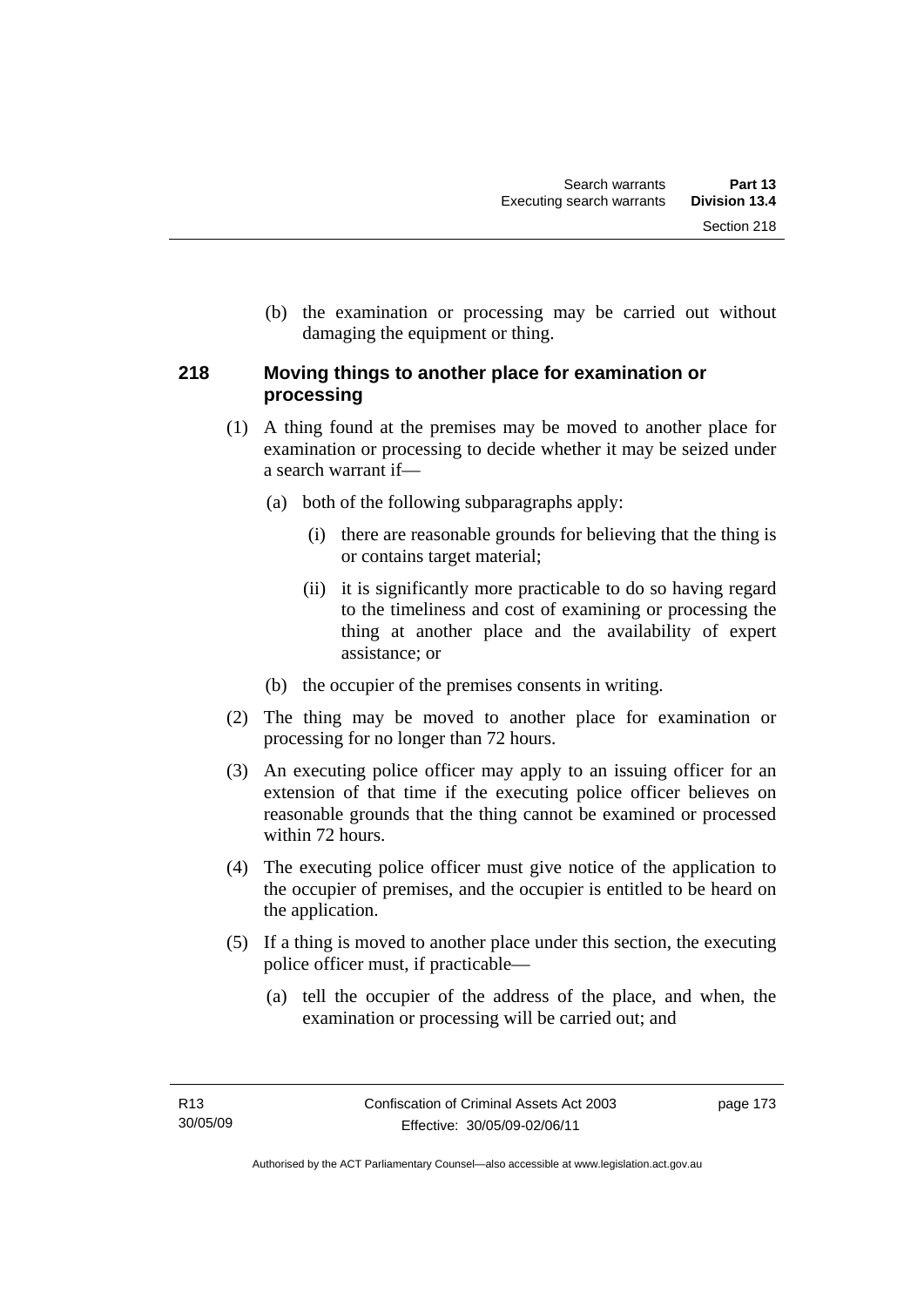- (b) allow the occupier or the occupier's representative to be present during the examination or processing.
- (6) The provisions of this part relating to the issue of search warrants apply, with any necessary changes, to the giving of an extension under this section.

#### **219 Use of electronic equipment at premises**

- (1) An executing police officer or a person assisting may operate electronic equipment at the premises to access data (including data not held at the premises) if the officer or person believes on reasonable grounds that—
	- (a) the data might be target material; and
	- (b) the equipment can be operated without damaging it.
	- *Note* An executing police officer may obtain an order requiring a person with knowledge of a computer or computer system to provide assistance (see s 220).
- (2) If the executing police officer or person assisting believes that any data accessed by operating the electronic equipment might be target material, the officer or person may—
	- (a) copy the data to a data storage device brought to the premises; or
	- (b) if the occupier of the premises agrees in writing—copy the data to a data storage device at the premises.
- (3) The executing police officer or person assisting may take the device from the premises.
- (4) The executing police officer, or a person assisting who is a police officer, may do the following things if the officer or person finds that any target material is accessible using the equipment:
	- (a) seize the equipment and any data storage device;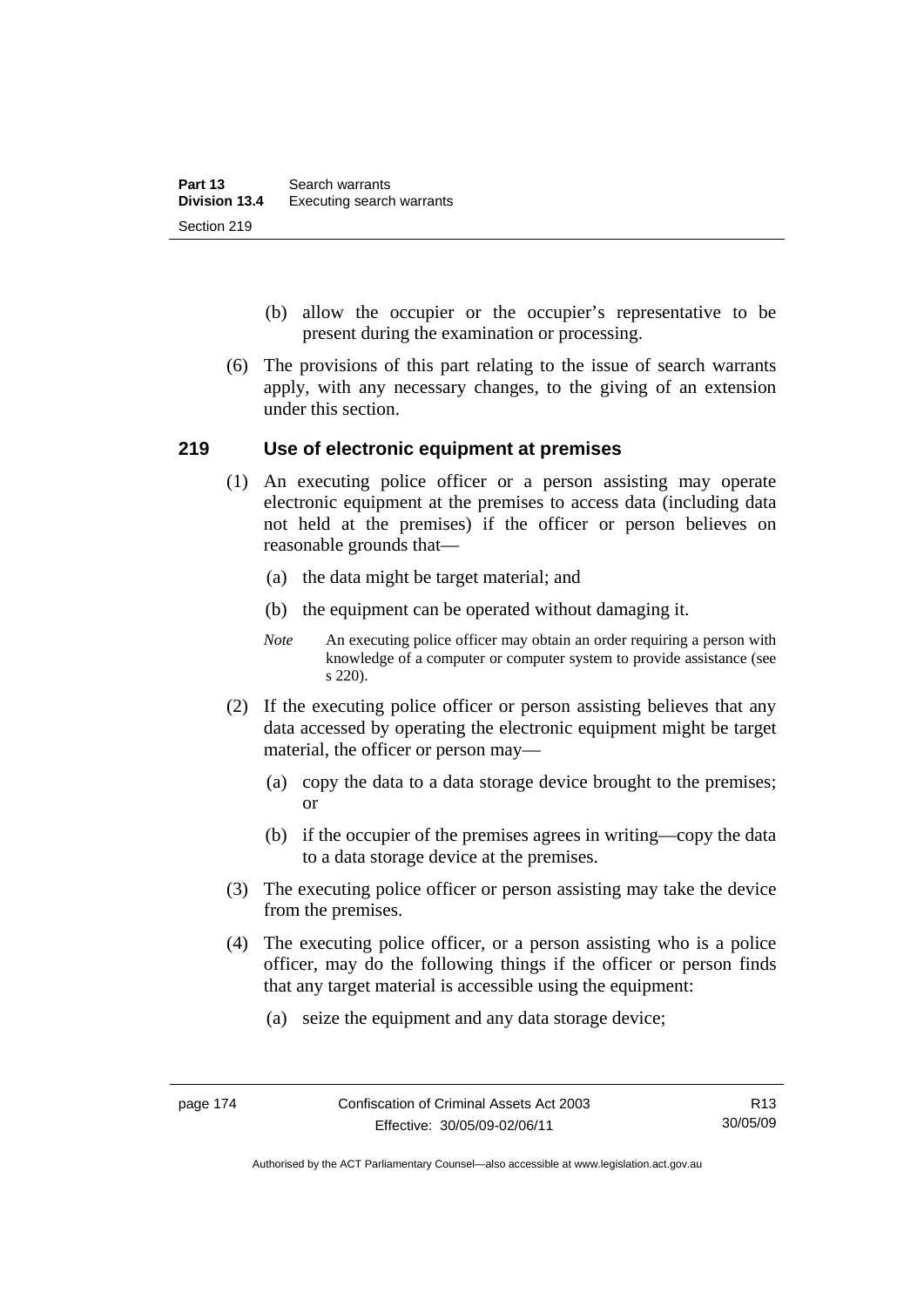- (b) if the material can, by using facilities at the premises, be put in documentary form—operate the facilities to put the material in that form and seize the documents so produced.
- (5) A police officer may seize equipment under subsection (4) (a) only if—
	- (a) it is not practicable to copy the data as mentioned in subsection (2) or to put the material in documentary form as mentioned in subsection (4) (b); or
	- (b) possession of the equipment by the occupier could be an offence.

#### **220 Person with knowledge of computer or computer system to assist access etc**

- (1) An executing police officer may apply to an issuing officer for an order requiring a stated person to provide any information or assistance that is reasonably necessary to allow the executing police officer or a person assisting to do all or any of the following:
	- (a) access data held in or accessible from a computer that is on the premises;
	- (b) copy the data to a data storage device;
	- (c) convert the data into documentary form.
- (2) The issuing officer may make an order if satisfied that—
	- (a) there are reasonable grounds for suspecting that target material is accessible from the computer; and
	- (b) the stated person is—
		- (i) reasonably suspected of possessing, or having under the person's control, target material of the kind stated in the search warrant; or
		- (ii) the owner or lessee of the computer; or

page 175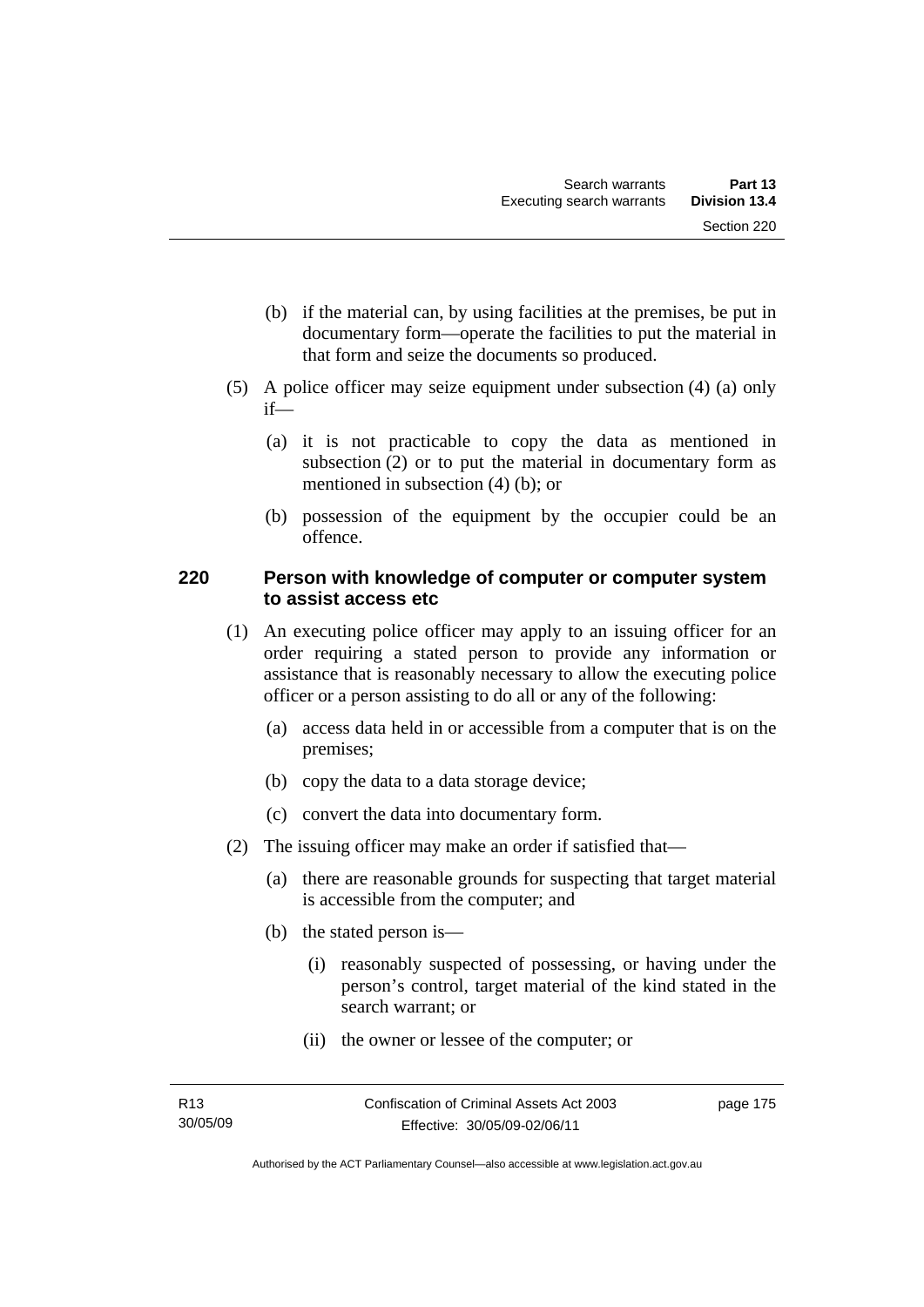- (iii) an employee of the owner or lessee of the computer; and
- (c) the stated person has knowledge of—
	- (i) the computer or a computer network of which the computer forms a part; or
	- (ii) measures applied to protect data held in or accessible from the computer.
- (3) A person commits an offence if a person contravenes an order under this section.

Maximum penalty: 50 penalty units, imprisonment for 6 months or both.

 (4) The provisions of this part relating to the issue of search warrants apply, with any necessary changes, to the giving of an order under this section.

#### **221 Securing electronic equipment**

- (1) If the executing police officer or a person assisting believes on reasonable grounds that—
	- (a) target material may be accessible by operating electronic equipment at the premises; and
	- (b) expert assistance is required to operate the equipment; and
	- (c) if the officer or person does not take action, the material may be destroyed, altered or otherwise interfered with;

the officer or person may do whatever is necessary to secure the equipment, whether by locking it up, placing a guard or otherwise.

- (2) The executing police officer or a person assisting must give written notice to the occupier of the premises of—
	- (a) the officer's or person's intention to secure the equipment; and
	- (b) the fact that the equipment may be secured for up to 24 hours.

Authorised by the ACT Parliamentary Counsel—also accessible at www.legislation.act.gov.au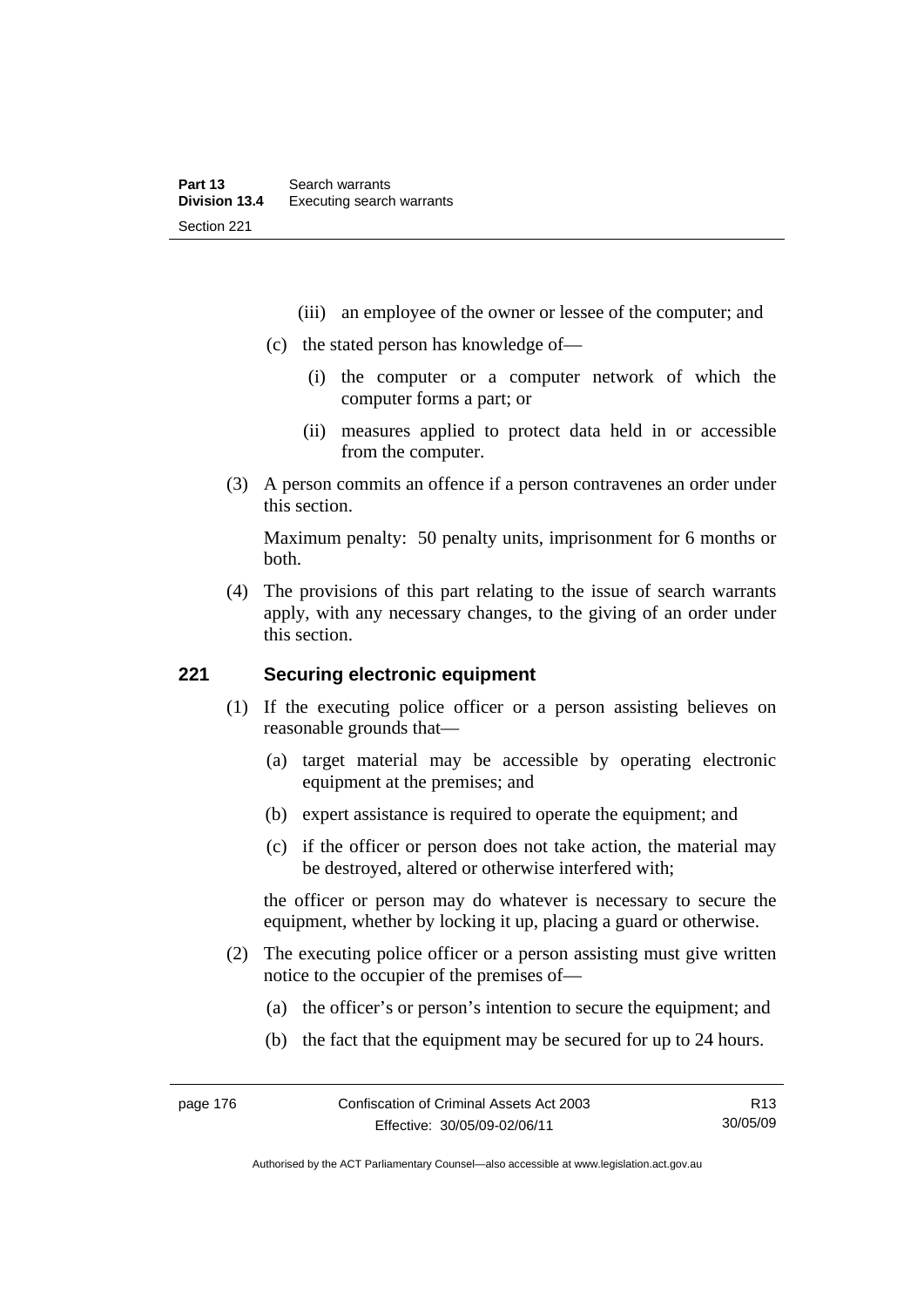- (3) The equipment may be secured until the earliest of the following events happens:
	- (a) the end of 24 hours;
	- (b) the equipment is operated by the expert.
- (4) If the executing police officer or a person assisting believes on reasonable grounds that the expert assistance will not be available within 24 hours, the officer or person may apply to the issuing officer to extend the period.
- (5) The executing police officer or a person assisting must tell the occupier of the premises of the officer's or person's intention to apply for an extension, and the occupier is entitled to be heard on the application.
- (6) The provisions of this part relating to the issue of search warrants apply, with any necessary changes, to the giving of an extension under this section.

### **222 Copies of seized things to be provided**

- (1) If the occupier of the premises, or someone else who apparently represents the occupier, is present at the premises while a search warrant is executed, the occupier or other person may ask a police officer who seizes—
	- (a) a document, film, computer file or other thing that can be readily copied; or
	- (b) a data storage device in which the information can be readily copied;

to give the occupier or other person a copy of the thing or the information.

 (2) The police officer must do so as soon as practicable after the seizure.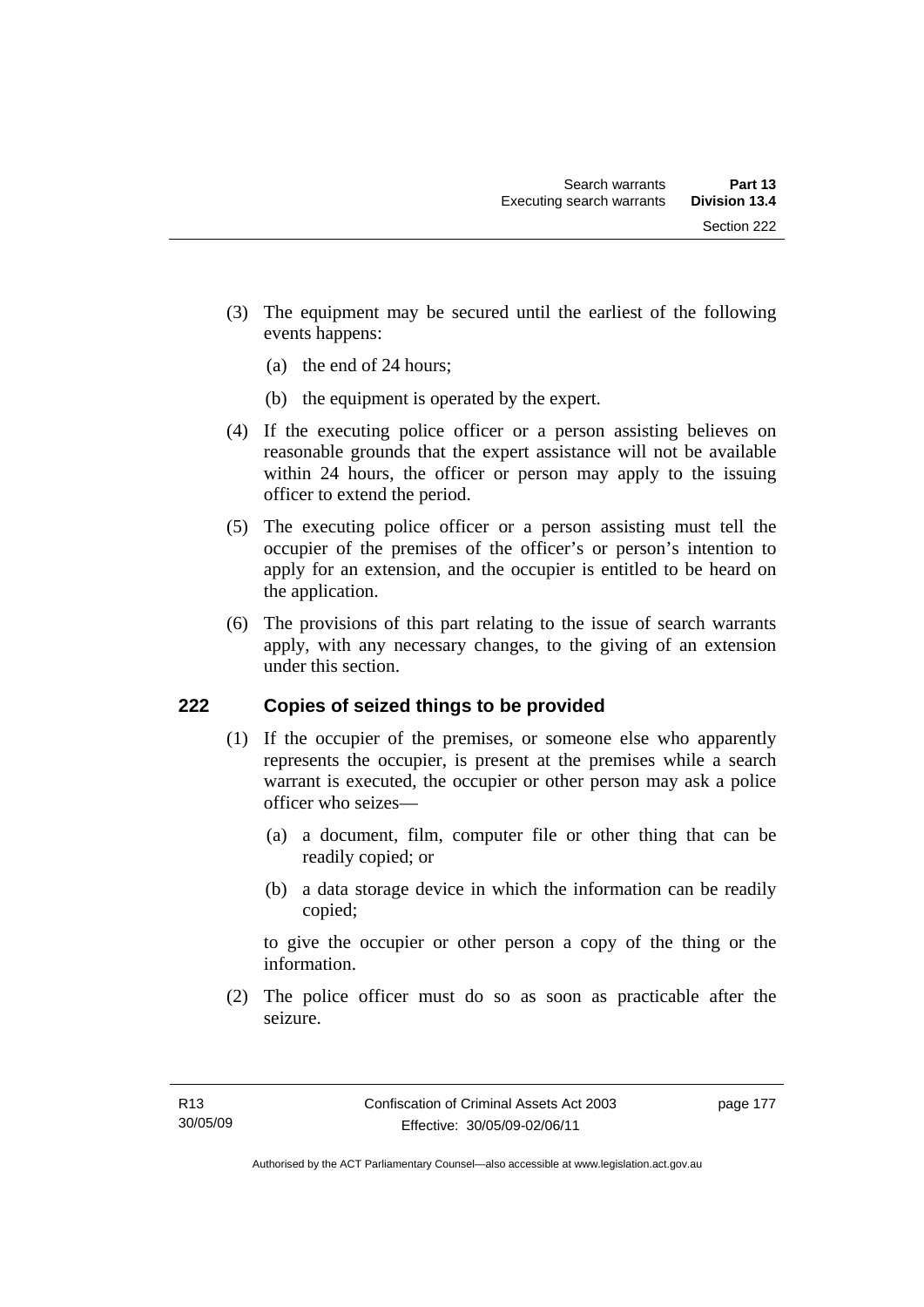- (3) However, the police officer is not required to do so if—
	- (a) the thing was seized under section 219 (Use of electronic equipment at premises); or
	- (b) possession by the occupier of the thing or information could be an offence.

#### **223 Providing documents after execution of search warrant**

Documents are taken to have been seized under a search warrant if—

- (a) the documents were at, or accessible from, the premises of a financial institution when a search warrant in relation to the premises was executed; and
- (b) the documents could not be found at that time; and
- (c) the financial institution provides them to the executing police officer as soon as practicable after the execution of the warrant.

# **Division 13.5 Stopping and searching vehicles**

#### **224 Searches of vehicles without search warrant in emergency situations**

- (1) This section applies if a police officer believes, on reasonable grounds, that—
	- (a) a thing that is target material is in or on a vehicle; and
	- (b) it is necessary to exercise a power under subsection (2) to prevent the thing from being concealed, lost or destroyed; and
	- (c) it is necessary to exercise the power without the authority of a search warrant because the circumstances are serious and urgent.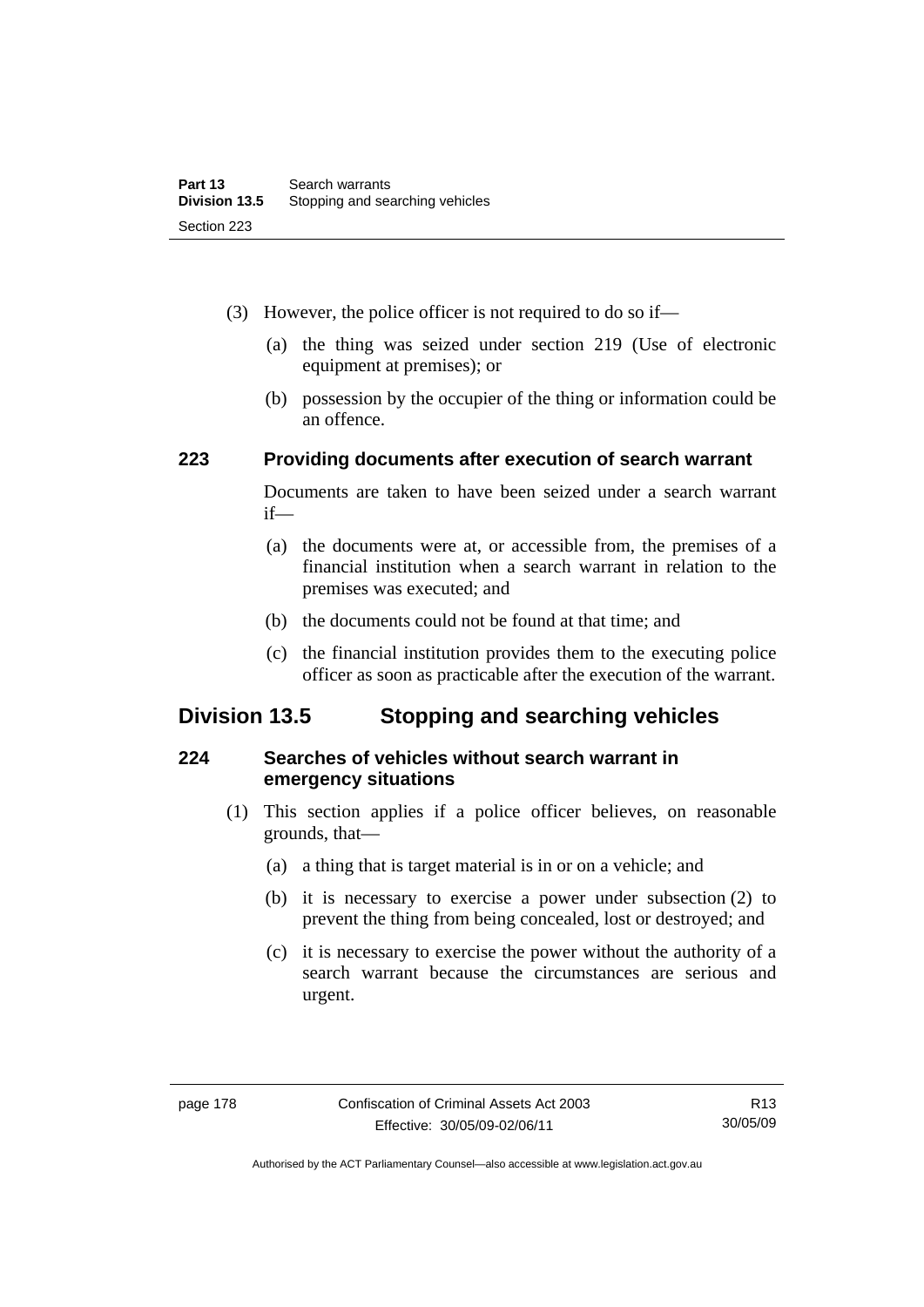- (2) If this section applies, the police officer may—
	- (a) stop and detain the vehicle; and
	- (b) search the vehicle, and any container in or on the vehicle, for the thing; and
	- (c) seize the thing if the officer finds it.
- (3) If, in the course of searching for the thing, the police officer finds something else that is target material, the police officer may seize that thing if the officer suspects, on reasonable grounds, that—
	- (a) it is necessary to seize it to prevent its concealment, loss or destruction; and
	- (b) it is necessary to seize it without the authority of a search warrant because the circumstances are serious and urgent.
- (4) The police officer must exercise the police officer's powers subject to section 225.

#### **225 How police officer exercises powers under s 224**

When a police officer exercises a power under section 224 (Searches of vehicles without search warrant in emergency situations) in relation to a vehicle, the police officer—

- (a) may use the assistance that is necessary and reasonable; and
- (b) must search the vehicle in a public place or in some other place to which members of the public have ready access; and
- (c) must not detain the vehicle for longer than is necessary and reasonable to search it and any container in or on the vehicle; and
- (d) may use the force that is necessary and reasonable in the circumstances, but must not damage the vehicle, or any container in or on the vehicle, by forcing open a part of the vehicle or container unless—

page 179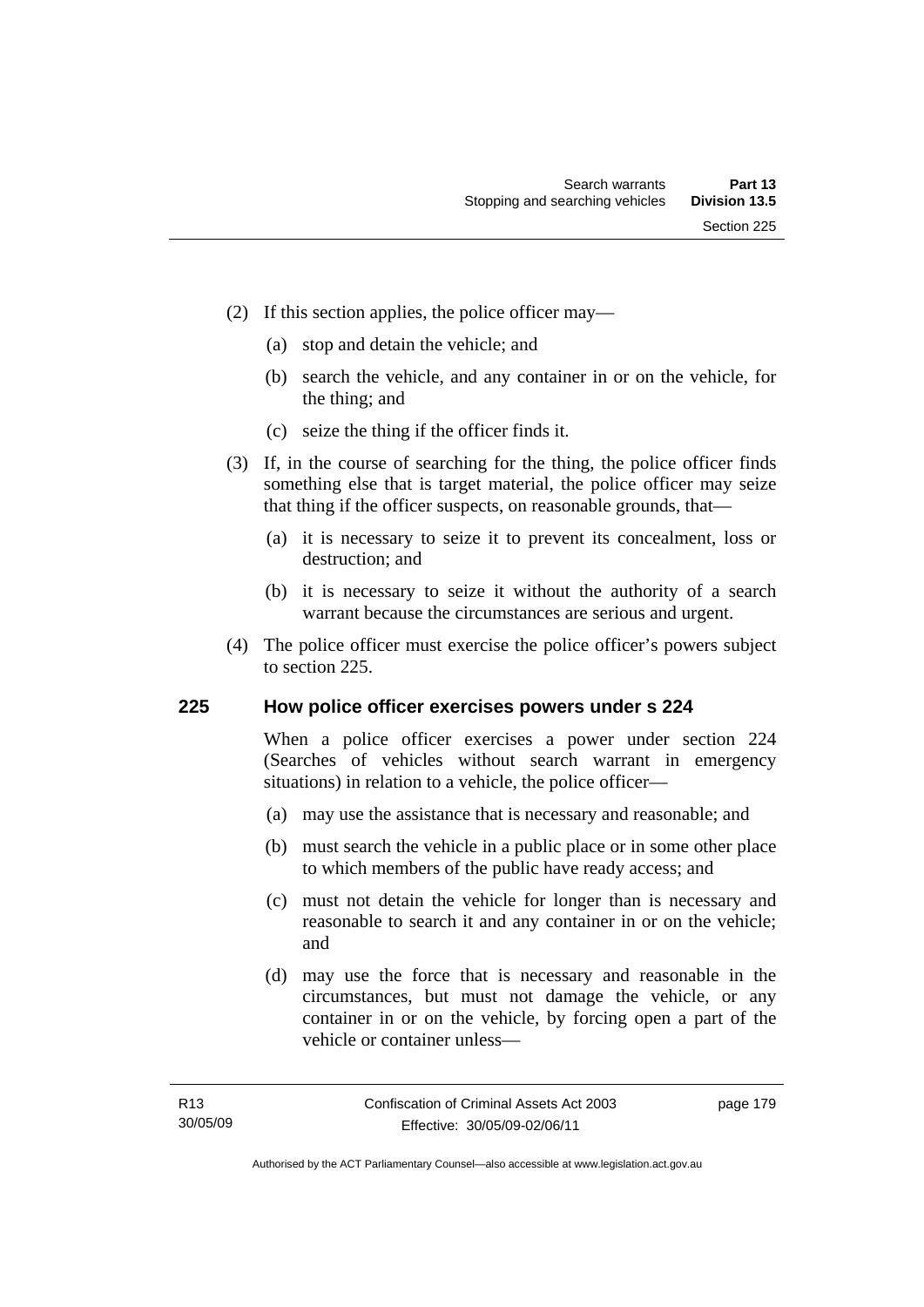- (i) the person (if any) apparently in charge of the vehicle has been given a reasonable opportunity to open that part or container; or
- (ii) it is not possible to give that person such an opportunity.

## **Division 13.6 Search warrants—things seized**

#### **226 Receipts for things seized under search warrants**

- (1) This section applies to—
	- (a) a thing seized under a search warrant; or
	- (b) a thing moved under section 218 (1) (Moving things to another place for examination or processing); or
	- (c) a thing seized under section 224 (Searches of vehicles without search warrant in emergency situations).
- (2) As soon as practicable after a thing is seized under this part by the executing police officer or a person assisting, the officer or person must give a receipt for it to the person from whom it was seized.
- (3) If, for any reason, it is not practicable to comply with subsection (2), the executing police officer or person assisting must leave the receipt, secured conspicuously, at the place of seizure.
- (4) A receipt under this section must include—
	- (a) a description of the thing seized; and
	- (b) if the thing is moved under section 218 (1)—where the thing is to be taken to.
- (5) A single receipt may be given for 2 or more things.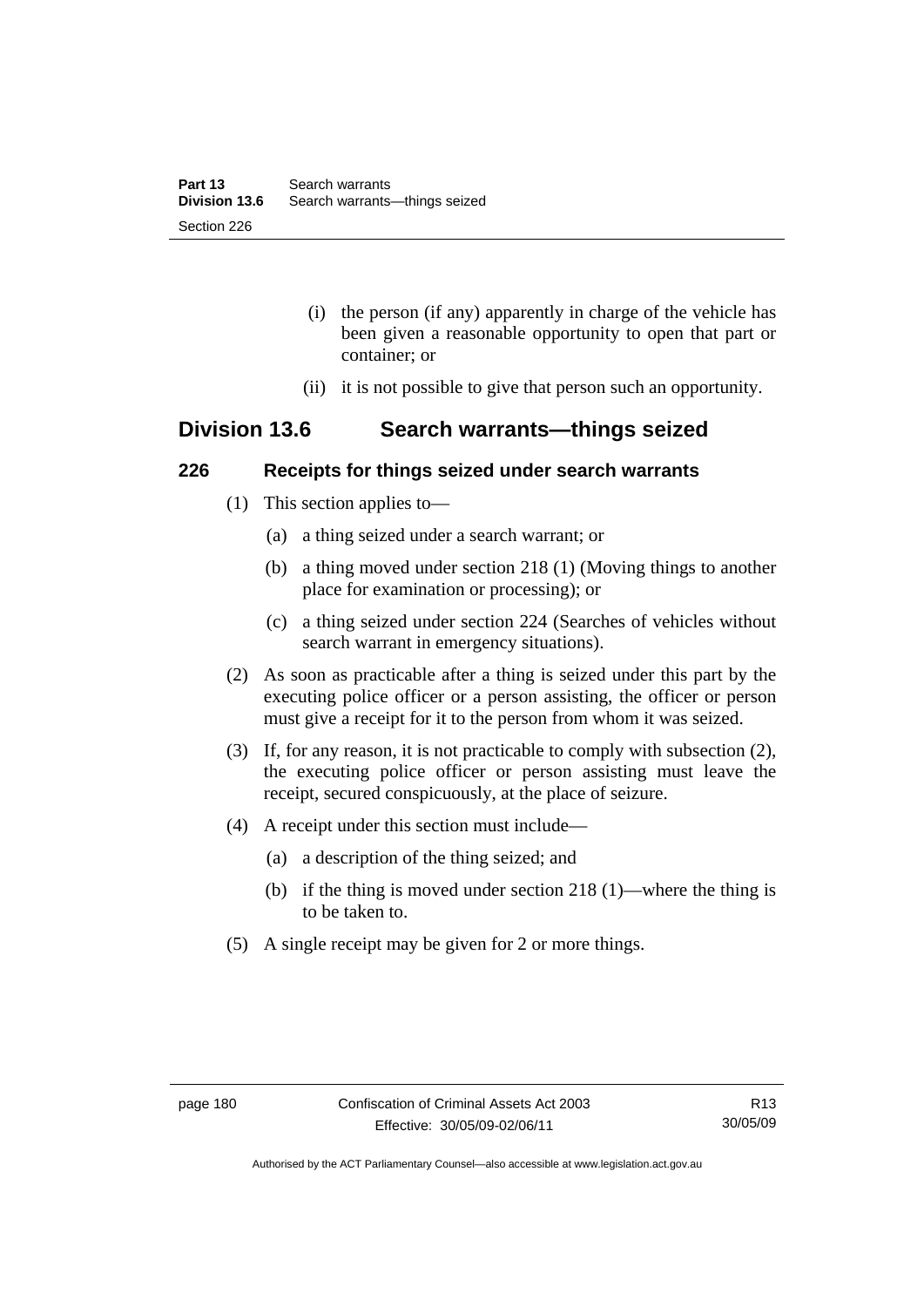#### **227 Keeping seized things under search warrants**

- (1) This section applies to a police officer in relation to a thing seized under this part if—
	- (a) the reason for the thing's seizure no longer exists or it is decided that the thing is not to be used in evidence; or
	- (b) if the thing was seized under section 224 (Searches of vehicles without search warrant in emergency situations)—the period of 60 days after the day of the thing's seizure ends.
- (2) The police officer must take reasonable steps to return the thing to the person from whom it was seized or to the owner if that person is not entitled to possess it.
- (3) However, the police officer does not have to take those steps if—
	- (a) if subsection  $(1)$  (b) applies—
		- (i) a proceeding in relation to which the thing might provide evidence has been begun before the end of the 60-day period and has not been finalised (including an appeal to a court in relation to the proceeding); or
		- (ii) an order is in force under section 228 (Keeping things for further period); or
	- (b) if subsection (1) (a) or (b) applies—the police officer is otherwise authorised (by a law, or an order of a court, of the Territory, the Commonwealth, a State or another Territory) to keep, destroy or dispose of the thing; or
	- (c) the thing is forfeited or forfeitable to the Territory, the Commonwealth or a State or is the subject of a dispute about ownership.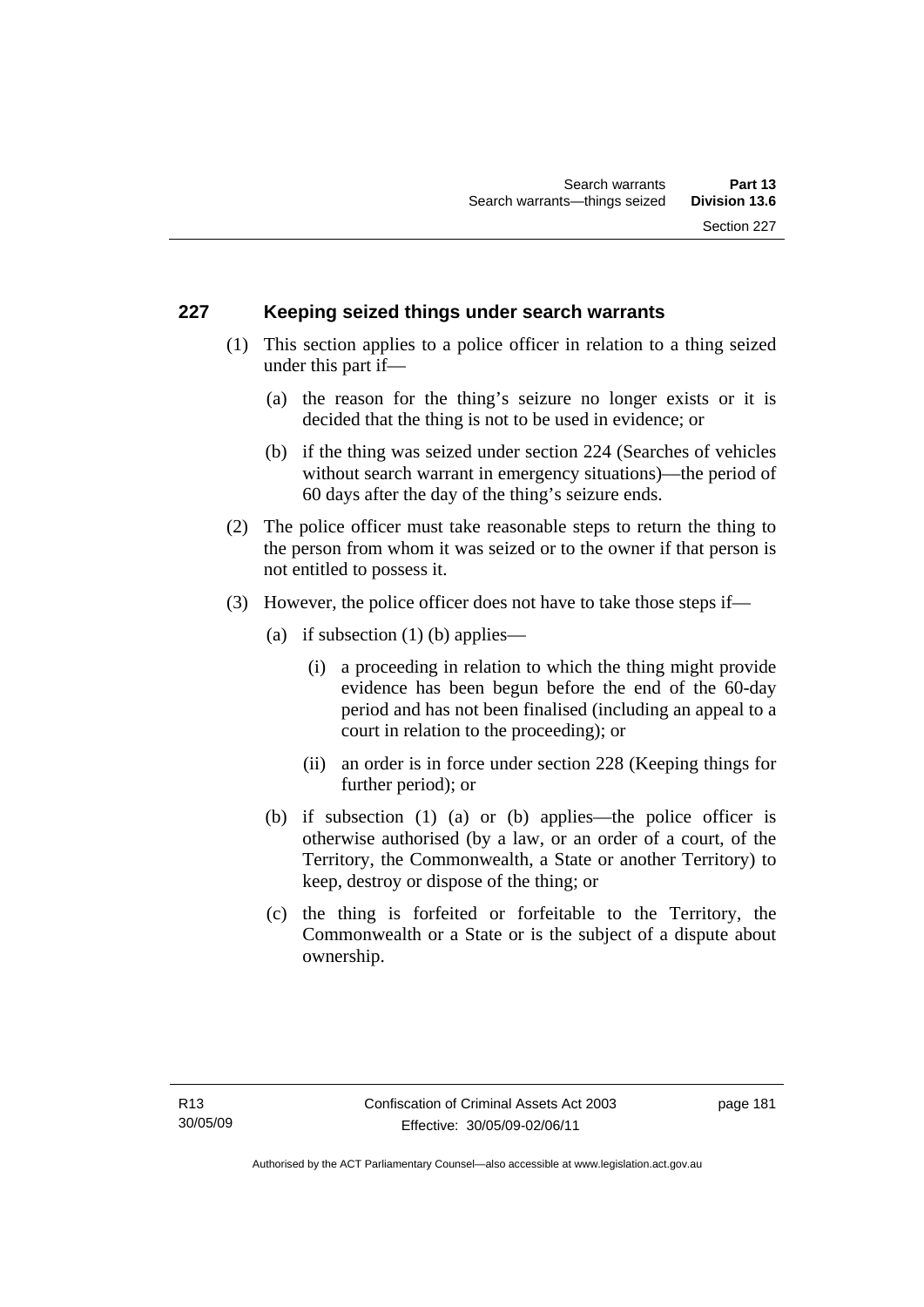### **228 Keeping things for further period**

- (1) This section applies if a thing has been seized by a police officer under this part and a proceeding in relation to which the thing might provide evidence has not begun before the end of—
	- (a) 60 days after the day of the seizure; or
	- (b) a period previously stated in an order of an issuing officer under this section.
- (2) A police officer may apply to an issuing officer for an order that the officer may keep the thing for a further period.
- (3) Before making the application, the police officer must—
	- (a) take reasonable steps to discover whose interests would be affected by the keeping of the thing; and
	- (b) if it is practicable to do so, tell each person the officer believes to be such a person of the proposed application.
- (4) The provisions of this part relating to the issue of search warrants apply, with any necessary changes, to the making of an order under this section.

#### **229 Issuing officer may order keeping of thing**

- (1) The issuing officer may order that the police officer who made an application under section 228 (Keeping things for further period) may keep the thing if the issuing officer is satisfied that it is necessary for the police officer to do so for the purpose of beginning or conducting a proceeding under this Act, another territory law or the law of the Commonwealth, a State or another Territory.
- (2) The order must state the period for which the officer may keep the thing.
- (3) The provisions of this part relating to the issue of search warrants apply, with any necessary changes, to the making of an order under this section.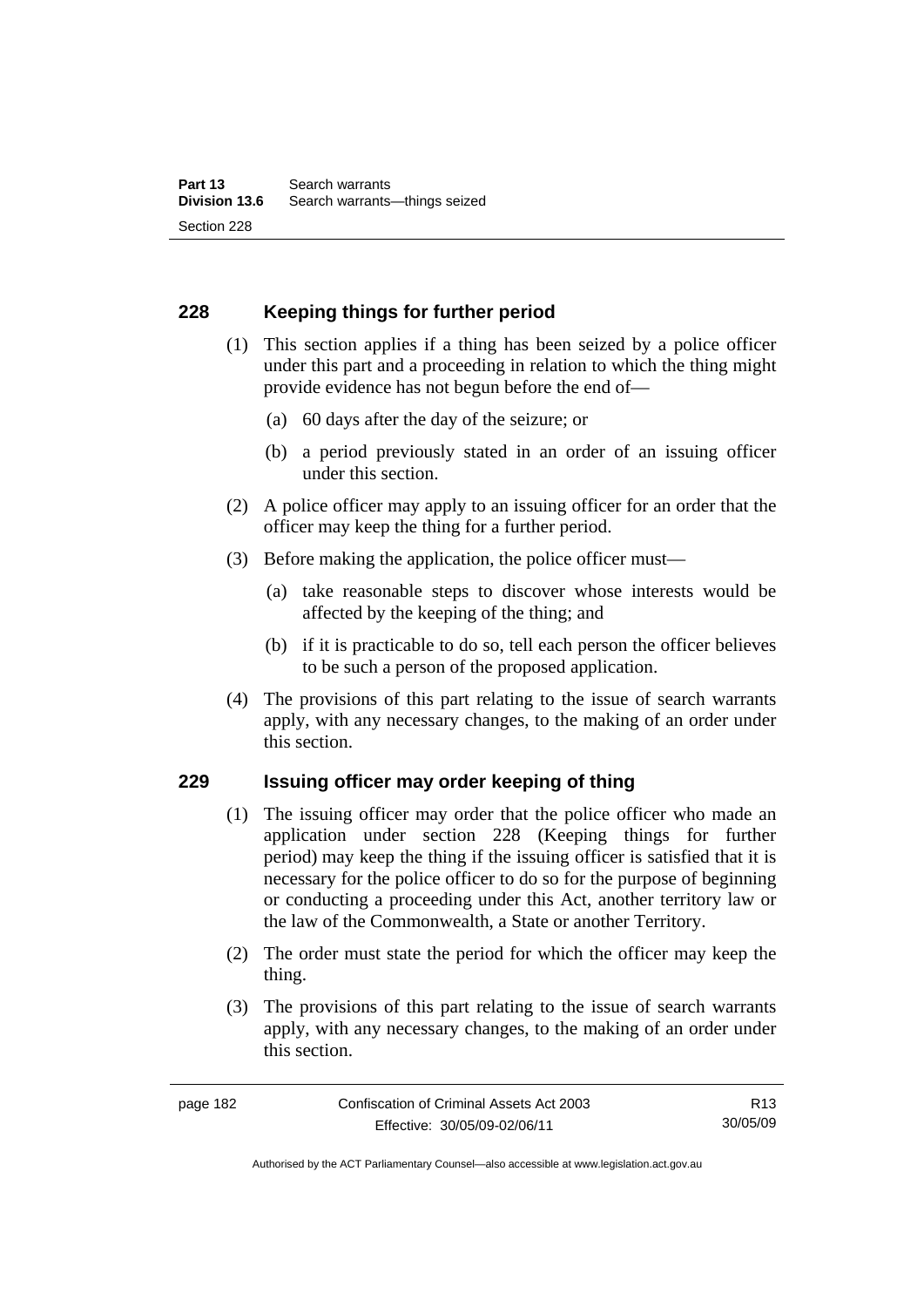#### **230 Transfer of things seized to public trustee**

At the direction of the DPP, a police officer must transfer custody of a thing seized under this part to the public trustee.

### **Division 13.7 Search warrants—miscellaneous**

#### **231 Search warrants—false or misleading information**

- (1) A person commits an offence if—
	- (a) the person gives information to a police officer or person assisting a police officer; and
	- (b) the person does so knowing that the information—
		- (i) is false or misleading in a material particular; or
		- (ii) omits something that makes the information false or misleading in a material particular; and
	- (c) the information is given in compliance (or purported compliance) with a requirement under this part.

Maximum penalty: 200 penalty units, imprisonment for 2 years or both.

- (2) Subsection (1) (c) does not apply if, before the information was given by the person to the police officer or person assisting, a police officer or person assisting did not take reasonable steps to tell the person of the existence of the offence against subsection (1).
- (3) For subsection (2), it is sufficient if the following form of words is used:

'Giving false or misleading information is an offence with serious consequences'.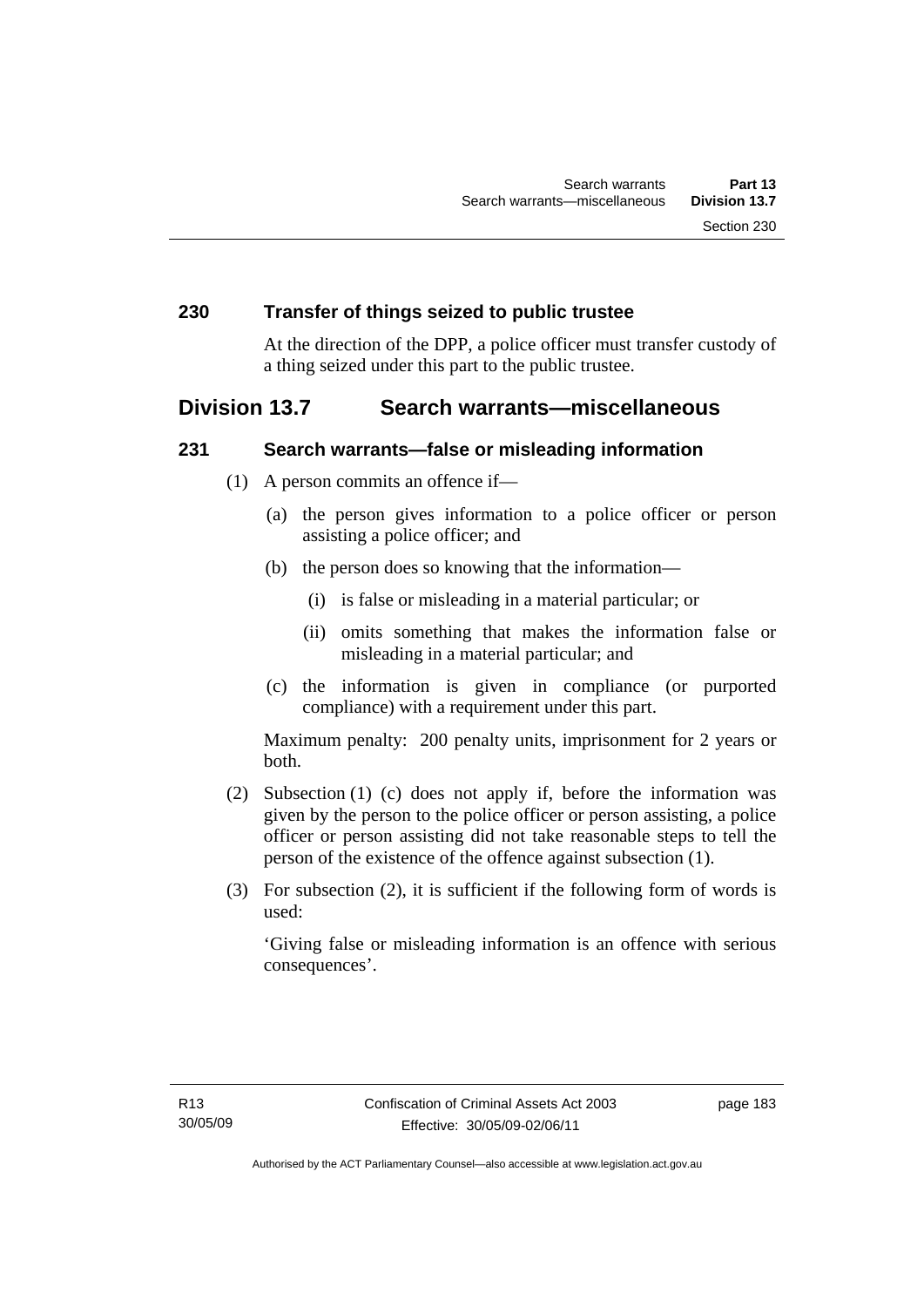#### **232 Search warrants—false or misleading documents**

- (1) A person commits an offence if—
	- (a) the person produces a document to a police officer or a person assisting a police officer; and
	- (b) the person does so knowing that the document is false or misleading in a material particular; and
	- (c) the document is produced in compliance (or purported compliance) with a requirement under this part.

Maximum penalty: 200 penalty units, imprisonment for 2 years or both.

- (2) Subsection (1) does not apply to a person who produces a document to a police officer or person assisting if the document is accompanied by a written statement signed by the person (or, for a corporation, by an officer of the corporation)—
	- (a) stating that the document is, to the person's knowledge, false or misleading in a material particular; and
	- (b) setting out, or referring to, the material particular in which the document is, to the person's knowledge, false or misleading.

#### **233 Obstruction etc of police officers and people assisting**

- (1) A person commits an offence if—
	- (a) the person knows that, or is reckless about the fact that, a person is a police officer; and
	- (b) the person obstructs, hinders, intimidates or resists the officer in the exercise of the officer's functions under this part.

Maximum penalty: 200 penalty units, imprisonment for 2 years or both.

 (2) For this section, it is immaterial whether the defendant was aware that the police officer was exercising the officer's functions.

Authorised by the ACT Parliamentary Counsel—also accessible at www.legislation.act.gov.au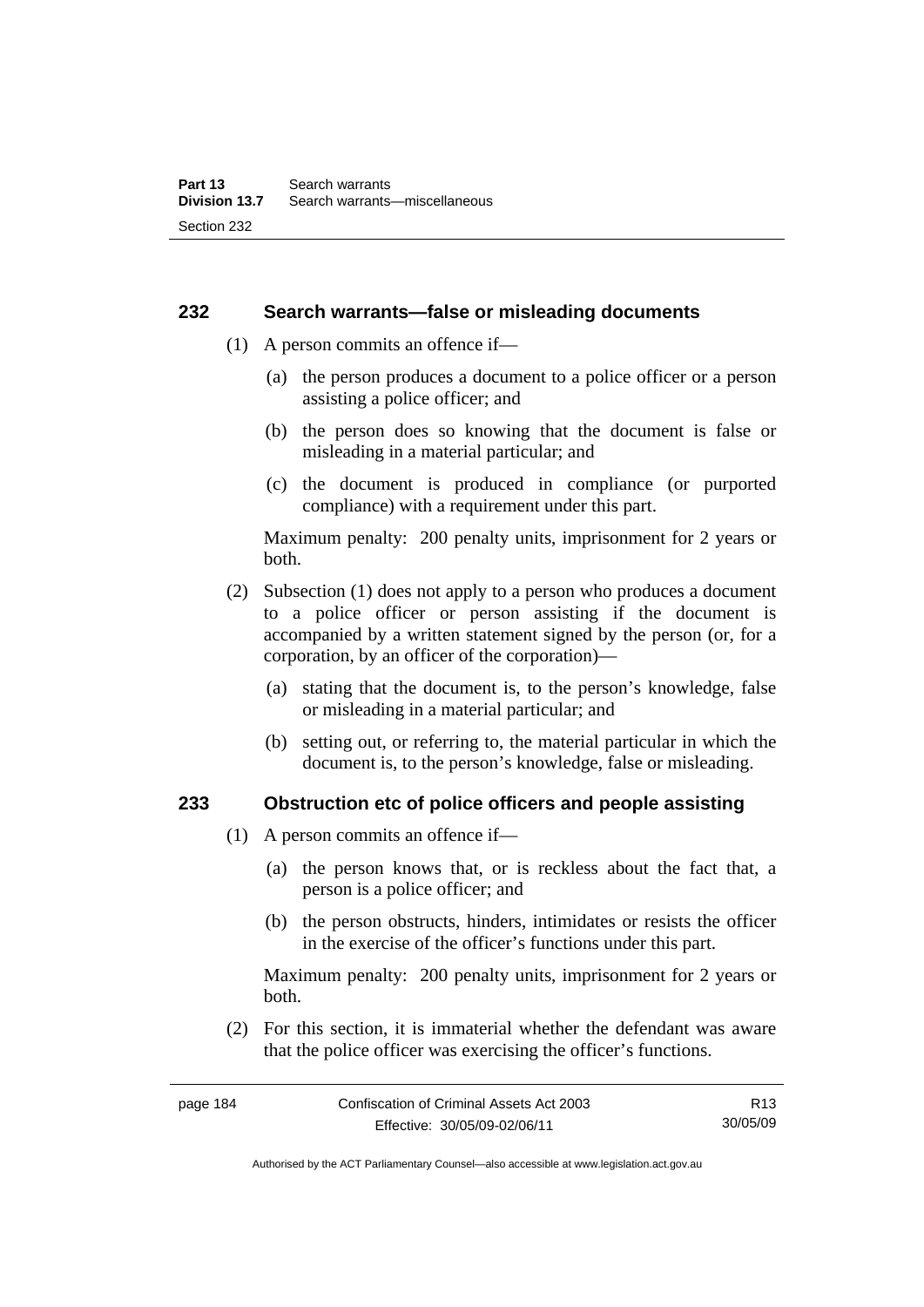(3) Strict liability applies to subsection (1) (b).

### **234 Damage etc to be minimised**

- (1) In the exercise, or purported exercise, of a function under this part, a police officer must take all reasonable steps to ensure that the police officer, and any person assisting who is not a police officer, causes as little inconvenience, detriment and damage as practicable.
- (2) If a police officer, or a person assisting who is not a police officer, damages anything in the exercise or purported exercise of a function under this part, the police officer or person assisting must give written notice of the particulars of the damage to the person whom the police officer or person assisting believes on reasonable grounds is the owner of the thing.
- (3) If the damage happens on premises entered under this part in the absence of the occupier, the notice may be given by securing it in a conspicuous place on the premises.

### **235 Compensation**

- (1) A person may claim reasonable compensation from the Territory if the person suffers loss or expense because of the exercise, or purported exercise, of a function under this part by a police officer or a person assisting who is not a police officer.
- (2) Compensation may be claimed and ordered in a proceeding for—
	- (a) compensation brought in a court of competent jurisdiction; or
	- (b) an offence against this Act or another territory law brought against the person making the claim for compensation.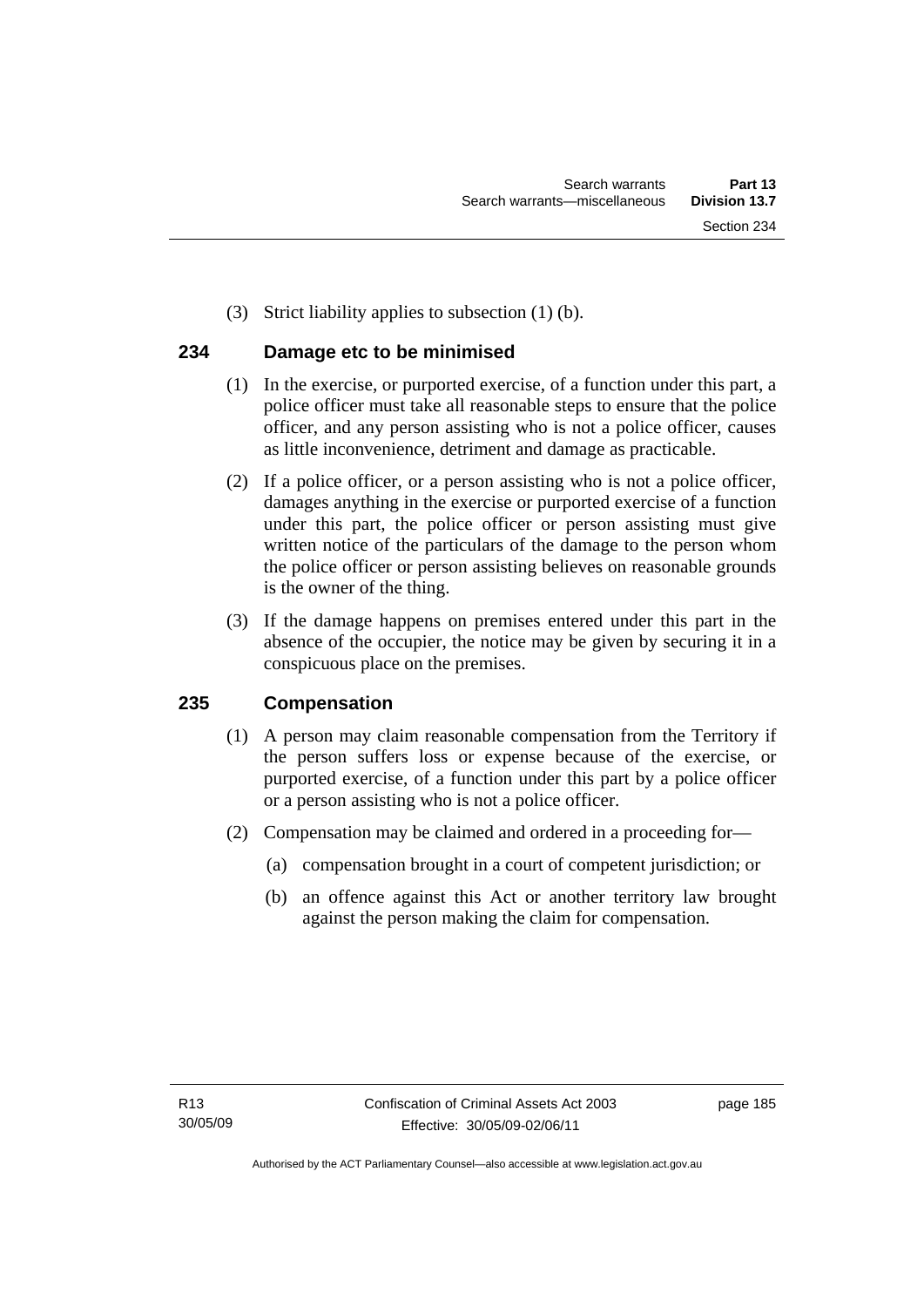(3) A court must not order the payment of reasonable compensation for the loss or expense unless it is satisfied it is just to make the order in the circumstances of the particular case.

**Example for claim for damage or corruption of computer data** 

The court may have regard to whether the occupier of the premises and any employees, agents or officers of the occupier, if they were available at the time, gave any appropriate warning or guidance on the operation of the computer equipment.

- *Note* An example is part of the Act, is not exhaustive and may extend, but does not limit, the meaning of the provision in which it appears (see Legislation Act, s 126 and s 132).
- (4) A regulation may prescribe matters that may, must or must not be taken into account by the court in considering whether it is just to make the order.

page 186 Confiscation of Criminal Assets Act 2003 Effective: 30/05/09-02/06/11

R13 30/05/09

Authorised by the ACT Parliamentary Counsel—also accessible at www.legislation.act.gov.au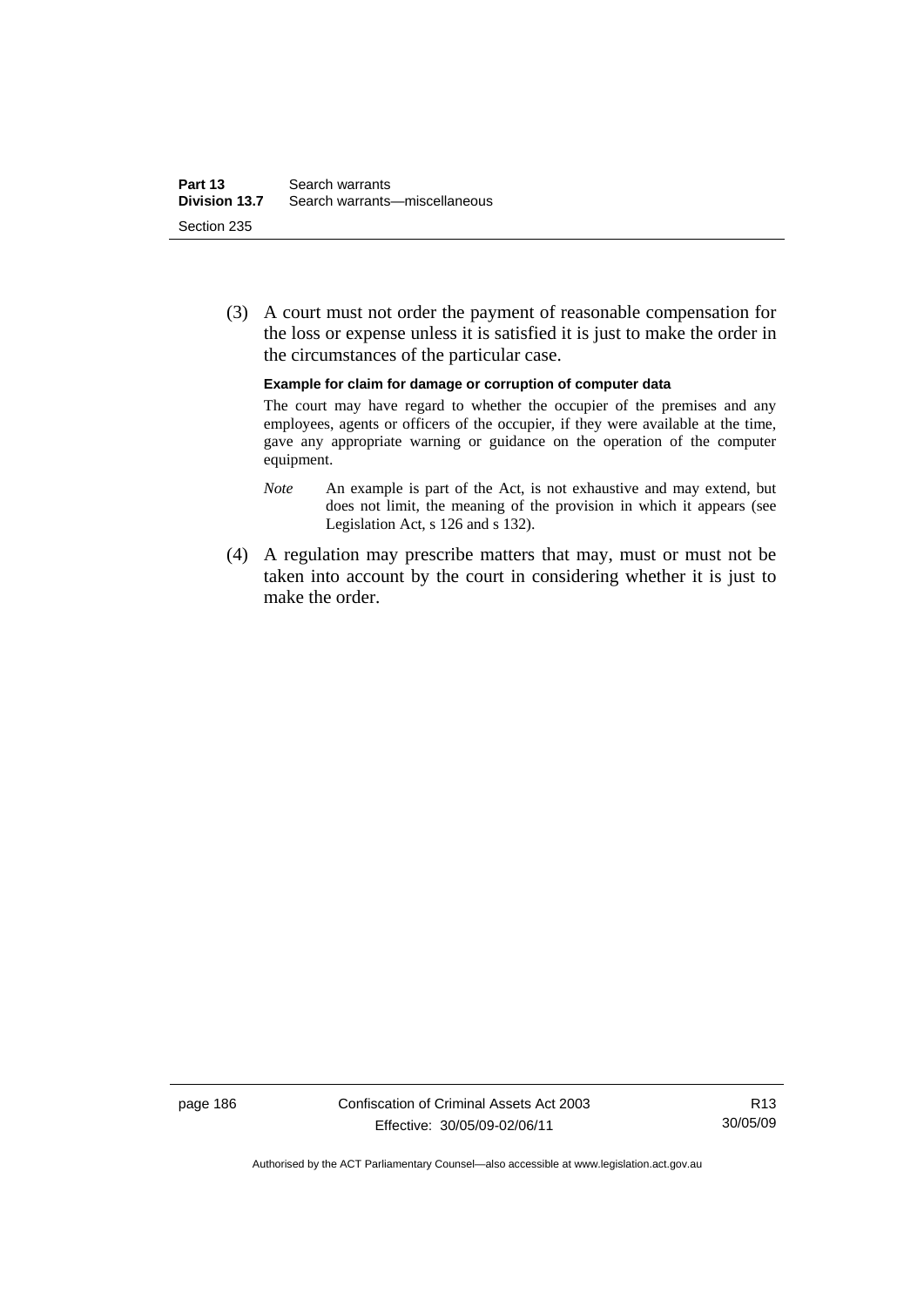#### **236 Meaning of** *confiscation proceeding*

(1) In this Act:

*confiscation proceeding* means a proceeding in a relevant court in relation to any of the following orders under this Act:

- (a) a restraining order;
- (b) an additional order under section 39 in relation to a restraining order or restrained property;
- (c) a conviction forfeiture order;
- (d) an order under section 59 (Automatic forfeiture—court order declaring property automatically forfeited);
- (e) an order under section 60 (Automatic forfeiture—court orders);
- (f) a civil forfeiture order;
- (g) an exclusion order;
- (h) a penalty order;
- (i) an order under section 105 (Order to stop sale, modification or destruction of restrained property);
- (j) an order under section 113 for the discharge of a registered property interest in forfeited property;
- (k) an order under division 9.4 (Sale of jointly owned forfeited property);
- (l) a return or compensation order;
- (m) a monitoring order;
- (n) a transaction suspension order;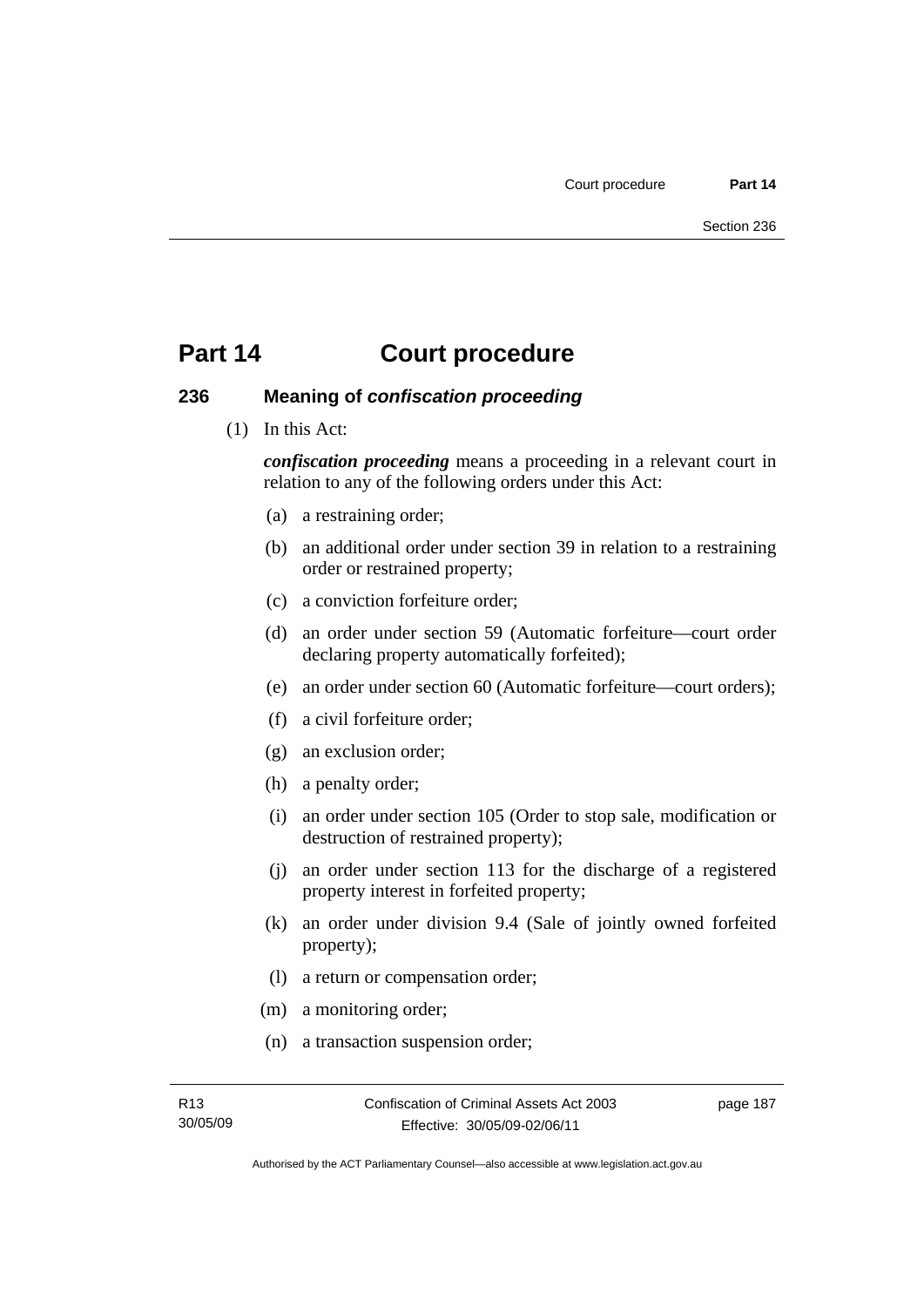- (o) a production order;
- (p) an examination order
- (q) a buyback order;
- (r) an order under section 239 (2) (c) or section 240 (2) to transfer a proceeding to another court;
- (s) an additional order under section 250 (Confiscation proceedings—additional orders);
- (t) an order under this Act in relation to an order mentioned in paragraphs (a) to (s), whether made before, at the same time, or after the making of that order.

#### **Examples for par (t)—general**

- 1 an order under section 24 to set aside a dealing with restrained property
- 2 an order under section 35 restricting the disclosure of the making of a restraining order
- 3 an order under section 49 extending the operation of a restraining order
- 4 an interlocutory order in relation to an order mentioned in paragraphs (a) to (s)

#### **Examples for par (t)—additional orders under s 39 and s 250**

- 1 see the examples to s 39 (1) for examples of additional orders in relation to restraining orders and restrained property
- 2 see the examples to s 250 (1) for examples of additional orders in relation to other confiscation proceedings
- *Note* An example is part of the Act, is not exhaustive and may extend, but does not limit, the meaning of the provision in which it appears (see Legislation Act, s 126 and s 132).
- (2) However, a *confiscation proceeding* does not include—
	- (a) a registered corresponding law order that is taken to be a kind of order mentioned in subsection (1); or
	- (b) a proceeding under part 11 (Interstate orders).

R13 30/05/09

Authorised by the ACT Parliamentary Counsel—also accessible at www.legislation.act.gov.au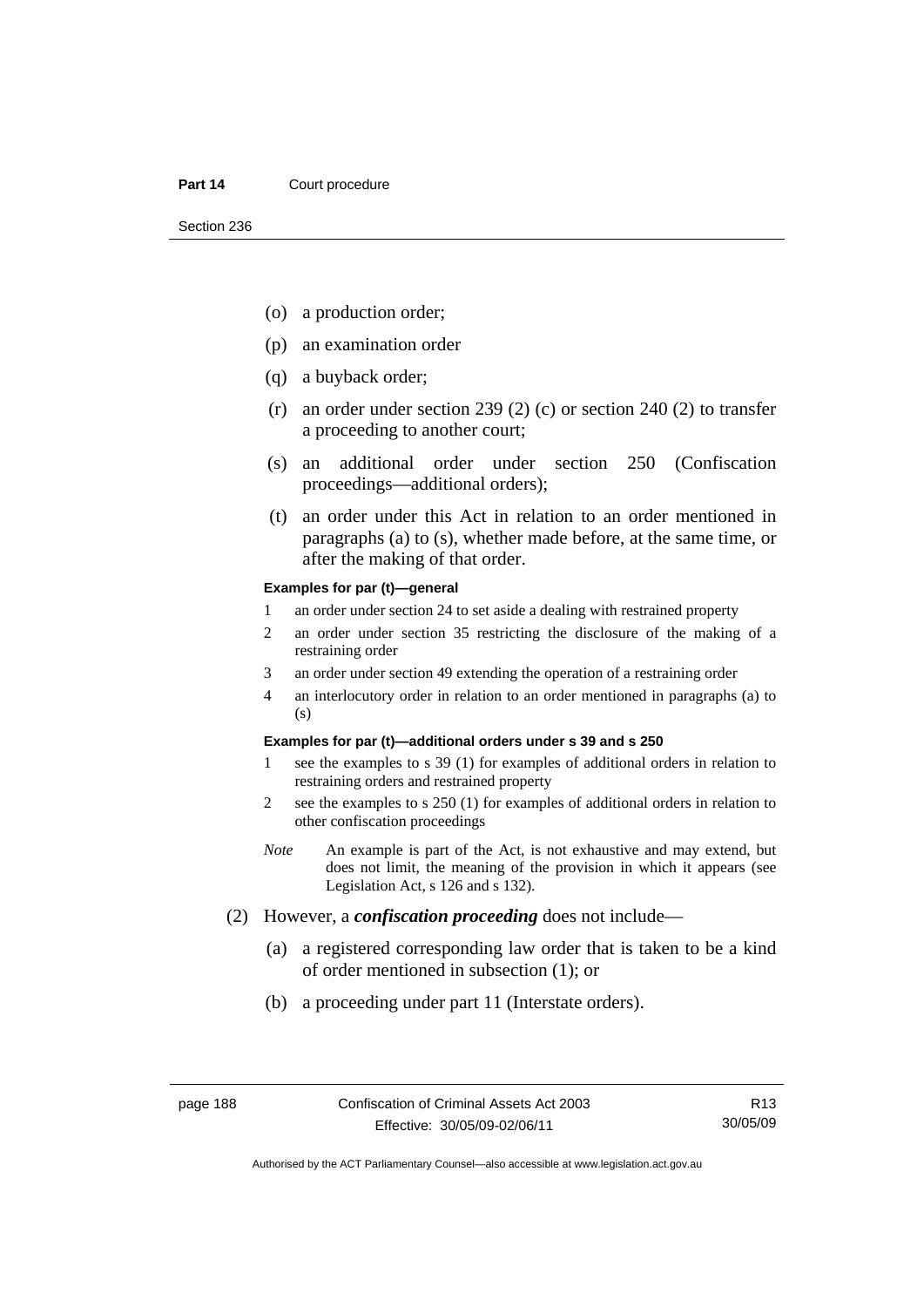### **237 Confiscation and corresponding law order proceedings are civil, not criminal**

- (1) This section applies to—
	- (a) a confiscation proceeding; and
	- (b) a proceeding under part 11 (Interstate orders) in relation to a corresponding law order.
- (2) The proceeding is a civil proceeding, not a criminal proceeding.
- (3) Without limiting subsection (2)—
	- (a) any rules of interpretation applying only to the criminal law do not apply to the interpretation of the provisions of this Act or any other territory law in relation to the proceeding; and
	- (b) the rules of evidence applying to a civil proceeding apply to the proceeding, and the rules of evidence applying to a criminal proceeding do not apply.

#### **Example for par (b)**

In hearing an application for a civil forfeiture order, whether the offender committed a serious offence is to be decided by the court on the balance of probabilities.

*Note* An example is part of the Act, is not exhaustive and may extend, but does not limit, the meaning of the provision in which it appears (see Legislation Act, s 126 and s 132).

#### **238 Meaning of** *relevant court*

In this Act:

*relevant court*, for a confiscation proceeding or a proceeding under part 11 (Interstate orders) in relation to a corresponding law order, means the court, or any court, that has jurisdiction under this part to hear and decide the proceeding.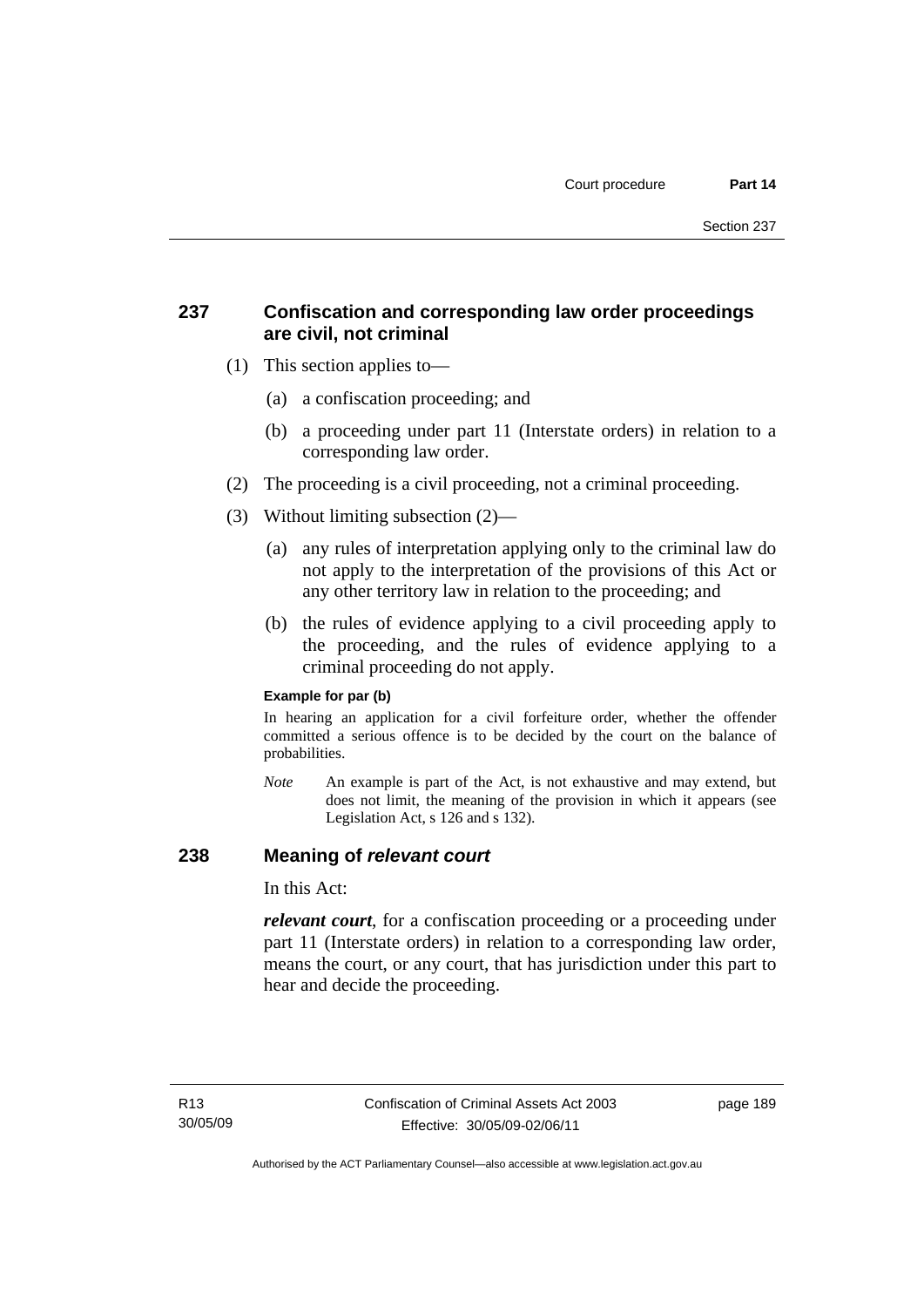Section 239

#### **239 Jurisdiction of Magistrates Court—confiscation proceedings**

- (1) The Magistrates Court has jurisdiction to hear and decide a confiscation proceeding if—
	- (a) the value of the property and benefits to which the proceeding relates (as decided by the Magistrates Court) is not more than the amount the Magistrates Court may award for a personal action at law (the *Magistrates Court limit*); and
	- (b) title to land is not genuinely in question in the proceeding.
	- *Note* For the amount the Magistrates Court may award for a personal action at law (see *Magistrates Court Act 1930*, s 257).
- (2) However, if the value of the property and benefits to which the proceeding relates (as decided by the Magistrates Court) is more than the Magistrates Court limit, the Magistrates Court has jurisdiction to hear and decide the matter to—
	- (a) dismiss the proceeding on its merits (but not for want of jurisdiction); or
	- (b) make an order or orders in relation to property or benefits to the value of the limit; or
	- (c) on the application of the DPP, or on the court's own initiative, by order, transfer the proceeding to the Supreme Court.
- (3) Despite the Magistrates Court limit, the Magistrates Court has jurisdiction to hear and decide the following confiscation proceedings:
	- (a) any application for a monitoring order, transaction suspension order, production order or examination order;
	- (b) any proceeding in relation to a relevant offence that has been disposed of summarily by the court;

R13 30/05/09

Authorised by the ACT Parliamentary Counsel—also accessible at www.legislation.act.gov.au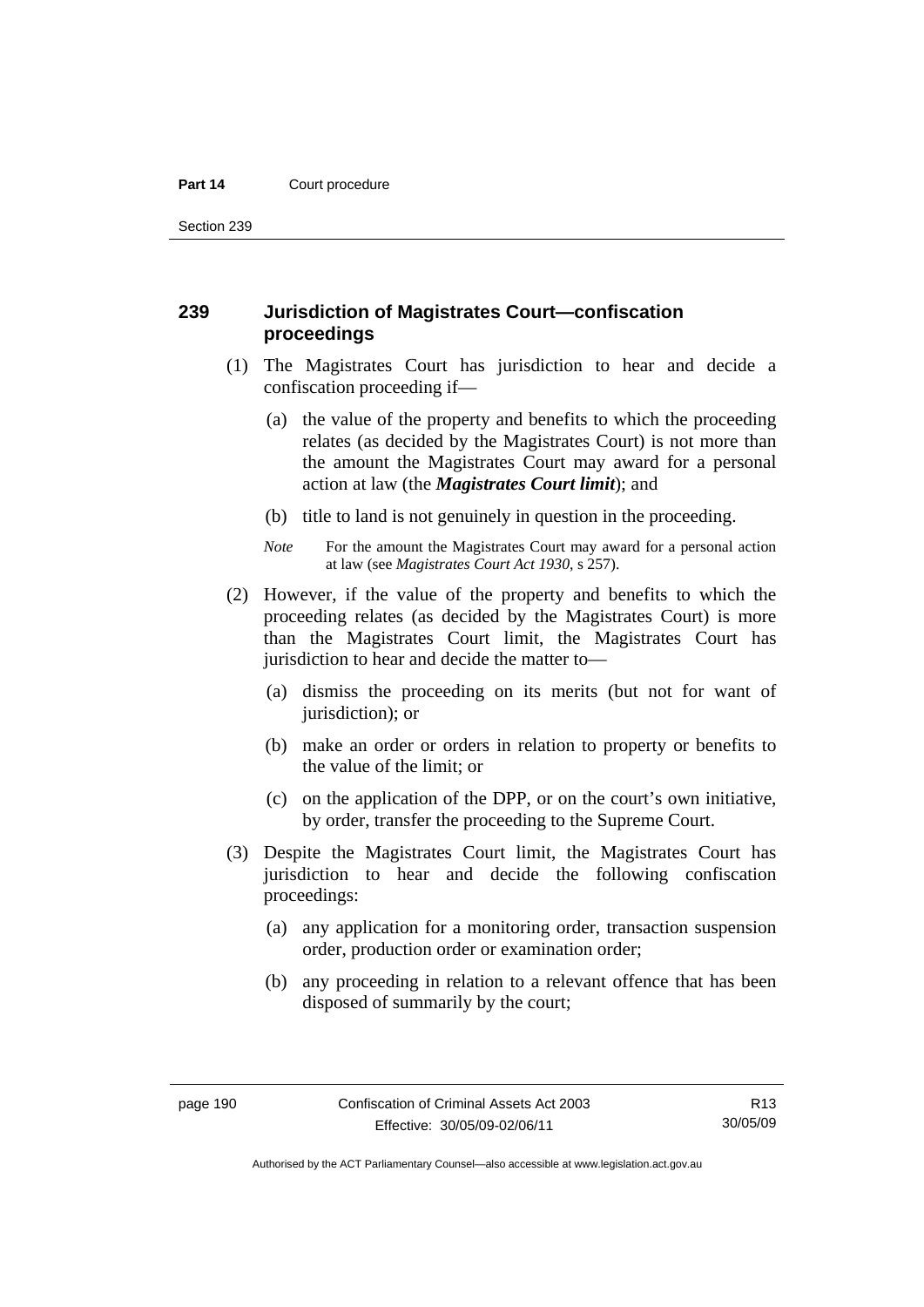(c) a proceeding transferred to the court by the Supreme Court under section 241 (2).

#### **Example for par (b)**

Mr Somewhat Wayward is summarily convicted of a relevant offence by the Magistrates Court. The value of the benefits received by Mr Wayward from the commission of the offence was \$10 000 more than the Magistrates Court limit. The Magistrates Court may make a penalty order against Mr Wayward for the full amount of the benefits despite their value being more than the amount the Magistrates Court may award for a personal action at law.

- *Note* An example is part of the Act, is not exhaustive and may extend, but does not limit, the meaning of the provision in which it appears (see Legislation Act, s 126 and s 132).
- (4) For this section—
	- (a) the Magistrates Court has jurisdiction to decide—
		- (i) what is the property and benefits to which the proceeding relates; and
		- (ii) the value of any property and benefits to which the proceeding relates; and
		- (iii) whether title to land is genuinely in question; and
	- (b) title to land is genuinely in question in the proceeding if the Magistrates Court would not have jurisdiction to hear the proceeding under the *Magistrates Court Act 1930*, section 264 (Proceedings affecting title to land).

#### **240 Jurisdiction of Magistrates Court—interstate orders**

- (1) The Magistrates Court has jurisdiction to hear and decide any proceeding under part 11 (Interstate orders) in relation to a corresponding law order.
- (2) To remove any doubt, the Magistrates Court is a relevant court even if—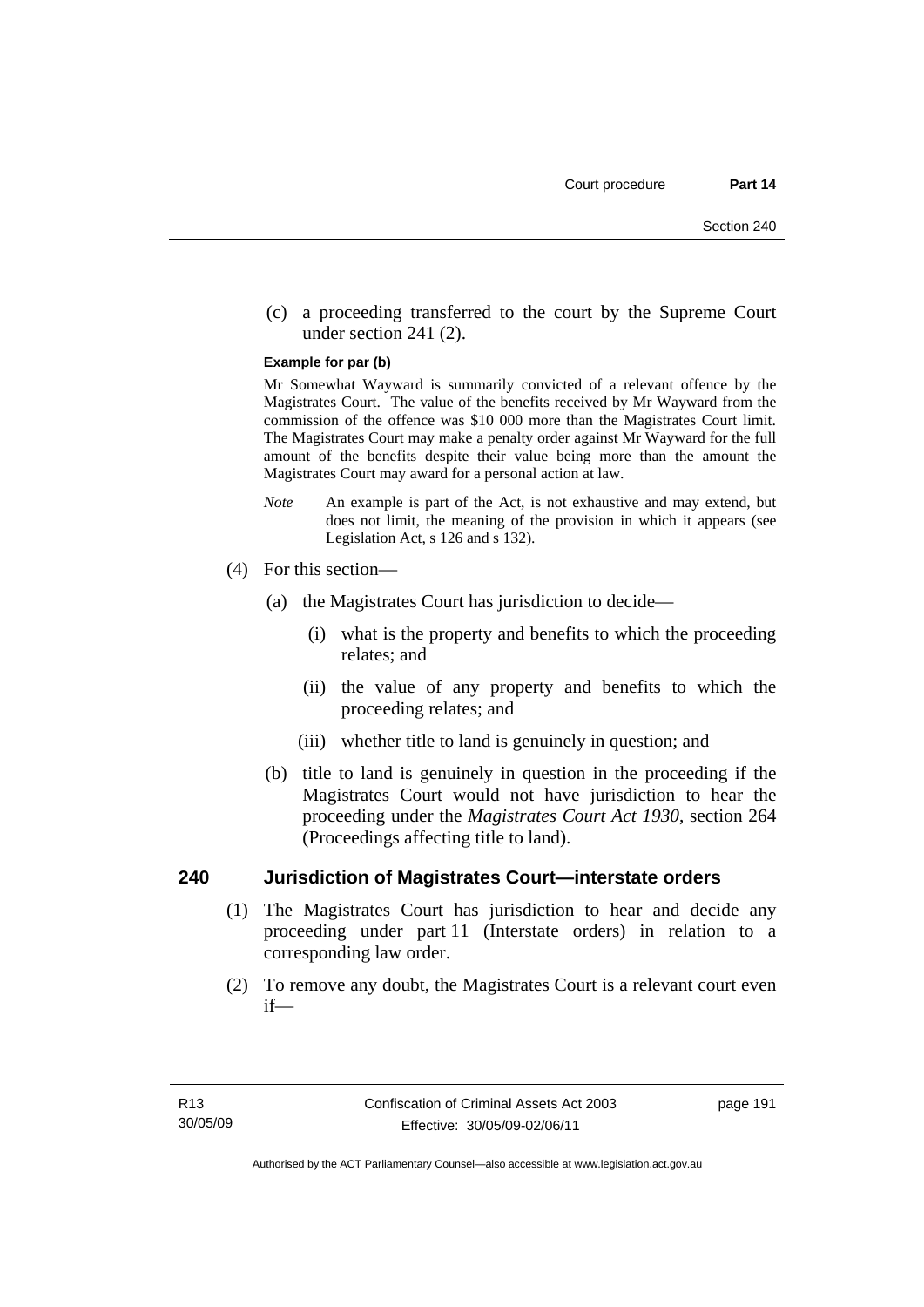Section 241

- (a) the value of the property and benefits to which the corresponding order relates is more than the amount the Magistrates Court may award for a personal action at law; or
- (b) title to land was genuinely in question in the proceeding for the making of the corresponding law order.

#### **241 Jurisdiction of Supreme Court**

- (1) The Supreme Court has jurisdiction to hear and decide any confiscation proceeding or any proceeding under part 11 (Interstate orders) in relation to a corresponding law order.
- (2) The Supreme Court may, by order, transfer a confiscation proceeding to the Magistrates Court if the value of the property and benefits to which the proceeding relates (as decided by the Supreme Court)—
	- (a) is less than or equal to the amount the Magistrates Court may award for a personal action at law; and
	- (b) does not include land the title to which is genuinely in question.
- (3) An order under subsection (2) may be made on the application of the DPP or of a person with an interest in the property or on the Supreme Court's own initiative.

#### **242 Confiscation proceedings—transferred proceedings**

If a proceeding is transferred from a court (the *first court*) to another court under section 239 (2) (c) or section 241 (2)—

 (a) the proceeding is taken to have been begun in the other court; and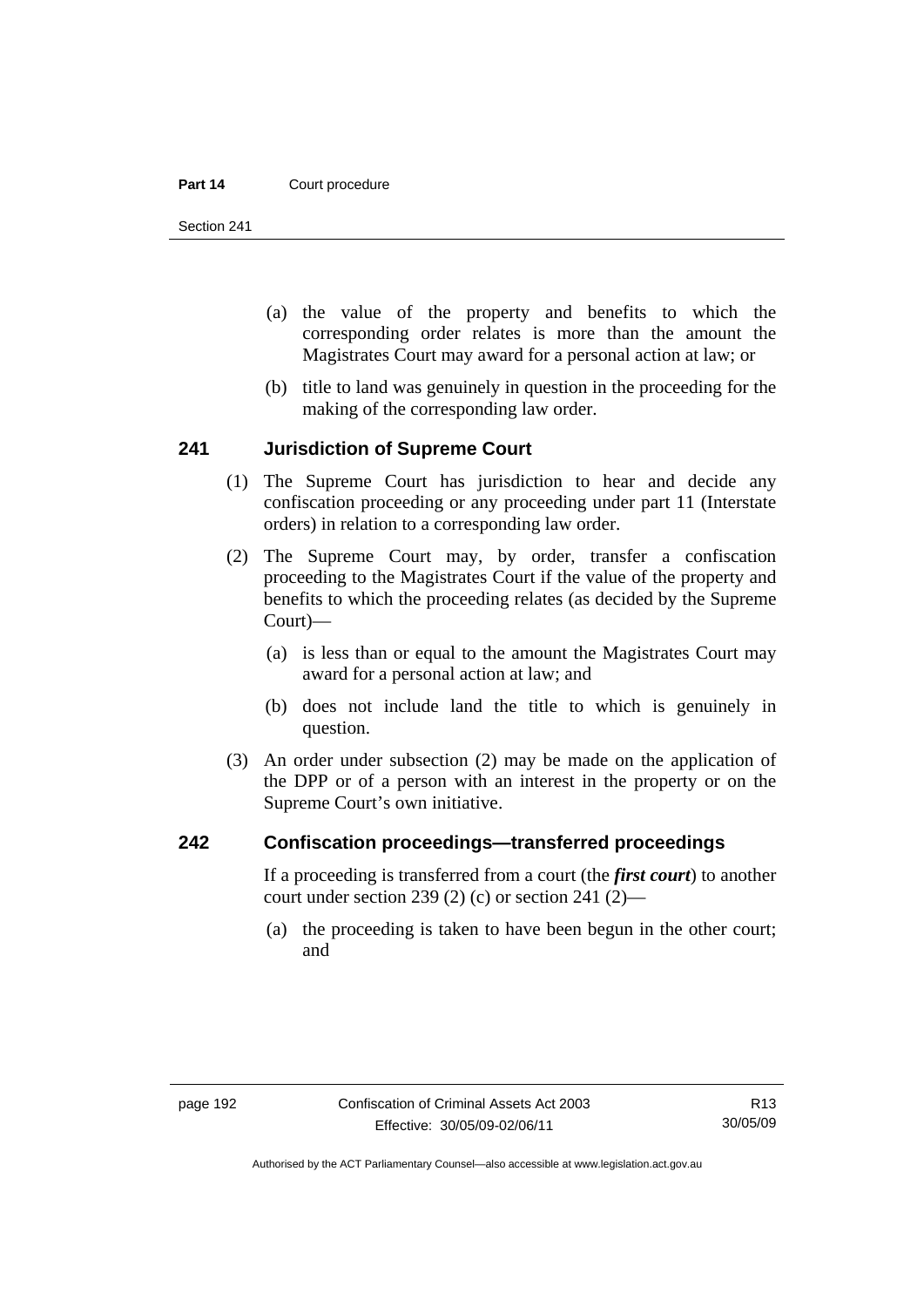(b) evidence given before, and documents filed with, the first court are taken to have been given before, or filed with, the other court.

#### **Example for par (b)**

If a proceeding is transferred from the Magistrates Court to the Supreme Court, the Supreme Court may make findings of fact based on the transcript of evidence given before the Magistrates Court without rehearing the evidence.

*Note* An example is part of the Act, is not exhaustive and may extend, but does not limit, the meaning of the provision in which it appears (see Legislation Act, s 126 and s 132).

#### **243 Restricted access proceedings—notice of applications etc**

- (1) This section applies to a confiscation proceeding for any of the following orders (a *restricted access proceeding*):
	- (a) a restraining order;
	- (b) an application by the DPP or public trustee for an additional order under section 39 in relation to a restraining order or restrained property;
	- (c) an order under section 49 (Extension of time for restraining orders) that a restraining order—
		- (i) is to remain in force for a stated period (or as stated in the order); or
		- (ii) that has ended is to be revived for a stated period (or as stated in the order);
	- (d) a monitoring order;
	- (e) a transaction suspension order;
	- (f) a production order (other than an application to vary a production order under section 162);
	- (g) an examination order.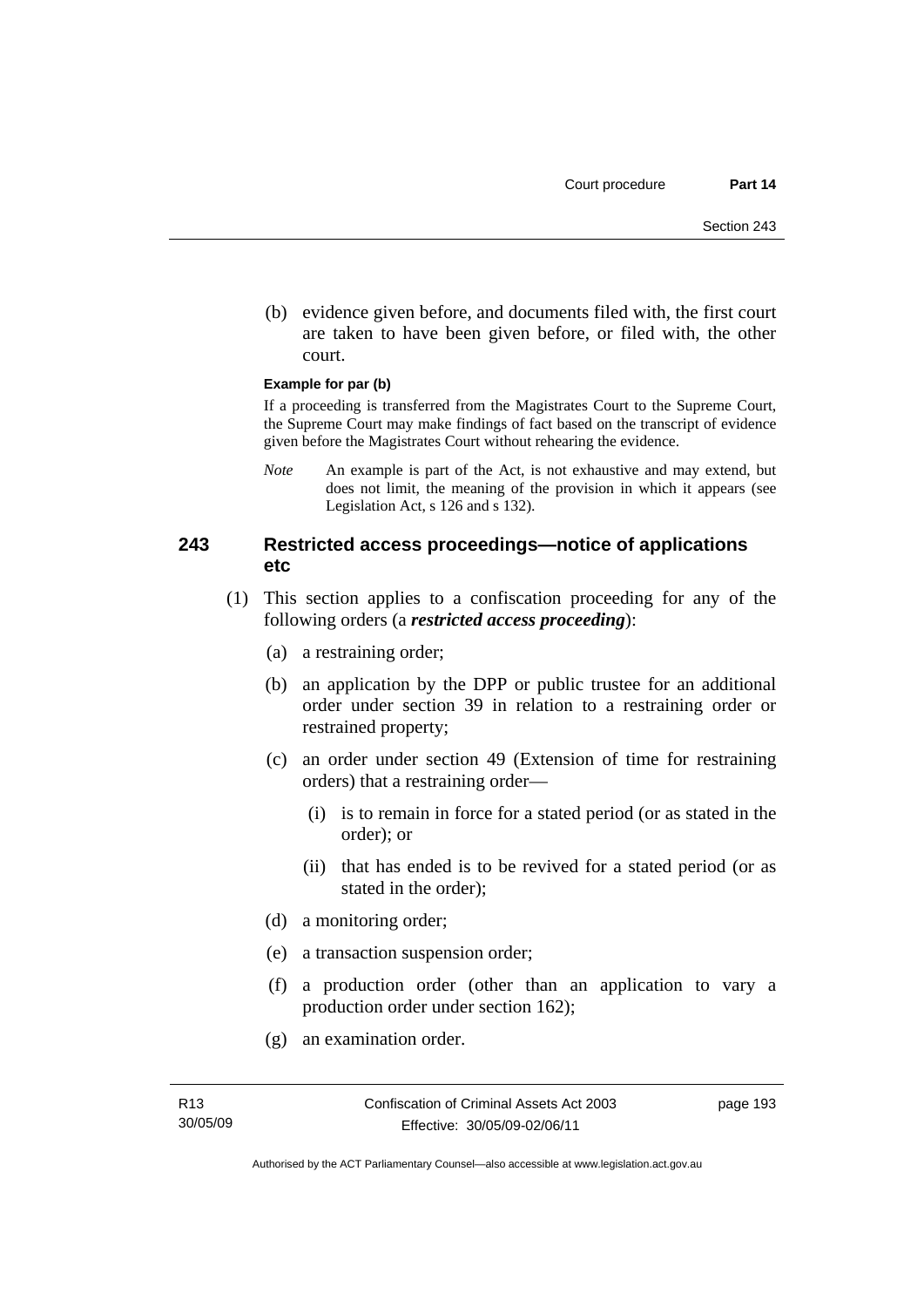Section 244

- (2) An application to begin a restricted access proceeding may be made to a relevant court without notice to the person against whom the relevant order is sought.
- (3) If an application is made to begin a restricted access proceeding without notice to the person against whom the relevant order is sought, the applicant is the only party to the application.
- (4) If notice is given to the person against whom the order is sought, the person is entitled to appear and to present evidence at the hearing of the application, but the person's absence does not prevent the court from making the order.
- (5) The relevant court must hold a restricted access proceeding in closed court if the applicant asks and may give directions about who may be present.

#### **244 Other confiscation proceedings—notice of applications etc**

- (1) This section applies to an application to a relevant court to begin a confiscation proceeding (other than a restricted access proceeding mentioned in section 243) or to amend such an application.
	- *Note 1* No notice of the application is required for a restricted access proceeding (see s 243 (2)).
	- *Note 2* In particular, no advance notice to anyone is required of the application for the order, and the application may be heard in closed court, without the offender or the public being present (see s 243).
	- *Note 3* Related confiscation proceedings are taken to be an interlocutory application and started in accordance with the procedure of the relevant court (see s 245).
- (2) The applicant must give written notice of the application to each of the following people, if applicable (a *notifiable person*):
	- (a) if the application is made by the DPP—the person in relation to whom the order is sought;
	- (b) if the application is made by someone else—the DPP;

R13 30/05/09

Authorised by the ACT Parliamentary Counsel—also accessible at www.legislation.act.gov.au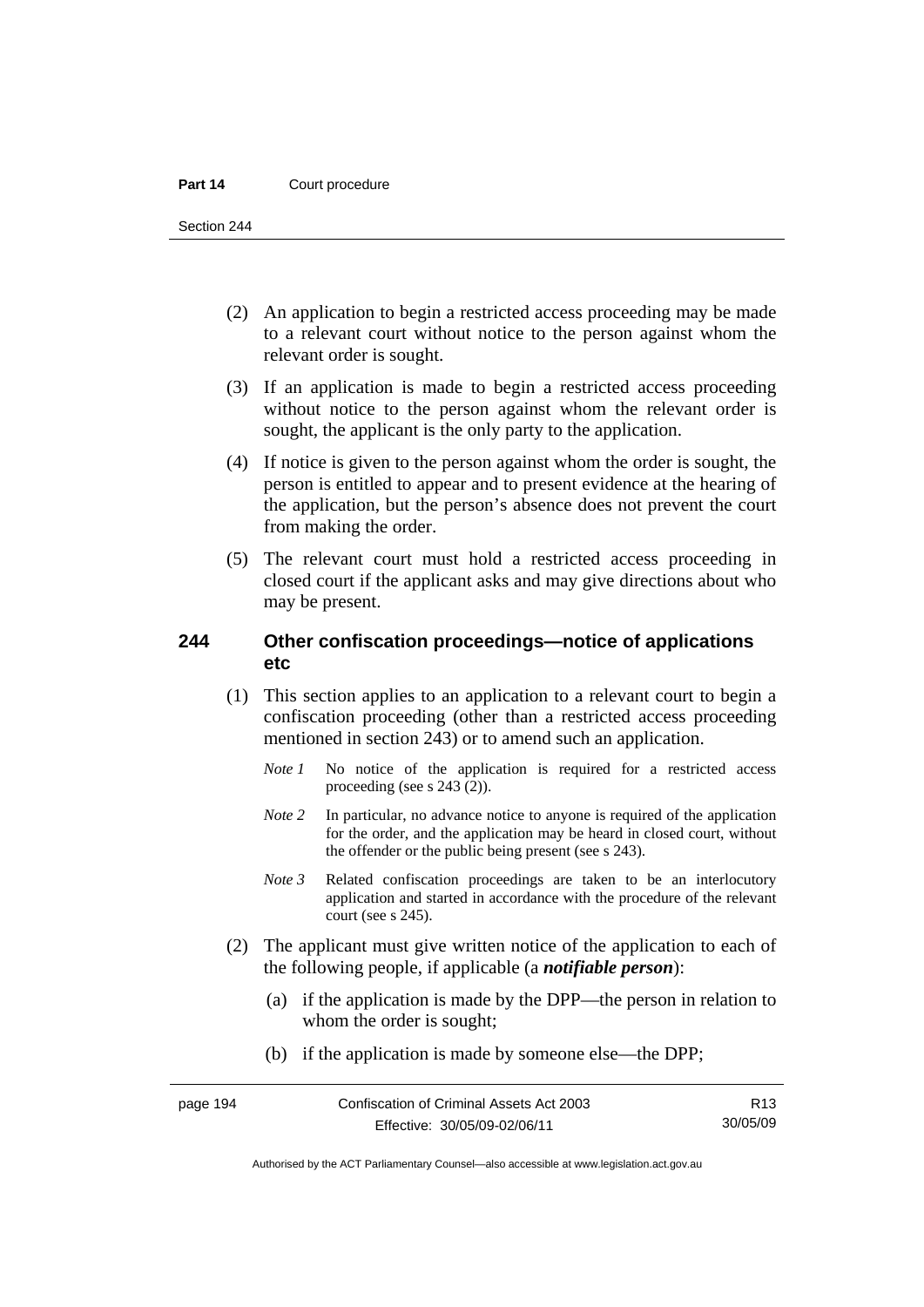- (c) if the public trustee has been directed to take control of the property—the public trustee;
- (d) anyone else the applicant believes may have an interest in the property or benefits that are the subject of the proceeding (or, for forfeited property, may have had an interest in the property or benefits immediately before the property was forfeited).
- (3) Notice of the application must include a statement of the grounds for the application.
- (4) If a notifiable person proposes to oppose the application, the notifiable person must give the applicant written notice of the grounds on which the application will be opposed.
- (5) However, the court may waive the requirement to give written notice of the application to a notifiable person if the person is present in the court when the application is made.
- (6) The court may direct the applicant give notice of the application to anyone and may give directions about how the notice is to be given.
- (7) A notifiable person, and anyone else who claims an interest in the property or benefits, is entitled to appear and to present evidence at the hearing of the application, but the person's absence does not prevent the court from making an order.

### **245 Applications for another confiscation proceeding in relation to same offence**

After the beginning of a confiscation proceeding in relation to a particular offence, any other confiscation proceeding in relation to the same or a related offence—

- (a) is taken to be an interlocutory application in relation to the first proceeding; and
- (b) may be started in accordance with the procedure of the relevant court.

page 195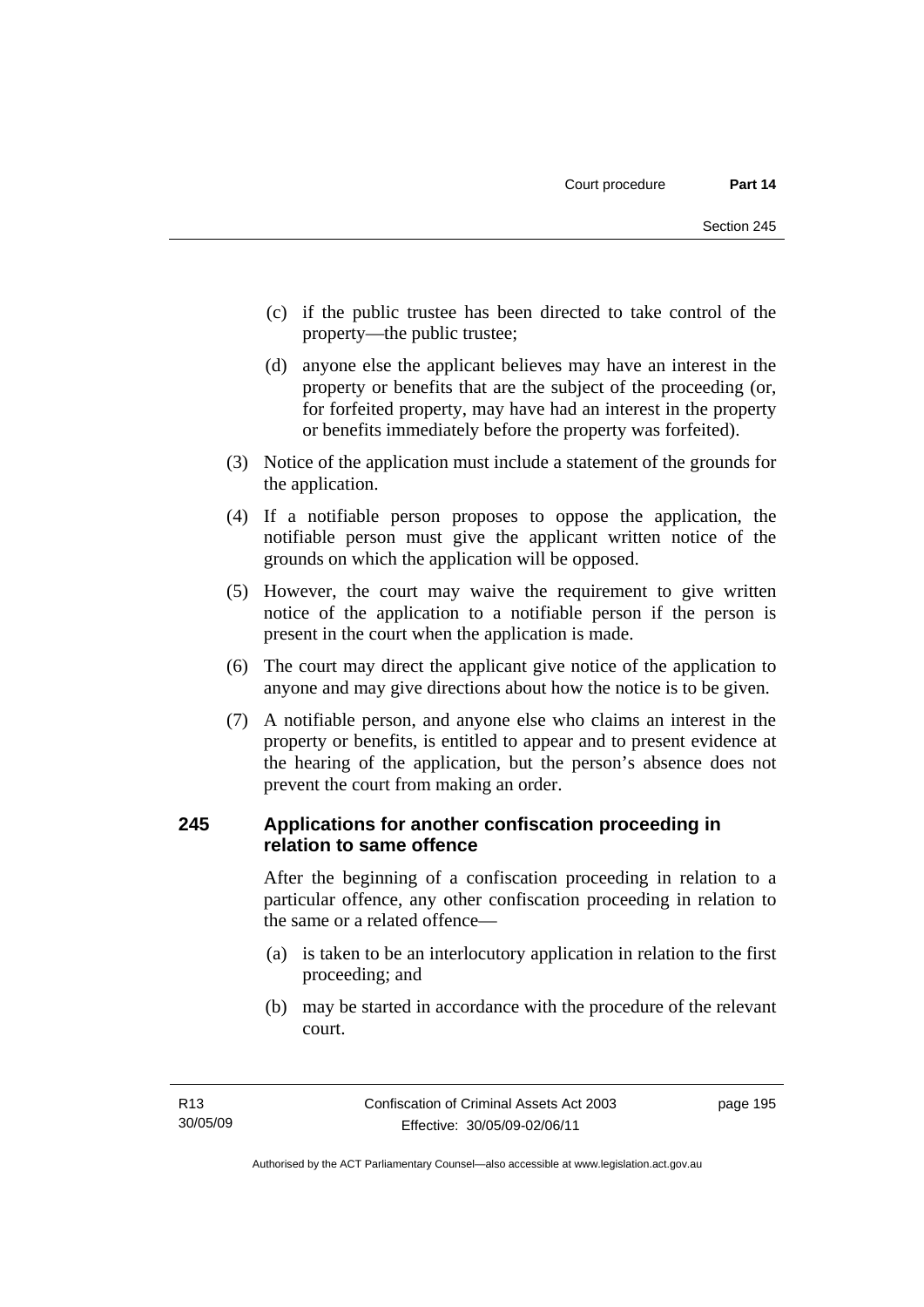Section 246

### **246 Confiscation proceedings—time extensions for applications**

- (1) A relevant court may give leave for—
	- (a) an application in relation to any confiscation proceeding to be made after the end of a period otherwise provided by this Act (the *standard period*); or
	- (b) if an application for a particular order in relation to an offence has already been made in relation to the offence (or a related offence)—another application for an order of that kind to be made in relation to the same offence (or a related offence), whether before or after the end of the standard period; or
	- (c) the amendment of an application for an order under this Act to vary the property or benefits to which the application relates.
- (2) The court may give leave only if satisfied that—
	- (a) property or benefits to which the application relates were (or will be) derived from the offence, or identified, after the end of the standard period; or
	- (b) necessary evidence has (or will) become available only after the end of the standard period; or
	- (c) it is otherwise desirable having regard to the purposes of this Act.
- (3) To remove any doubt, this section does not authorise a relevant court to give leave for an application for an exclusion order in relation to property that has been forfeited.

#### **247 Confiscation proceedings—amendment of applications**

- (1) A relevant court may amend an application in any confiscation proceeding on the application, or with the consent, of the applicant.
- (2) The application may be amended at any time before the proceeding for the application is finalised.

Authorised by the ACT Parliamentary Counsel—also accessible at www.legislation.act.gov.au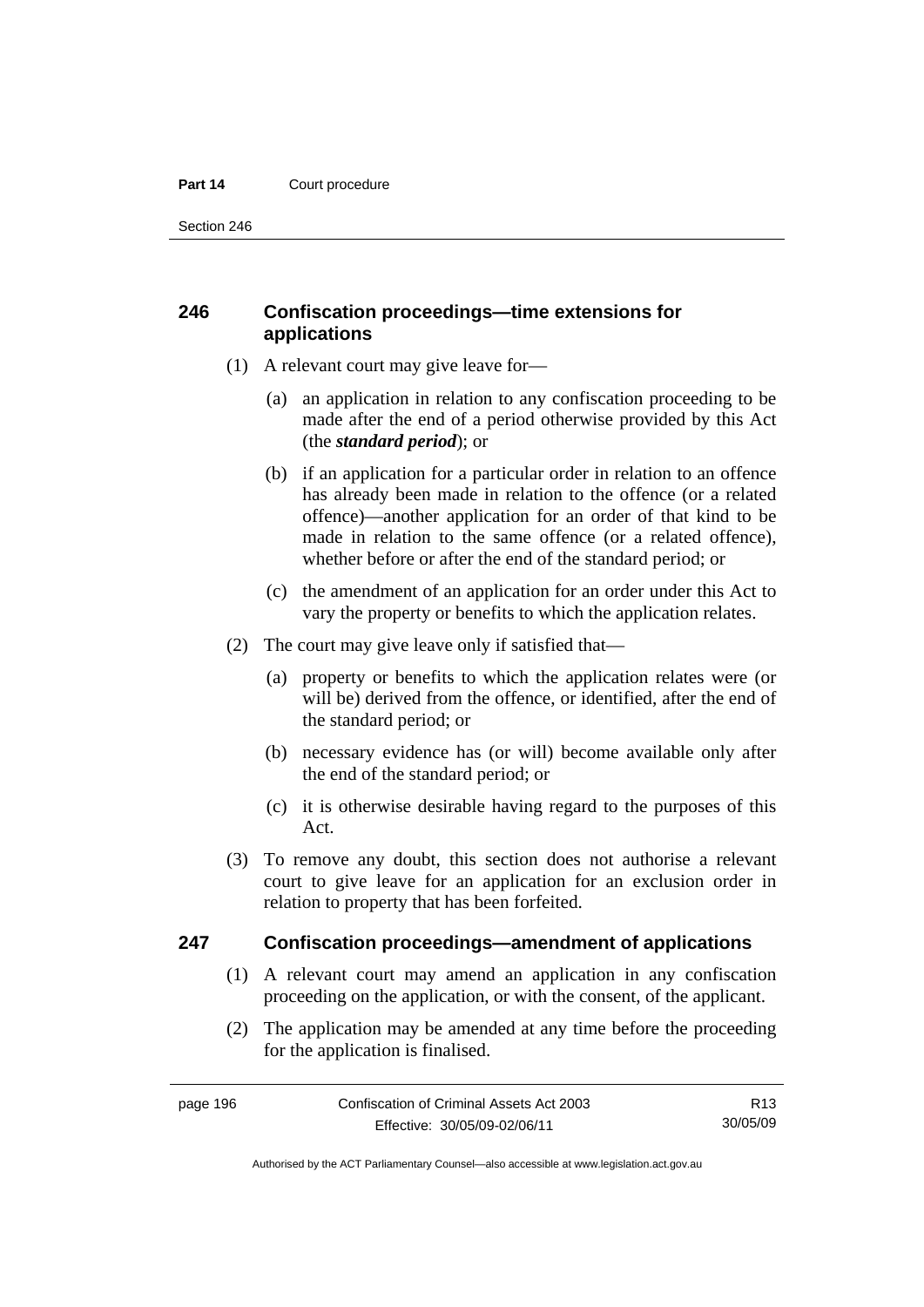#### **248 Confiscation proceedings—relevant material**

For a confiscation proceeding, the relevant court may take into account any material it considers appropriate.

#### **Example of material that may be considered appropriate**

evidence given in, and the transcript of, any proceedings for or about the offence to which the order sought relates

- *Note 1* Evidence may be given in the confiscation proceeding of a conviction, acquittal, sentencing, order or about proceedings in a court by a certificate signed by a judge, magistrate, registrar or proper officer of the court (see *Evidence Act 1995* (Cwlth), s 178).
- *Note* 2 An example is part of the Act, is not exhaustive and may extend, but does not limit, the meaning of the provision in which it appears (see Legislation Act, s 126 and s 132).

#### **249 Confiscation proceedings—witness not required to answer questions prejudicing investigation**

A witness in the hearing of a confiscation proceeding is not required to answer a question or produce a document if the relevant court is satisfied that answering the question or producing the document may prejudice an investigation or prosecution in relation to a relevant offence.

### **250 Confiscation proceedings—additional orders**

 (1) A relevant court may, when it makes an order in a confiscation proceeding (a *primary order*) or at any later time, make any other order (an *additional order*) that it considers appropriate for varying or giving effect to the primary order.

#### **Examples of additional orders**

- 1 an order for the examination of anyone before the court, or an officer of the court, about any property that may be forfeited property
- 2 an order directing the owner of forfeited property or anyone else to give to a stated person, within a stated period, a sworn statement about stated particulars of the forfeited property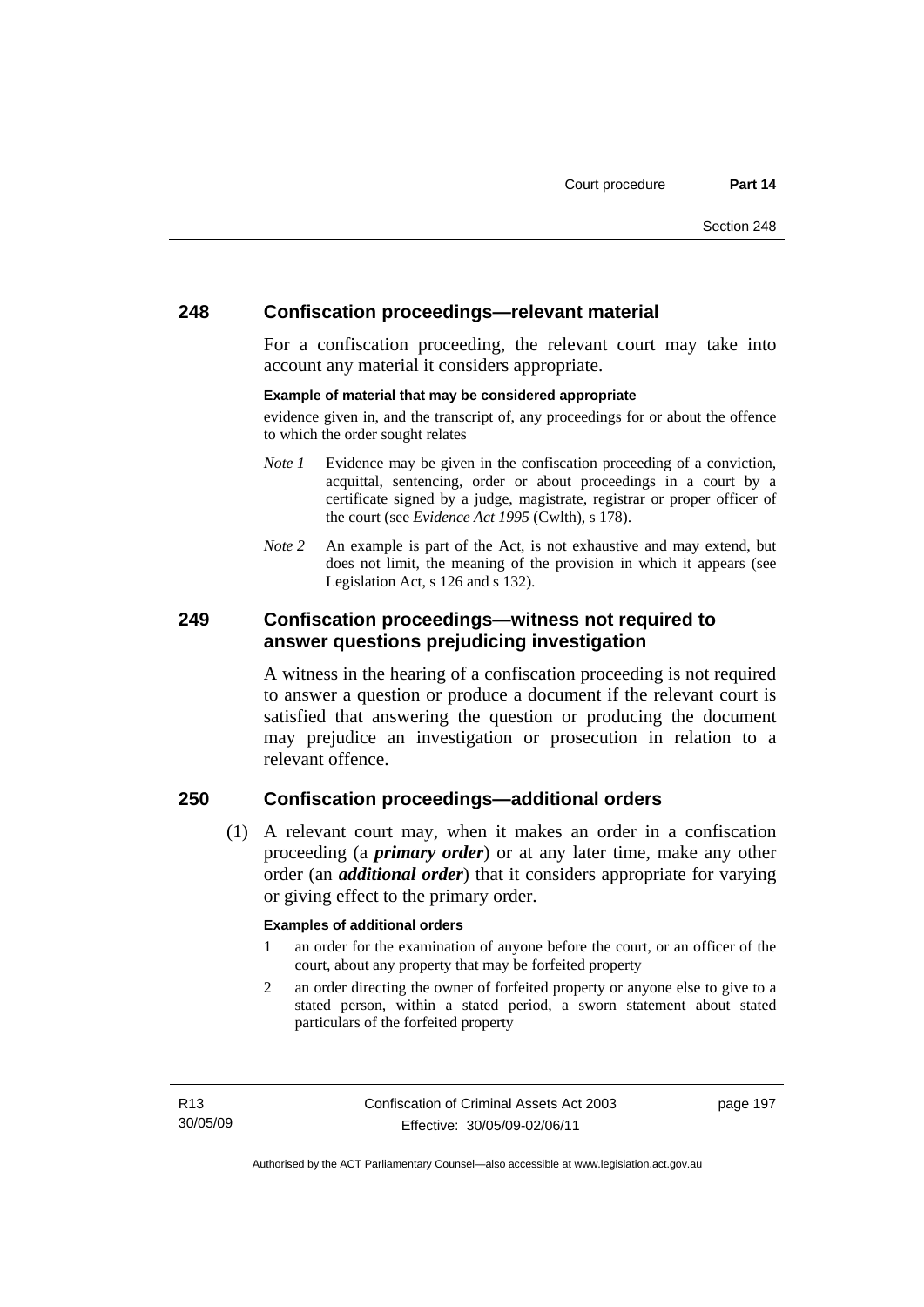Section 250

- 3 an order directing the owner of forfeited property or anyone else to do anything necessary or convenient to be done to allow the public trustee to take control of the property in accordance with a forfeiture order, including anything necessary or convenient to be done to bring the property within the jurisdiction
- 4 an order in relation to the registration of title to, or charges over, property under a territory law
- 5 an order for the substituted service of a restraining order
- *Note* An example is part of the Act, is not exhaustive and may extend, but does not limit, the meaning of the provision in which it appears (see Legislation Act, s 126 and s 132).
- (2) However, this section does not authorise a relevant court to make an additional order in relation to a restraining order or restrained property (including an order for the exclusion of property from a restraining order).
	- *Note 1* For additional orders about restraining orders and restrained property, see s 39 and the notes to that section.
	- *Note 2* For the power to give orders to give effect to an automatic forfeiture for conviction for a serious offence (which operates over restrained property), see s 60.
- (3) An additional order may be made on the relevant court's own initiative, or on the application of any of the following people:
	- (a) the applicant for the primary order;
	- (b) the DPP;
	- (c) the public trustee;
	- (d) anyone with an interest in the property or benefits to which the application relates;
	- (e) anyone else with the court's leave.
- (4) To remove any doubt, an additional order under this section does not end only because the order to which the additional order relates ends.

Authorised by the ACT Parliamentary Counsel—also accessible at www.legislation.act.gov.au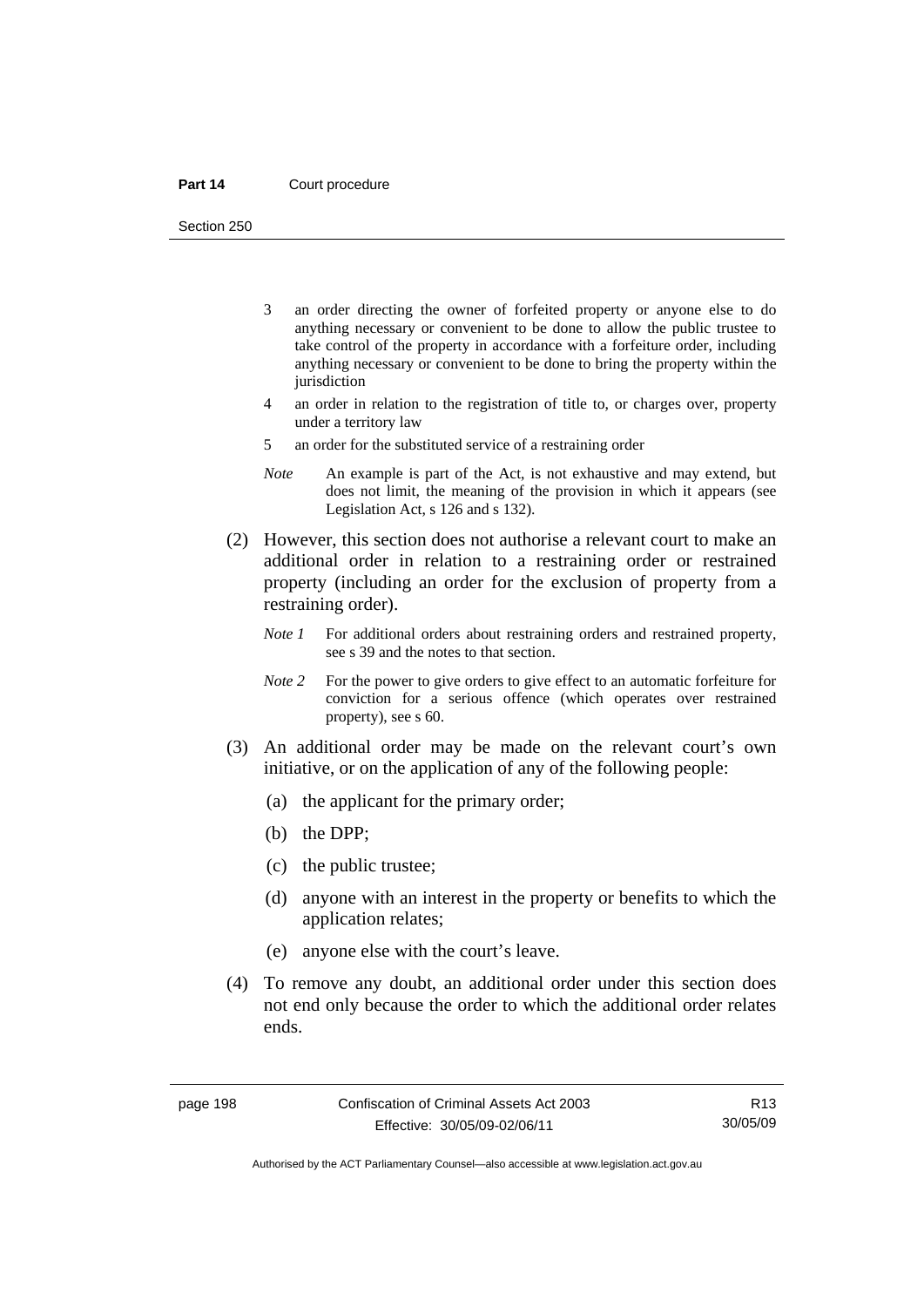### **251 Contravention of additional orders under s 250**

A person commits an offence if—

- (a) a relevant court makes an additional order under section 250; and
- (b) the person has notice of the order (whether by being given a copy of the order or otherwise); and
- (c) the person contravenes the order.

Maximum penalty: 200 penalty units, imprisonment for 2 years or both.

### **252 Confiscation proceedings—consent orders**

- (1) A relevant court may make an order in a confiscation proceeding with the consent of the applicant in the proceeding and everyone whom it has reason to believe has an interest in the property, benefits, transaction, document or information that is the subject of the proceeding.
- (2) An order may be made with consent under subsection (1) without consideration of the matters which the court would otherwise consider in the proceeding.

#### **253 Confiscation proceedings—notice of making orders**

- (1) If a relevant court makes an order in a confiscation proceeding, the applicant for the order must give a copy of the order to—
	- (a) if the application is made by the DPP—the person in relation to whom the order is sought; and
	- (b) if the application is made by someone else—the DPP; and
	- (c) if the public trustee has been directed to take control of the property—the public trustee; and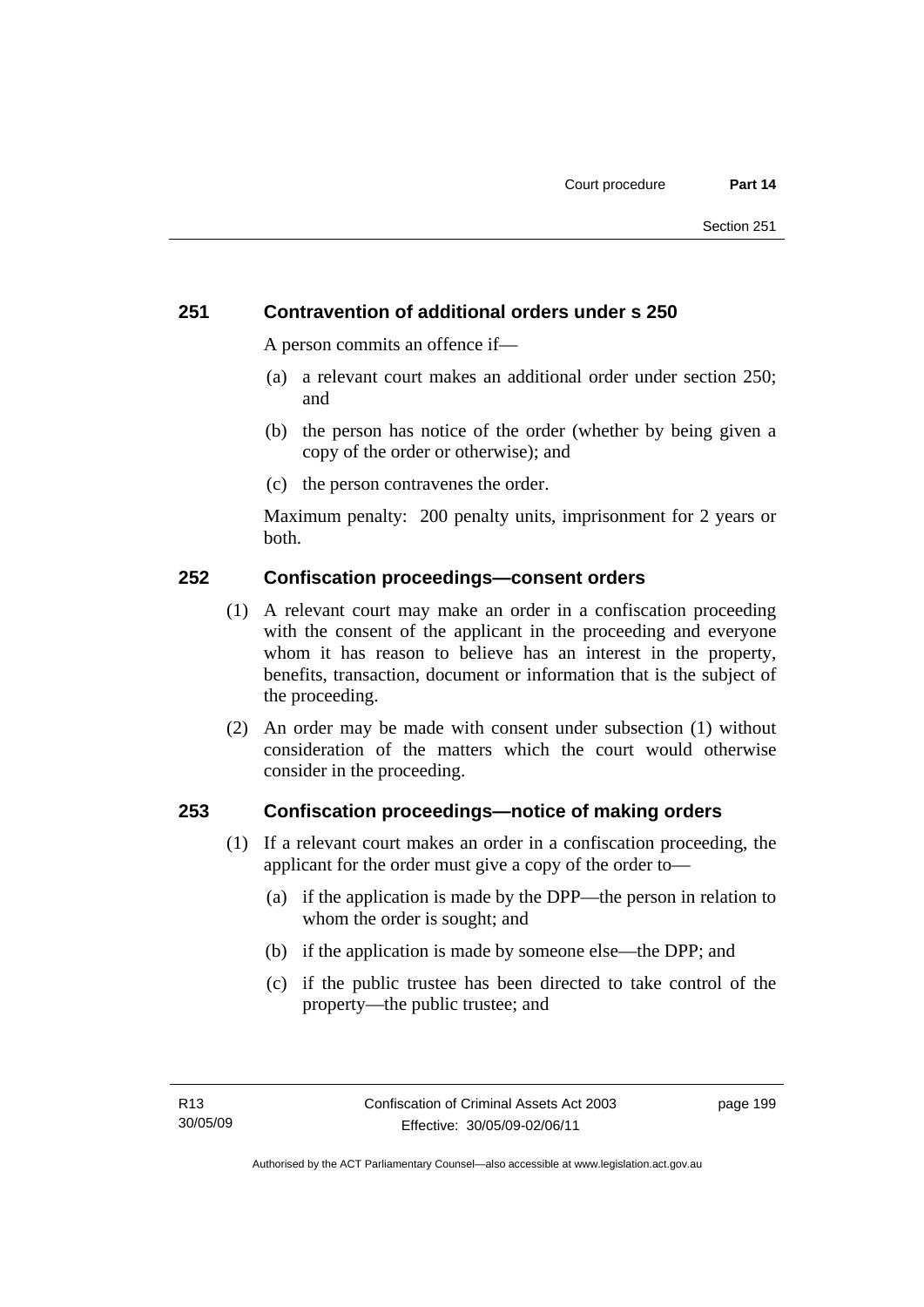Section 254

- (d) anyone else the applicant believes may have an interest in the property or benefits that are the subject of the proceeding (or, for forfeited property, may have had an interest in the property or benefits immediately before the property was forfeited).
- *Note* For how documents may be served, see the Legislation Act, pt 19.5.
- (2) The court may order the applicant to give notice of the order to anyone else and may give directions about how the notice is to be given.
- (3) The court must not make an order under subsection (2) if compliance with the order would be inconsistent with a direction under section 69 (1) (b) (Civil forfeiture order proceedings restrictions on disclosure).
- (4) This section does not apply to the making of restraining orders or non-disclosable information orders.
	- *Note* See div 4.2 about notice of the making of restraining orders and pt 12 about making information orders.

### **254 Concurrent proceedings**

This Act does not prevent a relevant court from conducting a confiscation proceeding at the same time as another confiscation proceeding or another civil or criminal proceeding, if the court considers it desirable for the purposes of this Act.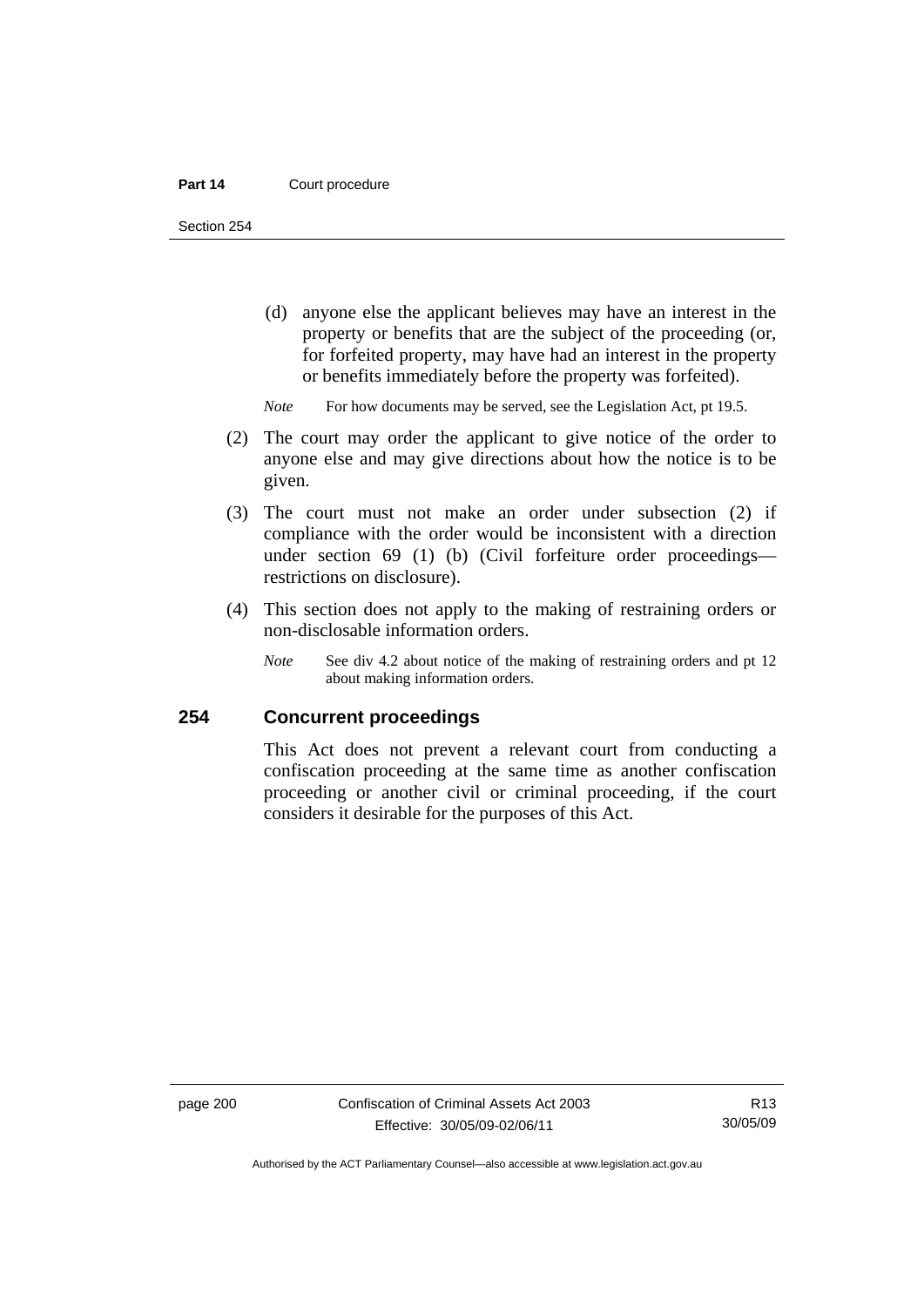# **Part 15 Miscellaneous**

#### **255 Selfincrimination and other privileges overridden**

- (1) This section applies despite the Legislation Act, part 15.4 (Preservation of certain common law privileges) if a person is required to disclose anything in a confiscation proceeding, by an order under this Act, or otherwise under this Act.
- (2) The person is not excused from the disclosure because—
	- (a) the disclosure might tend to incriminate the person or make the person liable to a penalty, or the person's property liable to forfeiture, under this Act or another territory law; or
	- (b) the disclosure would be in breach of an obligation (whether imposed by law or otherwise) of the person not to make the disclosure.

#### **Example—legal professional privilege**

A person is not excused from disclosing a document because to do so would be in breach of an obligation by a lawyer to a client not to disclose the existence or contents of the document.

- *Note* An example is part of the Act, is not exhaustive and may extend, but does not limit, the meaning of the provision in which it appears (see Legislation Act, s 126 and s 132).
- (3) However, the disclosure is inadmissible against the person making the disclosure in a civil or criminal proceeding except—
	- (a) in a criminal proceeding in relation to giving false or misleading documents, information or testimony; or
	- (b) in a proceeding on an application under this Act; or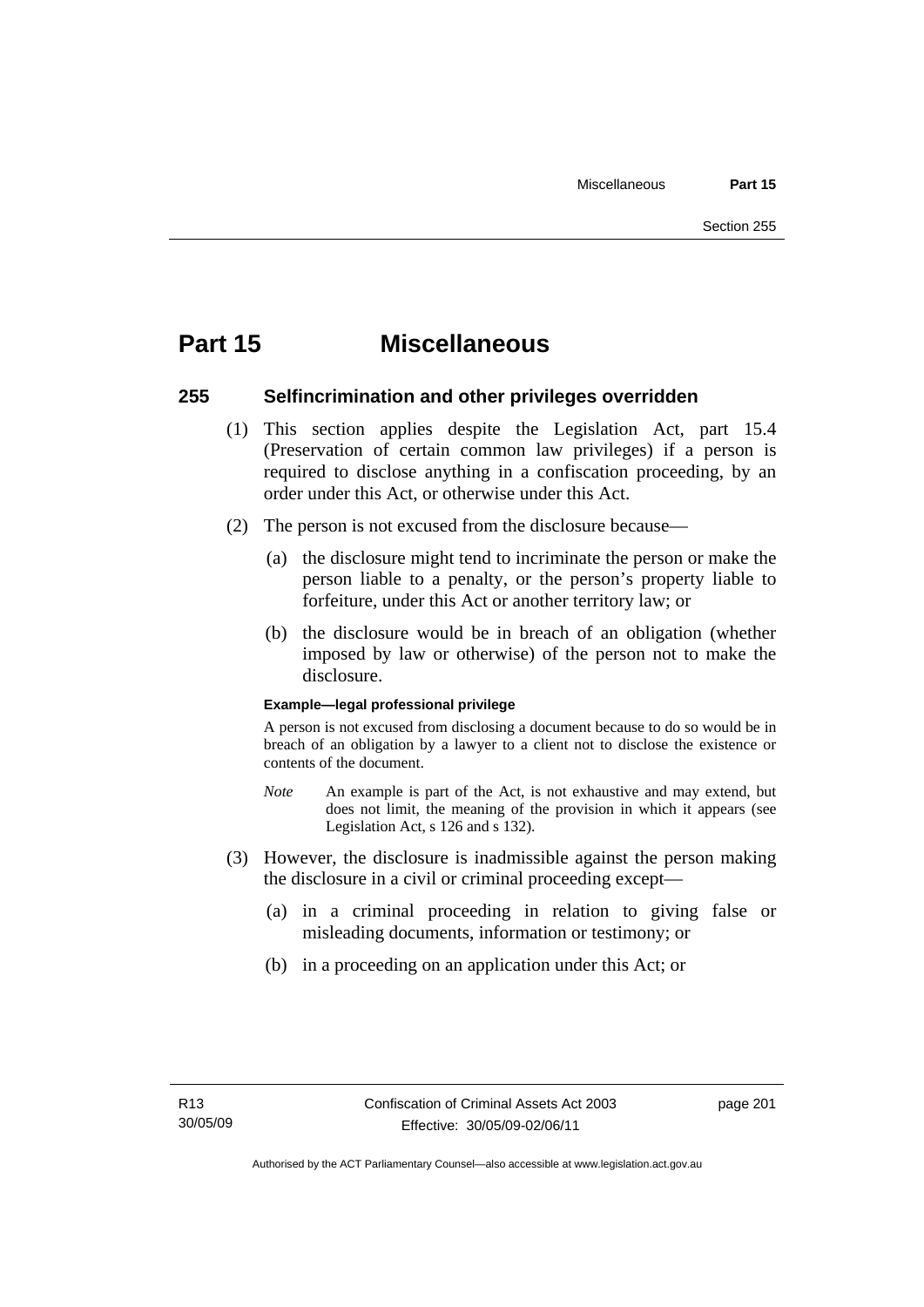#### **Part 15** Miscellaneous

Section 256

- (c) in a proceeding for an additional order under section 39 or section 250 in relation to another confiscation proceeding under this Act; or
- (d) in a proceeding for enforcement of a confiscation forfeiture order, an automatic forfeiture or a penalty order; or
- (e) for a document—in a civil proceeding in relation to a right or liability it gives or imposes.
- (4) An action does not lie against a person because of the disclosure if it is in breach of an obligation the person would otherwise have (whether imposed by law or applying otherwise).
- (5) In this section:

*disclosure*, by a person, includes—

- (a) the person answering a question or giving testimony or information to someone else; and
- (b) the person giving or producing a statement, document or anything else to someone else.

#### **Example of** *disclosure*

giving information about the nature or location of property held by anyone

#### **256 Powers under Act not limited by criminal proceedings**

To remove any doubt, the fact that a criminal proceeding has begun, or is about to begin, (whether or not under this Act) against a person to whom an order under this Act or an examination notice applies does not prevent the person or anyone else from complying, or permit a person to refuse to comply, with the order or notice.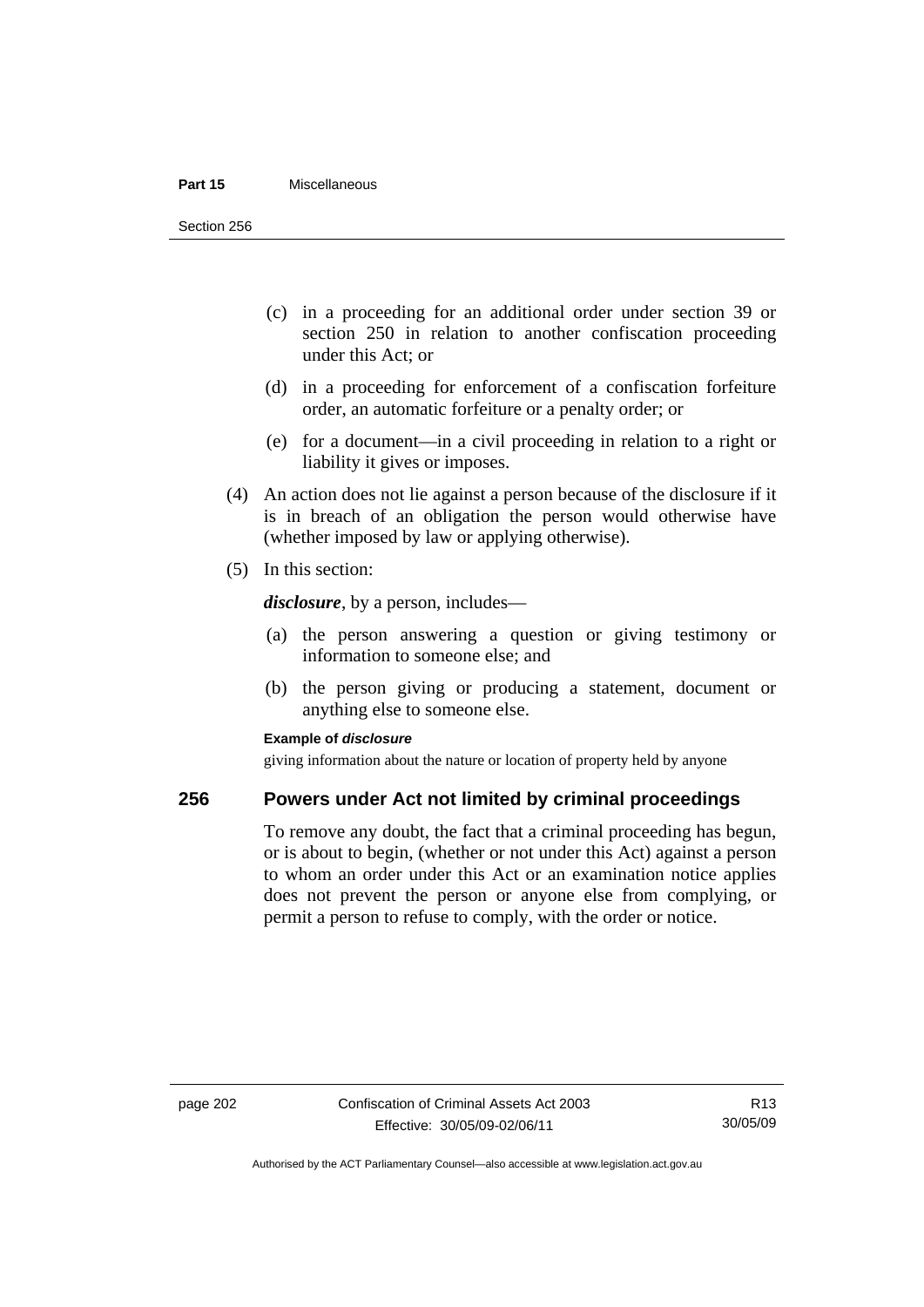# **257 Powers under Act do not limit each other or powers under other laws**

A power under this Act does not limit or exclude—

- (a) the operation of another power under this Act; or
- (b) the operation of another territory law, or a law of the Commonwealth, a State or another Territory.

#### **Example for par (a)**

a search warrant under part 13 and an examination notice, production order and monitoring order may be used independently, or in conjunction with each other, in relation to identifying and locating tainted property and benefits derived from an offence.

## **Example for par (b)**

a search warrant under the *Crimes Act 1900* may be applied for to locate target material rather than a search warrant under this Act, part 13.

*Note* An example is part of the Act, is not exhaustive and may extend, but does not limit, the meaning of the provision in which it appears (see Legislation Act, s 126 and s 132).

# **258 Examination orders—reporting requirements**

- (1) As soon as practicable after the end of each financial year, the chief police officer must give the Minister a report about the operation of division 12.5 (Examination orders and notices) during the financial year.
- (2) The report must include the following information for the financial year:
	- (a) the number of applications for examination orders made during the year;
	- (b) the number of people given examination notices during the year;
	- (c) the number of investigations to which the notices related;
	- (d) the number of examinations conducted during the year.

page 203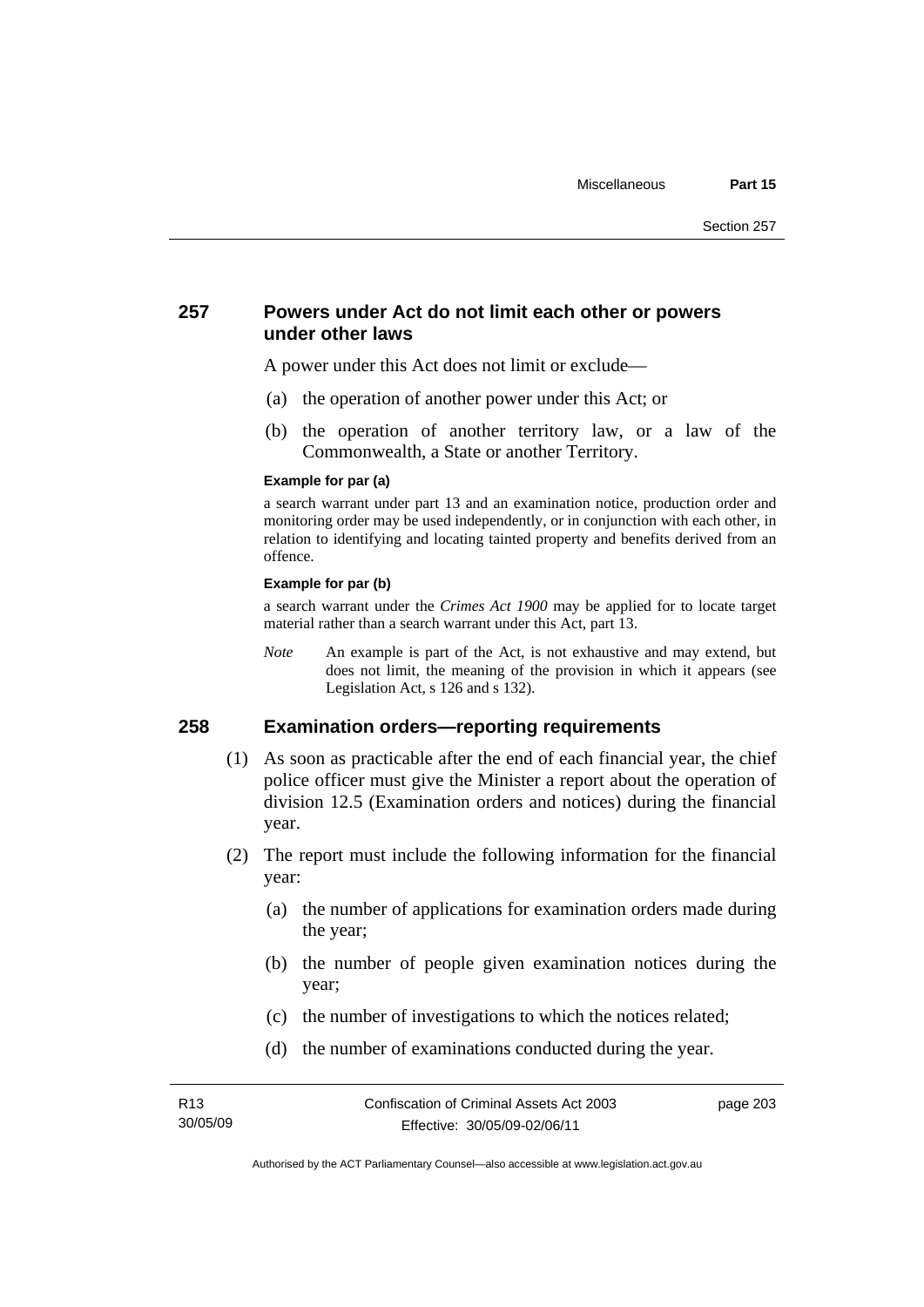## **Part 15** Miscellaneous

Section 258

- (3) The report must also include the following information for the financial year (whether or not the examination notice to which it relates was given during the year):
	- (a) the number and kind of confiscation proceedings begun during the year in relation to matters for which an examination notice has been given to a person;
	- (b) the estimated value of property either restrained or confiscated during the year in relation to matters for which an examination notice had been given to a person;
	- (c) the number of charges laid relating to examination notice offences during the year;
	- (d) the number of arrests made during the year in relation to matters for which an examination notice has been given to a person;
	- (e) the number and kind of complaints made during the year to the Australian Federal Police or the Commonwealth Ombudsman in relation to examination notices;
	- (f) the number of complaints of the kind mentioned in paragraph (e) resolved during the year and their outcome;
	- (g) the number and kind of legal proceedings begun during the year in relation to examination notices (other than charges mentioned in paragraph (c) or proceedings begun by the DPP or a police officer);
	- (h) the number of legal proceedings of the kind mentioned in paragraph (g) finalised during the year and their outcome.
- (4) The Minister must present a copy of each report given to the Minister under subsection (1) to the Legislative Assembly within 6 sitting days after the day the Minister receives it.

Authorised by the ACT Parliamentary Counsel—also accessible at www.legislation.act.gov.au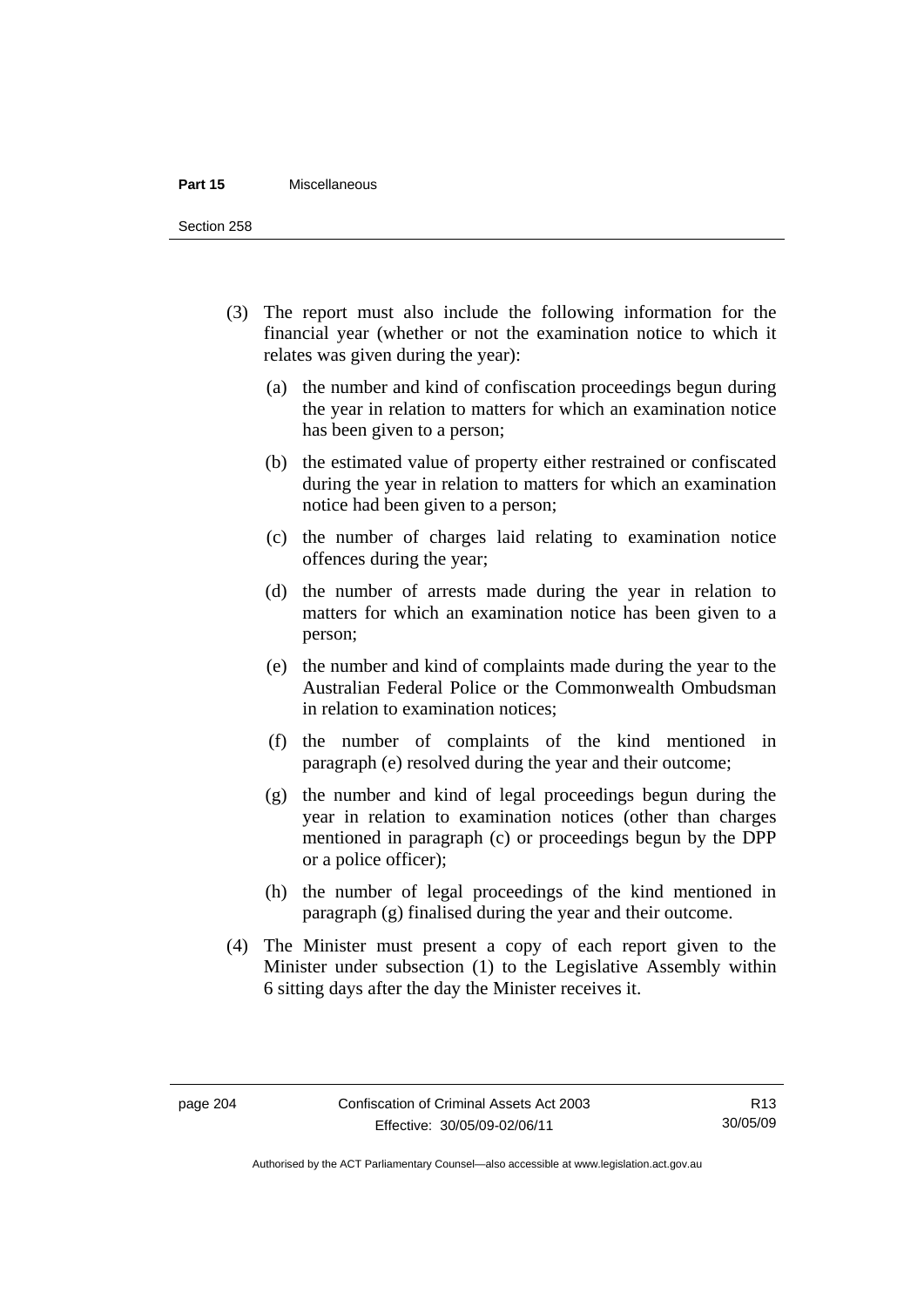# **259 Approved forms**

- (1) The Minister may, in writing, approve forms for this Act.
- (2) If the Minister approves a form for a particular purpose, the approved form must be used for that purpose.

*Note* For other provisions about forms, see the Legislation Act, s 255.

(3) An approved form is a notifiable instrument.

*Note* A notifiable instrument must be notified under the Legislation Act.

# **260 Regulation-making power**

- (1) The Executive may make regulations for this Act.
	- *Note* A regulation must be notified, and presented to the Legislative Assembly, under the Legislation Act.
- (2) A regulation may prescribe offences for contraventions of a regulation and prescribe maximum penalties of not more than 10 penalty units for offences against a regulation.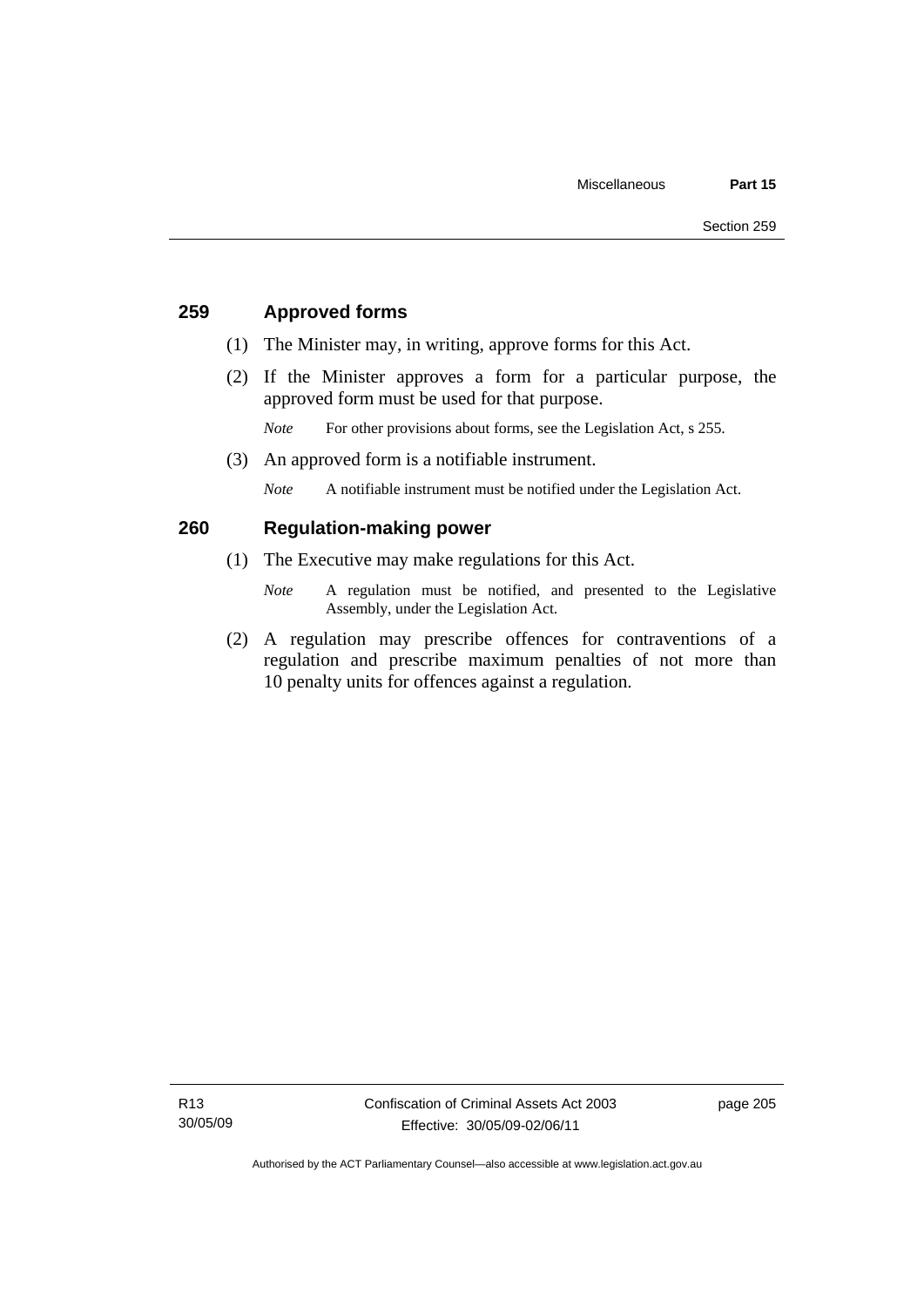# **Dictionary**

(see s 6)

- *Note 1* The Legislation Act contains definitions and other provisions relevant to this Act.
- *Note 2* In particular, the Legislation Act, dict, pt 1, defines the following terms:
	- authorised deposit-taking institution
	- child
	- domestic partner (see s 169)
	- DPP
	- entity
	- fail
	- foreign country
	- found guilty
	- function
	- indictment
	- interest (in relation to land or other property)
	- intersex person (see s 169B)
	- lawyer
	- may (see also s 146)
	- must (see also s 146)
	- police officer
	- present
	- property
	- public trustee
	- registrar-general
	- transgender person (see s169A).

page 206 Confiscation of Criminal Assets Act 2003 Effective: 30/05/09-02/06/11

R13 30/05/09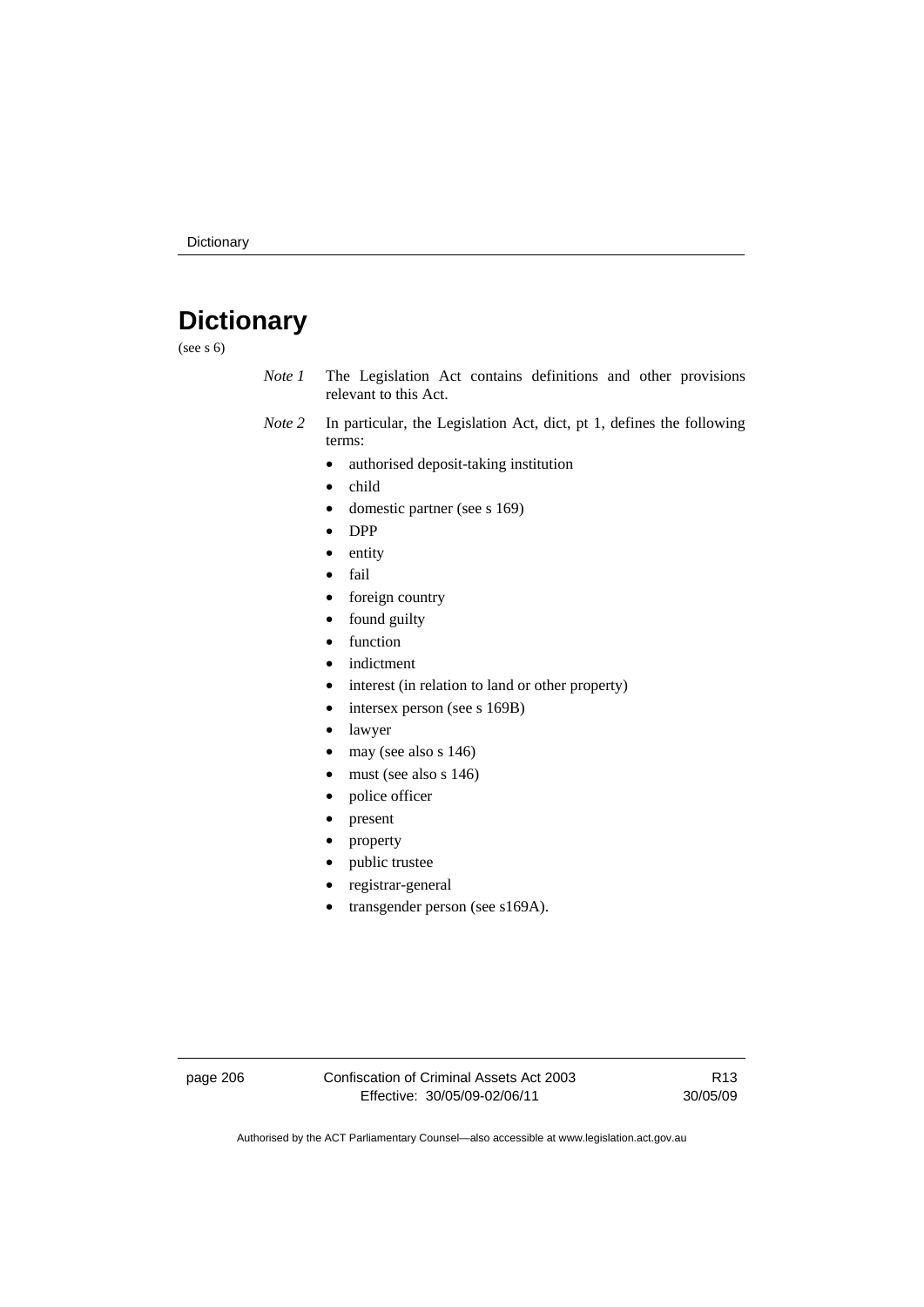# *abscond*—see section 16.

*account* means any facility or arrangement through which a financial institution accepts deposits or allows withdrawals, and includes—

- (a) a facility or arrangement for a fixed term deposit or a safedeposit box; and
- (b) a facility or arrangement prescribed by regulation for this definition.

*agent*, for an agent that is a corporation, includes an officer, employee or agent of the corporation.

*artistic profits*—see section 81.

*artistic profits restraining order*—see section 20.

*associate*, for division 12.5 (Examination orders and notices) see section 164.

*at*, for part 13 (Search warrants)—see section 195.

*authenticated*, in relation to a corresponding law order, for part 11 (Interstate orders)—see section 136.

*authorised investigator*, for division 12.5 (Examination orders and notices)—see section 165 (1).

*automatic forfeiture*, of property, means the forfeiture of the property—

- (a) under division 5.2 (Automatic forfeiture—conviction for serious offences); or
- (b) under division 5.3 (Automatic forfeiture—unclaimed tainted property).
- *Note* A registered interstate automatic forfeiture decision is taken to be an automatic forfeiture under this Act (see s 139).

*benefit* includes service or advantage.

| R <sub>13</sub> | Confiscation of Criminal Assets Act 2003 | page 207 |
|-----------------|------------------------------------------|----------|
| 30/05/09        | Effective: 30/05/09-02/06/11             |          |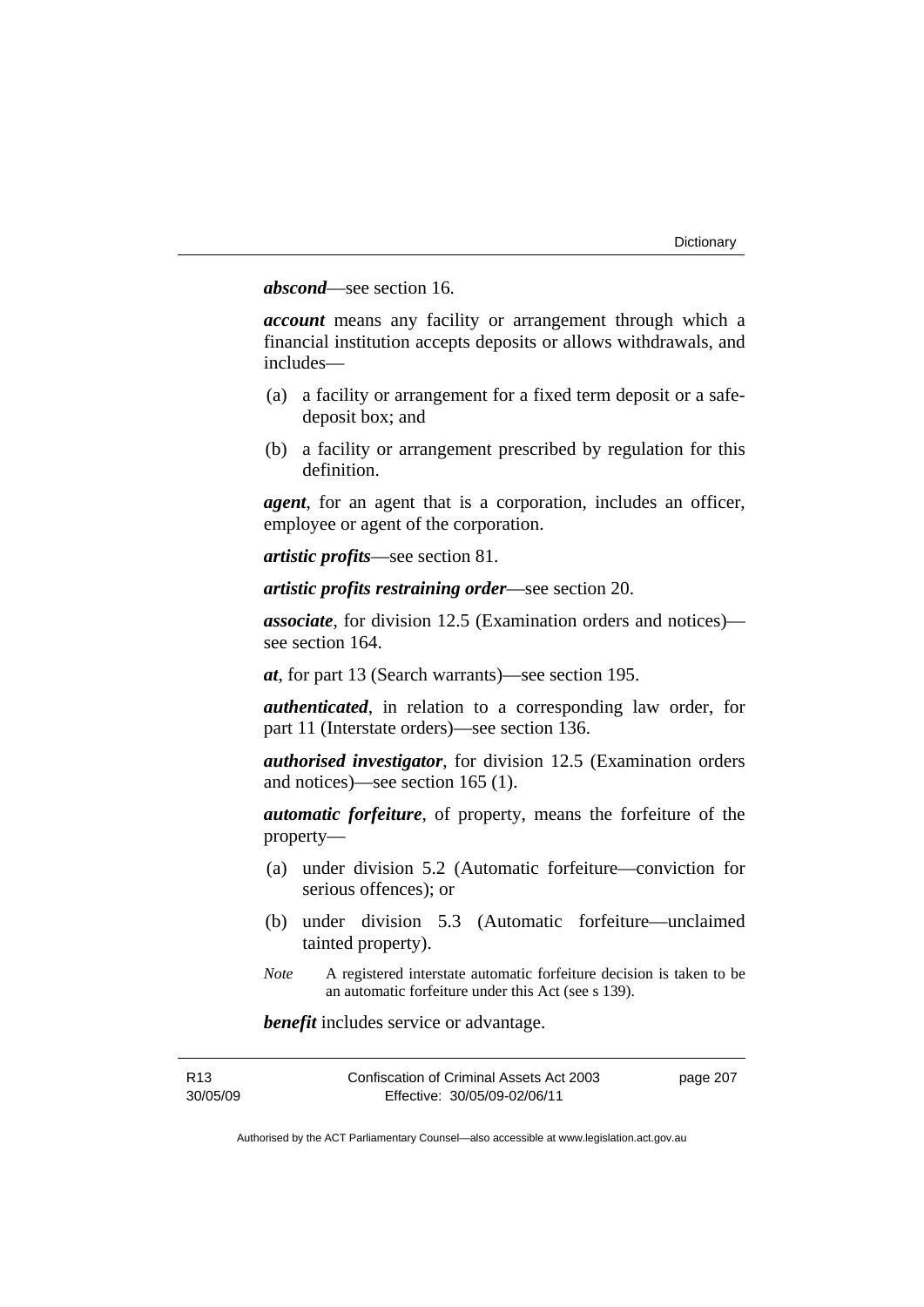*benefits*, derived by an offender—see section 80. *buyback order*—see section 124. *civil forfeiture order*—see section 65. *cleared*, of an offence—see section 17. *commission*— (a) of a serious offence, for part 7 (Penalty orders)—see section 79; and (b) of an offence by a person who has absconded—includes the alleged commission of the offence by the person. *confiscation proceeding*—see section 236.

*convicted*—see section 15 (1).

*conviction forfeiture order*—see section 52.

*corresponding law* means a law of the Commonwealth, a State or another Territory that is declared by regulation to be a corresponding law, whether or not the law corresponds, or substantially corresponds, to this Act.

*corresponding law order* means an order, notice or decision (however described) made under a corresponding law, whether or not the order, notice or decision—

- (a) is made by a court; or
- (b) corresponds, or substantially corresponds, to an order, notice or decision under this Act.

*data*, for part 13 (Search warrants)—see section 195.

*data storage device*, for part 13 (Search warrants)—see section 195.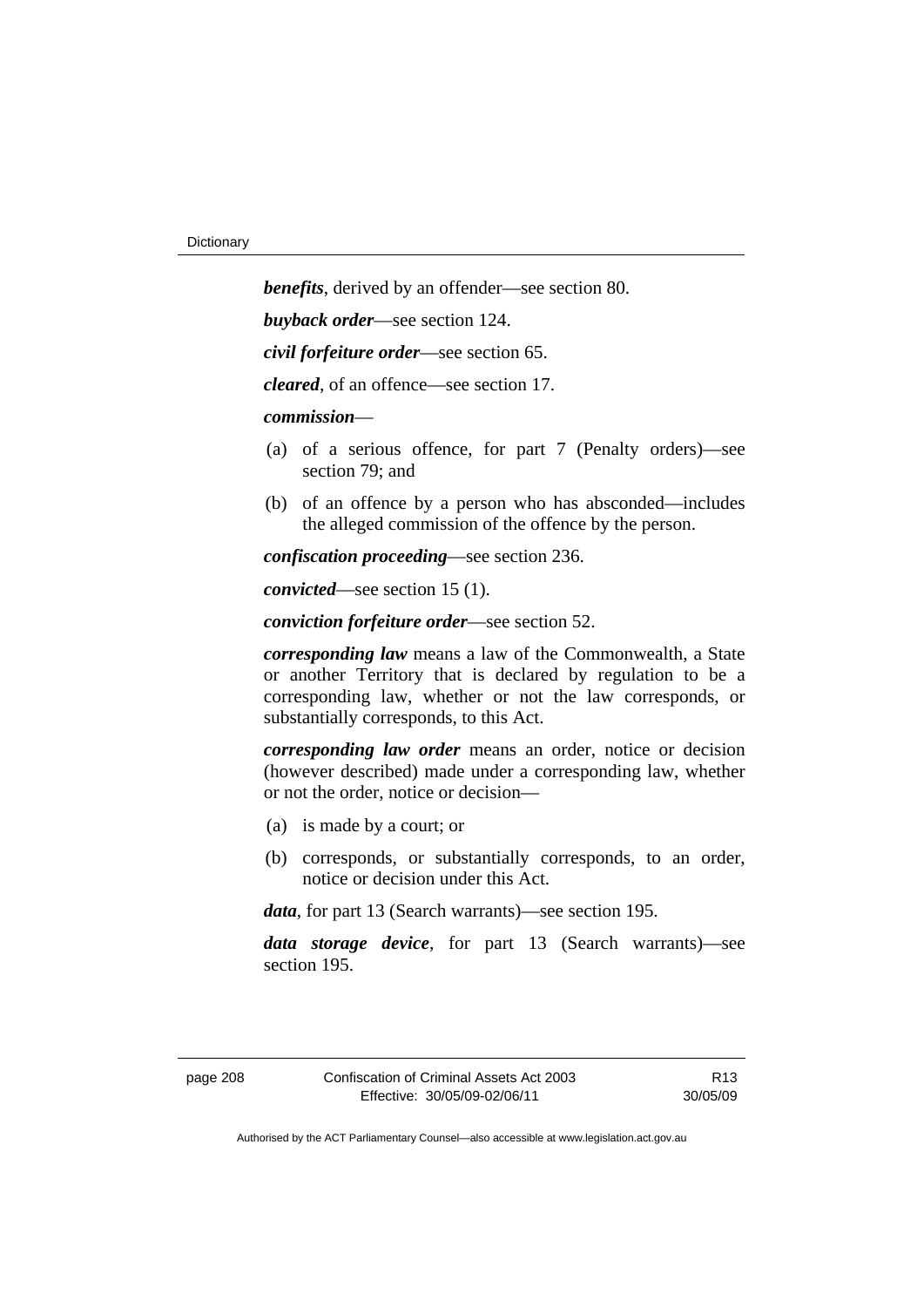*dealing*, with property of a person, includes, for example—

- (a) if a debt is owed to the person—making a payment to anyone in reduction of the debt; and
- (b) disposing of the property (including, for example, making a gift of the property or removing the property from the ACT or Australia); and
- (c) receiving the property, whether as a gift or otherwise; and
- (d) creating or assigning an interest in the property; and
- (e) using the property to obtain or extend credit; and
- (f) using credit secured against the property.
- *Note* An example is part of the Act, is not exhaustive and may extend, but does not limit, the meaning of the provision in which it appears (see Legislation Act, s 126 and s 132).

*derived*—see section 12.

*distributable funds*, for part 10 (Confiscated assets trust fund) see section 128.

*effective control*, of property—see section 14.

*encumbrance*, in relation to property, includes any interest, mortgage, charge, right, claim or demand in relation to the property.

*equitable sharing program*, for part 10 (Confiscated assets trust fund)—see section 129.

*examination notice*—see section 171.

*examination order*—see section 166.

*exclusion order*—see section 72.

*executing police officer*, of a search warrant, for part 13 (Search warrants)—see section 195.

R13 30/05/09 Confiscation of Criminal Assets Act 2003 Effective: 30/05/09-02/06/11

page 209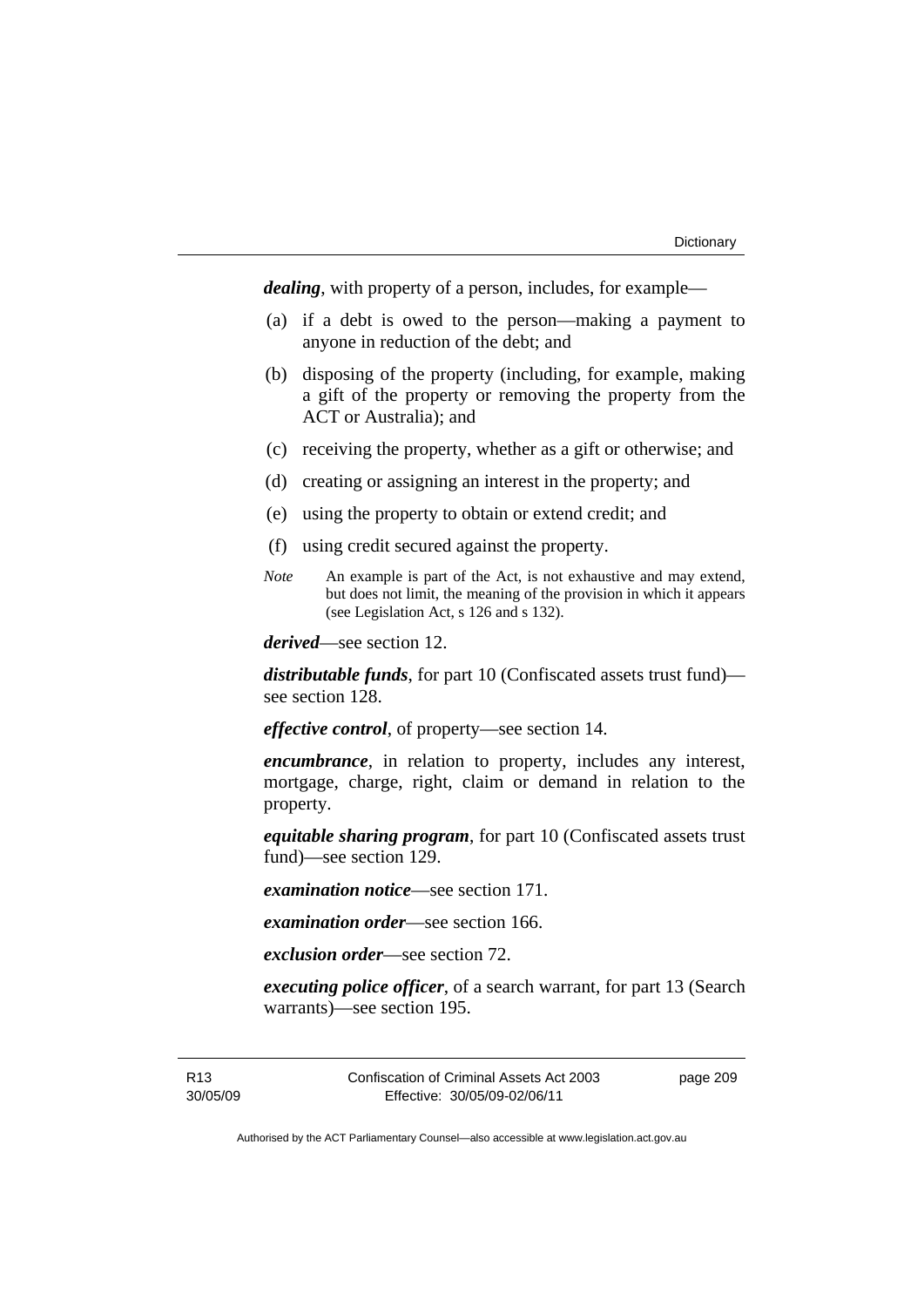*finalised*, for a confiscation or criminal proceeding—see section 18.

*financial institution* means—

- (a) an authorised deposit-taking institution; or
- (b) the Reserve Bank of Australia; or
- (c) an entity registered or incorporated as a cooperative housing society or similar society under the law of the Territory, a State or another Territory; or
- (d) a person who carries on State banking within the meaning of the Commonwealth Constitution, section 51 (13); or
- (e) a corporation that is, or that, if it had been incorporated in Australia, would be, a financial corporation within the meaning of the Commonwealth Constitution, section 51 (20); or
- (f) a person who permits someone else to deposit money with the person for use by the other person in relation to gaming or betting; or
- (g) an entity prescribed by regulation for this definition.

*forfeited* property, means property forfeited under part 5 (Forfeiture of property).

*forfeiture order* means a civil forfeiture order or a conviction forfeiture order.

*Note* A registered interstate forfeiture order is taken to be a forfeiture order under this Act (see s 139).

*forfeiture or penalty application*, for division 4.3 (Duration of restraining orders)—see section 41.

*frisk search*, for part 13 (Search warrants)—see section 195.

*fully satisfied*—a forfeiture order or penalty order, or an automatic forfeiture of property, is *fully satisfied* when—

| page 210 | Confiscation of Criminal Assets Act 2003 | R <sub>13</sub> |
|----------|------------------------------------------|-----------------|
|          | Effective: 30/05/09-02/06/11             | 30/05/09        |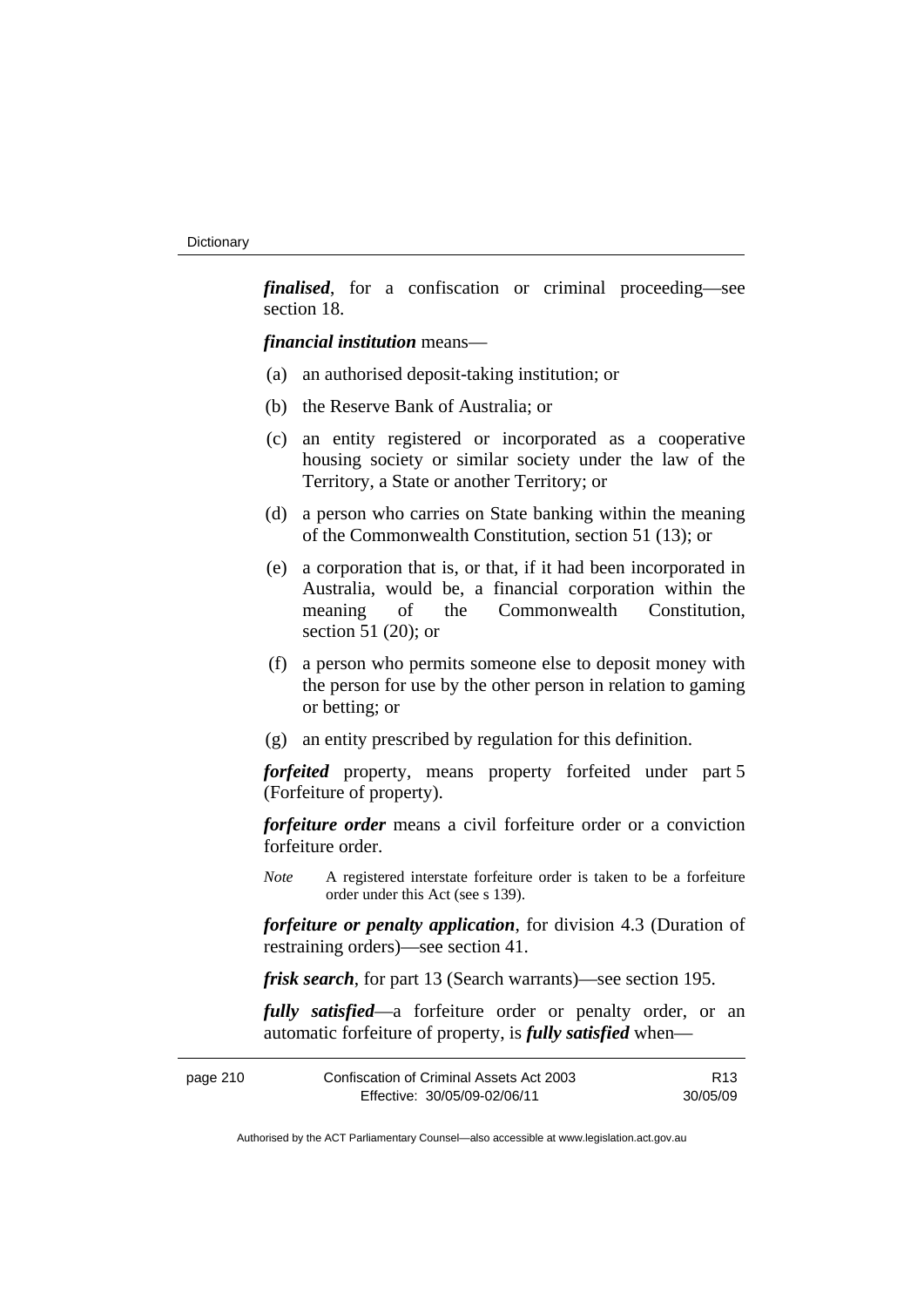- (a) for an automatic forfeiture of property or a forfeiture order—the property that is the subject of the automatic forfeiture or order has vested in law in the Territory and the public trustee has taken control of the property; and
- (b) for a penalty order—the amount of the order has been paid to, or recovered by, the Territory or realised by the public trustee from the disposal of property.

*information order*—see section 186.

*inquiry notice*—see section 144.

*in relation to*—to remove any doubt, *in relation to* includes—

- (a) in; and
- (b) for or for the purposes of; and
- (c) in connection with; and
- (d) in respect of; and
- (e) with respect to.

### **Example**

The phrase 'property used, or intended to be used by an offender, in relation to the commission of an offence' (in s 3 (d) and elsewhere) refers to all or any of the following:

- (a) property used *in* or *in relation to* the commission of the offence;
- (b) property used *for* or *for the purposes of* the commission of the offence;
- (c) property used *in connection with* the commission of the offence;
- (d) property used *in respect of* the commission of the offence;
- (e) property used *with respect to* the commission of the offence.
- *Note* An example is part of the Act, is not exhaustive and may extend, but does not limit, the meaning of the provision in which it appears (see Legislation Act, s 126 and s 132).

*interested person*, for part 8 (Forfeited property)—see section 107.

page 211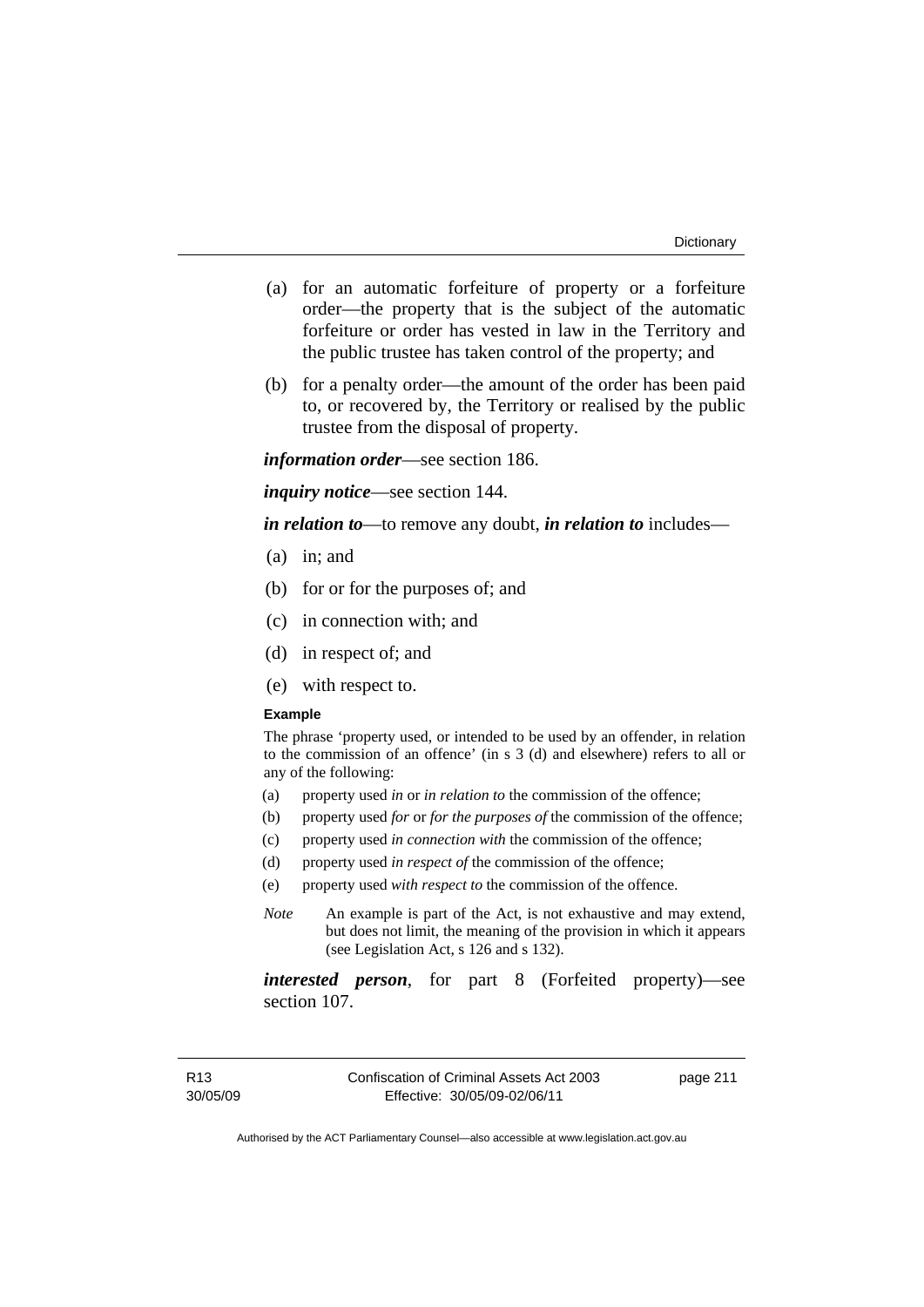*interstate automatic forfeiture decision* means a corresponding law order prescribed by regulation for this definition.

*interstate civil forfeiture order* means a corresponding law order prescribed by regulation for this definition.

*interstate conviction forfeiture order* means a corresponding law order prescribed by regulation for this definition.

*interstate forfeiture order* means an interstate civil forfeiture order or interstate conviction forfeiture order.

*interstate penalty charge*—see section 142 (2) (Interstate penalty charges).

*interstate penalty order* means a corresponding law order prescribed by regulation for this definition.

*interstate restraining order* means a corresponding law order prescribed by regulation for this definition.

*investigation*, for division 12.5 (Examination orders and notices)—see section 164.

*issuing officer*, for a search warrant, for part 13 (Search warrants)—see section 195.

*joint ownership*—property is *jointly owned* if the owners own the property as joint tenants or tenants in common.

*money laundering offence* means—

- (a) an offence against the *Crimes Act 1900*, division 6.2A (Money laundering and organised fraud); or
- (b) an offence against a law of the Commonwealth, a State or another Territory that is declared by regulation to be a corresponding offence, whether or not the offence corresponds, or substantially corresponds, to an offence mentioned in paragraph (a).

*monitoring order*—see section 148.

| page 212 | Confiscation of Criminal Assets Act 2003 | R13      |
|----------|------------------------------------------|----------|
|          | Effective: 30/05/09-02/06/11             | 30/05/09 |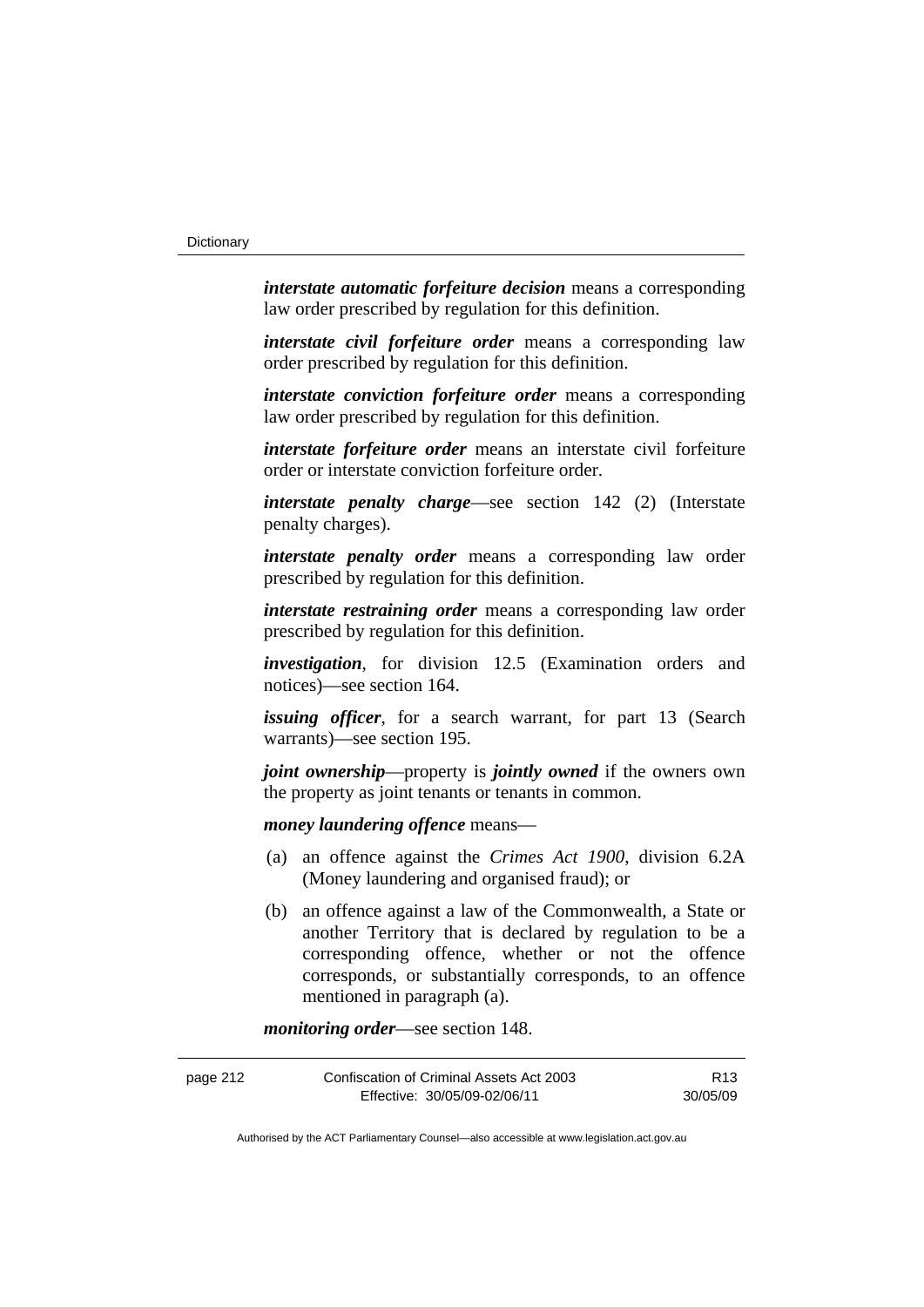*narcotic substance*, for division 7.3 (Value of benefits)—see section 90.

*non-disclosable information order*—see section 191.

*occupier*, of premises, for part 13 (Search warrants)—see section 195.

*offence*—see section 13 (1).

*offender*, in relation to an offence, means a person (including a corporation) who committed, or is alleged to have committed, the offence.

*Note* A reference to a *person* generally includes a reference to a corporation as well as an individual, see the Legislation Act, s 160. (See also the Legislation Act, dict, pt 1, def *person*.)

*ordinary offence*—see section 13 (2).

*ordinary search*, for part 13 (Search warrants)—see section 195.

*party*, to an offence, means a person who—

- (a) commits or participates in the offence; or
- (b) is an accessory before or after the fact to the offence.

*penalty charge*—see section 94 (4) (Creation of penalty charge over restrained property).

*Note* An interstate penalty charge is taken to be a penalty charge under this Act (see s 142).

*penalty order*—see section 82.

*person assisting*, in relation to a search warrant, for part 13 (Search warrants)—see section 195.

*premises*, for part 13 (Search warrants)—see section 195.

*production order*—see section 156.

R13 30/05/09 page 213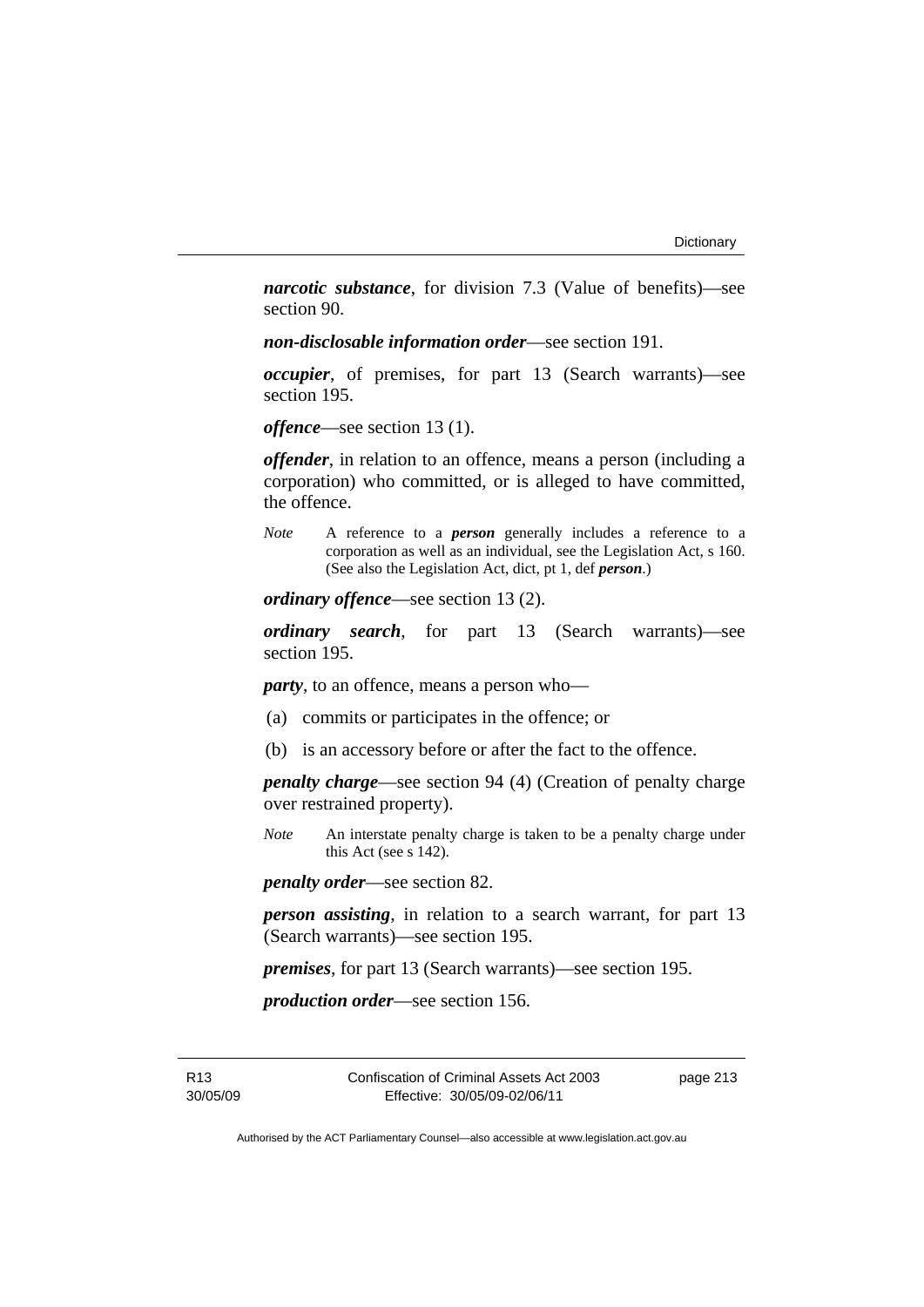# *property*—

- (a) of an offender, for division 7.3 (Value of benefits)—see section 90; and
- (b) of a person, includes property in which the person has a beneficial interest.

*property-tracking document*—see section 157.

*purposes of this Act*—see section 3.

*quashed*—see section 15 (3) and (4).

*registered*, for a corresponding law order, means registered under part 11 (Interstate orders).

*registrable property* means property title to which is passed by registration in a statutory property register.

*registered property interest* means an interest in property recorded in a statutory property register.

*related* offence—see section 13 (3).

*relevant court*—see section 238.

*relevant offence*—see section 13 (2).

*reserved funds*, for part 10 (Confiscated assets trust fund)—see section 128.

*restrained*, in relation to property, means property subject to a restraining order.

*restraining order*—see section 19.

*Note* A registered interstate restraining order is taken to be a restraining order under this Act (see s 139).

*return or compensation order*—see section 121.

*search warrant*, for part 13 (Search warrants)—see section 195.

| page 214 | Confiscation of Criminal Assets Act 2003 | R <sub>13</sub> |
|----------|------------------------------------------|-----------------|
|          | Effective: 30/05/09-02/06/11             | 30/05/09        |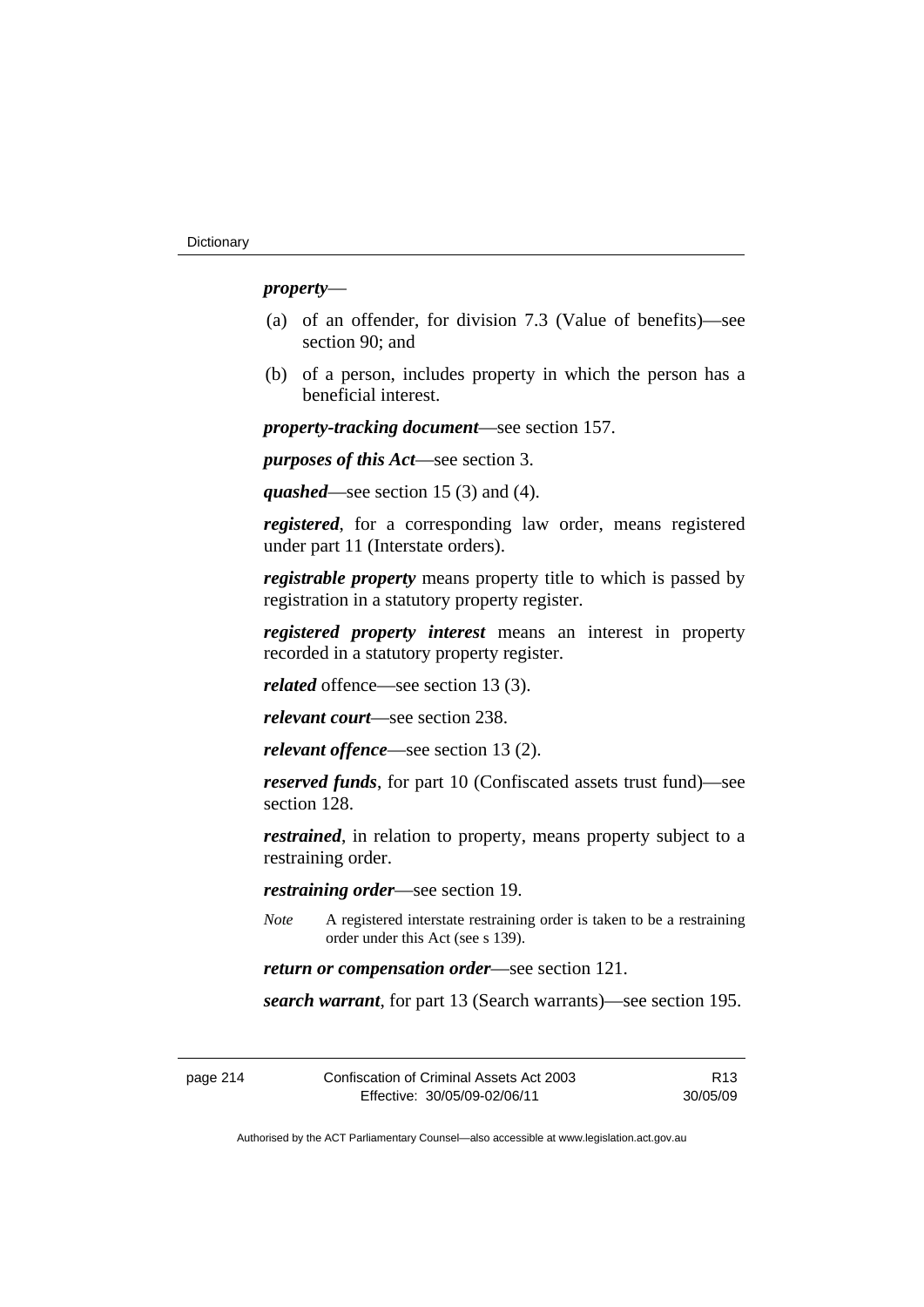*serious offence*—see section 13 (2).

*statutory property register* means a register kept under a territory law, or a law of the Commonwealth, a State or another Territory, for recording ownership of property (including interests in property) if—

- (a) title to the property is passed by registration in the register of ownership of the property; or
- (b) the owner of an interest in the property may lose the interest if the interest is not registered in the register.

#### **Examples**

- 1 the register of land titles kept under the *Land Titles Act 1925*, section 43
- 2 the register of interests in goods mentioned in the *Sale of Motor Vehicles Act 1977*, part 4A (Registration of interests in motor vehicles)
- *Note* An example is part of the Act, is not exhaustive and may extend, but does not limit, the meaning of the provision in which it appears (see Legislation Act, s 126 and s 132).

*subject to forfeiture*, in relation to property—see section 73.

*sufficient consideration*, in relation to acquiring or disposing or otherwise dealing with property, means acquiring, disposing of, or otherwise dealing with, the property for a consideration that is sufficient and that appropriately reflects the value of the property having regard only to commercial considerations.

*tainted property*—see section 10.

*target material*, for part 13 (Search warrants)—see section 195.

*transaction suspension order*—see section 152.

*trust fund* means the confiscated assets trust fund under section 130.

*unclaimed tainted property*—see section 11.

*unclaimed tainted property restraining order*—see section 21.

R13 30/05/09 page 215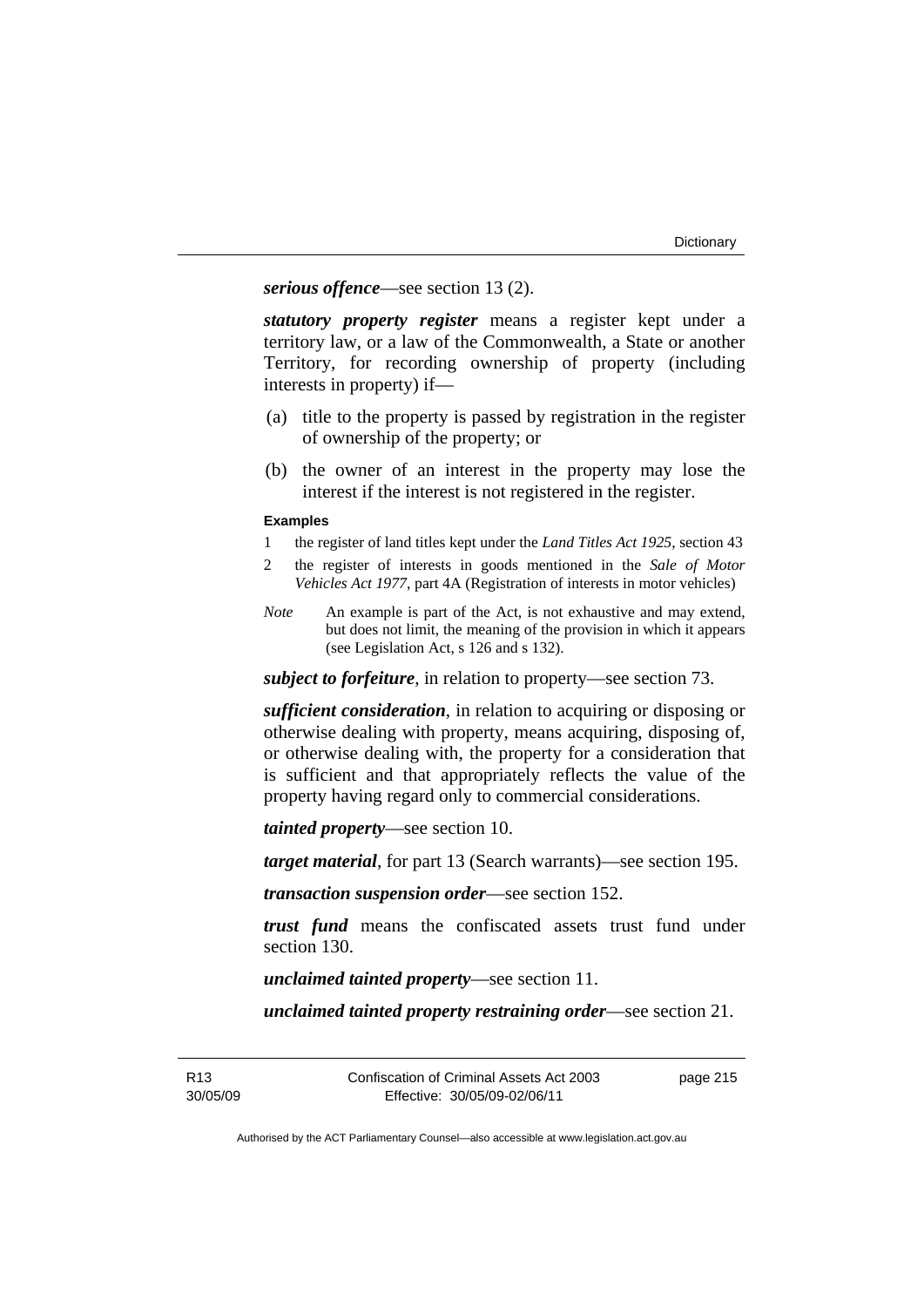Dictionary

*vehicle*, for part 13 (Search warrants)—see section 195.

page 216 Confiscation of Criminal Assets Act 2003 Effective: 30/05/09-02/06/11

R13 30/05/09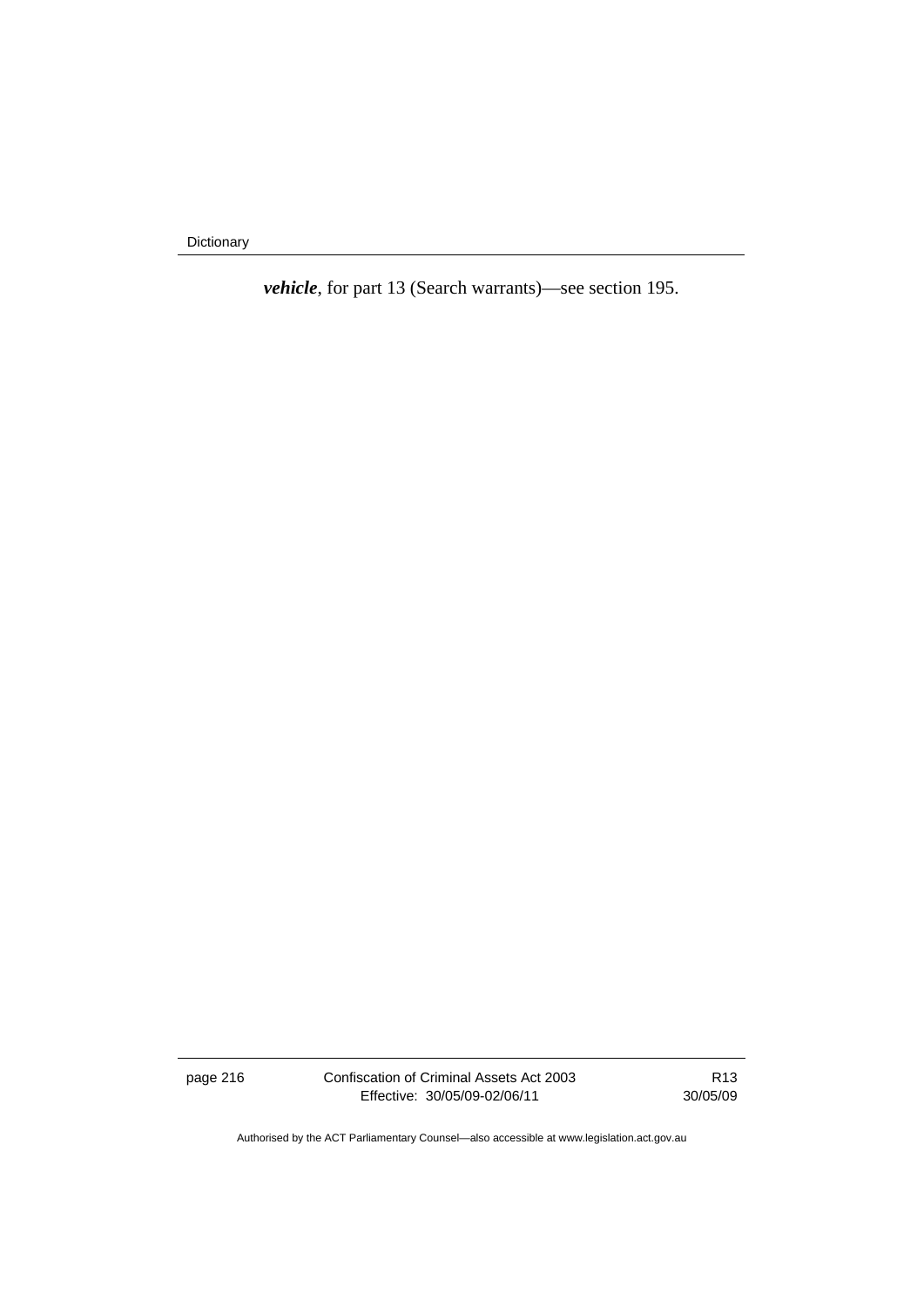# **Endnotes**

# **1 About the endnotes**

Amending and modifying laws are annotated in the legislation history and the amendment history. Current modifications are not included in the republished law but are set out in the endnotes.

Not all editorial amendments made under the *Legislation Act 2001*, part 11.3 are annotated in the amendment history. Full details of any amendments can be obtained from the Parliamentary Counsel's Office.

Uncommenced amending laws and expiries are listed in the legislation history and the amendment history. These details are underlined. Uncommenced provisions and amendments are not included in the republished law but are set out in the last endnote.

If all the provisions of the law have been renumbered, a table of renumbered provisions gives details of previous and current numbering.

The endnotes also include a table of earlier republications.

| $am = amended$                               | $ord = ordinance$                         |
|----------------------------------------------|-------------------------------------------|
| $amdt = amendment$                           | $orig = original$                         |
| $ch = chapter$                               | $par = paragraph/subparagraph$            |
| $def = definition$                           | $pres = present$                          |
| $dict = dictionary$                          | $prev = previous$                         |
| $disallowed = disallowed by the Legislative$ | $(\text{prev}) = \text{previously}$       |
| Assembly                                     | $pt = part$                               |
| $div = division$                             | $r = rule/subrule$                        |
| $exp = expires/expired$                      | $remum = renumbered$                      |
| $Gaz = gazette$                              | $reloc = relocated$                       |
| $hdg =$ heading                              | $R[X]$ = Republication No                 |
| $IA = Interpretation Act 1967$               | $RI = reissue$                            |
| $ins = inserted/added$                       | $s = section/subsection$                  |
| $LA =$ Legislation Act 2001                  | $sch = schedule$                          |
| $LR =$ legislation register                  | $sdiv = subdivision$                      |
| $LRA =$ Legislation (Republication) Act 1996 | $sub =$ substituted                       |
| $mod = modified/modification$                | SL = Subordinate Law                      |
| $o = order$                                  | underlining = whole or part not commenced |
| $om = omitted/repealed$                      | or to be expired                          |
|                                              |                                           |

# **2 Abbreviation key**

R13 30/05/09 Confiscation of Criminal Assets Act 2003 Effective: 30/05/09-02/06/11

page 217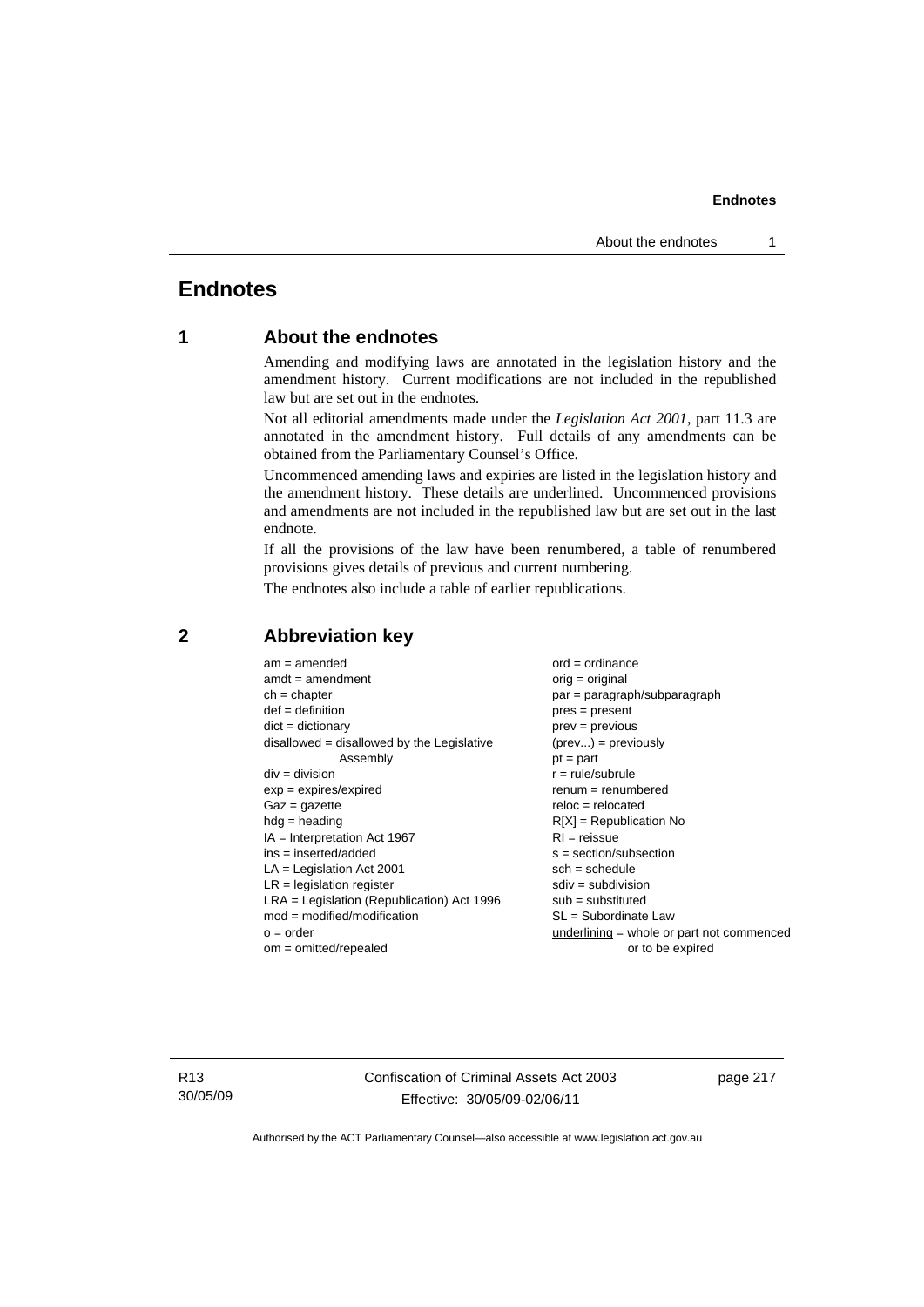3 Legislation history

# **3 Legislation history**

# **Confiscation of Criminal Assets Act 2003 A2003-8**

notified LR 27 March 2003

s 1, s 2 commenced 27 March 2003 (LA s 75 (1))

remainder commenced 15 August 2003 (s 2 and CN2003-7)

as amended by

## **Legislation (Gay, Lesbian and Transgender) Amendment Act 2003 A2003-14 sch 1 pt 1.6**

notified LR 27 March 2003 s 1, s 2 commenced 27 March 2003 (LA s 75 (1)) sch 1 pt 1.6 commenced 28 March 2003 (s 2)

## **Evidence (Miscellaneous Provisions) Amendment Act 2003 A2003-48 sch 2 pt 2.2**

notified LR 31 October 2003 s 1, s 2 commenced 31 October 2003 (LA s 75 (1)) sch 2 pt 2.2 commenced 30 April 2004 (s 2 and LA s 79)

# **Statute Law Amendment Act 2003 (No 2) A2003-56 sch 3 pt 3.6**

notified LR 5 December 2003 s 1, s 2 commenced 5 December 2003 (LA s 75 (1)) sch 3 pt 3.6 commenced 19 December 2003 (s 2)

## **Annual Reports Legislation Amendment Act 2004 A2004-9 sch 1 pt 1.9**

notified LR 19 March 2004

s 1, s 2 commenced 19 March 2004 (LA s 75 (1))

pt 1.9 commenced 13 April 2004 (s 2 and see Annual Reports (Government Agencies) Act 2004 A2004-8, s 2 and CN2004-5)

# **Statute Law Amendment Act 2004 A2004-42 sch 3 pt 3.5**  notified LR 11 August 2004

s 1, s 2 commenced 11 August 2004 (LA s 75 (1)) sch 3 pt 3.5 commenced 25 August 2004 (s 2 (1))

page 218 Confiscation of Criminal Assets Act 2003 Effective: 30/05/09-02/06/11

R13 30/05/09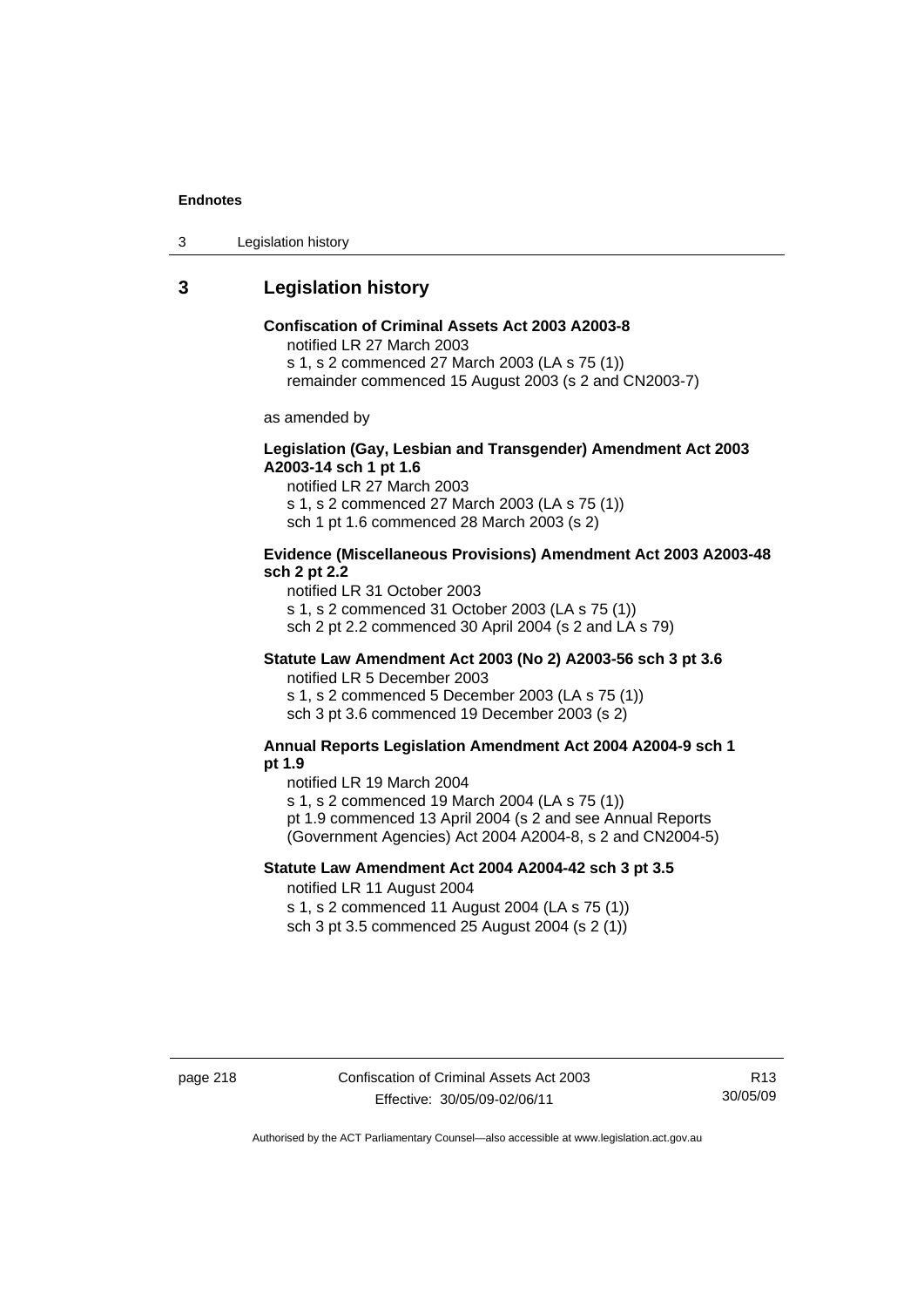# **Court Procedures (Consequential Amendments) Act 2004 A2004-60 sch 1 pt 1.12**

notified LR 2 September 2004

s 1, s 2 commenced 2 September 2004 (LA s 75 (1)) sch 1 pt 1.12 commenced 10 January 2005 (s 2 and see Court Procedures Act 2004 A2004-59, s 2 and CN2004-29)

## **Justice and Community Safety Legislation Amendment Act 2005 A2005-5 pt 5**

notified LR 23 February 2005 s 1, s 2 commenced 23 February 2005 (LA s 75 (1)) pt 5 commenced 24 February 2005 (s 2 (2))

## **Justice and Community Safety Legislation Amendment Act 2005 (No 4) A2005-60 sch 1 pt 1.6**

notified LR 1 December 2005

s 1, s 2 taken to have commenced 23 November 2005 (LA s 75 (2)) sch 1 pt 1.6 commenced 22 December 2005 (s 2 (4))

## **Sentencing Legislation Amendment Act 2006 A2006-23 sch 1 pt 1.5**  notified LR 18 May 2006

s 1, s 2 commenced 18 May 2006 (LA s 75 (1)) sch 1 pt 1.5 commenced 2 June 2006 (s 2 (1) and see Crimes (Sentence Administration) Act 2005 A2005-59 s 2, Crimes (Sentencing) Act 2005 A2005-58, s 2 and LA s 79)

## **Civil Law (Property) Act 2006 A2006-38 sch 1 pt 1.3**

notified LR 28 September 2006

s 1, s 2 commenced 28 September 2006 (LA s 75 (1))

sch 1 pt 1.3 commenced 28 March 2007 (s 2 and LA s 79)

## **Children and Young People (Consequential Amendments) Act 2008 A2008-20 sch 4 pt 4.3**

notified LR 17 July 2008

s 1, s 2 commenced 17 July 2008 (LA s 75 (1))

s 3 commenced 18 July 2008 (s 2 (1))

sch 4 pt 4.3 commenced 27 February 2009 (s 2 (5) and see Children and Young People Act 2008 A2008-19, s 2 and CN2008-17 (and see CN2008-13))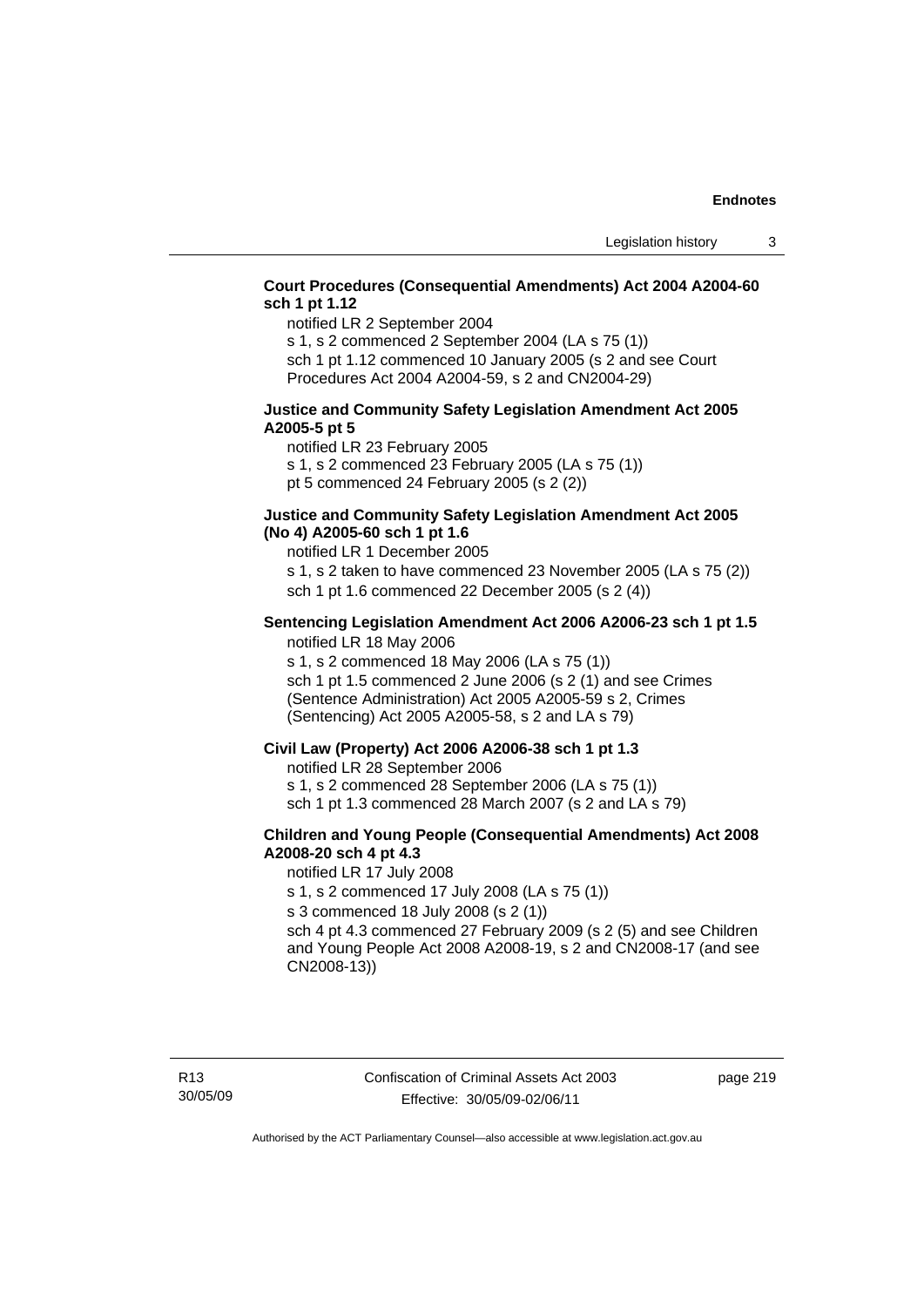4 Amendment history

## **Crimes Legislation Amendment Act 2008 A2008-44 sch 1 pt 1.1**

notified LR 9 September 2008

s 1, s 2 commenced 9 September 2008 (LA s 75 (1))

sch 1 pt 1.1 commenced 30 May 2009 (s 2 and CN2009-4)

# **4 Amendment history**

**Commencement**  s 2 om LA s 89 (4) **General overview**  s 9 am A2008-44 amdt 1.13 **Key concepts**  pt 3 hdg note ins A2005-5 s 13 am A2008-44 amdts 1.1-1.3 **Meaning of** *derived*  s 12 am A2008-44 amdt 1.13 **Meaning of** *offence* **and of particular kinds of offences**  s 13 am A2008-44 amdt 1.4 **Meaning of** *convicted* **and** *quashed* s 15 am A2005-5 s 14; A2006-23 amdt 1.38; A2008-20 amdt 4.6, amdt 4.7 **When does someone** *abscond* s 16 am A2005-5 s 19; A2008-44 amdt 1.13 **When is someone** *cleared* **of an offence**  s 17 am A2005-5 s 19 **Meaning of** *restraining order*  s 19 am A2006-23 amdt 1.39 **Contravening restraining orders**  s 23 am A2006-23 amdt 1.40 **Restraining orders—time for making certain applications**  s 27 am A2005-5 s 15; A2008-44 amdt 1.13 **Restraining orders over other property—affidavit supporting application**  s 29 am A2005-5 s 16, s 19; A2008-44 amdt 1.13 **Restraining orders over other property—making**  s 31 am A2005-5 s 19; A2008-44 amdt 1.13 **Restraining orders—contents**  s 33 am A2006-23 amdt 1.41

page 220 Confiscation of Criminal Assets Act 2003 Effective: 30/05/09-02/06/11

R13 30/05/09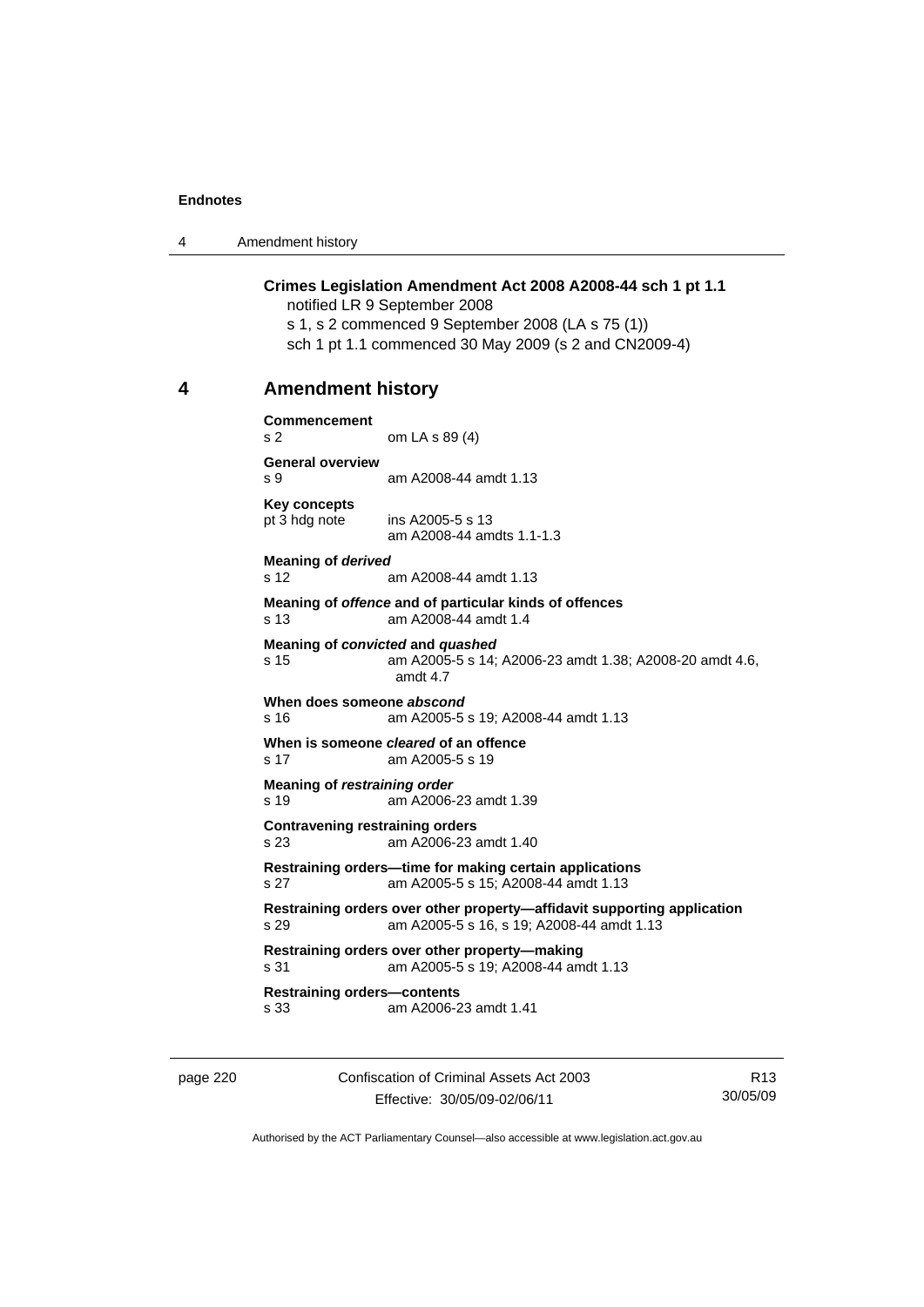|                                           | Amendment history                                                                                                                                                | 4        |
|-------------------------------------------|------------------------------------------------------------------------------------------------------------------------------------------------------------------|----------|
| s 37                                      | Payment of living and business expenses from restrained property<br>def domestic partner om A2003-14 amdt 1.18<br>def domestic partnership om A2003-14 amdt 1.18 |          |
| s 39                                      | Additional orders about restraining orders and restrained property<br>am A2006-23 amdt 1.42                                                                      |          |
| s 47 hdg<br>s <sub>47</sub>               | When restraining order ends-ordinary offences<br>am A2008-44 amdt 1.13<br>table renum R3 LA<br>am A2005-5 s 19; A2008-44 amdt 1.13                               |          |
| s 48                                      | When restraining order ends-serious offences<br>table renum R3 LA<br>am A2005-5 s 19; A2008-44 amdt 1.13                                                         |          |
| s 49                                      | <b>Extension of time for restraining orders</b><br>am A2008-44 amdt 1.13                                                                                         |          |
| s 51 hdg                                  | Penalty orders-execution against restrained property<br>sub A2006-23 amdt 1.43                                                                                   |          |
| s 52                                      | Meaning of conviction forfeiture order<br>am A2008-44 amdt 1.13                                                                                                  |          |
| s 53                                      | <b>Conviction forfeiture orders-application</b><br>am A2008-44 amdt 1.13                                                                                         |          |
| s 54                                      | <b>Conviction forfeiture orders-making</b><br>am A2008-44 amdt 1.13                                                                                              |          |
| Civil forfeiture orders-making<br>s 67    | am A2005-5 s 19                                                                                                                                                  |          |
| s 76 hdg<br>s 76                          | Making of exclusion orders-ordinary offences<br>am A2008-44 amdt 1.13<br>am A2008-44 amdt 1.13                                                                   |          |
| s 80                                      | Meaning of benefits derived by an offender<br>am A2003-56 amdt 3.127                                                                                             |          |
| <b>Penalty orders-application</b><br>s 83 | am A2008-44 amdt 1.5, amdt 1.13                                                                                                                                  |          |
| s 84 hdg<br>s 84                          | Penalty orders-offenders convicted of ordinary offences<br>am A2008-44 amdt 1.13<br>am A2008-44 amdt 1.13                                                        |          |
| s 85                                      | Penalty orders-commission of serious offences<br>am A2005-5 s 19                                                                                                 |          |
| s 86                                      | Penalty orders-amount of penalty<br>am A2006-23 amdt 1.44<br>(3) (d) note exp 2 June 2011 (see A2005-58 s 147 (2) (a))                                           |          |
|                                           | Confiscation of Criminal Assets Act 2003                                                                                                                         | page 221 |

Authorised by the ACT Parliamentary Counsel—also accessible at www.legislation.act.gov.au

Effective: 30/05/09-02/06/11

R13 30/05/09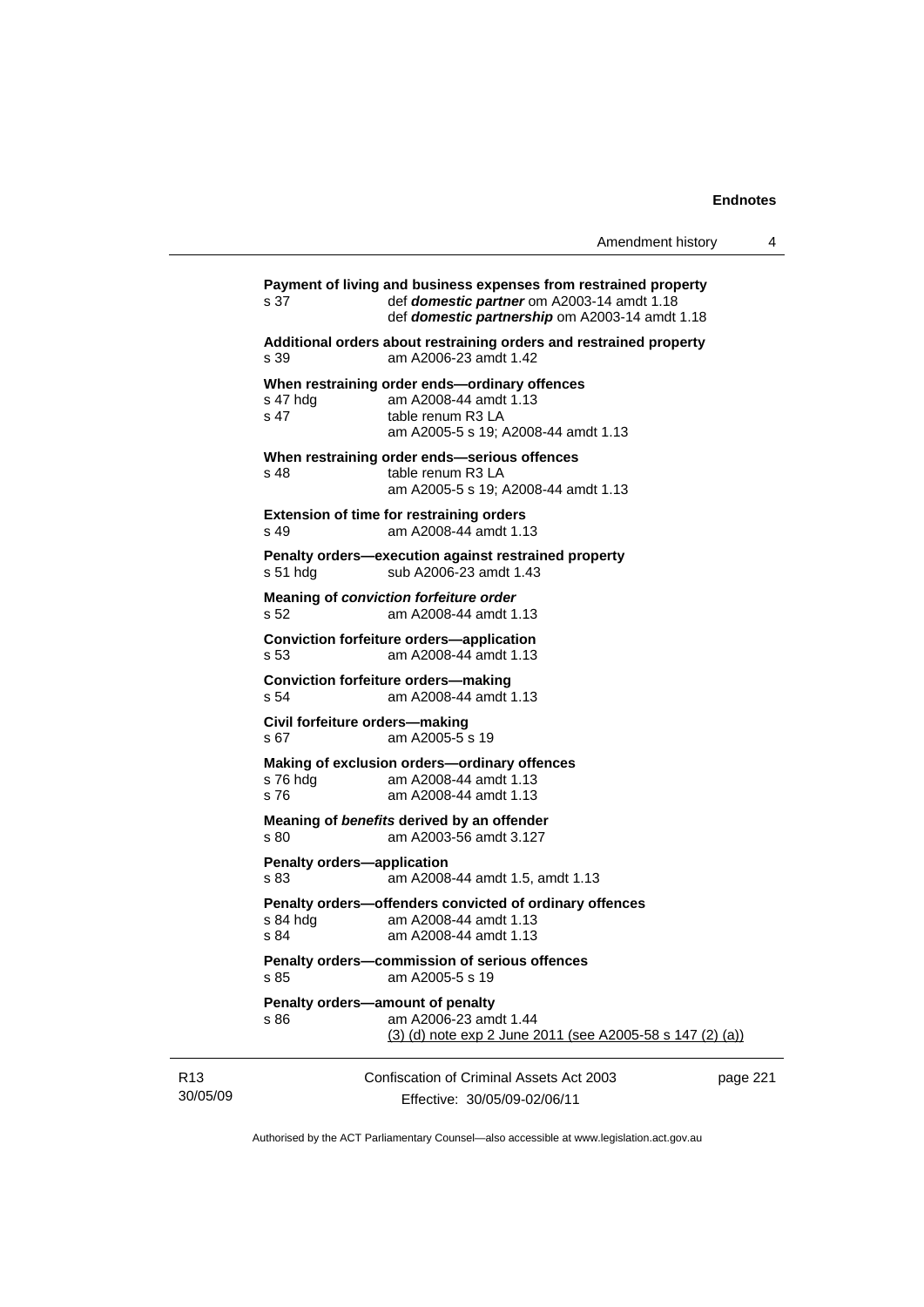4 Amendment history

**Presumed value of benefits—ordinary offence**  s 91 hdg am A2008-44 amdt 1.13 s 91 am A2008-44 amdt 1.13 **Value of benefits—relevant matters**  s 93 am A2008-44 amdt 1.13 **When penalty charge over property ends**  s 95 am A2008-44 amdt 1.13 **When penalty order ends**  s 98 am A2008-44 amdt 1.13 **Notice details to be included in public trustee's report**  s 104 am A2004-9 amdt 1.12 **Inconsistency with Trustee Act or Conveyancing Act**  s 115 am A2006-38 amdt 1.3 **Meaning of** *equitable sharing program*  s 129 am A2008-44 amdt 1.6, amdt 1.13 **Creation of interstate penalty charges**  s 142 am A2008-44 amdt 1.13 **Meaning of** *property-tracking document*  s 157 am A2008-44 amdt 1.7, amdt 1.13 **Production orders—application**  am A2008-44 amdt 1.13 **Definitions for div 12.5**  s 164 def *investigation* am A2008-44 amdt 1.13 **Conduct of examination**  s 176 am A2003-48 amdt 2.2 **Destruction etc of documents** s 190 am A2008-44 amdt 1.8, amdt 1.13 **Definitions for pt 13**  s 195 def *target material* am A2008-44 amdt 1.13 **Authorisation given by search warrants**  s 202 am A2008-44 amdt 1.13 **Search warrants—restrictions on personal searches**  s 211 am A2003-14 amdt 1.19, amdt 1.20; ss renum R1 LA (see A2003-8 amdt 1.21) **Copies of seized things to be provided**  s 222 am A2004-42 amdt 3.22

page 222 Confiscation of Criminal Assets Act 2003 Effective: 30/05/09-02/06/11

R13 30/05/09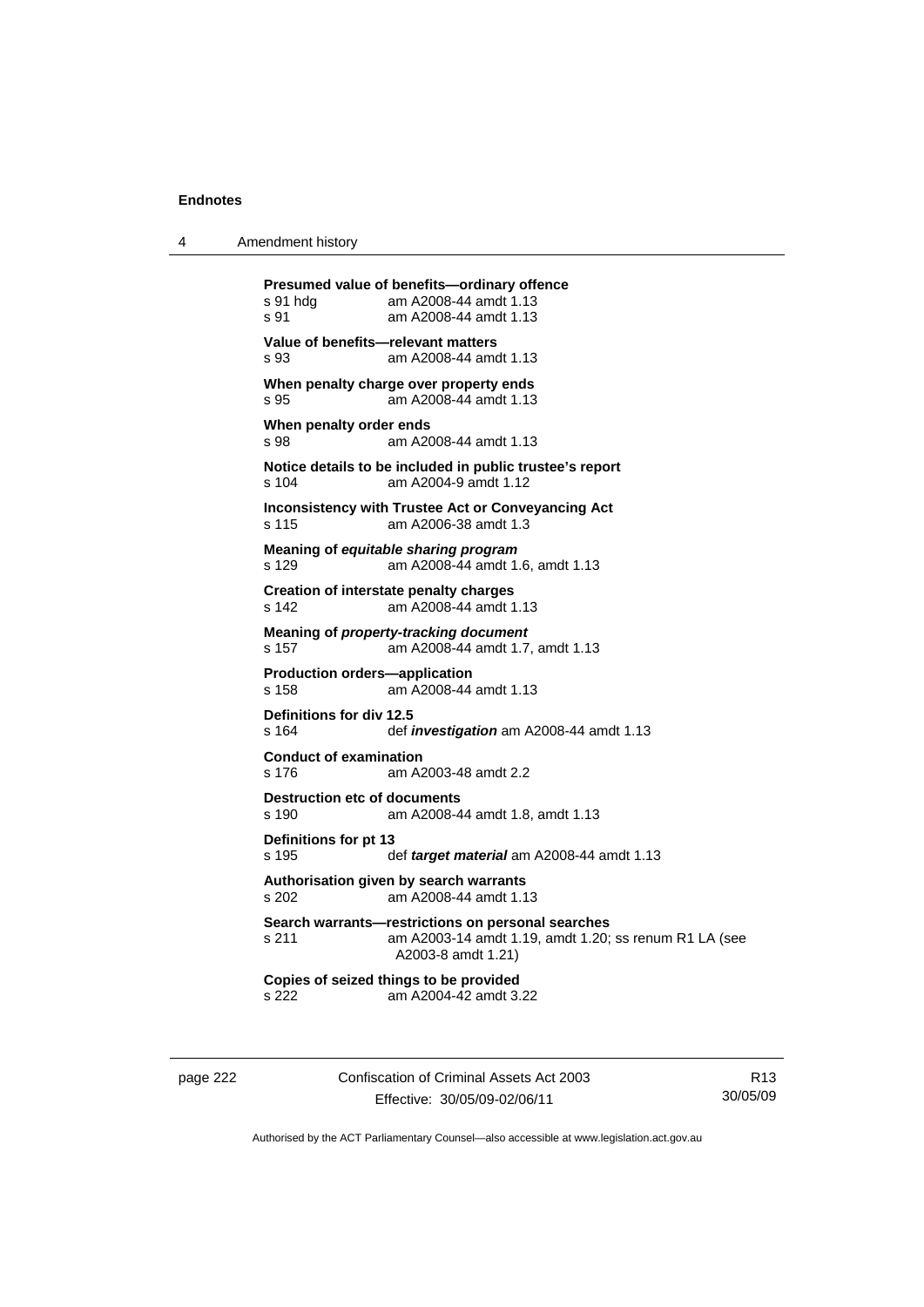| Amendment history |  |  |
|-------------------|--|--|
|-------------------|--|--|

Confiscation of Criminal Assets Act 2003 **Jurisdiction of Magistrates Court—confiscation proceedings**  s 239 am A2004-60 amdt 1.76, amdt 1.77; A2008-44 amdt 1.13 **Other confiscation proceedings—notice of applications etc**  s 244 am A2005-60 amdt 1.14 **Applications for another confiscation proceeding in relation to same offence**  s 245 am A2005-60 amdt 1.15 **Confiscation proceedings—witness not required to answer questions prejudicing investigation**  s 249 am A2008-44 amdt 1.13 **Consequential and transitional matters**  pt 16 hdg exp 15 August 2005 (s 269) **Repeal of Proceeds of Crime legislation**  s 261 om LA s 89 (3) **Orders under repealed Act**  s 262 exp 15 August 2005 (s 269) **Proceedings for offences committed before the commencement of this Act**  s 263 exp 15 August 2005 (s 269) **Use of information etc obtained under repealed Act**  s 264 exp 15 August 2005 (s 269) **Confiscated assets trust fund**  s 265 exp 15 August 2005 (s 269) **Transitional regulations**  s 266 exp 15 August 2005 (s 269) **Modification of pt 16's operation**  s 267 exp 15 August 2005 (s 269) **Amendments of other legislation—sch 1**  s 268 om LA s 89 (3) **Expiry of pt 16**  s 269 exp 15 August 2005 (s 269) **Amendments of other legislation**  sch 1 om LA s 89 (3) **Dictionary**  dict am A2003-14 amdt 1.22; A2005-5 s 17; A2008-44 amdt 1.9 def *indictable offence* om A2008-44 amdt 1.10 def *ordinary indictable offence* om A2008-44 amdt 1.11 def *ordinary offence* ins A2008-44 amdt 1.11 def *present* om A2005-5 s 18 def *relevant offence* ins A2008-44 amdt 1.12

R13 30/05/09

Effective: 30/05/09-02/06/11

page 223